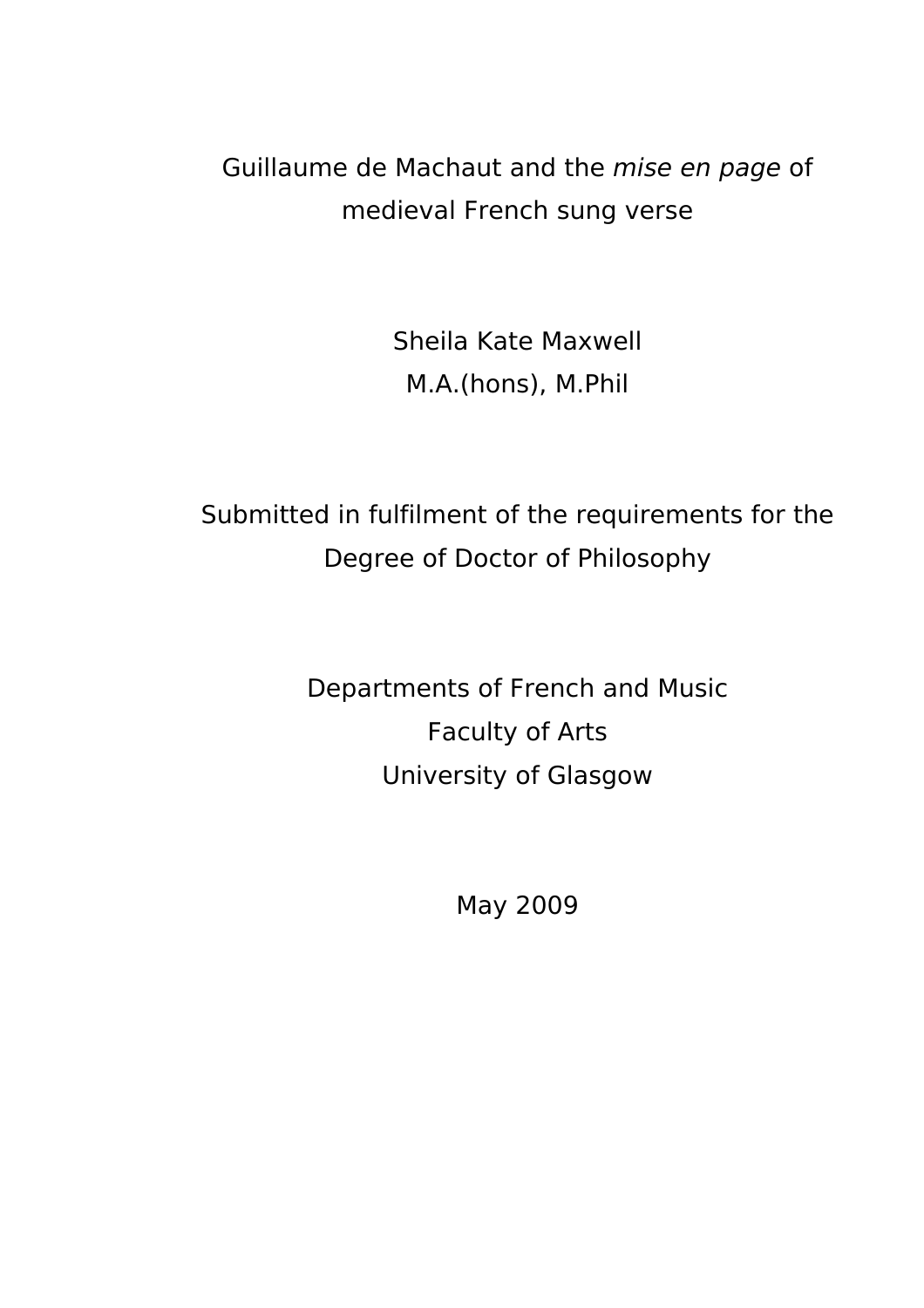If you want to know to whom this thesis is dedicated, rearrange the sixth and seventh words from the end of the Conclusion. There you will find the name you are looking for.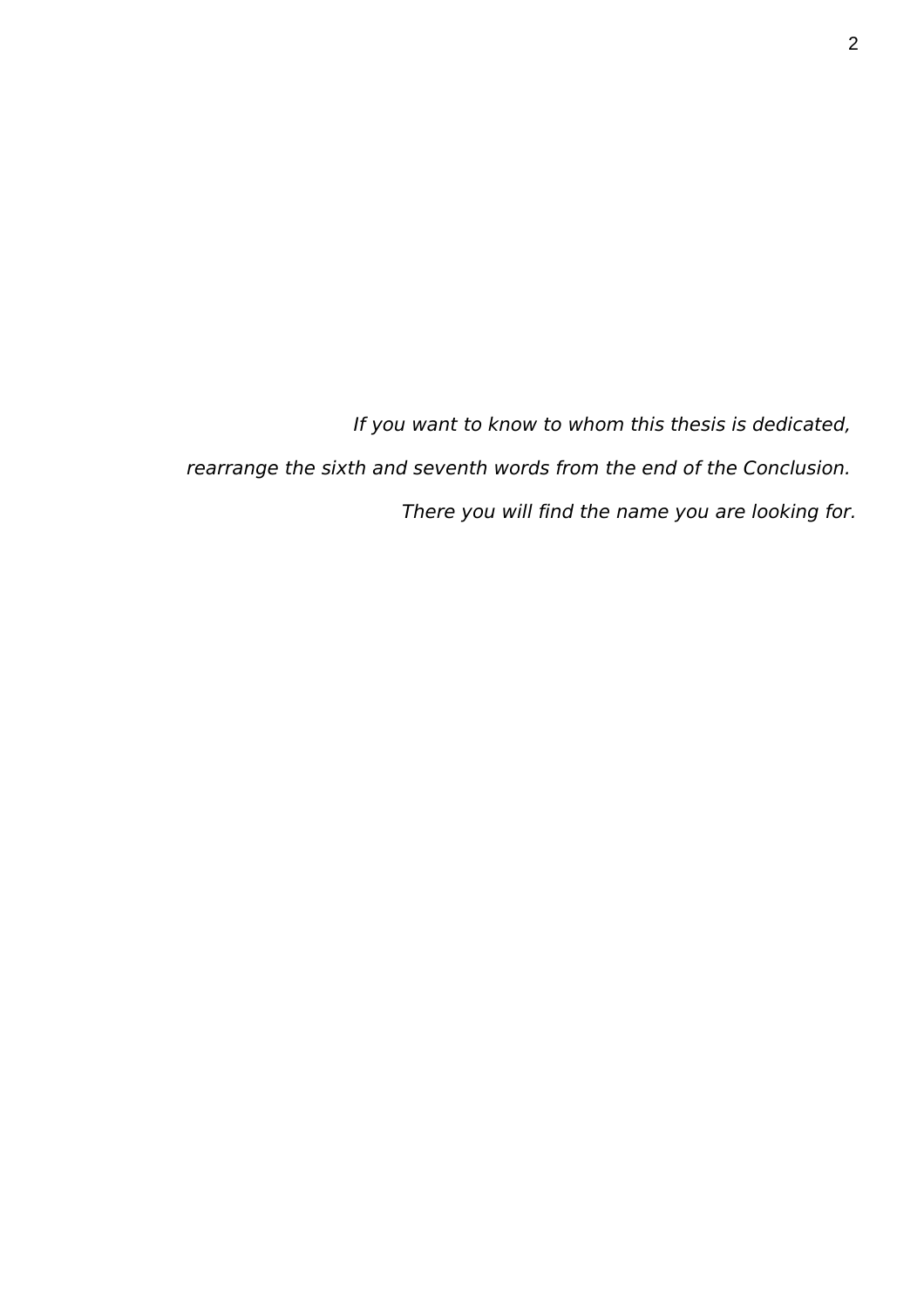### **Abstract**

The aim of this thesis is to examine what a study of the visual presentation of the fourteenth-century poet-composer Guilluame de Machaut's songs can tell us that studying them simply as pre-defined works cannot. This has involved two distinct, but related fields of enquiry.

Firstly, I have developed of a way of considering the six manuscripts of Machaut containing what appear to be his complete works which focuses on the visual impact of each codex as a whole, from the materials used to the content it contains (text, images, music). This methodology, which draws on the works of such scholars as B. Cerquiglini (Eloge de la variante, 1989), S. Huot (From Song to Book, 1987), and D. Leech-Wilkinson (The Modern Invention of Medieval Music, 2002) and relies heavily on primary sources, is founded on the premise that each of the manuscripts is a complete and unique artefact, irrespective of who created it and for what purpose. Building on this, I argue that each manuscript can be considered a performance. When one of Machaut's compositions (poetical, musical, or both) is preserved in more than one source, each such manuscript is considered as a performance in its own right. This performative approach allows for and indeed welcomes variations in interpretation and presentation, including those that appear to entail manipulations of the work itself, by performers as diverse as copyists (involved in internal, possibly mnemonic performance), oral interpreters (singing or reading out loud, either from memory or from a copy), editors (whatever their purpose and medium, be it a paper edition based on all sources or a digital edition of just one: perhaps these are the equivalent of today's copyists?), and readers (scholarly and leisurely, from any era).

Having established this approach in my thesis, I then assess the role of the individuals involved in such a manuscript performance. The differing role of the scribes and the author in a manuscript's production is considered, particularly with reference to the manuscripts over whose compilation the author is perceived to have had some control. The role of the reader is considered in terms of the reception of the manuscript and especially the extent to which manuscript layout and design subconsciously 'control' reader interpretation. In the light of this I analyse the manuscript presentation of Machaut's songs in each of the six principal manuscripts transmitting his works, with particular focus on the literary works that contain musical notation, the Remede de Fortune and the Voir Dit, the series of lays set to music, and the Messe de Notre Dame. The methodology adopted throughout considers the visual impact of the presence of music on the manuscript page and assesses the extent of this impact both on the reader and on its relevance to manuscript design: what can the layout of the music tell us about the manuscript's readers, patrons and creators? This analysis offers insights as to the role of artists in the society of mid- and late-fourteenth-century France, the changing perceptions of words and music, and the role of reading, writing, and memory in society.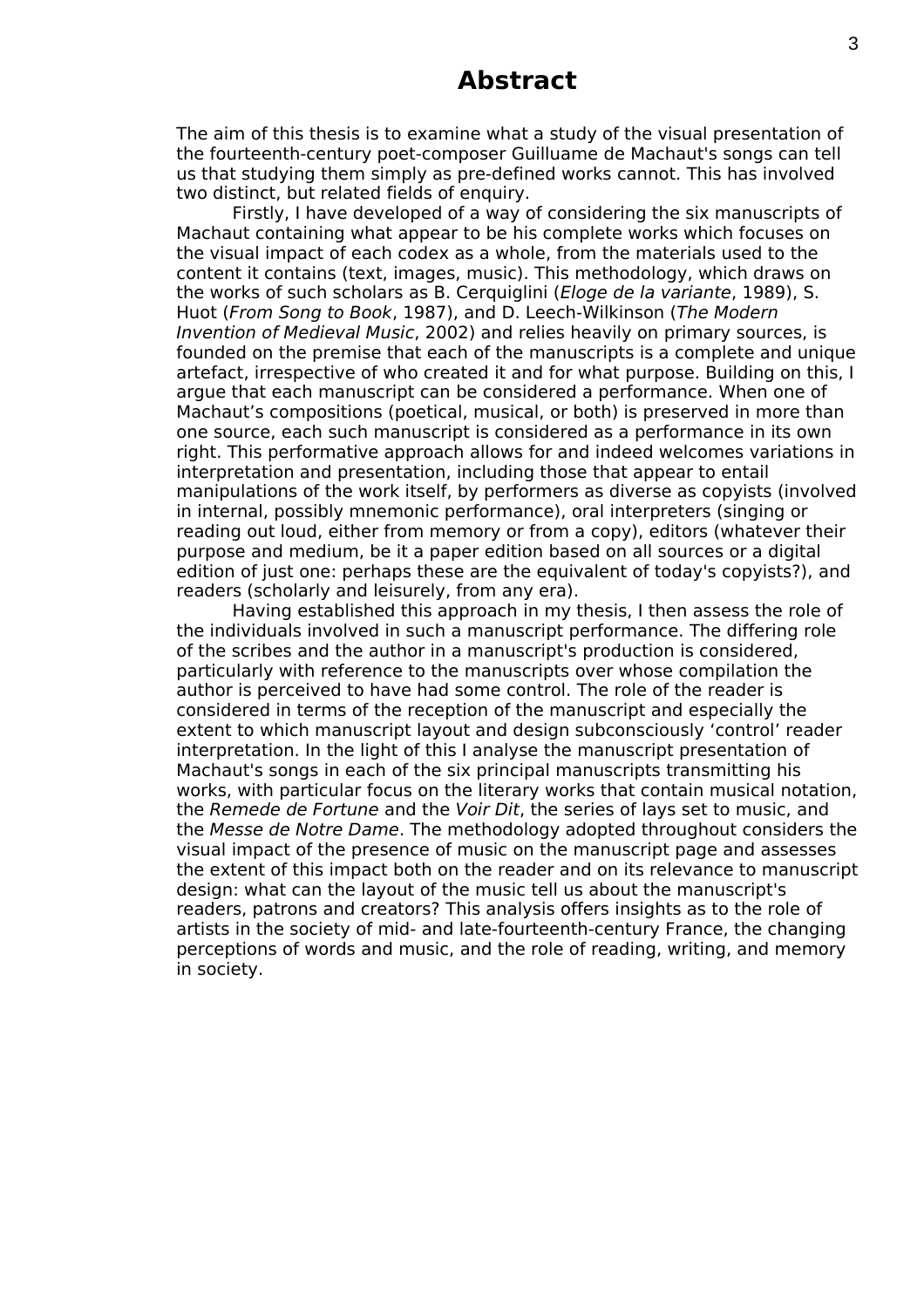### **Contents**

| Abstract                                                            | p. 3   |
|---------------------------------------------------------------------|--------|
| List of Figures                                                     | p. 5   |
| Acknowledgements                                                    | p. 13  |
| Preface: The mise en page and Reading                               | p. 15  |
| Chapter 1: Identity and Performance                                 | p. 23  |
| Chapter 2: Education and Performance in the Remede de Fortune       | p. 49  |
| Chapter 3: The Lays and the Performance of Love                     | p. 93  |
| Chapter 4: Performing Memory in the Mass                            | p. 128 |
| Chapter 5: Scribal Memory and Authorial Performance in the Voir Dit | p. 168 |
| Conclusion: Performance and the mise en page                        | p. 220 |
| Bibliography                                                        | p. 226 |
| Appendix 1: Manuscript Details                                      | p. 250 |
| Appendix 2: Anagrams                                                | p. 254 |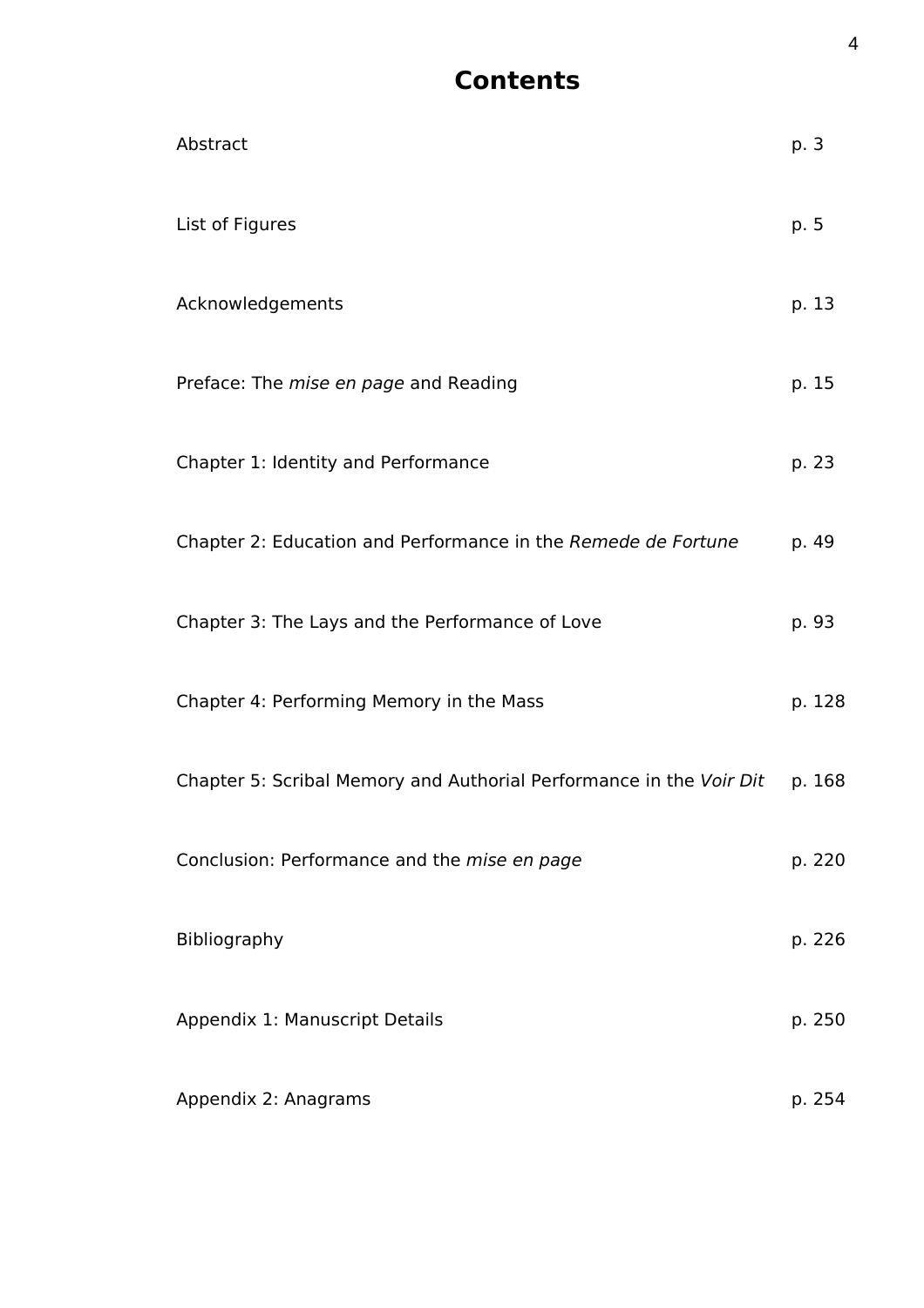# **List of Figures**

| Preface: The mise en page and Reading                                               |       |
|-------------------------------------------------------------------------------------|-------|
| Fig. P.1: A fol. Fv (detail)                                                        | p. 15 |
| The third miniature from the Prologue in manuscript A                               |       |
| <b>Chapter 1: Indentity and Performance</b>                                         |       |
| Figure 1.1: Manuscript C, fols. 58-58v (detail)                                     | p. 32 |
| The anagram directions from the Remede de Fortune                                   |       |
| Figure 1.2: Manuscript C, fol. 58v (detail)                                         | p. 32 |
| The end of the Remede, including the anagram passage                                |       |
| Fig. 1.3: A, fol. 306 (detail)                                                      | p. 35 |
| The anagram passage from the Voir Dit in manuscript A                               |       |
| Fig. 1.4: C fol. 26 (detail)                                                        | p. 37 |
| Guillaume composing (from the Remede de Fortune in C)                               |       |
|                                                                                     |       |
| <b>Chapter 2: Education and Performance in the Remede de Fortune</b>                |       |
| Fig. 2.1: C fol. 23 (detail)<br>The lady's castle (from the Remede de Fortune in C) | p. 52 |
| Fig. 2.2: C fol. 24 (detail)                                                        |       |
| Guillaume and Love (from the Remede de Fortune in C)                                | p. 54 |
|                                                                                     |       |
| Fig. 2.3: C fol. 44v (detail)                                                       | p. 54 |
| Guillaume and Hope (from the Remede de Fortune in C)                                |       |
| Fig. 2.4: C fol. 37v (detail)                                                       | p. 55 |
| Guillaume and Hope (from the Remede de Fortune in C)                                |       |
| Fig. 2.5: C fol. 56 (detail)                                                        | p. 56 |
| The exchange of rings (from the Remede de Fortune in C)                             |       |
| Fig. 2.6: C fol. 58 (detail)                                                        | p. 56 |
| Guillaume and his lady (from the Remede de Fortune in C)                            |       |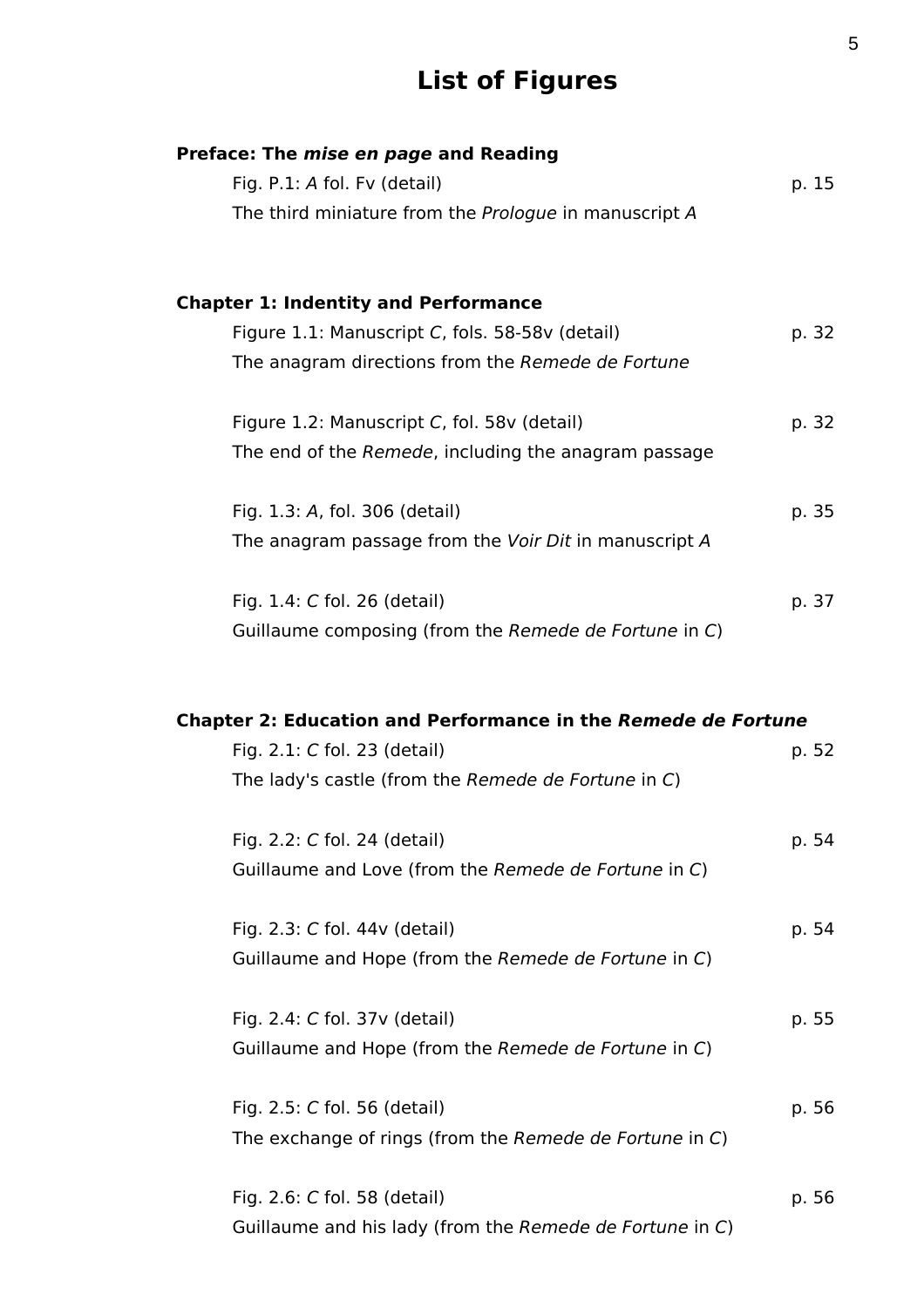| Fig. 2.7: C fol. 51<br>The virelai from the Remede de Fortune in C                                 | p. 59 |
|----------------------------------------------------------------------------------------------------|-------|
| Fig. 2.8: C fol. 59<br>The chanson roial from the Remede de Fortune in C                           | p. 60 |
| Fig. 2.9: A fol. 49v (detail)<br>The opening miniature to the Remede de Fortune in A               | p. 62 |
| Fig. 2.10: C fol. 38 (detail)<br>The arms of love from the Remede de Fortune in C                  | p. 63 |
| Fig. 2.11: A fol. 62 (detail)<br>The arms of love from the Remede de Fortune in A                  | p. 63 |
| Fig. 2.12: A fol. 72 (detail)<br>Guillaume and the lady's castle (from the Remede de Fortune in A) | p. 64 |
| Fig. 2.13: A fol. 78v (detail)<br>Guillaume and the lady (from the Remede de Fortune in A)         | p. 64 |
| Fig 2.14: A fol. 80 (detail)<br>Guillaume and the god of love (from the Remede de Fortune in A)    | p. 65 |
| Fig. 2.15: C fol. 57<br>The rondelet from the Remede de Fortune in C                               | p. 68 |
| Fig. 2.16: A fol. 78v<br>The rondelet from the Remede de Fortune in A                              | p. 69 |
| Fig. 2.17: Vg fol. 90 (detail)<br>The opening miniature to the Remede de Fortune in Vg             | p. 72 |
| Fig. 2.18: Vg fol. 95v (detail)<br>A king and courtiers (from the Remede de Fortune in Vg)         | p. 73 |
| Fig. 2.19: Vg fol. 111 (detail)<br>Guillaume and Hope (from the Remede de Fortune in Vg)           | p. 74 |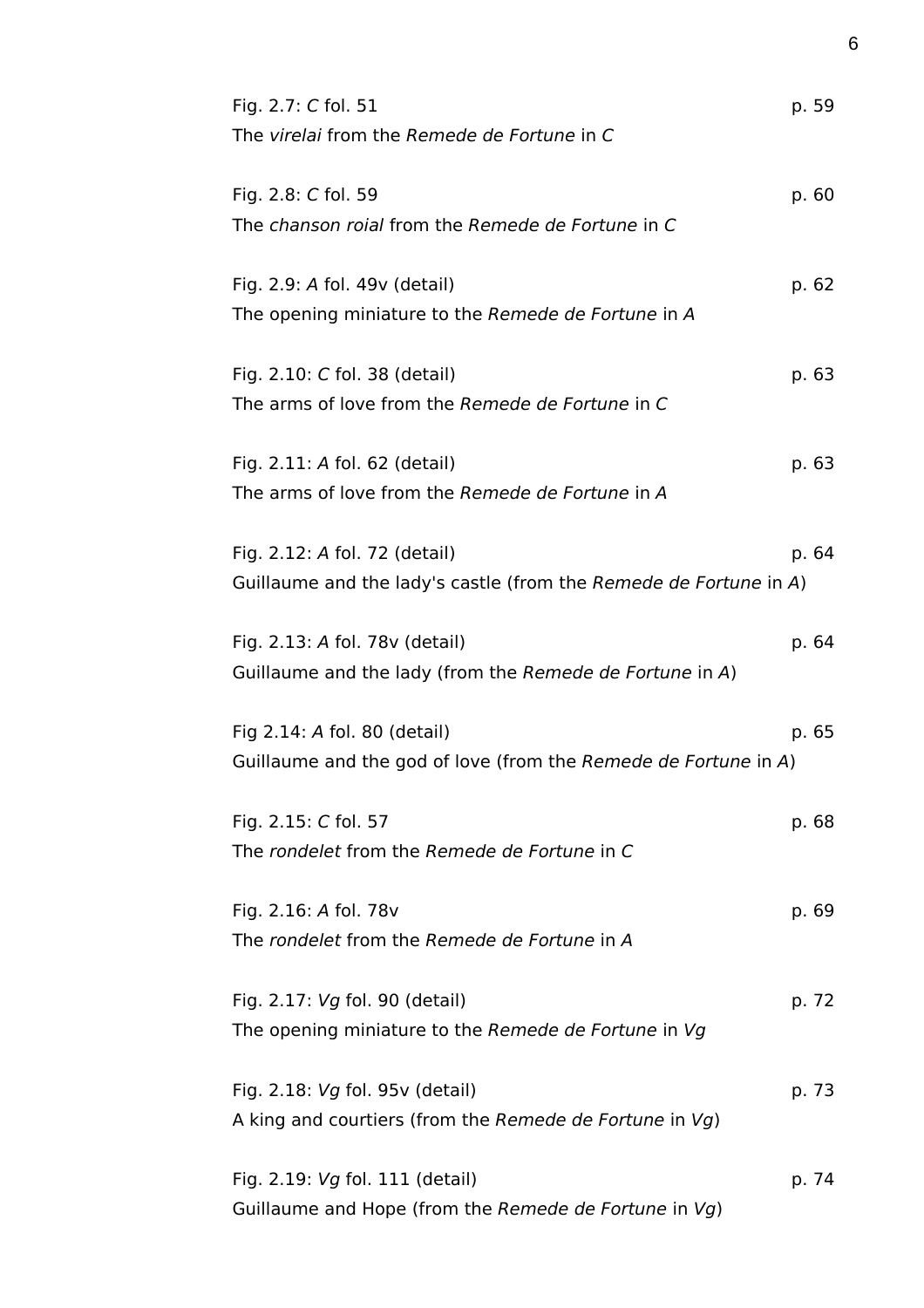| Fig. 2.20: <i>B</i> fol. 119v                                             | p. 78 |
|---------------------------------------------------------------------------|-------|
| The rondelet from the Remede de Fortune in B                              |       |
| Fig. 2.21: B fol. 93                                                      | p. 81 |
| Extract from the lay from the Remede de Fortune in B                      |       |
| Fig. 2.22: E fol. 35v                                                     | p. 85 |
| The rondelet from the Remede de Fortune in E                              |       |
| Fig. 2.23: E fol. 23v (detail)                                            | p. 86 |
| Extract from the lay from the Remede de Fortune in E                      |       |
| Fig. 2.24: F fol. 40 (detail)                                             | p. 89 |
| The opening miniature to the Remede de Fortune in F-G                     |       |
| Fig. 2.25: $F$ fol. 62 $v$                                                | p. 91 |
| The rondelet from the Remede de Fortune in F-G                            |       |
|                                                                           |       |
| <b>Chapter 3: The Lays and the Performance of Love</b>                    |       |
| Fig. 3.1: C fol. 165 (detail)                                             | p. 98 |
| Miniature to the first lay in manuscript C ("Loyauté que point ne delay") |       |

| Fig. 3.2: C fol. 170 (detail)                                        | p. 98 |
|----------------------------------------------------------------------|-------|
| Miniature to the third lay in manuscript $C$ ("Pour ce qu'on puist") |       |

| Fig. 3.3: C fol. 26 (detail)                          | p. 99 |
|-------------------------------------------------------|-------|
| Guillaume composing (from the Remede de Fortune in C) |       |

Fig. 3.4: C fol. 173r (detail) p.100 Miniature to the fourth lay in manuscript  $C$  ("Aus amans")

| Fig. $3.5: C$ fol. 28 $v$ (detail) | p. 100                                                                  |
|------------------------------------|-------------------------------------------------------------------------|
|                                    | Guillaume reading his lay to his lady (from the Remede de Fortune in C) |

Fig. 3.6: C fol. 188v p. 102 Extract from the tenth lay in manuscript C ("Lay de Plour")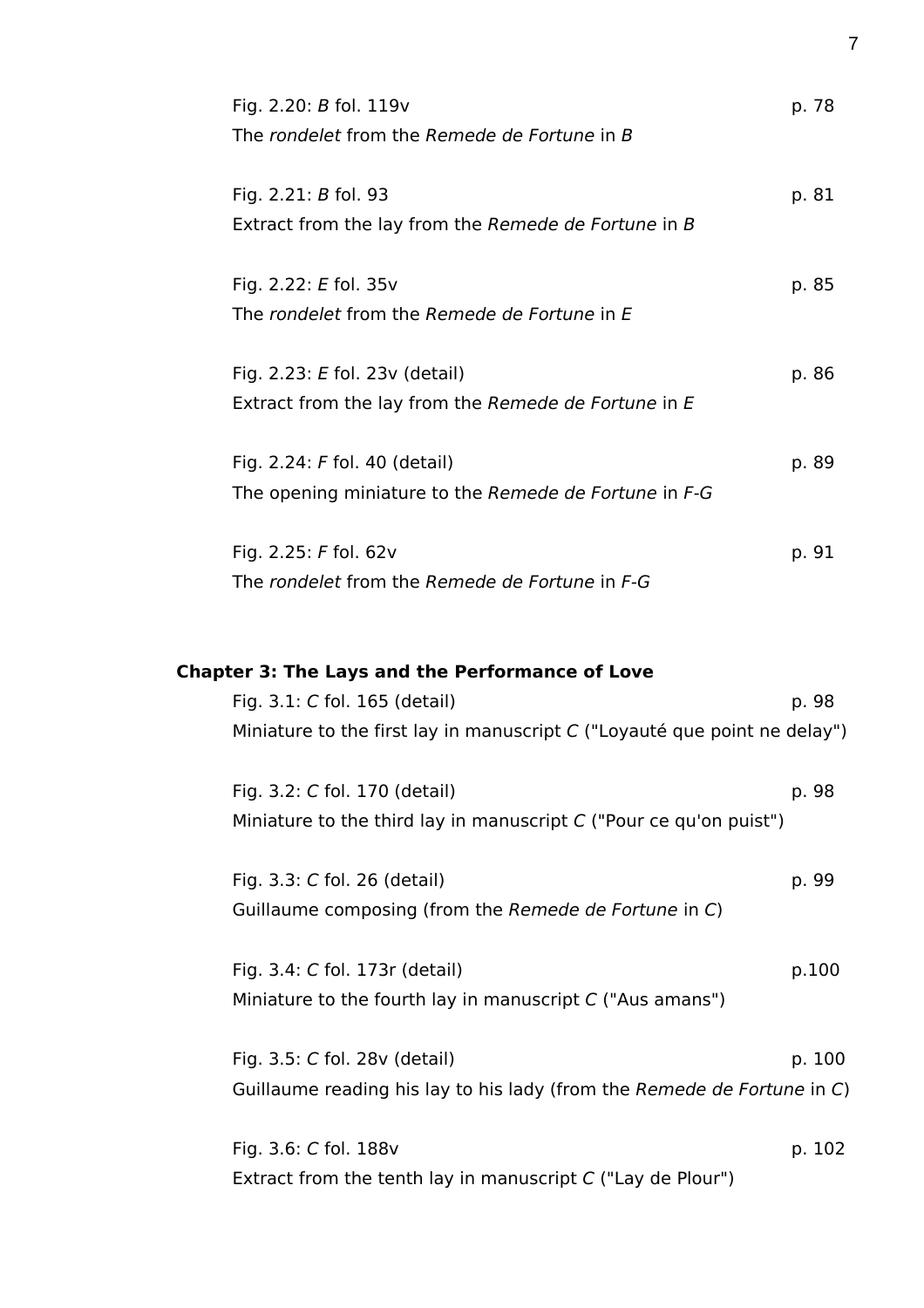| Fig. 3.7: C fol. 189r (detail)<br>Miniature to the eleventh lay in manuscript $C$ ("Ne say comment")                  | p. 105 |
|-----------------------------------------------------------------------------------------------------------------------|--------|
| Fig. 3.8: C fol. 194v (detail)<br>Miniature to the fourteenth lay in manuscript $C$ ("On parle de richesses")         | p. 106 |
| Fig. 3.9: A fol. 367 (detail)<br>The opening miniature to the lays in manuscript A                                    | p. 108 |
| Fig. 3.10: A fol. 373v<br>Extract from the third lay in manuscript A ("Pour ce qu'on puist")                          | p. 112 |
| Fig. 3.11: A fol. 410v<br>Extract from the twenty-second lay in manuscript A ("Lay de Plour")                         | p. 113 |
| Fig. 3.12: Vg fol. 251 (detail)<br>Extract from the sixteenth lay in manuscript $Vg$ ("Je ne cesse de prier")         | p. 115 |
| Fig. 3.13: <i>B</i> fol. 249 (detail)<br>Extract from the sixteenth lay in manuscript $B$ ("Je ne cesse de prier")    | p. 116 |
| Fig. 3.14: E fol. 157 (detail)<br>The opening miniature to the lays in manuscript E                                   | p. 119 |
| Fig. $3.15: E$ fol. 16r (detail)<br>The opening miniature to the rondeaux in the Louange des dames in<br>manuscript E | p. 120 |
| Fig. $3.16$ : E fol. $113v$ (detail)<br>Opening of the eighth lay in manuscript $E$ ("Pour ce qu'on puist")           | p. 124 |
| Fig. 3.17: G fol. 74 (detail)<br>Opening miniature to the lays in manuscript F-G                                      | p. 125 |
| Fig. 3.18: G fol. 87v (detail)<br>Extract from the twelfth lay in manuscript F-G ("Lay mortel")                       | p. 126 |

8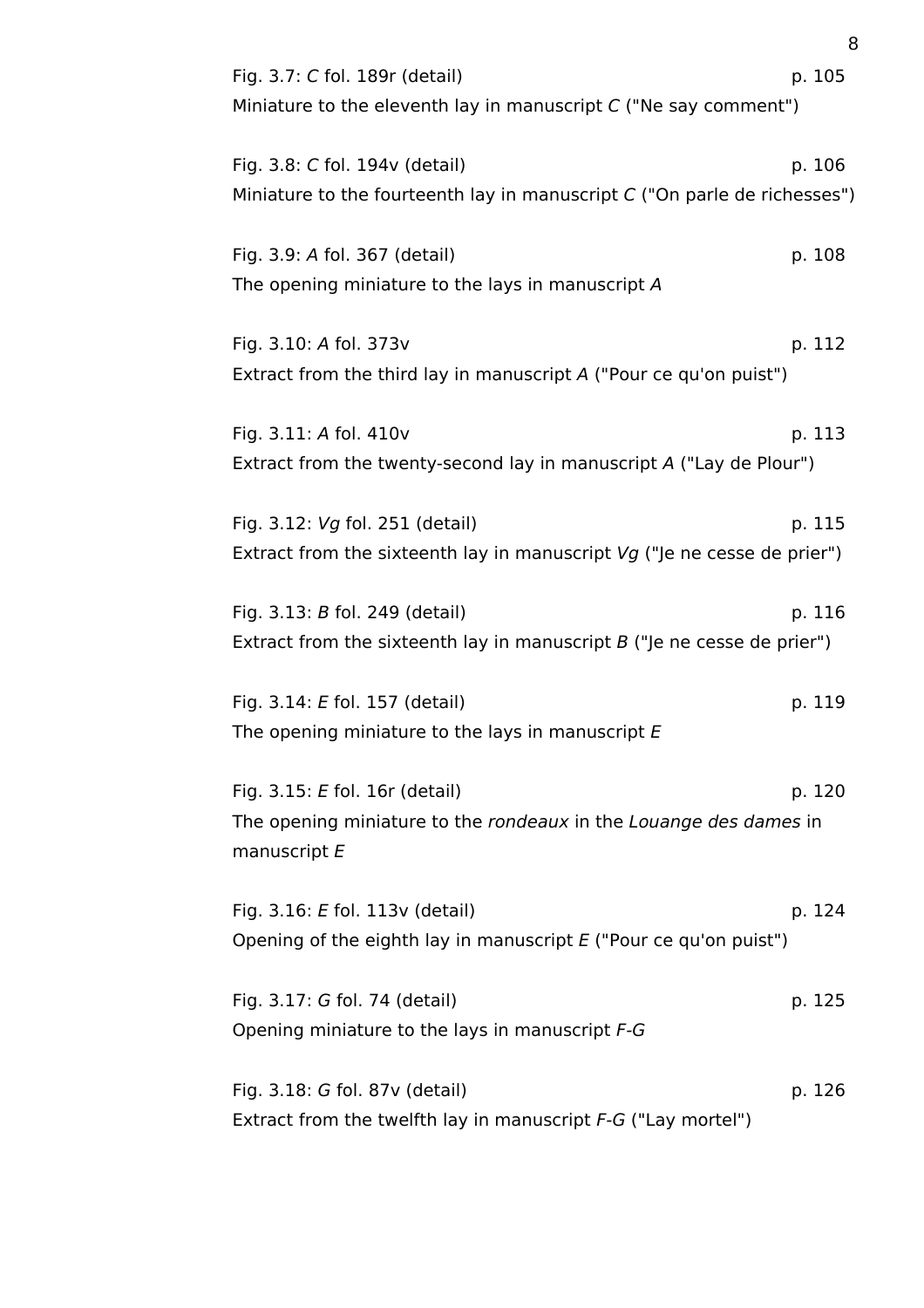| <b>Chapter 4: Performing Memory in the Mass</b>           | 9      |
|-----------------------------------------------------------|--------|
| Fig. 4.1: A fol. 438v                                     | p. 131 |
| The opening of the Kyrie in manuscript A                  |        |
| Fig. 4.2: A fol. 447 (detail)                             | p. 134 |
| Tenor and Contratenor from the Credo Amen in manuscript A |        |
| Fig. 4.3: A fol. 448 (detail)                             | p. 134 |
| Tenor and Contratenor from the Sanctus in manuscript A    |        |
| Fig. 4.4: A fols. 444v-445                                | p. 137 |
| Extract from the Credo in manuscript A                    |        |
| Fig. 4.5: Vg fol. 283v                                    | p. 140 |
| The opening of the Mass in manuscript Vg                  |        |
| Fig. 4.6: Vg folios 288v-289                              | p. 141 |
| The opening of the Credo in manuscript Vg                 |        |
| Fig 4.7: Vg fols 294v-295                                 | p. 143 |
| Extract from the Agnus Dei in manuscript Vg               |        |
| Fig. 4.8: B fol. 281v                                     | p. 145 |
| The opening of the Mass in manuscript B                   |        |
| Fig. 4.9: B fols 287v-288                                 | p. 147 |
| Extract from the Credo in manuscript B                    |        |
| Fig. $4.10: B$ fol. $282v$                                | p. 150 |
| Extract from the Kyrie in manuscript B                    |        |
| Fig. 4.11: Vg fol. 284v                                   | p. 150 |
| Extract from the Kyrie in manuscript Vg                   |        |
| Fig. $4.12: E$ fols $164v-165$                            | p. 152 |
| The opening of the Mass in manuscript E                   |        |
| Fig. 4.13: E fols 167v-168                                | p. 158 |
| Extract from the Credo in manuscript E                    |        |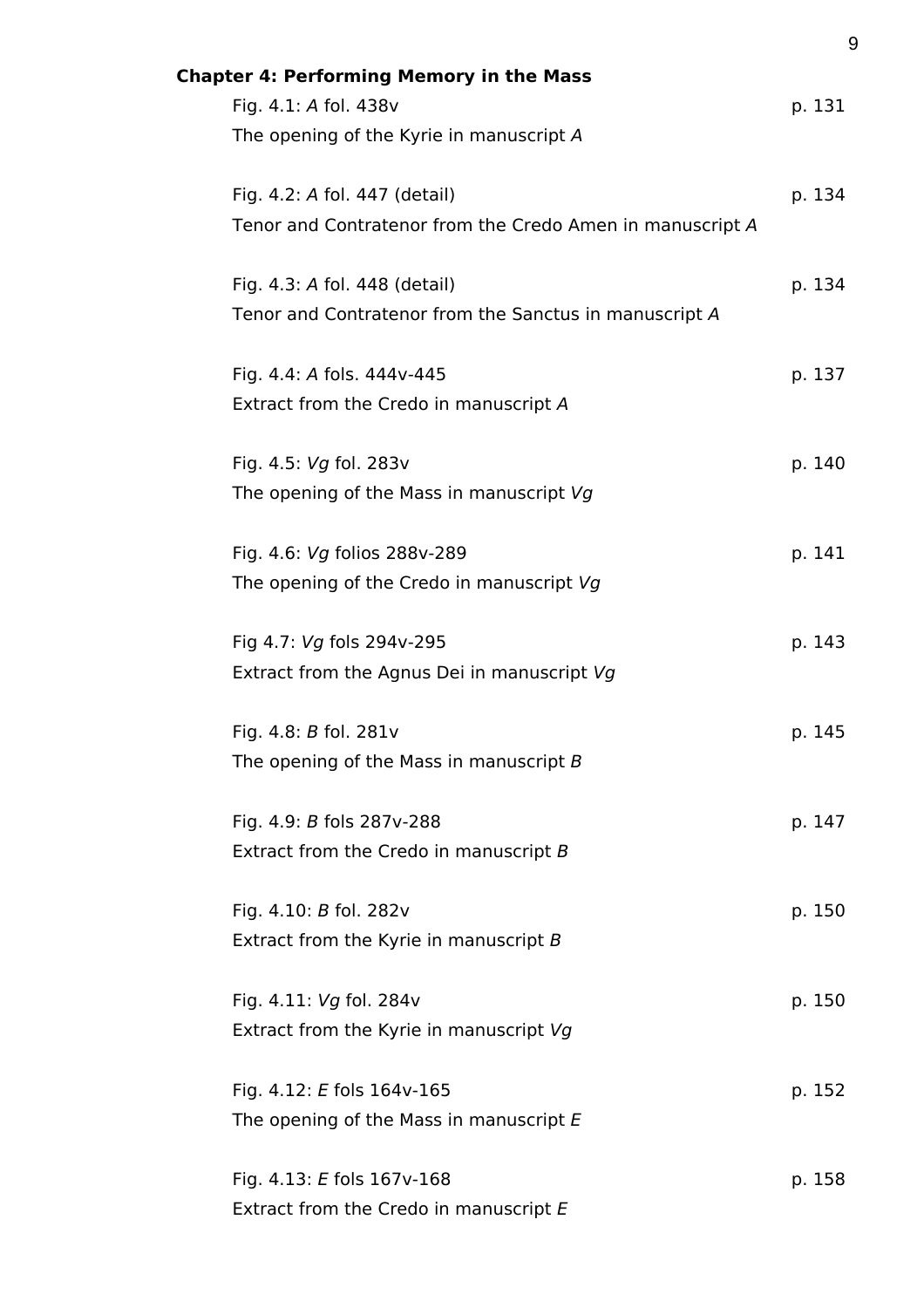| Fig. 4.14: G fols 125v-126                      | p. 160 |
|-------------------------------------------------|--------|
| The opening of the Mass in manuscript F-G       |        |
|                                                 |        |
| Fig. 4.15: G fols 129 (detail) and 130 (detail) | p. 162 |
| Extract from the Credo in manuscript F-G        |        |

| Chapter 5: Scribal Memory and Authorial Performance in the Voir Dit       |        |
|---------------------------------------------------------------------------|--------|
| Fig. 5.1: A fol. 224                                                      | p. 170 |
| The first letter from the Voir Dit in manuscript A                        |        |
| Fig. $5.2:$ A fol. B (detail)                                             | p. 172 |
| The entry of the Voir Dit in the index to manuscript A                    |        |
| Fig. 5.3: A fol. 221 (detail)                                             | p. 174 |
| The opening miniature to the Voir Dit in manuscript A                     |        |
| Fig. 5.4: A fol. 235 (detail)                                             | p. 176 |
| The delivery of the portrait from the Voir Dit in manuscript A            |        |
| Fig. 5.5: A fol. 293 (detail)                                             | p. 177 |
| The portrait in the dream from the Voir Dit in manuscript A               |        |
| Fig. 5.6, A fol. 297 (detail)                                             | p. 178 |
| The portrayal of Toute Belle as Fortune from the Voir Dit in manuscript A |        |
| Fig 5.7: A fol. 255 (detail)                                              | p. 180 |
| Venus and the lovers from the Voir Dit in manuscript A                    |        |
| Fig. 5.8: A fol. 301v (detail)                                            | p. 181 |
| The lover as Fortune from the Voir Dit in manuscript A                    |        |
| Fig. 5.9: A fol. 226                                                      | p. 183 |
| The ballade "Pleurez dames" from the Voir Dit in manuscript A             |        |
| Fig. 5.10: A fol. 242 (detail)                                            | p. 184 |
| The lover composing in the lady's presence from the Voir Dit in           |        |
| manuscript A                                                              |        |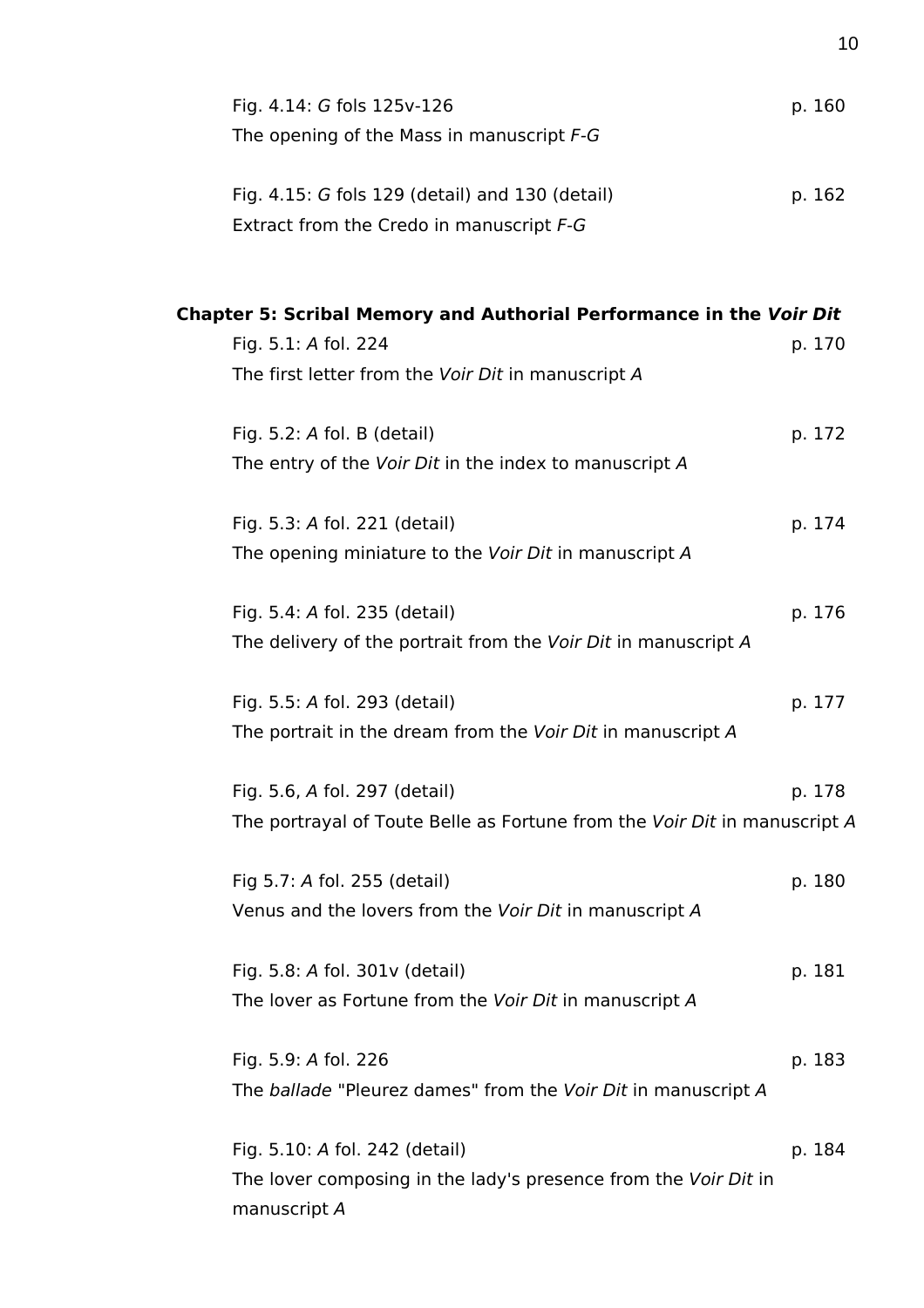| Fig. 5.11: A fol. 470v                                                                                   | p. 187 |
|----------------------------------------------------------------------------------------------------------|--------|
| The ballade "Pleurez dames" from the music section in manuscript A                                       |        |
| Fig 5.12: E fol. 172<br>The first letter from the Voir Dit in manuscript E                               | p. 189 |
| Fig. $5.13$ : E fol. Er (detail)<br>The entry of the Voir Dit in the index to manuscript E               | p. 191 |
| Fig. 5.14: E fol. 210 (detail)<br>The anagram passage from the Voir Dit in manuscript E                  | p. 193 |
| Fig. 5.15: E fol. 171 (detail)<br>The opening miniature to the Voir Dit in manuscript E                  | p. 196 |
| Fig. 5.16: E fol. 198v<br>The rondeau "Dix et sept" and letter 36 from the Voir Dit in manuscript<br>Ε   | p. 197 |
| Fig. 5.17: E fol. 173 (detail)<br>The ballade "Pleurez dames" from the Voir Dit in manuscript E          | p. 200 |
| Fig. 5.18: F fol. 140<br>The first letter from the Voir Dit in manuscript F-G                            | p. 202 |
| Fig. 5.19: F fol. 137v (detail)<br>The opening miniature to the Voir Dit in manuscript F-G               | p. 203 |
| Fig. 5.20: F fol. 138v (detail)<br>The exchange of the first letter from the Voir Dit in manuscript F-G  | p. 204 |
| Fig. 5.21: F fol. 148 (detail)<br>The lover worshipping the portrait from the Voir Dit in manuscript F-G | p. 205 |
| Fig. 5.22: F fol. 192v (detail)<br>Toute Belle as Fortune from the Voir Dit in manuscript F-G            | p. 206 |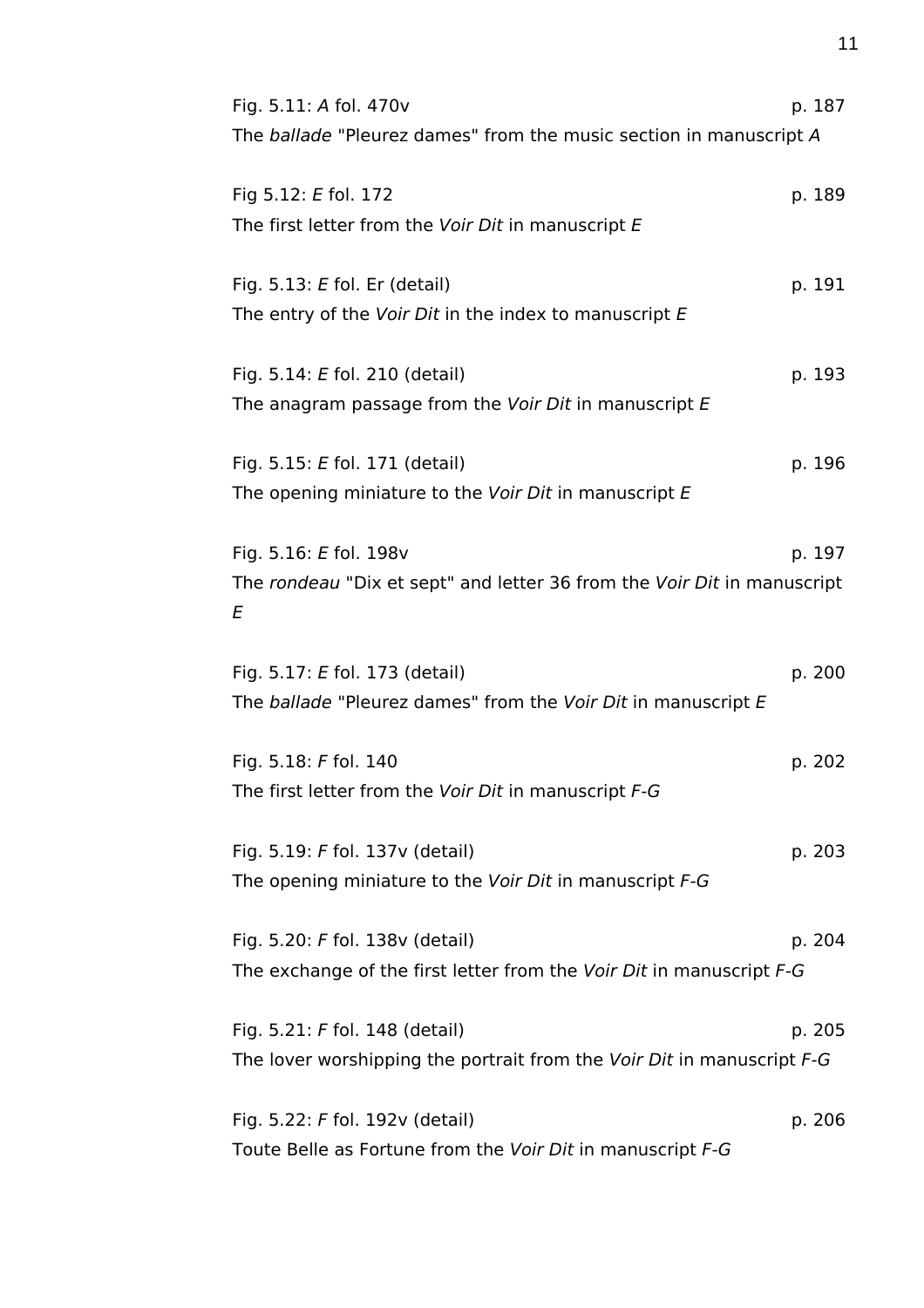| Fig. 5.23: $F$ fol. 195 $v$ (detail)                                 | p. 207 |
|----------------------------------------------------------------------|--------|
| The lover as Fortune from the Voir Dit in manuscript F-G             |        |
| Fig. $5.24:$ G fol. $145v$                                           | p. 209 |
| The ballade "Pleurez dames" from the music section of manuscript F-G |        |
| Fig. $5.25: F$ fol. 181 (detail)                                     | p. 213 |
| The lover dictating a letter from the Voir Dit in manuscript F-G     |        |
|                                                                      |        |

### **Conclusion: Performance and the mise en page**

| Fig. C.1: $F$ fol. 75 $v$ (detail)                              | p. 220 |
|-----------------------------------------------------------------|--------|
| The opening miniature to the Dit de l'alerion in manuscript F-G |        |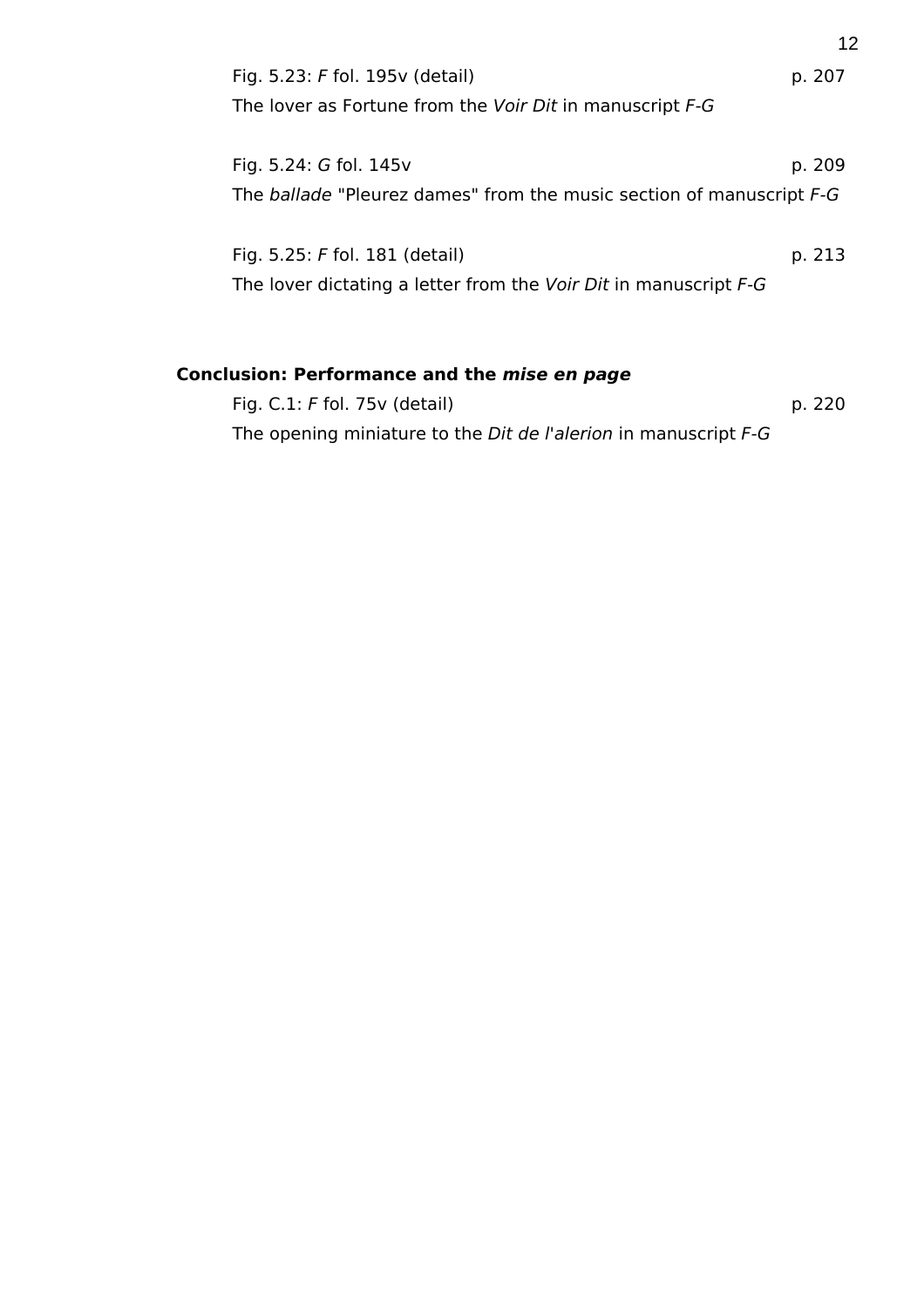#### **Acknowledgements**

Ma treschiere et souveraine dame, je ne sui mie telz ne si sages que je vous sceüsse mercier... (Voir Dit, letter 4)

A project such as this one invariably creates many debts of gratitude, too many to be listed here. Yet despite the best efforts of all, any errors which remain are, of course, my own. Numerous colleagues and friends have provided inspiration and support, often without realising it. A discussion over a drink, a kind comment at a conference, generous sharing of papers and ideas... all of these things can trigger off a train of thought even long after the event. To all of these far too numerous to mention, my heartfelt thanks. I can only hope that I may have sometimes provided something similar in return.

Nevertheless, there are plenty who can be thanked by name. First and foremost, of course, come my two wonderful supervisors, Peter Davies and Warwick Edwards, who have carefully guided me through the entire process, patiently listening to the formation of the infamous Great Ideas (good and bad), making sense of my raw ramblings, providing wisdom and encouragement when it was most needed, and having confidence in both me and the project. I couldn't have done it without you, boys.

Others in the departments of French and Music and the University of Glasgow have also been of great help. Jim Simpson and John Butt, the victims chosen to be my annual reviewers (and, later, internal examiner and chair), showed remarkable genius and perseverance in making sense of and commenting on half-finished drafts, which duly became far more finished thanks to their efforts. One of the greatest pleasures of the project was, perhaps surprisingly, my viva, and for this I especially have to thank Emma Dillon, my external examiner, whose wealth of ideas and enthusiasm were welcomed with delight (and relief). Jim Simpson (he's a busy chap) also had the dubious pleasure of being Head of French for the four years of my PhD, and he, together with his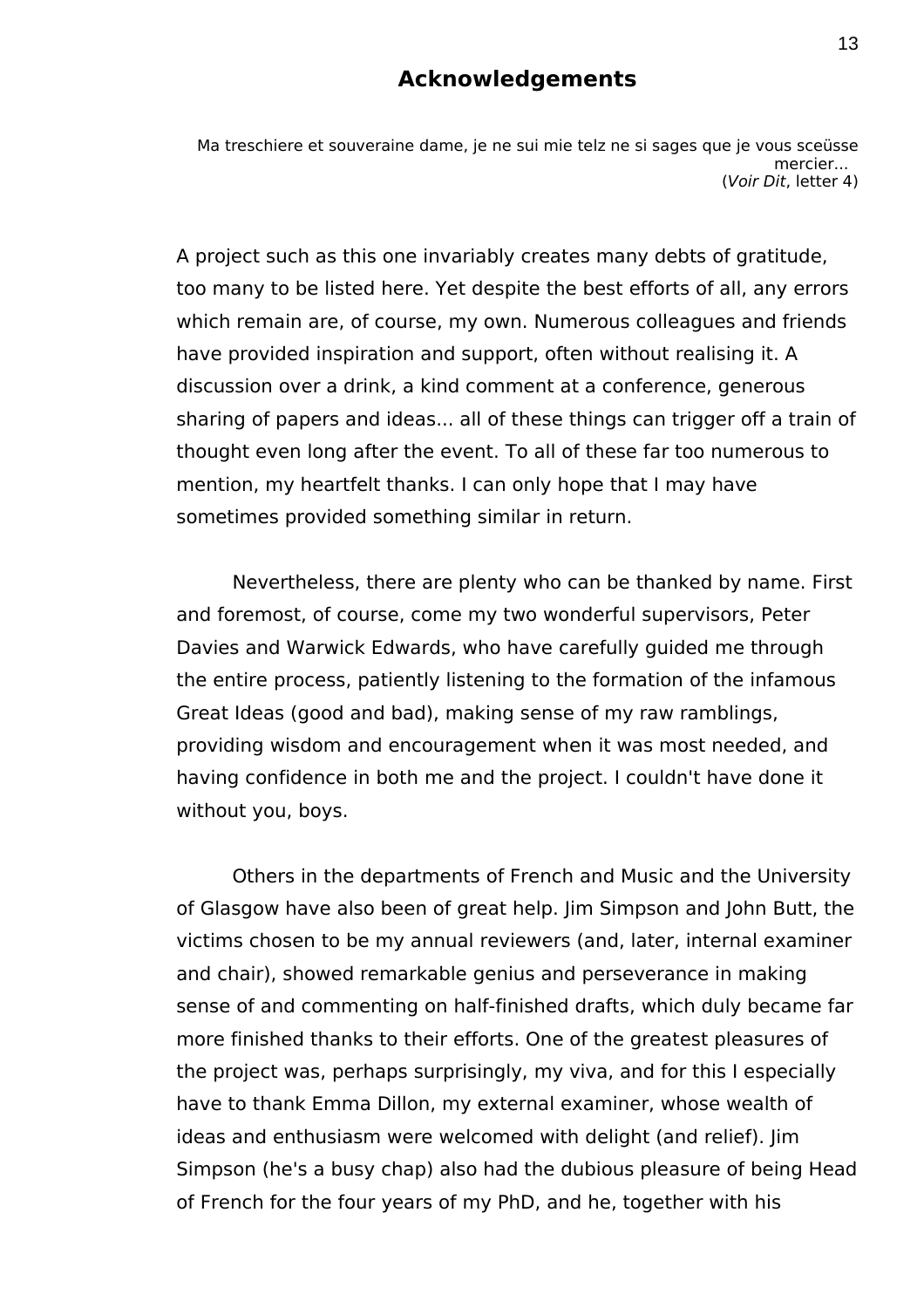opposite number in Music, Bill Sweeney, deserve extra thanks for all the patient form-signing, smiling, officialdom, and above all for the support that they both managed so apparently effortlessly. In Music, I must also thank (to quote Bill) "those who really run the department", the admirable Diane Thomson and the effervescent Tommy Cameron, for so many happy memories of gossip, home-baking appreciation, restaurant reviews, dog-sitting, not to mention the splendid organisation skills for which they are rightly famed.

My research also took me to Paris and to the Sorbonne, where Jacqueline Cerquiglini-Toulet and Isabelle Ragnard provided incalculable amounts of help and inspiration. I particularly thank them both for allowing me to present my ideas to them and even their students, and for making my time at the Sorbonne memorable and above all worthwhile. Julia Dobrinsky and Domenic Leo deserve special thanks for generously sharing their own theses which were a great inspiration to me. The project was funded by the Arts and Humanities Research Council, and I acknowledge their financial support for the undertaking, and I am also grateful to the staff at the Bibliothèque Nationale de France. I would also like to thank the all members of the Paris branch of the International Medieval Society, as well as the Sorbonne group Questes, for many delightful evenings of wine, food, and of course discussion. Such a support network away from "home" was invaluable.

Speaking of home, I must thank all of my lovely family who have shown faith and forbearance, together with a good deal of bemused puzzlement and polite interest. My husband Gregor has of course been the sounding board for ideas, the punchbag for frustrations, and the shoulder of support and comfort. Rhuaridh the laborador provided sterling service as a footrest and walking companion. And I cannot forget Matilda Elizabeth, who, due to somewhat fortuitous timing, provided a constant inspiration to finish during the last nine months of work.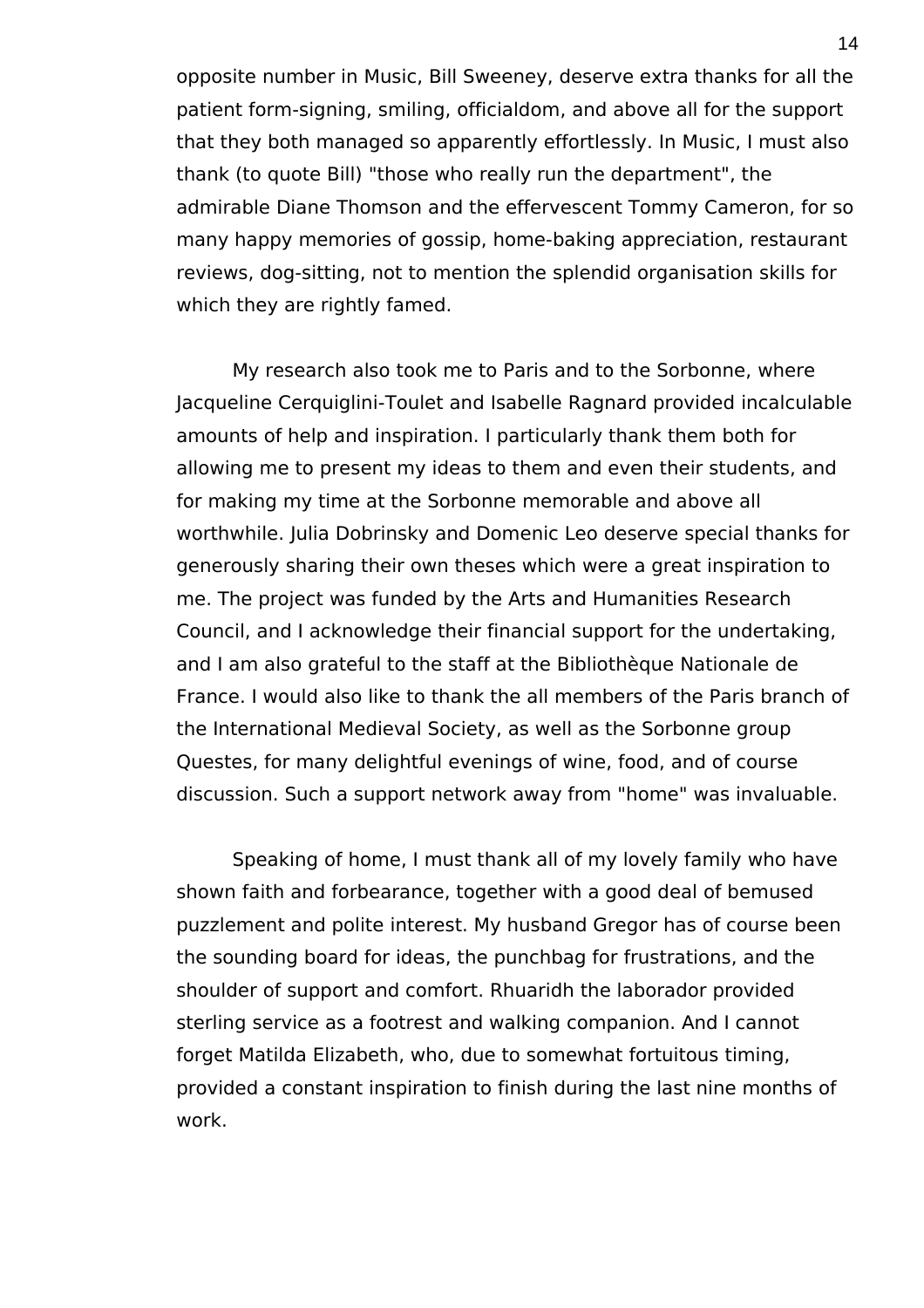## **Preface: The Mise en page and Reading**

"Interpretation is the revenge of the intellect upon art." $1$ 

Figure removed due to copyright reasons

Fig. P.1: A fol. Fv (detail) The third miniature from the Prologue in manuscript A

Presentation is everything. Or, if not, it is everything at first. Form shapes meaning. We may think that we know that we should not judge a book by its cover, yet in a bookshop a glance at covers of the myriad of editions of a popular work such as the volumes in the Harry Potter series, some of which are designed to appeal to adults, some to children, some to those who thus far have only seen the films, shows that we are evidently influenced by visual presentations of a written artefact. Add to this the fact, too, that people will happily buy multiple copies of the same book in these different formats, and we see that the pleasure of owning, and being able to touch, the written word is still strong.

<span id="page-14-0"></span><sup>&</sup>lt;sup>1</sup> "Sontag, Susan" The Oxford Dictionary of Quotations, ed. Elizabeth Knowles (Oxford: Oxford University Press, 2004). Oxford Reference Online 18 December 2007: http://www.oxfordreference.com/views/ENTRY.html?subview=Main&entry=t115.e2854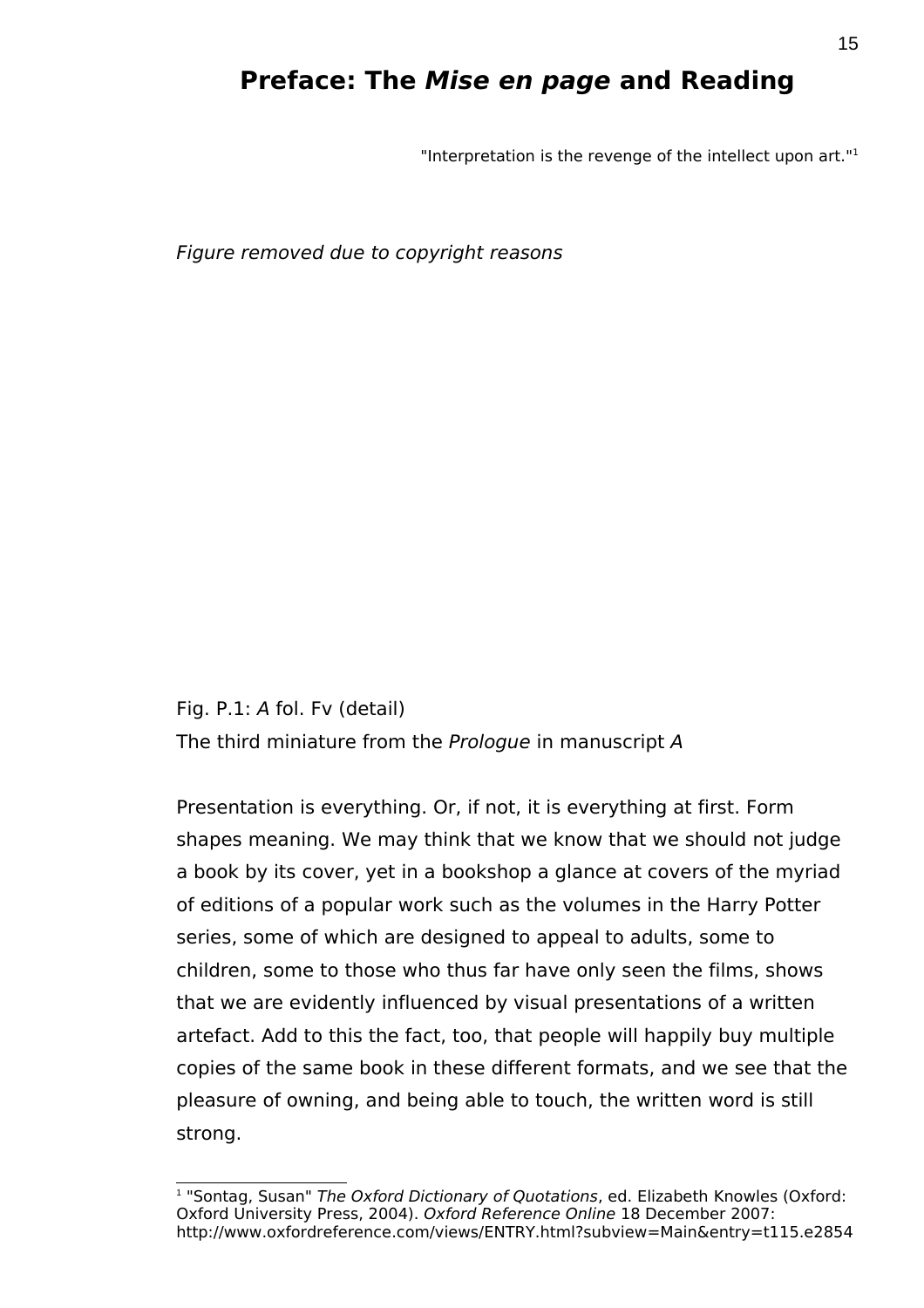As a further example, let us take three possible ways of reading what you are reading now. You may be reading it in a sage, bound volume in a library somewhere. You may be reading it online. You may be reading it on a print-out from a computer, or a photocopy. You may intend to read the whole thesis, or you may intend to read only those parts which you find most relevant to your purpose. In whichever scenario, you may already have preconceived ideas about how you are going to read it. If you are in the library cradling "the real thing", you will have had to have made the effort to travel there, locate the work in a catalogue and find it on the shelf (or, better still, have it delivered to your seat like a restaurant delicacy). You may have other similar-looking volumes next to you; there will certainly be others on the shelves. You will no doubt be in company, although you will be reading silently: you must observe library rules and regulations. You can flick through pages at leisure, look at the pictures, find chapter divisions, assess the structure. Any notes you make will be in a separate format, either on a notepad or computer - writing in the volume will result in your being promptly evicted from the library.

Yet what if you are reading this on a computer screen, perhaps in your home or office? You may be listening to music (is it by Machaut?). You can go and get a coffee, make lunch, surf the internet for a while if you get bored. You can lose your place with a misadventurous click of a mouse, yet you can also search the document for key words. You may well have another document open alongside for your own notes. As the work was written in much the same environment, do you feel closer to it and to the author? Finally, if you are reading a photocopy (I am tempted to say exemplar), you may well have a pencil in your hand, with which you can add your commentaries, your opinion, your gloss on the material itself, either for your own use or for eventual re-transmission to author and/or audience. Your notes need not be decipherable by anyone else.

In each of the given scenarios, although the content of the work does not change, its reception does. In the first instance quoted, the reader tends to regard the hard-bound volume in the library as an object containing information which has been created, ordered, and finally approved by its author. Reading from the computer screen, the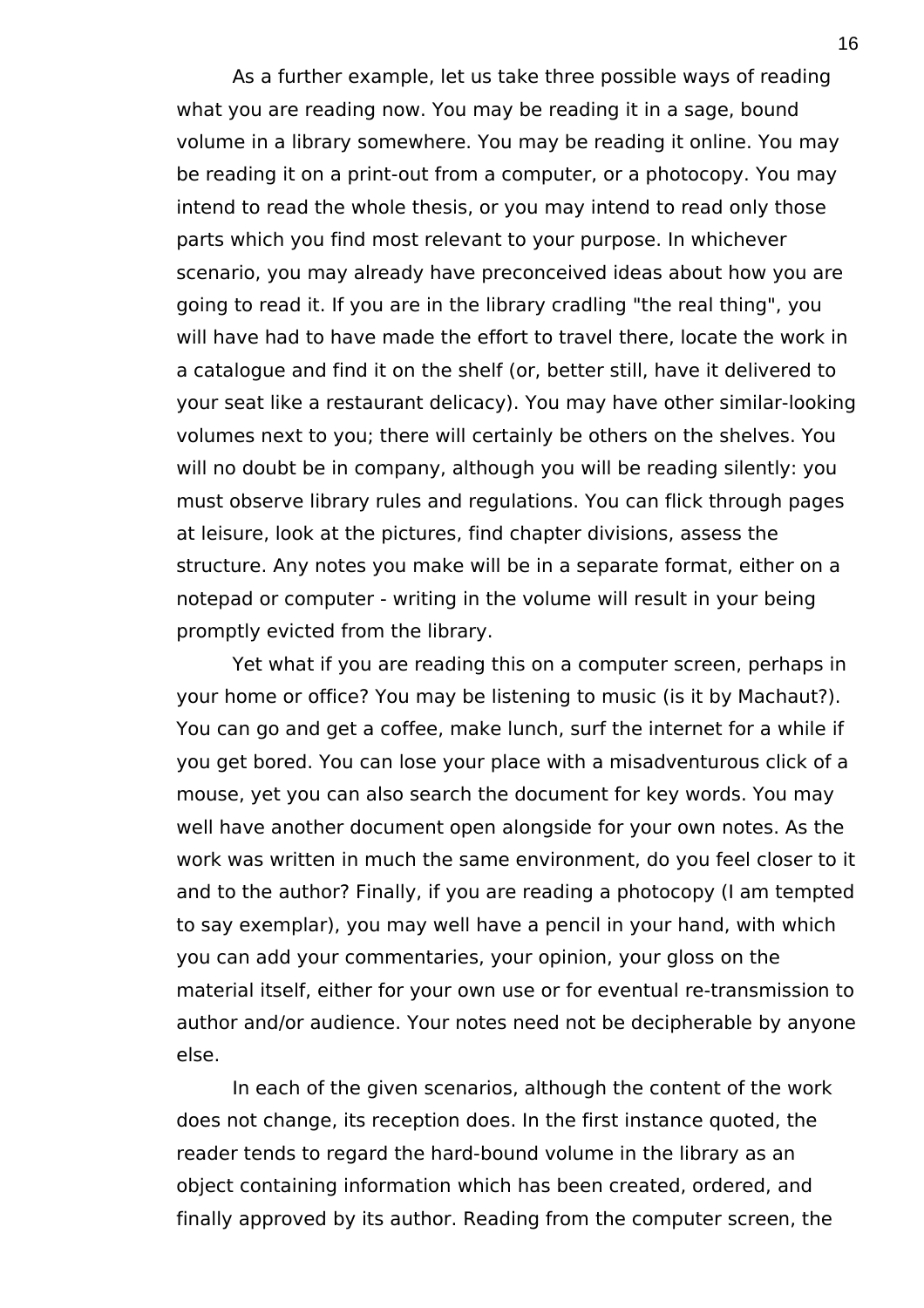reader has more of a sense of a work-in-progress: the effervescent culture of the internet cannot help but provoke a loss of formality, possibly at a subconscious level, yet one which tempts the reader further into the work and appeals to her or his own creative instinct. In the final scenario, the photocopy, the reader is able to visually manipulate their personal copy of the work in whichever way he or she chooses, including perhaps the production of further or new works: in this case the work is an immediate stimulus to new thoughts, whilst at the same time showing its vulnerability.

This thesis aims to explore this concept by analysing the *mise en* page of the six manuscripts which appear to contain the "complete works" of the fourteenth-century poet and composer Guillaume de Machaut. These manuscripts contain exclusively works by the poetcomposer, and, as far as we can see, each transmits every work of his available to the compilers with surprisingly little deviation from a common order.<sup>[2](#page-16-0)</sup> In the first chapter I establish the methodology used for the analysis. In the ensuing chapters I turn to some of the implications of the mise en page through consideration of,  $(1^{\circ})$  the Remede de Fortune, a narrative work with lyric insertions produced when Machaut was certainly not young (yet of course had no way of knowing he would live for another three decades), (2°) the lays, most of which are set to music and the composition of which appears to span his entire career,  $(3^{\circ})$  the mass, a late, purely musical work, and finally  $(4^{\circ})$  the *Voir Dit*, the work for which Machaut is best known today, and which, like the Remede de Fortune, combines both textual narrative and music, but with the addition of prose letters. After these four central chapters I draw together in the Conclusion the links between the manuscripts as shown in their mise en page, consider the roles of those involved in their production, and discuss the reception of the Machaut manuscripts past, present and future.

In the past thirty years, the resurgence of interest in Machaut studies, in particular in the exceptional manuscript sources, has led to an

<span id="page-16-0"></span> $2$  For a complete summary of the contents of each manuscript, see Lawrence Earp, Guillaume de Machaut: A Guide to Research (New York: Garland , 1995), pp. 77-95. I do not discuss the fragmented manuscript W (Aberystwyth, National Library of Wales, 5010 C). As the "complete-works" nature of these manuscripts is an assumption - no matter how reasonable - I have chosen to contain it within inverted commas.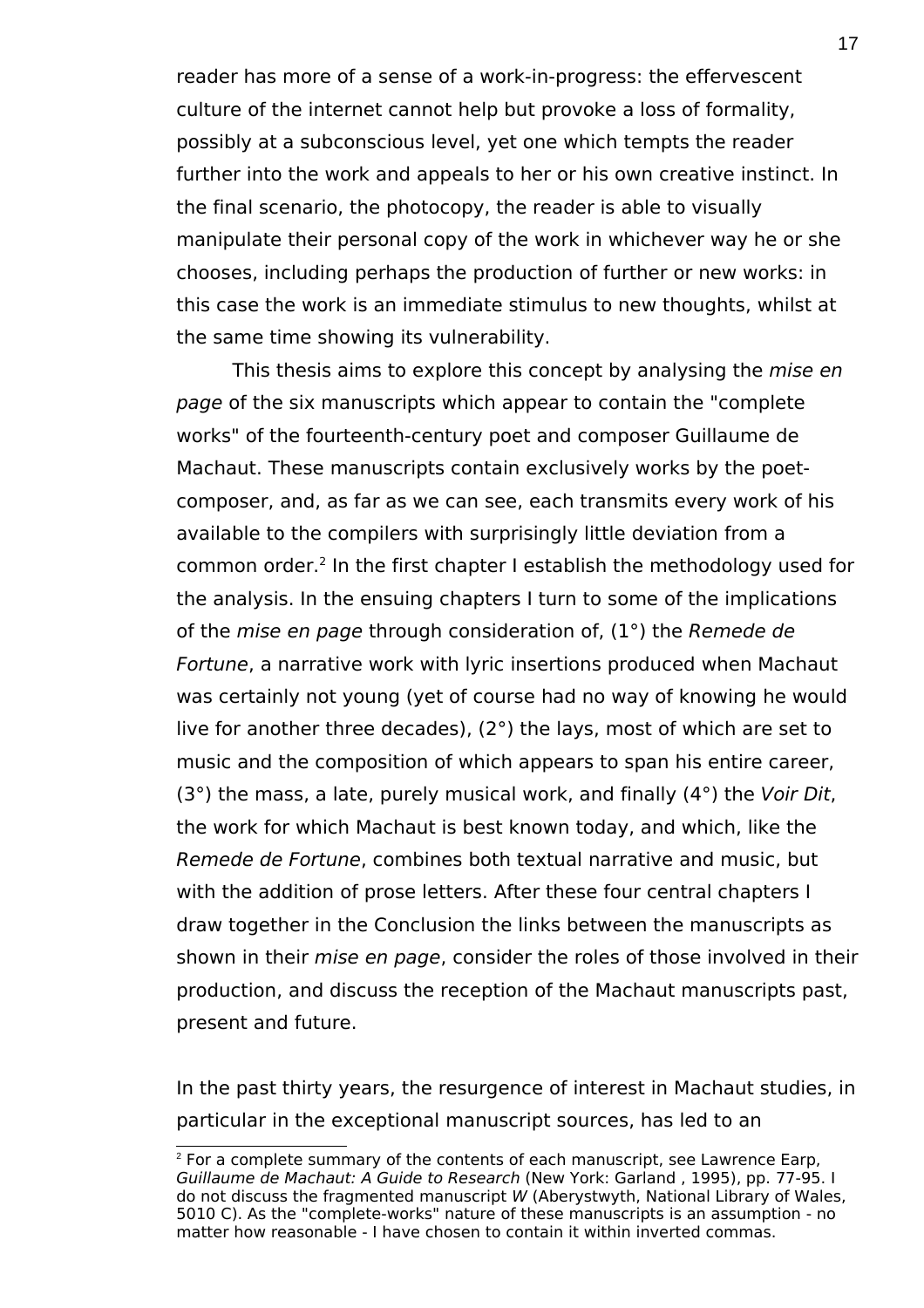increasing awareness of the written word as artefact and its effect on the beholder. Any scholar wishing to pursue studies on Machaut is indebted to the work of Lawrence Earp, whose 1983 dissertation "Scribal Practice Manuscript Production and the Transmission of Music in Late Medieval France: The Manuscripts of Guillaume de Machaut" is the bedrock of any investigation into the codices themselves.<sup>[3](#page-17-0)</sup> In addition, Earp's seminal Guillaume de Machaut: A Guide to Research is the constant desk-side (and, sometimes, bedside) companion for its wealth of information regarding Machaut's works, the manuscripts, and the wider context. The unsurpassable quality of these works is attested by the fact that they are dated only the passing of time and with it the publication of new bibliographic items. Without these two works the progress of Machaut scholarship would have been severely hindered.

The time was surely ripe for a re-awakening of interest in Machaut in the 1970s and 1980s. Following Daniel Poiron's Le Poète et le prince  $(1965)$ ,<sup>[4](#page-17-1)</sup> a book devoted to a series of fourteenth- and fifteenth-century authors beginning with Machaut, the foundations were laid for the discipline as we now know it. Paul Zumthor's 1972 Essai de poétique médiévale,<sup>[5](#page-17-2)</sup> although one of several to be produced around the same time, is a work which still stands out for its approach to manuscript texts. It was followed soon after (1974) by William's Calin's study of Machaut's poetry which, like Poiron's, is still a work read by all students beginning work on Machaut.<sup>[6](#page-17-3)</sup> In the domain of art history, François Avril, from his privileged position as curator of the département des manuscrits at the Bibliotèque Nationale de France in Paris in the 1970s, produced important evidence of the dating of the Machaut manuscripts, from which all further work has since stemmed.

It is surely no coincidence that the names cited so far have come from the disciplines of philology, art history, and music, and that their contributions to scholarship appeared in that chronological order. For although scholarly interest in Machaut in general has been well in

<span id="page-17-0"></span><sup>3</sup> Lawrence Marshburn Earp, "Scribal Practice, Manuscript Production and the Transmission of Music in Late Medieval France: The Manuscripts of Guillaume de Machaut" (unpublished doctoral thesis, Princeton University, 1983).

<span id="page-17-1"></span><sup>4</sup> Daniel Poiron, Le Poète et le Prince: l'évolution du lyrisme courtois de Guillaume de Machaut à Charles d'Orléans (Paris: Presses Universitaires de France, 1965). <sup>5</sup> Paul Zumthor, Essai de poétique médiévale (Paris: Seuil, 1972).

<span id="page-17-3"></span><span id="page-17-2"></span><sup>&</sup>lt;sup>6</sup> William Calin, A Poet at the Fountain: Essays on the Narrative Verse of Guillaume de Machaut (Lexington: University Press of Kentucky, 1974)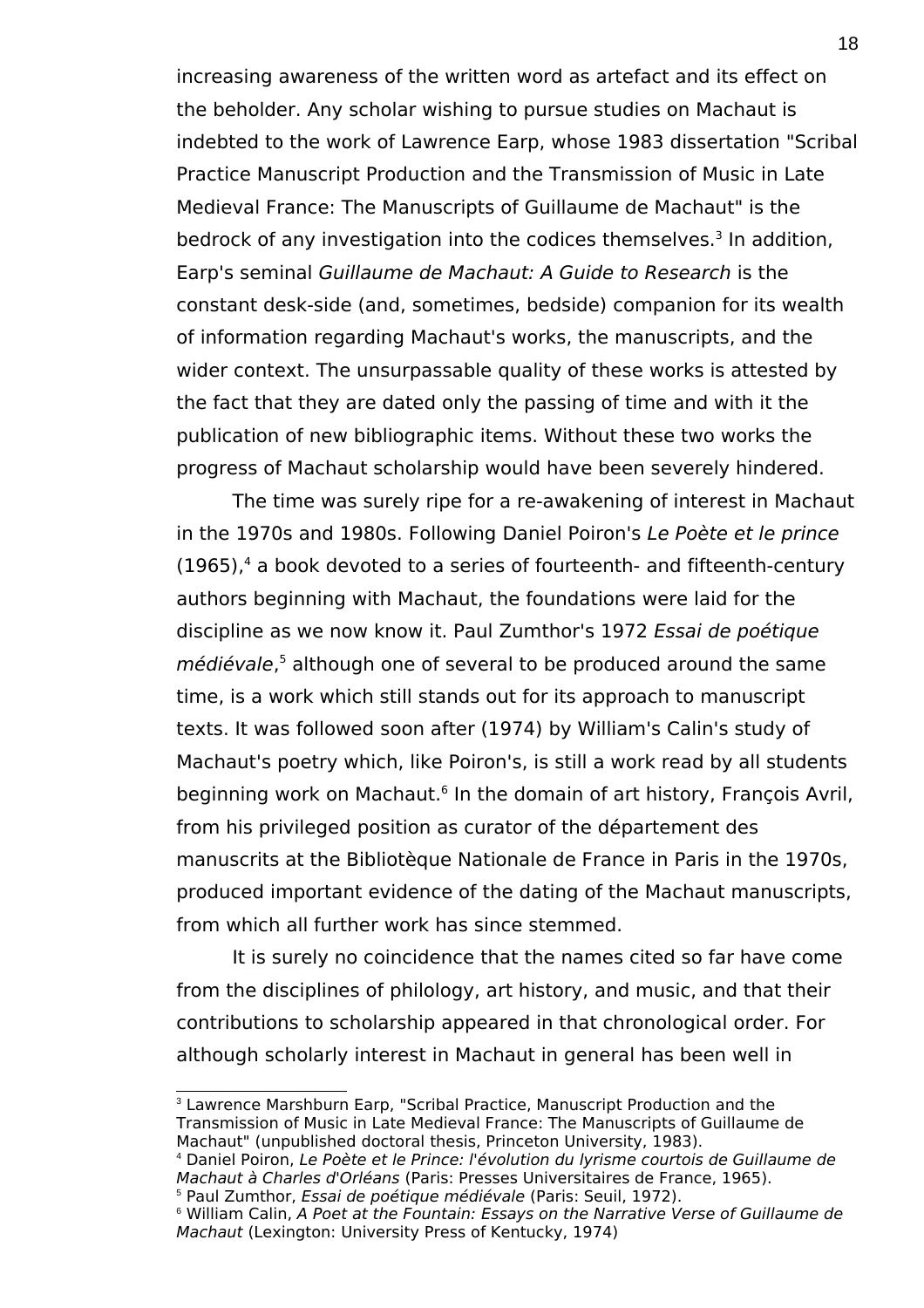evidence since the nineteenth century, it was only towards the end of the twentieth century that the disciplines represented by the manuscripts began to work together. In other words, Machaut scholarship tended towards that which we are now happy to label interdisciplinarity. This interdisciplinary approach is now pursued, to a greater or lesser extent, in virtually every study of Machaut.

Yet things have not always been this way, and, before moving on to more recent scholarship, it is worth taking a brief step back and considering the broader historical context of Machaut studies. Earlier work on Machaut, especially in the nineteenth century, was primarily text-based. Although "considered boring and colourless for the most part",<sup>[7](#page-18-0)</sup> the poetry at least provided its nineteenth-century readers with (apparent) autobiography or history. The music, on the other hand, in the opinion of the greatest minds of the day, was "unspeakably inept, the pitifully crude attempts of an amateur".<sup>[8](#page-18-1)</sup> A publication by Prosper Tarbé in 1849 was devoted exclusively to Machaut, providing excepts of his poetry and a much advanced biography.<sup>[9](#page-18-2)</sup> The Paulin Paris edition of the Voir Dit in 1875, was for all its faults, the first published edition claiming to be a "complete" work by Machaut (although in fact it was not, for it had passages missing, it rearranged the order of the letters, and of course it contained no music).<sup>[10](#page-18-3)</sup>

Despite Friedrich Ludwig's transcription of Machaut's music in the opening years of the twentieth century, it would be the literary works which would be the first to make it into print. The narrative poems appeared at the hands of Ernest Hoepffner between 1908 and 1921, and the lyric works were edited by Vladimir Chichmaref and published in 1909.<sup>[11](#page-18-4)</sup> Although these editions did not make up even Machaut's complete poetic output, the Hoepffner edition of the Remede de Fortune

<span id="page-18-0"></span><sup>&</sup>lt;sup>7</sup> Earp, Guillaume de Machaut, p. 277.

<span id="page-18-1"></span><sup>&</sup>lt;sup>8</sup> Earp, Guillaume de Machaut, p. 277.

<span id="page-18-2"></span><sup>&</sup>lt;sup>9</sup> Earp, Guillaume de Machaut, p. 195.

<span id="page-18-3"></span> $10$  Earp, Guillaume de Machaut, pp. 195-96; Paris's edition is also extensively criticised throughout Jacqueline Cerquiglini-Toulet, "Un Engin si soutil": Guillaume de Machaut et l'écriture au xive siècle (Geneva: Slatkine, 1985).

<span id="page-18-4"></span> $11$  The following discussion is based on Earp, Guillaume de Machaut, pp. 195-201 and 277-82. de Machaut, Guillaume, Oeuvres de Guillaume de Machaut, ed. by Ernest Hoepffner (Paris: Firmin-Didot, 1908-21), de Machaut, Guillaume, Guillaume de Machuat: Poésies lyriques. Edition complète en deux parties; avec introduction, glossaire et fac-similés publiée sous les auspices de la Faculté d'Histoire et de Philologie de Saint-Pétersbourg, ed. by Vladimir F. Chichmaref, 2 vols (Paris: Champion, 1909).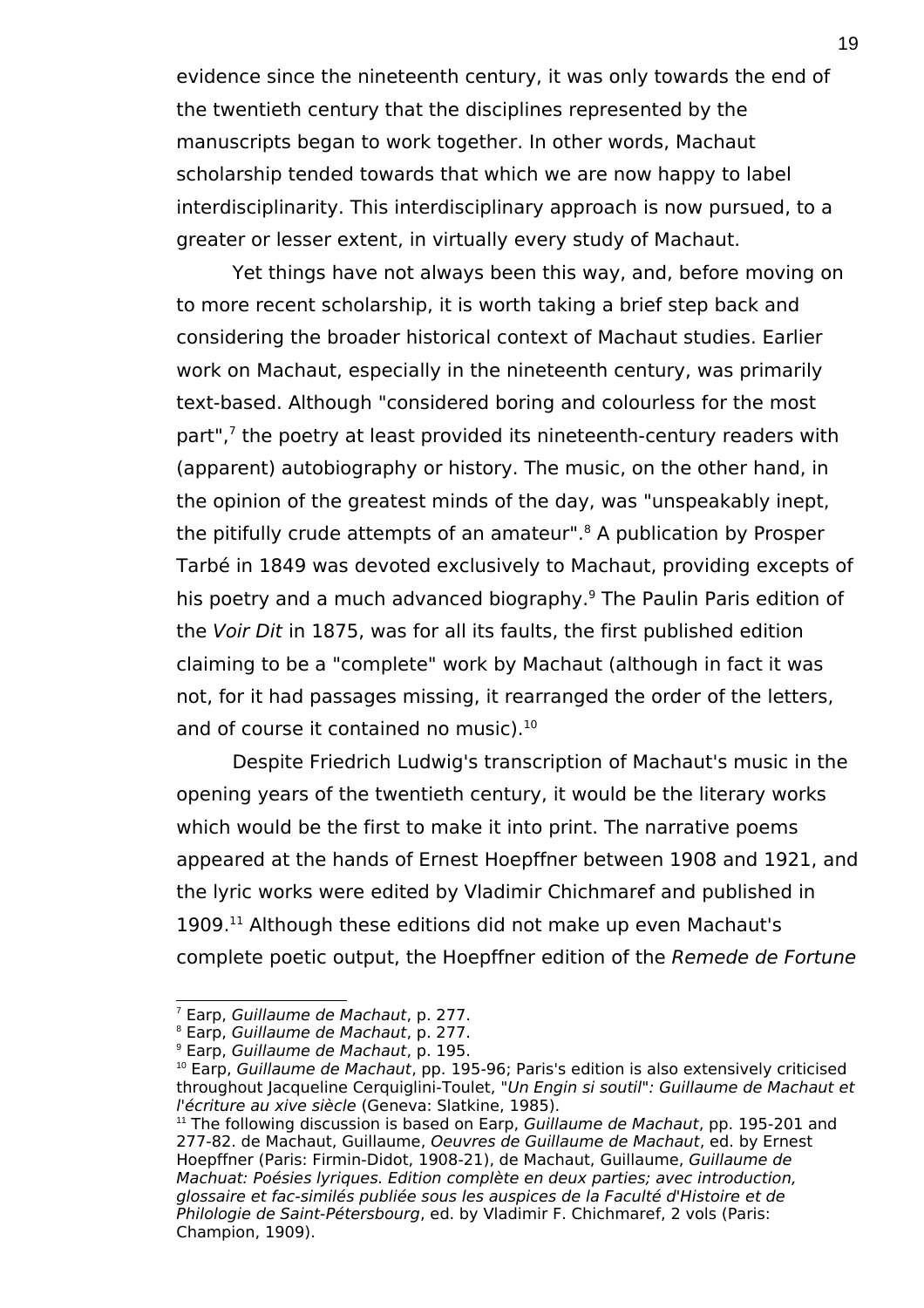also included Ludwig's transription of the music: the first publication to combine Machaut's poetry and music. The Ludwig edition of the music did not begin to appear until the 1920s, and, interrupted by war and the death of the editor, the final volume (which included the mass) was not published until 1954. By this time, however, a new edition of Machaut's music was underway by Leo Schrade, and this appeared in 1956. Despite being imperfect, these two editions meant that by the end of the decade all of Machaut's music was accessible in print.<sup>[12](#page-19-0)</sup> By contrast, despite recent additions, a complete edition of the literary works by a single editor is still lacking. $13$ 

It is with this formidable background that today's scholar embarks on a personal journey of contributing her or his own take to the appreciation of Machaut's works, and it is at this point that this survey of the scholarly literature must briefly take on the mantle of the first person. As the majority of readers will surely know, finding one's feet (and indeed one's thesis topic) is a long process subject to many influences, and it is also a process which is gloriously fluid. The difference in perspective from the start of a project and the end is enormous, yet it is my hope the remainder of this survey will serve to explain the evolution of my thought processes, as well as furnishing the reader with at least some of the answers to the delicate issues of situating an interdisciplinary study within the wider scholarship.

Other than the works already mentioned, if I had to nominate the studies which have been the most influential to me they would be Sylvia Huot's From Song to Book (1987), Emma Dillon's Medieval Music Making and the Roman de Fauvel (2002), Mary Carruthers's The Book of Memory (first edition published 1990), and Daniel Leech-Wilkinson's The Modern Invention of Medieval Music  $(1997).$ <sup>[14](#page-19-2)</sup> These works (which I must

<span id="page-19-0"></span><sup>&</sup>lt;sup>12</sup> Earp, Guillaume de Machaut, p. 281.

<span id="page-19-1"></span> $13$  A number of recent editions of indivudual works have been published. These include: Guillaume de Machaut, Le Jugement du Roy de Behaigne and Remede de Fortune, ed. and trans. by James I. Wimsatt and William M. Kibler (Athens: University of Georgia Press, 1988); Guillaume de Machaut, Le Livre dou Voir Dit, trans. by R. Barton-Palmer and ed. by Daniel Leech-Wilkinson (New York: Garland, 1998); and Guillaume de Machaut, Le Livre du Voir Dit, ed. Paul Imbs (Paris: Livre de Poche lettres gothiques, 1999). At the time of writing, a full edition of Machaut's works, both poetry and music, is rumoured to be in the pipeline. It is to be hoped that any new edition will make use of the advances offered by modern technology in order to transmit as far as possible the whole of Machaut's corpus.

<span id="page-19-2"></span><sup>&</sup>lt;sup>14</sup> Sylvia Huot, From Song to Book (Ithaca: Cornell University Press, 1987); Emma Dillon, Medieval Music Making and the "Roman de Fauvel" (Cambridge: Cambridge University Press, 2002); Mary Carruthers, The Book of Memory: A Study of Memory in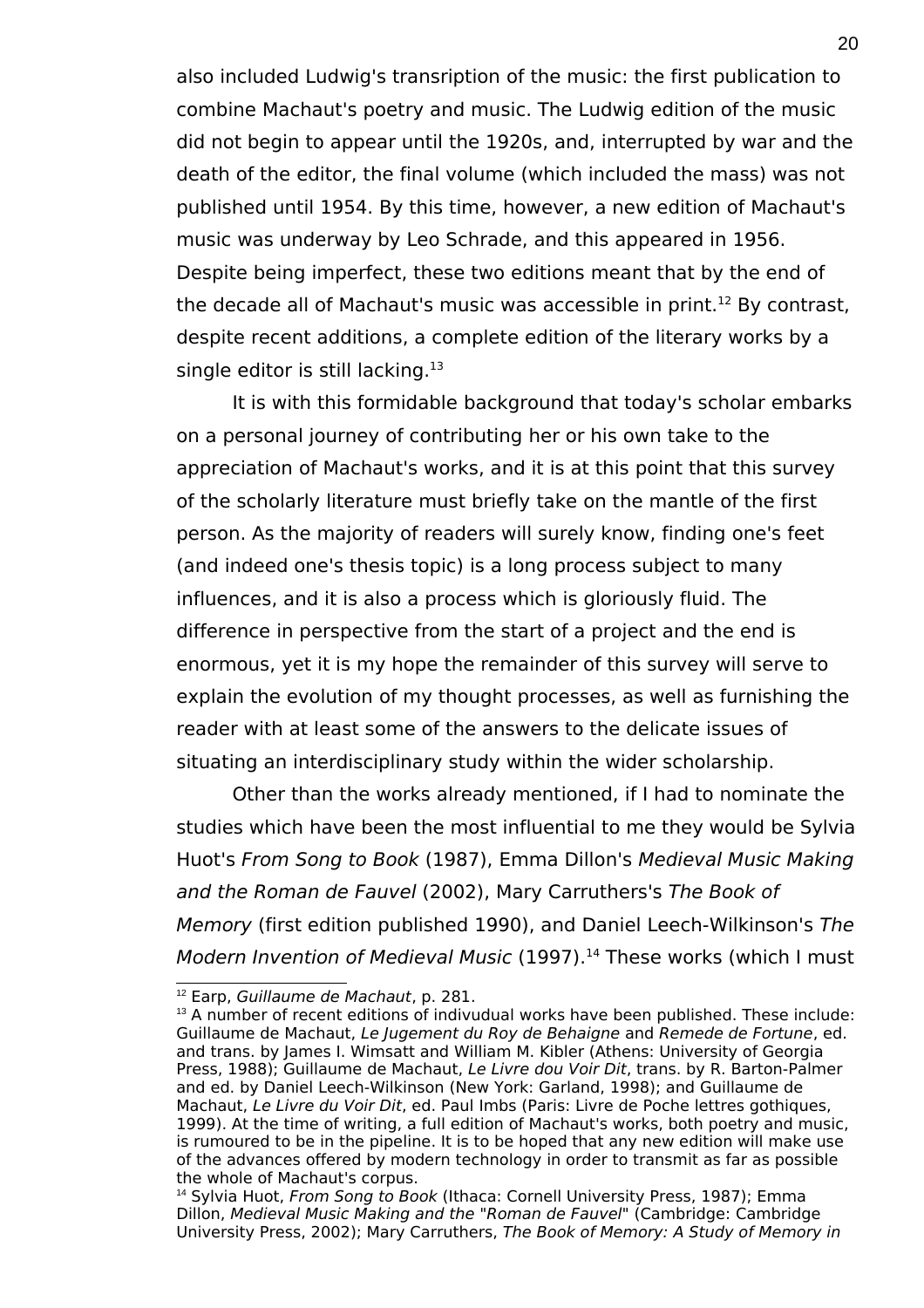insist are by no means alone in their accomplishments but rather spoke to me on a level that was somehow more than scholarly) are all undoubtedly interdisciplinary, and each advocates primary importance to the understanding of medieval culture and thought, especially in the production and layout of manuscripts. It is also not insignificant that the majority of them do not focus on Machaut, and even Huot's work, like Poiron's before her, studies Machaut in the context of the broader literary situation. Leech-Wilkinson's book was the first to make me appreciate the importance of our pre-conceptions on our treatment of medieval works. From Dillon I have drawn the idea of the manuscript as a work of art, an object to be held and appreciated for itself, even (perhaps especially) for readers today. From Carruthers I learned to appreciate the hitherto unimaginable (for me, at least) feats of memory of which our medieval forebears were not merely capable, but which they achieved subconsciously. Finally, Huot's book helped me to understand the extent to which different manuscript presentations effect their readers, and reflect the intentions of their creators.

Returning, then, to the broader situation of Machaut studies, the work presented here will, I hope, take its place in the series of recent research into manuscript sources and their effect on reader reception. Notable contributions to this topic have come from the so-called "New Philologists" such as Stephen Nichols, Howard Bloch and David Hult, whose call for re-evaluation of texts has been heard and heeded.<sup>[15](#page-20-0)</sup> Elizabeth Eva Leach has approached Machaut primarily from the musical side, and her work, particularly on music in the manuscripts, offers a nuanced analytical understanding of the presentation of the music.[16](#page-20-1) Ardis Butterfield's work on poetry and song is a vital recent contribution

Medieval Culture (Cambridge: Cambridge University Press, 1990, repr. 2008); Daniel Leech-Wilkinson, The Modern Invention of Medieval Music (Cambridge: Cambridge University Press, 2002, repr. 2004).

<span id="page-20-0"></span> $15$  See, for example, the essay collections Medievalism and the Modernist Temper, eds R. Howard Bloch and Stephen G. Nichols (Baltimore: John Hopkins University Press, 1996), The New Medievalism, eds Marina S. Brownlee, Kevin Brownlee, and Stephen G. Nichols (Baltimore: John Hopkins University Press, 1991), and The Whole Book: Cultural Perspectives on the Medieval Miscellany, ed. by Stephen G. Nichols and Siegfried Wenzel (n.p.: University of Michigan Press, 1996; repr. 1999).

<span id="page-20-1"></span> $^{16}$  See especially her dissertation, "Counterpoint in Guillaume de Machaut's Musical Ballades" (unpublished doctoral thesis, University of Oxford, 1997), and her articles "Interpretation and Counterpoint: The Case of Guillaume de Machaut's De toutes flours (B31)", Music Analysis 19 (2000), 321-51, "Machaut's Balades with Four Voices", Plainsong and Medieval Music 10 (2001), 47-79, and "Singing More About Singing Less: Machaut's Pour ce que tous (B12)" in Machaut's Music: New Interpretations, ed. by Elizabeth Eva Leach (Woodbridge: Boydell, 2003), 111-24.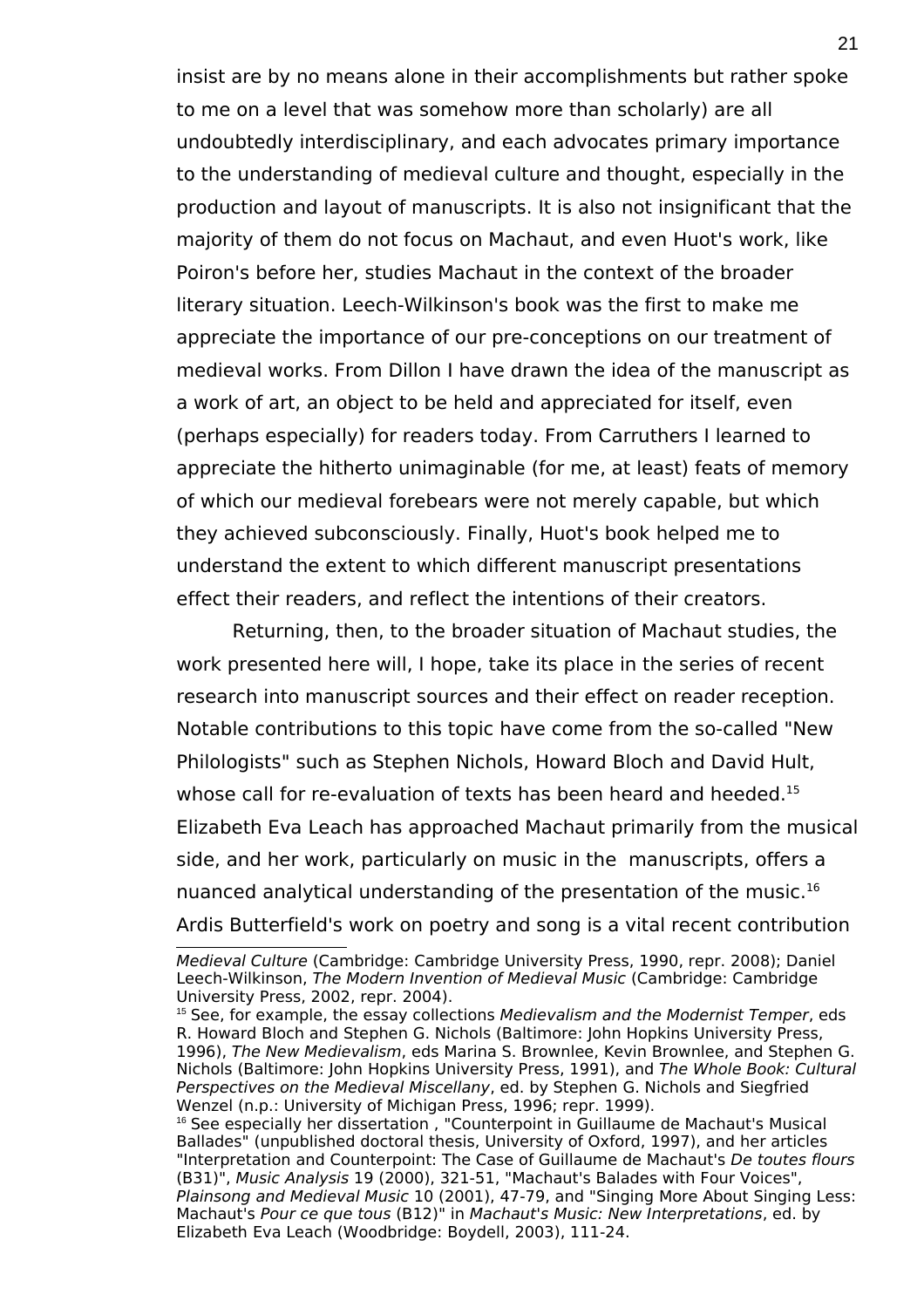to the understanding of both.<sup>[17](#page-21-0)</sup> Deborah McGrady's 2007 publication Controlling Readers: Guillaume de Machaut and his Late-Medieval Audience<sup>[18](#page-21-1)</sup> came to my attention in the late stages of work, but has been extremely useful. Finally, the recent interdisciplinary dissertations by Domenic Leo<sup>[19](#page-21-2)</sup> and Julia Dobrinsky,<sup>[20](#page-21-3)</sup> which consider the Machaut manuscripts as a whole but from the art historical and textual standpoints respectively, offer important analyses of these two aspects of the manuscripts.

It is from this background, then, that in Chapter 1 I argue the case for a performative understanding of the Machaut manuscripts, before applying this methodology to some of his works in the chapters which follow. Despite its focus on Machaut's works which contain music, my study is unashamedly interdisciplinary. By considering his works from the starting point of the manuscripts themselves and of their mise en page, it is my hope that, whether they specialise in philology, musicology, art history, codicology, or any of the disciplines touched by Machaut and his medieval scribes and readers, this study will appeal to all those interested in Guillaume de Machaut and his works.

<span id="page-21-0"></span> $17$  See especially her monograph: Ardis Butterfield, Poetry and Music in Medieval France (Cambridge: Cambridge University Press, 2002).

<span id="page-21-1"></span><sup>&</sup>lt;sup>18</sup> Deborah McGrady, Controlling Readers: Guillaume de Machaut and his Late-Medieval Audience (Toronto: University of Toronto Press, 2007)

<span id="page-21-3"></span><span id="page-21-2"></span><sup>&</sup>lt;sup>19</sup> Domenic Leo, "Authorial Presence in the Illuminated Machaut Manuscripts" (unpublished doctoral thesis, New York University Institute of Fine Arts, 2005). <sup>20</sup> Julia Dobrinsky, " 'Peindre, pourtraire, escrire': le rapport entre le texte et l'image dans les manuscrits enluminés de Guillaume de Machaut (XIV<sup>e</sup>-XV<sup>e</sup> siècles)" (unpublished doctoral thesis, Université de Paris IV-Sorbonne, 2004).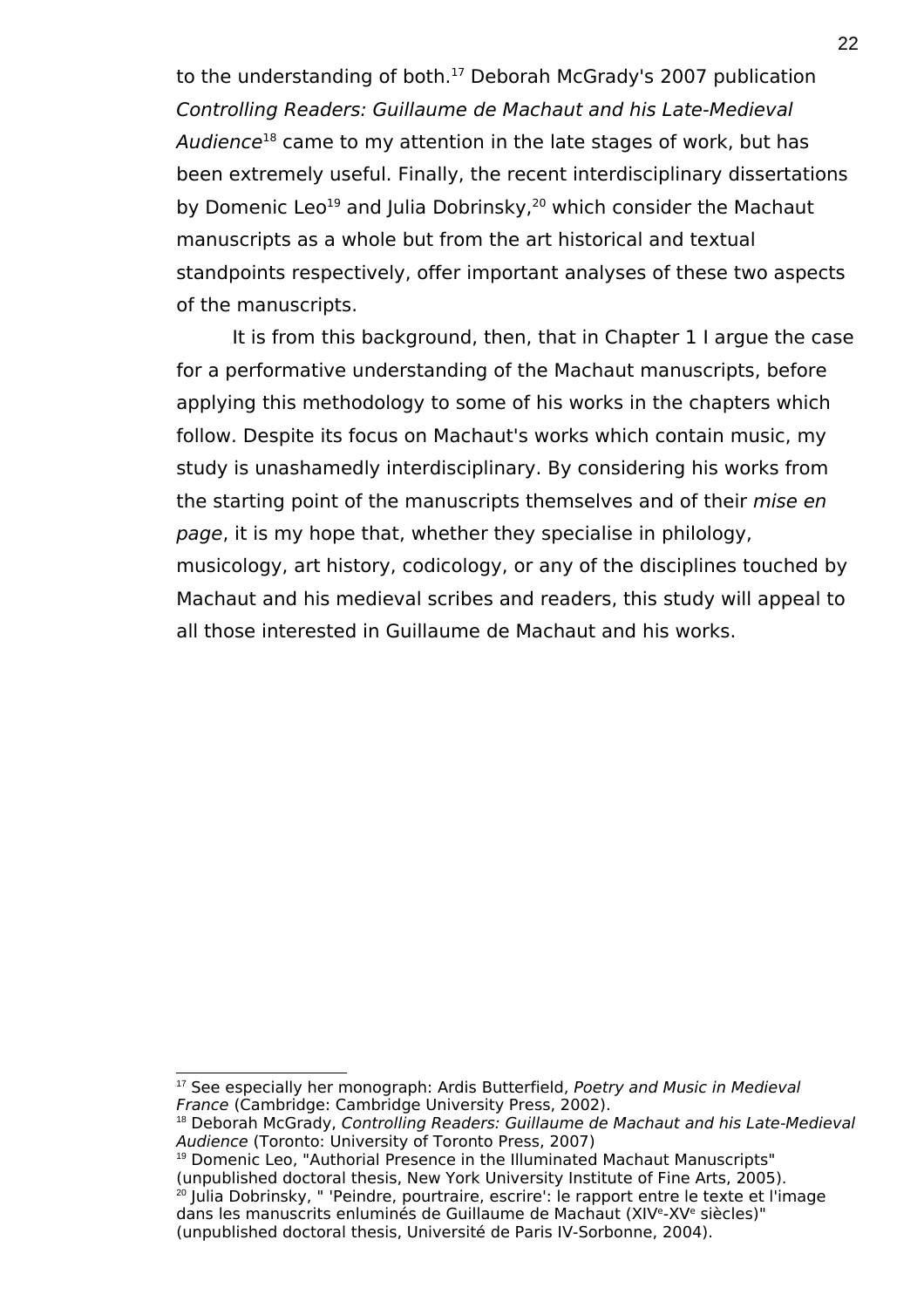# **Chapter 1 Identity and Performance**

L'écrivain original n'est pas celui qui n'imite personne, mais celui que personne ne peut imiter.

[The original writer is not he who refrains from imitating others, but he who can be imitated by none.<sup>[[21](#page-22-0)</sup>]

Guillaume de Machaut, the fourteenth-century poet and composer, is known to us today largely through six manuscripts, five of which are now housed in the Bibliothèque Nationale de France, and one in private ownership, currently deposited in the Parker Library, Corpus Christi College, Cambridge.<sup>[22](#page-22-1)</sup> These manuscripts are unusual for their time in being single-author collected editions, containing both narrative and music.[23](#page-22-2) Such focus, which stems from the careful (though varied) ordering of composers and their works seen in the troubadour and trouvère chansonnier tradition, appears to have been limited to a relatively small number of collections of well-known authors such as Adam de la Halle.<sup>[24](#page-22-3)</sup> Even without the survival of these manuscripts, Machaut would still be an important figure in fourteenth-century French literature and music on account of the glowing terms in which contemporary and later writers speak of him and the substantial distribution of his work in other sources. However, the existence of this

<span id="page-22-0"></span> $21$  "Chateaubriand, François-René" The Oxford Dictionary of Quotations, ed. Elizabeth Knowles (Oxford: Oxford University Press, 2004) Oxford Reference Online, 12 July 2008: http://www.oxfordreference.com/views/ENTRY.html?

subview=Main&entry=t115.e645 (the entry also provides the translation).

<span id="page-22-1"></span> $22$  The full catalogue details of these manuscripts, together with their sigla as will be used throughout, are as follows:

Paris, Bibliothèque Nationale de France, fonds français 1584 (A), 1585 (B), 1586 (C), 9221 (E), 22545-6 (F-G).

Cambridge, Parker Library, Corpus Christi College (on long-term loan from a private owner), Codex Vogüé (Vg).

There is a seventh manuscript which is likely to have once contained Machaut's "complete works": Aberystwyth, National Library of Wales, 5010 C (W). As this source is extremely fragmentary (containing only 74 folios, no works in their entirety, no remaining miniatures, and only one folio of music), I have chosen not to include it in my thesis.

Appendix 1 provides further deatails of these and other principal manuscripts containing works by Machaut; for a full listing and description of all Machaut sources (including possible lost manuscripts) see Earp, Guillaume de Machaut, Chapter 3. <sup>23</sup> When discussing the innovations between the thirteenth and fourteenth centuries,

<span id="page-22-2"></span>Sylvia Huot writes that "the works of these later poets appear in anthology codices devoted entirely to a single author". Huot, From Song to Book, p. 211.

<span id="page-22-3"></span><sup>&</sup>lt;sup>24</sup> Despite this, as Earp says, "the prior examples do not prepare us for the Machaut manuscripts" (Guillaume de Machaut, p. 73). For further discussion of these compilations see Huot, From Song to Book, especially chapter 7.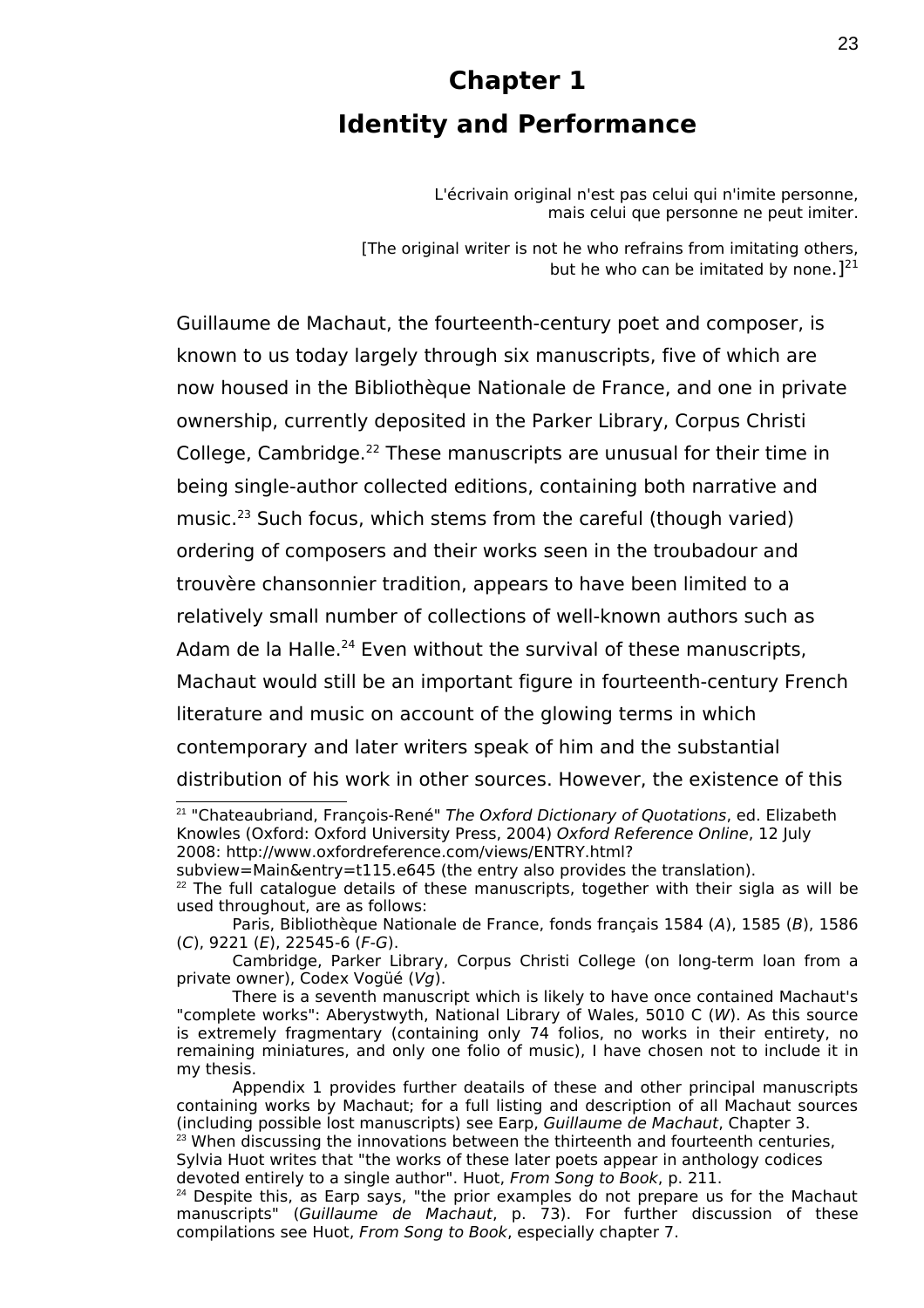large body of author-specific work makes him stand out in a century which is otherwise little-represented in terms of poet-composers, and his influence lasts well into the fifteenth century and beyond.<sup>[25](#page-23-0)</sup>

Details of Machaut's life are known partly from his own writings and partly from contemporary records.<sup>[26](#page-23-1)</sup> From his qualifications, his date of birth has been estimated as 1300. When he entered the service of Jean of Luxembourg, King of Bohemia (1296-1346: crowned 1310) in the early 1320s, he is described as *maître*. For Jean he worked first as aumonier, then notaire and finally as secretaire. Records at Reims cathedral show that Machaut was a canon there from 1338 until his death in 1377. Guillaume had a brother, Jean, who also worked for Jean of Luxembourg and was canon of Reims cathedral from 1355 until his death in 1372. During this time the brothers shared a house in Reims, and in death they shared the same grave.<sup>[27](#page-23-2)</sup>

The richest source of information about Machaut's life, however, is his works themselves, which offer invaluable insights into life in courtly service, significant contemporary events (such as outbreaks of the plague and the siege of Reims by the English) and, especially in the Voir Dit, the production of literature and music and the practice of fin'amour.<sup>[28](#page-23-3)</sup> Although Machaut combines "fact" with "fiction" in his works, as a medieval faiseur he drew on what he knew and had experienced in his life and time. Even where no specific information can be established, references to general practices and societal attitudes provide both entertainment and scholarly interest. (No-one today thinks that Eastenders is literally taken from real life, but in years to come it

<span id="page-23-0"></span> $25$  For a discussion of Machaut's influence on his successors see Earp, Guillaume de Machaut, chapter 2.

<span id="page-23-1"></span> $26$  Except where otherwise stated the following details are taken from Wulf Art, "Machaut [Machau, Machault], Guillaume de [Guillelmus de Machaudio]" in Grove Music Online, ed. L. Macy http://www.grovemusic.com, accessed 3rd January 2006, and Earp, Guillaume de Machaut, chapter 1.

<span id="page-23-2"></span> $27$  I am grateful to M. l'Abbé Jean Goy, chief archivist for the diocese of Reims, for sharing with me his knowledge and research into Machaut's house, role in Reims, and grave (personal communication). For Machaut's life in Reims, see Anne Walters Robinson, Guillaume de Machaut and Reims: Context and Meaning in his Musical Works (Cambridge: Cambridge University Press, 2002), especially Chapter 1. Whether or not Machaut was actually resisdent at Reims for the whole of his canonicate is discussed by Roger Bowers, "Guillaume de Machaut and his Canonry at Reims, 1338-1377" Early Music History 23 (2004), pp. 1-48.

<span id="page-23-3"></span><sup>&</sup>lt;sup>28</sup> This is discussed in detail by Kevin Brownlee throughout his Poetic Identity in Guillaume de Machaut (Madison: University of Wisconsin Press, 1984), where he dedicates a chapter to each of Machaut's personas that he identifies (for example "Lover Protagonist" in Chapter 2). The concept is introduced in detail on pp. 3-4 and 18.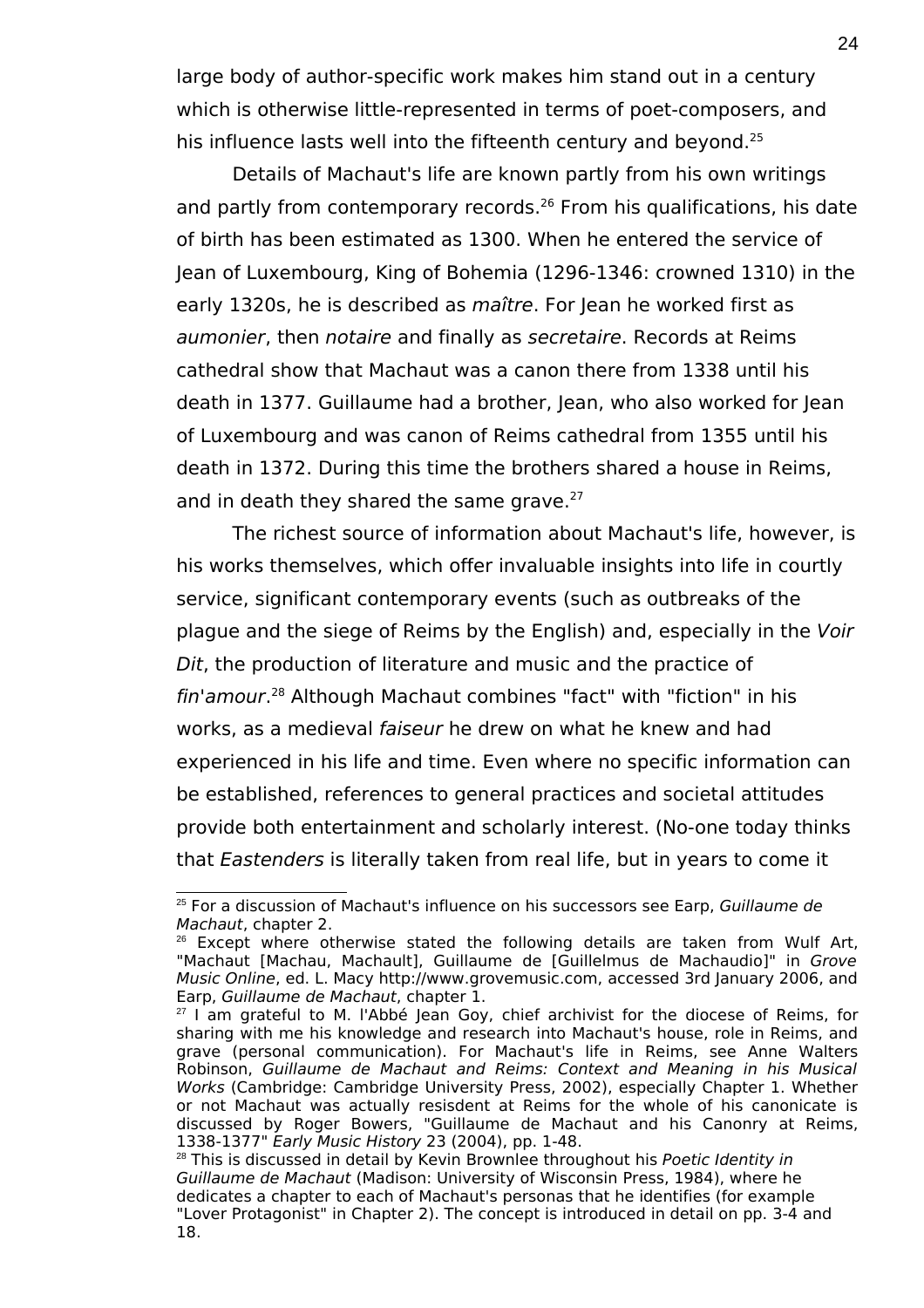may provide a supplementary source of evidence of the attitudes, problems, and entertainment which prevail in late-twentieth- and earlytwenty-first-century London.)

It is this fine line between the fictional and the real, the presumed and the known, the guessed and the deduced, that this chapter seeks to clarify in relation to the works of Guillaume de Machaut. To accomplish this, I will consider in detail the play of identity and authority in Machaut's works, before proposing the performative approach to the sources which will characterize the present thesis as a whole.

While the expression "identity" can have many meanings, I use it here in a relatively narrow sense: the invocation of a set of individuating and intrinsic characteristics which make a person recognisable and distinguishable by name. "Authority", as I have come to understand it, is a much broader, more troublesome concept. It differs from identity in that its use implies legitimacy, real or imagined, which need not necessarily be that of the author (i.e. associated with authorship). When applied to an artefact, authority concerns the credence that is attributed to a particular version of a work at any point in historical time. When applied to people, it refers to the recognition and respect accorded to any individual who is responsible for the production or performance of a work (or body of work), and to the influence that this individual exerts upon others.<sup>[29](#page-24-0)</sup>

The approach to the sources which I have devised pre-supposes an understanding of "performance" broadly as any reception or delivery of the contents of a manuscript in any circumstances (including oral rendition, silent reading, and the production of the manuscript itself). Bernard Cerquiglini's essay Eloge de la variante [In Praise of the Variant] is fundamental to my thinking here, particularly his separation of manuscripts from their printed editions, and his questioning of the notion of the medieval vernacular text:

The work copied by hand, manipulated, always open and as good as unfinished, invited intervention, annotation, and commentary. Confronted with an earlier peice of writing, it constructed itself and sustained itself simply with the distance it assumed in

<span id="page-24-0"></span> $29$  The bibliography of medieval authorship and authority is large, and many studies touch on it at some point. Nevertheless, two items in particular have influenced my thinking here: Alastair J. Minnis, Medieval Theory of Authorship: Scholastic Literary Attitudes in the Middle Ages, 2nd ed. (Aldershot: Scholar Press, 1988), especially "Introduction" (pp. 1-8); and Carruthers, The Book of Memory, chapter 7.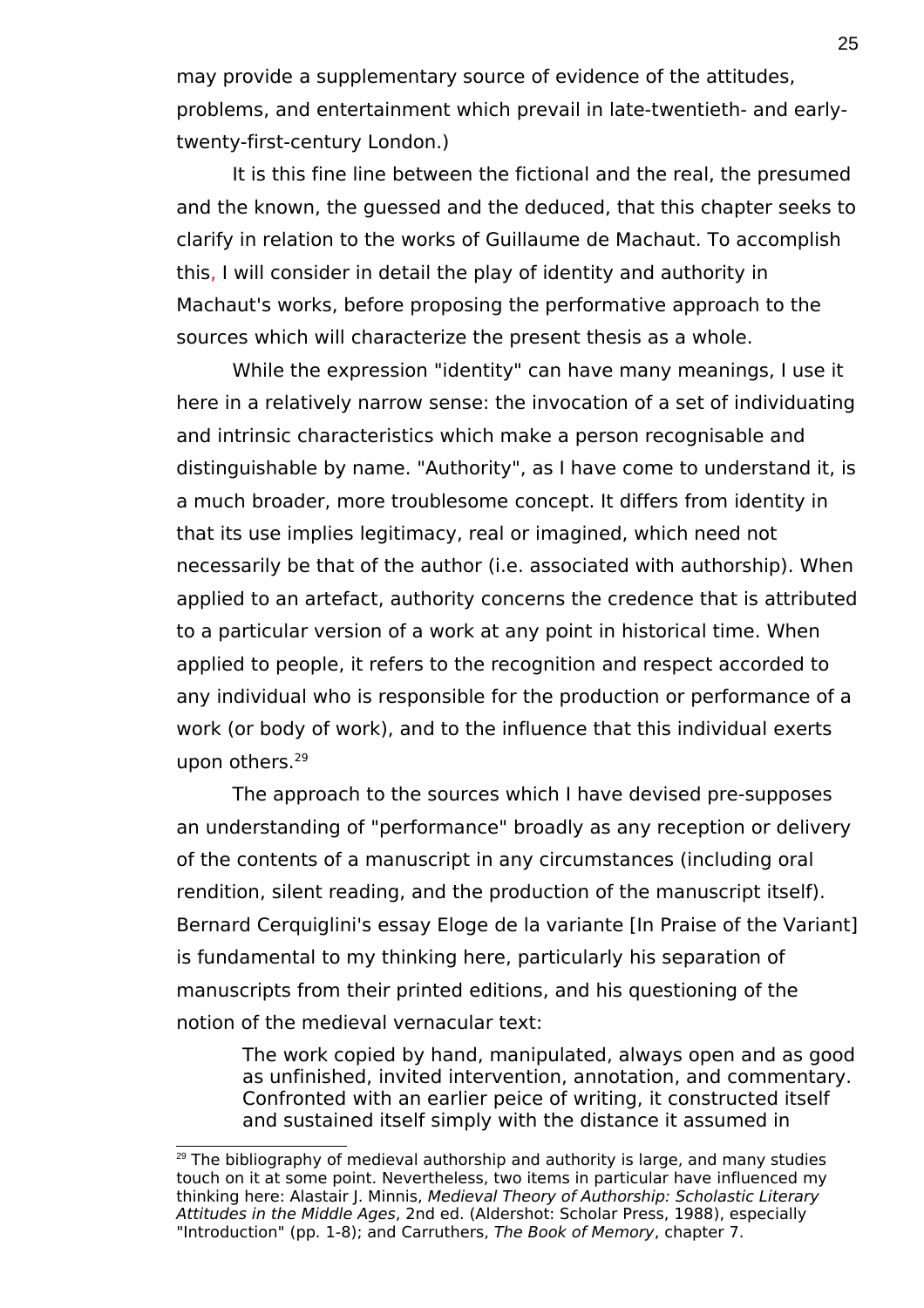relation to the utterance that was its basis. The scribal work was commentary, paraphrase, supplementray meaning, supplementary language, brought to bear upon a letter that was essentially unfinished. We can see that the term text is hardly applicable to these works. [...] [V]ariance is so widespread and constitutive that, mixing together all the texts among which philology so painstakingly distinguishes, one could say that every manuscript is a revision, a version.<sup>[30](#page-25-0)</sup>

Indeed, one could say that every manuscript is a performance.

Paul Zumthor, too, has discussed the instability of the manuscript

presentations of works in what he calls "la mouvance des textes".[31](#page-25-1) In

this sense, the medieval work is:

something that undoubtedly had real existence, as a complex but easily recognizable entity, made up of the sum of material witnesses to current versions. These were the synthesis of signs used by successive "authors" (singers, reciters, scribes) and of the text's own existence in the letter. The form-meaning nexus thus generated is thereby constantly called in question. The work is fundamentally unstable. Properly speaking it has no end; it merely accepts to come to an end, at a given point, for whatever reasons.[32](#page-25-2)

Therefore we could say that our reading (or performing through reading) of the medieval work plays on its instability, its "mouvance", and thus it continues to grow.

This idea of the never-ending performance has much in common with the contemporary music philosopher Christopher Small's term "musicking". Here, music serves not as a noun, but as a verb expressing varying degrees of activity, and is defined thus:

To music is to take part, in any capacity, in a musical performance. That means not only to perform, but also to listen, to provide material for a performance - what we call composing to prepare for a performance - what we call practising or rehearsing - or any other activity which can affect the nature of the human encounter. [...] To music is to pay attention in any way to a musical performance, at whatever level or quality of attention [...] the verb to music is not concerned with valuation. It is descriptive, not prescriptive. It concerns all participation in a musical performance, whether active or passive, whether we like

<span id="page-25-1"></span><span id="page-25-0"></span><sup>&</sup>lt;sup>30</sup> Bernard Cerquiglini, In Praise of the Variant: A Critical History of Philology trans. by Betsy Wing (Baltimore and London: John Hopkins University Press, 1999), p. 34 and p. 38. Unless otherwise stated, italics in citations are rendered as in the source. <sup>31</sup> First discussed in Zumthor, Essai de poétique médiévale, pp. 65-75, and further expounded in Paul Zumthor, "Intertextualité et mouvance", Littérature, 41 (1981), pp. 8-16.

<span id="page-25-2"></span> $32$  Paul Zumthor, Toward a Medieval Poetics trans. by Philip Bennett (Minneapolis: University of Minnesota Press, 1992), p. 47. (The emphasis mine: the French term is "fondamentalement mouvante". Essai de poétique médiévale, p. 73.)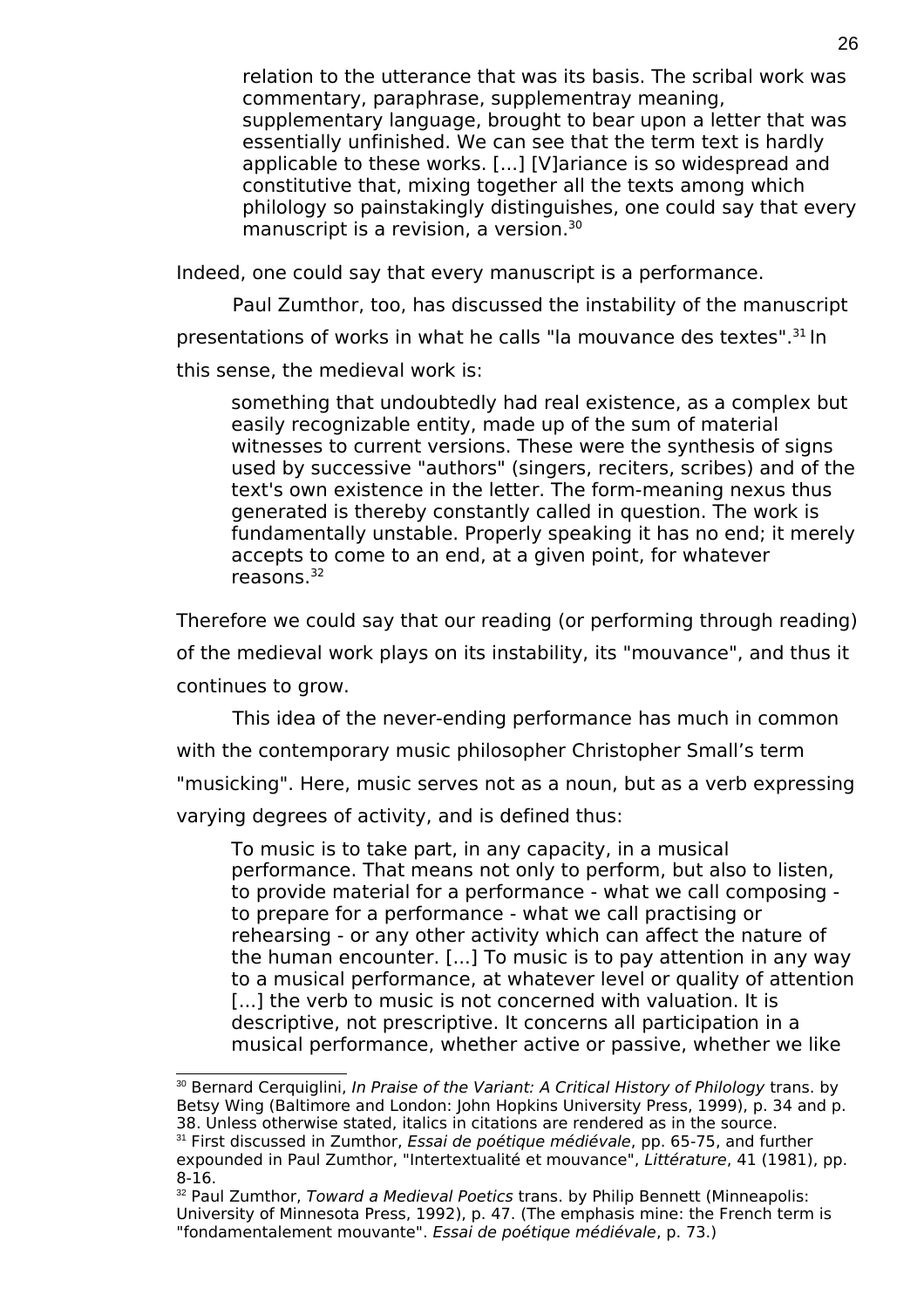#### the way it is being done or not, whether we consider it constructive or destructive, sympathetic or apathetic.<sup>[33](#page-26-0)</sup>

While accepting and appropriating in its entirety this very broad definition of musical performance, in Machaut's case I further extend the notion of performance to include poetry and prose as well as music, no matter how written works were received or presented (oral rendition or silent reading), or by whom. By this interpretation, therefore, Machaut, his silent or vocal readers past and present, the scribes who made the earliest surviving manuscripts, and the editors who prepare modern printed editions, all take part in a performance.

The identity of Guillaume de Machaut as a poet and composer is undisputed: we know his biography as has been indicated above, and he is referred to as "poète" (a status which had previously been reserved only for an auctor of antiquity) in later works by his younger contemporary Eustache Deschamps.<sup>[34](#page-26-1)</sup> The authority of the extant manuscript sources attributed to him, however, is more open to question for reasons that will be explored in later discussion (including the possibility of authorial intervention in manuscrupt production). One of the goals of this chapter will be to move away from the idea of an "original" or "authoritative" version of Machaut's works as presented in the six principal manuscripts. The approach adopted here, therefore, accepts that we will never be able to uncover an "original" or "authoritative" version of any Machaut piece; instead it proposes that we take as a starting point the clearer issues of identity and performance which do not obscure all that we do have for certain – the works of art which are the manuscript sources.

I have already made use of the term "work". Is this viable when considering a fourteenth-century poet and composer? Can we truly say that Machaut created "works"? The term "work" has been much debated in the last few decades.<sup>[35](#page-26-2)</sup> Lydia Goehr argues that the concept of the work emerges around 1800: in other words that it is closely related to

<span id="page-26-0"></span><sup>&</sup>lt;sup>33</sup> Christopher Small, "Musicking - A Means of Performing and Listening. A Lecture" Music Education Research, 1 (1999), pp. 9-21, p. 12.

<span id="page-26-1"></span><sup>&</sup>lt;sup>34</sup> For the significance of this term, see Brownlee, Poetic Identity, pp. 7-9.

<span id="page-26-2"></span><sup>&</sup>lt;sup>35</sup> For a full discussion and bibliography see Lydia Goehr, The Imaginary Museum of Musical Works: An Essay in the Philosophy of Music (Oxford: Oxford University Press, 1992; repr. 2002), "Part 1" and "Bibliography".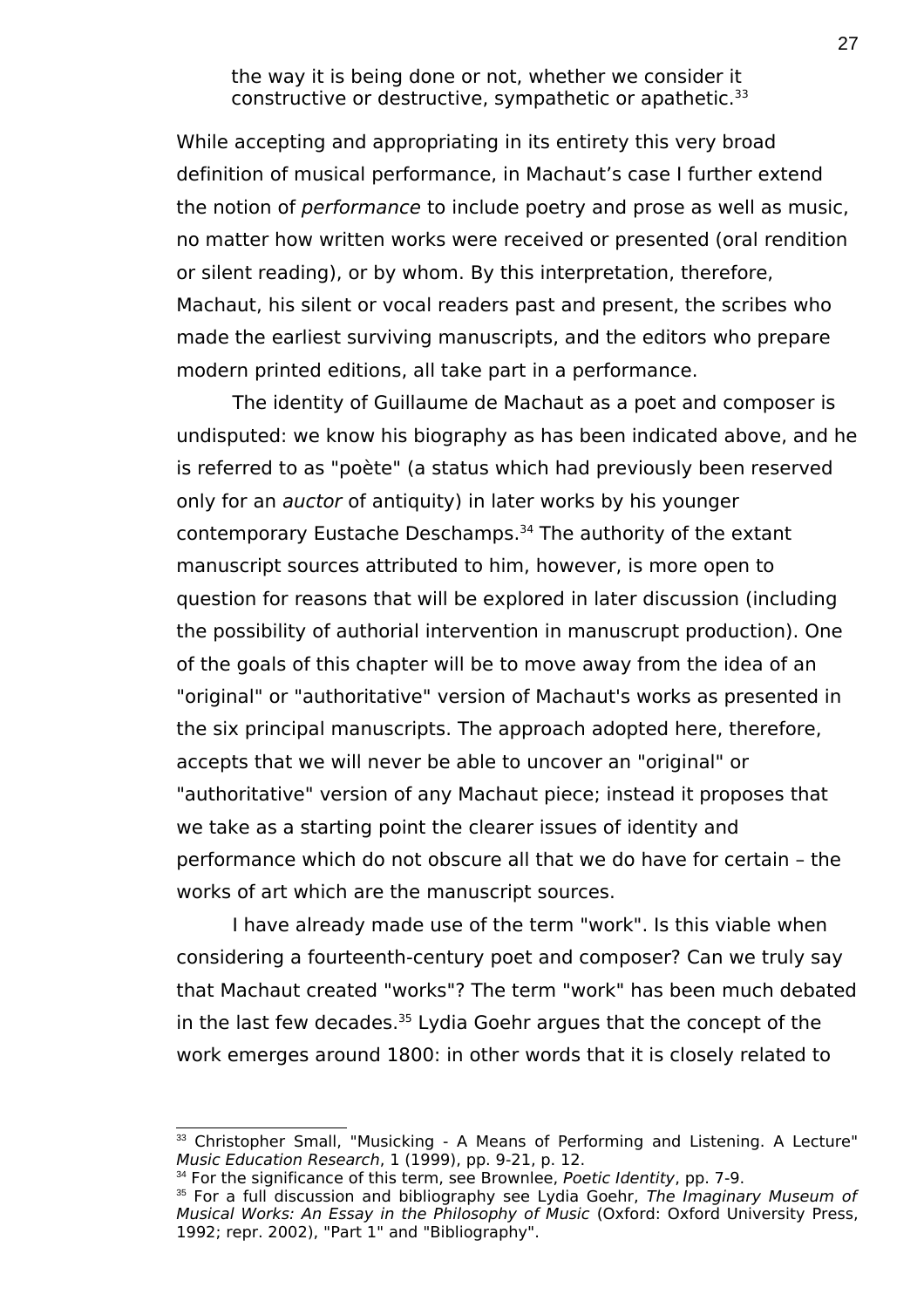the changes in belief and attitude which we now label Romanticism.<sup>[36](#page-27-0)</sup> She also puts forward the notion that those who took part in music prior to 1800 did not generally consider it in terms of the work concept. Is it therefore anachronistic to discuss Machaut's "works"? And if so, is it wrong? Goehr answers the first of these questions herself:

Given that we have an explicit concept of a work, Bach composed works. [...] Just as a piece of pottery or pile of bricks can come to be thought of as, or transfigured into, a work of art through the importation of the relevant concepts, so, since about 1800, it has been the rule to speak of early music anachronistically; to retroactively impose upon this music concepts developed at a later point in the history of music. Implicit existence has become here essentially a matter of retroactive attribution.<sup>[37](#page-27-1)</sup>

Although Goehr's concepts have been qualified in relation to some pre-1800 composers, just how anachronistic is the term "work" when applied to Machaut? In the unnumbered folios in manuscript A which follow the index but are before the beginning of the first indexed poem — the Dit dou vergier  $-$  (in other words, what we now call the Prologue), Amours introduces his inspirational children to Machaut, whom he addresses thus:

Or peus tu cy prendre grande substance Dont tu pourras figurer & retraire Moult beaux dis et par mainte ordenance Sur doux penser plaisance et esperance (fol. Dv)

[Now here you can draw much inspiration From which you can form and relate Many pleasant dits by frequent command Treating Sweet Thought, Joy, and Hope. $]^{38}$  $]^{38}$  $]^{38}$ 

The term "dis" ("dit"), as we now understand it, generally has the narrow meaning of a narrative poem (for example, Machaut's Dit de l'Alerion). In this passage, however, the term "dis" could be taken as a general term covering all of Machaut's compositions, rather than a distinct category.[39](#page-27-3) The use of "dis" in this general sense contrasts with

<span id="page-27-0"></span><sup>&</sup>lt;sup>36</sup> Goehr, chapters 4 and 6, and passim. See also John Butt, Playing With History: The Historical Approach to Musical Performance (Cambridge: Cambridge University Press, 2002), p. 63.

<span id="page-27-1"></span><sup>37</sup> Goehr, pp. 114-15.

<span id="page-27-2"></span><sup>38</sup> Unless otherwise stated, all transcriptions and translations are my own.

<span id="page-27-3"></span><sup>&</sup>lt;sup>39</sup> It is worth noting the use of the verb "dire" in the frequent "or dient et content / or se cante" [now we recite / now we sing] distinction between words and music in the anonymous early thirteenth-century Picard cantefable, Aucassin et Nicolette. As no music notation exists for Aucassin et Nicolette, these instructions are the only indication that parts of the tale may have been sung.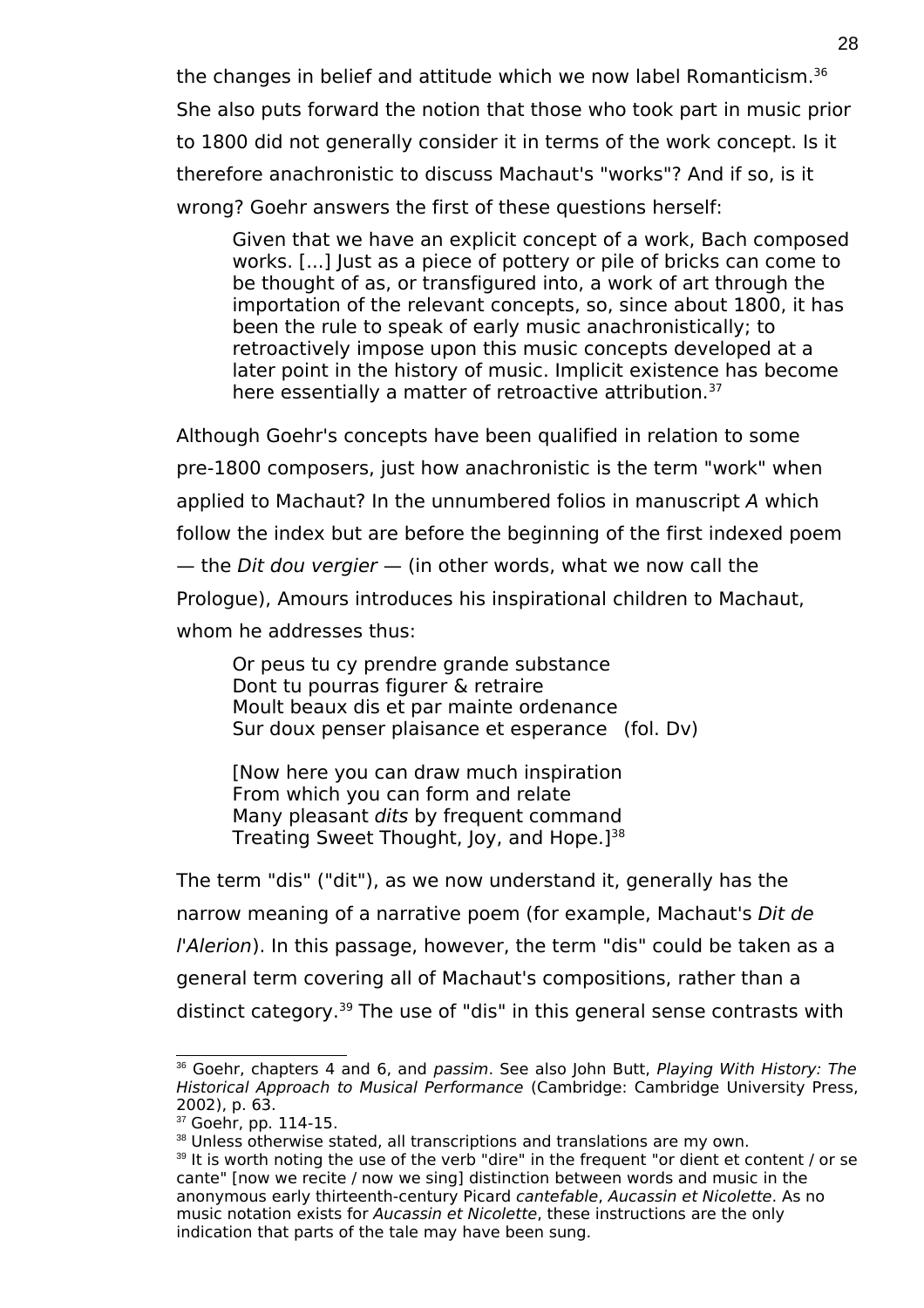the more specific sense that it seems to have in the following passage, further on in the prologue, where it is the first among many forms and genres listed in Machaut's CV-like presentation of his own skills:

A faire dis et chansonnettes Pleinnes d'onneur et d'amourettes Doubles hoqués et plaisans lais Motés rondiaus et virelais Qu'on clamme chansons baladées Complaintes balades entées A l'onneur et a la louange De toutes dames sans soulange (fol. Fv)

[To make dits and chansonnettes Full of honour, and love songs, Double hockets and sweet lays, Motets, rondeaux, and virelais Which are called danced songs. Complaintes, fixed dances, To the honour and praise Of all ladies, without exception.]

In addition to these uses of the word "dis" in the prologue, the overarching fact that no fewer than six "complete-works" manuscripts survive and the knowledge that at least one and possibly more of them were compiled within Machaut's lifetime suggest that Machaut did have a concept not only of his works as an achievement, but also of their preservation. In which case he is one of the rare pre-1800 examples that Goehr admits when she declares that:

Music was not always produced to outlast its performance or survive more than a few performances. And when it did survive many performances, numerous changes could and usually would be made to the music in the process. Rarely did musicians think of their music as surviving past their lifetime in the form of completed and fixed works.[40](#page-28-0)

While it is possible to think of the term "work" as an anachronism, it is also possible to think of it as a modern equivalent to one of Machaut's meanings of the word "dis". With all due reserve, then, I use the term "works" in the sense it seems likely Machaut uses dis in the prologue to manuscript A.

Having settled on the term, we must next ask what is a "work"? Whereas the philosopher Roman Ingarden writes that a work is "an

<span id="page-28-0"></span><sup>40</sup> Goehr, p. 186.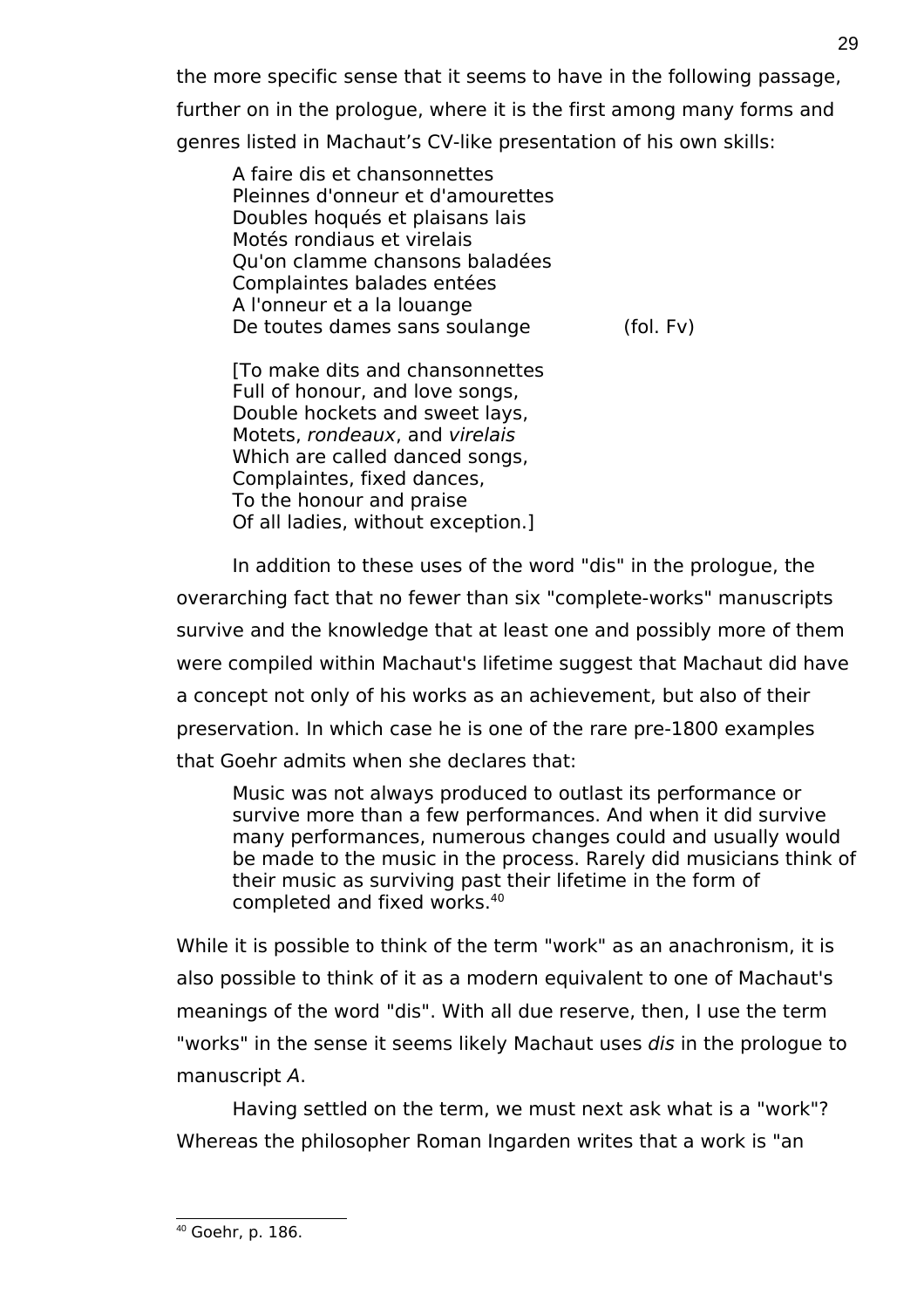artistic product of its composer" derived from the score, $41$  the twentiethand twenty-first-century composer Brian Ferneyhough offers a more complex interpretation of a musical work which is further-reaching in its consequences and which seems to call for a detailed analysis of any notation in order to locate the work itself. Although ostensibly writing in general terms, these comments are perhaps best understood in relation to Ferneyhough's own compositions which are characterised by extremely complex notation (sometimes categorised as the "New Complexity").

A consequence of increased emphasis on the unstable interface: performer / notation, the deeply artificial and fragile nature of this often naively questioned link, is the constant stressing of the "fictionality" of the work ("work") as a graspable, invariant entity, as something that can be *directly transmitted*. That this is no longer the case has been recognized ever since indeterminacy assumed the mantle of progress: here, however, where the "work" is posited at least to the degree that an attempt has been made to correlate the topologies of sound and notation, directionality in both physical and temporal dimensions, the notation (its depth of perspective) must incorporate, via the mediation of the performer (his personal "approach"), the destruction (secondary encoding) which it seems to be the task of music to brush impatiently aside. The object of music thus becomes its conditions of realization, as these are made manifest in and through the encapsulated realtime structuration of composition / rehearsal / listening. [...] There can be no compromise in the search for origins, the tracing-back of notational conventions to the unformed "material" (itself a supreme fiction), shot-through as it is with self-notation as precondition of its thinkability. This is where a work (the work), in all its specificity, begins.<sup>[42](#page-29-1)</sup>

As the majority of scholars post-1800 have accepted the work-concept as applied to medieval composers, so too have they sought to accept and demonstrate the concept of originality. Ferneyhough's rallying cry to the origin-hunters is nevertheless shot through with failure, for even though he is considering twentieth-century works by living composers who can presumably discuss their motivation, he admits that the ultimate original is a "supreme fiction". Machaut too appears to tackle this fictionality of inspiration, for his "matiere" is presented in the prologue to A as the allegorical characters Amours, Douce Penser,

<span id="page-29-0"></span><sup>&</sup>lt;sup>41</sup> Roman Ingarden, The Work of Music and the Problem of its Identity, trans. by Adam Czerniawski (London, MacMillan, 1986), p. 150.

<span id="page-29-1"></span><sup>&</sup>lt;sup>42</sup> Brian Ferneyhough, "Aspects of Notational and Compositional Practice" in Brian Ferneyhough: Collected Writings, ed. by J. Boros and R. Toop (Amsterdam: Harwood Academic Publishers, 1995), pp. 2-13, p. 5.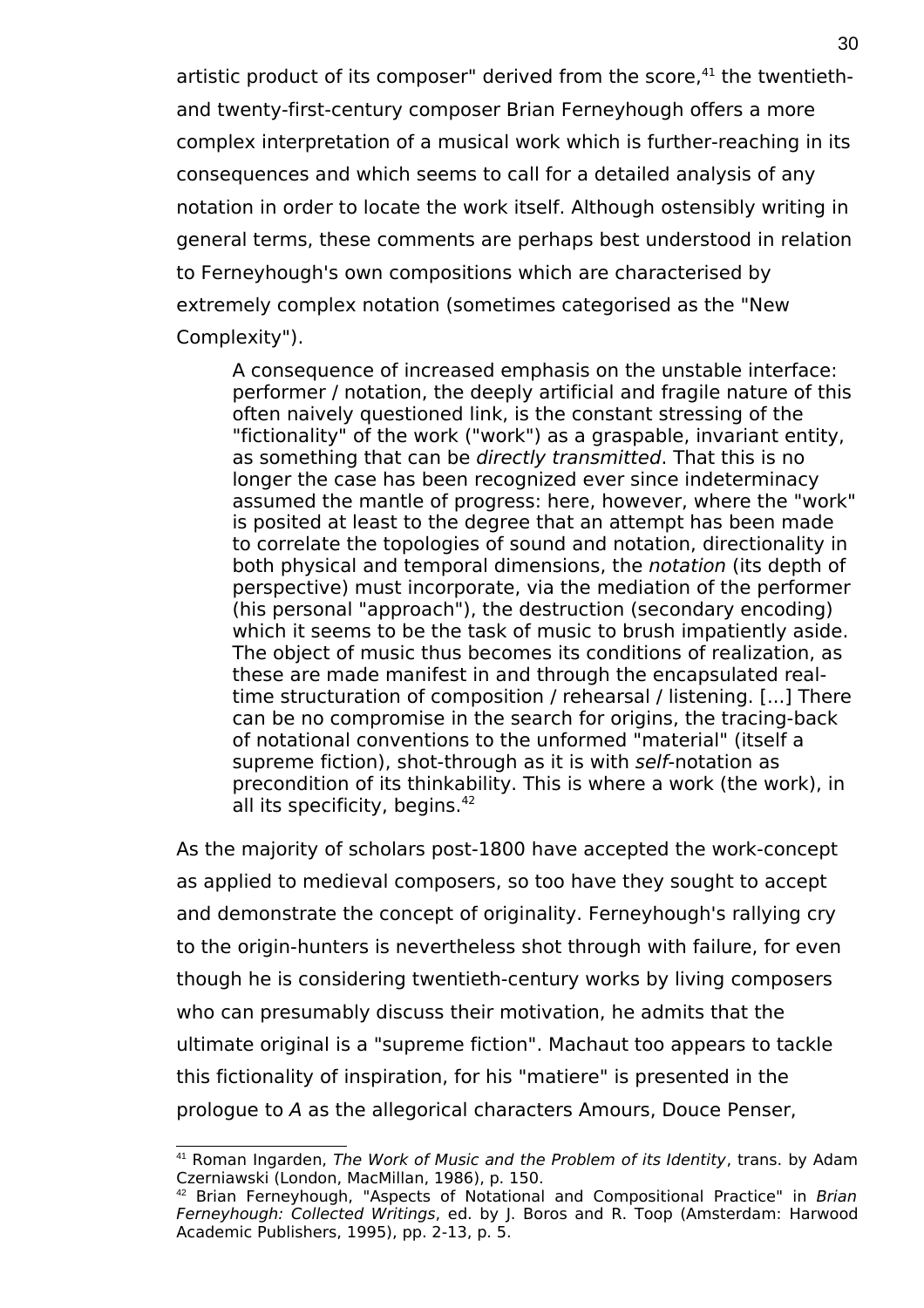Plaisance, and Esperance. I will return to the notion of the original towards the end of this chapter. However, first I would like to give fuller consideration to a concept which is common both to Machaut and to his current readers: that of authority, as already defined.

The Machaut manuscripts present authority-seekers with a wealth of treasure to find in the works themselves, including Machaut's intriguing use of anagrams. $43$  Hiding a name in an anagram was more than merely a fashionable authorial game in the later Middle Ages, for the very solution of the anagram invites and challenges readers to take an active part in the work and "discover" the author's identity, which they probably already know in order to take part (although not essential, the fore-knowledge is certainly helpful). The site of an anagram is therefore a mock battlefield on which fake authorial jousts are held between author and reader. It is "fake" as the "battle" is a game without end, as Laurence de Looze has observed:

The text is not complete until "signed" with the author's name, not by the author but by the reader cum author. The reader, in the act of "solving" the anagram, completes and closes one text while at the same time creating a new one, at the very minimum the author's name. In this sense the reader's "response" is more concrete and more active than in many contemporary, even "postmodern" literary works. Assuming a role that is both recreational and re-creational, the reader must author the author, though the author authors the text which endows the reader with this power. Indeed, the complete work is a kind of literary Möbius strip: the reader authors the author who authors the text that authorizes the reader to author the author who authors the text – and so on. $44$ 

As is well known, Machaut's instances of self-naming as author are particularly interesting, ranging from the non-encrypted version in the Jugement Navarre (requiring no decoding by the audience or reader) to the "unsolvable" anagrams (possibly less challenging to Machaut's contemporaries) including the one in the Dit de la Harpe, which evidently do not reveal simply the poet's name.<sup>[45](#page-30-2)</sup> More interesting still is

<span id="page-30-0"></span><sup>&</sup>lt;sup>43</sup> Appendix 2 provides a summary of the anagrams in Machaut's works, together with details of those in the Remede de Fortune and the Voir Dit.

<span id="page-30-1"></span><sup>44</sup> Laurence de Looze, "Signing Off in the Middle Ages: Medieval Textualities and the Strategies of Self-Naming", in Vox intexta: Orality and Textuality in the Middle Ages, ed. by A. N. Doane and Carol Braun Pasternack (Madison: University of Wisconsin Press, 1991), pp. 161-78, p. 170.

<span id="page-30-2"></span><sup>&</sup>lt;sup>45</sup> For a detailed discussion of anagrams in Machaut see de Looze, " 'Mon nom trouveras': A New Look at the Anagrams of Guillaume de Machaut – the Enigmas, Responses, and Solutions" The Romanic Review, 79 (1988), pp. 537-57. De Looze includes the outright naming in Navarre as an "anagram" despite there being no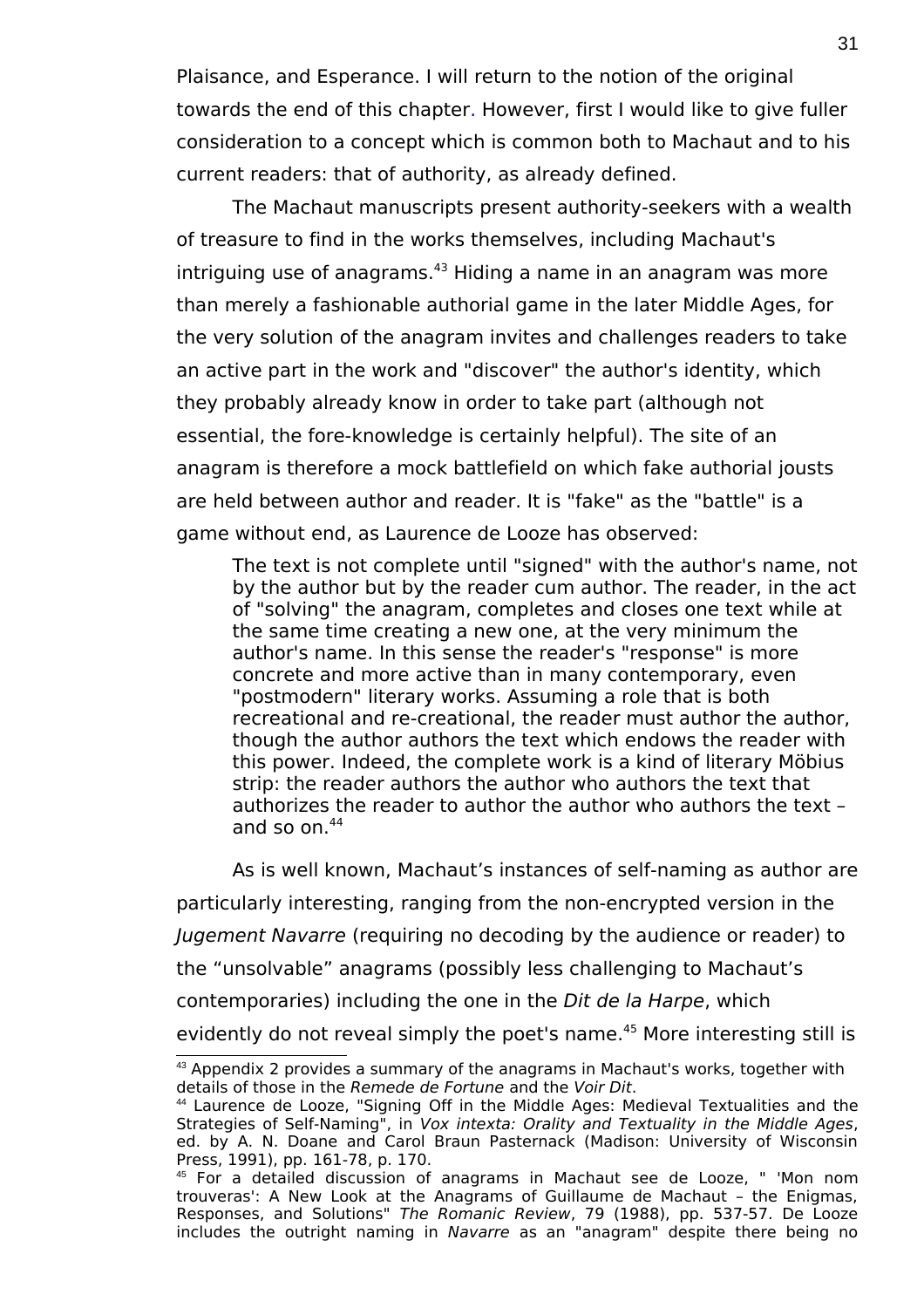the (apparent) anagram in the Remede de Fortune which claims to reveal the author's name, but which does not. Figures 1.1 and 1.2 show how it is introduced and presented in manuscript C. The anagram passage itself is highlighted in italics in the transcription and translation of fig. 1.2.

|                                 | Mais en la fin de ce traitié<br>Que j'ay compilé et traitié<br>Weil mon non et mon seurnom<br>mettre                                                                                              |  |
|---------------------------------|---------------------------------------------------------------------------------------------------------------------------------------------------------------------------------------------------|--|
| Figure removed due to copyright | Sans sillabe oublier ne lettre                                                                                                                                                                    |  |
| reasons                         | Et cilz qui savoir le vourra<br>De legier savoir le porra<br>Car le quart ver ci com je fin,<br>Commencement moyen et fin<br>Est de mon nom qui tous entiers<br>Y est sans faillir quart ne tiers |  |
|                                 | Mais il ne couvient adjouster                                                                                                                                                                     |  |

En ce quart ver lettre n'oster Car riens y adjousteroit Mon non jamais ni trouveroit Qu'il ni eust ou plus ou moins

Figure 1.1: Manuscript C, fols. 58-58v (detail)

The anagram directions from the Remede de Fortune

[I wish to put my name and surname at the end of this treatise which I have compiled and treated, not omitting a syllable or letter. And anyone who wants to know it can easily do so, for the fourth line from the end contains the beginning, middle and end of my name in its absolute entirety. But no letter in this fourth line must be changed or erased, for if anything were changed, no trace of my name would ever be found.]

| Figure removed due to copyright<br>reasons | Mon cuer si doucement resjoie<br>Qu'en grant se[n]te et en grant<br>joie<br>Li change mal u tu me dis |
|--------------------------------------------|-------------------------------------------------------------------------------------------------------|
|                                            | Que pris en gre sera mes dis<br>Or doint diex quen bon gre le                                         |
|                                            | prengne                                                                                               |
|                                            | Et<br>qu'en li servant<br>ne                                                                          |
|                                            | mesprengne                                                                                            |

Figure 1.2: Manuscript C, fol. 58v (detail)

The end of the Remede, including the anagram passage

32

puzzle to solve. See also Appendix 2.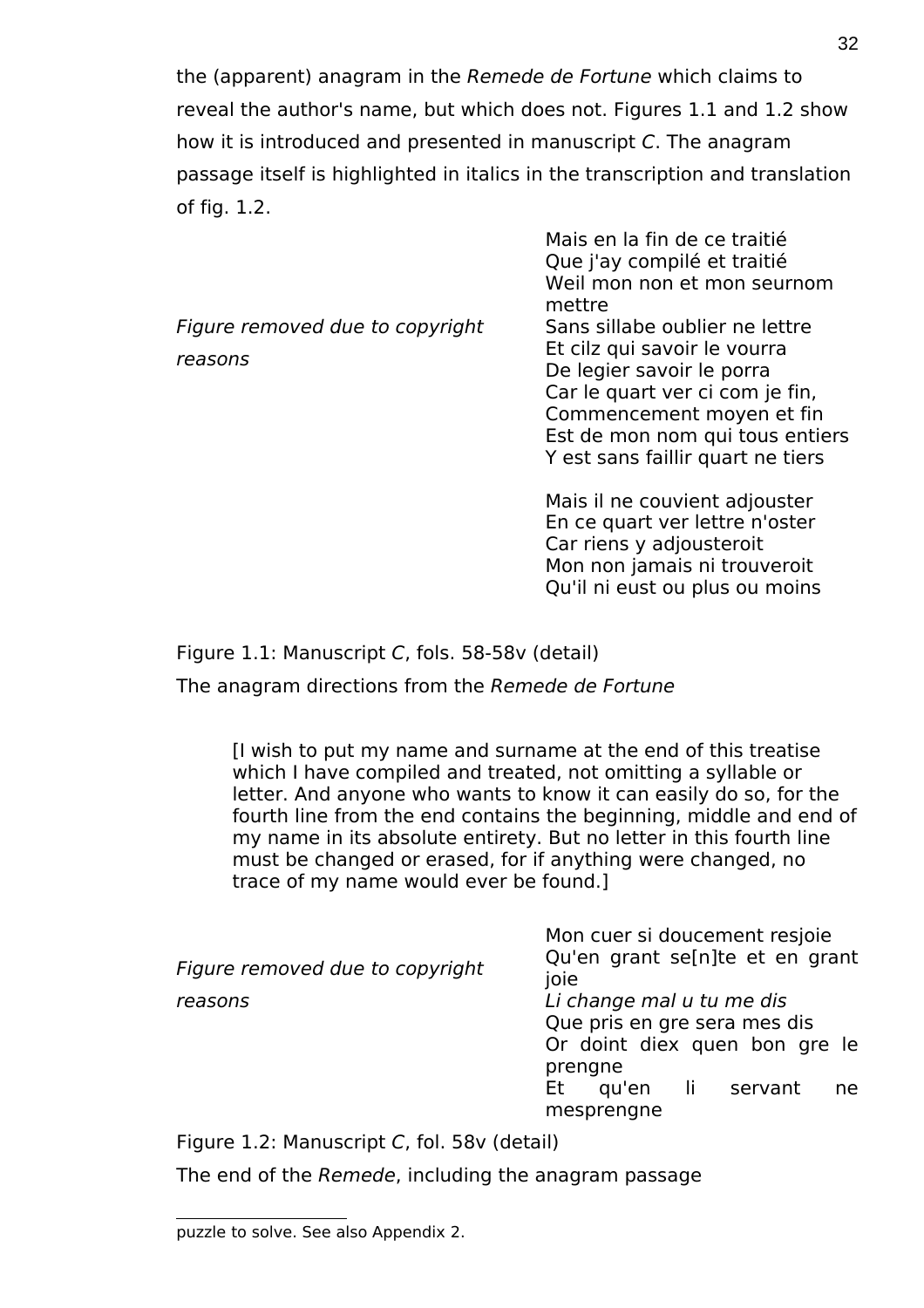[My heart is so sweetly glad that its great health<sup>[46](#page-32-0)</sup> and great joy are unalloyed and changed from sorrow when you tell me that my composition will be welcome. Now may God grant that she [my lady] will like it and that in her service I make no mistake.]

This naming survives in every copy of the Remede. Although Machaut was not the first to use anagrammatic authorial signatures in his time, he does appear the most consistent, or perhaps insistent, in signing his longer works (his individual songs do not generally contain signatures). Whereas rubrics, added by scribes, could vary greatly from manuscript to manuscript, the text, while by no means unchangeable, is somewhat less prone than rubrics to scribal intervention. Thus, by not relying on scribal rubrics, Machaut takes care to preserve his name: he is aware of his identity, his status as creator of the work. $47$ 

Despite Machaut's instructions about keeping every letter intact, the key line in the Remede contains one letter too many but doesn't render enough a's or u's to give any of the various spellings of "Guillaume de Machaut" used in the sources, although any near-"solution" is close enough for us to know whose name we are supposed to find (an example is offered in Appendix 2). Of course, we do not know what Machaut's first audience or readers would have made of this, but it certainly seems as if he is playing games. Indeed, by seeming to help us play his game by pinpointing the location of his name, Machaut has the last laugh.<sup>[48](#page-32-2)</sup> We are left in frustrated admiration but in no doubt that he is the author. Nevertheless, the disparity between the normal forms of Machaut's name and the form that results here from our attempts at decryption is one of the factors which lead us to doubt that the author is really the first-person "Guillaume" of the text

<span id="page-32-0"></span> $46$  Manuscripts A, Vg, B, E and F-G all give the reading "sante" (or "santte").

<span id="page-32-1"></span> $47$  This is one of a number of techniques Machaut employs to represent himself as creator within his texts. Brownlee, Poetic Identity, discusses several others, including, for example, the incorporation of the incipit of the Dit du Vergier into the preceeding Prologue and the expicit into the poem itself (p. 36); the portrayal of the protagonist of the Jugement du roi de Navarre and the Voir Dit as a professional writer (pp. 15-16); and the composition of the Prologue as a self-conscious introduction to a "completeworks" manuscript (pp. 16-18). All of this contributes to that which Brownlee elsewhere so eloquently calls "the theatre of the page" (Kevin Brownlee, "Authorial Self-Representation and Literary Models in the Roman de Fauvel", in Margaret Bent and Andrew Wathey, eds, Fauvel Studies: Allegory, Chronicle, Music and Image in Paris, Bibliotèque Nationale de France, MS français 146 (Oxford: Clarendon Press, 1998), pp. 73-103, p. 80).

<span id="page-32-2"></span><sup>48</sup> de Looze, " 'Mon nom trouveras' ", especially p. 547.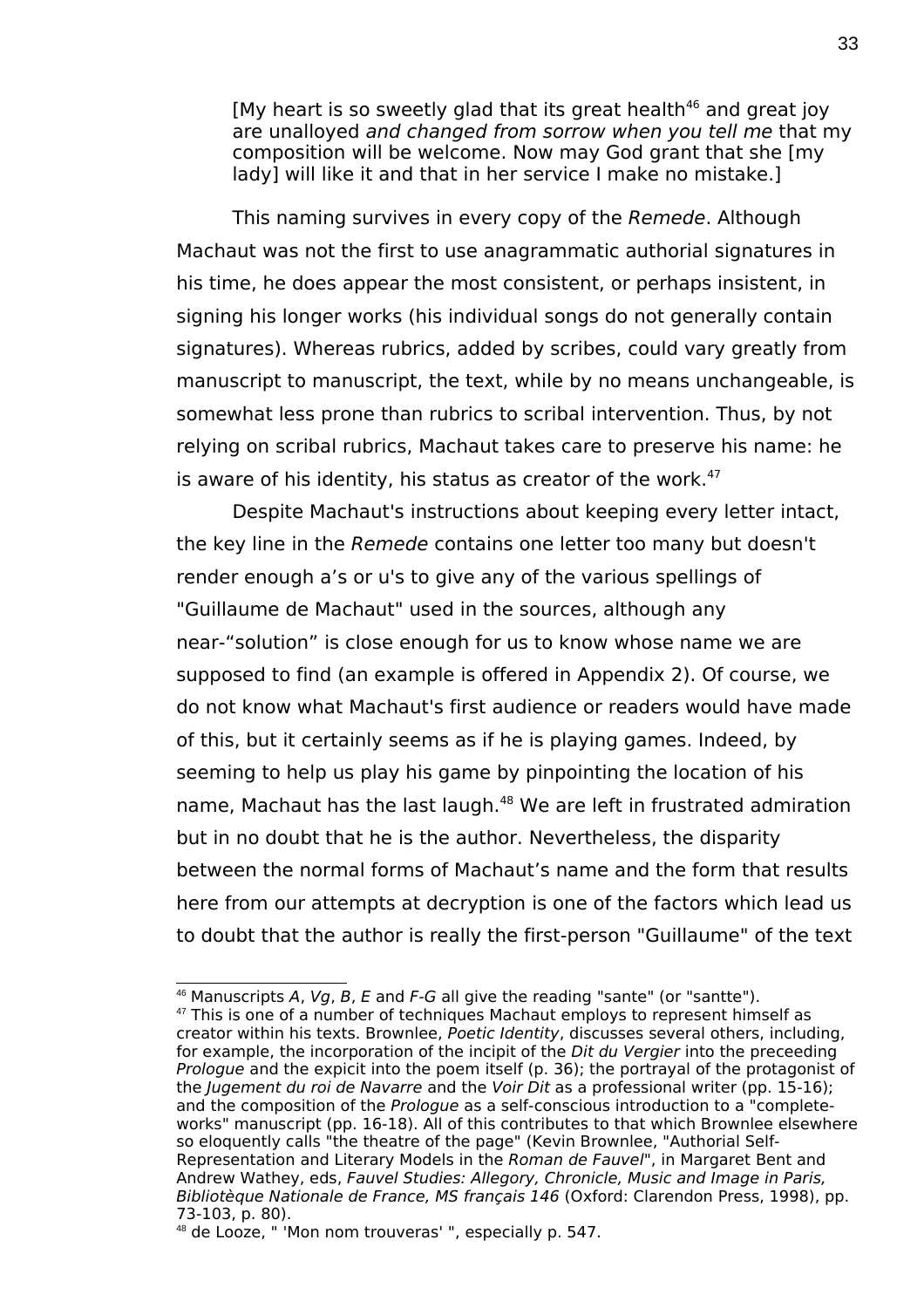(Laurence de Looze calls this "pseudo-autobiography"[49](#page-33-0)). Therefore the reader's job is far from complete, since, "even after solving the anagram," reasons de Looze, "the reader must, of his own initiative, still bridge the gap between the two names with no sanction whatsoever from the text. [...] The 'complete' solution is only a partial answer.''[50](#page-33-1)

Some readers, however, have resorted to more than simply "bridging the gap". Like the Remede de Fortune, the end of the Voir Dit (in all manuscripts which transmit the whole work) contains an anagrammatical signature. Unlike the Remede, however, the Voir Dit anagram purports to contain two names, that of the lover and of his lady Toute Belle, as shown below from manuscript A. Once again, the anagram passage is highlighted in italics in both the transcription and the translation.<sup>[51](#page-33-2)</sup>

<span id="page-33-0"></span><sup>49</sup> Laurence de Looze, " 'Pseudo-autobiography' and the Body of Poetry in Guillaume de Machaut's Remede de Fortune" L'Esprit Créateur 33:4 (1993), pp. 73-86. See also Brownlee's discussion of the Remede in Poetic Identity, pp. 37-63. <sup>50</sup> de Looze, " 'Mon Nom Trouveras' ", p. 547.

<span id="page-33-2"></span><span id="page-33-1"></span> $51$  Manuscript E presents a slightly different passage for the anagram; this is shown in Appendix 2 and is discussed in Chapter 5.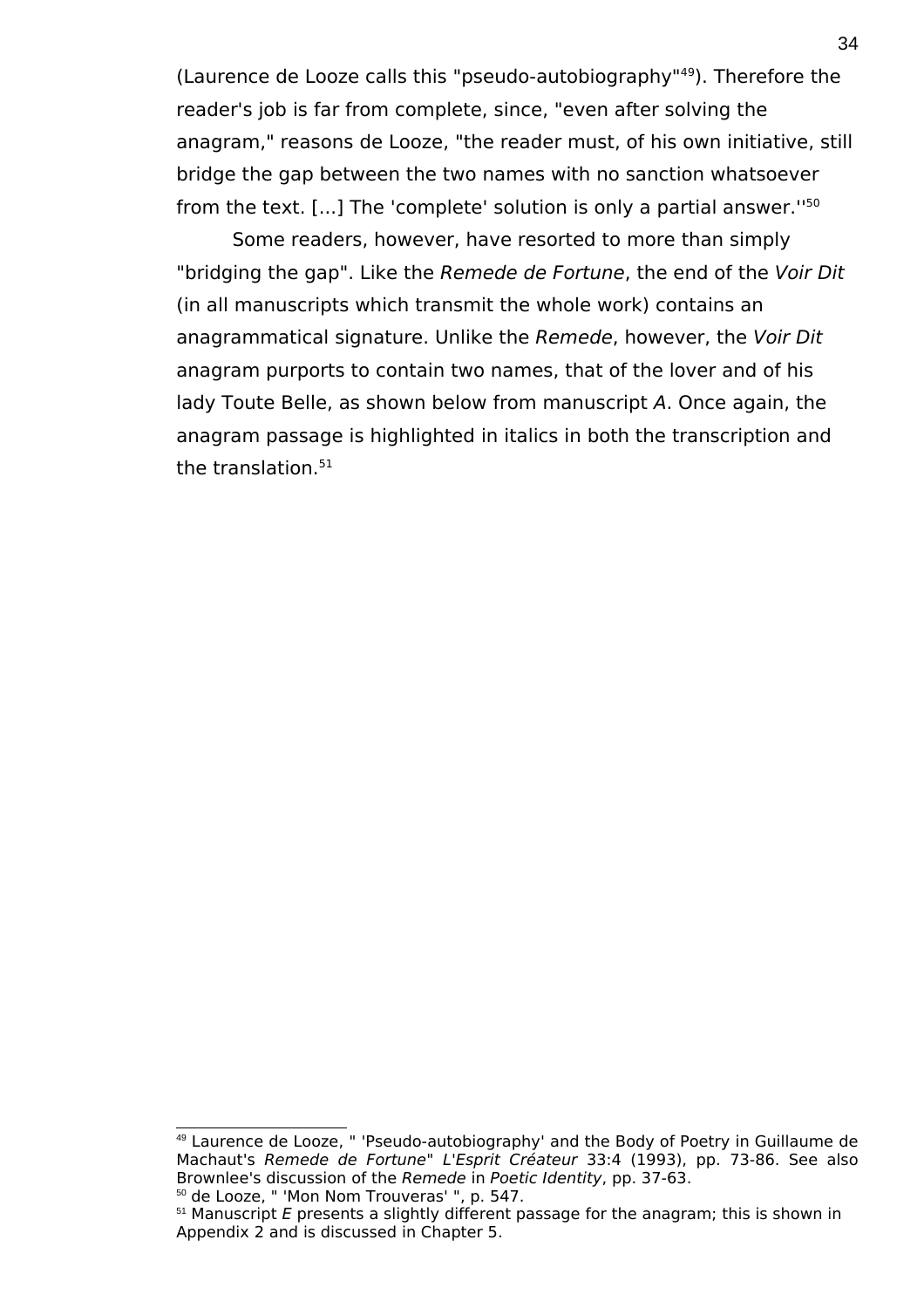Figure removed due to copyright reasons Or est raison que je vous die Le nom de ma dame jolie Et le mien qui ay fait ce dit Que l'en appelle le voir dit Et s'au savoir volés entendre En la fin de ce livre prendre Vous couvenra le ver .IX<sup>e</sup>. Et puis .VIII. lettres de l'uitisme Qui sont droit au commancement La verrés nos noms clerement Vesci comment je les enseigne Il me plaist bien que chascuns teinge Que j'aim si fort sans repentir Ma chiere dame, et sans mentir Que je ne desire par m'ame Pour le changier nulle autre fame Ma dame le savra de vray Qu'autre dame jamais n'avray Ains seray siens jusque a la fin Et aprés ma mort de cuer fin La servira mes esperis Or doint dieus qu'il ne soit peris Pour li tant prier qu'il appelle Son ame en gloire toute belle.

Amen.

Explicit le livre dou voir dit

Fig. 1.3: A, fol. 306 (detail) The anagram passage from the Voir Dit in manuscript A

> [I tell you truly that you will find the name of my fair lady, and mine who wrote this dit known as the Voir Dit, and if you want to know and decode them, you will need to take the ninth line from the end of the book and then eight letters from the eighth which are at the very beginning. There you will see our names clearly for that is where I have signposted them and it pleases me well that everyone should appreciate that I love my dear lady well and without regret, as without lying, by my soul I would not desire to change her for any other woman; my lady will know this to be true. I will never have another lady and I will be hers until the end, and after my death my spirit will serve her with a pure heart. Now God grant that it may not have perished as a result of making such impassioned prayers to her whom it hails as its glorious and all-beautiful (Toute Belle) soul-mate. Amen. Here ends the book of the True Tale. $1<sup>52</sup>$  $1<sup>52</sup>$  $1<sup>52</sup>$

<span id="page-34-0"></span> $52$  See Appendix 2 for a comparative transcription with manuscript  $F-G$ .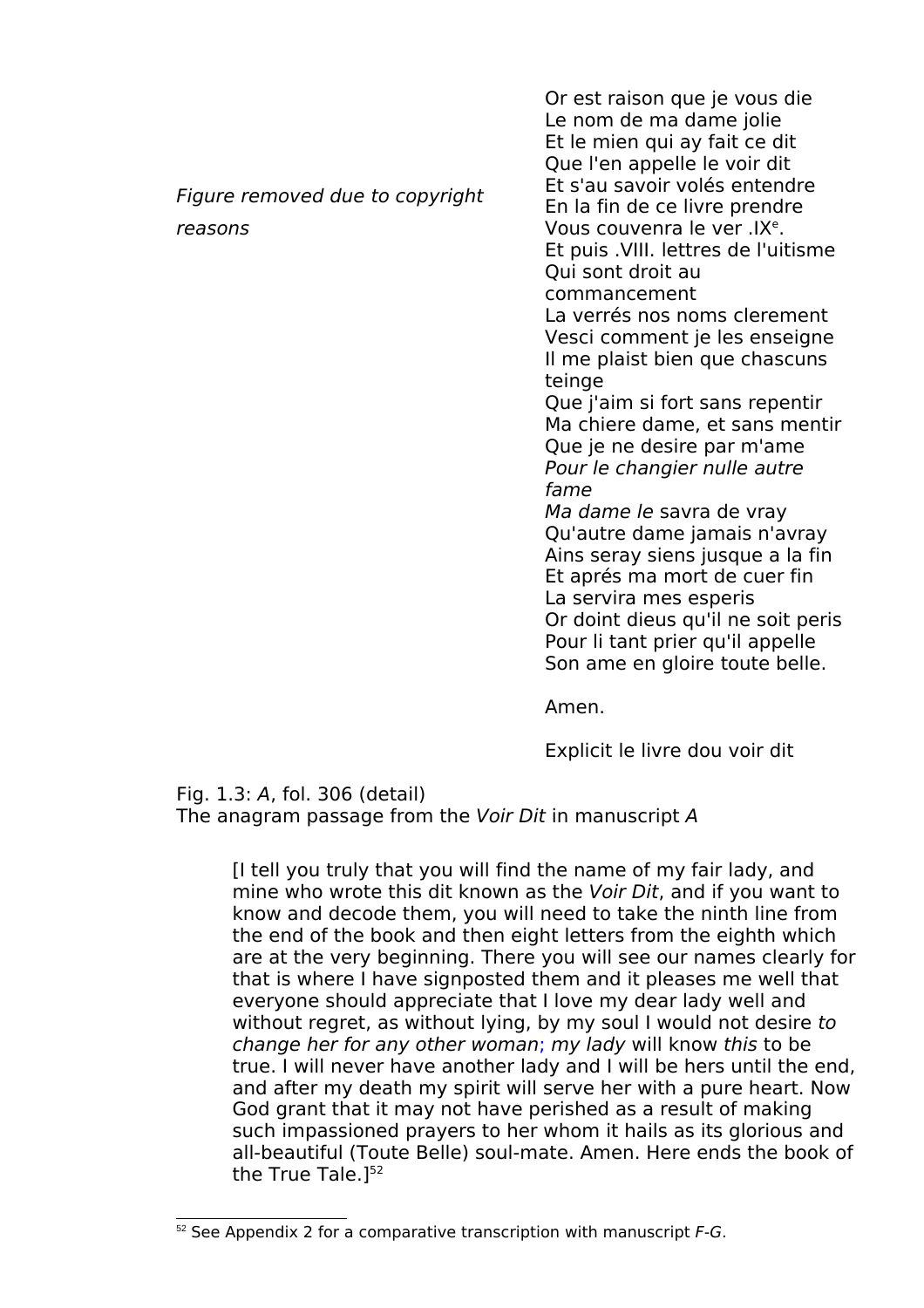Who could resist such a challenge? Indeed, several "solutions" have been put forward since the eighteenth century.<sup>[53](#page-35-0)</sup> (It is worth noting, however, that no records have been found of "solutions" to the anagram contemporary to Machaut, whose first reader-performers, for the Voir Dit perhaps more than any other work, may very well have known the names of both Machaut and his lady, since there are references in the story to the affair being well-known.) Toute Belle has been variously identified as Agnès of Navarre, Peronelle d'Armentière, and Perronne. Two of the more recent – and not entirely complimentary – "solutions" have come from Paulin Paris and Jacqueline Cerquiglini-Toulet. Paulin Paris, the nineteenth-century editor of the Voir Dit, in order to arrive at his "solution", not only changed a letter in Machaut's text (emending fame to dame to allow him an extra d), but also added one more letter in the solution (an extra e), despite his own instructions to keep every letter intact:<sup>[54](#page-35-1)</sup> "Pour li changier nulle autre dame / Madame le" – "Guillaume de Machau, Peronelle d'Armantier". "Swept up by his own solution," says de Looze, "by the near-naming which with a little nudge became naming, Paris let himself take slightly more liberty than is customary. If it was a sin, it was only a venal sin."[55](#page-35-2) Although not the first (or last) to object to Paris's "little nudge",<sup>[56](#page-35-3)</sup> Cerquiglini-Toulet offered the following "solution", based on the format of "solutions" to Machaut's other anagrams: "Guillaume de Machaut, Perronne fille a amer".[57](#page-35-4) Indeed, this option is reasonably safe, if not entirely satisfactory for those seeking a name-and-surname for the lady, since "dix et sept", the rondeau which Machaut claims contains Toute Belle's name, spells out the letters "RENOP" (= Peron). But while Toute Belle's name may contain the letters RENOP, any anagram "solution" which proposes more than this is at best hypothetical. In any case, whatever may be the "solution", assuming indeed that there is one, Daniel Leech-Wilkinson and Barton Palmer's suggestion that any identification of

<span id="page-35-0"></span><sup>&</sup>lt;sup>53</sup> For a fuller discussion of the various solutions see Daniel Leech-Wilkinson and R. Barton Palmer, "Introduction", in Guillaume de Machaut, Le Livre dou Voir Dit, trans. by R. Barton-Palmer and ed. by Daniel Leech-Wilkinson (New York: Garland, 1998), pp. icxiv, especially pp. xxxix-xl, n. 5. These are summarised in Appendix 2.

<span id="page-35-1"></span><sup>&</sup>lt;sup>54</sup> See Cerquiglini-Toulet, "Un Engin si soutil", pp. 235-28, cited in de Looze, "Signing Off", pp. 551-52.

<span id="page-35-2"></span><sup>55</sup> de Looze, " 'Mon nom trouveras' ", p. 550.

<span id="page-35-3"></span><sup>56</sup> de Looze, " 'Mon nom trouveras' ", p. 550.

<span id="page-35-4"></span><sup>57</sup> Cerquiglini-Toulet, "Un engin si soutil", pp. 235-238.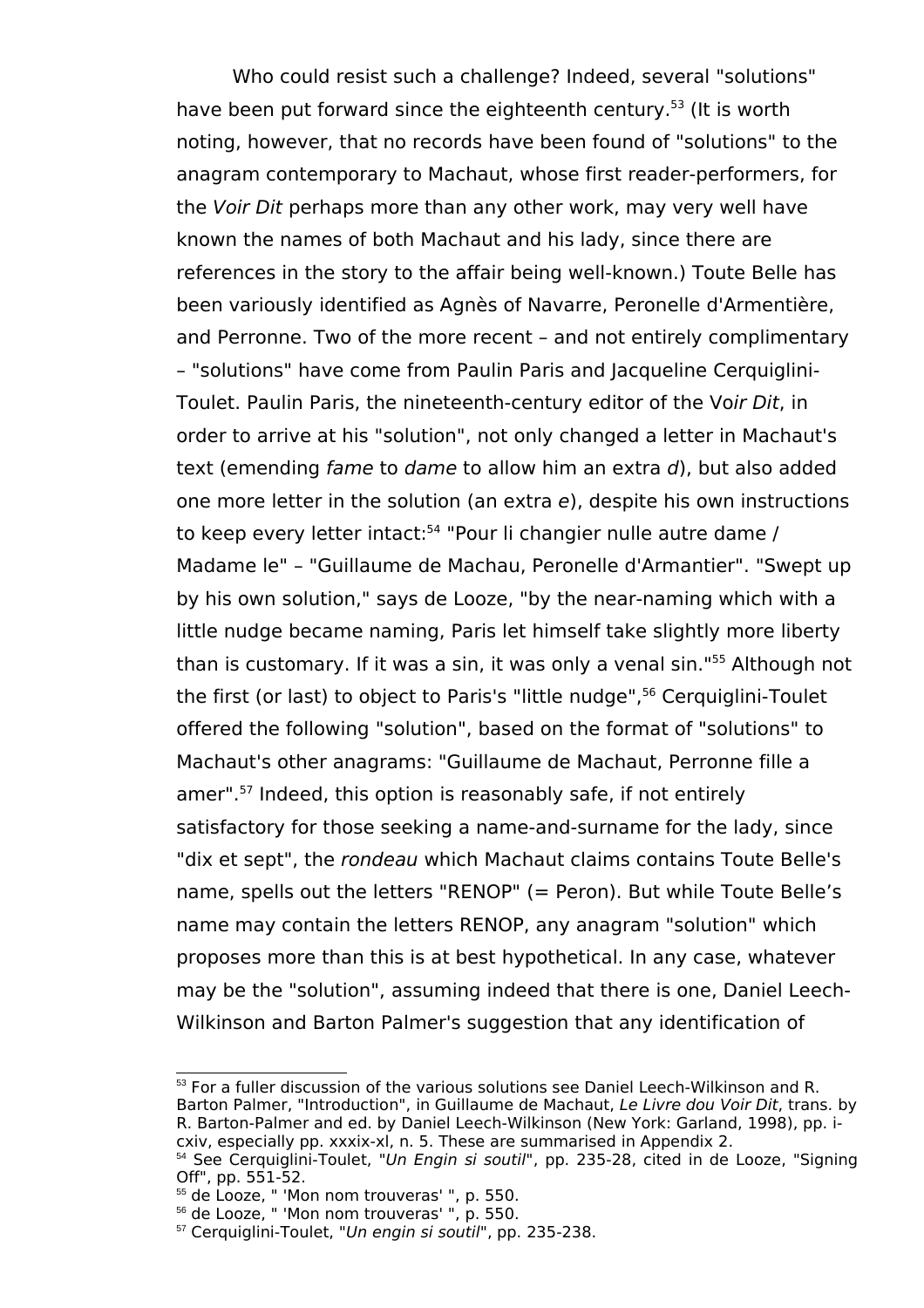Toute Belle and her family will come primarily from references within the text seems to be the most reasonable.<sup>[58](#page-36-0)</sup>

Paris's (self?)-deception is a clear example not only of the play of authority in which Machaut's readers have been engaged for centuries, but also of the inherent self-deception needed to play the game: finding the answer and then altering the question to fit. After all, "by exploiting the vagaries of medieval spelling and cheating a little, one can make almost any anagram say almost anything".<sup>[59](#page-36-1)</sup> All that is clear from "solving" an anagram is the *identity* of the person whose name is revealed: any authority which is present does not belong fully to the reader, nor to the author, and this can easily result in (self-) deception. It is not only anagrams, however, which invite such (self-) deception when dealing with Machaut and authority, as we shall see.

In another case of ambiguous authority, I would like to suggest that the idea of performance can be used as a means to understanding. $60$  Figure 1.4, taken from earlier in the manuscript C version of the Remede (folio 26), appears to be an image of Machaut the composer at work:

#### Figure removed due to copyright reasons

#### Fig. 1.4: C fol. 26 (detail)

Guillaume composing (from the Remede de Fortune in C)

<span id="page-36-0"></span><sup>&</sup>lt;sup>58</sup> Leech-Wilkinson and Palmer, "Introduction", pp. xxxix-xl, n. 5.

<span id="page-36-1"></span><sup>&</sup>lt;sup>59</sup> Margaret J. Ehrhart, "Machaut's Dit de la fonteinne amoureuse, the Choice of Paris, and the Duties of Rulers", Philological Quarterly 59 (1980), pp. 119-39, p. 122. It should be added that some medieval scribal hands lend themselves to misinterpretation, particularly if parchment is rubbed or damaged.

<span id="page-36-2"></span><sup>&</sup>lt;sup>60</sup> Here I acknowledge inspiration from Leonard W. Johnson, Poets as Players: Theme and Variation in Late Medieval French Poetry (Stanford: Stanford University Press, 1990). Although Johnson's book focuses on poets as players of games rather than performers, nevertheless my proposed performative approach to Machaut's works took root following my reading of this book.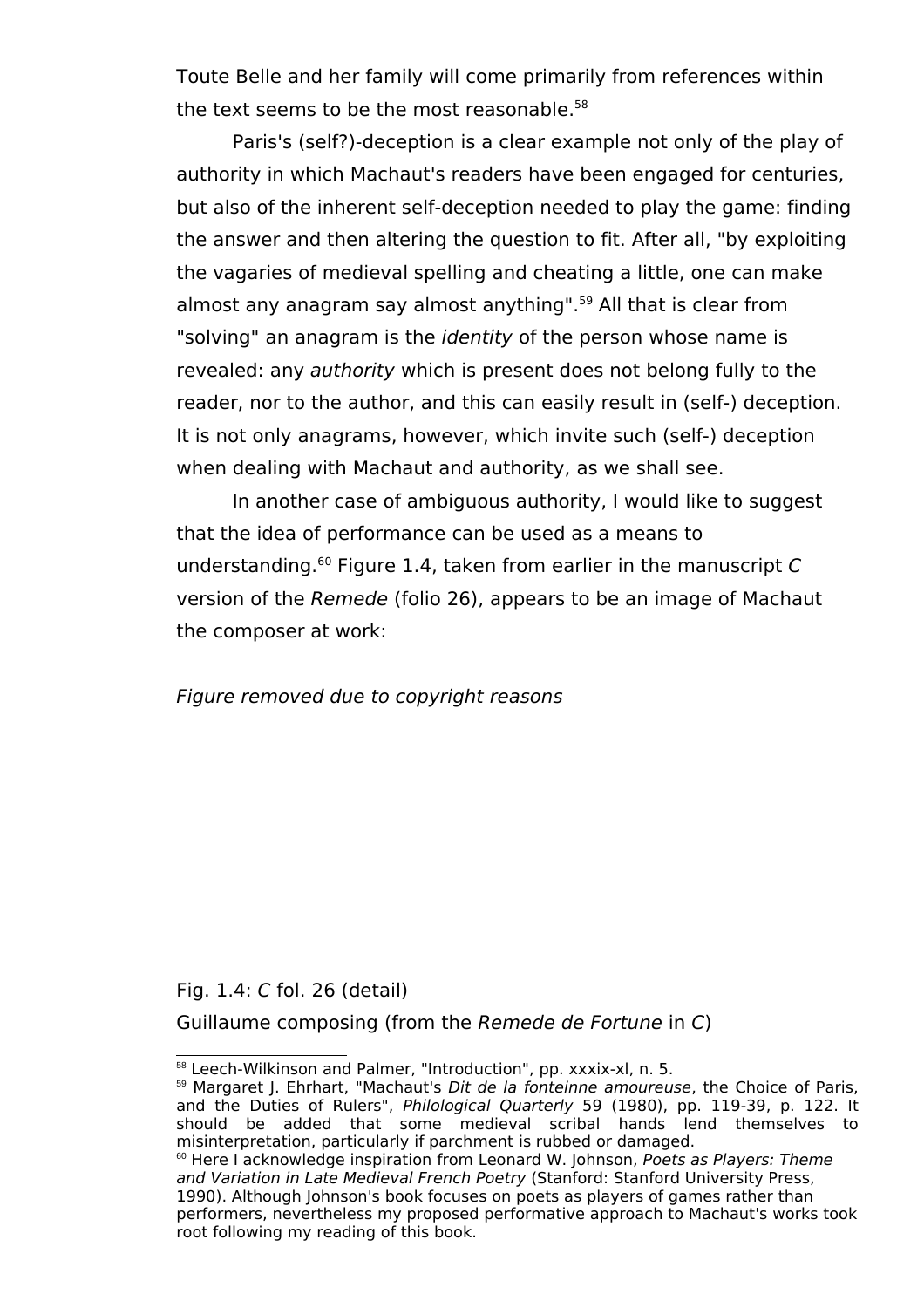In C the Remede de Fortune is presented with a large number of miniatures drawn by an artist whom François Avril believes to have been the head of the illuminators at the scriptorium.[61](#page-37-0) Various reasons have been put forward for this preferential treatment of the Remede in the manuscript, the most reasonable in my view being the suggestion by James Wimsatt and William Kibler that manuscript C was intended for the household of Jean and Bonne of Luxembourg, and that Bonne can be identified with the lady of the Remede, which then received special treatment (perhaps as a result of Bonne's sudden death soon before or during the manuscript's production). The miniature shows the rural setting of the story, typical of courtly romance. (Indeed, the Remede opens with the usual hyperbolic catalogue of courtly requirements: the birds are singing, more beautifully than ever before, there's an orchard, the most beautiful that ever there was, the trees are blossoming, more beautifully than ever before, there's a lady, more beautiful than any in the world...). The Remede contains no great surprises in its courtly context except — and it is a major exception — that the very composition of this first-person narrative together with the interpolated music is an integral part of the action, which is itself didactic: and since Machaut (unusually for his time) represents himself in one of his real-life occupations, namely as a poet-composer, it is a story about artistic creation. Figure 1.4 therefore presumably shows the principal character, the creator, the lover, the "I" at work.

Or does it? Is this really Guillaume writing the lay in the Remede, as the rubric states? A theme which runs throughout the series of miniatures which accompany the Remede in manuscript C is the extent to which characters are shown reading or singing from parchment, or, in this case, writing. Yet Machaut himself, or at least his character, in the Remede maintains that, for greater accuracy and sincerity, he

<span id="page-37-0"></span><sup>&</sup>lt;sup>61</sup> François Avril, Manuscript Painting at the Court of France, trans. by Ursule Molinaro and Bruce Benderson (London: Chatto and Windus, 1978), pp. 26-27, and "Les Manuscrits enluminés de Guillaume de Machaut: Essai de chronologie" in Guillaume de Machaut: Colloque – Table Ronde Organisé par l'Université de Reims Reims, 19-22 Avril 1978 (Paris: Klinckseick, 1982), pp. 117-133, p. 119. See also the editorial commentary by James I. Wimsatt and William M. Kibler in Guillaume de Machaut, Le Jugement du Roy de Behaigne and Remede de Fortune, ed. and trans. by James I. Wimsatt and William M. Kibler (Athens: University of Georgia Press, 1988), p. 449.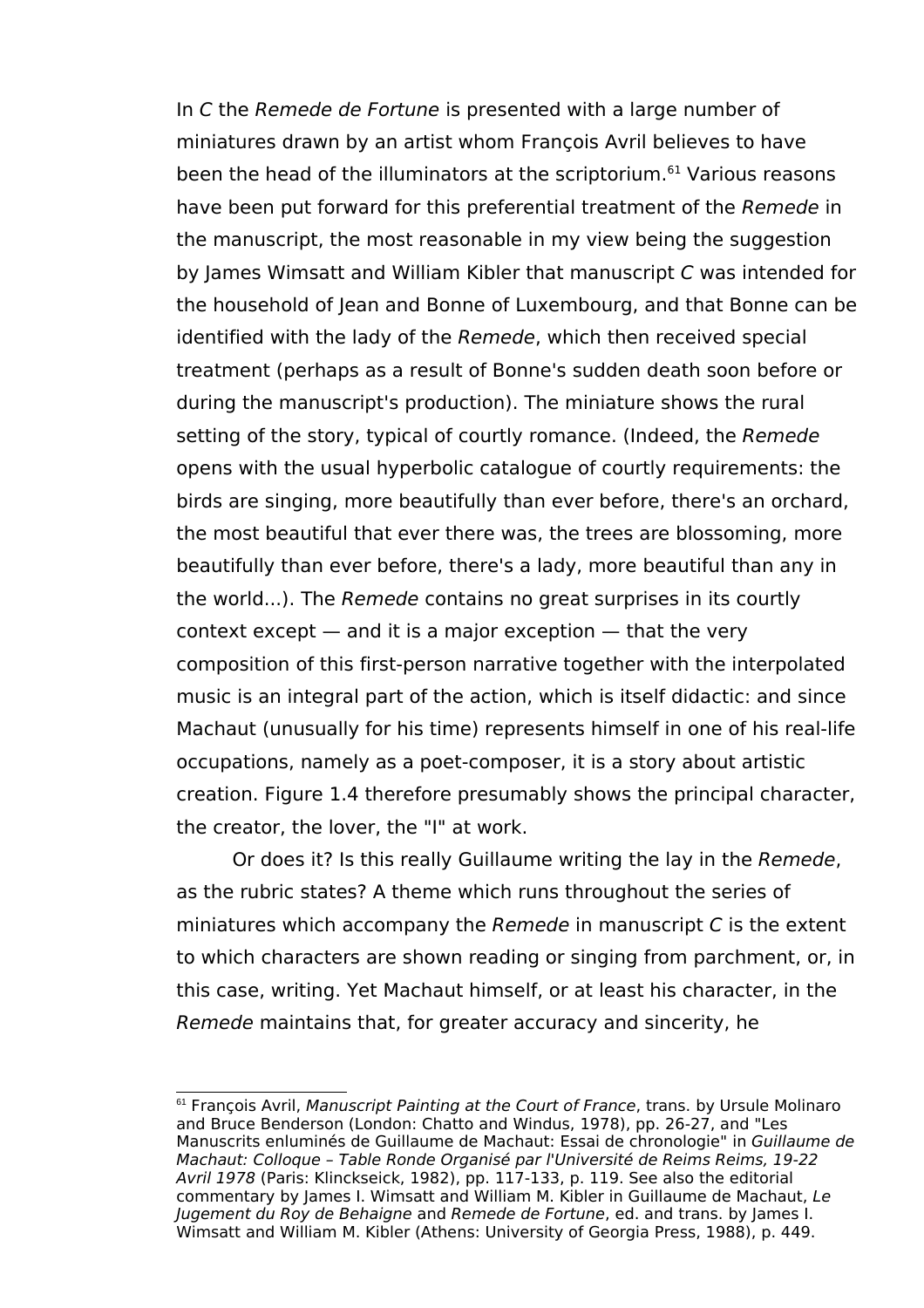memorises rather than writes things down, since his memory is more reliable than writing:

Et par maniere de memoire Tout le fait de li et l'ystoire Si com je l'ay devant escript, Estoit en mon cuer en escript Par vray certain entendement Mieus .c. foys et plus proprement Que clers ne le porroit escripre De main en parchemin ne en cire.

[And to fix the memory of everything about her and her story, just as I've written it out above, it was inscribed in my heart by true and certain understanding a hundred times more accurately and exactly than any clerk could write it out by hand on parchment or wax tablet. $]^{62}$  $]^{62}$  $]^{62}$ 

Indeed, despite the fictional setting, it seems that in the fourteenth century this practice of committing to memory was still extremely common, more so than is usually acknowledged, as later chapters will show. How do we know the figure in the miniature is Machaut? Authority rears its head again: this figure has the symbols of authority; he has the pen and the parchment. It is the same lover in the story as in the other images and whom Machaut calls "I", and the background foliage of the orchard is the setting of the story – the miniature is not of a scribe in a scriptorium. Therefore, we assume, it must be Machaut himself, or at least the first-person lover Guillaume.<sup>[63](#page-38-1)</sup> The presence of the scroll is particularly symbolic. Usually a symbol of aural discourse (as it will be at the performance of the lay before the lady later in the story), $64$  here it is shown as part of the process of composition. Together with the quotation above about memory, this image plays on a juxtaposition of sight and sound, of the written and the heard, a contrast which is found throughout the Remede (and the manuscripts, and even throughout Machaut's works) by the combination of narrative and music. While this image is no doubt more symbolic than real, I propose that in this miniature it is better here to think of Guillaume/Machaut as performing, rather than composing: in conceiving

<span id="page-38-0"></span><sup>62</sup> Wimsatt and Kibler, eds, ll. 2939-46, pp. 332-33.

<span id="page-38-1"></span> $63$  The relationship between Machaut the author and Guillaume the lover in the Remede is discussed more fully in Chapter 2.

<span id="page-38-2"></span><sup>&</sup>lt;sup>64</sup> Huot, From Song to Book, pp. 78-9 and 250-51. See also Michael Camille, "Seeing and Reading: Some Visual Implications of Medieval LIteracy and Illiteracy", Art History 8:1 (1985), pp. 26-49, pp. 28-9, 38 and 43, and Emma Dillon, Medieval Music Making, p. 92.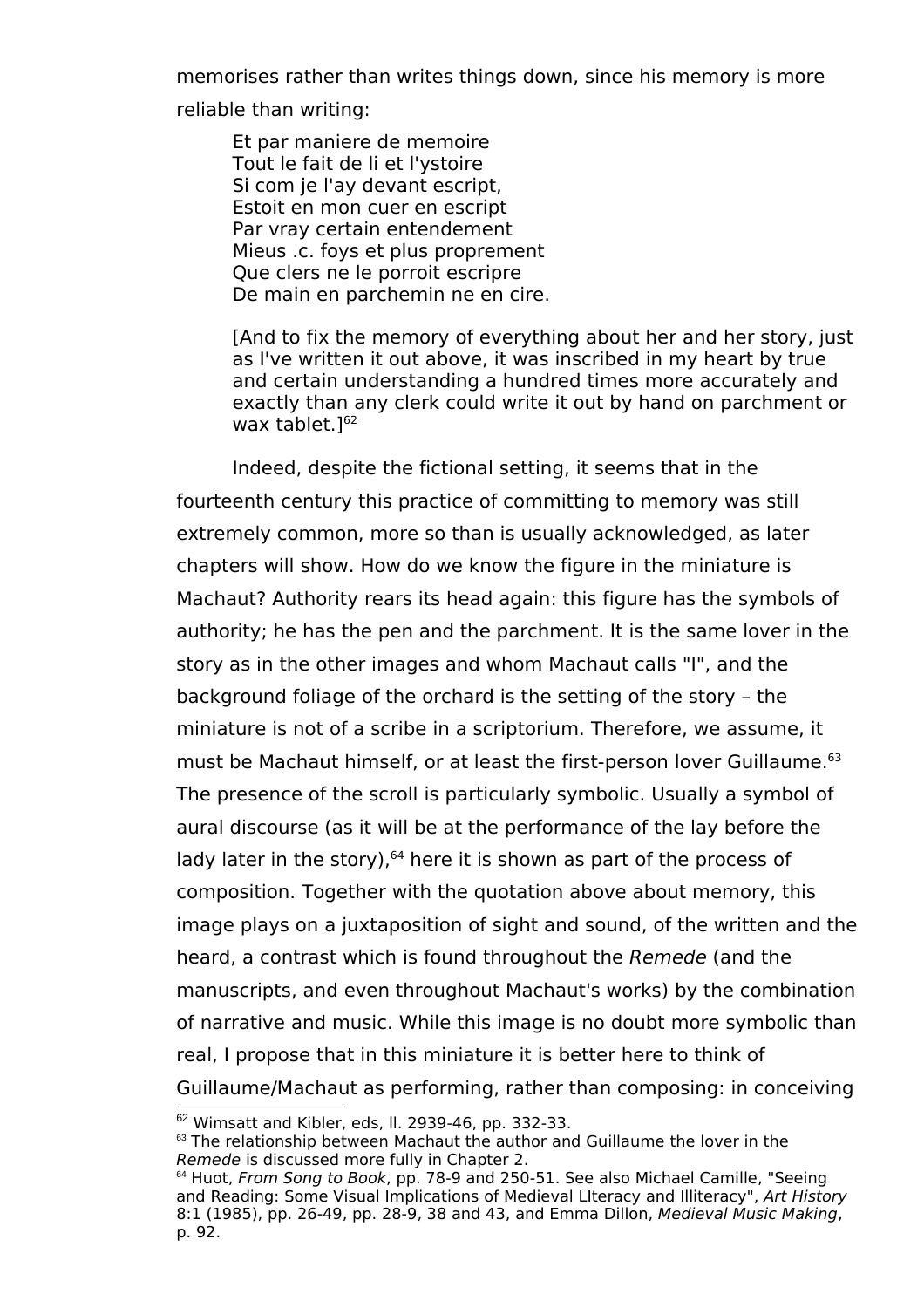the story, in taking part as a character in the story, and in the act of writing it down (or having it written down) in manuscript form. This image, the Remede de Fortune, and indeed the whole manuscript, forms part of that elaborate performance.

The play of authority is not confined to details within individual works, for the manuscripts themselves show an acute awareness of the issues. This raises the much-rehearsed question of Machaut's own involvemnt in the compilation of those that appear to have been produced in his lifetime. Of these, manuscript C seems to be as securely datable to pre-1377 as anything can be.<sup>[65](#page-39-0)</sup> Vg, B, and A are widely accepted as contemporary too. And, although doubtful, E might be also; for despite the fact that scholarly opinion accepts Avril's c.1390 dating of the illuminations, it has been suggested that this element may have been added later and that the core manuscript dates from earlier.<sup>[66](#page-39-1)</sup> Out of the six extant "complete-works" manuscripts, therefore, at least one (C), and perhaps up to four others, may be co-eval with Machaut. Each therefore offers the tantalising possibility of authorial supervision.<sup>[67](#page-39-2)</sup>

One of the areas where the issue of authorial supervision seems most secure is the index to manuscript A with its famous rubric "Vesci lordenence que G. de Machau vuet quil ait en son livre" ("Here is the order that G. de Machaut wants his book to have"). This is an important rubric: it occurs on an unnumbered folio at the beginning of the manuscript, and since titles as we know them do not introduce the Machaut manuscripts, this is the first mention of Machaut's name. Since there is a strong possibility that A was produced during Machaut's lifetime,<sup>[68](#page-39-3)</sup> this rubric is often cited as evidence of intervention by Machaut in the manuscript's production. Lawrence Earp, for example, writes that the inclusion of the interpolated songs from the Remede in the music list "suggests special intervention by the author".<sup>[69](#page-39-4)</sup> This is possible, but far from proven, especially since the book does not in fact follow the order given in the list, though it is close — certainly close

<span id="page-39-0"></span><sup>&</sup>lt;sup>65</sup> See Avril, Manuscript Painting, pp. 26-27.

<span id="page-39-1"></span><sup>&</sup>lt;sup>66</sup> Margaret Bent, "The Machaut Manuscripts Vg, B, and E", Musica Disciplina 37 (1983), pp. 53-82, pp. 75–6.

<span id="page-39-2"></span> $67$  For a proposition that Machaut's hand may be discernible in some of the miniatures in manuscript A see Domenic Leo, "Authorial Presence in the Illuminated Machaut Manuscripts", (unpublished doctoral thesis, New York University Institute of Fine Arts, 2005).

<span id="page-39-3"></span><sup>&</sup>lt;sup>68</sup> Avril, Manuscript Painting, p. 36.

<span id="page-39-4"></span><sup>&</sup>lt;sup>69</sup> Earp, "Scribal Practice", p. 82.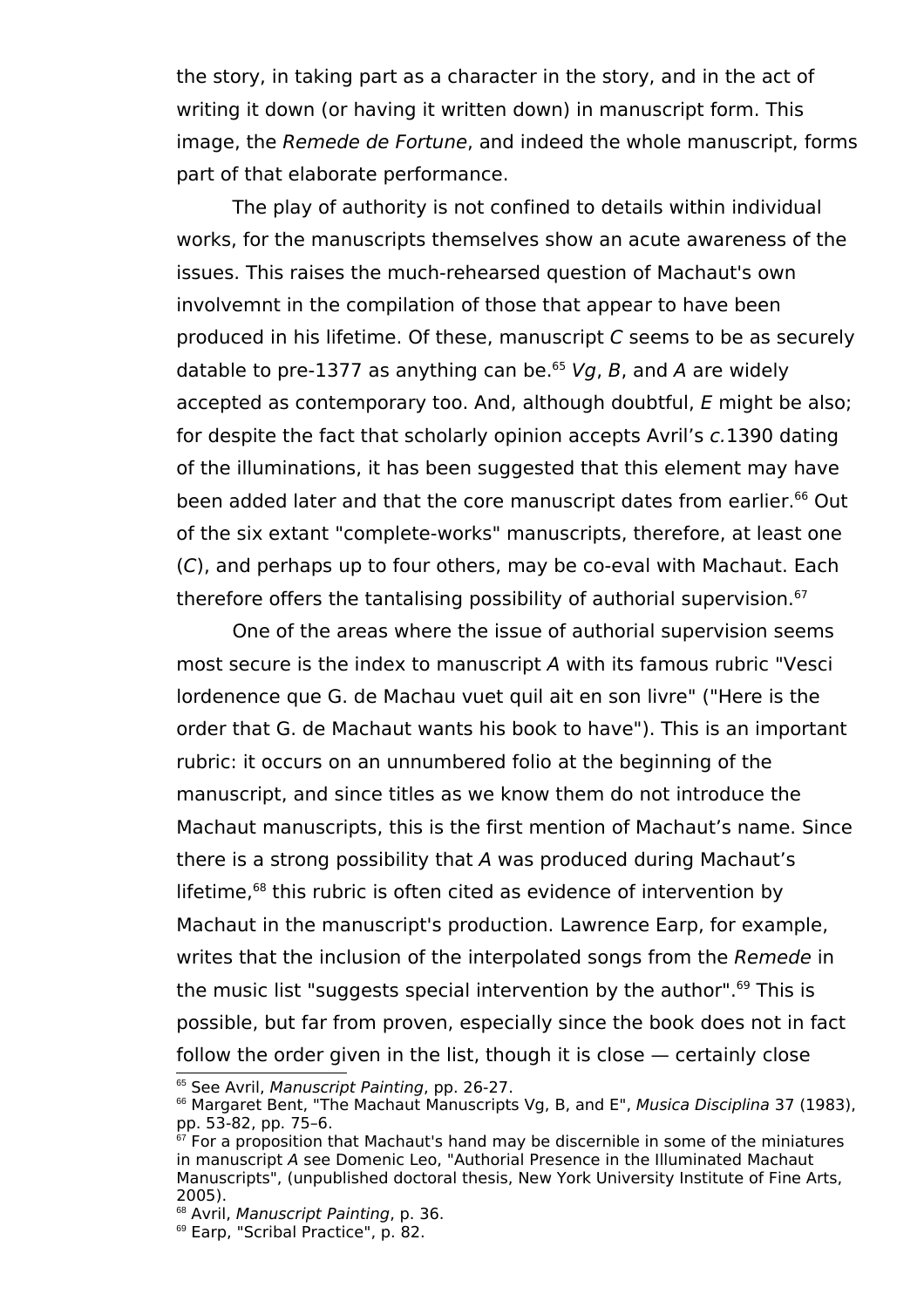enough to rule out misorderings during frequent rebinding, as Earp has demonstrated. [70](#page-40-0) Earp suggests that the reason for the mismatching between the index and the manuscript is because the index — or, should we say, any archetype upon which it may have been based? — was drawn up first.<sup>[71](#page-40-1)</sup> Though reasonable, this proposition cannot, of course, be proved. What I am interested in here, however, is the fact that Machaut's identity is given in the rubric to the index. Given that the index does not actually reflect the order of the manuscript, it is possible that, rather than invoking the authorial intervention which has been so eagerly sought since the revival of Machaut scholarship in the nineteenth century, Machaut's identity as author is flagged in the rubric in order to highlight the authority which the scribe wanted the manuscript to have. After all, it would have been unnecessarily fastidious and convoluted to say: "Here is the order that G. de Machaut wants his book to have; we are including this table for your information because it turned out that we couldn't quite follow it owing to copying difficulties but we know it's definitely what he wanted." In the index to manuscript A the identity of the poet-composer is not in doubt, though the meaning of his invoked authority cannot be ascertained.

Can we say that Machaut did indeed oversee the production of any of his works? This question cannot be answered for certain, despite the efforts of some scholars (such as Earp, as we have seen) eager to attribute the presentation of at least one of the extant manuscripts to, or close to, Machaut himself. Avril suggested that manuscript A, the main part of which was not produced in Paris, may have been produced in Reims. However, he presents no evidence as to why this may be, other than the fact that Reims is where the author is thought to have lived at the time of its production.<sup>[72](#page-40-2)</sup> Yet this proposal, together with the tantalising rubric in the index, has made manuscript A front-runner in terms of possible authorial intervention. Textual inconsistencies, however, seem to imply that, if Machaut was involved in its production, he at least was not involved at any correcting stages (if indeed there were any).<sup>[73](#page-40-3)</sup> Indeed, for the *Jugement du roi de Behaigne* and, to a

<span id="page-40-0"></span><sup>70</sup> Earp, "Scribal Practice", pp. 52-83.

<span id="page-40-1"></span><sup>&</sup>lt;sup>71</sup> Earp, "Scribal Practice", p. 52.

<span id="page-40-2"></span><sup>&</sup>lt;sup>72</sup> Avril, Manuscript Painting, p. 36.

<span id="page-40-3"></span><sup>&</sup>lt;sup>73</sup> Wimsatt and Kibler, pp. 12-13.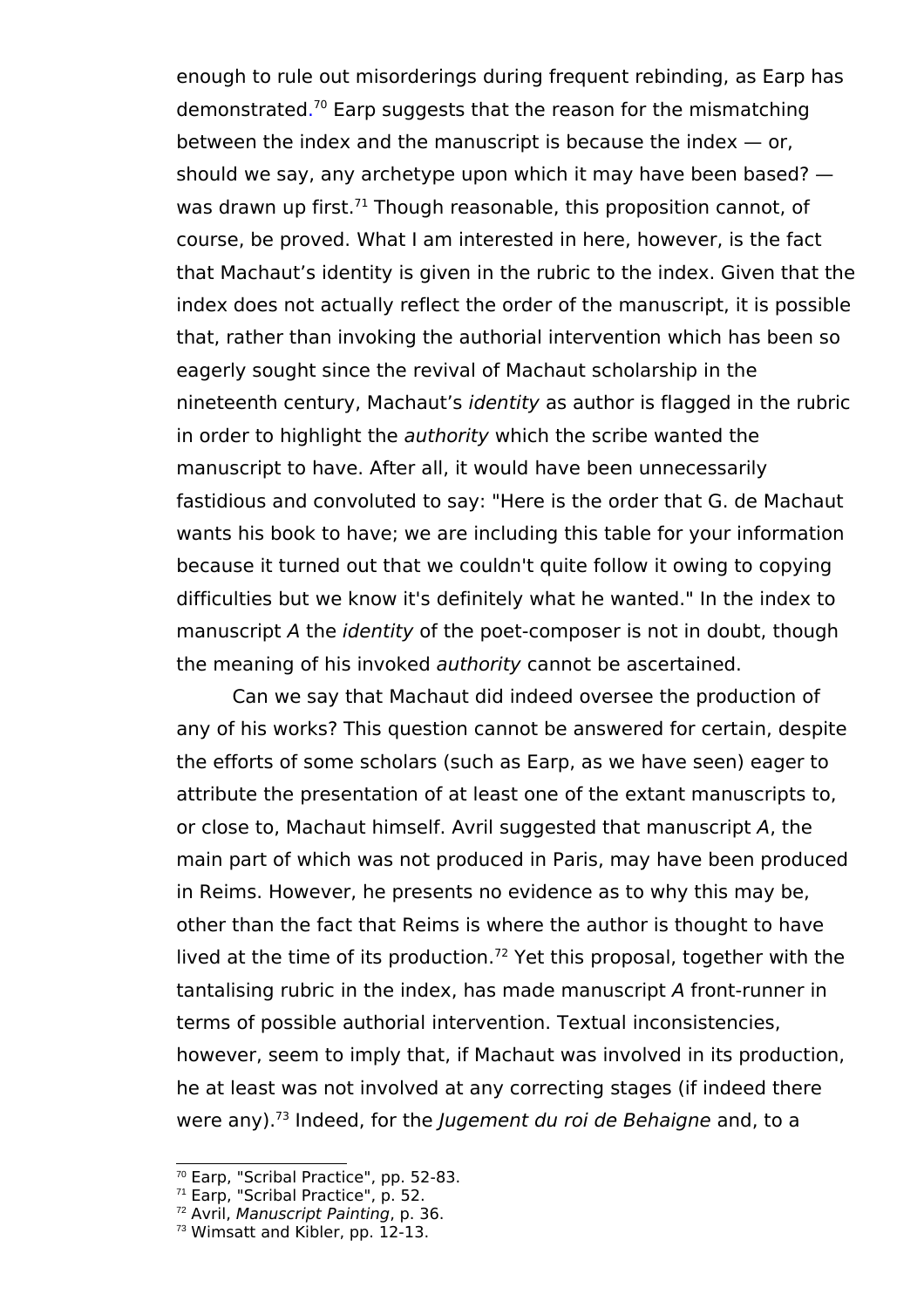lesser extent, the Remede de Fortune, Wimsatt and Kibler see such a deterioration between their grouping of manuscripts containing C on the one hand, and that containing A on the other, that they feel justified in stating that "it is clear that the text tradition of neither poem indicates that Machaut revised the texts nor oversaw directly the copying of the manuscripts".[74](#page-41-0) Earp has written several important contributions to this debate, which look in vain for concrete evidence, and therefore opinion must remain inconclusive on this point.<sup>[75](#page-41-1)</sup>

Much of the evidence which we do have comes from the *Voir Dit.* The "truthfulness" or otherwise of the Voir Dit has been debated since Paulin Paris's (near) unravelling of its anagram in the nineteenth century. His conclusion that Peronnelle d'Armentières was Toute Belle was well-received by some scholars and is echoed in some library catalogues which list her as a co-author.[76](#page-41-2) Other scholars, including William Calin, believe her contributions to the story were entirely invented by Machaut.<sup>[77](#page-41-3)</sup> Most recently, Barton Palmer and Daniel Leech-Wilkinson's extensive research into the Voir Dit's letters has gone a long way to refute this widely-held opinion.<sup>[78](#page-41-4)</sup> Perhaps a useful comparison can be made with many popular writings today (for example many of the works of Bill Bryson), which sit somewhere between autobiography and fiction. In other words, the Voir Dit can be seen as a work apparently based on real-life events, but nevertheless allowing for a significant, but unspecified degree of artistic licence. They key to this understanding is performance, in particular on the part of the creator, who takes part in the work not just as an author, but as a first-person character who is much more than a fictional narrator. Despite the fact that the allegorical passages in the tale (such as the encounter with the lady Hope on the road) cannot have literally taken place, the firstperson protagonist nevertheless invites us to read it in the light of "truth". The Voir Dit is certainly "voir" ("true") in a way in which Machaut's other dits are not.

<span id="page-41-0"></span><sup>74</sup> Wimsatt and Kibler, p. 44.

<span id="page-41-1"></span><sup>&</sup>lt;sup>75</sup> Lawrence Earp, "Machaut's Role in the Production of Manuscripts of his Works", Journal of the American Musicological Society, 42 (1989), pp. 461-503, p. 492. See also Earp, Guillaume de Machaut and "Scribal Practice".

<span id="page-41-2"></span> $76$  See Sarah Jane Williams, "The Lady, the Lyrics and the Letters" Early Music V (1977), pp. 462-68.

<span id="page-41-4"></span><span id="page-41-3"></span>Calin, A Poet at the Fountain, pp. 169-70, following Georg Hanf, "Über Guillaume de Machauts Voir Dit" Zeitschrift für romanische Philologie, 22 (1898), pp. 145-96. 78 Leech-Wilkinson and Palmer, "Introduction".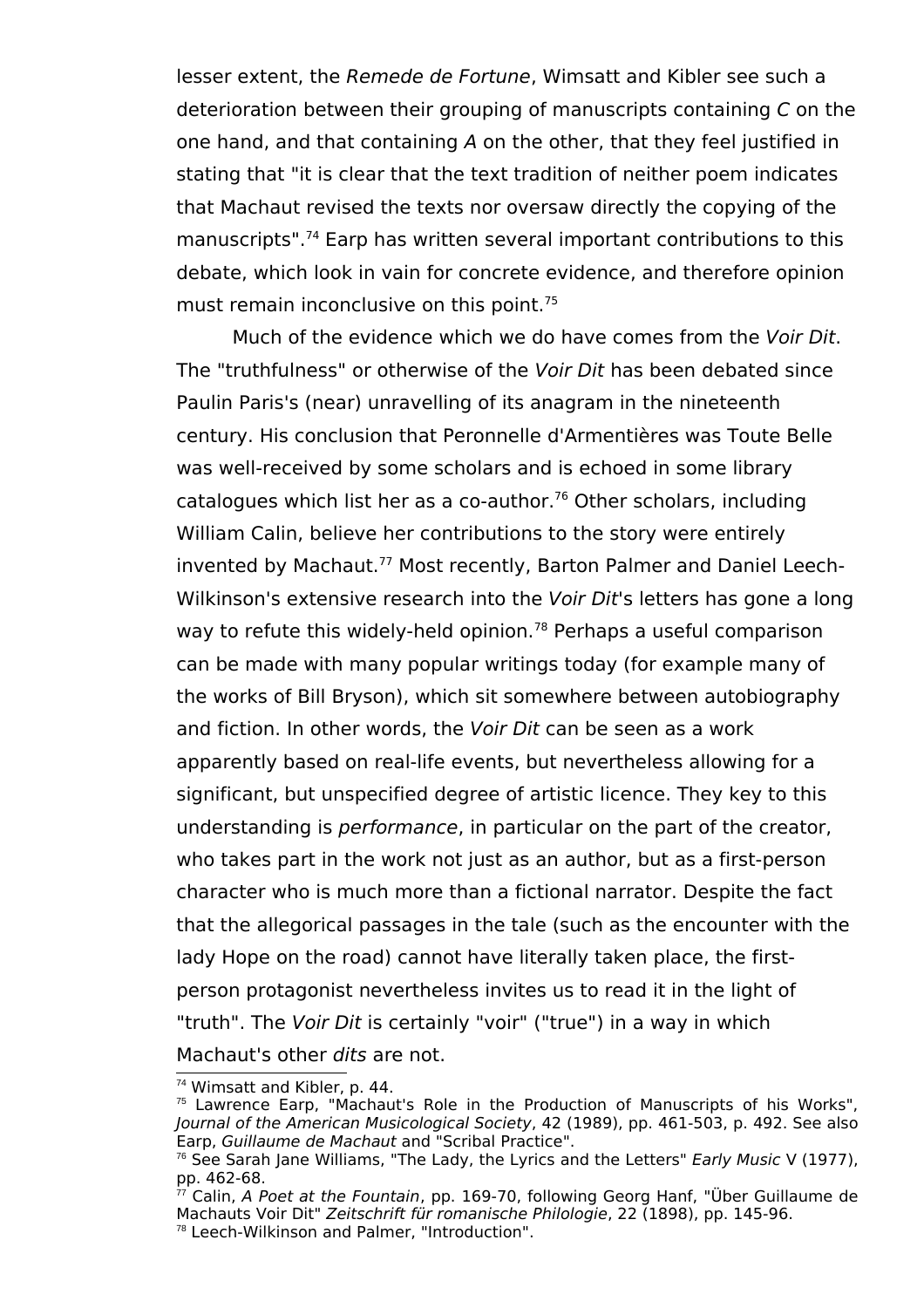When in letter 33 of the Voir Dit Machaut mentions his "livre ou je mets toutes mes choses" ("book where I keep/put all of my things"), therefore, I am inclined to accept that he did indeed mean a book, or some kind of written repository, which contained a copy of all or most of his works. The purpose of this book is not clear, however, for it could mean anything from a complete bound illustrated manuscript to a scrapbook-like aide-mémoire. Furthermore, I see no reason to presume that this book must have been perfect in every regard simply because Machaut owned it. For, if we are to accept that there is at least this much "truth" in the Voir Dit, we must bear in mind that we have already seen how, in the Remede, memory could be considered more reliable than writing. Therefore Machaut's own memory, or that of his contemporaries, may well have been more accurate than his livre. Since in the Voir Dit Machaut is concerned about his works being circulated before he was happy with them, then surely the place to keep incomplete and unfinished works would be safe at home, away from a busy scriptorium where works by a well-known author might go astray. (Earp has speculated that "unscrupulous individuals" might be responsible for the apparently hastily-copied manuscript B, although he does assume that Machaut kept control of the "original".[79](#page-42-0) Whether or not he did, Machaut surely did not have control of manuscripts once they were copied and in the hands of patrons.) In fact, if this book had been "perfect", or if Machaut and his contemporaries really shared our desire for proof-reading, then perhaps the extant manuscripts would have far fewer differences.<sup>[80](#page-42-1)</sup>

We have evidence in the Voir Dit, then, that Machaut had some kind of book. We do not know what kind of a book it was, nor its purpose, and it does not appear to have survived the years. Yet none of this has prevented scholars from trying to trace stemmata from the extant manuscripts to this holy grail, the supposed lost original. Closely associated with this notion of the "original" is that of the "best" – and implicit here is the assumption that the "best" version must be the "original". This idea has led to the extant manuscripts, the sources themselves, being assessed, praised, debased, sometimes dismissed as

<span id="page-42-0"></span><sup>79</sup> Earp, "Machaut's Role", p. 477.

<span id="page-42-1"></span><sup>&</sup>lt;sup>80</sup> A full discussion of the implications of the variants in the "complete-works" manuscripts containing the Voir Dit will take place in Chapter 5.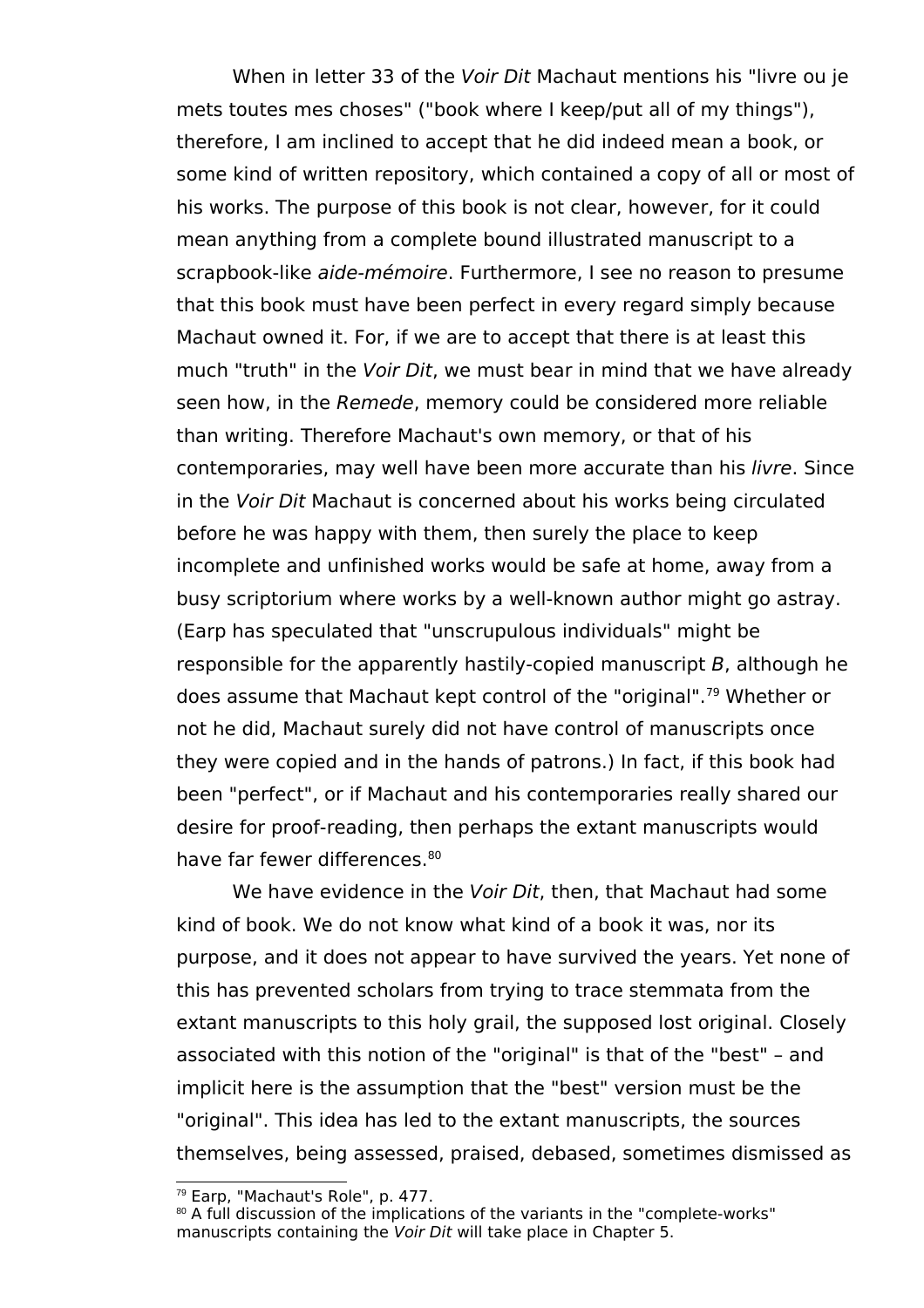"unreliable", while their creators are "corrected" and castigated in print for their sloppiness in their "mistakes" and errant variants. I am not alone in wondering whether this has perhaps been at the cost of the works themselves:

[W]here – or what – is the "true" text? Is there, in fact, such a thing as an Ur-Text in medieval literature? The answer to this question, conditioned by ideas emanating from both the Romantic conception of the absolute individuality of an author and from the Germanic beginnings of modern Romance philology in the nineteenth century, has always, at least until recently, been a resounding "Yes", with the resulting cataloguing of every known manuscript for any given literary artefact, of the construction of stemmata or manuscript "families", of the reconstruction, even, in some cases of a hypothetical "original" form. But the (re)construction of a fixed Text, it seems to me, can profoundly alter the nature of what was a much less consecrated form, a text subject to variation and to reshaping at the hand of a scribe or by the voice of a performer. I do not mean in any way to disparage the extreme usefulness of the immense philological labor that, since the middle of the nineteenth century, has provided so many editions of medieval texts, printed often with infinite care for indicated variants; I suggest, however, that the Text, hypothetically perfect and thus perfected, may often hide the text(s), and so may constitute, albeit unwittingly, a real series of obstacles to reading.<sup>[81](#page-43-0)</sup>

Writing nearly two decades after Johnson, I will dare to go further, for I have frequently felt that scholars have displayed – and continue to display – a tendency to be curiously dismissive of their medieval forebears' intelligence and seem keen to revert to some perceived state of original perfection, free from the foibles and whims of the blundering scribal performers whose errors stand between them and the "pure" work, fresh from the mind of its creator. An exaggeration, perhaps, but nevertheless the following are but a few examples among many: Earp states that in parts of manuscript B the staff-ruler "was ignorantly filling in blank space on the page"; David Maw appears to congratulate the medieval scribes when he declares that "all cadences of the song are correctly accented"; Margaret Bent writes that neither of B's music scribes "ranks very high in terms of musical intelligence or experience", and Avril comments that in the opening miniature to manuscript A "the spatial arrangement of the different elements which compose the scene

<span id="page-43-0"></span> $81$  Johnson, pp. 15-16.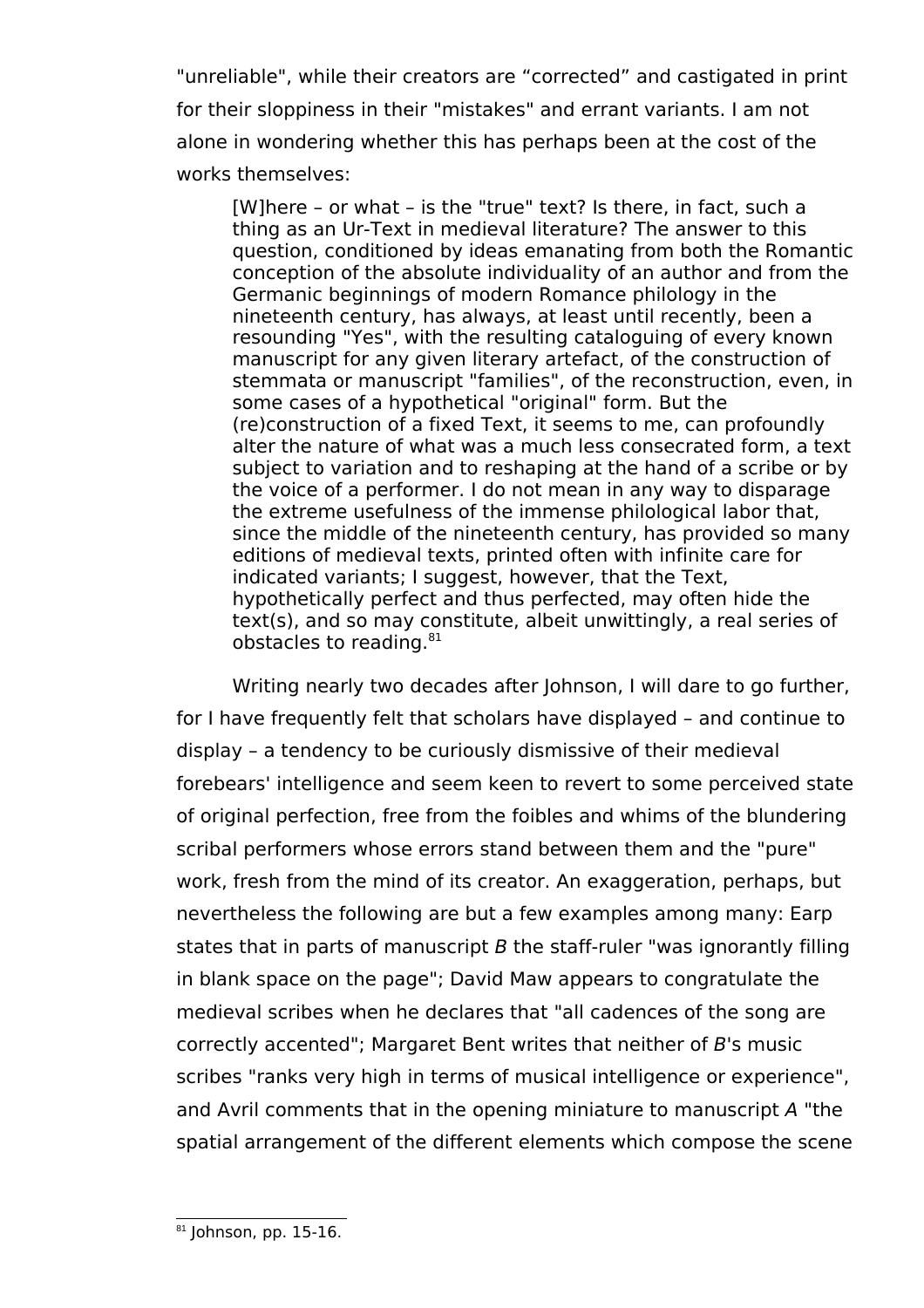do not match the artist's ambitions".[82](#page-44-0) This is not to assert that the essence of what the four scholars have to say is in any way flawed, but rather to suggest that the prevalent scholarly tradition is to describe manuscripts and their variants in terms of our perception of their faults. Earp's "Scribal Practice" is surely a case in point. Its wealth of typographical inconsistencies may one day render it an example of the teething troubles of word processing: yet it is a vitally important piece of Machaut scholarship, Earp presumably had control over its production, and it is probably a reprint of what was, at some point, Earp's very own livre ou il met toutes ses choses.

I would like to dwell on the idea of "errors" and their "correction" here, for it is closely bound in with the notions of "original" and "best" which have been running throughout this chapter. The idea of a "lost original" in medieval works, an original which sprung fully-formed from the author's hand but which, due to the vagaries of reproduction in the pre-print era, has been corrupted to varying degrees ever since, has now generally fallen out of vogue in medieval studies.<sup>[83](#page-44-1)</sup> Nevertheless, in the specific case of Machaut, the idea has held currency for longer than might be expected, in part due to his description of "le livre ou je mets toutes mes choses" in the Voir Dit which we have already seen. In the majority of cases, the notion of a lost original is implicit. It is implicit in any discussion of composer intention, any attempt to "correct" the sources, and, no matter how scrupulous the editing and commentary, our societal conditioning today means that it is invariably subconsciously present at the back of any reader's mind when holding a modern printed edition. This, together with the authorial representation within the manuscripts and within the works themselves, means that it should be no real surprise to find, for example, that critical apparatus is limited, difficult to access, and poorly presented in the most recent edition of Machaut's musical works.<sup>[84](#page-44-2)</sup> While this is an extreme case, it is

<span id="page-44-0"></span> $82$  Earp, "Scribal Practice", p. 187; David Maw, "Words and Music in the Secular Songs of Guillaume de Machaut" (unpublished doctoral thesis, University of Oxford, 1999), p. 94; Bent, "The Machaut Manuscripts Vg, B, and E", p. 59; Avril, Manuscript Painting, p. 96.

<span id="page-44-1"></span><sup>83</sup> For a concise history of editorial policies and theories, including the role of the modern editor in retrieving this perceived "original" text (known as the "Lachmannian" method of editing), see Alfred Foulet and Mary Blakely Speer, On Editing Old French Texts (Lawrence: The Regents Press of Kansas, 1979), pp. 1-39.

<span id="page-44-2"></span><sup>&</sup>lt;sup>84</sup> de Machaut, Guillaume, The Works of Guillaume de Machaut, ed. by Leo Schrade, Polyphonic Music of the Fourteenth Century vols 2-3 (Monaco: Editions de L'Oiseau-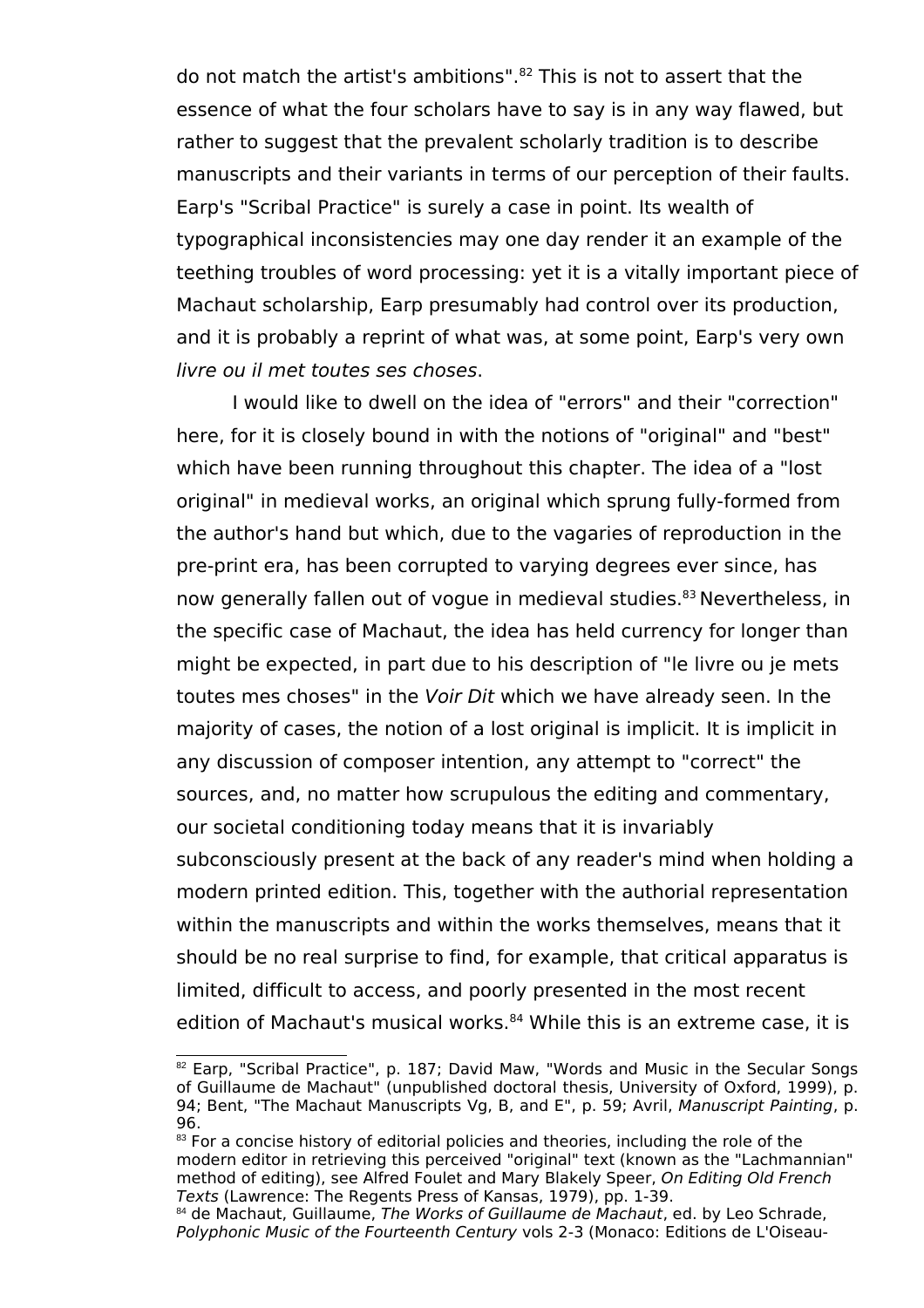nevertheless a highly pertinent one. A more nuanced view is offered by Elizabeth Eva Leach, who, whilst maintaining that the idea of "original" should be kept in mind, returns to medieval training which would have been subconsciously available in the memory of a " 'native speaker' like Machaut". She also states:

The different reading of different sources belong on a continuum from patent errors to viable variants – with compositional reworking an elusive and infrequent diversion. [...] Like one of Escher's impossible buildings, a starting premise that counterpoint and musical pieces are mutually informing, leads to a certain degree of circularity in the argument. However the instances of non-congruence between theory and practice which could arguably represent an exceptional compositional moment, are remarkably few. 'Explaining away' such moments as manuscript errors and correcting them, as I shall do here, may raise objections from those modernists who believe that rules exist to be broken. This objection itself, however, rests with an arguably anachronistic notion of the composer as a genius working 'beyond his time'. I prefer instead to see counterpoint as in part a codification of practice, and in part a didactic advocacy of a specific approach. In this way it does not limit, but rather enables, the composer.<sup>[85](#page-45-0)</sup>

This standpoint, which allows for some "errors" (which are of course to be expected in anything created by an imperfect human being) yet which does not assume scribal indifference or incompetence, needs to be taken into account when dealing with the manuscript sources.<sup>[86](#page-45-1)</sup>

Absolutely fundamental to all my thinking presented here is that very little can be definitively proved when dealing with long-past history. Unfortunately, the line between fact and assumptions from the available evidence, however plausible they may be, is often crossed without acknowledgement. Even in a source as reputable as Grove Music Online entry on Machaut assumptions are presented as facts. As Daniel Leech-Wilkinson indicates, since we all know that little or nothing can be proved when it comes to dealing with the distant past, many

Lyre, 1956). Although the carefully annotated edition by Ludwig is generally preferred by scholars now, when it was published Schrade's edition was unanimously hailed for its high quality and lack of errors when it first appeared (see reviews by Willi Apel, Speculum, 33 (1958), pp. 433-34, Richard H. Hoppin, Notes, 15 (1957-8), pp. 472-74, David G. Hughes, Journal of the American Musicological Society, 11 (1958), pp. 240-43, and Jeremy Noble, Musical Times, 100 (1959), p. 22).

<span id="page-45-0"></span><sup>85</sup> Elizabeth Eva Leach, "Counterpoint in Guillaume de Machaut's Musical Ballades" (unpublished doctoral thesis, University of Oxford, 1997)", pp. xi-xii.

<span id="page-45-1"></span><sup>86</sup> Much of Leach's work purports a similar view. See, for example, her recent comments on manuscript writing and composition in Elizabeth Eva Leach, Sung Birds: Music, Nature and Poetry in the Later Middle Ages (Ithaca: Cornell University Press, 2007), pp. 112-14.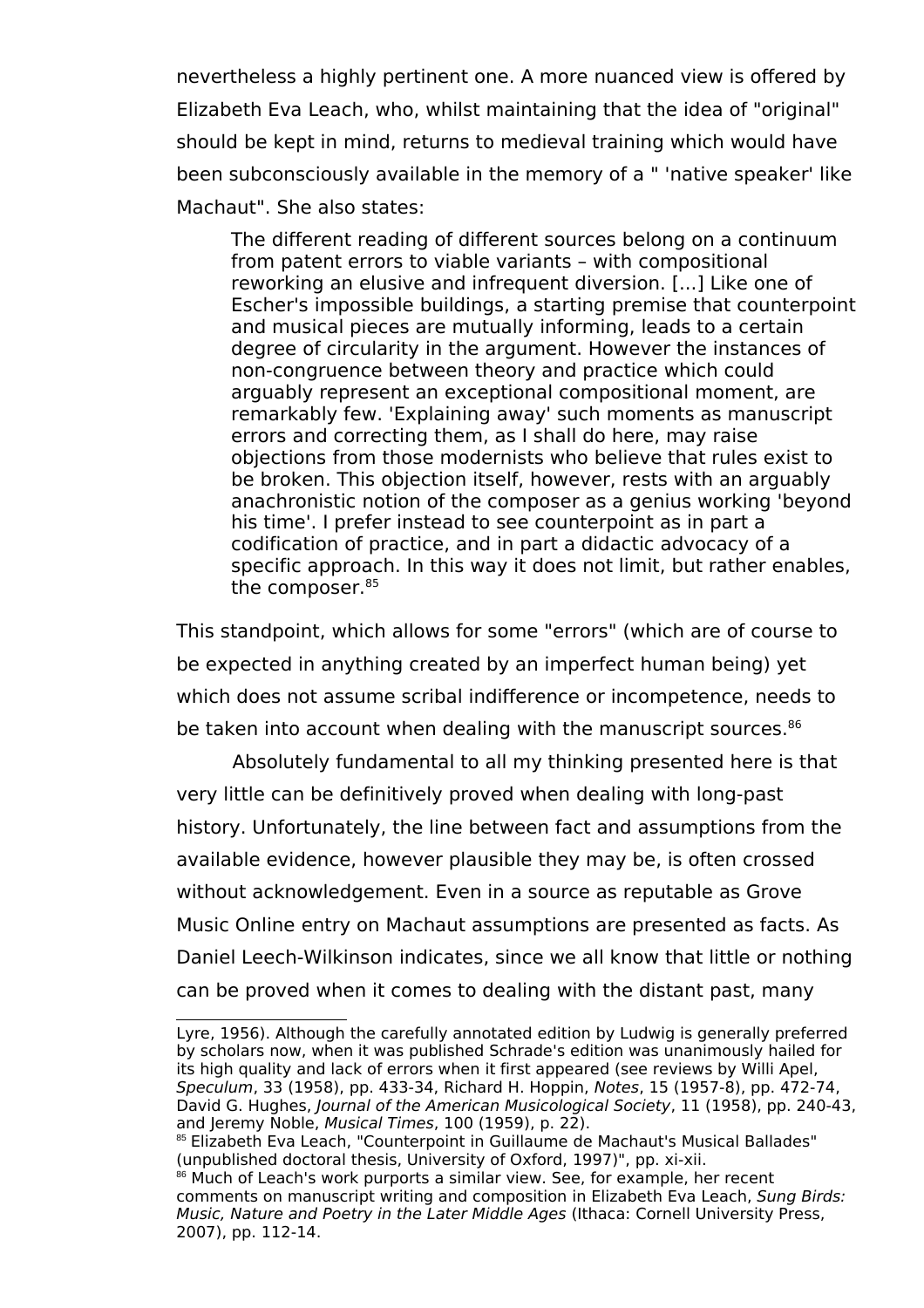writers see no point in the wearisome highlighting of assumptions; and yet once this necessary fastidiousness is neglected, these assumptions soon become seen as facts.<sup>[87](#page-46-0)</sup> Before we know it, we find ourselves accepting unquestioningly the affirmation in Grove Music Online that the reason there are so many extant Machaut complete-works sources is "thanks to the composer's own efforts".<sup>[88](#page-46-1)</sup> (There is not even a "perhaps" in sight to redeem this statement.) And now that this state has been reached, many scholars are floundering to explain away the variant readings contained within these apparently "authoritative" sources.

Nevertheless, I find it intriguing that there seems to be a need to re-create this perceived original in printed editions of Machaut's works. However, let me make it absolutely clear that I do not deny that there is many a good reason for turning variants into a single edition, and that these editions of course serve their purpose and have their place, offering a convenient source of reference to those wishing to compare Machaut's compositions with those of other writers or composers of any period. Although many are printed as stable entities that are devoid of miniatures and music and which more often than not are supposed to represent an infallible Urtext, an increasing number are showing acute awareness of the difficulties of rendering the wealth of beauty and information contained in even a single manuscript into a printed edition. (See for instance James Wimsatt and William Kibler's edition and translation of the Remede de Fortune and Jugement du roi de Behaigne and Daniel Leech-Wilkinson and R. Barton-Palmer's edition and translation of the Voir Dit.) As the advent of electronic publishing brings the possibility of click-comparison, it is to be hoped that this trend of respect for variance and mouvance will continue.

Yet the approach at which I have been hinting throughout this chapter – that of performance – can be applied to all readers of Machaut throughout all centuries. Following Small's definition of to music, if we consider each of Machaut's works, however presented (manuscript, edition, oral rendition), as a performance featuring an author-performer and one or more reader-performers (scribes, artists, editors, musicians), then there is room to accommodate side by side across the centuries

<span id="page-46-0"></span><sup>87</sup> Leech-Wilkinson, The Modern Invention of Medieval Music.

<span id="page-46-1"></span><sup>88</sup> Art, "Machaut [Machau, Machault], Guillaume de [Guillelmus de Machaudio]".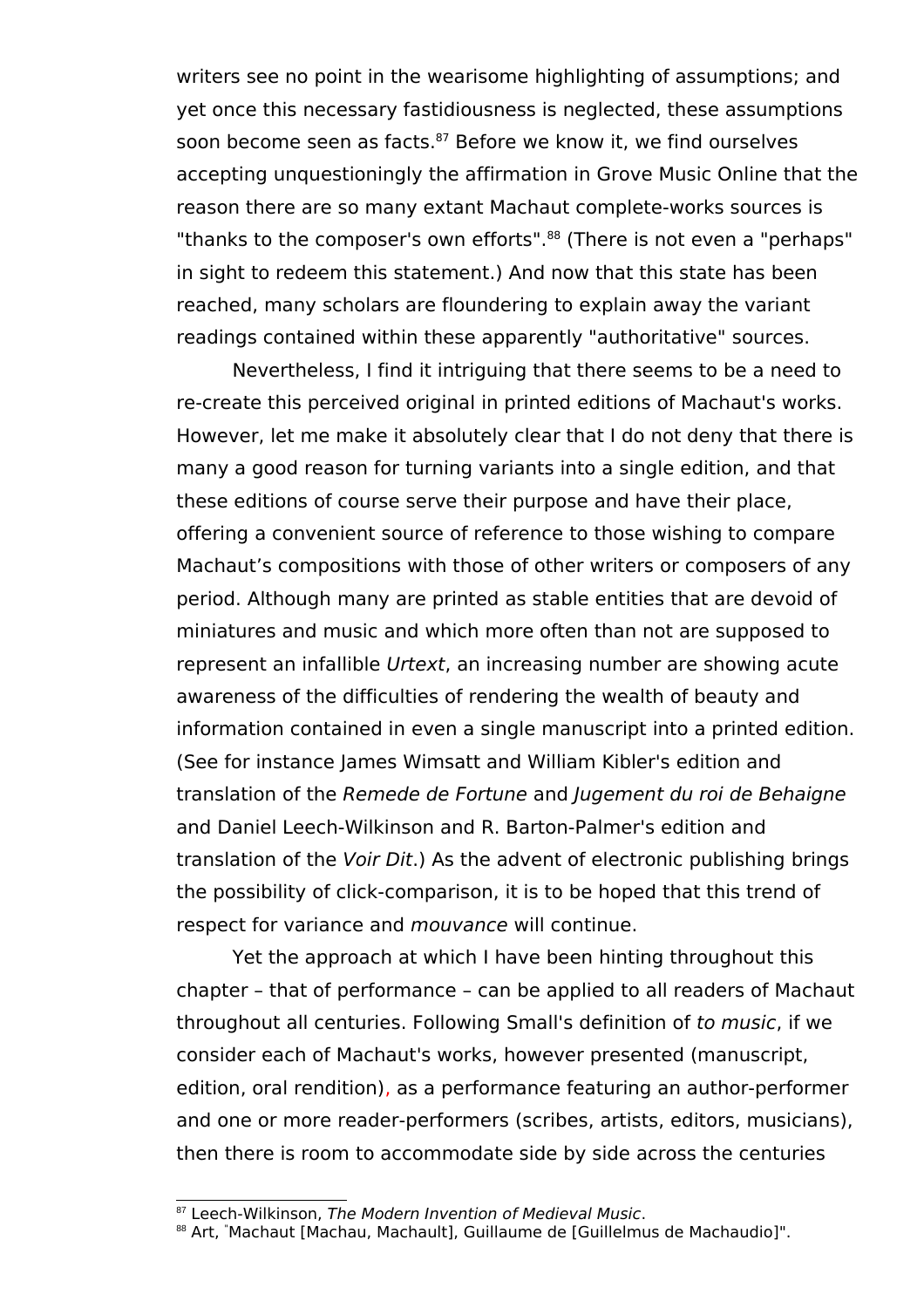the author and the editor, the scribe and the scholar, the singer and the saxophonist. In making and reading Machaut's works, including modern printed editions, we are all inevitably drawn into taking part in the elaborate performance which started with Machaut himself and which has been played out by our fellow scribal and reader-performers through the centuries since the works were first conceived.

Therefore, if that which we consider "best" is not necessarily "original", and "authority" can have so many meanings that it becomes virtually meaningless, how are we to reconcile the differences we observe in the Machaut manuscripts? My answer, which will govern the following chapters, is to return to the less problematic concepts of identity and performance. Of course we must highlight problematic variants – but we must not dismiss them, or seek to explain them away using even more problematic concepts. Only then can we, the presentday performers of compositions by a man named Machaut, be free to bring in our own interpretations (whether they be coloured by the concepts of authority and originality, or the pop group Franz Ferdinand deciding to perform one of the lays), provided that we are aware of our role in the continuing performance. For the attraction of the performative approach proposed here is that, like Small's "musicking", it is descriptive, not prescriptive: it allows present-day performers of works by Guillaume de Machaut to join with the author, scribes, and other readers, in the performance of reconstructing the manuscripts, and the works they contain, in all their glorious plurality.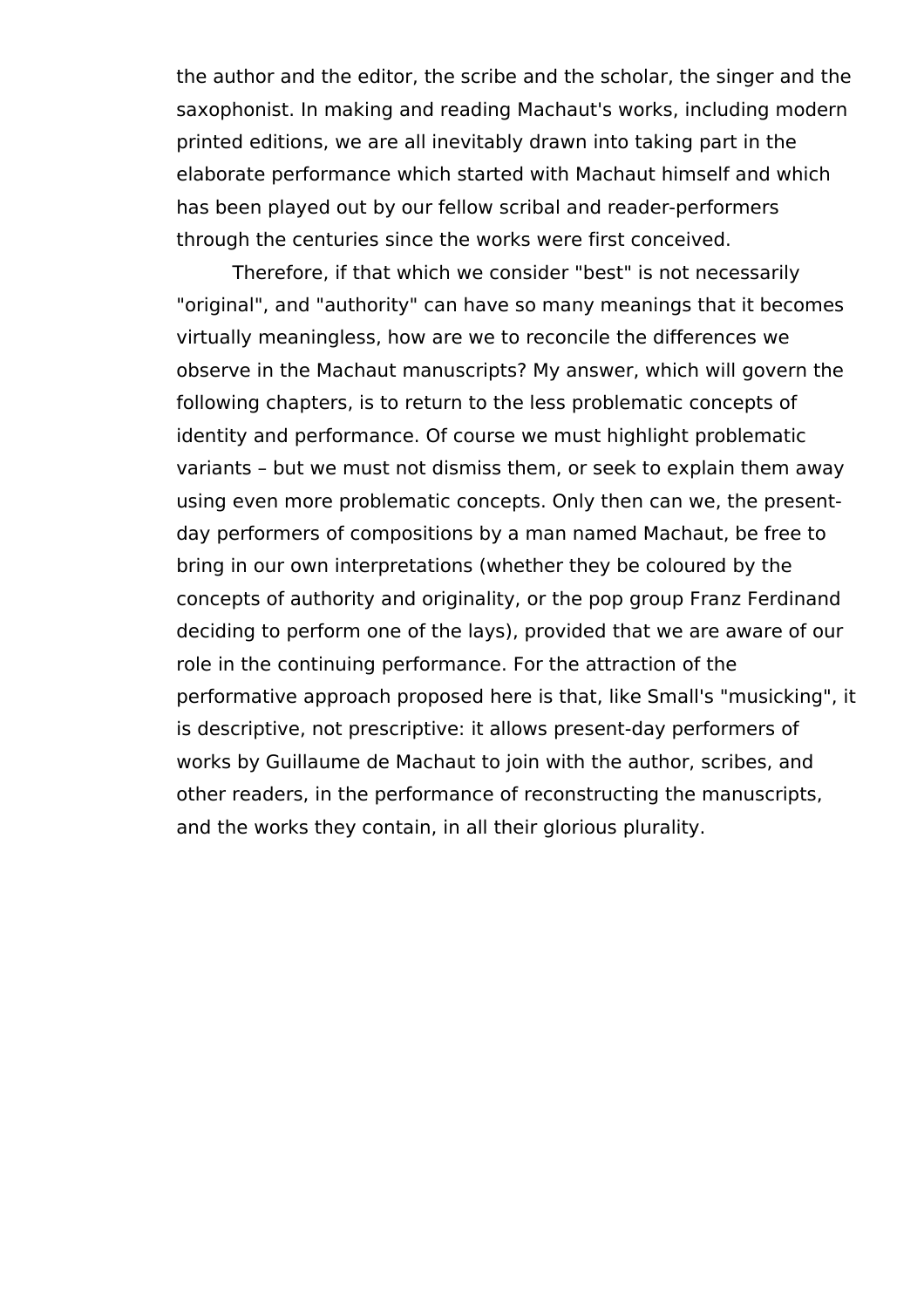# **Chapter 2 Education and Performance in the Remede de Fortune**

Cilz qui veult aucun art aprendre A .xii. choses doit entendre.[89](#page-48-0)

Anyone who wants to learn any art Must pay attention to 12 things.

The importance of the Remede de Fortune to Machaut and his contemporaries is evident from the conspicuous manner in which it is presentated in all the manuscript sources, especially in the early manuscript C. Yet while it has been the subject of a fair volume of literature, scholars have tended to view it as precursor to the still more impressive Voir Dit, which, being compiled in Machaut's later years, has understandably commanded much more attention. Such studies as address the Remede on its own terms tend to confine themselves to particular aspects of it. In the present chapter I attempt a holistic approach to the work, examining the narrative, iconography, and music, with special emphasis on page layout. Indeed manuscript presentation is perhaps the key to understanding how the reception of the Remede developed during Machaut's lifetime and afterwards. In this chapter I will consider how far the presentation of the Remede in each of the "complete-works" manuscripts reflects and affects this reception. I will also outline what this can in turn suggest as regards to the different aims and reasons behind each manuscript's production.

In this and the other central chapters, rather than focus in turn on each of the three elements of the work as displayed by the manuscripts, the text, the images, and the music, I will consider each of the manuscripts in approximate chronological order in terms of their tripartite nature.<sup>[90](#page-48-1)</sup> The analyses of the Remede will focus on the

<span id="page-48-0"></span><sup>89</sup> Guillaume de Machaut, opening of the Remede de Fortune (transcription from C, f. 23).

<span id="page-48-1"></span><sup>90</sup> The order I have chosen is loosely based Avril's chronological order, discussed in Manuscript Painting, and "Les Manuscrits enluminés". Avril does not discuss the miniature-less B, and his dates for A and Vg are too close to call, except for the presence or otherwise of the Voir-Dit (in A but not Vg or B which would lend A to a later date). I have chosen to consider A before  $Vg$  and B as, along with C with which it poses many interesting contrasts, I feel it serves as a suitable point of comparison and departure for the remaining "complete-works" manuscripts.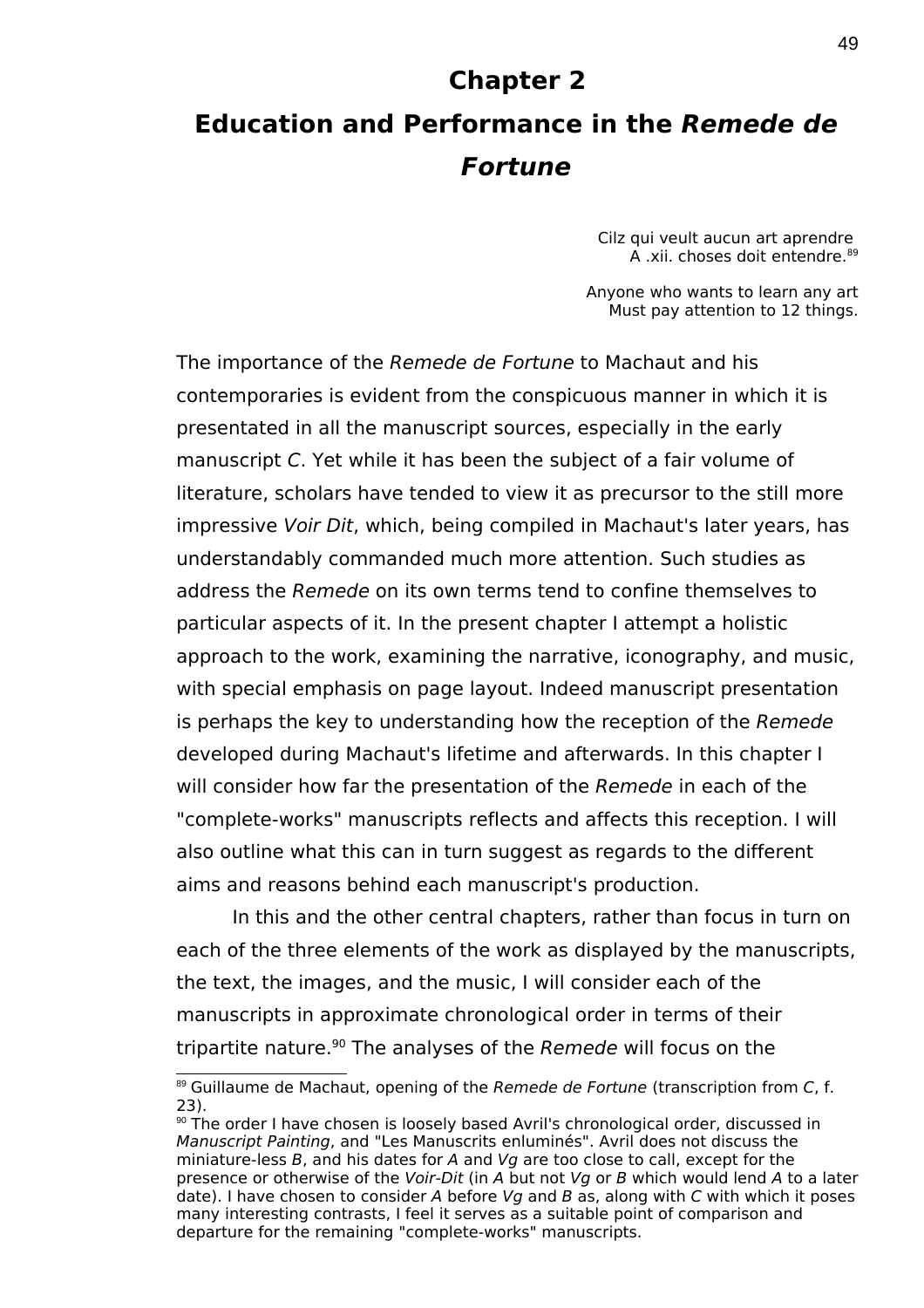presentation of education and performance, two of the themes demonstrated in the manuscript mises en page. My conclusions will thus be drawn from the manuscripts as individual works of art in their own right rather than as off-key variants upon a central, harmonious "original".

### **Manuscript C (1350-1355)**

Paris, Bibliothèque Nationale fonds français 1586 contains 225 vellum folios, and measures 30  $\times$  22 cm.<sup>[91](#page-49-0)</sup> Its provenance and purpose cannot be ascertained for certain, although Wimsatt and Kibler have argued convincingly that it may have been composed for the household of Bonne of Luxembourg, daughter of King Jean of Bohemia and wife of the dauphin Jean.[92](#page-49-1) The manuscript does not contain Machaut's later works, particularly the Voir Dit, and this, together with Avril's art-historical analysis, has tipped the balance in favour of it being the earliest of the "complete works" manuscripts.<sup>[93](#page-49-2)</sup> While the dating of the actual composition of the Remede is difficult to ascertain (Hoepffner places it c. 1340, Poiron suggests  $1350$ );<sup>[94](#page-49-3)</sup> Wimsatt and Kibler suggest that, whenever it was conceived, it may well have been revised and finalised in honour of Bonne in the form in which it appears in  $C^{.95}$  $C^{.95}$  $C^{.95}$ 

Textually, C holds a strong position for the Remede. While Hoepffner preferred A due to its apparent closer proximity to the author (as will be discussed in more detail later), Wimsatt and Kibler chose C as the basis for their 1988 edition and translation, believing it to have the "best" readings of variants in the majority of cases.<sup>[96](#page-49-5)</sup> Departing from Hoepffner's stemmata, Wimsatt and Kibler prefer to regard the tradition of the Remede in two distinct groups which they have termed "early" and "late". Of the "complete-works" manuscripts under consideration here, the "early" tradition consists of C and E, while A, B, F-G, and Vg fall into the "late".<sup>[97](#page-50-0)</sup> Wimsatt and Kibler state that while the differences between the two traditions are "negligible" due to the lack of competing

<span id="page-49-0"></span> $91$  See Appendix 1 for more details of the manuscripts.

<span id="page-49-1"></span><sup>92</sup> Wimsatt and Kibler, p. 34.

<span id="page-49-2"></span><sup>93</sup> Avril, Manuscript Painting, pp. 26-27.

<span id="page-49-3"></span><sup>&</sup>lt;sup>94</sup> Guillaume de Machaut, Oevres de Guillaume de Machaut, ed. by Ernest Hoepffner (Paris: Firmin-Didot, 1908-21), 1:lxiv-lxv, 2:i-iii, and Poiron, Le Poète et le prince pp. 194, 201 (cited in Wimsatt and Kibler, p. 33). See also Earp, Guillaume de Machaut, p. 213.

<span id="page-49-4"></span><sup>95</sup> WImsatt and Kibler, pp. 33-34.

<span id="page-49-5"></span><sup>96</sup> Their reasons are set out in full in Wimsatt and Kibler, pp. 12-13.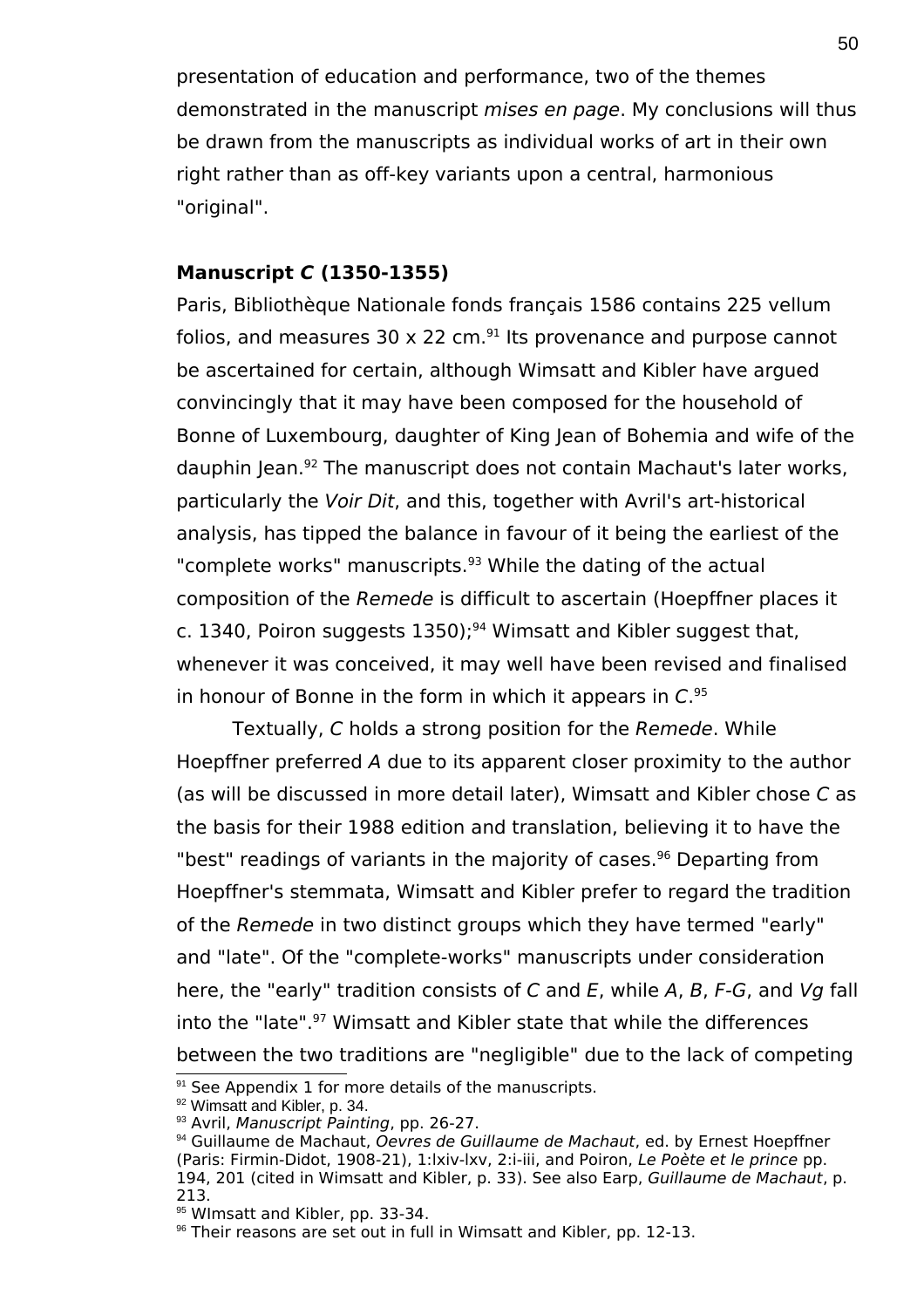readings, they are nevertheless "impressively uniform" between the two groups.[98](#page-50-1) It should be stressed, however, that Wimsatt and Kibler state unequivocally that a single stemma for the Machaut manuscripts cannot be drawn up, and that each work must be considered separately.<sup>[99](#page-50-2)</sup> This is a stance which has also been put forward by Margaret Bent for the music in the manuscripts,<sup>[100](#page-50-3)</sup> and it has important ramifications for our notions of manuscript copying and transmission as later chapters will show.

In terms of iconography, the Remede contains more miniatures in C than in any of the other manuscripts (it has thirty-four in C compared to twelve in A, three in  $Vg$ , two in E and F-G, and, of course, none in the unilluminated B), and within C it is the work which contains the most miniatures (the work with the next closest number is the Dit de la fonteinne with twenty-six).<sup>[101](#page-50-4)</sup> This, together with Avril's conclusion that the miniatures in the Remede were the only ones undertaken by the chief artist at work on the manuscript (as discussed in Chapter 1), implies that this work was given special treatment in this manuscript.<sup>[102](#page-50-5)</sup> It is therefore worth spending some time considering the implications of the iconography of the Remede as presented in C.

Each of the illuminated manuscripts has an image which heads the Remede. Figure 2.1 shows the opening miniature from manuscript C (fol. 23).

<span id="page-50-0"></span><sup>97</sup> This division is also supported by Elizabeth Eva Leach's analysis of the two *balades* (the *balade* and the *baladelle*) in the *Remede* in "Machaut's Balades with Four Voices", Plainsong and Medieval Music 10 (2001), pp. 47-79, pp. 71-75.

<span id="page-50-1"></span><sup>98</sup> Wimsatt and Kibler, pp. 41 and 42.

<span id="page-50-2"></span><sup>99</sup> Wimsatt and Kibler, p. 43

<span id="page-50-3"></span><sup>&</sup>lt;sup>100</sup> Bent, "The Machaut Manuscripts Vg, B, and E", pp. 62-63 and 75-76.

<span id="page-50-4"></span><sup>&</sup>lt;sup>101</sup> For a comparative table of all the miniatures see Earp, "Scribal Practice", pp.

<sup>382-89,</sup> and Guillaume de Machaut, pp. 152-57.

<span id="page-50-5"></span><sup>&</sup>lt;sup>102</sup> Avril, Manuscript Painting, pp. 26-27.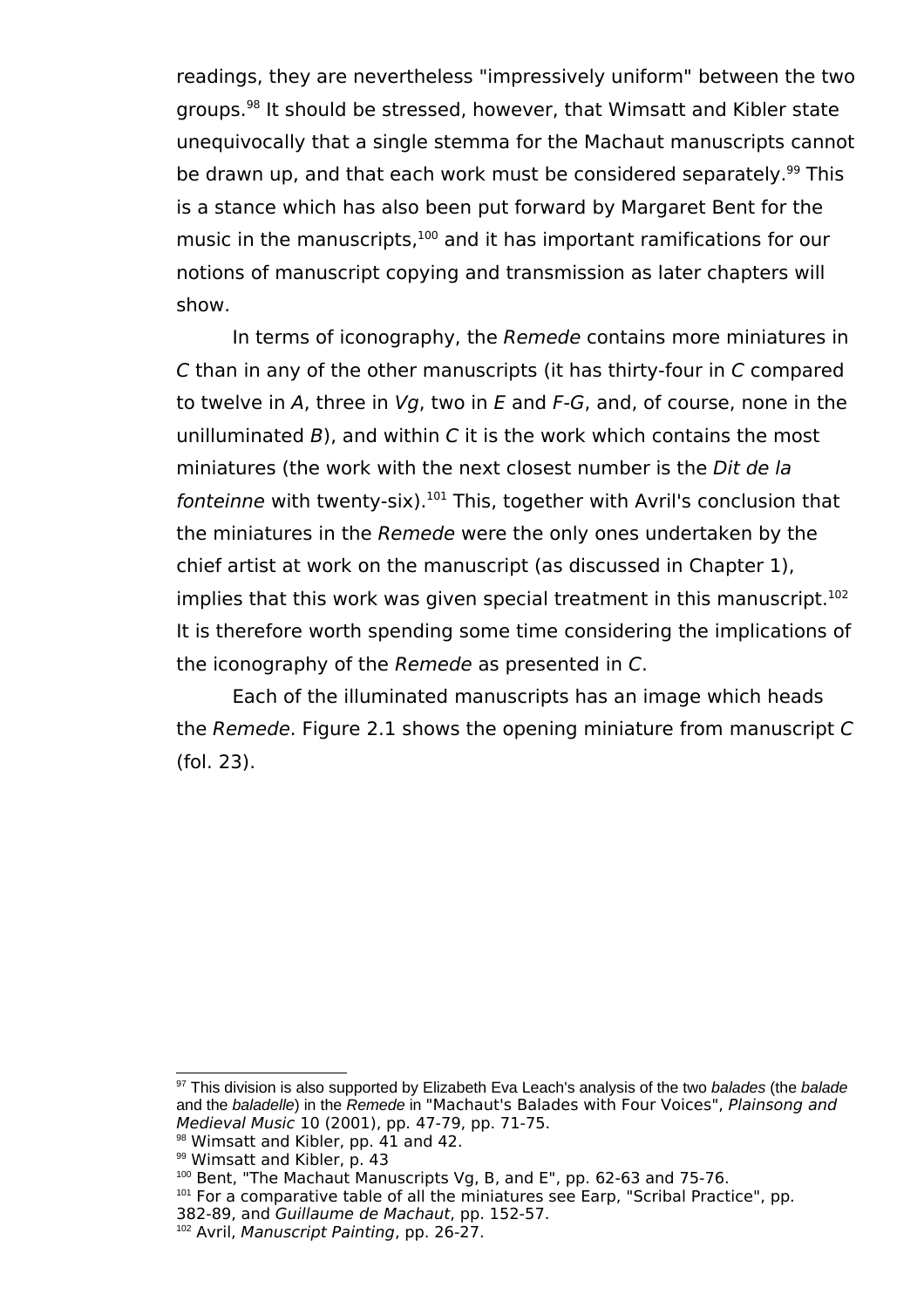Fig. 2.1: C fol. 23 (detail) The lady's castle (from the Remede de Fortune in C)

Its most striking feature is the castle, which takes up approximately the right-hand two-thirds of the image, and protrudes out of the image into the upper margin, thus imposing its domination over the entire page. It is an elaborate castle, and its interior hall can be seen, giving the impression of internal spaciousness in keeping with the outer splendour. Standing elevated on the steps of the castle is a richly-attired lady, and her extended left index finger implies that she is teaching the three (symbolically) smaller ladies standing below her to her right. These three ladies have their attention focused on the lady on the steps, with their backs turned to the world outside of the castle, and the raised hand of one of them implies that she is engaged in questioning her teacher. The elevated lady, on the other hand, whilst communicating with her ladies, appears to have caught sight of the two male figures in the left third of the image. The castle is clearly enclosed, with a bar across the front of the image and a wall on either side, yet there is a dark but apparently unguarded doorway in the turret closest to the male figures (perhaps implying that the way to his lady's heart was open to the lover from the beginning, although in his uneducated state he did not realise). The taller of the male figures is positioned so that he could be facing out of the page, but instead he has his attention focused on the elevated lady; his arms are crossed and his stance is one of rapt contemplation. He features in the vast majority of the miniatures which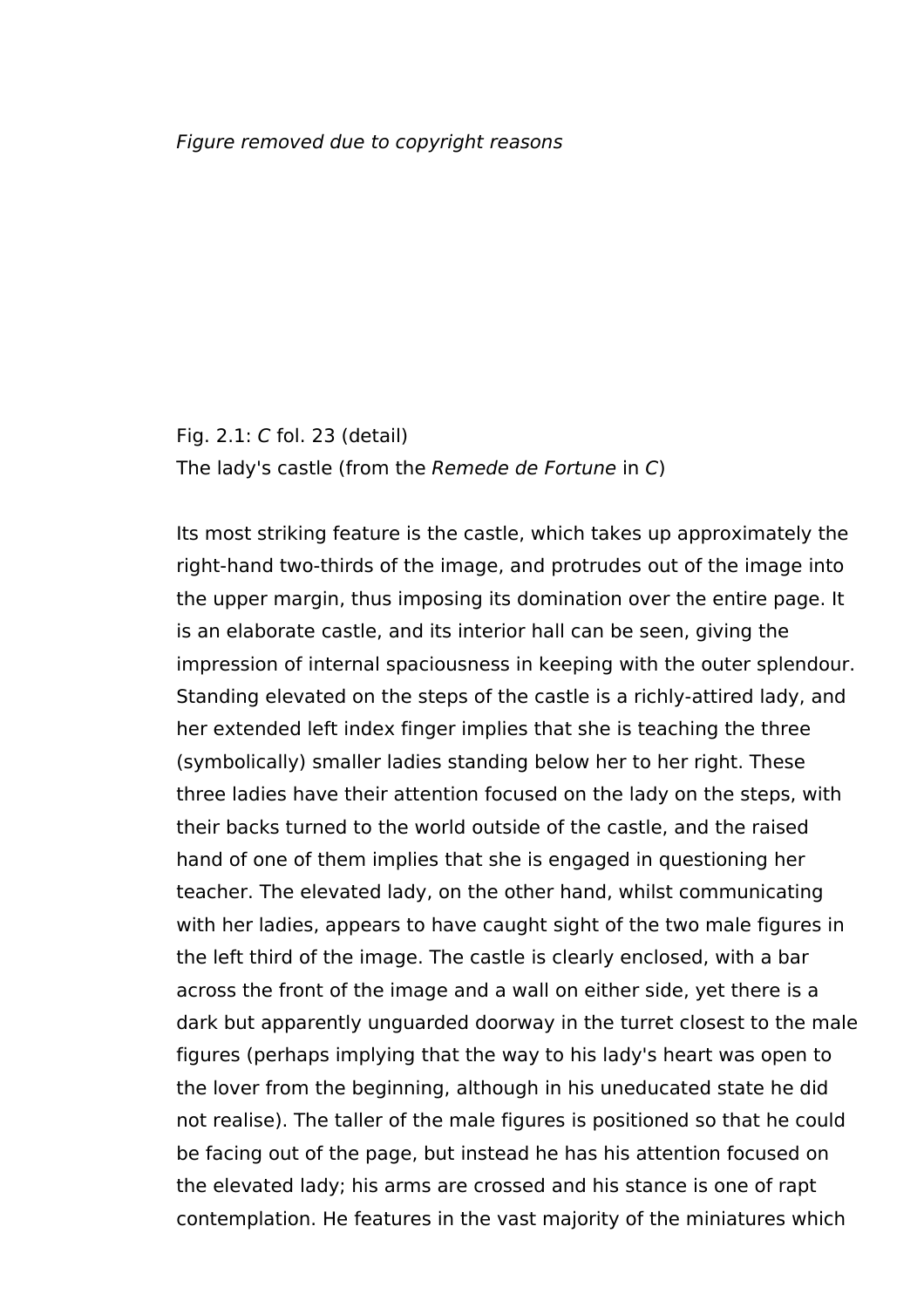follow, and he is clearly the lover of the story. The smaller male figure is also looking towards the lady, though his reverence is not as acute. This figure does not appear again in the miniatures nor in the story: is he the lover's servant? Or perhaps another of the lady's suitors? Or even a representative of the implied audience to the tale (for the miniatures in C are more populated than those in the other manuscripts)? The elevated lady's distinctive hat marks her out in other images as the lady of the poem, the object of love. The three ladies being instructed by her appear in the following miniatures as members of the lady's circle: they are not characters in the story.

Thus the opening miniature sets the scene for what will follow: the lady and her surroundings take centre stage, the sole object of the lover's attention. She is all-knowing from the start (possibly, it seems, even of the lover's suit which he dares not speak and of which he believes she is ignorant), and others admire her and learn from her also. The emphasis on learning in the opening miniature will become an essential feature of all three elements of the manuscript: the story (indeed the first rhyme word of the Remede as quoted at the opening to this chapter is "aprenndre", "to learn"), the iconography, and the music, as we will see.

If his lady is the first character in the story to teach the lover anything, then the second is Love, personified in manuscript C as female. Her pose in the second miniature (fol. 24, fig. 2.2) is very similar to the typical pose of the lover's next teacher, Hope, who will appear later.

Figure removed due to copyright reasons

Fig. 2.2: C fol. 24 (detail) Guillaume and Love (from the Remede de Fortune in C)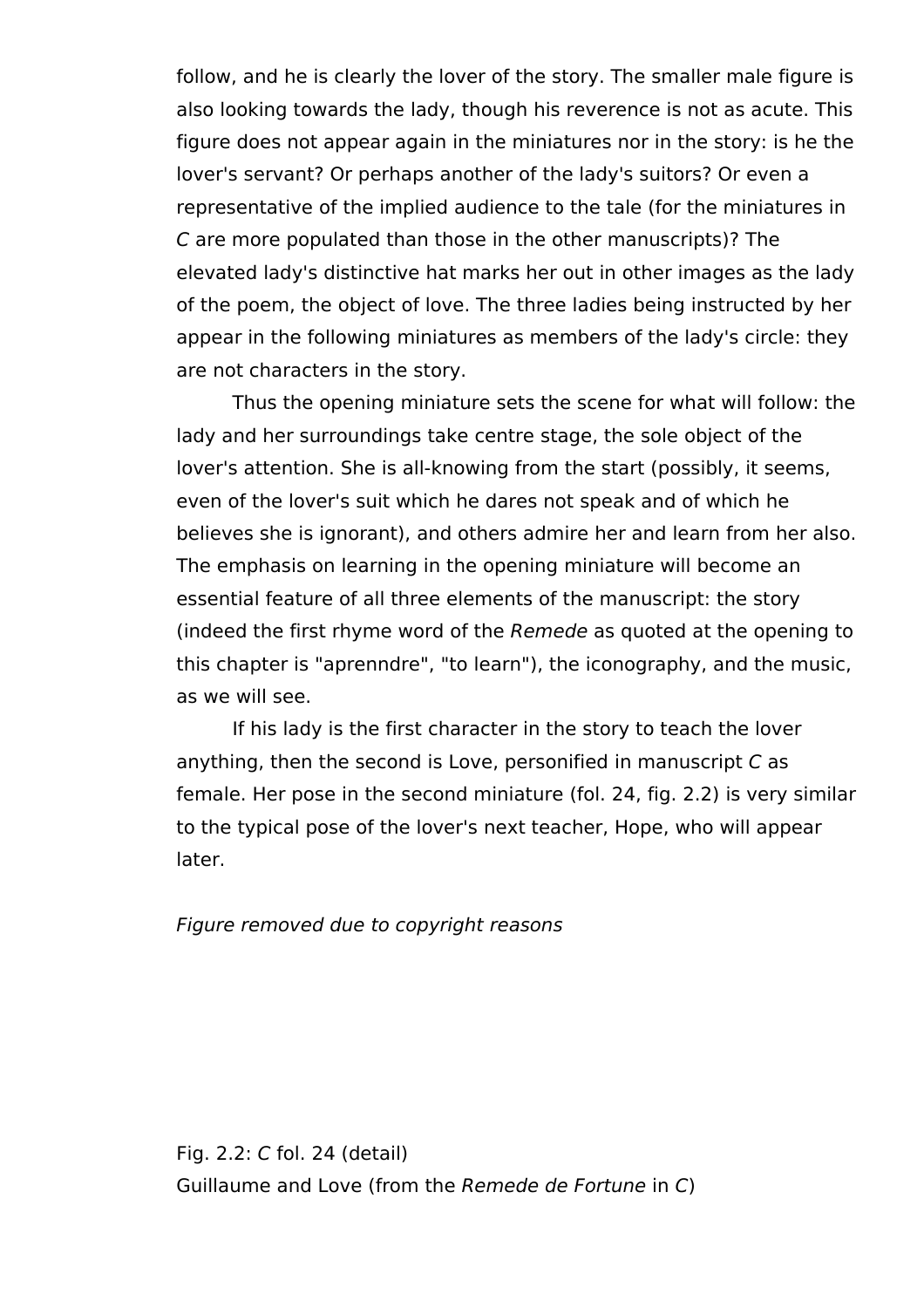The lover, however, stands in rapt attention to Love, again with his arms folded, whereas once his education with Hope is well underway he is able to respond to her teachings (see, for example, the miniature on fol. 44v, fig. 2.3):

Figure removed due to copyright reasons

Fig. 2.3: C fol. 44v (detail) Guillaume and Hope (from the Remede de Fortune in C)

Love appears in only this one miniature, and I think it is no accident that both the lover's and her stance reflect the previous miniature of the lover and the lady's castle. Indeed in the story the lover's heart is enflamed by the sight of his lady, Love then teaches him his first lessons, before the lady takes over in her turn. After this, then, Love and the lady are one in the miniatures and in the story, for, after Love's brief lesson, it is the lady who teaches by example (Wimsatt and Kibler ed., ll. 167-356).

The central didactic relationship, however, is between Hope and the lover. Iconographically, this is portrayed in an uninterrupted series of fourteen miniatures which, together with their captions and the music, more-or-less tell this part of the story on their own without the need for the narrative. While this may seem an exaggeration, to someone familiar with the story the miniatures here serve a mnemonic purpose in highlighting key points both in the story and in Hope's teachings. In all, Hope appears in exactly half of the thirty-four images: after being absent for only one she quickly returns to the lover for a further two after he has left the park of Hesdin to speed him on his way to his lady, and she is finally present in the exchange of rings. After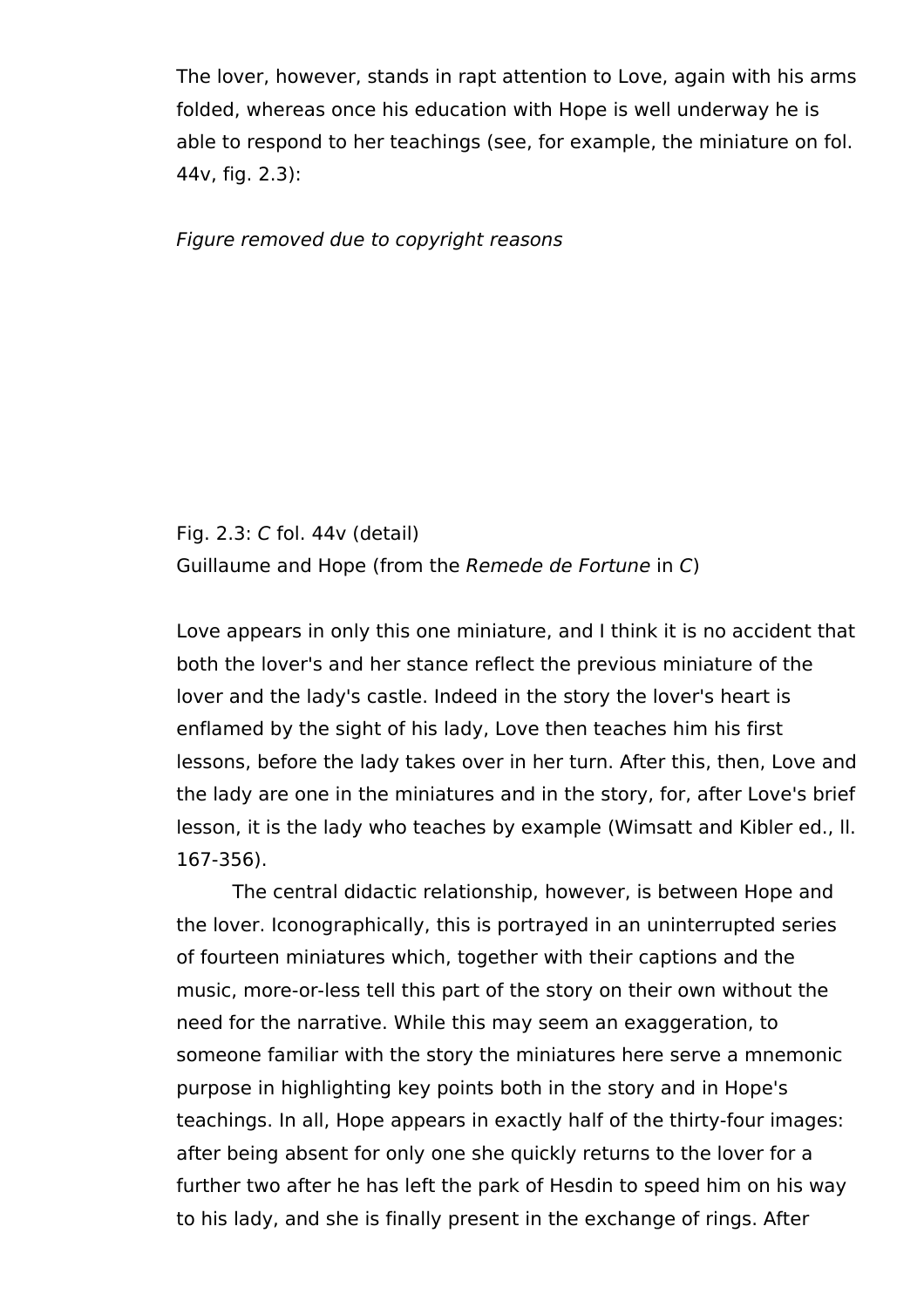achieving this goal with Hope's help, the lover is left on his own in his lady's court, in the story, in the miniatures, and in the music.

Figure removed due to copyright reasons

Fig. 2.4: C fol. 37v (detail) Guillaume and Hope (from the Remede de Fortune in C)

A feature through all of the miniatures which show the lover receiving instruction is his apparent subordination to the teacher. This is shown either by a lower body position (e.g. with Hope standing and the lover sitting, such as on fol. 37v, fig. 2.4), by a submissive stance such as one or both arms across his chest (e.g. fig 2.1), or by his lowered hands while those of his female teacher are raised (e.g. fig. 2.3). (The only exception to this is the miniature on fol. 45v, where the lover's hands are raised in order to receive a scroll from Hope.) It is only at the exchange of rings (fol. 56, fig. 2.5) that the lover seems to be allowed equality, bestowed upon him by his lady's request (Wimsatt and Kibler ed., ll. 4044-4048, C f. 56).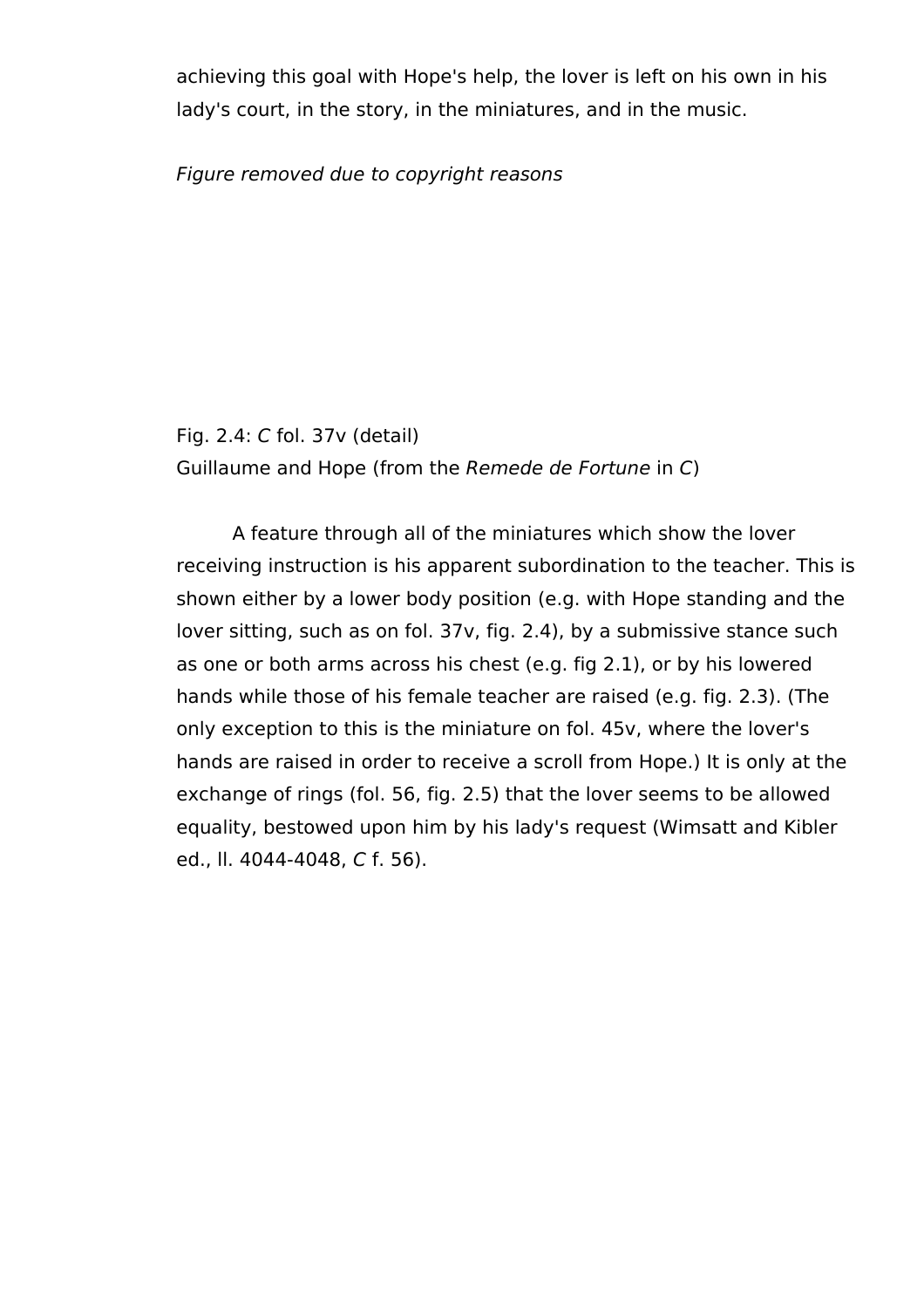# Figure removed due to copyright reasons

Fig. 2.5: C fol. 56 (detail) The exchange of rings (from the Remede de Fortune in C)

In the final miniature (fol. 58, fig. 2.6), however, the lover once again appears subordinate to his lady's typical finger-pointing pose, although now his hand positions suggest his testing of his new status as equal.

Figure removed due to copyright reasons

Fig. 2.6: C fol. 58 (detail) Guillaume and his lady (from the Remede de Fortune in C)

The ending of the poem is not entirely happy and satisfactory for the lover – he is not yet used to his new status, reacts badly to the lady's ambiguous glance, and surely in need of further tuition.

The music supports this didactic theme in a remarkably simple yet effective manner – each of the seven interpolated songs represents one of the formes fixes in fashion at the time (lay, complainte, chant roial,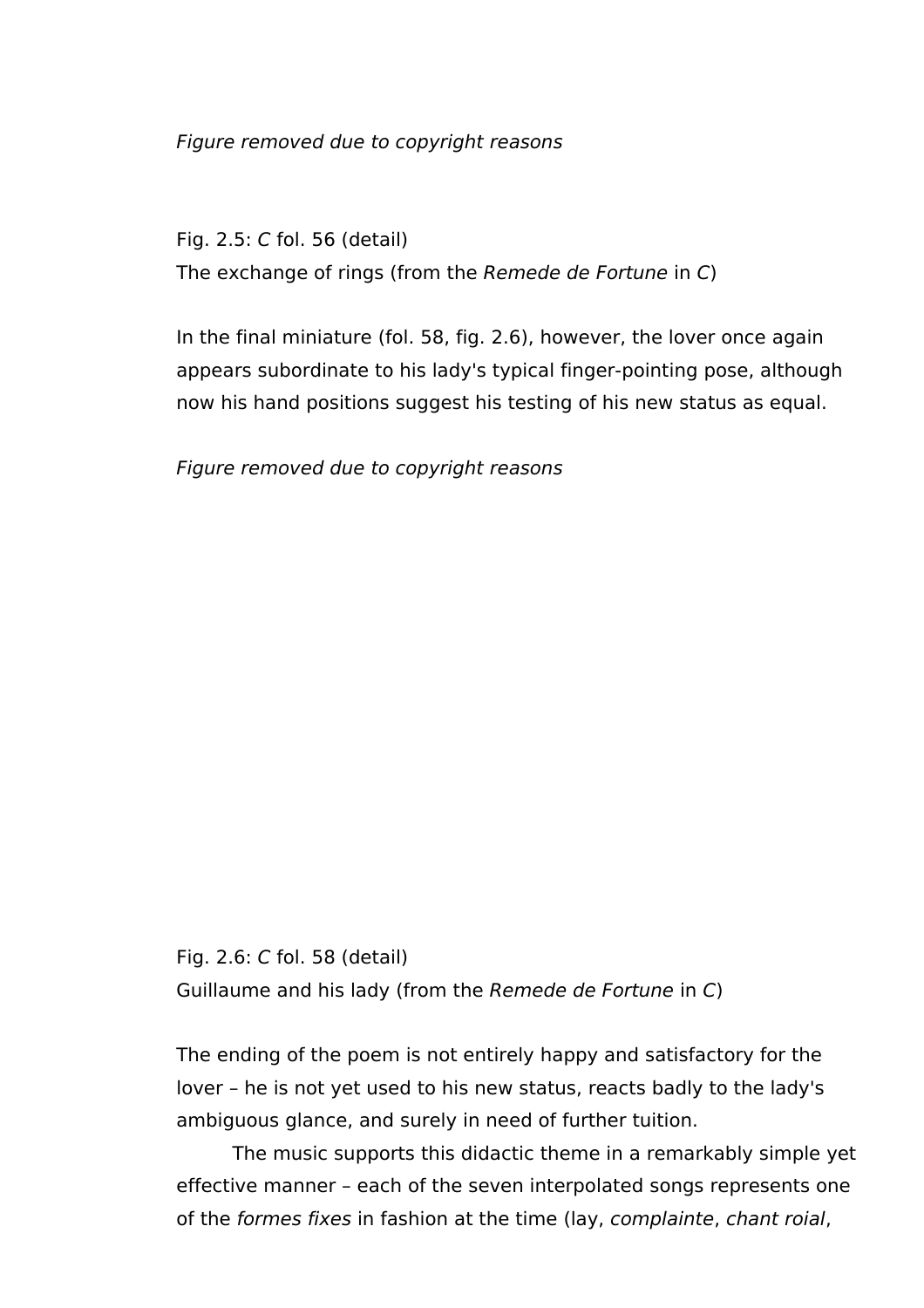baladelle, ballade, chanson balladee/virelai, and rondelet). These are presented in descending order of virtuosity: the tortured and untutored youth manages to write a lay and a complainte, whereas the educated lover, perhaps in his joy, manages only the simpler, but often livelier and more melismatic polyphonic forms of ballade, virelai and rondelet. The chant roial and baladelle are sung by Hope – and here I think is the key to the ordering of the music. For, although the songs are all woven into the story and form an integral part of the action, we the readers know that whole is written by Machaut the poet-composer not Guillaume the lover and his tutor Hope – or, if we do not know this already, we are taught it through the descending order of difficulty in relation to the lover's increasing education, and finally our own learning is completed by the anagrammatic puzzle at the end. In this puzzle, as discussed in Chapter 1, we must ourselves act independently of the author to make his name fit, in the same way that the lover learns to act independently from Hope. (We, too, are left facing the ambiguous consequences of our actions – have we solved the puzzle or not? Was the lover's situation improved by his final independent approaching his lady?). Therefore, while we admire the performance of the miniatures, the characters, and the story, we are nevertheless made aware of the fiction, and we are reminded, or taught, that there is an author at work. This is, after all, a manuscript which contains works by only one author whose name was well-known to the manuscript's probable commissioners and who has already hidden his name in an anagram at the end of the preceding (and opening) work in the manuscript, the Jugement du roi de Behainge. Yet the performative aspect in C runs not only through the miniatures, the story, and the fact that music is contained within it, but also through the actual mise en page of the music.

As a demonstration of the close intertwining of the three elements of manuscript C, it is worth noting that every one of the musical interpolations is accompanied by at least one miniature representing its performance (this, according to the broad interpretation of performance offered in Chapter 1, includes the complainte and the ballade, which are not performed orally in either the story or the iconography but which are composed in both). The music is extremely clearly presented in C, and those "errors" which have been identified are covered by Rebecca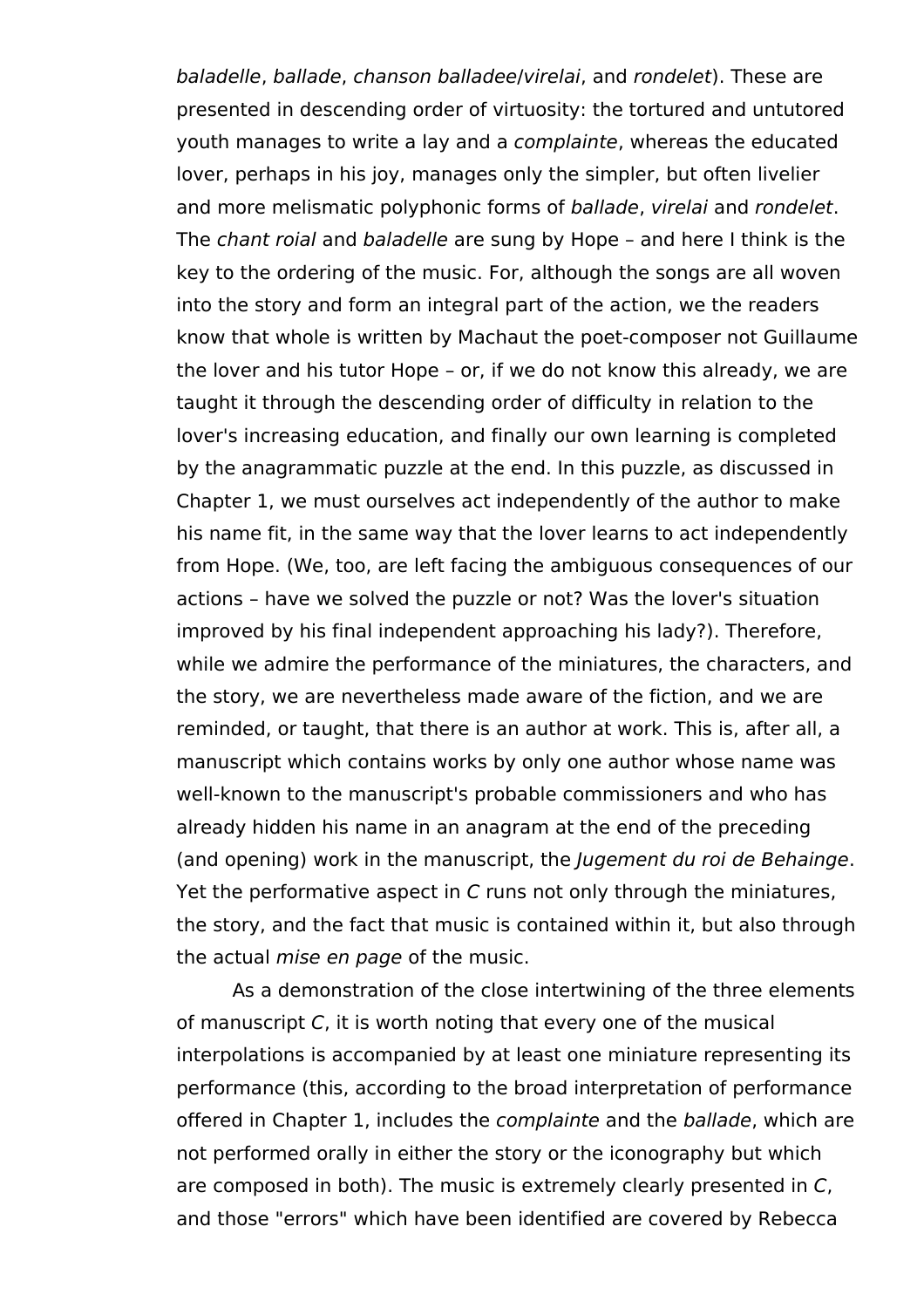Balzer as a detailed appendix to Wimsatt and Kibler's edition (pp. 413-47). Indeed, the focus of my analysis for all of the manuscripts will focus not on the music itself (which has been ably covered by Ludwig $103$ and Schrade<sup>[104](#page-57-1)</sup> for all the complete-works manuscripts as well as Balzer for C), but on page layout and the word-music relationships demonstrated in the manuscript presentations. In my analyses of wordmusic layout of the Remede's music in each of the manuscripts I am not looking to see whether the sources agree with each other (or how far they are followed in the modern published editions<sup>[105](#page-57-2)</sup>). Instead I take each manuscript individually in order to see how far it is possible for a reader who is not familiar with the music to be able to tell from the word-music presentation which syllables should be sung to which notes according to the manuscript in question. In this I take as a starting point Earp's research which proposes that the order of song copying in the "complete-works" manuscripts was to enter the text first before overlaying the music above.<sup>[106](#page-57-3)</sup> This focus on word-music relations will highlight an area of music manuscript studies which, although acknowledged as important, has generally been overlooked in terms of its significance for manuscript production, purpose, and, of course, performance.

A reader's first impressions of the music upon opening manuscript C are of visual beauty, in keeping with the beauty of the whole manuscript. This is especially the case in the lay which is unusually laid out, with four lines of text between each stanza of music as opposed to two as may be expected, and which is the case further on in the manuscript where the rest of the lays set to music are presented (ff. 168v-191). While the four-line layout clearly works due to the repetition of the music in this lay,  $107$  it is at first reading slightly confusing, and indeed the other "complete-works" manuscripts follow the more usual manner of presentation. Similarly, the last three musical interpolations,

<span id="page-57-0"></span><sup>&</sup>lt;sup>103</sup> Guillaume de Machaut, Guillaume de Machaut, Musikalische Werke, ed. by Friedrich Ludwig, vols 1-3 (vol. 4 ed. by Heinrich Besseler) (Leipzig: Breitkopf and Härtel, 1926-43, repr. 1954).

<span id="page-57-1"></span><sup>&</sup>lt;sup>104</sup> Guillaume de Machaut, The Works of Guillaume de Machaut, ed. by Leo Schrade, vols 2-3 of Polyphonic Music of the Fourteenth Century vols 2-3 (Monaco: Editions de L'Oiseau-Lyre, 1956).

<span id="page-57-2"></span><sup>105</sup> For a discussion of this see Earp, "Scribal Practice", pp. 222-27.

<span id="page-57-4"></span><span id="page-57-3"></span><sup>106</sup> Earp, "Scribal Practice", pp. 150-71 and 190-96 (a summary is given on pp. 170-71). <sup>107</sup> For a discussion of the Remede's lay see William Calin and Lawrence Earp, "The Lai in the Remede de Fortune", Ars Lyrica 11 (2000), pp. 39-75.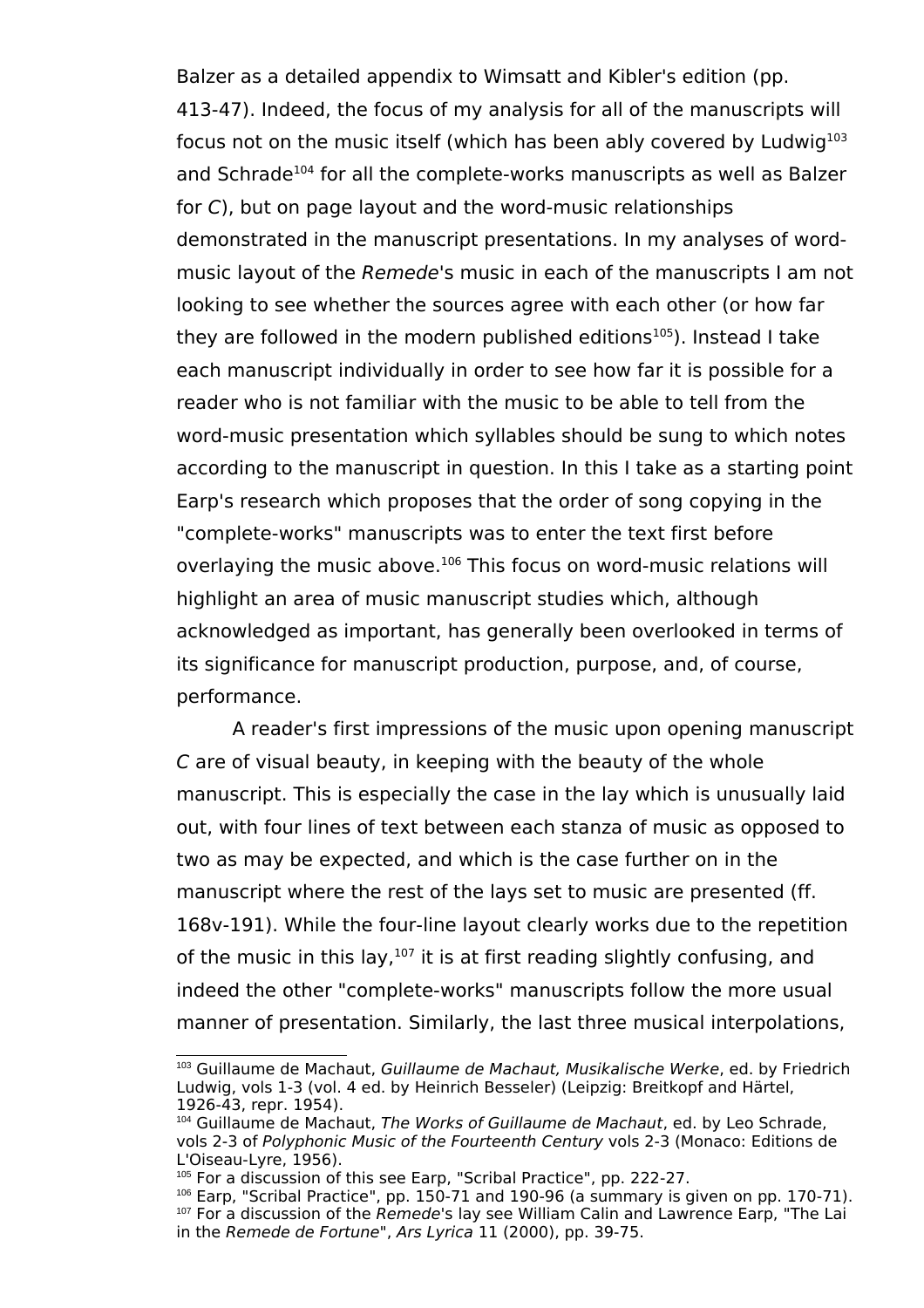the ballade, virelai and rondelet, seem to prefer economy of space over clarity of word-music relations. In the case of the virelai, more emphasis seems to be placed on the famous miniature of the dance on fol. 51 than on the accompanying music sung by the lover (see fig. 2.7):

Figure removed due to copyright reasons

Fig. 2.7: C fol. 51 The virelai from the Remede de Fortune in C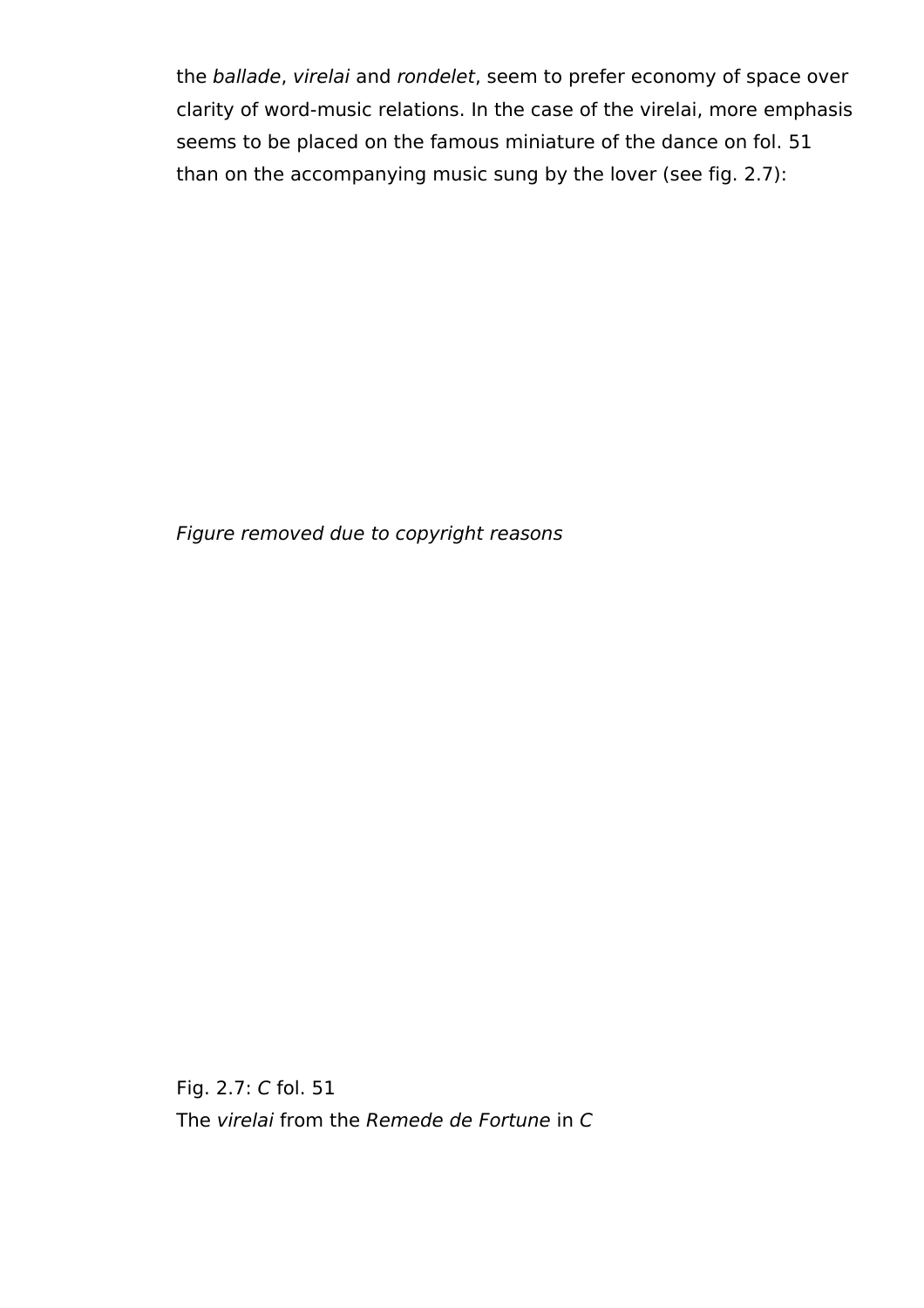The presentation of the opening of the Chanson roial likewise could easily have been clearer, especially for the second line of text, given the space available (see fig. 2.8, fol. 39):

Figure removed due to copyright reasons

Fig 2.8: C fol. 39 The chanson roial from the Remede de Fortune in C

Finally, C does not label textless lines other than the tenor (e.g. in the baladelle), and in the ballade it has two voices whereas the other manuscripts under consideration have four. (This does not necessarily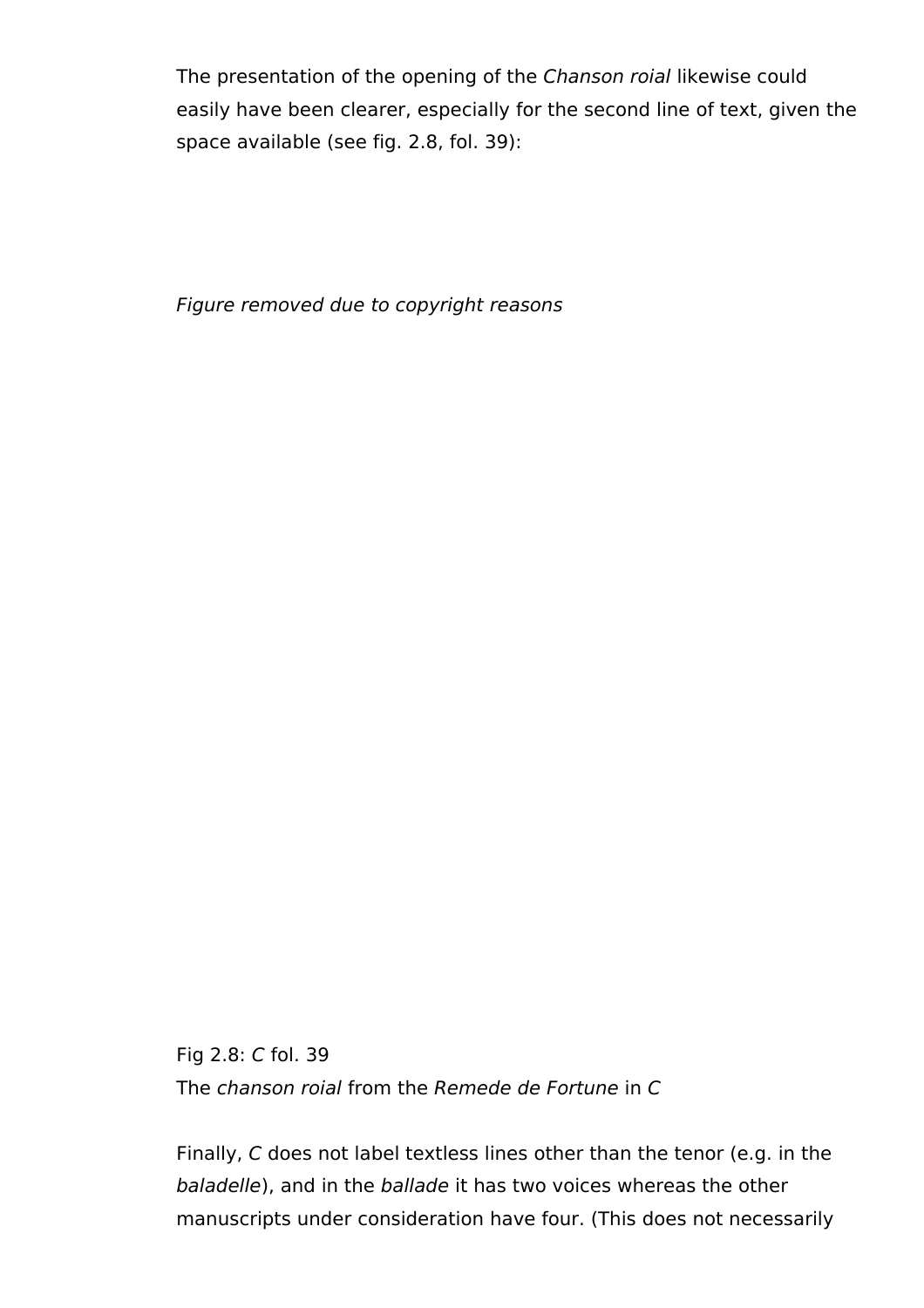represent a mistake: it could be that the version in C is earlier than that of the other manuscripts, as Balzer suggests;<sup>[108](#page-60-0)</sup> it could have been the preferred version of C's patron; or it could have been a conscious, space-saving decision.) However, it must be stressed that none of these observations render the music "unperformable", or even constitute "errors": if C was the only source of music for the Remede then these observations would be little more than interesting diversions. Nevertheless, their significance to this discussion will become clearer when compared to the presentation of the music in the later manuscripts.

As can be seen from the figures presented already in this chapter, the miniatures in manuscript C are characterised by a richly decorated background, active characters, and a generally lively atmosphere. They complement the story, and through them we are able to watch the characters, including the author and protagonist, perform their parts. Sylvia Huot has aptly compared the "graceful, stylized gestures" of the characters in the miniatures to "the movements of a dance", [109](#page-60-1) and I would add that it is a dance in which we the readers also take our turn: the liveliness of the miniatures, the performative presence of the music, and the anagram, all invite us to take our own, active part in the work $110$ 

## **Manuscript A (early 1370s)**

As discussed in Chapter 1, Paris, Bibliothèque Nationale fonds français 1584 has long been seen as a candidate as the manuscript produced closest to Machaut. From the rubric introducing the index (which I argue in Chapter 1 could represent a scribe highlighting Machaut's identity in order to lend more authority to the collection) to Avril's assertion that the miniatures may have been produced in Reims (for no other reason than the fact that Machaut was canon there), A certainly tantalises those in search of a manuscript overseen by Machaut. As I concluded in Chapter 1, I do not think that authorial oversight can be definitively

<span id="page-60-0"></span><sup>108</sup> Wimsatt and Kibler, p. 442.

<span id="page-60-1"></span><sup>&</sup>lt;sup>109</sup> Huot, From Song to Book, p. 249.

<span id="page-60-2"></span> $110$  Huot compares the frequent rubrication of the Remede in manuscript C to that of the Roman de la Rose: "the impact of these rubrics is such that the Remede evokes the Rose not only poetically but also visually as a written document." Huot, From Song to Book, p. 250.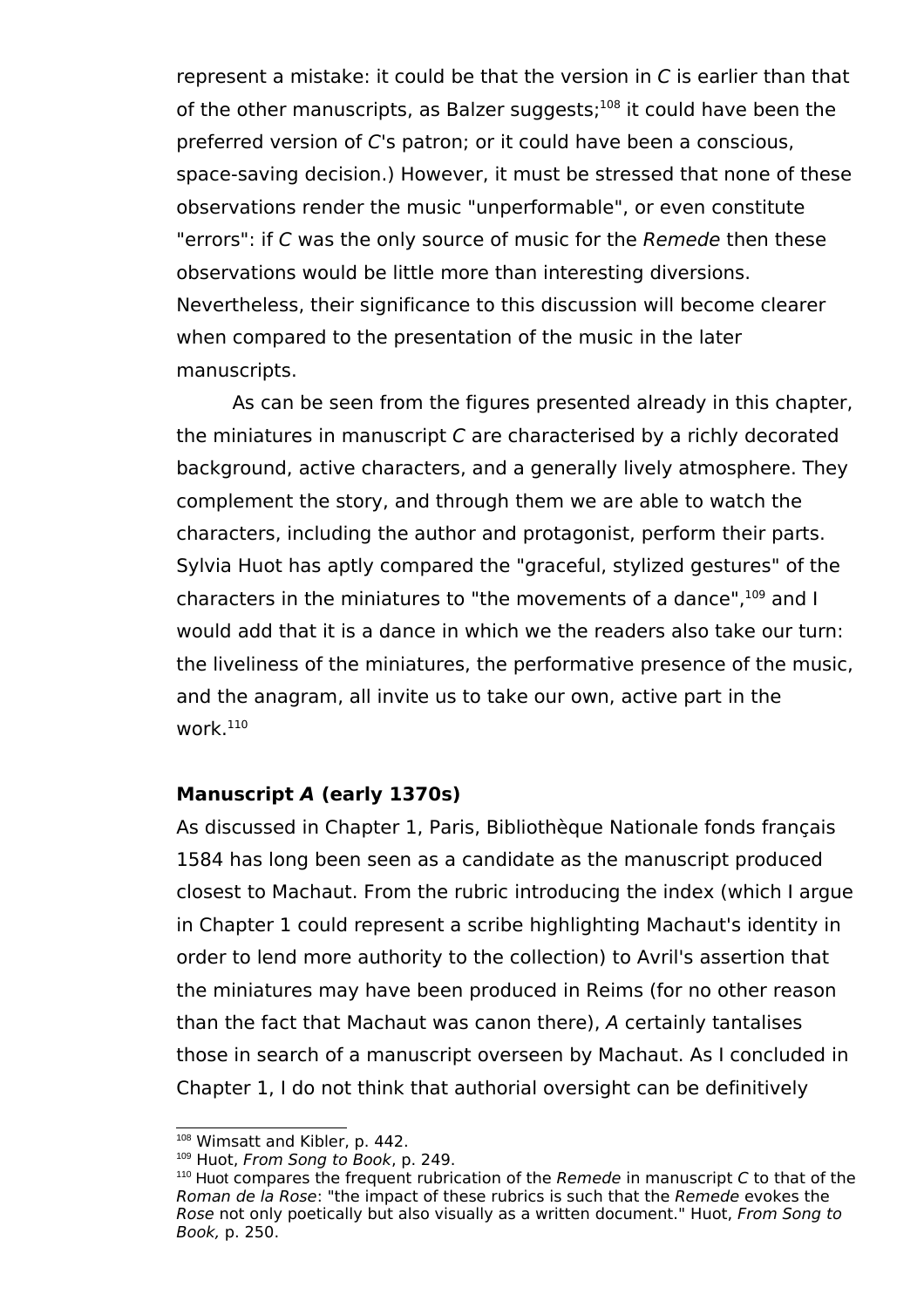ascertained for any of the manuscripts, however A is certainly interesting for the authorial presence which seems to pervade the volume, whether this came from the author himself, from a scribe, team of scribes, a patron who wished to lend authority to the collection, or simply as representative of fashions in the place and time of its production. In manuscript A this authorial presence makes itself seen in the Remede de Fortune from the very beginning.

The opening miniature is on fol. 49v, fig. 2.9, and like its equivalent in C it plays on the theme of education.

Figure removed due to copyright reasons

Fig. 2.9: A fol. 49v (detail) The opening miniature to the Remede de Fortune in A

It features two male figures of different ages: the elder is seated on a large chair and his raised right hand suggests that he is instructing the younger figure, who is standing with his hand also raised in debate. The younger figure is nevertheless in a position of subordination: he is portrayed as smaller than the older man even though he is standing, and his hand is not raised as high. The feet of the younger man protrude over the edge of the frame of the miniature, as if they are about to step out and into the story. This is indeed what they are about to do, for I concur with Sylvia Huot that the figures represented here are not characters in the story as such – indeed they can't be, as there is no oldman character in the Remede – but that they represent the now-older author addressing his youthful self, the youthful narrator, and/or youth in general. $111$  In addition, the older figure is carrying the emblem of

<span id="page-61-0"></span> $111$  Huot, From Song to Book, p. 279. For a slightly different interpretation of this image, which involves "the power dynamics that distinguish vernacular authors and their public", see McGrady, p. 35.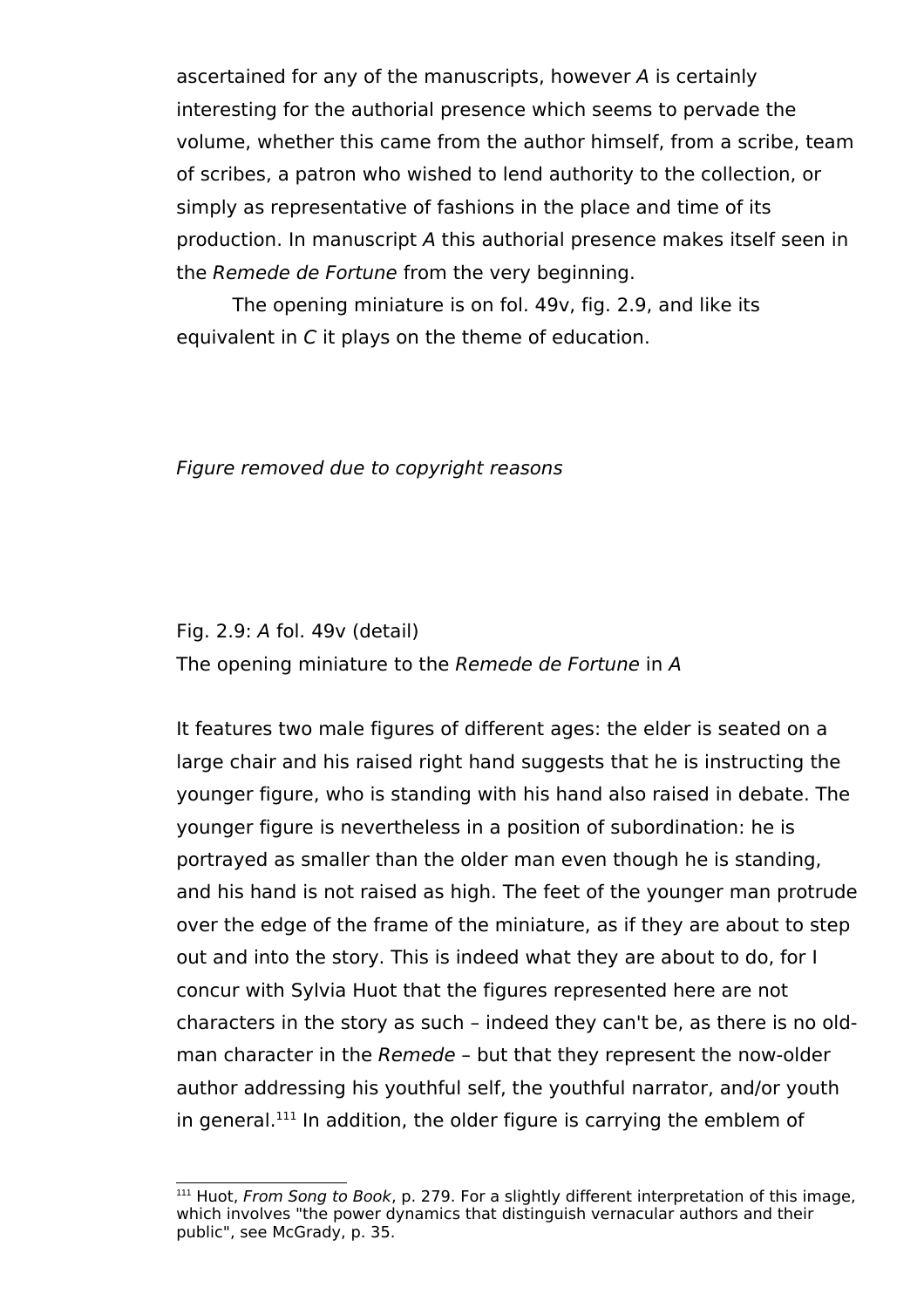Grammatica, the switch: he is represented as supremely authoritative.<sup>[112](#page-62-0)</sup> From the very beginning of the Remede in A, therefore, the miniatures remind us that there is an author at work.

This theme is continued through the rest of the sequence. Whereas in C the miniatures were lively, with detailed backgrounds and peopled with recognisable characters, in A they become sparser, giving way to abstractions rather than people. This is seen especially in the image of the arms of love: in C it is portrayed between Hope and the lover, on a lively background with Hope in a typical instructing pose (fol. 38, fig. 2.10); whereas in A the figures and decorative background are gone, and we are left merely with the shield (fol. 62, fig. 2.11).<sup>[113](#page-62-1)</sup>

Figure removed due to copyright reasons

Fig. 2.10: C fol. 38 (detail) The arms of love from the Remede de Fortune in C

Figure removed due to copyright reasons

Fig. 2.11: A fol. 62 (detail) The arms of love from the Remede de Fortune in A

<span id="page-62-1"></span><span id="page-62-0"></span><sup>&</sup>lt;sup>112</sup> I am grateful to Domenic Leo for pointing this out to me (private communication).  $113$  This is also discussed by Huot, From Song to Book, p. 277: I include it here for purposes of comparison with manuscript E later.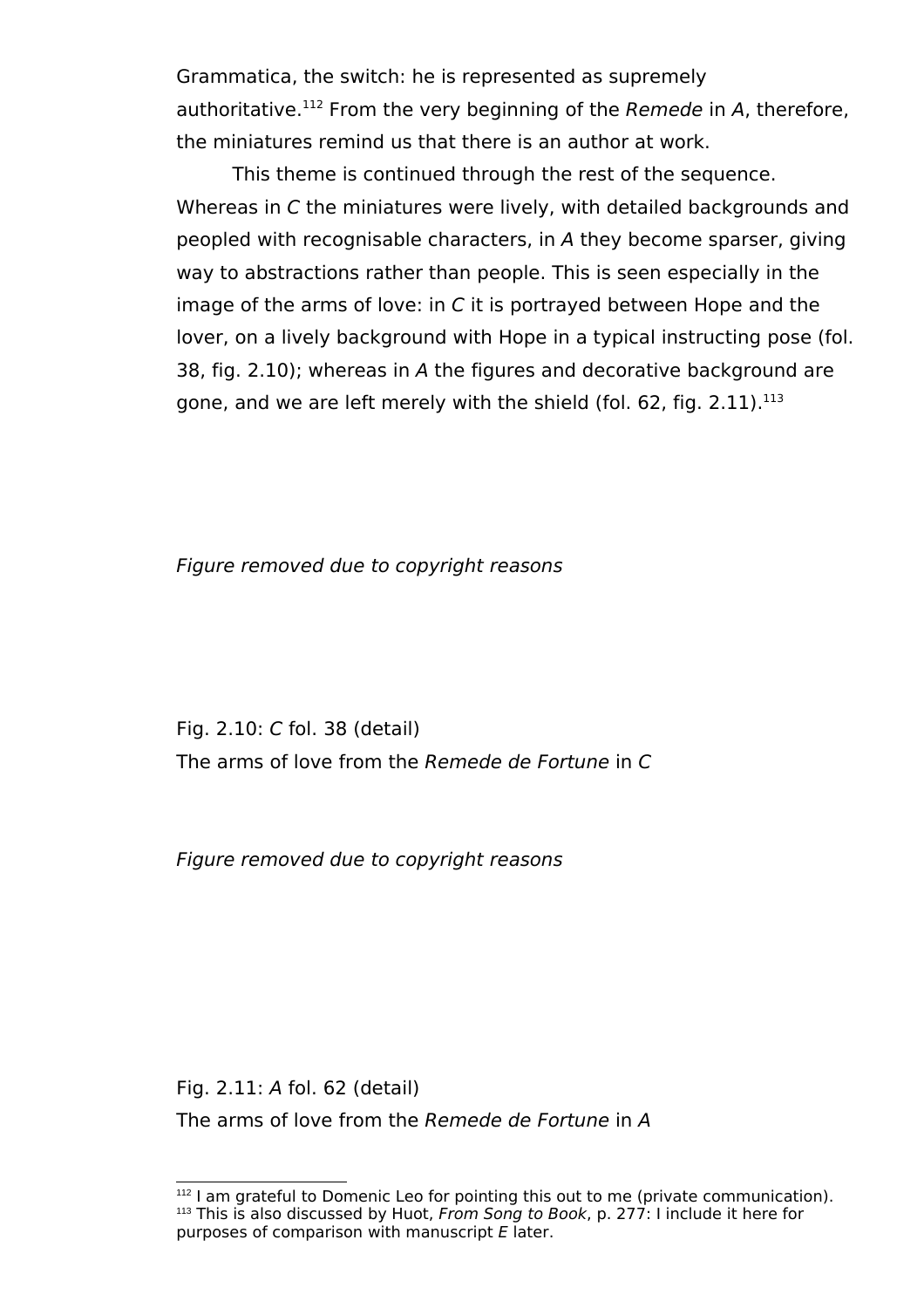The person of the lady is also diminished in the iconography of A, to the extent that on fol. 72, fig. 2.12 she is reduced to her symbol, her castle.

Figure removed due to copyright reasons

Fig. 2.12: A fol. 72 (detail) Guillaume and the lady's castle (from the Remede de Fortune in A)

Otherwise, she appears only when necessary and stripped of her elevated didactic role (for example fol. 78v, fig. 2.13):

Figure removed due to copyright reasons

Fig. 2.13: A fol. 78v (detail) Guillaume and the lady (from the Remede de Fortune in A)

 As Huot summarises, "the lady is a referent point, a component of the lyric configuration; beyond that, she is not important."[114](#page-63-0) While Hope remains an important figure in the iconography in A, she appears only in an uninterrupted sequence of four miniatures out of a total of twelve – she is not given pride of place as in C, nor is her stance of instructor highlighted to the same degree.

<span id="page-63-0"></span><sup>&</sup>lt;sup>114</sup> Huot, From Song to Book, p. 277.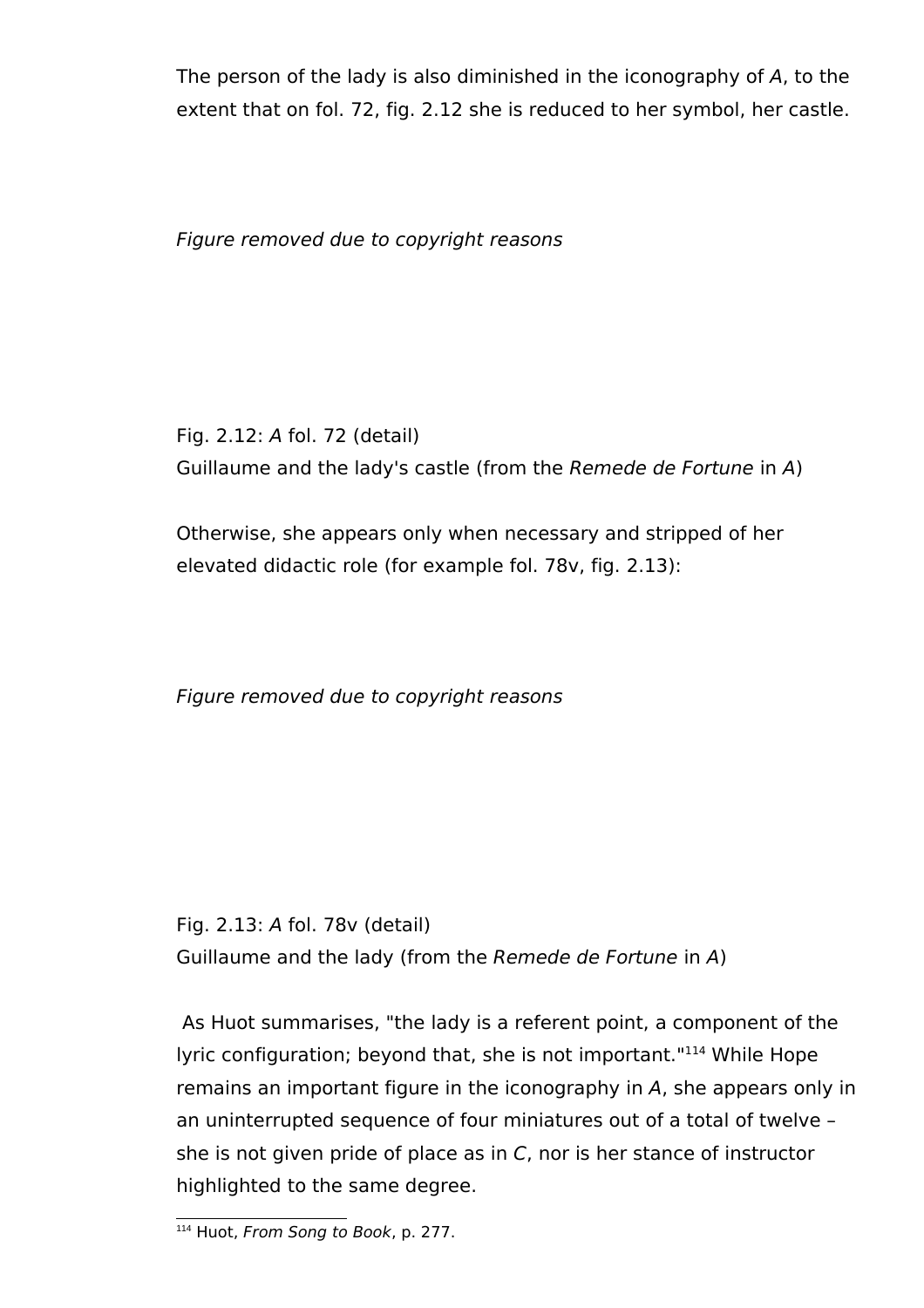There is a further general difference between the iconography in C and in A, a difference which is so simple that it almost passes unheeded: whereas C contains five large miniatures which take up over a column in width and sometimes dominate an entire folio, in A all of the miniatures are "normal" sized (that is, they are square by the width of a single column), and therefore appear subordinate to the surrounding text. This, together with their lower number, means that they cannot tell the story on their own as could be seen in C. It also means that the role of the artist is subordinate to that of the author. $115$ 

The final image on which I would like to dwell from A is, appropriately enough, the final image of its presentation of the Remede (fol. 80, fig. 2.14), showing the lover worshipping the god of love.

Figure removed due to copyright reasons

Fig. 2.14: A fol. 80 (detail) Guillaume and the god of love (from the Remede de Fortune in A)

We saw in figure 2.2 that C follows the narrative in presenting Love as a female personification, and in situating the meeting between her and the lover at the beginning of the story, which is as it is described in the narrative. As in the opening miniature to the Remede, here A departs from the story again, for, although at the end of the story the narrator does declare that he will pay homage to love, in the narrative he does not in fact do so in person to a character. Here, then, we have the young narrator-author dedicating his life and works to love, as, by the time of the production of manuscript A, he had already done. The older author-figure in the opening miniature (fig. 2.9) has performed his piece

<span id="page-64-0"></span><sup>115</sup> Taking into accound Domenic Leo's proposition that, for manuscript *A*, "Machaut himself may have illuminated the manuscript" ("Authorial Presence", p. 88), then this observation would imply that, if this was the case, Machaut saw his role of miniaturist as subordinate to that of author.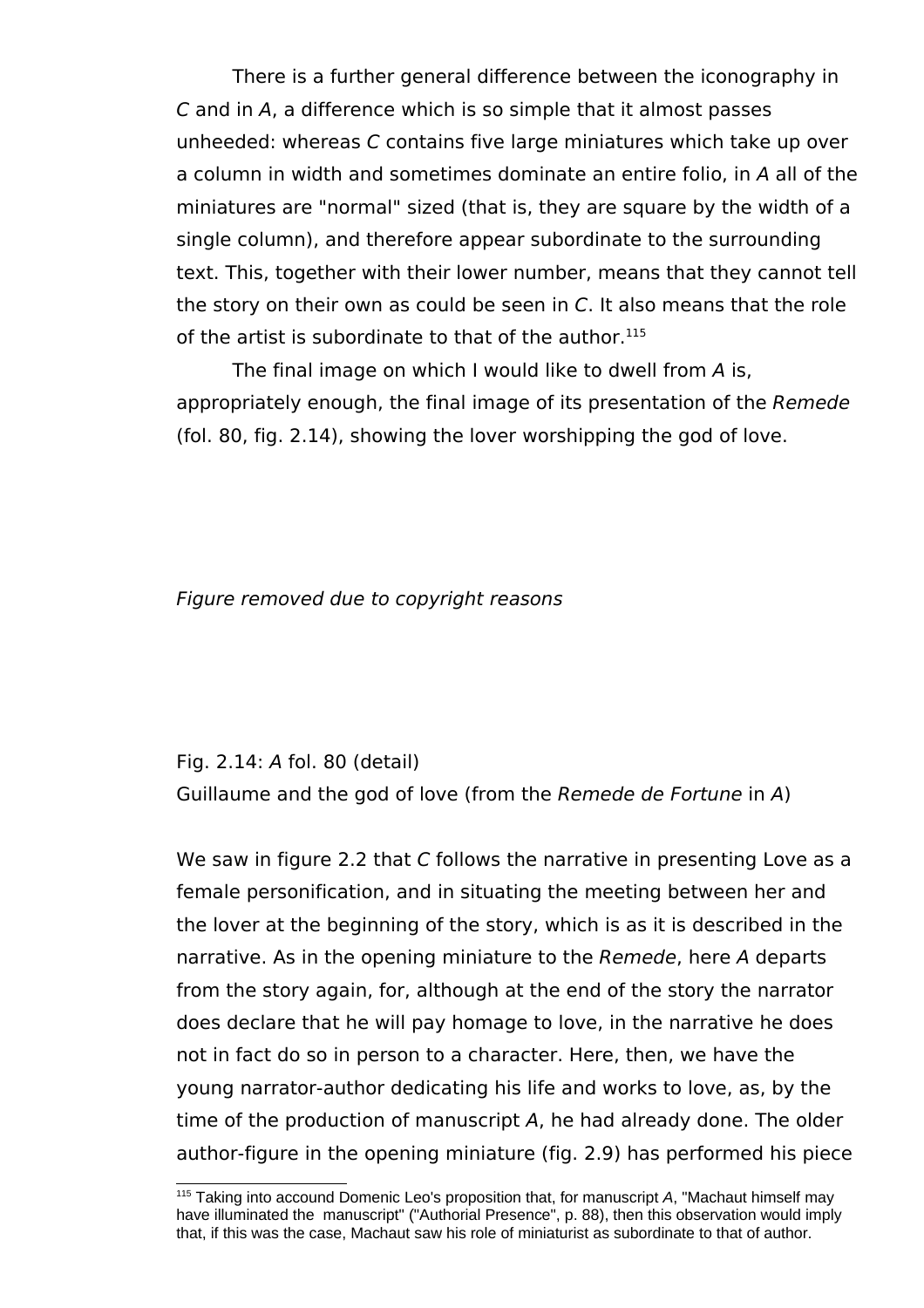to his younger self through the Remede, and through the learning presented in the manuscript, we see that the young lover-author has learnt the craft which he will come to master by the time the manuscript is produced. When this is considered in the light of the prologue to manuscript A, which tells of and shows the mature author (this time, performing his real-life role) being charged with writing about love and being presented with the virtues to help him on his way, the authorial significance of this final image is even more striking. Huot writes that the sequence of miniatures A's presentation of the Remede "locate[s] the Remede in a context of didacticism and devotion to love as a literary abstraction". To this I would add that the miniatures serve as a framework in which the author, as director, performs to the now-morepassive audience the story of his younger self learning: the iconography, in particular the first and last miniatures which frame the narrative, clearly shows that an author is at work.

Wimsatt and Kibler find the text of the narrative in A to be of a slightly lower quality in its variants than that of C. Although this opinion (for, ultimately, the weighing up of two or more variant phrasings amounts to opinion) differs from other editions, $116$  there is certainly one indisputable difference between the presentation of the text in A and C: the index. The index in manuscript A gives a structure to the whole manuscript which is not present in C. As the index separates and individually names the lyrics in the Remede, it makes them "a product of the poetic authority that is responsible for everything else in the book".[117](#page-65-1) Whether or not this authority is that of Machaut was discussed in Chapter 1, however, it is nevertheless significant that it is invoked so thoroughly for the Remede. It also has implications for the musical interpolations which are listed separately in the index in the music section: as if reminding any searching reader that seven of Machaut's musical poems are to be found in the Remede rather than in the music section of the manuscript. (This is not the case for the Voir-Dit, as will be discussed in Chapter 5).<sup>[118](#page-65-2)</sup>

<span id="page-65-1"></span><sup>117</sup> Huot, From Song to Book, p. 277.

<span id="page-65-0"></span><sup>116</sup> Wimsatt and Kibler differ from the earlier Hoepffner edition with their choice of readings based on manuscript C. For a listing of the reviews of the Wimsatt and Kibler edition see Earp, Guillaume de Machaut, pp. 613-14.

<span id="page-65-2"></span><sup>118</sup> Earp, "Scribal Practice", pp. 62-63 (and n. 141, same pages), notes that the Remede's lay is listed in the index with the other lays as well as in the Remede section, although it is not given a folio numer in the first entry. Earp wonders whether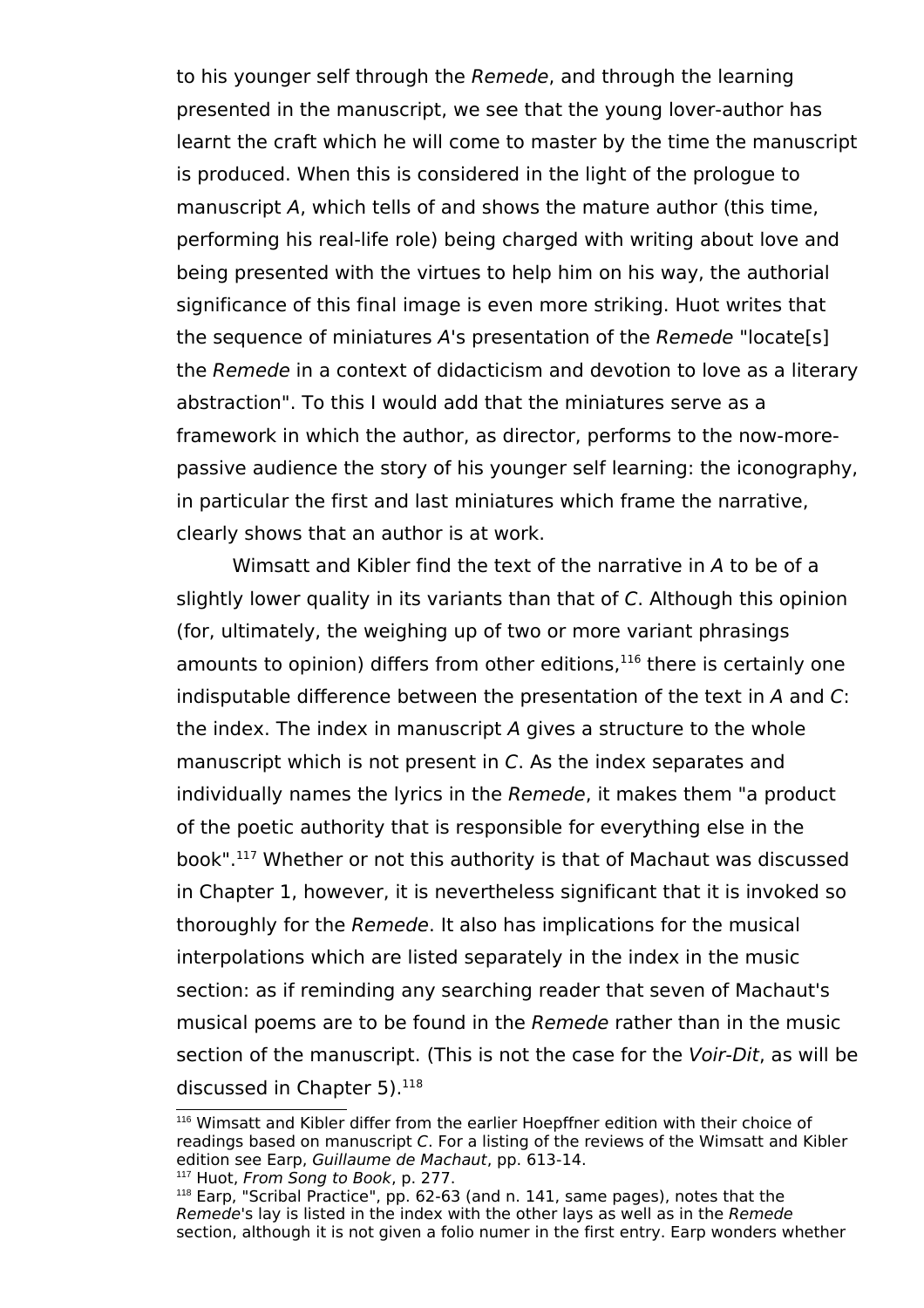Moving on to the word-music layout, the outstanding quality of A is its exceptional clarity. Whereas the layout in C was certainly clear enough, in A there are very few, if any, points of doubt as to which notes should carry which syllables in the songs. In addition, the manner in which the music is arranged in relation to the words suggests that both text and music scribes were familiar with the music, perhaps even internally performing it as they notated it. For comparison in this chapter, I will offer the single-folio rondelet as presented in all the manuscripts. As the last, and therefore most simple, of the Remede's musical interpolations, the rondelet is particularly appropriate for comparison due to its comparative lack of text and its short musical length. Although the differences between A and C may appear to be of the smallest detail (for instance, this is not the ballade in which there are additional voices in A), their importance increases when they are considered in terms of the shift in emphasis of the iconography from illustrating the story to illustrating the author's achievement.

Figures 2.15 (C fol. 57) and 2.16 (A fol. 78v) show the last interpolated song in the Remede as presented in the two manuscripts in question. It can be seen that in C, although there are three voices notated (two are untexted), the upper triplum is not labelled (as it is in A). In manuscript C the presentation of the musical parts appears quite compressed: although this is a highly melismatic rondelet, the melisma notes in all voices are cramped, making the note values more difficult to work out. Finally, in manuscript C the syllable "re" of "remant" is texted twice, which, whether or not it represents an undeleted double-writing, would cause problems when a reader unfamiliar with the music tried to perform it. In A (figure 2.16) there is no shortage of space – there are even empty staves – and every voice starts on a new stave (whereas in C the tenor begins immediately after the cantus – the texted voice – ends). The alignment of notes to syllables in A leaves no doubt as to which note should be sung to which syllable (whereas the extra texting of the "re" in C only becomes clear when compared to A).

this was an attempt to list the "lyrical interpolations in the Remede within the regular music sections, [...] [h]owever, this was not carried out for any of the other musical pieces in the Remede and there is some question as to where the unique setting of the complainte and chanson royale could have been taken up. In any case, the idea is implicitly rejected in the final section of the index, where each of the lyrical interpolations in the Remede is listed separately" (n. 141).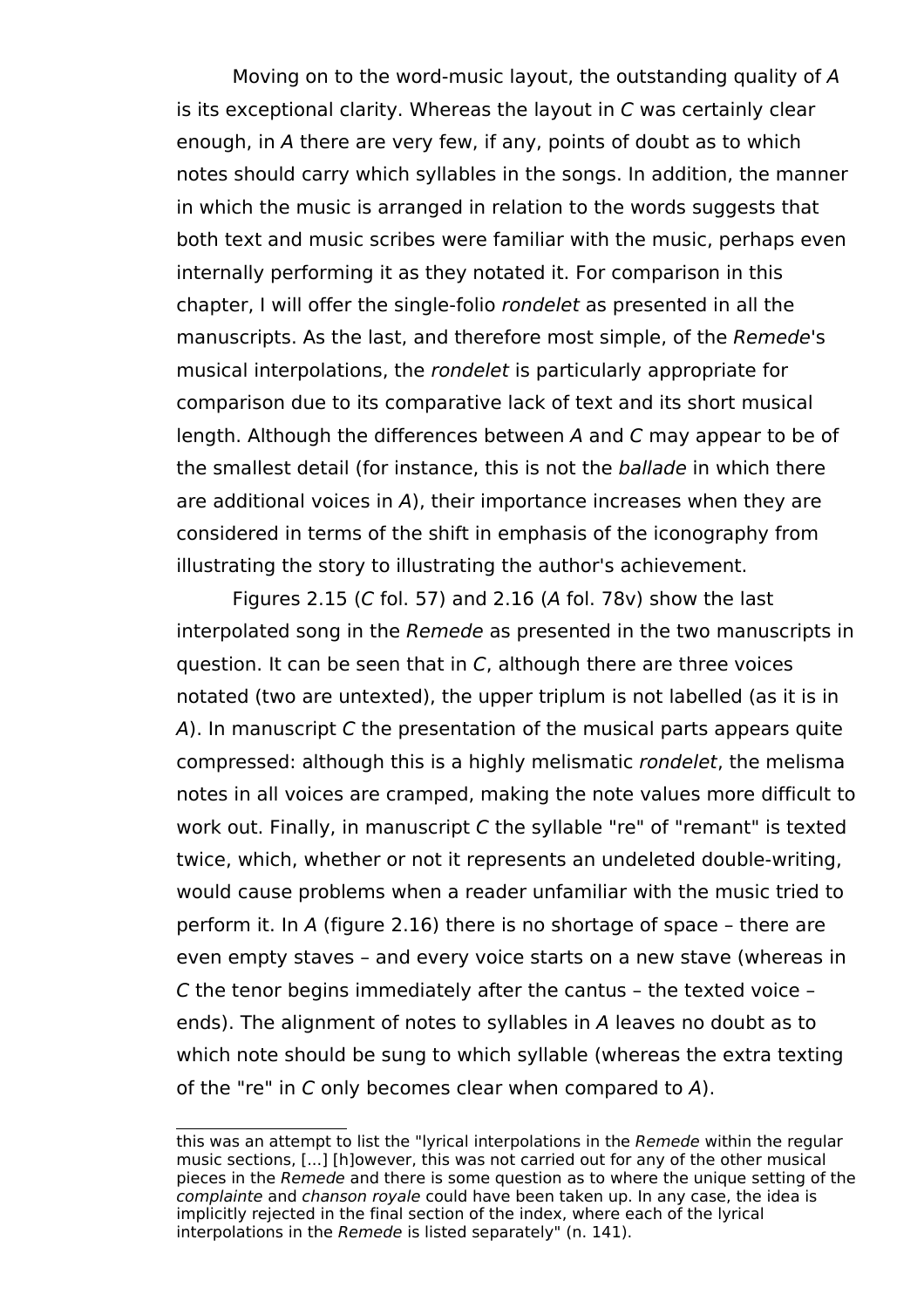Figure removed due to copyright reasons

Fig. 2.15: C fol. 57 The rondelet from the Remede de Fortune in C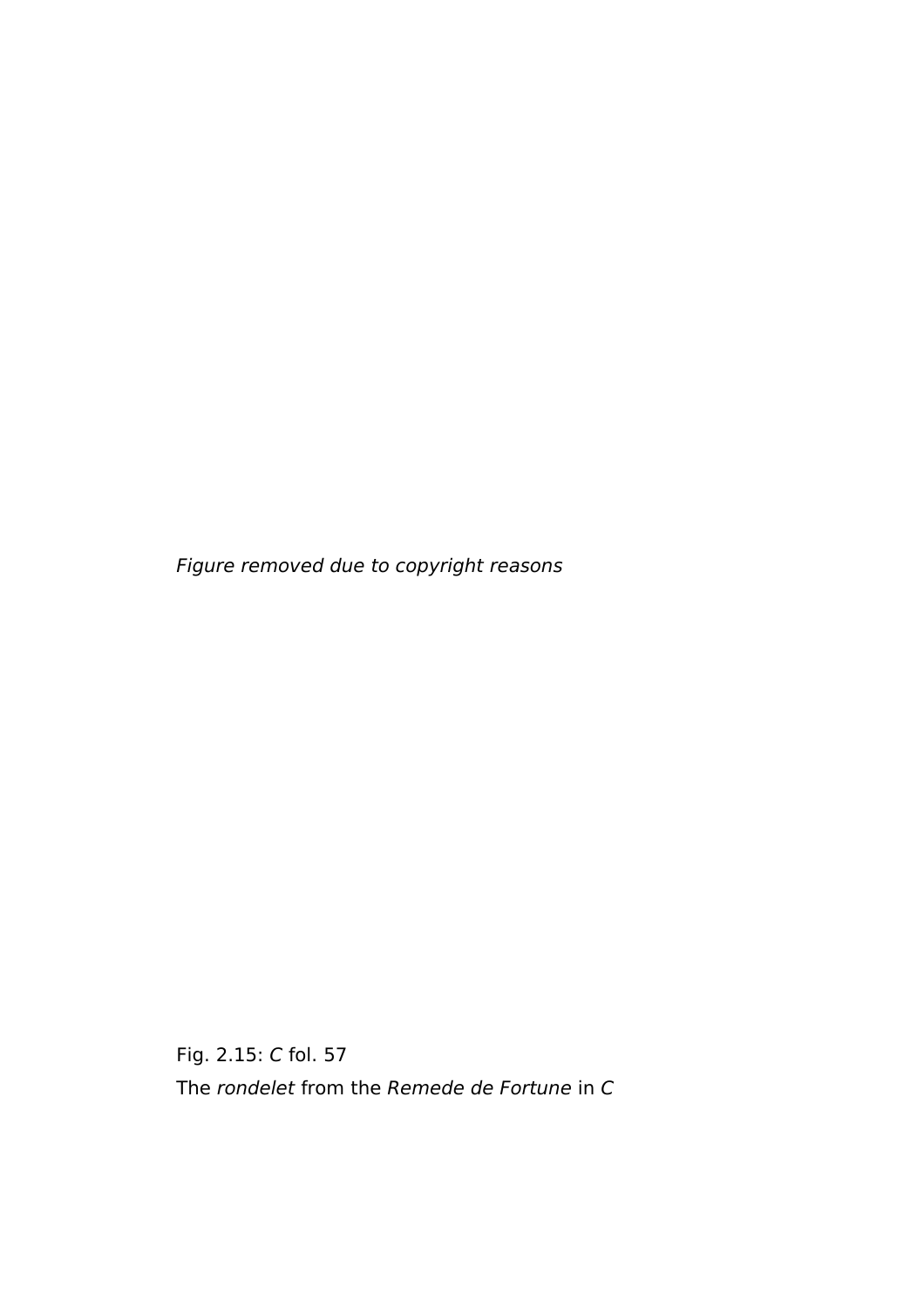Figure removed due to copyright reasons

Fig. 2.16: A fol. 78v The rondelet from the Remede de Fortune in A

To my mind, these differences in word-music layout display two important points. Firstly, it appears that the presence of the music in C is as much for visual beauty as for detailed individual reading. Secondly, a familiarity with the music is displayed on the part of the scribalperformers working on A that extends beyond visual copying. Instead of jumping to the conclusion of authorial oversight, however, I instead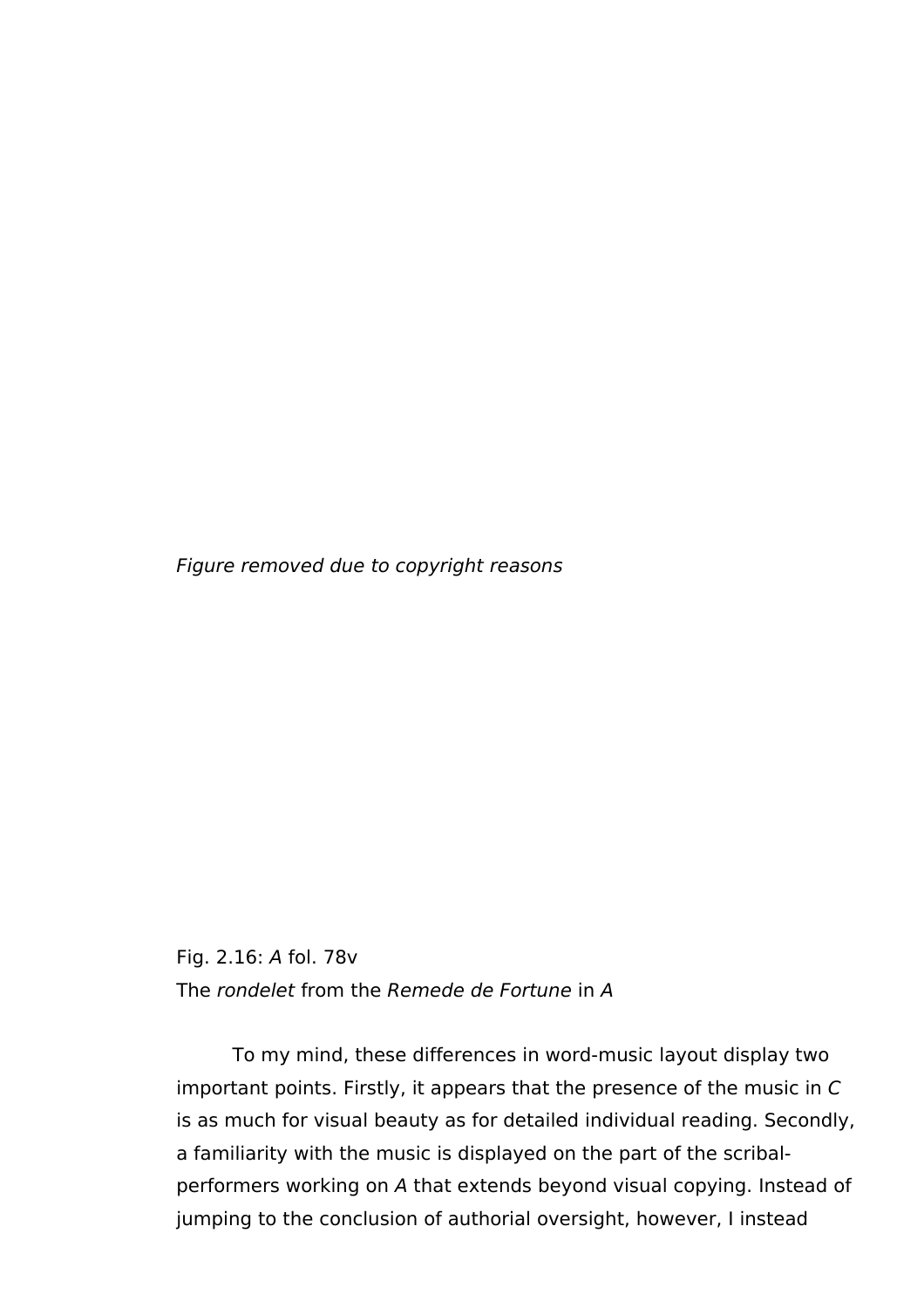posit the notion that the scribes in both manuscripts were performing the songs as they notated them, as indeed all involved with the manuscript project were engaged in a performance according to my interpretation of the term given in Chapter 1. What is significant about A, however, is the possibility of the presence in the scriptorium not of an imposing author-figure directing the proceedings, but of a familiarity with the material, an internalised performance, which manifests itself, possibly through memory, in the word-music layout of the lyrics. In other words, what is demonstrated in the music in A's presentation of the Remede is perhaps much more than verbatim copying, it is rather the scribes' highly-cultivated memories coming into play. While this will be discussed further in following chapters, here it suffices to indicate that the word-music presentation demonstrated in the "complete-works" manuscripts may go some way towards overturning perceived notions of scribal ignorance and scriptorium procedures.

In the light of this, it is significant that the degree of performance shown in the miniatures differs greatly between C and A. Whereas in C every lyric interpolation is accompanied by a miniature showing its performance, in A this is only the case for Hope's baladelle, the work which the lover memorises, and the miniature shows Hope singing while he listens intently. There is an irony here. Despite the fact that here Hope is apparently the lead performer in both the image and the narrative, the lover, who in A at least is also portrayed as the author, is performing the memorisation of his own composition, while the narrative assures us that memory is superior to writing (as quoted in Chapter 1). Here Hope may be singing the lead role, but the author is ever-present.

Once again, it is performance which categorises the two manuscripts discussed so far. In C we, the reader-performers, are invited to watch the performance of the characters, to admire the beauty of the manuscript, and to join in with the story. In A, while the text has not significantly changed, the iconography nevertheless shifts the emphasis from the performance of the fictional characters to that of the real-life author and scribes. The invitation to the reader to take part in manuscript A is coupled with the understanding that we do so under the direction of the author. Even the anagram, that site of play of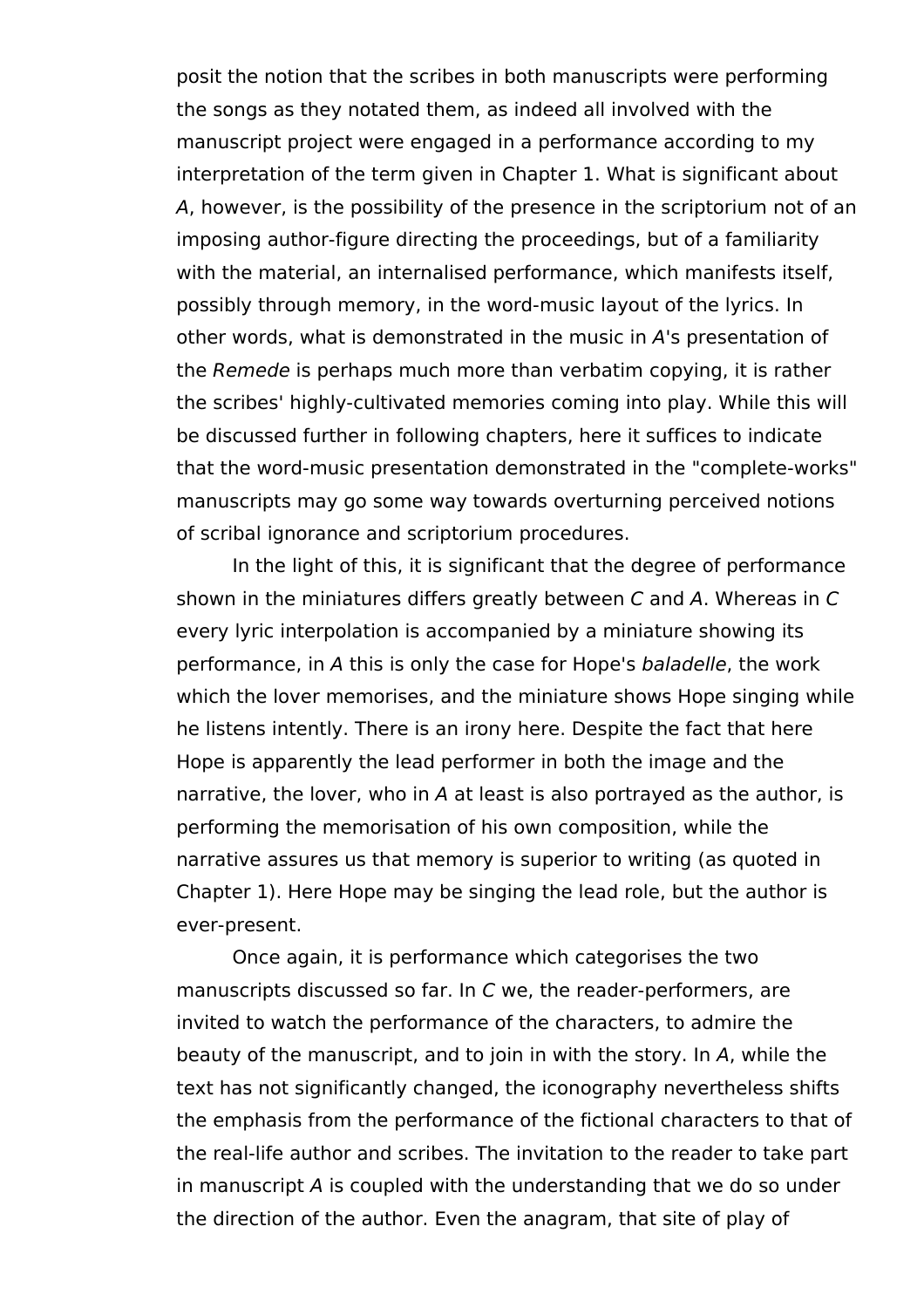authority, is rendered ever-more game-like, for A's prologue and index ensure that we can be under no doubt as to who has granted us the opportunity to unveil his name. It is no wonder that A has been repeatedly posited as the most likely of the surviving manuscripts to have direct authorial control, yet we can in fact only be certain of the identity of author - the *authority* which is doubtless present in the manuscript comes to us through the scribes whose achievement is easily as great as the author's. What is clear, however, is that the shift of emphasis between A and C is from reader-performer to authorperformer, albeit through the medium of the scribal-performers who created the manuscript.

# **Manuscript Vg (early 1370s)**

Wimsatt and Kibler situate Vg firmly in their "late" tradition of transmission of the Remede de Fortune. Indeed, out of the seventy-four significant textual variations they identity between the early and late traditions, Vg is consistently in accordance with the late tradition in all but two cases (compared with all but three for A, all but two for F, and all but one for  $B$ ).<sup>[119](#page-70-0)</sup> I therefore concur with Wimsatt and Kibler, that, for the text of the Remede de Fortune these manuscripts represent a distinct group, yet one which is nevertheless bears a strong resemblance to the "early" tradition.

Vg contains three miniatures for the Remede, although none of them can definitely be said to continue the didactic theme established in the text. The opening miniature, shown in fig. 2.17, is, according to Earp, "G[uillaume] standing; woman holding child's hand".<sup>[120](#page-70-1)</sup>

<span id="page-70-0"></span><sup>119</sup> Wimsatt and Kibler, pp. 41-42 (although they do not specifically discuss any of the manuscripts of the late tradition, they do provide a complete set of these variations which makes counting easy).

<span id="page-70-1"></span> $120$  "Scribal Practice", p. 395. In Guillaume de Machaut, p. 152, Earp gives the description of this miniature as "A lady, holding a child's hand, stands before a clerk, who is instructing the child."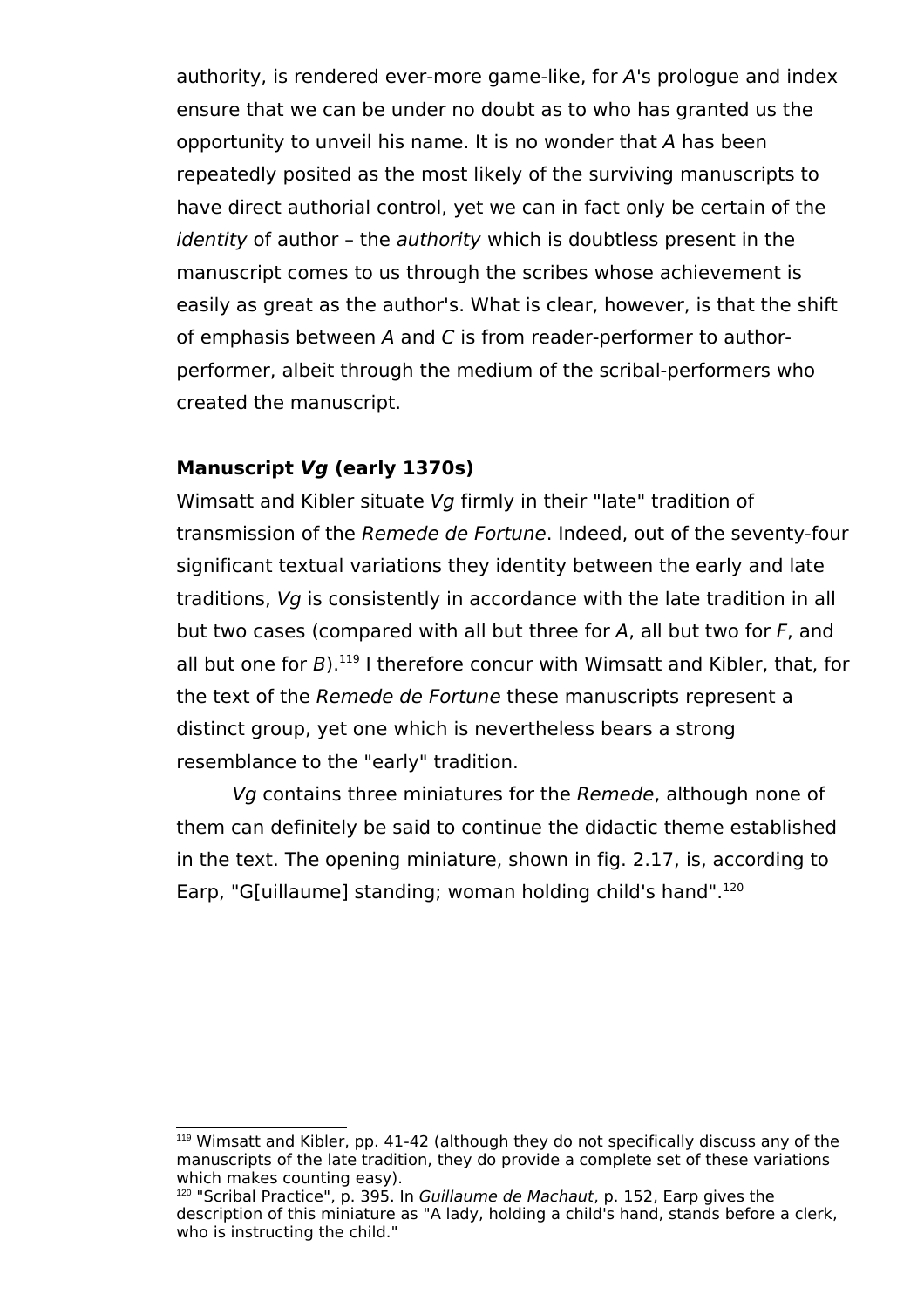Figure removed due to copyright reasons

Fig. 2.17: Vg fol. 90 (detail) The opening miniature to the Remede de Fortune in Vg

However, looking at this miniature closely, whilst the figure on the right holding the male child is definitely female, it is difficult to tell whether the other is really the lover. Covered in a long cloak, with indistinct facial features, this figure's raised hands nevertheless indicate some kind of active conversation, whether or not didactic. The presence of the woman and child is also interesting: while an adult-child relationship may imply education, the delightfully squirming child whose gesture is familiar to anyone brings a lively "real-life" aspect to the miniature which is not shared to the same active extent either by other manuscripts' presentations of the Remede or by the other miniatures in Vg's.

The second miniature in Vg (fig. 2.18) is equally unrelated to the action of the story. Earp's description of it as "King and courtiers seated on a bench" ("Scribal Practice", p. 396) is entirely accurate.<sup>[121](#page-71-0)</sup> It appears on f. 95v at the point of the story where the lover, having performed his lay, runs away from his lady to the park.

<span id="page-71-0"></span><sup>&</sup>lt;sup>121</sup> In *Guillaume de Machaut*, p. 152, Earp describes this miniature as "A king and some courtiers sit on a bench (the game of 'le Roi qui ne ment')" [the king who does not lie].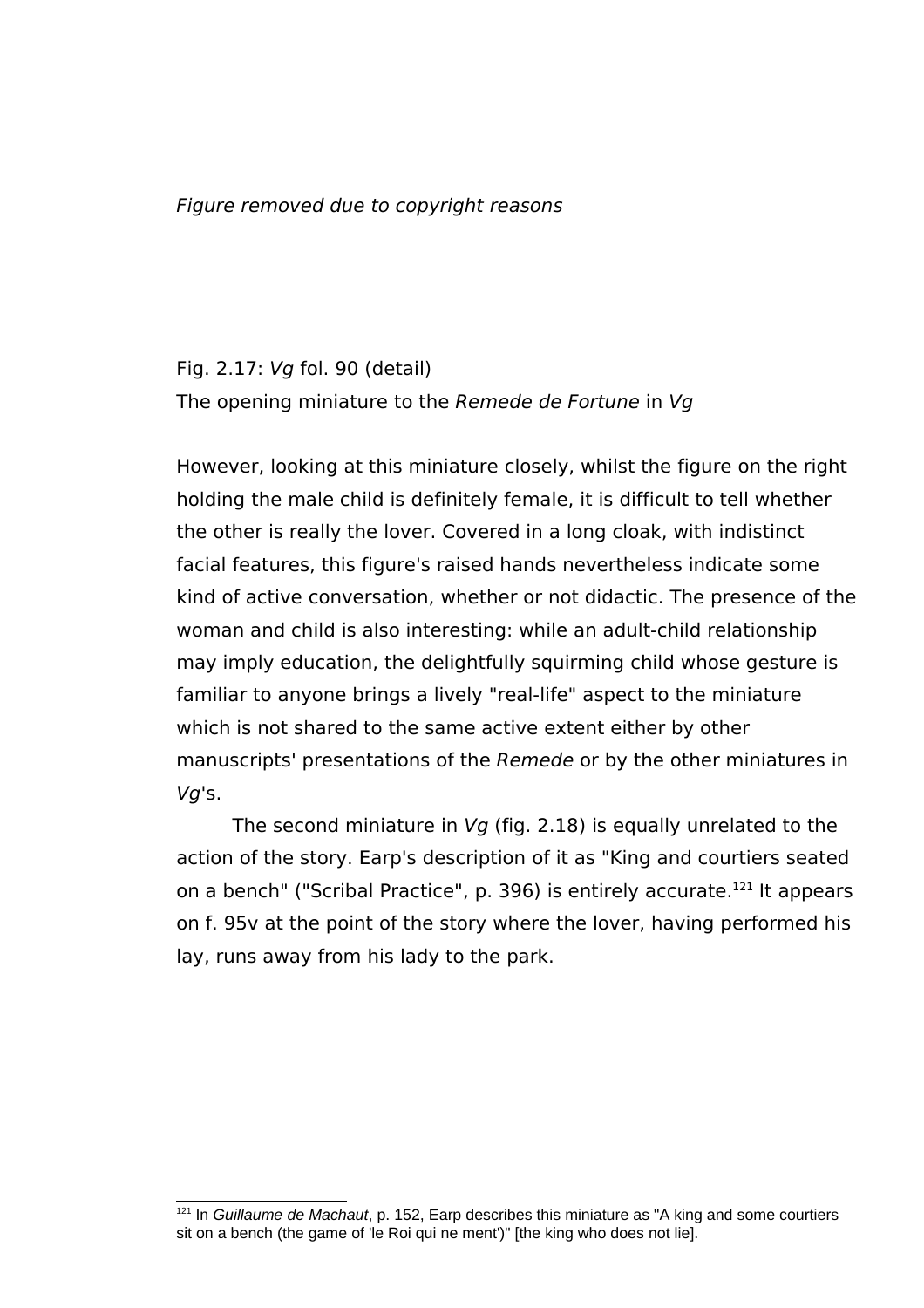### Fig. 2.18: Vg fol. 95v (detail) A king and courtiers (from the Remede de Fortune in Vg)

A comparison could be drawn here with the miniature in C which shows the lover performing the lay in front of the lady and her society (shown in Chapter 3, fig. 3.5), although the only real common element here is the fact that these two miniatures are the only ones in the Remede in the manuscripts under discussion which include a king. While perhaps a didactic element could be claimed that the king may, due to his high status, be the one from whom his courtiers learn by example, this is perhaps pushing the didactic theme a little too far, as in the Remede the lover learns from his lady rather than from a king, and the source of the lady's knowledge is not mentioned. (Nevertheless it is true that kings can receive knowledge-giving status in Machaut's writings, as is shown in the Jugement du roi de Beheinge and the Jugement du roi de Navarre.) Perhaps the best conclusion to be drawn from these two miniatures is that they represent courtly society. This could represent the high society of the lady of the story, but more likely the courtly society of the manuscript's readers: through these miniatures, it seems, Vg is appealing directly to its reader-performers, perhaps asking them to see in the story their own personal situations. While this could be seen as itself didactic, it is in a more subtle manner than the other manuscripts: here Vg relies neither on the characters of the story nor on the author figure to portray its message, but appeals to the readerperformers themselves to actively find their own interpretation.

The final miniature in Vg's presentation of the Remede occurs on fol. 111 after Hope's departure, when the lover prepares to return to his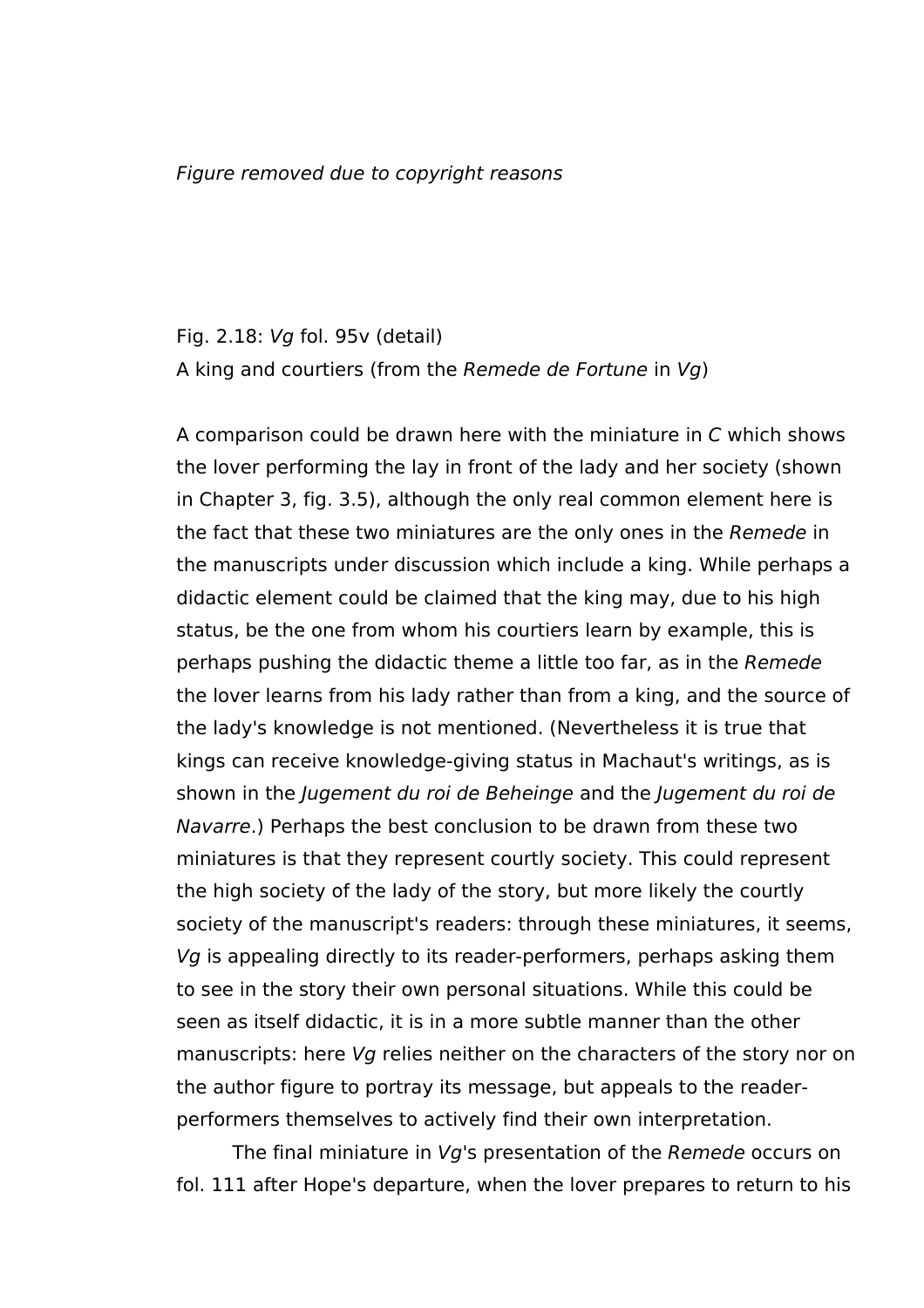lady by writing a *ballade*. According to Earp, it comprises of "G[uillaume] kneeling before Hope with open book".<sup>[122](#page-73-0)</sup>

Figure removed due to copyright reasons

Fig. 2.19: Vg fol. 111 (detail) Guillaume and Hope (from the Remede de Fortune in Vg)

Although Hope has departed by this stage in the narrative, as this is the only miniature which features her in  $Vq$  it is perhaps significant that she is presented as the devotee, or even as the source, of the lover's creativity. It is thanks to her that he has learnt how to return to his lady, and now he offers his work to her. However, there is nothing in the previous iconography, nor in the absent rubrics, to imply that the female figure here is actually Hope. Indeed, the fact that she is holding a dog, an animal not mentioned in the Remede but which was popular among courtly ladies in the Middle Ages, may imply that this figure is not Hope but either a patron or a representation of ladies in general. The fact that the male kneeling figure is holding a book seems to be the only indication that he is "G[uillaume]", and, as he is not a tonsured cleric, his status seems nearer that of courtly lover than learned author. The book is a book of music, and this in turn adds a new angle to the image. If, as Earp suggests, this is the lover and Hope, then it would appear that he is offering her the notation of her ballade, which he had "tout recordé par ordre" (l. 2965). However, given that the miniature's postioning within the story and the presence of the dog would both seem to suggest that the figure is not Hope, together with the courtly theme of the previous two miniatures, perhaps the most likely explanation for this scene is a courtly gift, not necessarily from author to patron, but rather from lover to beloved (in a scene which brings to

<span id="page-73-0"></span><sup>&</sup>lt;sup>122</sup> Earp, "Scribal Practice", p. 398. In Guillaume de Machaut, p. 155, Earp describes this miniature as "the narrator kneels with an open book before Hope, who holds a dog".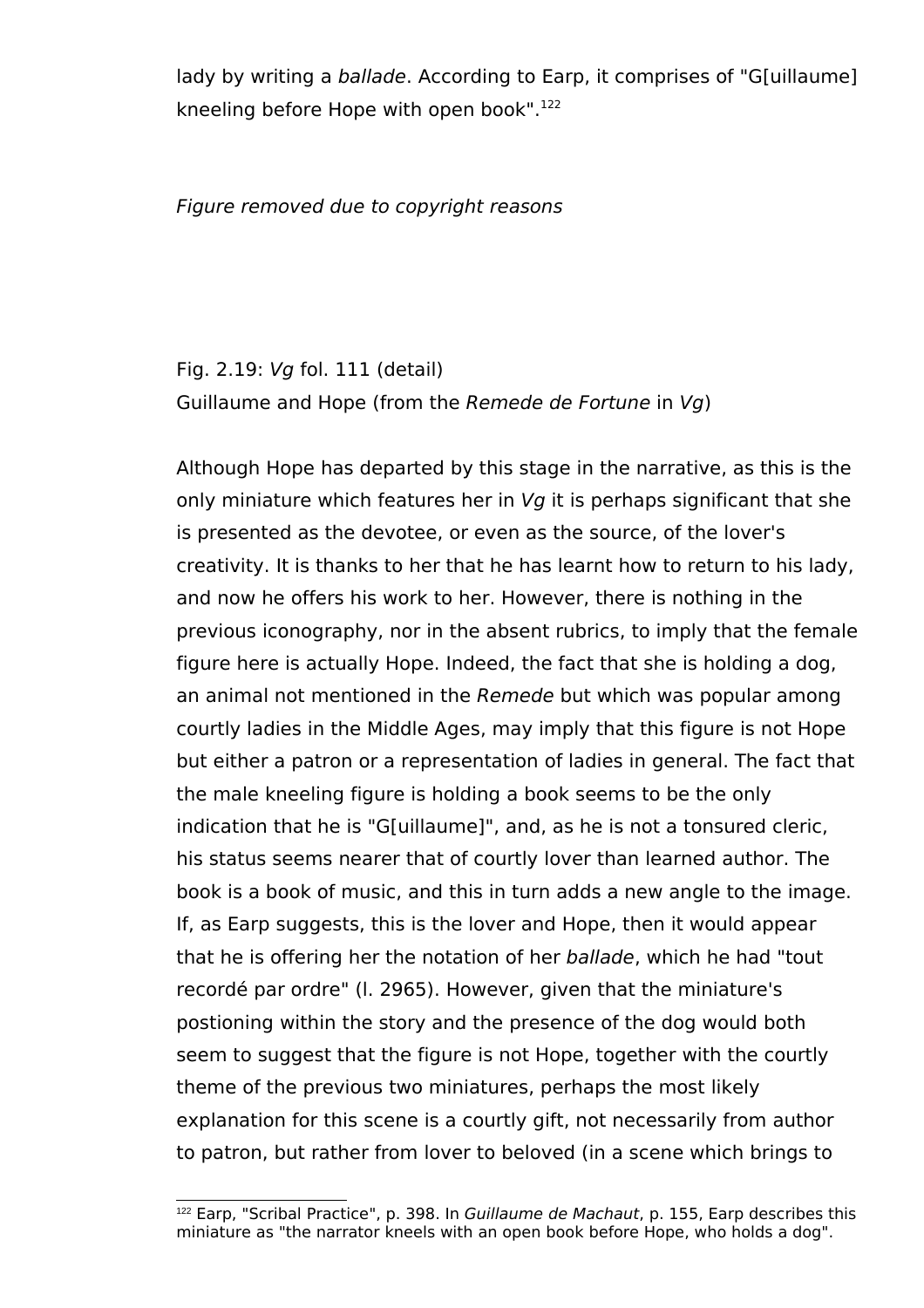mind the exchange of lyrics and music in the as-yet unwritten Voir Dit). It is tempting here to speculate whether this miniature represents the purpose of either the manuscript or the Remede itself, yet speculation is all it can remain. What can be said of the miniatures in  $Vg$  is that none of them show a performance of the story: they appear to be highlighting a courtly theme which is not presented in the other manuscripts. They appear to portray not the author, the characters, or the story, but the reader-performers, who in this way are asked to take an active part in the tale by seeing themselves, and their own lives, within it, and perhaps, like the lover, learning to act on the Remede's teachings.

Can a similar claim of reader-participation be made for the text and for the music presentation in  $Vq$ ? The word-music layout in  $Vq$  is, like in A, extremely clear to the eye, with very few instances were syllable-note alignment would be unclear even to a reader-performer unfamiliar with the music. $123$  (It should also be noted that, while Ludwig chose Vg above any of the other manuscripts considered here as the basis for his edition of the music, there is one large-scale issue of presentation of the baladelle which will be discussed below with reference to manuscript  $B$ .) However, unlike  $A$ , the miniatures in  $Vg$ 's Remede do not constantly remind us of the guiding presence of the author: although there is an author-portrait at the head of the manuscript, the authorial images seen in other manuscripts are not in evidence. Instead, the focus of the miniatures on the reader-performers means that the ease of coupling the words and music invites us to join in the performance actively. For the text, this makes the site of play which is the Remede's anagram even more open than in C: the much more subtle authorial presence in Vg means that the (near-) solving of the anagram is more dependent on the reader-performers' intiative than in any of the other manuscripts seen so far. With the iconographical focus no longer on the characters as in  $C$  or on the author as in  $A$ , in  $Vq$ reader-performers are invited to enjoy the work of the author and sribes (who, for the same reasons as discussed above for the very clear A, may also have been internally performing that which they were notating), whilst at the same time taking an active part in the performance of the

<span id="page-74-0"></span> $123$  The only instance I found where syllable-note distribution was slightly unclear is in the complainte, f. 97, 1st stave, second text. Nevertheless, the intended distribution can be ascertained from that of the first text.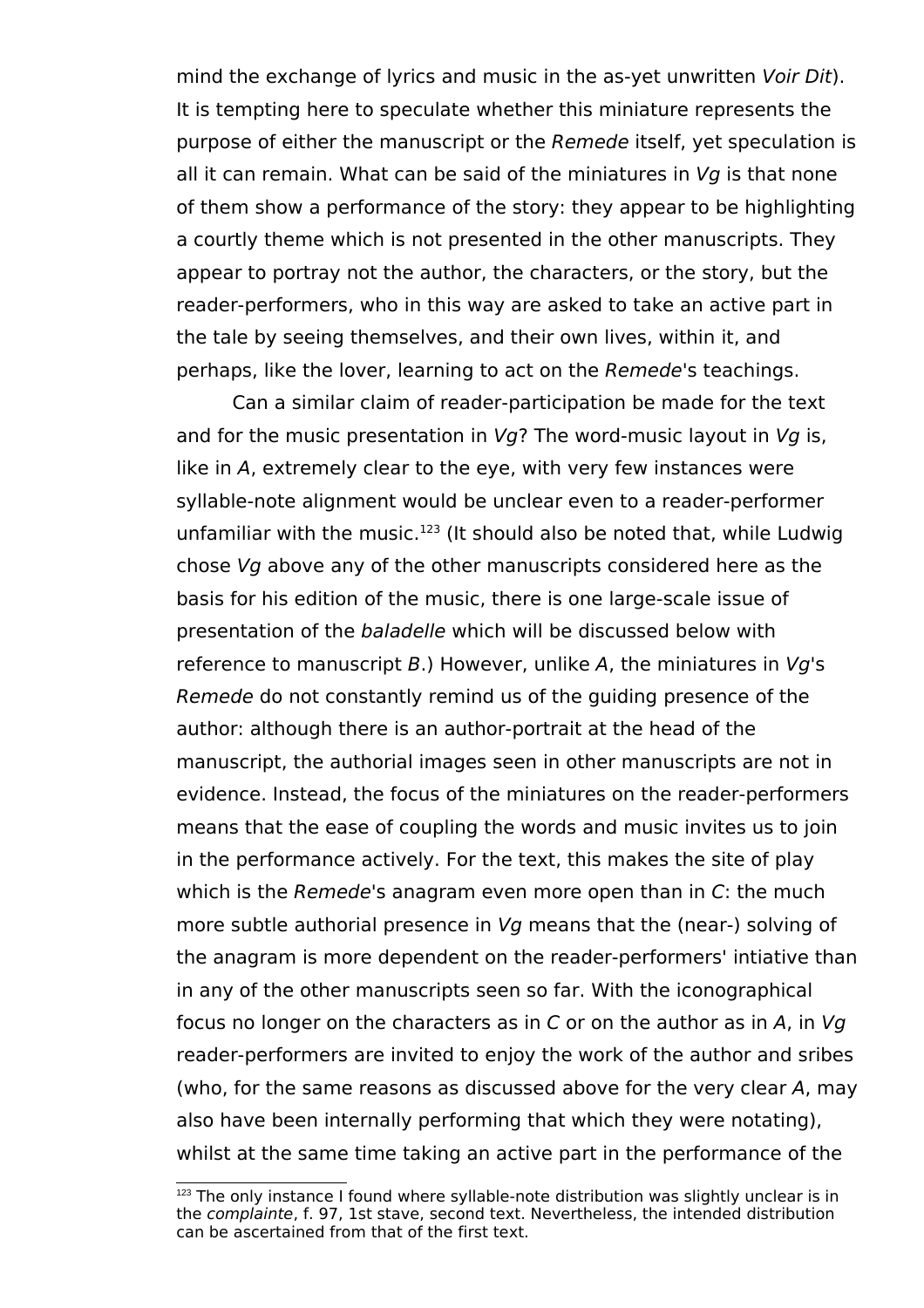work. In manuscript Vg the focus is on the reader-performers who are asked to recognise the authorial achievement not through the iconography but through the clarity of the mise en page of the text and music.

### **Manuscript B (early 1370s)**

Neither [music] scribe [of B] ranks very high in terms of musical intelligence or experience, and both are subject to the verdict of having copied, uncomprehendingly and probably in haste, musical symbols of which they had little understanding and to which they could apply no trained instincts with respect to lateral or vertical spacing or to the resolution of ambiguities.<sup>[124](#page-75-0)</sup>

The irregular entry of the music over the words in MS B is one of the primary reasons that B is such a poor source for music. Purely by considering the relationship between text and music, it is possible to differentiate the two different music scribes: scribe one is often indifferent and negligent about the relationship of text and music; scribe two is concerned and careful.<sup>[125](#page-75-1)</sup>

For the purpose of our edition, however, an indirect knowledge [of Vg] would have been entirely adequate [...] a thorough study of B, the exact replica of Vg, closed the gap in the knowledge.<sup>[126](#page-75-2)</sup>

Manuscript B (Paris, B.N. fr. 1585) is a much-maligned manuscript, the ugly duckling of the "complete-works" sources. It is copied on paper, without miniatures or indeed much decoration at all beyond large unadorned initial letters, by a large number of scribes (Earp identifies nine text scribes and two music scribes), and, Earp believes, in "extreme haste".[127](#page-75-3) Its most distinguishing feature in terms of relationships to the other manuscripts is its extremely close relationship to Vg – so close, in fact, that it is generally considered to be a direct copy of the more elaborate codex.<sup>[128](#page-75-4)</sup> Yet Vg is a highly respected source, considered accurate in terms of both text and music, so why, therefore, has B earned its bad-boy reputation? It appears that the answer to this question lies in the manuscript's presentation of music,

<span id="page-75-0"></span> $124$  Bent, "The Machaut Manuscripts Vg, B, and E", p. 59.

<span id="page-75-1"></span><sup>&</sup>lt;sup>125</sup> Earp, "Scribal Practice", p. 212.

<span id="page-75-2"></span><sup>126</sup> Schrade, vol. 2.2, p. 12.

<span id="page-75-3"></span><sup>&</sup>lt;sup>127</sup> Earp's analysis of hands in B is in "Scribal Practice", pp. 196-211; the quotation is taken from p. 212.

<span id="page-75-4"></span> $128$  In addition to the quotation above from Schrade, Earp, "Scribal Practice", p. 102, describes B as "for the most part a direct copy of  $Vg$ ". In both cases, the scholars are concerned primarily with the musical content, and secondarily with the text: both authors have no choice but to disregard Vg's miniatures in comparison as they are simply absent in B.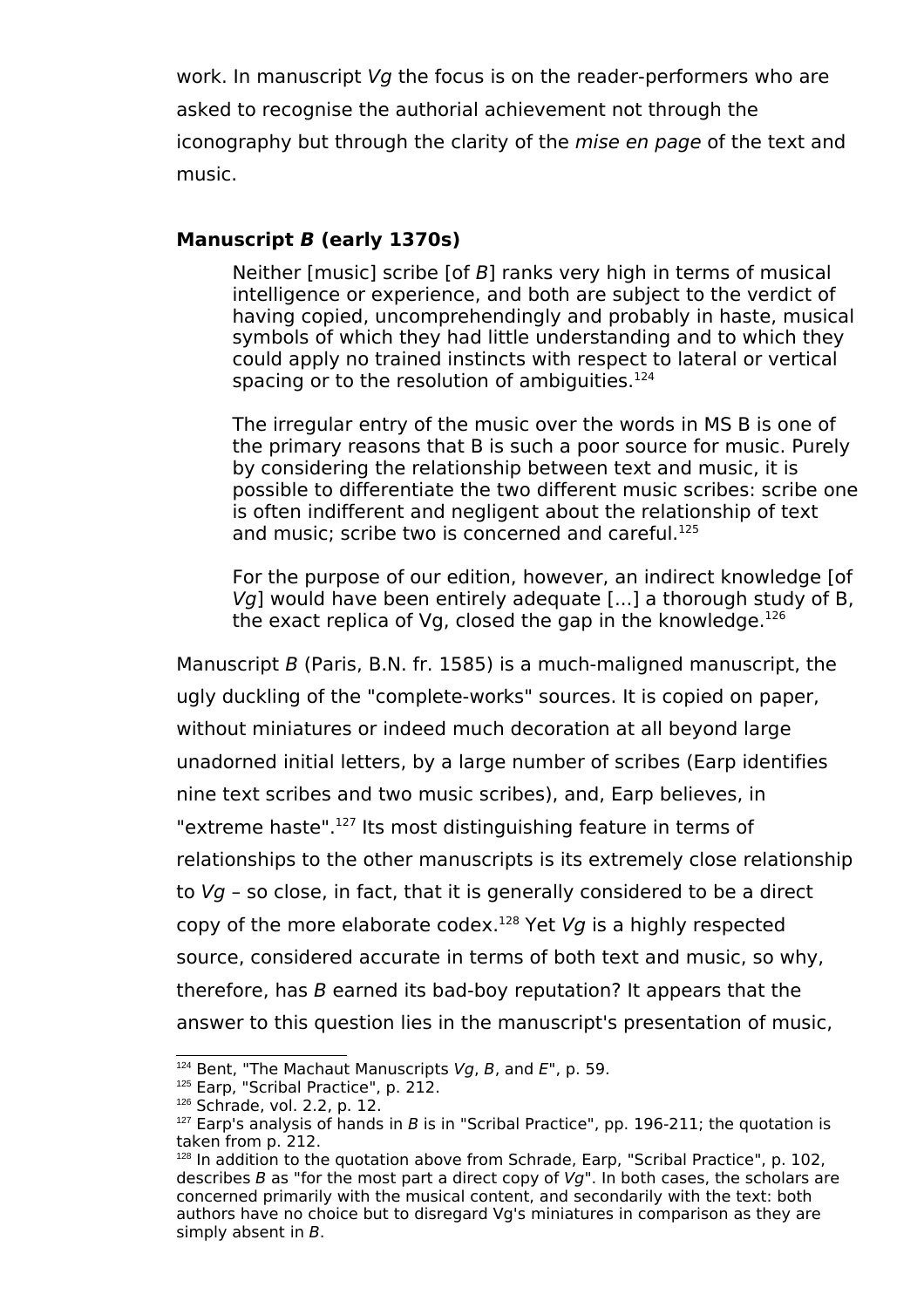for as a textual source, B has not suffered such criticism. To judge from the Remede de Fortune at least, B does not in fact fare as badly as may be expected in the light of Bent's and Earp's scathing comments quoted above. Nevertheless, Schrade's comment that it is an "exact replica" of Vg, although they are very close, will be shown to be somewhat exaggerated.

Of the two music scribes Earp identifies in manuscript B, the Remede was copied by first. Earp describes him as "often indifferent and negligent", although he does admit that "at first, the overlay of the notes was carried out with reasonable care". (However, Earp does go on to state, and to give details of how, this changes as the manuscript progresses following the Remede.)<sup>[129](#page-76-0)</sup> The scribe who wrote the text to the music in the Remede is identified by Earp as text scribe F, who was responsible for almost all of the song texts throughout the manuscript. Is this scribe therefore also one of the music scribes? Earp wonders whether music scribe two may have been also been a text scribe, "since he was concerned with following the text and yet not well practiced in the formation of the symbols of musical notation".<sup>[130](#page-76-1)</sup> It therefore seems to me likely that he and text scribe F could be one and the same person. If this is the case, then this could have ramifications for the layout of much of the music throughout manuscript B, and this should be borne in mind.

It is certainly true that the alignment of syllables to the notes that bear them in the Remede's songs are not as clear in B as in A, C, and Vq. However, this is not the same as saying that the alignment is indecipherable in B. Returning again to the example of the rondelet, B's presentation of it is shown in fig. 2.20, fol. 119v:

<span id="page-76-0"></span><sup>&</sup>lt;sup>129</sup> Earp, "Scribal Practice", p. 212.

<span id="page-76-1"></span><sup>&</sup>lt;sup>130</sup> Earp, "Scribal Practice", p. 214.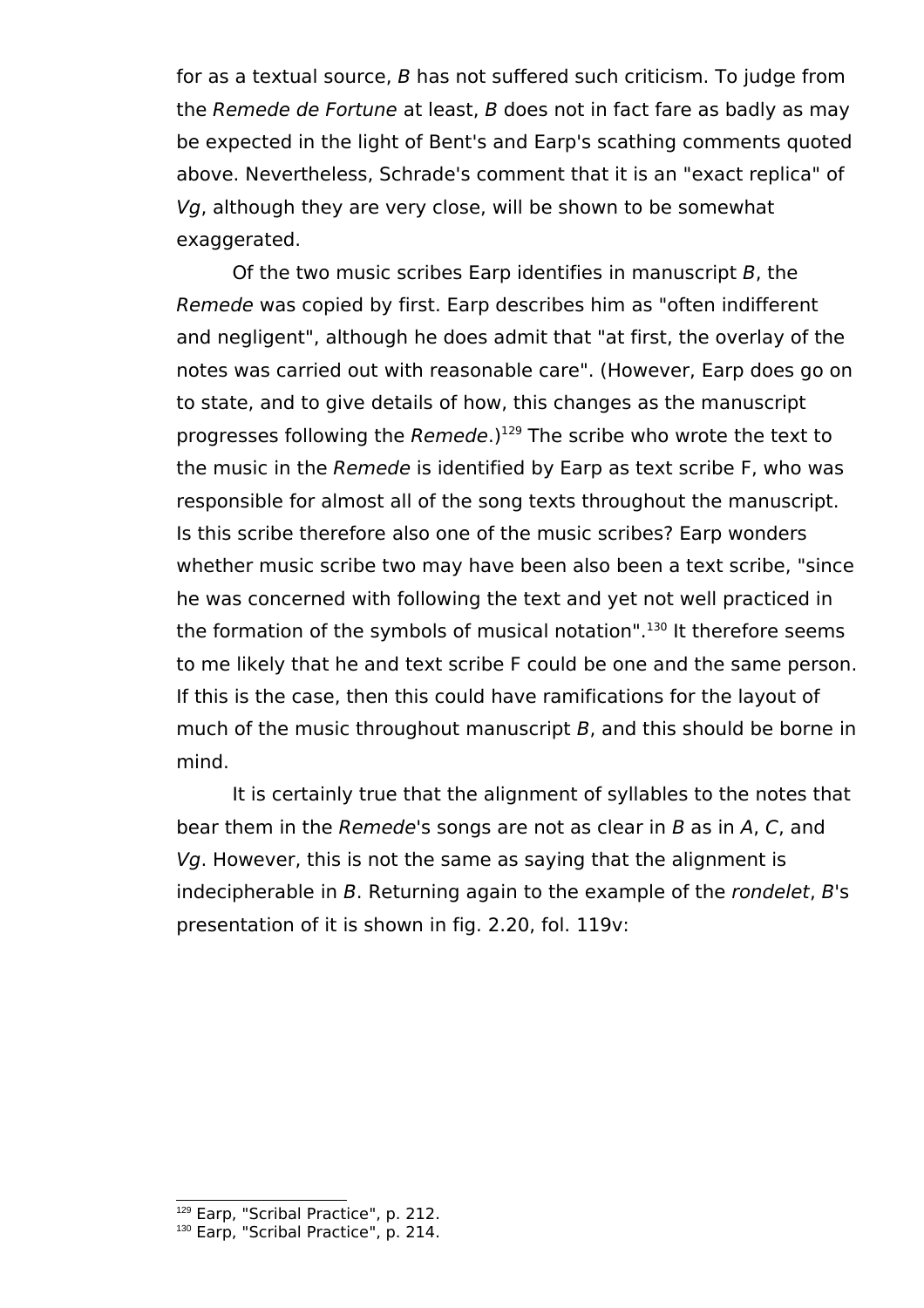Fig. 2.20: B fol. 119v The rondelet from the Remede de Fortune in B

Here can be seen some features typical of the presentation of the Remede's music in B. For example, in the last stanza of the first column the syllables "que de vous me depar" are not aligned exactly under their notes other than the "vous me", however from this anchor point it is easy to work out where the others should be placed. Another feature of the rondelet is the characteristic placement of the music of the final syllable before the actual word: here this is demonstrated by the "te" at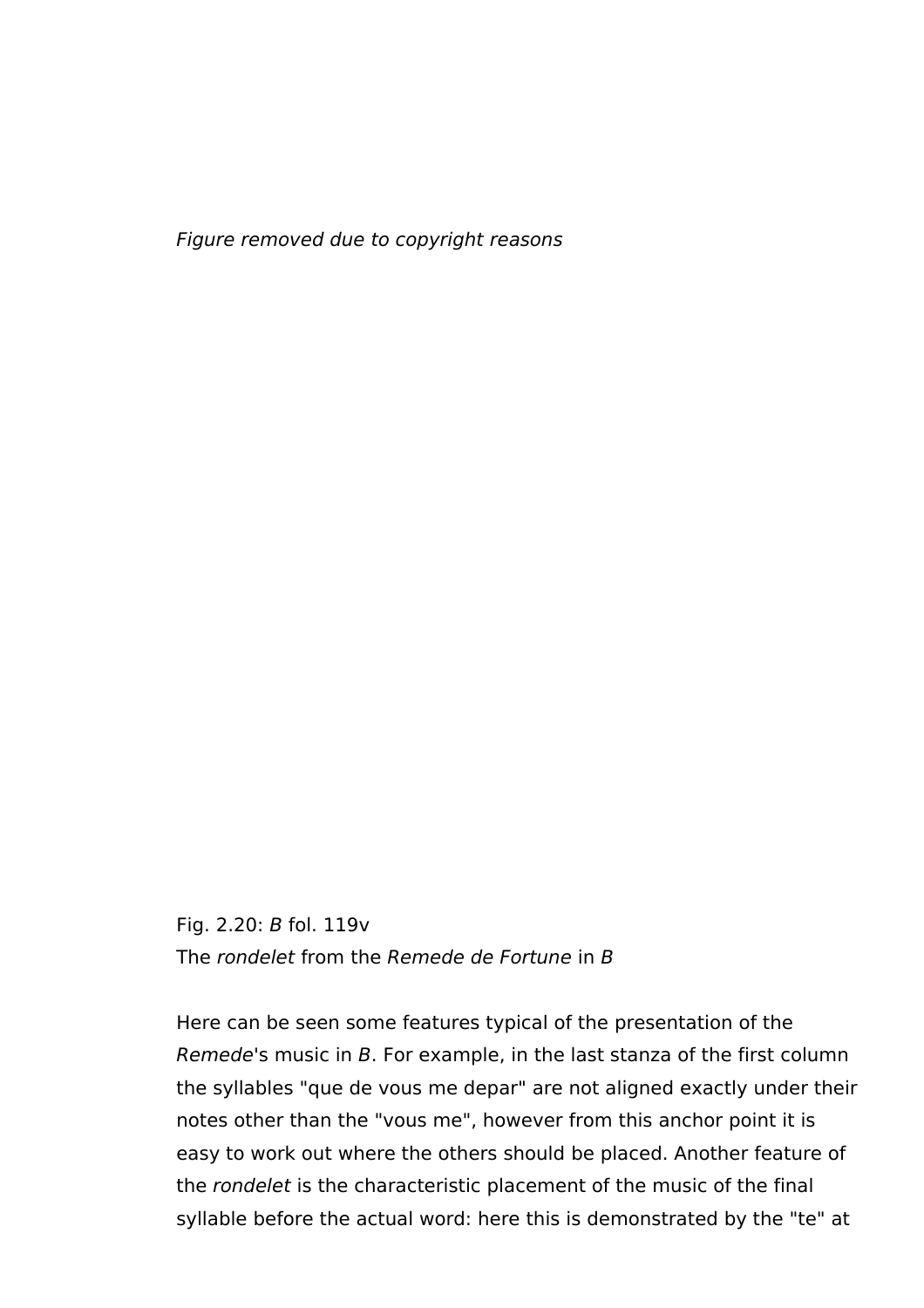the end of the first stanza of the second column. This does not cause a problem in terms of syllable-setting for the reader, however, as it is common for the final syllable to sound on the final note of a piece. $131$ Together with the rondelet, the complainte and ballade are similarly generally easy to read throughout in manuscript  $B.^{132}$  $B.^{132}$  $B.^{132}$ 

When  $Vg$  is brought into play with  $B$ , however, one thing becomes immediately apparent: while one may not be an "exact replica" of the other, they are nevertheless extremely closely related, not only in terms of overall layout of works and folio numbers, but also in the layout of the miniatures (which are matched by blank spaces in  $B$ ), the positioning of the illuminated letters (which are vividly decorated in Vg and simply large in B), and the page layout of the music. This latter is seen especially in the baladelle on fols. 109v-110 (of both manuscripts) which in relation to B Schrade calls an "odd arrangement".<sup>[133](#page-78-2)</sup> Comparing B with Vg at this point it is difficult to contest that the two manuscripts were made concurrently. In Vg it seems that this opening was laid out with extra voices in mind from those which are in fact portrayed (in this or other manuscripts), for the headings contratenor and duplum have been deleted, and the intial "T" of "[T]enor" on fol. 109v was not entered (there are still a tenor and contratenor notated on fol. 110, although there is no duplum). The second text of  $Vq$ 's unlabelled cantus on fol. 109v now appears written over the first empty "[T]enor" stave, with the remaining staves on fol. 109v left blank. There are also three blank staves at the top of the left column of fol. 110, and these are undertexted with the (apparently space-filling) words "vin as" two or three times per stanza. These are followed by the actual tenor, and then the resumption of the cantus which had begun on the previous folio. This continues to the first three staves of the next column, followed by four staves of contratenor, and then a final blank stave. In B, however,

<span id="page-78-0"></span> $131$  This feature seems to be a habit of the Remede's music in B. Habits such as this are not unknown in the Machaut manuscripts: Earp points out that "the scribe of MS A would often place a note slightly to the right of the syllable to which it belonged" ("Scribal Practice", p. 196). Consistent habits such as this pose no problems to the reader unfamiliar with the work, for, just like getting used to someone's handwriting (be they a fourteenth-century scribe or a twenty-first century friend), such features quickly become automatically recognised and unobstrusive.

<span id="page-78-1"></span><sup>&</sup>lt;sup>132</sup> In the complainte it should be noted that the second text on the second stanza of fol. 103v is unclear, but its placement can be deciphered from that of the first by syllable count.

<span id="page-78-2"></span> $133$  Schrade, vol. 2.2, p. 121.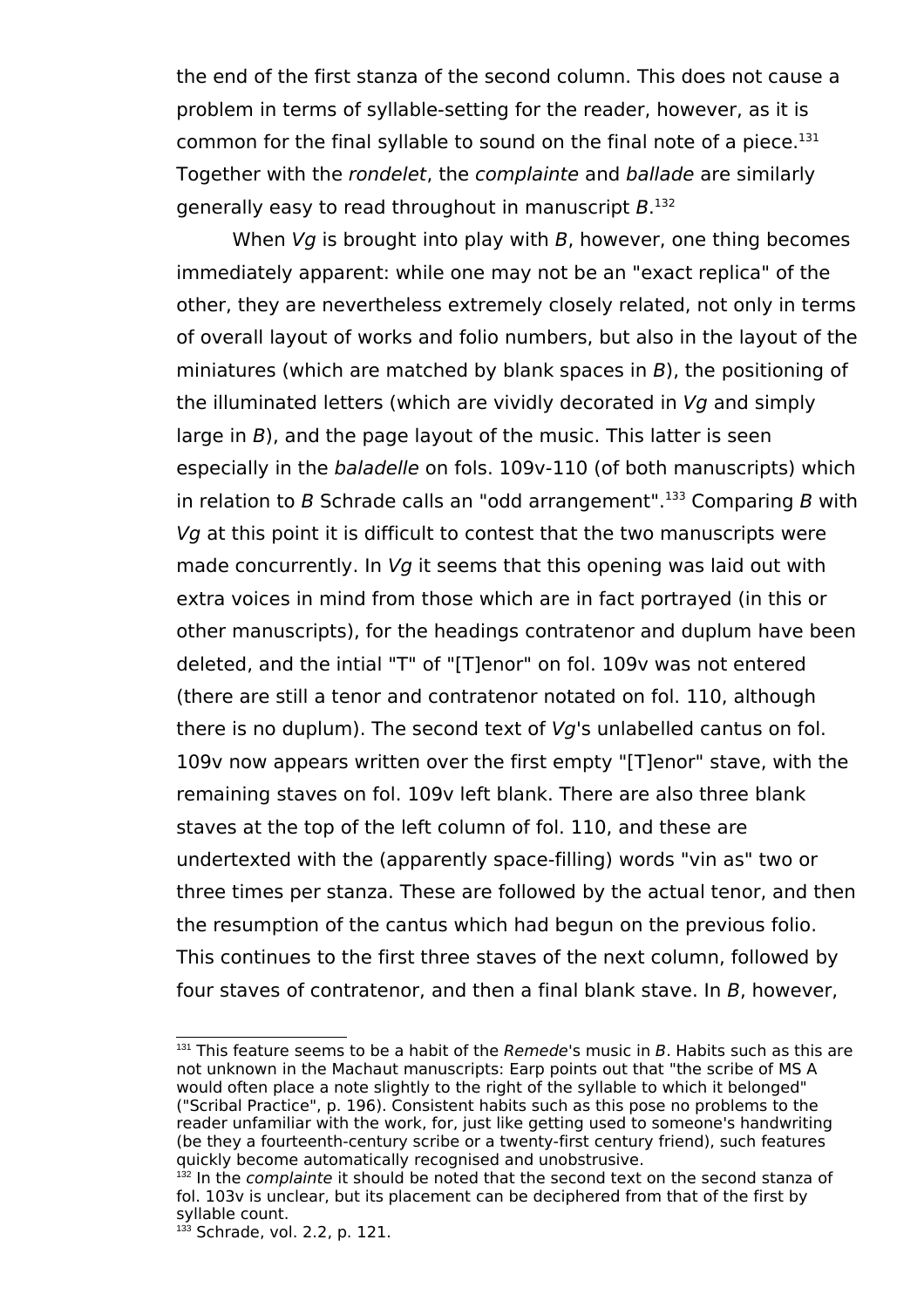whereas the overall layout appears the same, matters are slightly different, for the second text of the cantus on fol. 109v is written directly under the first, the initial "T" of "Tenor" on fol. 109v is present, although the titles of "duplum" and "contratenor" are not, and nor are their empty staves. On fol. 110 the final empty stave of the contratenor is also absent. Therefore it seems that when these folios of B were made at least some of the unusual aspects of  $Vg$ 's layout of the baladelle were recognised and amended, although the overall layout was not. This would imply that  $B$  was made from  $Vg$  at least before it was bound (otherwise the cantus could have been reconnected using the empty spaces on fol. 109v) and possibly before it was decorated (the added "T" for "[T]enor" in B could be the result of the filling-in of an assumed space for decoration). Yet the fact that the actual page layout is so similar between the two manuscripts, and that  $B$  moves the second text of the cantus on fol. 109 to its expected position, implies that the copy was made after the text and notation had been entered. Despite the unusual features of the baladelle, however, it should be acknowledged that it is still far from indecipherable in both manuscripts.

Perhaps most significantly for the present analysis, the similarities between B and Vg extend as far as details such as the same words and music in the same staff in the same position on the page. Where the similarity stops, however, is in the clarity of the note-syllable setting which, in certain works in  $B$ , is significantly less clear than in  $Vg$ .

As a representative of the songs in the Remede which are less easy to read in terms of note-syllable alignment, I will concentrate on the lay. The presentation of the lay in  $B$ 's Remede is interesting. It is clear from first glance that the two lines of text are carefully aligned in terms of their syllables. Also striking is the fact that stanza breaks in the text are clearly marked by starting on a new line, exactly as in Vg (except that B does not include Vg's decoration in the text space under the staves), as opposed to relying on illuminated letters as in the other sources. Both of these aspects render the music-setting of the lay in B quite easy to make out, yet there are still some difficulties which are not present in Vg. Fig. 2.21 shows fol. 93: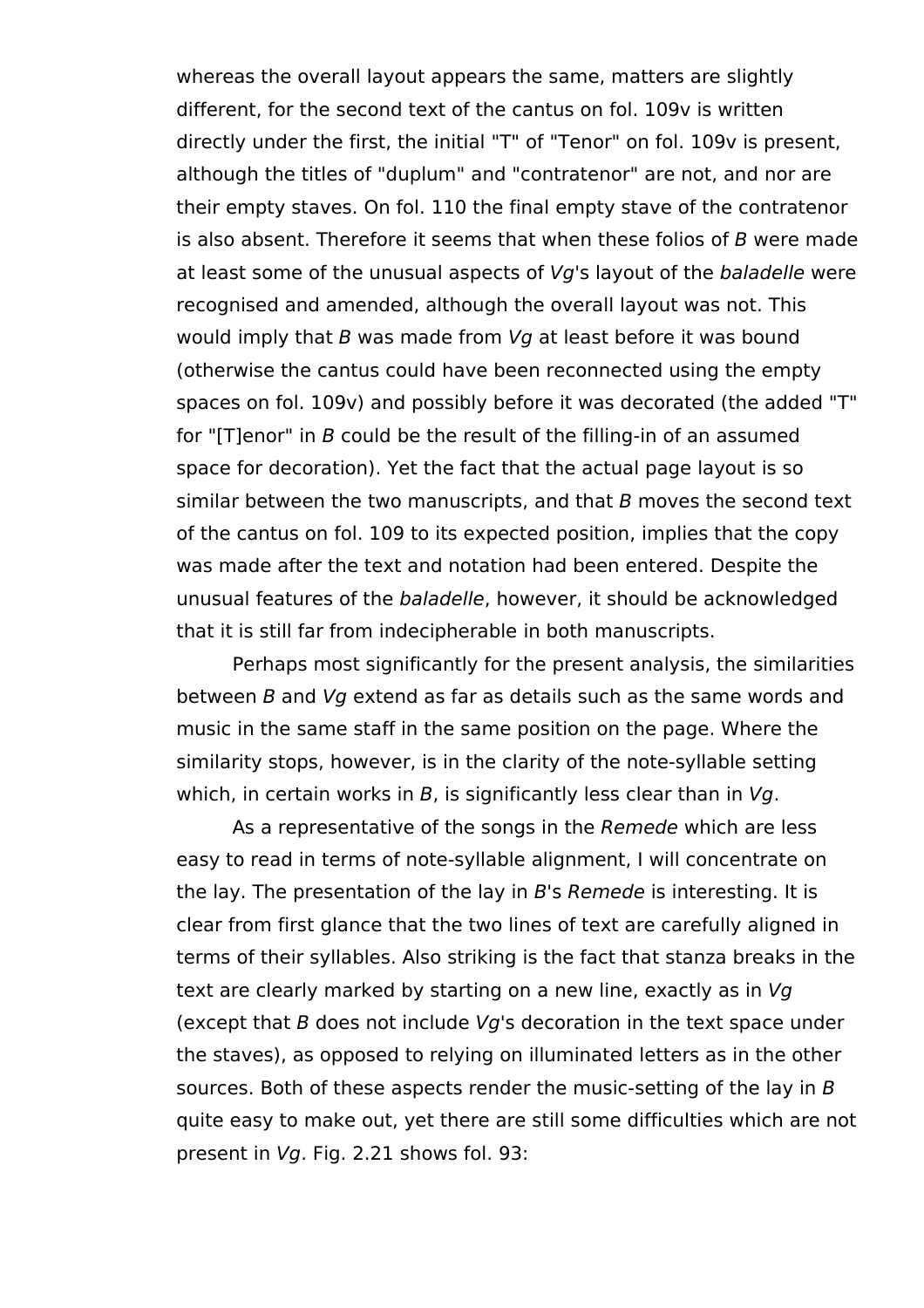Fig. 2.21: B fol. 93 Extract from the lay from the Remede de Fortune in B

There are two particular difficulties in the second column of this folio. Firstly, in the second stave, the music for "pensee / en" (second text: "louee / crain") is placed behind the words: this is clear from the line through the staff indicating a line end, together with the dots in the text. With these, then, the positioning of the notes to the syllables can actually be worked out, though not without thought, especially given the placing of the note over "moi" (second text: "te") at the end of the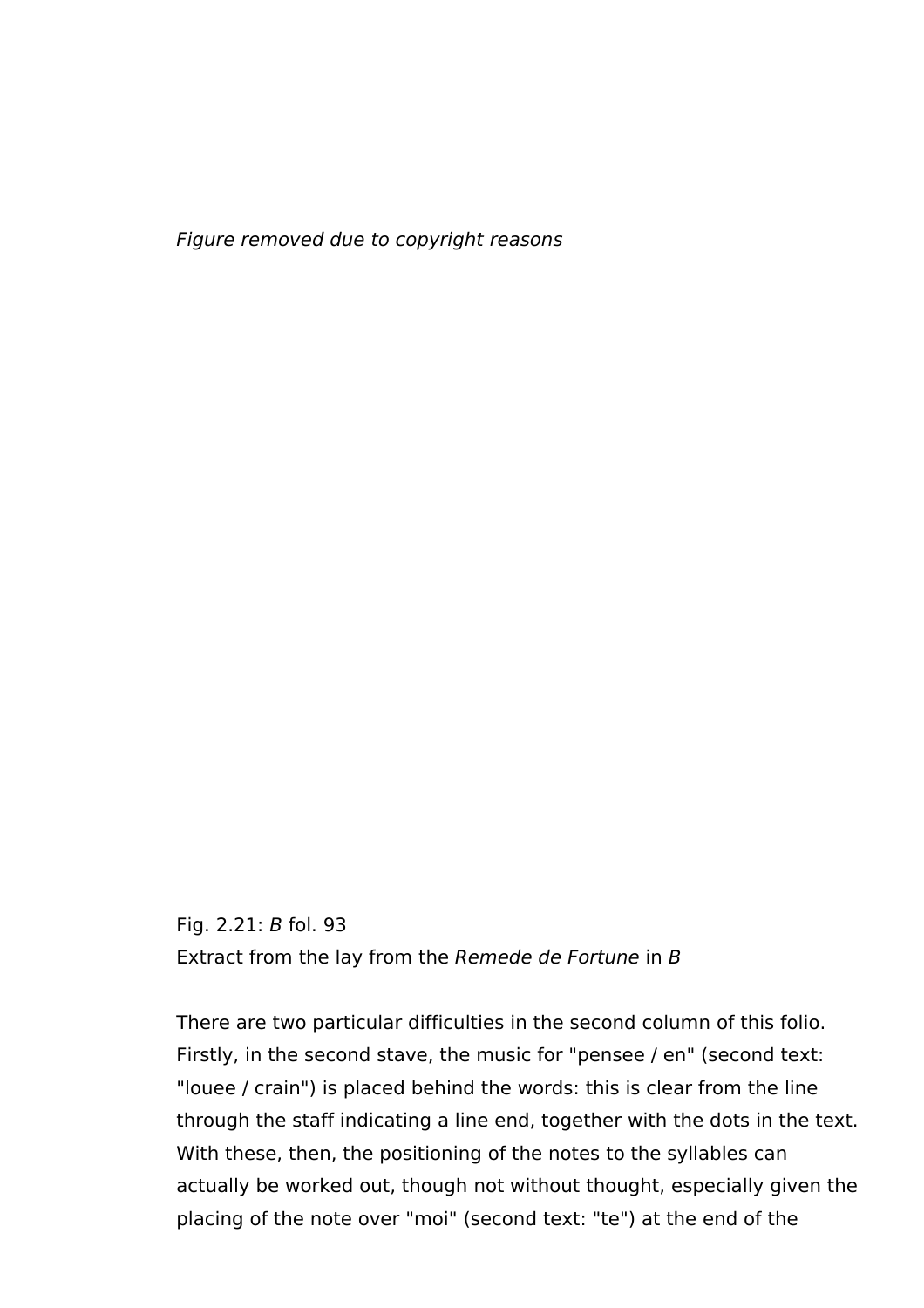stanza. The second difficulty for me in this column occurred at the end of the penultimate stanza with the text "voy / le" (second text: "doy / se"). Here, again, the music is notated behind the syllables, yet once again the positioning can be worked out, this time by the careful grouping together of melismatic note clusters, and secondarily with the dot following the long in the music which corresponds to the dots in the text.[134](#page-81-0) Nevertheless these issues which are personal to me may not necessarily have posed problems for the manuscript's first readers who, as I am about to put forward, may have been scribes themselves.

It can therefore be seen that the presentation of the music in B not only differs from that in C which seemed primarily concerned with beauty, and that in A which preferred clarity, but also with Vg, which would appear to be its close model. Largely due to its lack of miniatures it is difficult to see in  $B$  any of the features displayed in  $C$ , A and  $Vq$ which seemed to be centred on the themes of education, performance, and the court. I propose that instead of performing or teaching the song, the presentation of the Remede's music in  $B$  assumes its readerperformers already have a familiarity with the pieces it represents in a way that C, A, and Vg do not. This notion can fit in with Earp's and Bent's claim that  $B$  was copied from  $Vg$  to serve as an exemplar for other manuscripts with the same layout $135$  if we take into account two things. Firstly, there may well have been considerable use in preserving the layout of Vg for making future manuscripts according to this same layout.[136](#page-81-2) Secondly, I would like to propose the idea that the scribes who copied B may well have counted on their own (or on other scribes') familiarity with the music in order to transmit further copies, and, I suspect, this familiarity was more likely to come from memory than from other written sources. For, to a reader familiar with the music of the Remede, the word-music layout as presented in  $B$ , with its characteristic grouping of melismatic notes, would pose no problems in interpretation. This could well also explain Schrade's acceptance of it as

<span id="page-81-0"></span> $134$  The other difficulties I identified in the lai are: folio 93v, in the penultimate staves of both columns, the syllables of the second text are not aligned to the first as would be expected; this also happens on folio 94, sixth stave of first column and fourth stave of second column. I had similar problems on fol. 103v of the chanson roial (second stanza) and on fol. 115v of the virelai (first column, staves six to eight).

<span id="page-81-1"></span><sup>&</sup>lt;sup>135</sup> Earp, "Scribal Practice", p. 103; Bent, "The Machaut Manuscripts  $Vg$ , B, and E", p. 71.

<span id="page-81-2"></span><sup>136</sup> Earp, "Scribal Practice", p. 103.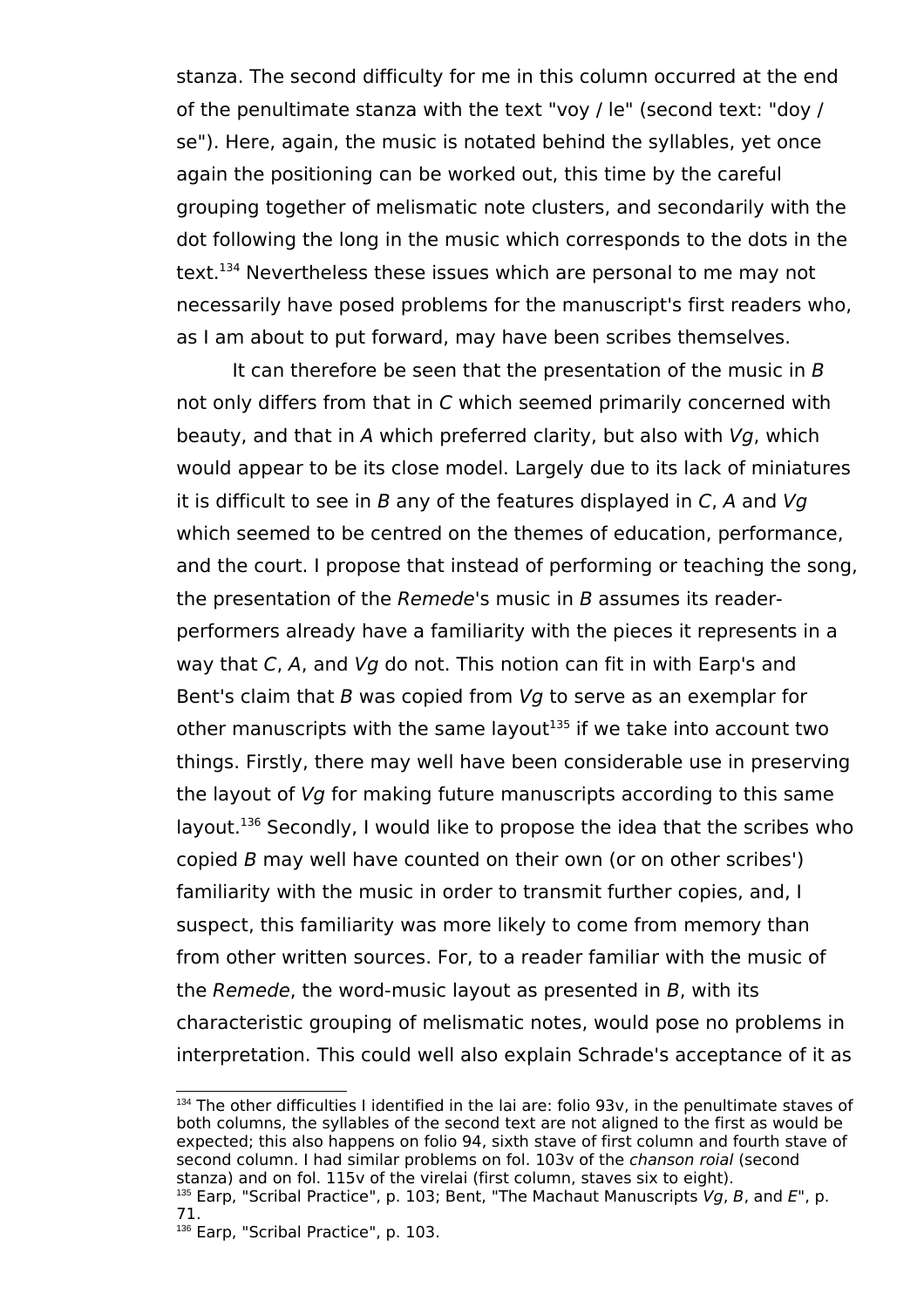an "exact replica" of Vg without mentioning its inaccuracies which Bent and Earp find so galling. Schrade, as an editor of Machaut's complete musical repertory, would surely be as familiar with Machaut's music as anyone, and is perhaps echoing the aims and opinions of B's scribalperformers, and indeed scribal-reader-performers, with this claim. This is a feature of B which will be investigated further in relation to its presentation of music in later chapters, and it may carry important implications for our knowledge of its copying techniques, which may well have involved more use of scribal-performers' memories than previously acknowledged.

### **Manuscript E (late 1380s or early 1390s)**

Paris, B. N. fr. 9221 is a parchment manuscript containing five flyleaves and 283 folios, and, the largest of the "complete-works" manuscripts, measures 40.6 x 30 cm. It is the only one of these sources whose commissioner is (almost certainly) known: it was apparently prepared for Jean, duke of Berry, one of Machaut's patrons, whose erased signature can be made out on fol.  $283r<sup>137</sup>$  $283r<sup>137</sup>$  $283r<sup>137</sup>$  Were it not for Avril's identifying of the artists of the miniatures and subsequent dating,  $138$  E would have been thought to date from within the poet's lifetime, as Jean is the protagonist of the Fonteinne amoureuse and it would not have been unexpected for him to have wanted to commission his own copy (Machaut states in the Voir-dit that he did, but in the form of an individual work).<sup>[139](#page-82-2)</sup>

Textually, Wimsatt and Kibler have placed the presentation of the Remede in E securely within their "early" tradition of manuscripts, together with C. One difference which they do not mention, however, is the opening rubric given in E: "Ci commence l'ecu bleu" ["Here begins the Blue Shield"] (fol. 22). It is also the title given to the Remede in E's index.<sup>[140](#page-82-3)</sup> This alternative titling of the Remede appears unique to  $E$ .

<span id="page-82-0"></span><sup>137</sup> Wimsatt and Kibler, p. 17; signature details taken from Earp, "Scribal Practice", p. 120 n. 224 and Guillaume de Machaut, p. 93. The signature was presumably erased following a change of ownership.

<span id="page-82-1"></span><sup>138</sup> Avril, "Les Manuscrits enluminés", p. 128.

<span id="page-82-2"></span><sup>139</sup> Earp, "Scribal Practice", p. 121 and n. 225. Earp also notes here that Daniel Poiron in Le Poète et le prince, p. 195, gives the date of  $E$  as 1371 for no other reason than records showing that Jean owed Machaut money that year. See also Earp, Guillaume de Machaut, p. 93.

<span id="page-82-3"></span> $140$  E is the only "complete-works" manuscript apart from A to have an index, however, unlike A, the index appears to have been drawn up after the manuscript was complete,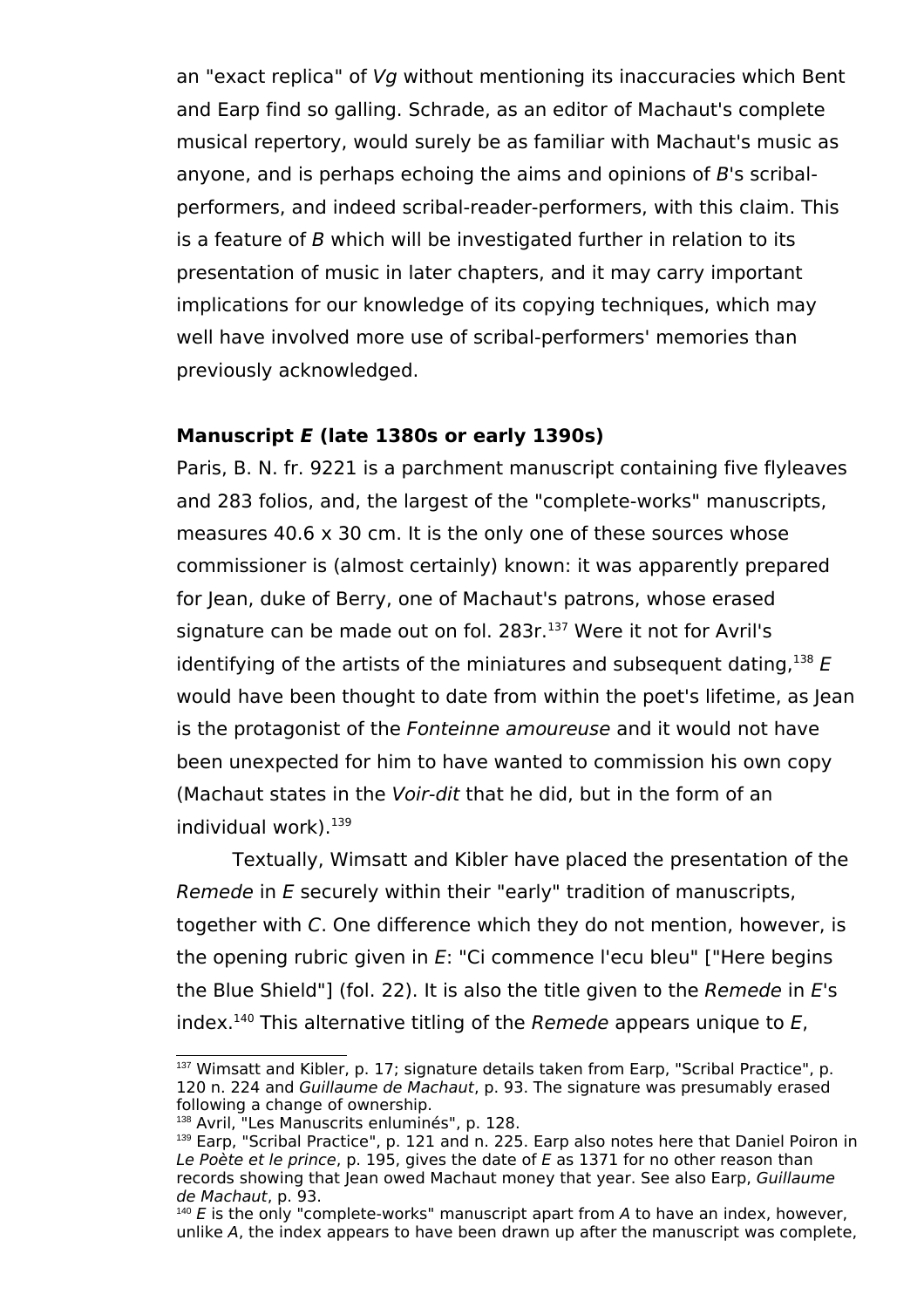however it may be a reference to the blue shield of love which is discussed by Hope and the lover in the text (the miniatures of this shield, which only appear in manuscripts A and C, are discussed above). It may also be a personal name of Jean's who may well have been familiar with the work. This title, however, removes the emphasis from the act of love to the arms of love, love's abstraction, and is therefore in keeping with the distancing of the performative aspects of the story demonstrated in the manuscripts later than C.

E's iconography is unique among the manuscripts under discussion here. The opening image shows a man walking in a forest holding a flower, and its only other miniature, which comes just after Hope's appearance, shows Hope and the lover in a walled garden. In this image the wall is the most prominent feature, for it takes up almost the entire left and bottom portions of the miniature. It seems to me that these two images serve to highlight the Remede's relation with the highly popular Roman de la rose, itself set within a walled garden and tracking the wooing of a lady with the help (or indeed hindrance) of allegorical figures. In this sense, then, the short iconographical sequence in  $E$  does not reflect the performative and didactic themes seen in C, A and Vg.

The music in E's presentation of the Remede seems to plough a similarly independent furrow. Schrade's notes to his edition of the music in the Remede lists the variants he has found throughout the manuscripts, and, in the majority of cases, E is independent, or at least not tied in with the bad-boy B, as it is for much of the musical repertory.[141](#page-83-0) It is also the manuscript in which Schrade finds the most "errors" and variants in the Remede music, far more than in  $B$ <sup>[142](#page-83-1)</sup>

Schrade is not alone in being wary of E, for Balzer warns against its "misleadingly neat appearance" and its "contamination" from the later tradition (her comment on "contamination", however, is the addition of the two extra voices in the baladelle).<sup>[143](#page-83-2)</sup> Certainly, E appears at first glance to be outstandingly "neat" and beautifully presented,

<span id="page-83-0"></span>and so lists items in the correct order. See Earp, "Scribal Practice", p. 122, n. 230. <sup>141</sup> See Bent, "The Machaut Manuscripts  $Vg$ , B, and E".

<span id="page-83-1"></span><sup>&</sup>lt;sup>142</sup> Schrade, vol. 2.2, pp. 72-73 (lay), p. 73 (complainte), p. 74 (chanson roial), pp. 121-23 (baladelle), p. 123 (ballade), pp. 147-48 (virelai), p. 135 (rondelet). Schrade, as mentioned earlier, does not appear to take account of differences in the music overlay in the manuscripts in his edition.

<span id="page-83-2"></span><sup>&</sup>lt;sup>143</sup> Wimsatt and Kibler, p. 414.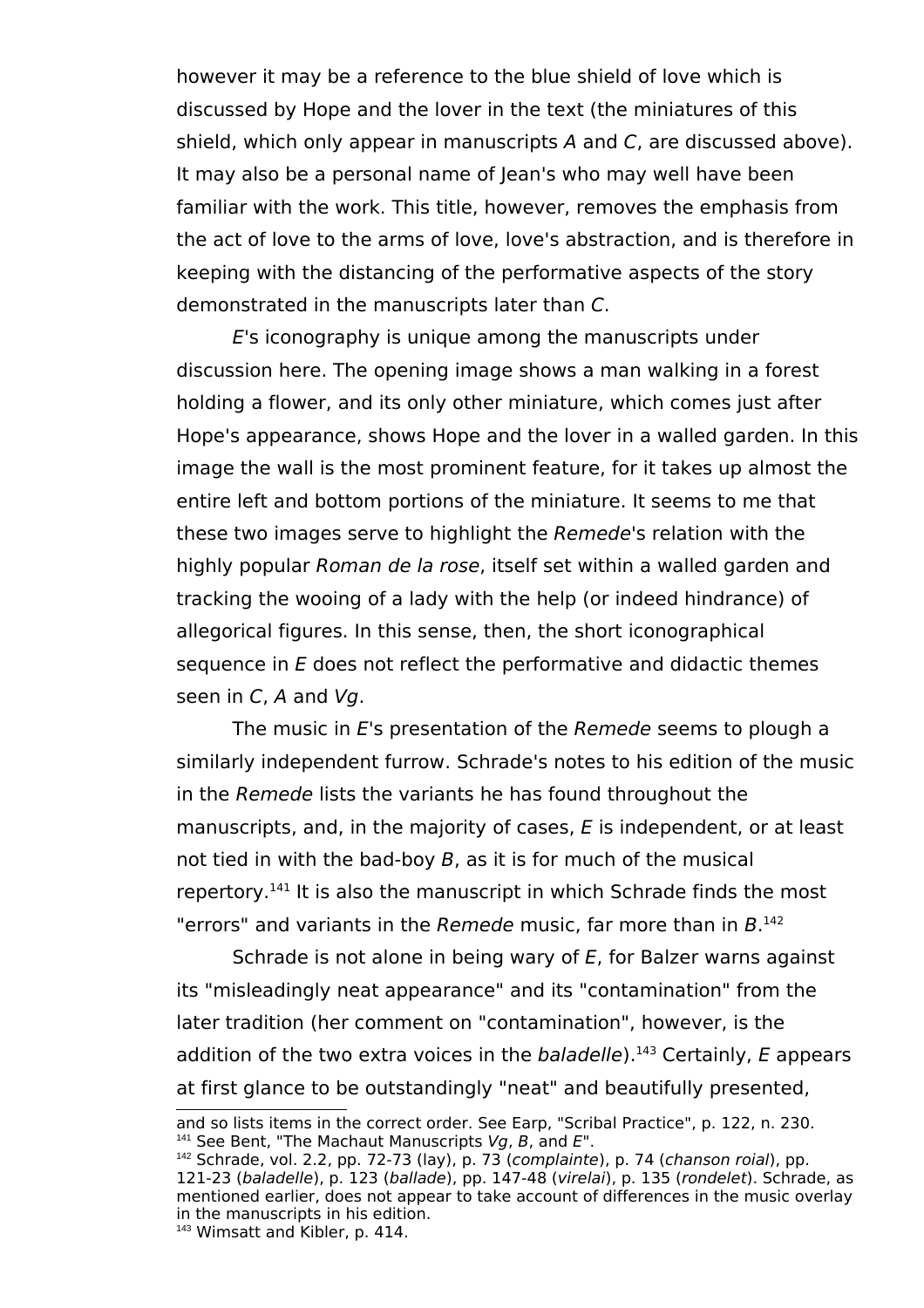even when, as on fol. 35v, fig. 2.22 (the rondelet), there are issues of spacing involved:

Figure removed due to copyright reasons

Fig. 2.22: E fol. 35v The rondelet from the Remede de Fortune in E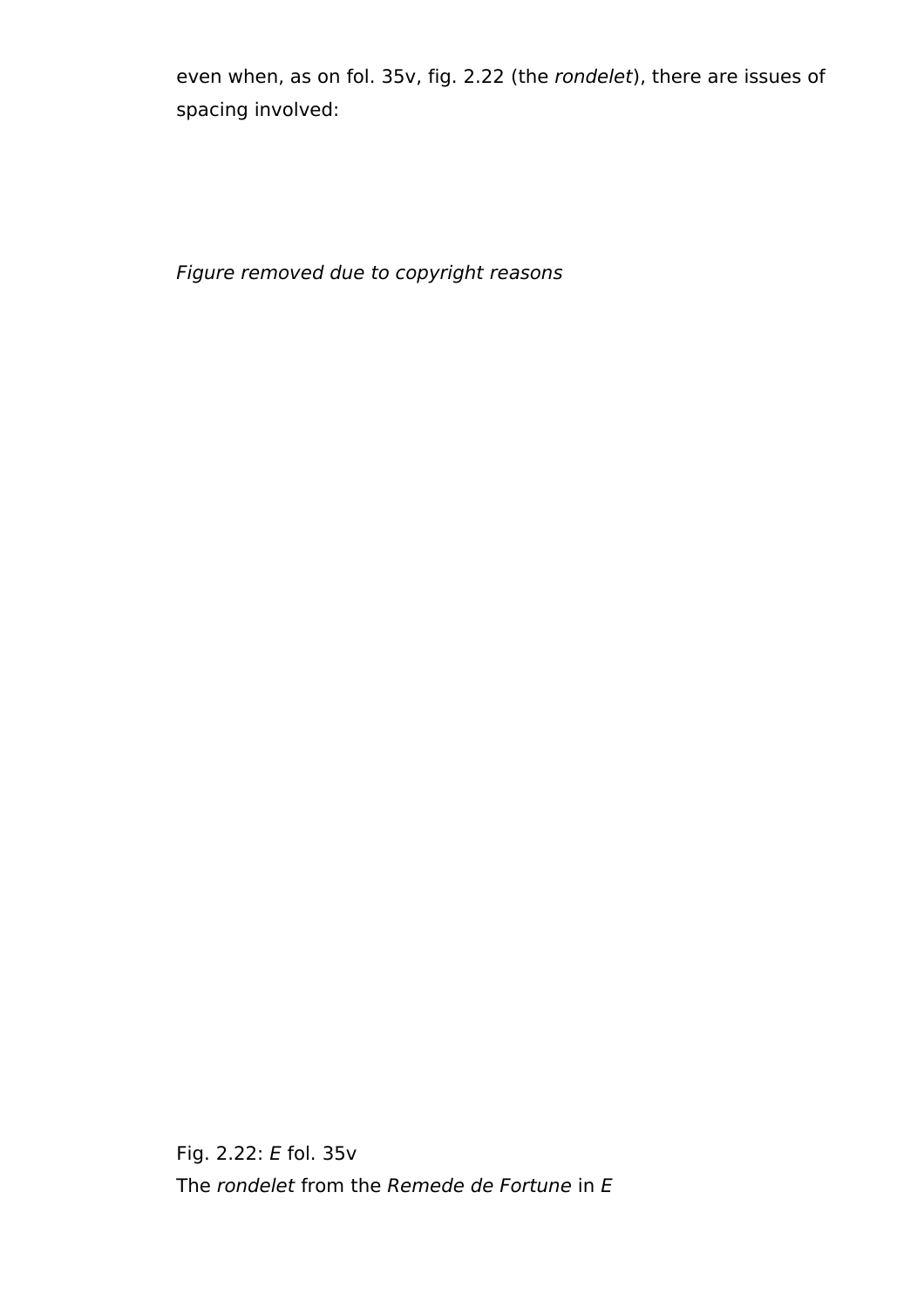Here, unlike in all the other manuscripts under discussion, the text for the second stanza of the music is not written out in a separate column on the same folio, but is instead written, very small in size and very heavily abbreviated in comparison to the rest of the manuscript, under the otherwise untexted tenor part. Similarly, it is difficult to see where E's presentation intends the syllables "me mon cuer" and the final "te" to be placed.

The majority of the Remede's lyric interpolations are similarly difficult to make out in  $E$ . For the sake of comparison with  $B$ , fig. 2.23, fol. 23v, is from the lay:

Figure removed due to copyright reasons

Fig. 2.23: E fol. 23v (detail) Extract from the lay from the Remede de Fortune in E

Looking at only the first four staves on this folio, it can be seen that the first and second time endings on the first stave are notated in the music, but the text underneath was not positioned to allow for this eventuality. This becomes extreme between staves three and four, where the first and second time endings lie across a staff division but the words were not written out to allow this: in this case clarity is helped by the fact that the music is repeating a section immediately before with the same first and second endings (and even a reader unfamiliar with the piece would by now have grasped the repeating structure). On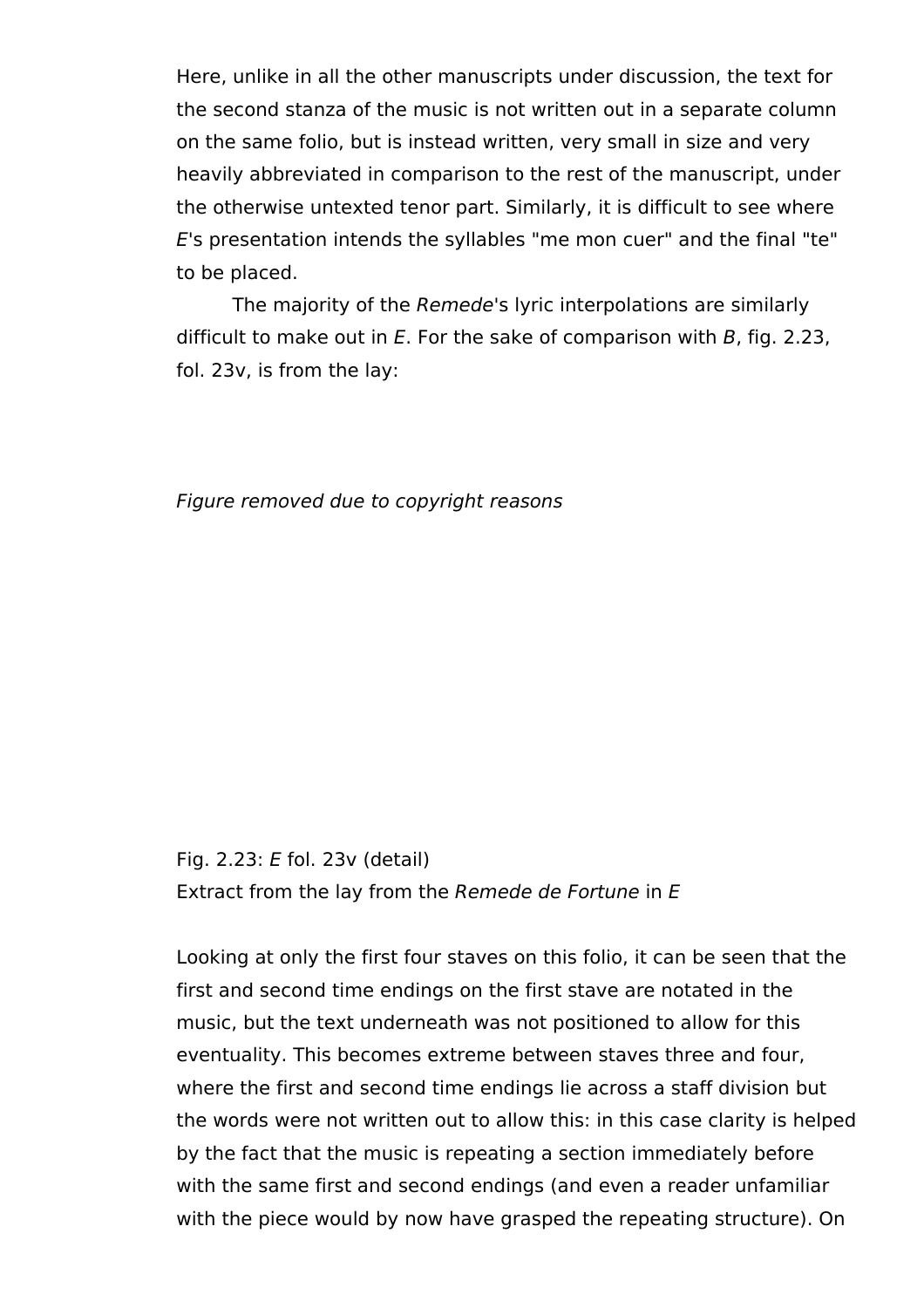the second stave, after the large initial "M", the spacing of the second text is unusual, for the syllables between the two lines do not match up until the fourth (first text – "voy"; second text – "loy"). Looking further through the lay, it can be seen that instances such as these are frequent in this piece. Indeed, there are at least some spacing issues all of the musical interpolations in E's Remede.<sup>[144](#page-86-0)</sup>

According to my analysis, then, E, although aligned with C for its text, follows an independent route for both its iconography and its music presentation. Like B it appears to require familiarity on the part of the reader in order to interpret its note-syllable placements, however unlike B it does not take such care in the music to group notes into syllable blocks. Whereas B appeared to rely on the memory of its scribes and readers, E's text scribe at least does not appear to be notating from memory, for many of the spacing issues stem from the music being compressed into a smaller space than needed for clarity. It is interesting that, despite this, the music in  $E$  is rarely cramped: clarity of syllablenote relations appears less of a concern than a visually attractive presentation. E therefore takes its own stance on the performative nature of the presentation: whereas A and Vg are laid out primarily for clarity, C's visually appealing presentation still affords a great deal of clarity, and B's more workaday layout nevertheless portrays much accuracy to the trained reader-performer, E appears to rank visual beauty above all else. To a much greater extent than in C the music appears to represent music's visual presence more than its sounding performance, either because of assumed familiarity with the music on the part of the reader, or, perhaps more likely twenty years after Machaut's death in a large and elaborate manuscript commissioned by a wealthy patron, because visual beauty was paramount. In this way, E's presentation of the music in the Remede de Fortune is the most visually performative of all the manuscripts under consideration.

<span id="page-86-0"></span> $144$  The ballade (fol. 32) and complainte (fols 25-26v) are the easiest to read in terms of syllable-music layout, although they are not without difficulty. In the *chanson roial* (fol. 28v) an interesting alignment of "plaisance" (first text) and "plusieurs" (second text), even though they don't match on syllable count, seems to have come about through the fact that the words look visually similar. In general the alignment of  $E$ 's second line of text is more difficult to make out than the first; this is also the case for the baladelle (fols 31-31v). The virelai (fol. 33v) only has one line of text, but the syllable placement is difficult to ascertain between the third and fourth staves.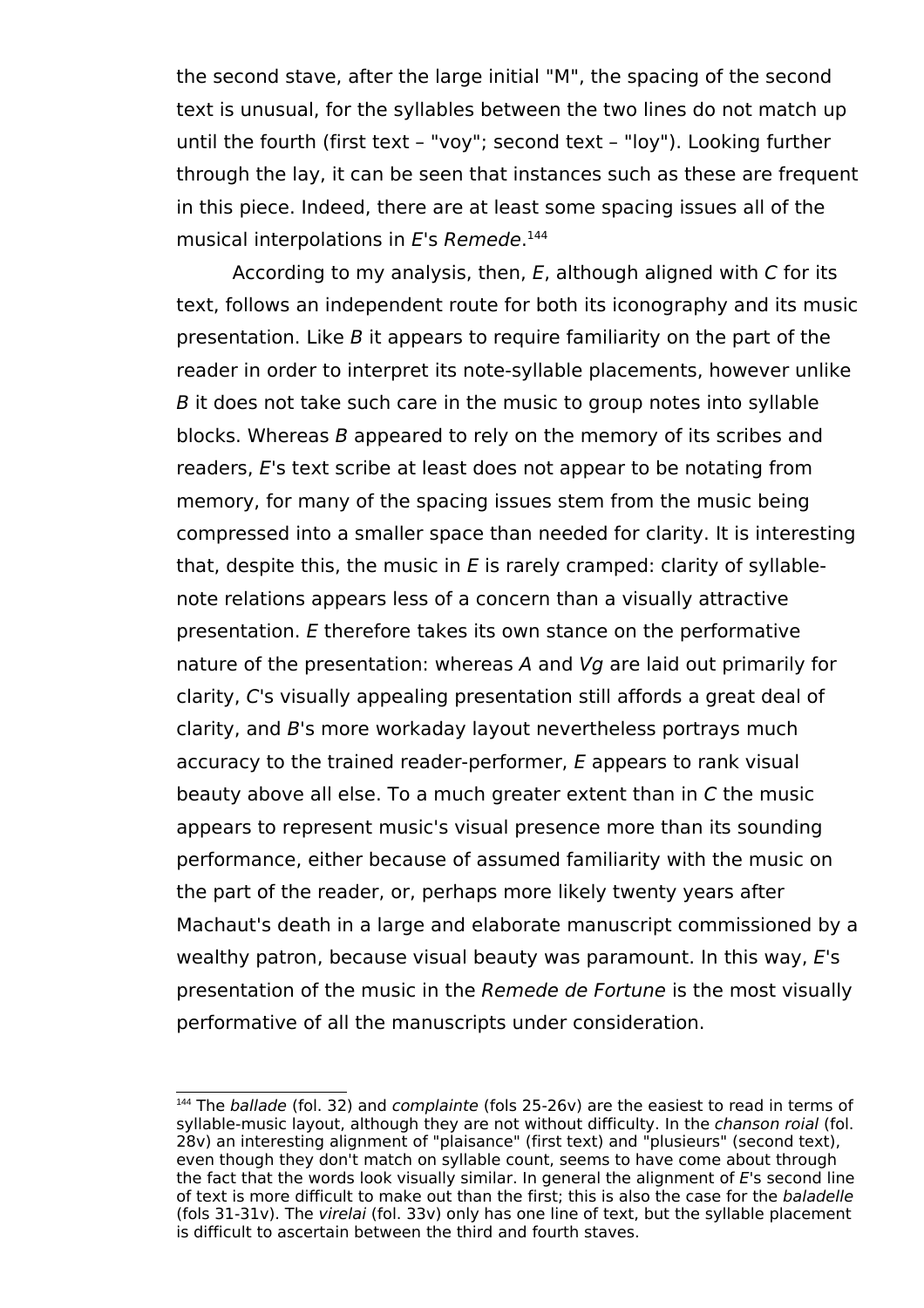### **Manuscript F-G (1390s)**

B. N. fr. 22545 (manuscript F) is a large parchment manuscript, measuring 36 x 41 cm, the second largest of the "complete-works" sources after E. It is closely related – in fact almost certainly part of – B. N. fr. 22546, manuscript G, for not only are they the same size and have complementary contents, but the imprint of the miniature on the first folio of G can be seen on the last folio of F, and were therefore bound together at one time.<sup>[145](#page-87-0)</sup> They are currently bound in two parts:  $F$ contains most of the dits (including the Remede), and G contains the Prise d'Alexandrie, the Louange des dames, and all of the music section (excluding those pieces contained in the Remede). Although the patron of F-G is not known, a coat of arms appears several times in the miniatures.<sup>[146](#page-87-1)</sup> Like E, without Avril's art-historical dating,  $F-G$  would have been thought to date from the 1370s, and, like Bent with E, Earp has pondered in print whether the illuminations could have been added to an earlier manuscript.<sup>[147](#page-87-2)</sup>

Wimsatt and Kibler present F-G as part of the "late" tradition for the Remede's textual transmission, and its close relationship to A at least is attested by Earp.<sup>[148](#page-87-3)</sup> Its opening miniature on fol. 40 certainly draws on A's theme of education:

<span id="page-87-0"></span><sup>&</sup>lt;sup>145</sup> Earp, "Scribal Practice", p. 97, n. 188. In n. 194 on the next page, Earp also identifies some of the imprints of miniatures which cross the current binding boundary: this shows not only "the disorder in which a MS could pass through suring production", but also the fact that  $F$  and  $G$  were almost certainly illumated - and probably produced – together. As a result, I consider them to be one manuscript, F-G. As the folios are not through-numbered, however, I will refer to them separately when required for clarification.

<span id="page-87-1"></span> $146$  A fuller description of manuscript F-G is given in Appendix 1. For details of the coat of arms and other unidentified marks of ownership see Earp, "Scribal Practice", pp. 98-99, n. 194.

<span id="page-87-3"></span><span id="page-87-2"></span> $147$  Earp, "Scribal Practice", pp. 98-99, n. 194. This would be an unusual practice at best, and I feel that the chances of it being the case in even one, let alone two, of the surviving "complete-works" manuscripts are very low. 148 Earp, "Scribal Practice", pp. 98-99, n. 194.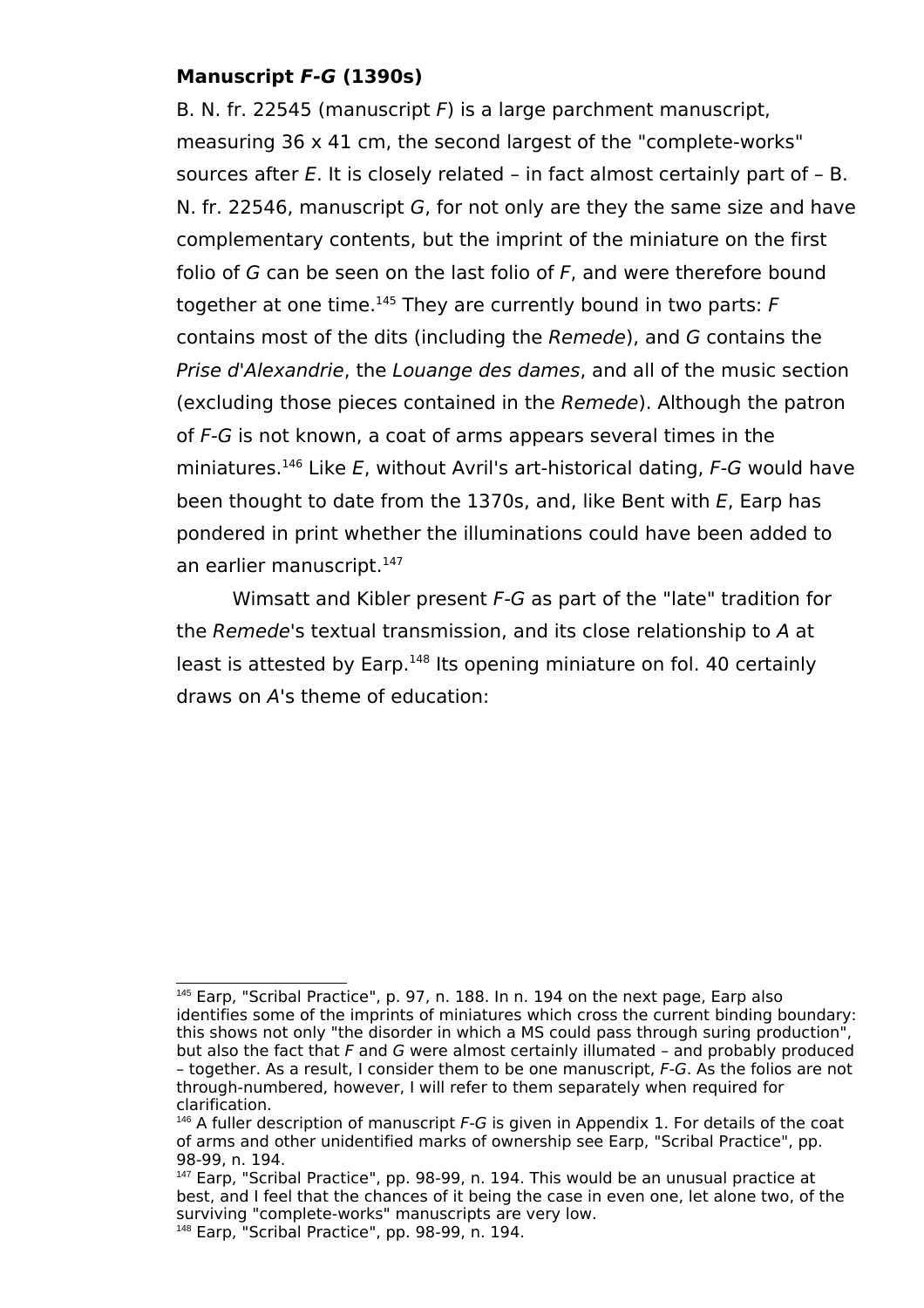## Fig. 2.24: F fol. 40 (detail) The opening miniature to the Remede de Fortune in F-G

Here a figure is clearly instructing, or reading to, a group of people. The figure at the desk dominates the frame, and the desk itself frames him. He has a book, whereas his listeners do not (this is unlike the image of Fauvel teaching in Paris, B. N. fr 146 fol. 8v, where Fauvel is pictured in a similar stance in relation to a group of listeners, but is, significantly, bookless).[149](#page-88-0) The book and lectern designate authority, and knowledge. Whereas in A we saw an image that was of the older author instructing his younger self, here we seem to have a representation of an authorfigure instructing a group of people, his readers. In addition, he is behind the book and they are listening rather than reading. Like the lover's scroll in C which marks him out as a poet in the miniatures in the same way that a king's crown represents his kingship, here the book surely marks out the author, holding a position of authority over his audience. This opening miniature in F-G therefore culminates the sequence of didactic opening miniatures which started with the lady tutoring the lover in C, moved on to the author tutoring himself in A, to finally the author addressing his audience directly in  $F-G$ . In this image there are no characters or landscape from the story represented: it is just us in the revered presence of the author.

The only other miniature in the Remede in F-G, which is placed, like the second miniatures in A and  $Vg$ , just after the lover takes his leave from his lady, also does not portray a scene from the story. It

<span id="page-88-0"></span> $149$  For a discussion of this image in Fauvel see Emma Dillon, Medieval Music-Making and the Roman de Fauvel (Cambridge: Cambridge University Press, 2002), p. 95. Pp. 89-108 discuss the significance of the presence or otherwise of books and lecterns in manuscript iconography before and after Fauvel.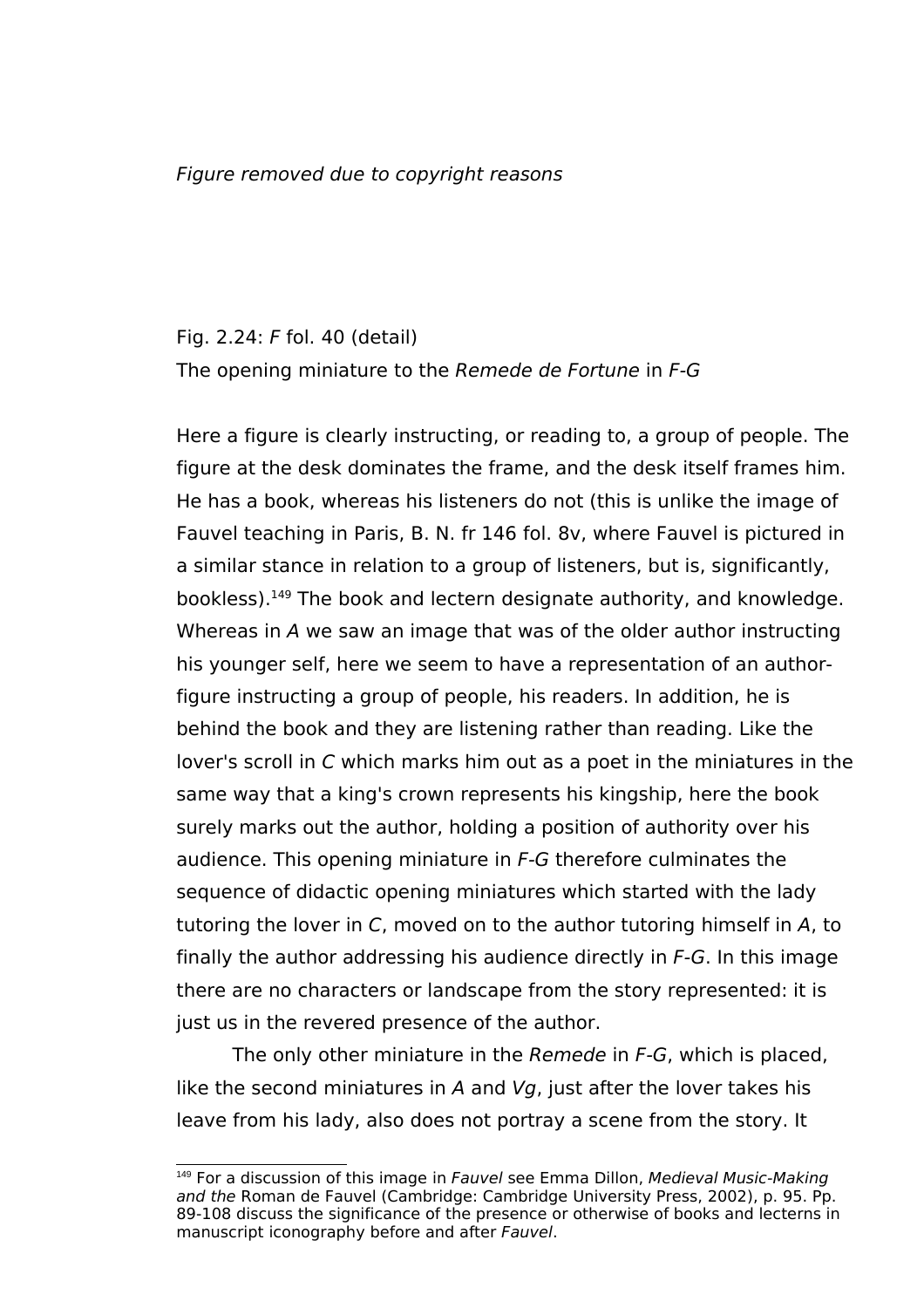features the lover washing his hands in a fountain. In this image, neither theme of education nor performance is explicitly present, however, the image of the fountain, a spring, with its baptismal overtones, could be construed as a source of life-giving knowledge. Is the lover beginning a new life with his lady in the light of Hope's teachings? Although not mentioned in the story, the walled garden in the Remede is of the type that may well have contained a fountain, just as does that of the walled garden in the Roman de la Rose. In the Rose the story of Narcissus is written on the fountain; perhaps in this image the relationship between Guillaume the lover as the "reflection" of the author Machaut is implied.

Moving on to the word-music presentation, it can be seen that once again  $F-G$  follows A in its outstanding clarity.<sup>[150](#page-89-0)</sup> It is even more generous with space than A: the baladelle has empty staves; and much of fol. 56 is left empty to allow the ballade to begin on a new opening on which it can fit in its entirety. In this case, the triplum makes use of the handy space left by the shorter tenor part so that, unlike E, clarity is not sacrificed for visual beauty. As with the other manuscripts, the short rondelet will be used as an example to demonstrate F-G's clarity (fol. 62v, fig. 2.25):

Figure removed due to copyright reasons

<span id="page-89-0"></span> $150$  In the lay, complainte and chanson roial there are slight discrepancies with  $F-G's$ second line of text, but in all cases the syllable alignment with the first text is close enough that the intended syllable-note pairings can be easily worked out.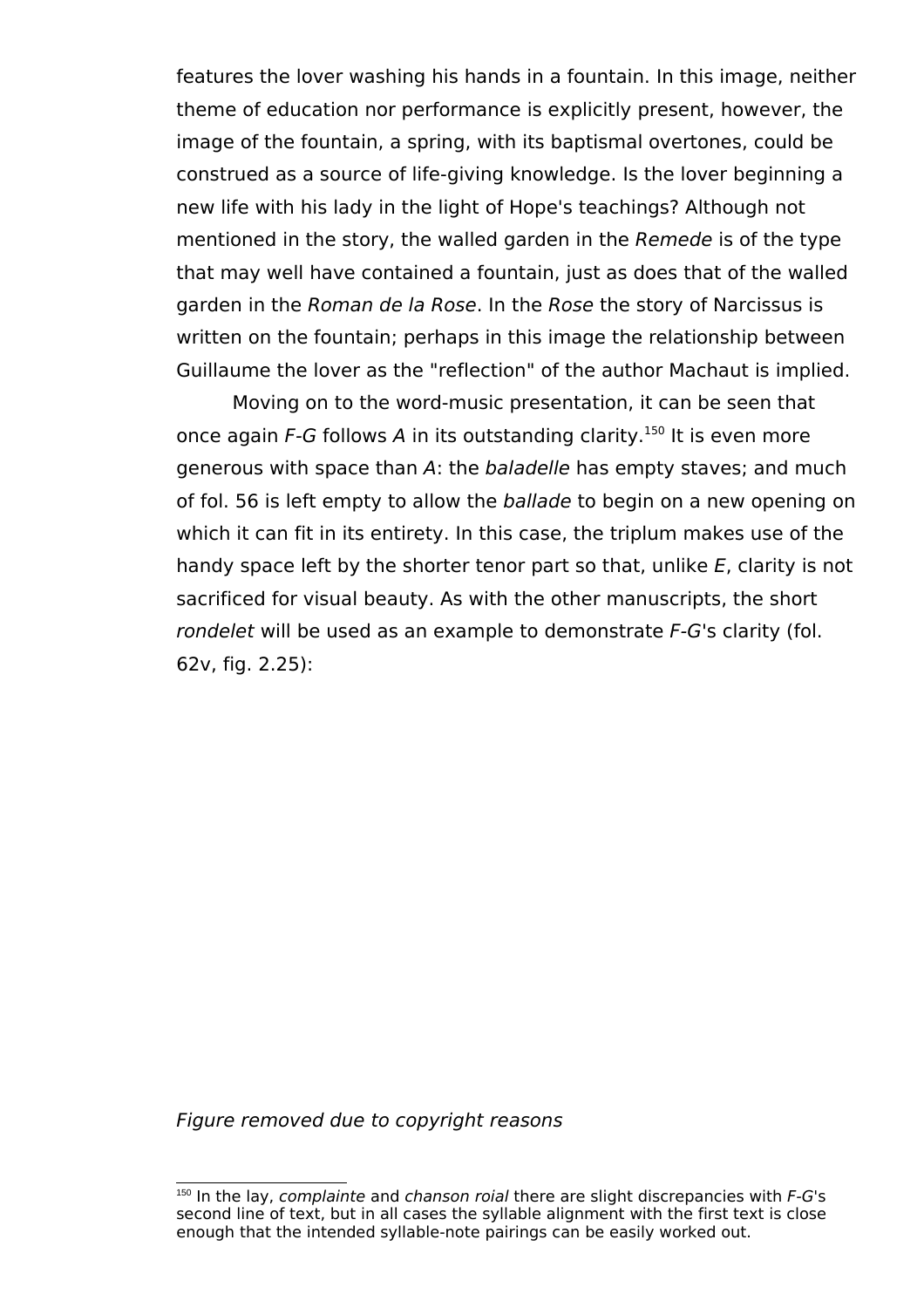Fig. 2.25: F fol. 62v The rondelet from the Remede de Fortune in F-G

Unlike E and B, reader-performers need no previous encounter with the music in F-G to be able to grasp its presentation of the syllable-note relations; like A and Vg (and, to a slightly lesser extent, C), F-G relies on no prior knowledge on the part of the reader, and may well represent an internal performance by the text scribe when writing out the words for the music to be overlaid.

### **Conclusion**

It has been shown in this chapter that the presentation of the Remede de Fortune in the six "complete-works" Machaut manuscripts demonstrates a wealth of thematic and practical similarities and differences. Visual beauty seems to have been foremost in the minds of the compilers of E and C, whereas A, Vg, and  $F-G$  are remarkable for the clarity of their word-music layout. B and perhaps E seem to rely on readers' prior knowledge to reconstruct the word-music relations which they present: in this respect they are perhaps more of a mnemonic aid than a guide to performance. The iconography of  $C$ , A, and  $F-G$ demonstrates a reliance on the theme of education, in which the author becomes ever-more present as the chronological order progresses. The analyses presented in this chapter have shown that when each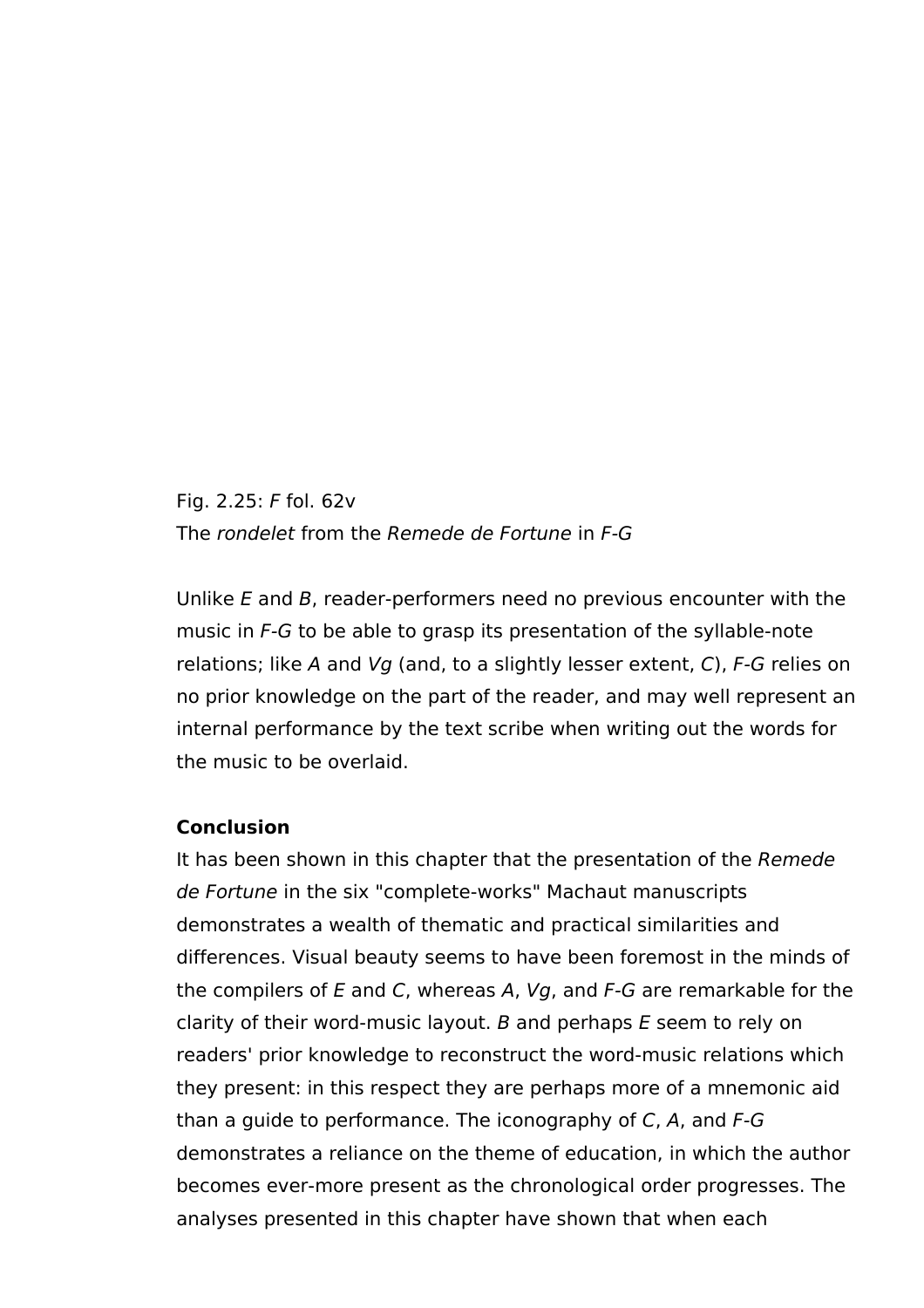manuscript is considered as a stand-alone performance of an individual work, much can be learnt about the manuscript's purpose and production, and, by eventual comparison with other manuscripts, its relationships to them can be re-assessed. This performative approach to the Machaut "complete-works" manuscripts will now be followed for the remainder of the central chapters, with far-reaching results.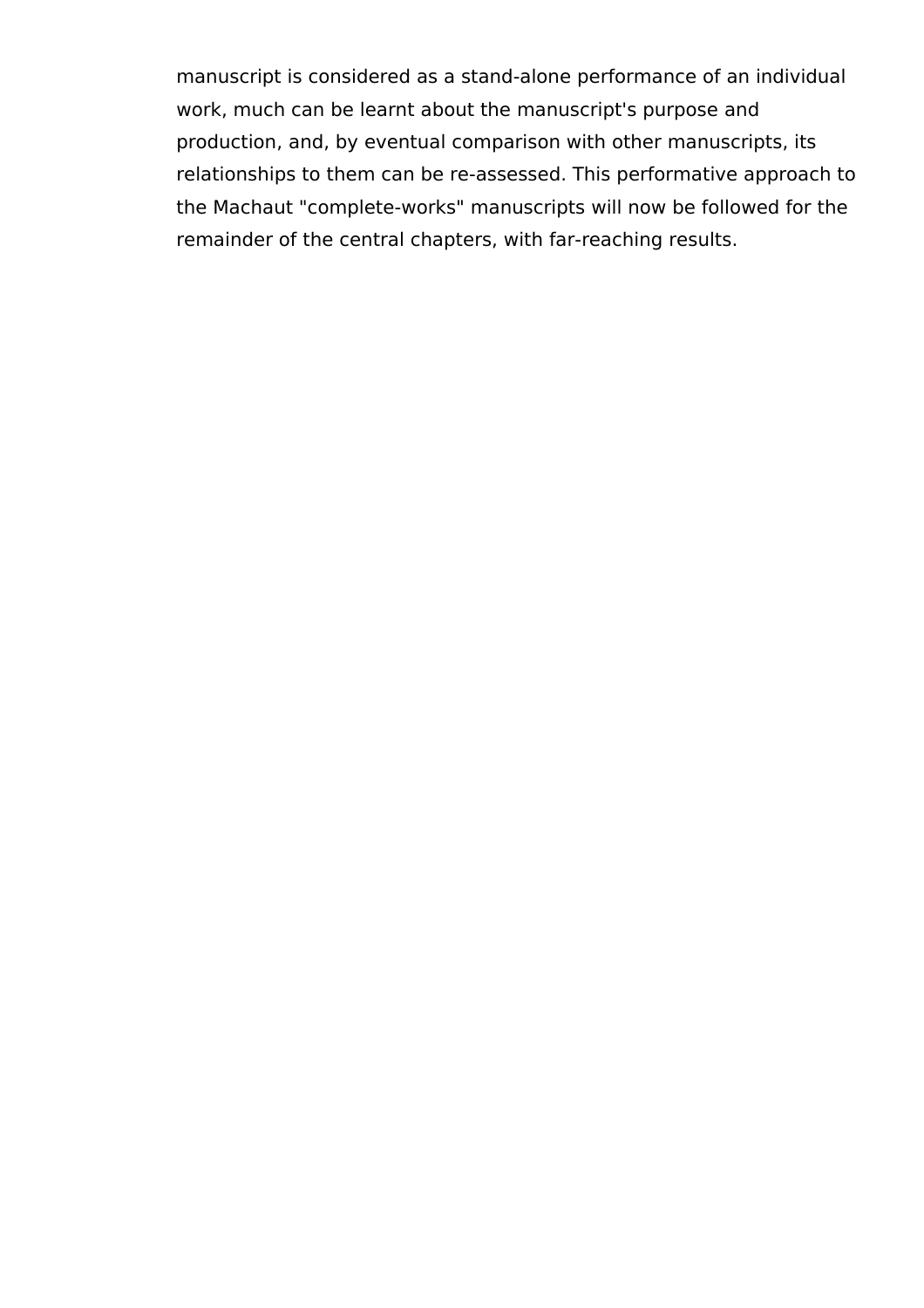# **Chapter 3**

## **The Lays and the Performance of Love**

J'ai pris et veu le lai qui estoit enclox en vostre douce lettre, et vous promet que je le saurai au plus tost que je porrai, et ne chanterai autre chose jusques a tant que je sache le dit et le chant, car c'est chose de dit et de chant qui onques plus me plaist.

[I have received and seen the lay which was included in your sweet letter, and I promise you that I will learn it as soon as I can, and that I will not sing anything else until I have learnt both the words and the melody, for it is words set to music which I always like most of all.]<sup>[151](#page-92-0)</sup>

It is generally agreed that, as a genre, the lay reached its apex at the hands of Guillaume de Machaut. The anonymous fifteenth-century author of the much-quoted "Regles de la seconde rhetorique" called Machaut "le grant retthorique de nouvelle fourme, qui commencha toutes tailles nouvelles et les parfais lays d'amours" [the great artist in the new fashion, who worked with all lengths of note and made perfect lays of love]. In more recent times, David Fallows asserts in Grove Music Online that "Machaut's lais must be regarded as the highpoint of the form's history".[152](#page-92-1)

The history of the lay as a genre is at best disputed (and at worst vague).[153](#page-92-2) Apparently Breton in origin, Gilbert Reaney reminds us that the etymology of that adjective does not confine the early form to Brittany, or even the Breton language, but it in fact includes the whole geographical area often defined as "Celtic".[154](#page-92-3) The first appearance of the genre in French seems to have been in the twelfth century with

<span id="page-92-0"></span><sup>&</sup>lt;sup>151</sup> Guillaume de Machaut, Le Livre du Voir Dit, ed. Paul Imbs (Paris: Livre de Poche lettres gothiques, 1999), letter 22 (de la dame).

<span id="page-92-1"></span><sup>&</sup>lt;sup>152</sup> David Fallows: "Lai", Grove Music Online (Accessed 12 August 2008), <http://www.oxfordmusiconline.com/subscriber/article/grove/music/15841#S15841.4> §4: The lai after 1300.

<span id="page-92-3"></span><span id="page-92-2"></span><sup>153</sup> The most comprehensive treatment of the history of the lay with relation to Guillaume de Machaut is by Armand Machabey, Guillaume de Machault 130?-1377: La Vie et l'oeuvre musicale, 2 vols (Paris: Richard-Masse-Editeur, 1955), pp. 98-130. 154 I use this term mindful of Ann Buckley's warning that it "is inappropriate except in the strictly linguistic sense": Ann Buckley, "Introduction", in French Lyric Lais, Vol. 1 (Newton Abbot: Antico Edition, 1992–4), pp. i-ii, p. ii. See also Gilbert Reaney, "Concerning the Origins of the Medieval Lai", Music & Letters 39:4 (1958), pp. 343-46, p. 343, where he in addition discusses and dismisses the possibility of a Latin origin. A recent discussion of the etymology can be found in David Fallows: "Lai", §1: Terminology and Origins.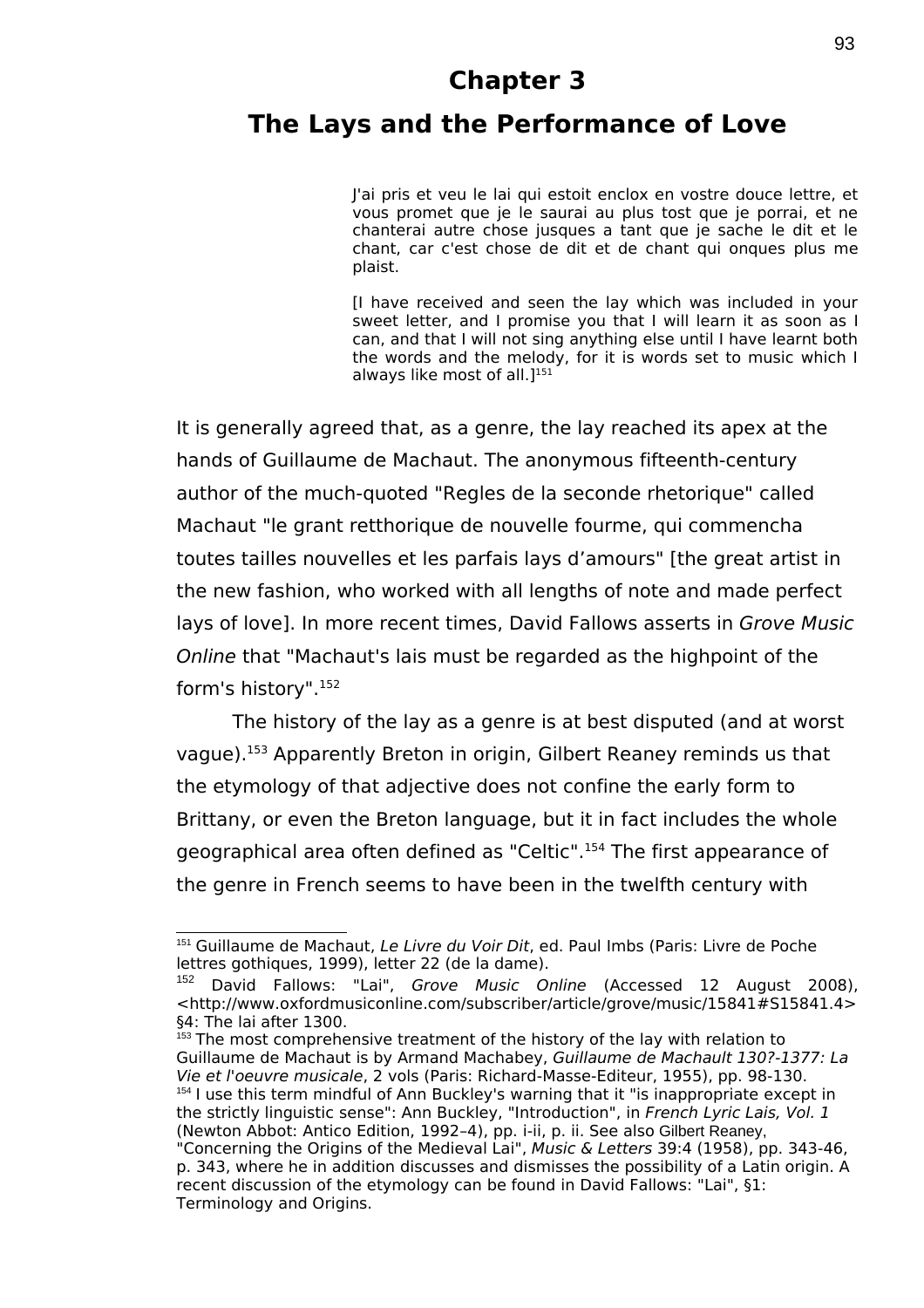Marie de France (who is likely to have worked in England), and the genre at this stage has been compared to that of the chanson de geste: made up of long strophes, almost certainly sung, but with no surviving music.[155](#page-93-0) In the hands of the troubadours and trouvères in the latetwelfth and thirteenth centuries the form was fluid. The only surviving fourteenth-century lays before those of Machaut, which occur in the Roman de Fauvel, show a new regularity which may be indicative of a genre which had already emerged and was gaining popularity.[156](#page-93-1) Machaut's lays, which span his entire career, display several apparently new innovations such as the (virtually) uniform twelve-strophe structure, the changing of register for the final strophe, and the use of polyphony.[157](#page-93-2) It is this structure which Eustache Dechamps would use to describe the lay in his Art de dictier, and it is difficult to tell how far this was influenced (or simply reflected) by his mentor Machaut. In any case, Deschamps described the lay as "une chose longue et malaisee a faire et trouver" ("a long and difficult thing to write"),<sup>[158](#page-93-3)</sup> and although later poets such as Deschamps, Christine de Pizan, and François Villon would continue to compose lays, very few examples of lays whose verse and music were written by the same artist have survived after Machaut.<sup>[159](#page-93-4)</sup>

Machaut's lays are challenging both verbally and musically. In most cases each of the twelve strophes features its own distinctive line lengths and rhymes apart from the first and the last, which share the same ones. In addition, each strophe is set to a different melody (apart

<span id="page-93-0"></span><sup>&</sup>lt;sup>155</sup> Reaney, "Concerning the Origins", p. 345. The Northern French lay also seems to be closely related to the Southern French descort: see for example Gilbert Reaney, "The 'Lais' of Guillaume de Machaut and their Background" Proceedings of the Royal Musicological Association 82nd session (1955-1956), pp. 15-32, pp. 115-16, and Richard Baum, "Le Descort ou l'anti-chanson" in Mélanges de philologie romane dédiés à la mémoire de Jean Boutière, 2 vols (Liège: Soledi, 1967) vol. I, pp. 75-98. The most recent treatment of the relationship is contained in the intruduction to Dominique Billy, L'Architecture lyrique mediévale: analyse métrique et modélisation des structures interstrophiques dans la poésie lyrique des troubadours et des trouvères (Montpellier: Section Française de l'Association Internationale des Etudes Occitanes, 1989), pp. 1-71.

<span id="page-93-1"></span><sup>156</sup> Fallows, "Lai", §4: The lai after 1300.

<span id="page-93-2"></span><sup>&</sup>lt;sup>157</sup> Reaney, "The 'Lais' of Guillaume de Machaut", pp. 23-24. Jean Maillard considered that Machaut had established his form of the lay single-handedly for future generations of poets on the basis of a structure evolved during the thirteenth century: Jean Maillard Évolution et structure du lai lyrique des origines à la fin du XIVe siècle (Paris: Centre de Documentation Universitaire & S.E.D.E.S. réunis, 1963), p. 378. 158 Cited in Fallows, "Lai", §2: Poetic Form.

<span id="page-93-4"></span><span id="page-93-3"></span><sup>&</sup>lt;sup>159</sup> The two examples which do survive are detailed in Fallows, "Lai", §4: The lai after 1300, who suggests that "they were not entirely isolated but rather examples of a larger tradition that happens to have been lost".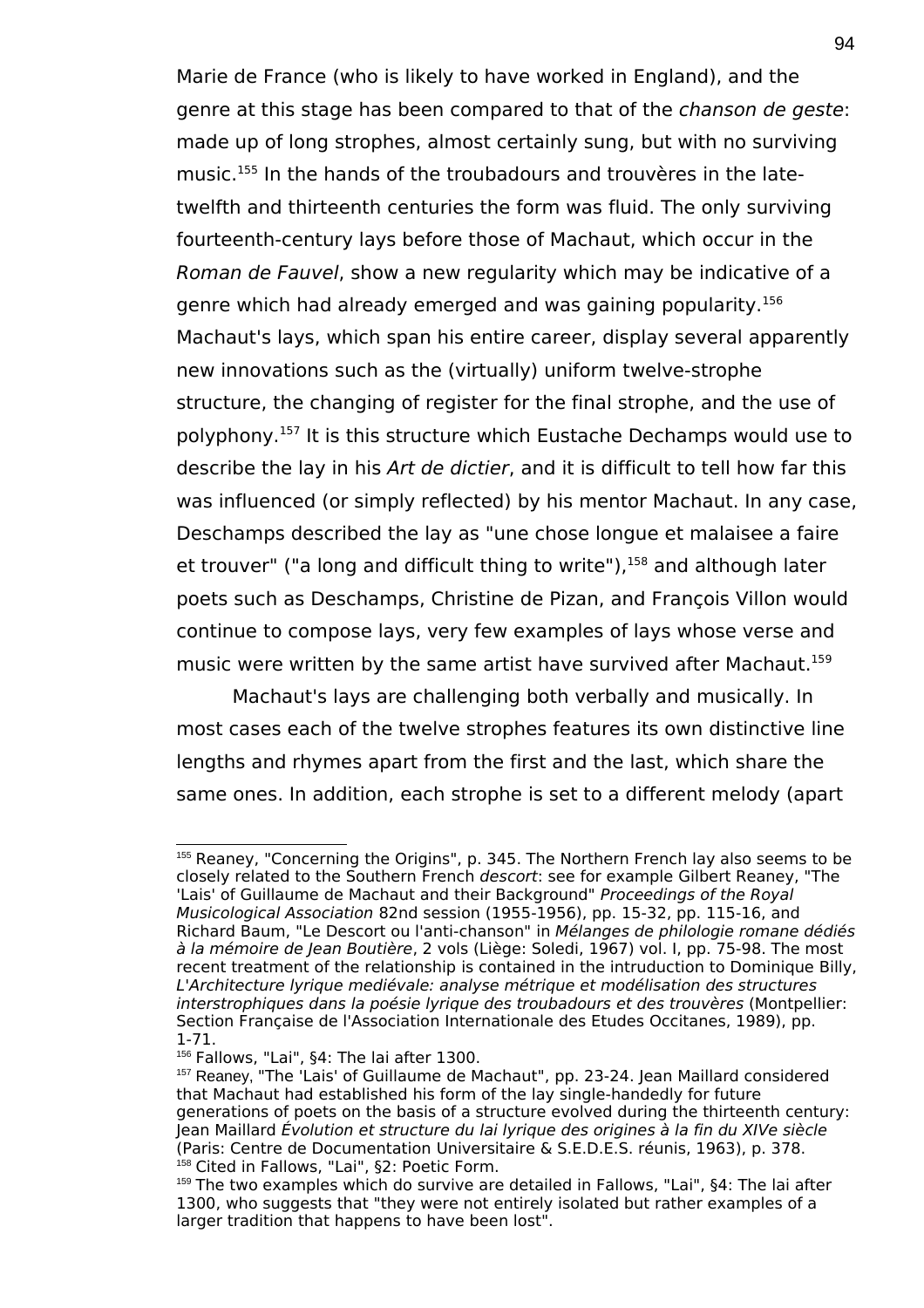from the last, usually a transpositon of the first).<sup>[160](#page-94-0)</sup> A total of twenty-five lays are found in the "complete-works" manuscripts, of which nineteen are set to music.<sup>[161](#page-94-1)</sup> (Not every manuscript, however, transmits every lay, as will be discussed for individual manuscripts below.)

That Machaut considered his lays to be important works is evident from the elevated position they are given both in the manuscripts and in his two narrative works with music. In the Remede de Fortune we have seen how the lay takes pride of place as the lyric whose performance sets the story in motion and whose placement at the head of the didactic lyric sequence signifies its position as the most challenging of the formes fixes. In Machaut's other extended work combining both narrative and lyric, the Voir Dit, which is analysed in Chapter 5, the "Lay d'Esperence" ("Longuement me sui tenus") comes at the central pivotal point in the story, and is apparently commanded by Hope as a suitable atonement for her perceived neglect in the tale. Similarly, a lay plays a linking role between the two judgment dits (Le Jugement du roi de Behaigne and Le Jugement du roi de Navarre) as the poet's penance for telling the former of the tales which does not end in the lady's favour. Finally, in the same way that the lay opens the Remede de Fortune, it once again takes its place at the head of formes fixes by being featured as the opening genre of the music section in most of the "completeworks" manuscripts.

Perhaps more than any of the other musical pieces, the lays serve to demonstrate the complexity of Machaut's art as a poet-composer. It is therefore appropriate that I should now turn to the analysis of the lays in the music section in each of the "complete-works" manuscripts.

### **Manuscript C**

Of all the "complete-works" volumes, it is manuscript C which contains the most elaborate presentation of the lays in the music section. Starting on fol. 165, the section contains fifteen lays, of which nine are set to music, a lower proportion than in the other manuscripts, almost

<span id="page-94-0"></span><sup>&</sup>lt;sup>160</sup> The only exceptions fo this are the first two lays. See Reaney, "The 'Lais' of Guillaume de Machaut", pp. 23-24.

<span id="page-94-1"></span> $161$  Lists of the lays are given in Earp, Guillaume de Machaut, p. xvii, and Maillart, pp. 339-40.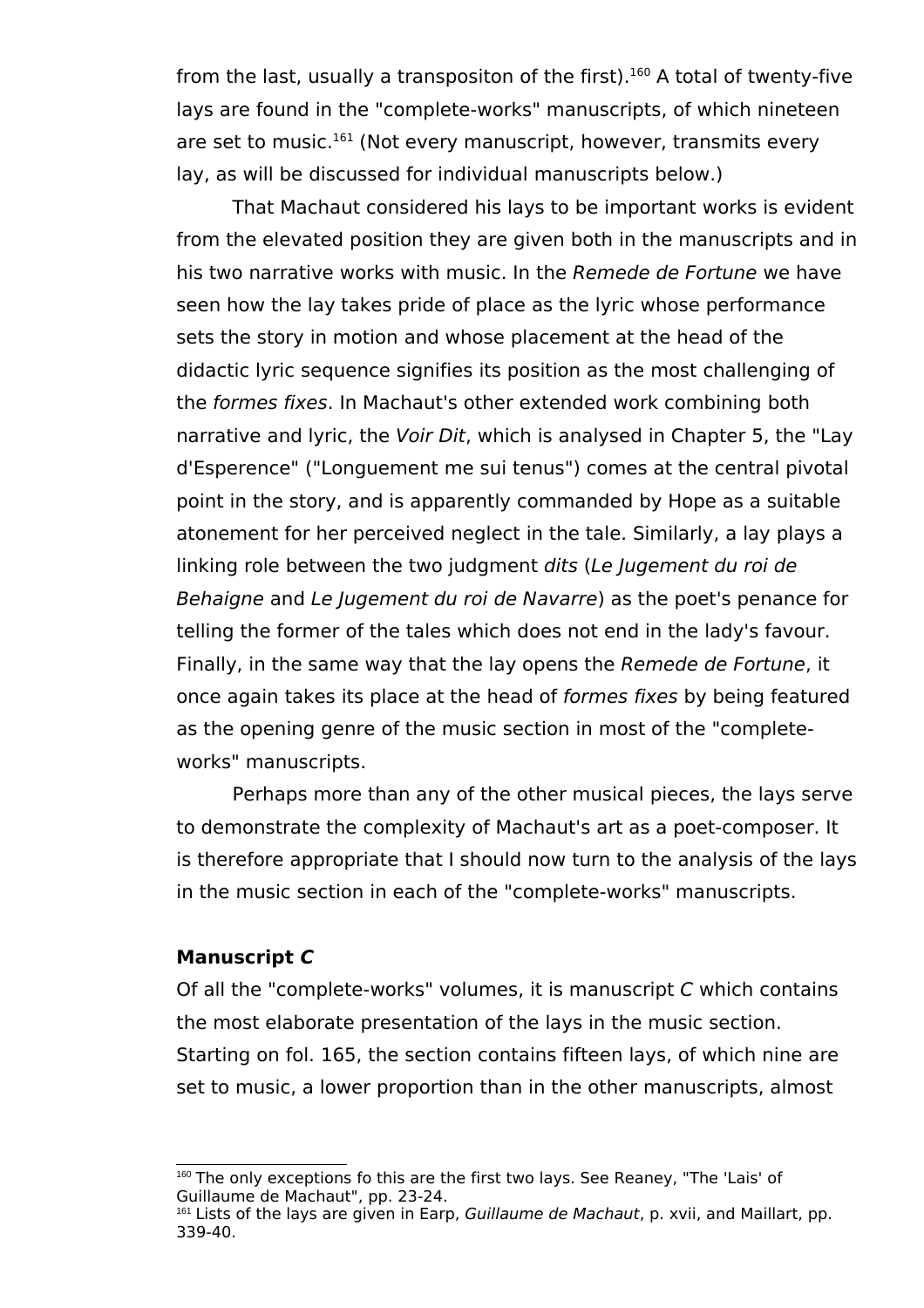certainly owing to C's position as the earliest "complete-works" manuscript.

Manuscript C is the only one of these manuscripts which does not place the lays at the head of the music section. It is possible, however, that they were intended to complete it, since a break in the music section has been noted after the "Lay mortel", which, with its description of the death of the lover-poet-protagonist, would have made an appropriate end to the manuscript, in keeping with others at the time.<sup>[162](#page-95-0)</sup> If this were the case, then the order of the first part of the music section in manuscript C (virelais - ballades - lays) would mirror in reverse that of the Remede de Fortune, therefore implying a didactic ascent ending with the death of the protagonist. As Earp has demonstrated, the structure of manuscript C is such that the positioning of the only genre not to occur in the Remede, the motet, was flexible until a late stage in the manuscript's production, and was probably first intended to form a separate gathering after the lays.<sup>[163](#page-95-1)</sup>

If, however, this theoretical plan for the music section of manuscript C was ever devised, it was not in fact followed. The most likely reason for this would seem to be the availability of new works between the manuscript's inception and completion. Another factor might be the possible change of patron, from Bonne of Luxembourg to her father Jean on her death.<sup>[164](#page-95-2)</sup> This could have delayed completion of the manuscript and opened up the possibility of new demands to be met.<sup>[165](#page-95-3)</sup> This in turn might explain why between the lays and the motets there is a sequence comprising a ballade, followed by more lays, then mixed ballades, virelais and rondeaux.<sup>[166](#page-95-4)</sup> The order of the first seven of the fifteen lays in manuscript C is the same as that of the other "complete-works" manuscripts with the exception of manuscript  $E$ , and this should be borne in mind when considering the relationship of the lays to one another in C, even if in the other manuscripts these

<span id="page-95-0"></span><sup>&</sup>lt;sup>162</sup> Huot, From Song to Book, p. 266 (especially n. 21). For an account of the debate over the possible division of the manuscript at this point, see Earp, Guillaume de Machaut, p. 78.

<span id="page-95-1"></span><sup>&</sup>lt;sup>163</sup> For details see Earp, "Scribal Practice", pp. 138-142.

<span id="page-95-2"></span><sup>164</sup> This is discussed in Chapter 2, and more details are given in Appendix 1.

<span id="page-95-3"></span> $165$  Although, as Huot has noted, any break or time increase cannot have been too great, since the same scribes and artists also worked on this section. From Song to Book, p. 265, n. 20.

<span id="page-95-4"></span><sup>166</sup> A table is given in Earp "Scribal Practice", p. 139.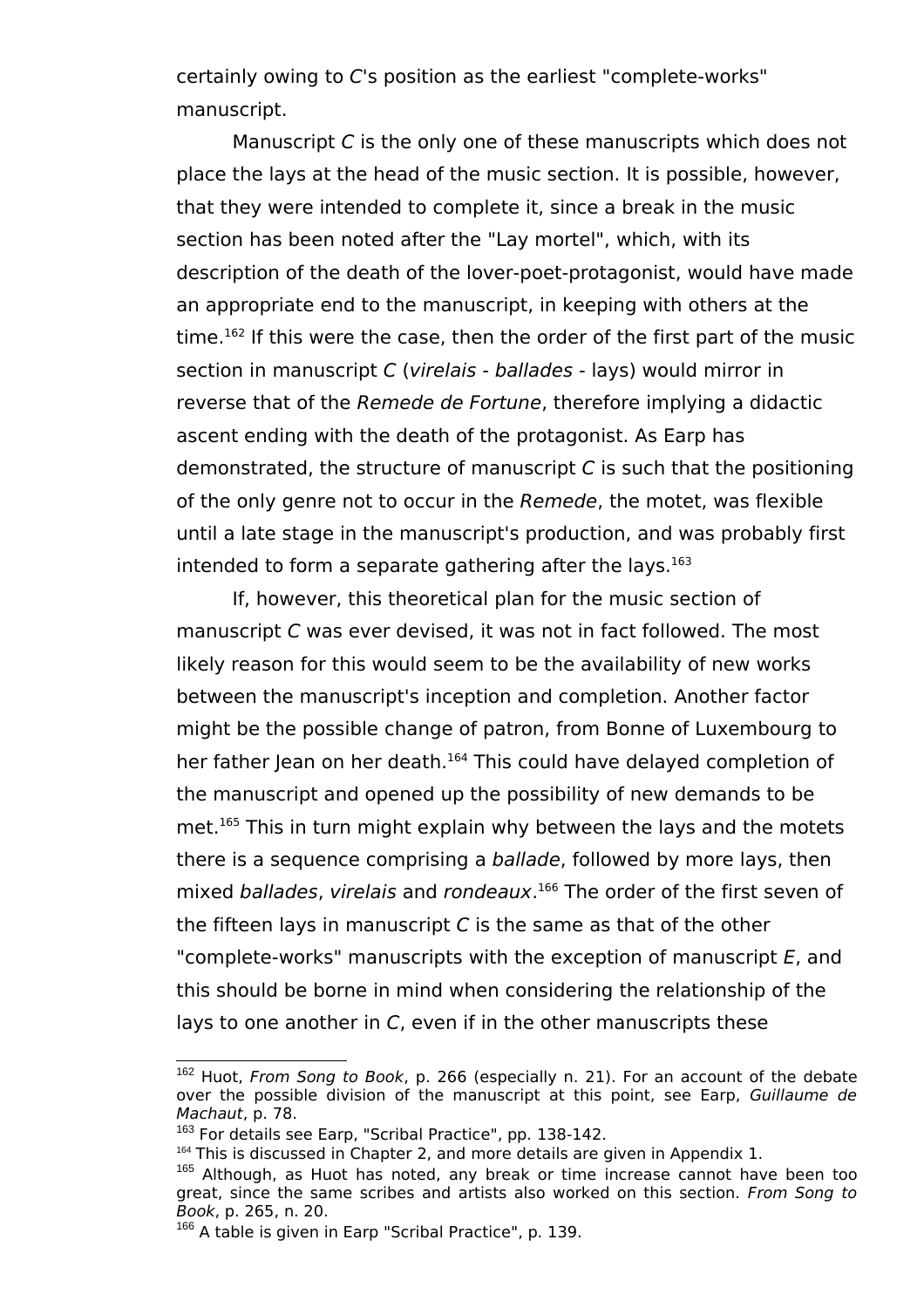relationships are not illustrated through miniatures. Whatever the reasons for the final layout of the lays in manuscript C, they nevertheless make a coherent whole, bound together on stylistic grounds, as shall now be shown.

Despite being split into two groups, the lays are decorated by the only illuminations to be found within manuscript C's music section. Each lay, regardless of whether or not music is present, has a miniature, so that the collection as a whole is as lavish in its iconography as the lyrical insertions set to music in the Remede de Fortune.<sup>[167](#page-96-0)</sup> Sylvia Huot has studied in detail the iconographic sequence of C's miniatures for the lays, and during my analysis I will dwell and expand on hers. The order of miniatures has important implications, of course, for the interpretation of the lays by the reader-performer: $168$ 

Each [lay] stands on its own as a performance piece and was no doubt regarded by contemporary audiences as an independent unit. [...] Because of the simultaneous presence of all lays in the book, we are encouraged to look upon each individual piece as part of an ordered whole. Within this textual space, independently composed poems can function together to create a model of poetic inspiration, composition, and performance.[169](#page-96-2)

As Huot demonstrates, the placement of the first four lays, together with their miniatures, creates a kind of "extended prologue" to the rest of the lay section.<sup>[170](#page-96-3)</sup> The first lay and its miniature (fig. 3.1), in which the protagonist takes his inspiration from the allegorical figure Loyalty (whose scarf bears a striking resemblance to that of Hope in the Remede de Fortune, as Huot points out<sup>[171](#page-96-4)</sup>), shows his devotion to both love and his métier: "Car ma vie et mon lay define" ("for I end both my life and my lay" $1.172$  $1.172$ 

<span id="page-96-0"></span> $167$  It should be noted, however, that the artist for the miniatures of the lays is not the Maître de la Remede de Fortune, although the miniatures are clearly related and serve to unify the codex, as we shall see.

<span id="page-96-1"></span><sup>&</sup>lt;sup>168</sup> Huot, From Song to Book, pp. 260-73.

<span id="page-96-2"></span><sup>&</sup>lt;sup>169</sup> Huot. From Song to Book, pp. 263-64. Of course, "poetic inspiration" and "composition" are part of "performance" in my broad interpretation of the word, and thus I would emphasise that Huot's use of the term here implies aural rendition.

<span id="page-96-3"></span><sup>170</sup> Huot, From Song to Book, p. 263.

<span id="page-96-4"></span><sup>&</sup>lt;sup>171</sup> Huot, From Song to Book, p. 272. For a miniature of Hope and her scarf, see chapter 2, fig. 2.4.

<span id="page-96-5"></span><sup>&</sup>lt;sup>172</sup> Huot, From Song to Book, p. 262 (translation mine: Huot offers "terminate" in place of "end").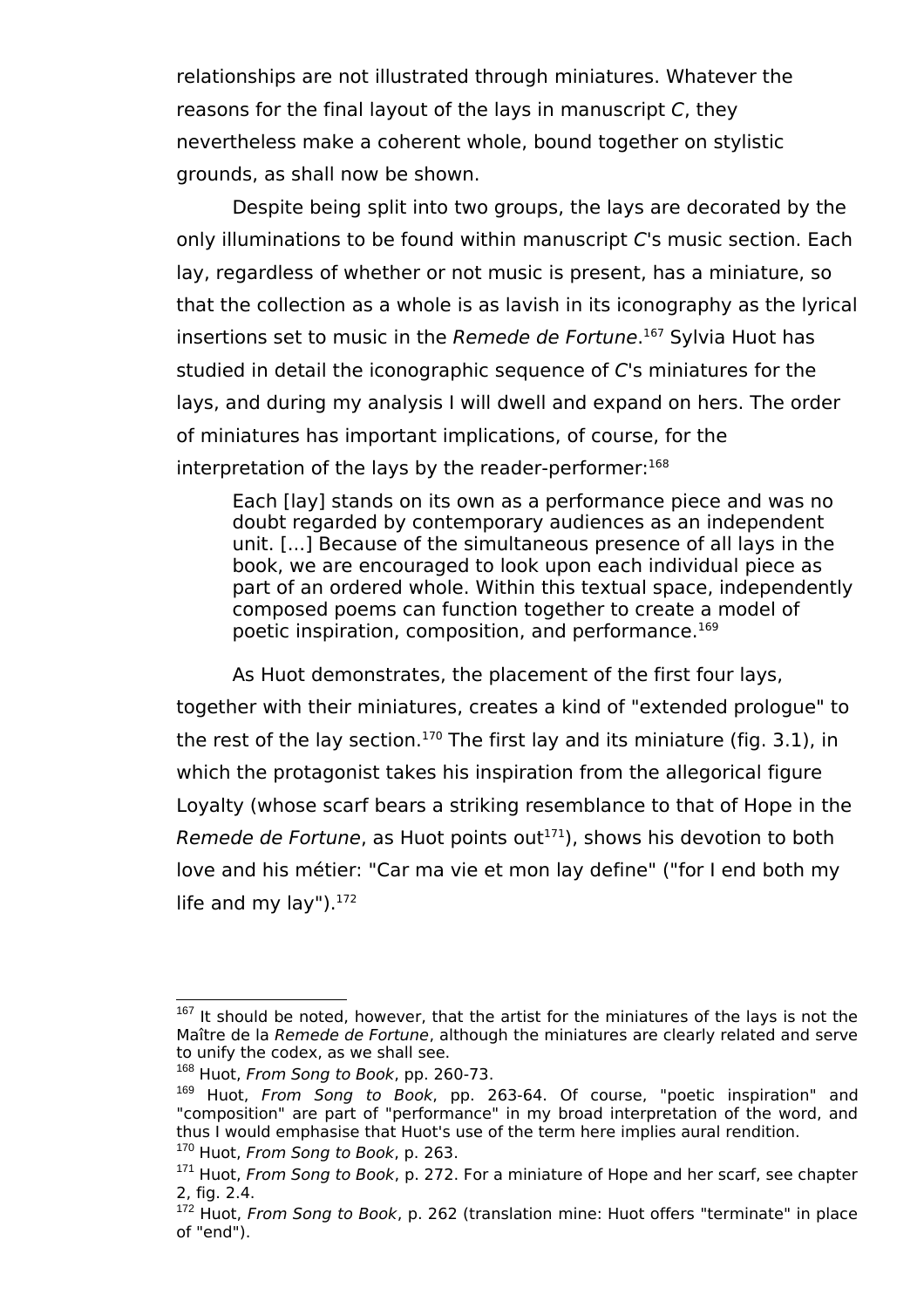Fig. 3.1: C fol. 165 (detail) Miniature to the first lay in manuscript  $C$  ("Loyauté qui point ne delay")

The next three lays continue to chart the process of creating a work, describing a sequence already demonstrated in the Remede de Fortune and which would later be further expounded by Machaut in the Voir Dit, as we shall see in Chapter 5. After inspiratio comes meditatio, and an image of the protagonist in a garden accompanies the second lay, "J'aim la flour". Next follows the lay "Pour ce qu'on puist" on the creative act, which is reflected in the miniature showing the protagonist in the garden writing on a scroll:<sup>[173](#page-97-0)</sup>

Figure removed due to copyright reasons

Fig. 3.2: C fol. 170 (detail) Miniature to the thrid lay in manuscript  $C$  ("Pour ce qu'on puist")

<span id="page-97-0"></span><sup>173</sup> Huot, From Song to Book, p. 263, miniature reproduced on p. 264.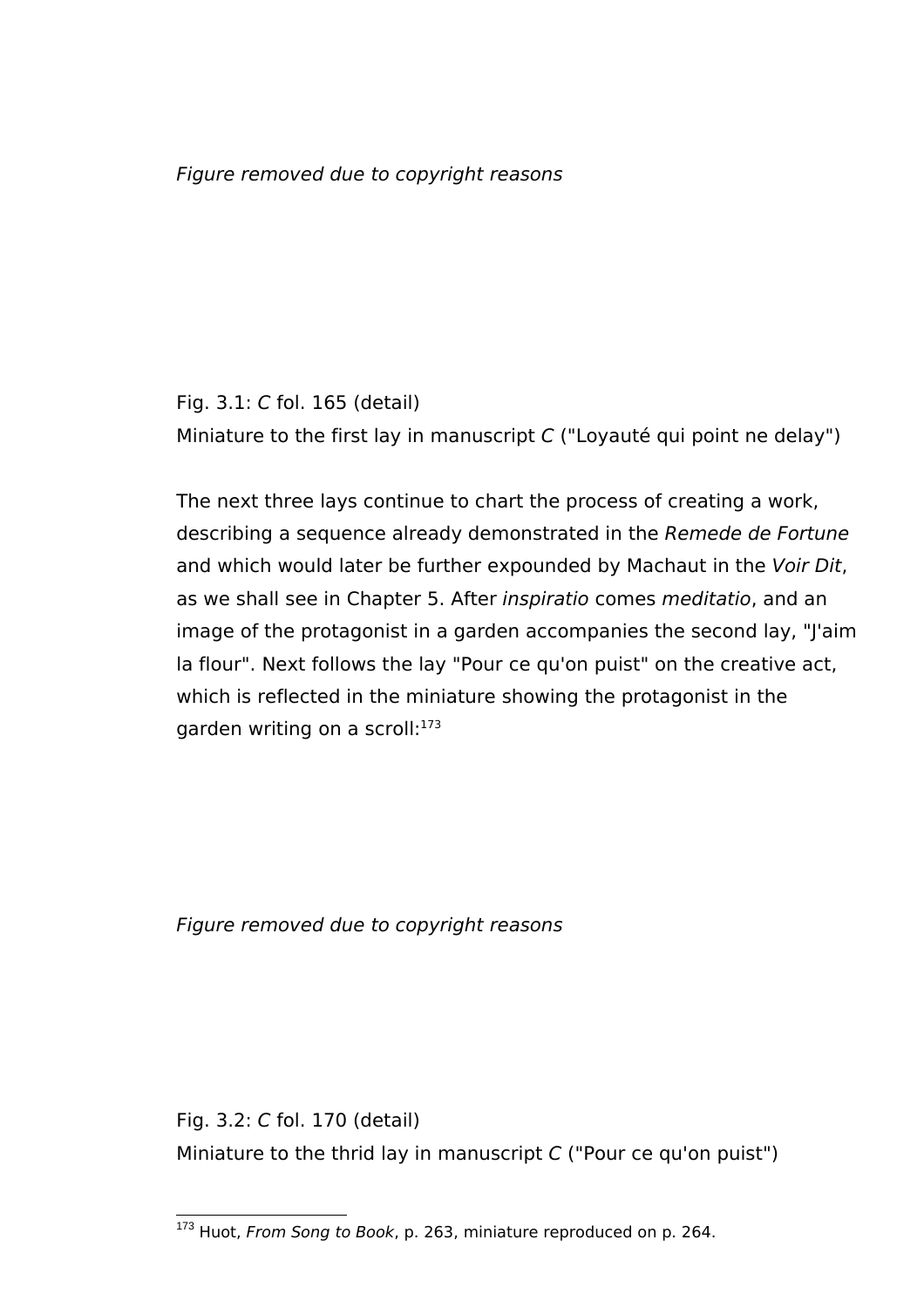This image can be compared to that of the lover composing - surely it is not a coincidence - his lay in the Remede de Fortune:

Figure removed due to copyright reasons

Fig. 3.3: C fol. 26 (detail) Guillaume composing (from the Remede de Fortune in C)

In both of these instances, the protagonist is portrayed with a scroll which, I would argue (as in chapter 5 with reference to the process of composition and the Voir Dit), is less a representation of "written composition",[174](#page-98-0) than a symbol of the protagonist taking part in the act of creation, and of the compilation of the book.<sup>[175](#page-98-1)</sup>

In a similar way, the fourth lay "Aus amans" appeals clearly to a group of people (lovers). Thus it is not surprising that it is illustrated by a miniature portraying the lay's aural performance, again inviting comparison with the lay in the Remede de Fortune which the lover unwillingly sings for his lady:

<span id="page-98-0"></span> $174$  Huot, From Song to Book, p. 263, my emphasis

<span id="page-98-1"></span> $175$  The scroll is symbolic here, as discussed in Chapter 1. Once again, it plays on the juxtaposition of the oral (the scroll) and the writerly (the fact that the protagonist is writing). See Huot, p. 251.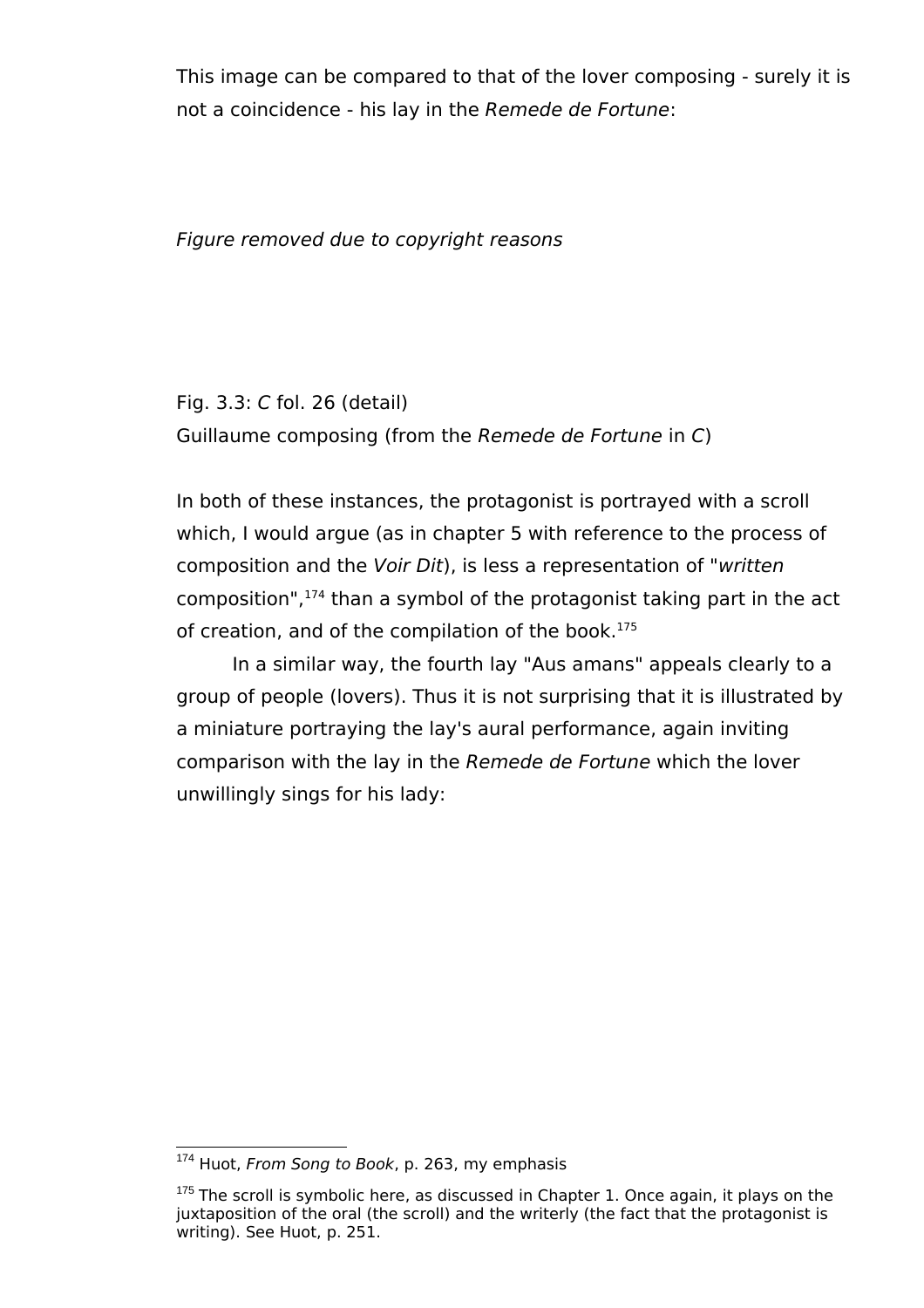Fig. 3.4: C fol. 173r (detail) Miniature to the fourth lay in manuscript  $C$  ("Aus amans")

Figure removed due to copyright reasons

Fig. 3.5: C fol. 28v (detail)

Guillaume reading his lay to his lady (from the Remede de Fortune in C)

Within manuscript C, the young lover of the Remede has learnt his lesson well. Whereas in the Remede he was ashamed to sing his lay to his lady, here in the fourth lay of the music section of the manuscript the first-person protagonist openly addresses his audience both in the miniature and in the verse itself. The scroll further links the two images. In the Remede the protagonist held his scroll and sang his song with his head lowered in shame; here he looks at his audience directly as he sings from the scroll and from the page. It is a fitting image to complete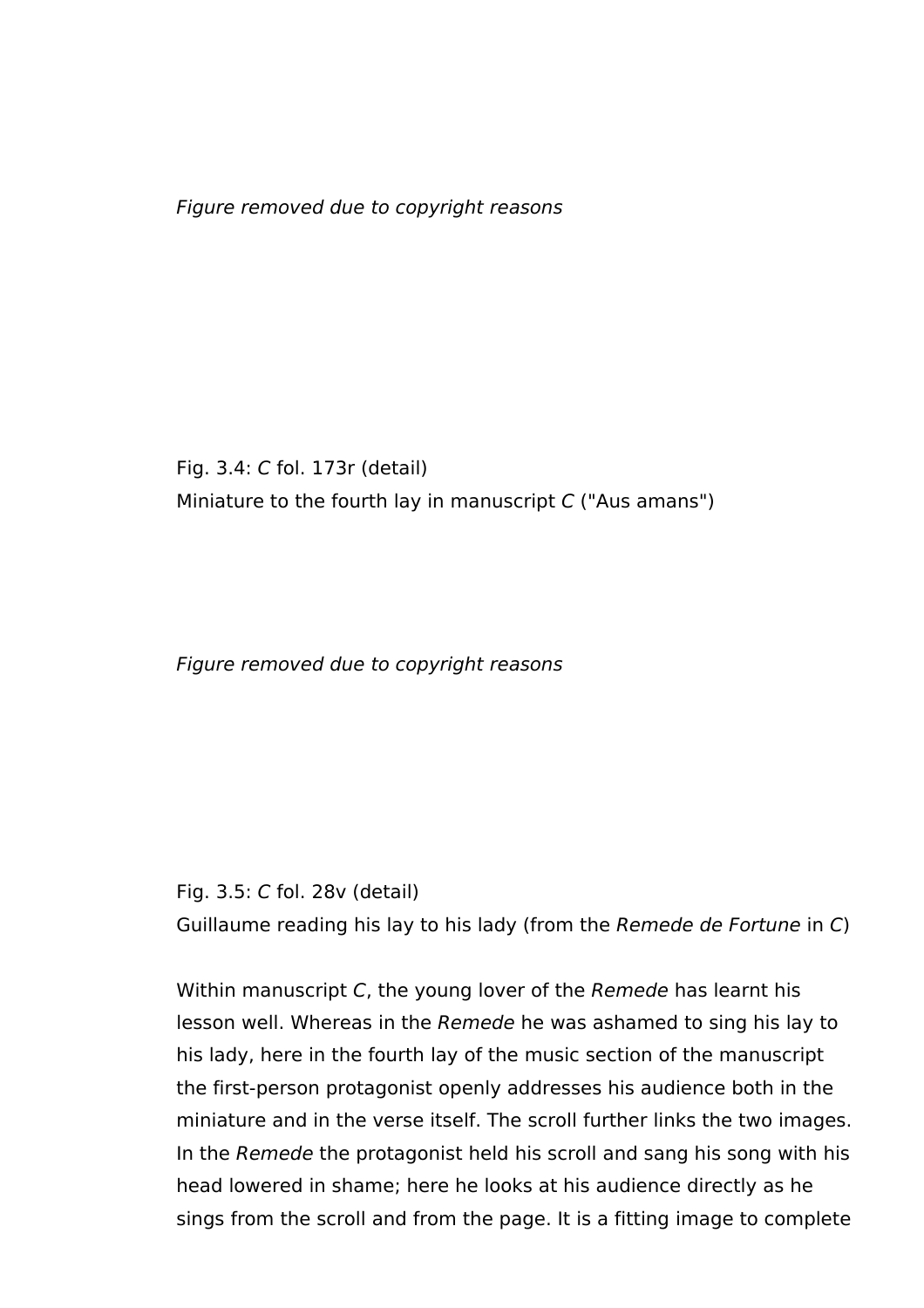the "extended prologue" to the lays, and we should not be surprised that this fourth lay, despite its lack of music, is presented among those set to music. There is no other whose subject matter of the first-person protagonist addressing an audience would be as appropriate within the portrayed process from composition to performance.<sup>[176](#page-100-0)</sup> Indeed, the lack of music for the fourth lay provides an interesting visual contrast to the first, "Loyaute", which has staves for music but no music entered. (In all the other "complete-works" manuscripts the first stanza is set to music.) This is a striking start to a musical genre, and whether deliberate or not provides an interesting symmetry with the end of the collection, as we shall see.

Other than in the first lay, there is very little variation in the presentation of the lays set to music in C. Unlike the lay in the Remede de Fortune, which has four lines of poetry to every line of music, the lays here only have two. Where there is internal musical repetition within each half of each stanza it is written out so that the readerperformer, when arriving at an initial letter designating a new stanza, has to return only once to the start of the stanza in order to follow the music. As with the music in C's Remede, however, the syllables in the two lines of text do not necessarily line up, and in each case of doubt the music scribe has naturally set his notes to the text of the upper line. The only exception to this is in the "Lay de plour", where music is provided for only the beginning of the twelfth and final stanza whose continuation is without staves. Given that the twelfth stanzas are almost always direct transpositons of the first, it is remarkable that this spacesaving technique is not employed more often in the manuscripts. (The lack of parsimony elsewhere may attest to the scribes' or patrons' recognition of the status of the lay as a virtuoso piece to be attempted by only the ablest poets or poet–musicians.) All of these features can be seen in fig. 3.6:

<span id="page-100-0"></span> $176$  Although the arguments given by Huot in From Song to Book, p. 263, on the rhymes and rhyme scheme are of course valid, I feel it is the subject matter of this lay which is more important for its placement.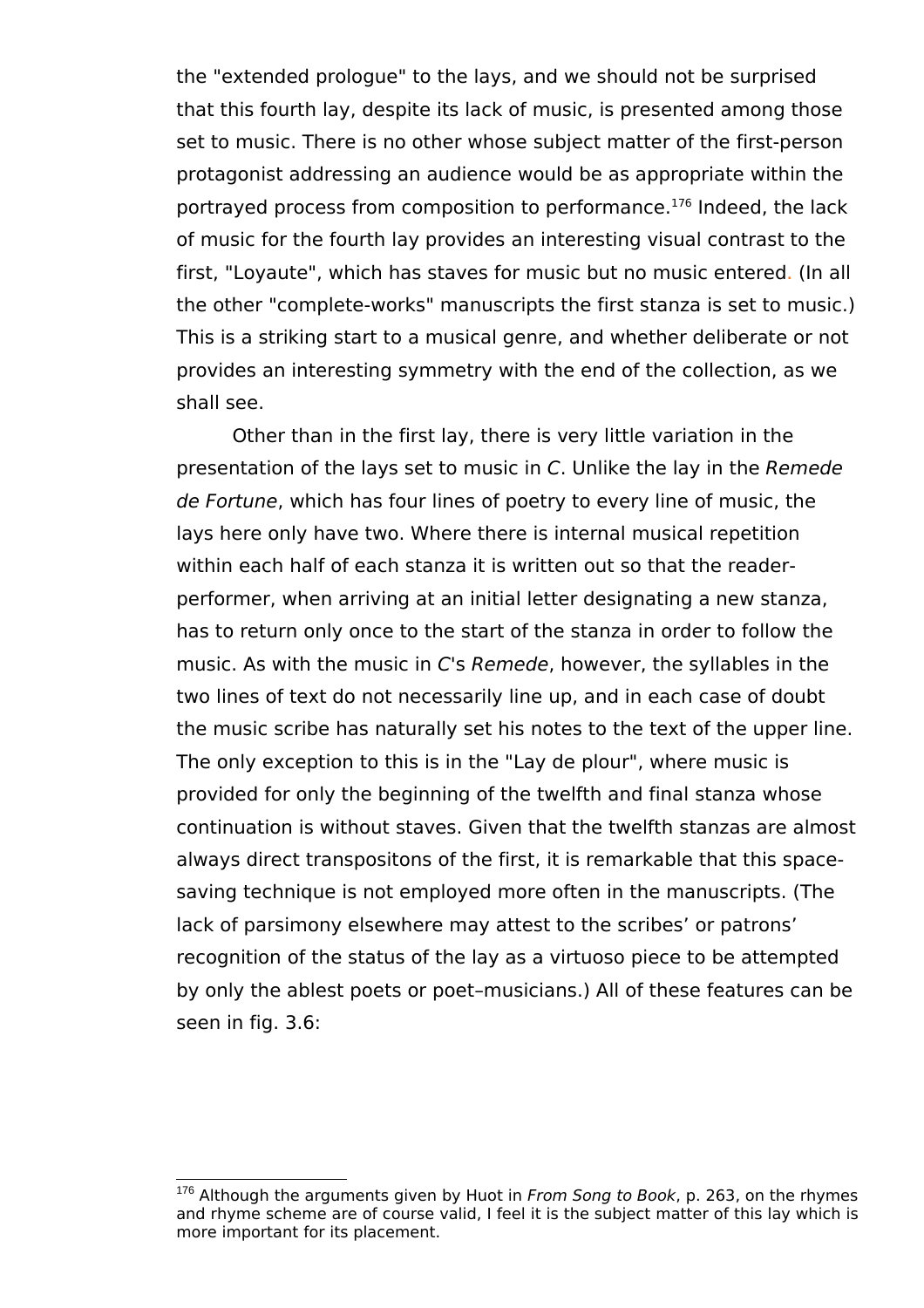Fig. 3.6: C fol. 188v Extract from the tenth lay in manuscript C ("Lay de Plour")

The first two lays after the "extended prologue" re-affirm the poetic figure, the "I", for the protagonist speaks as a poet justifying his choice of an elegiac tone. As Huot says, "these [lays] are appropriately placed at a point where the lyric persona has indeed been established as lover and poet".<sup>[177](#page-101-0)</sup> Yet in manuscript C, although the lays speak of an author figure, the miniatures do not portray him as such. I am therefore

<span id="page-101-0"></span><sup>177</sup> Huot, From Song to Book, p. 265.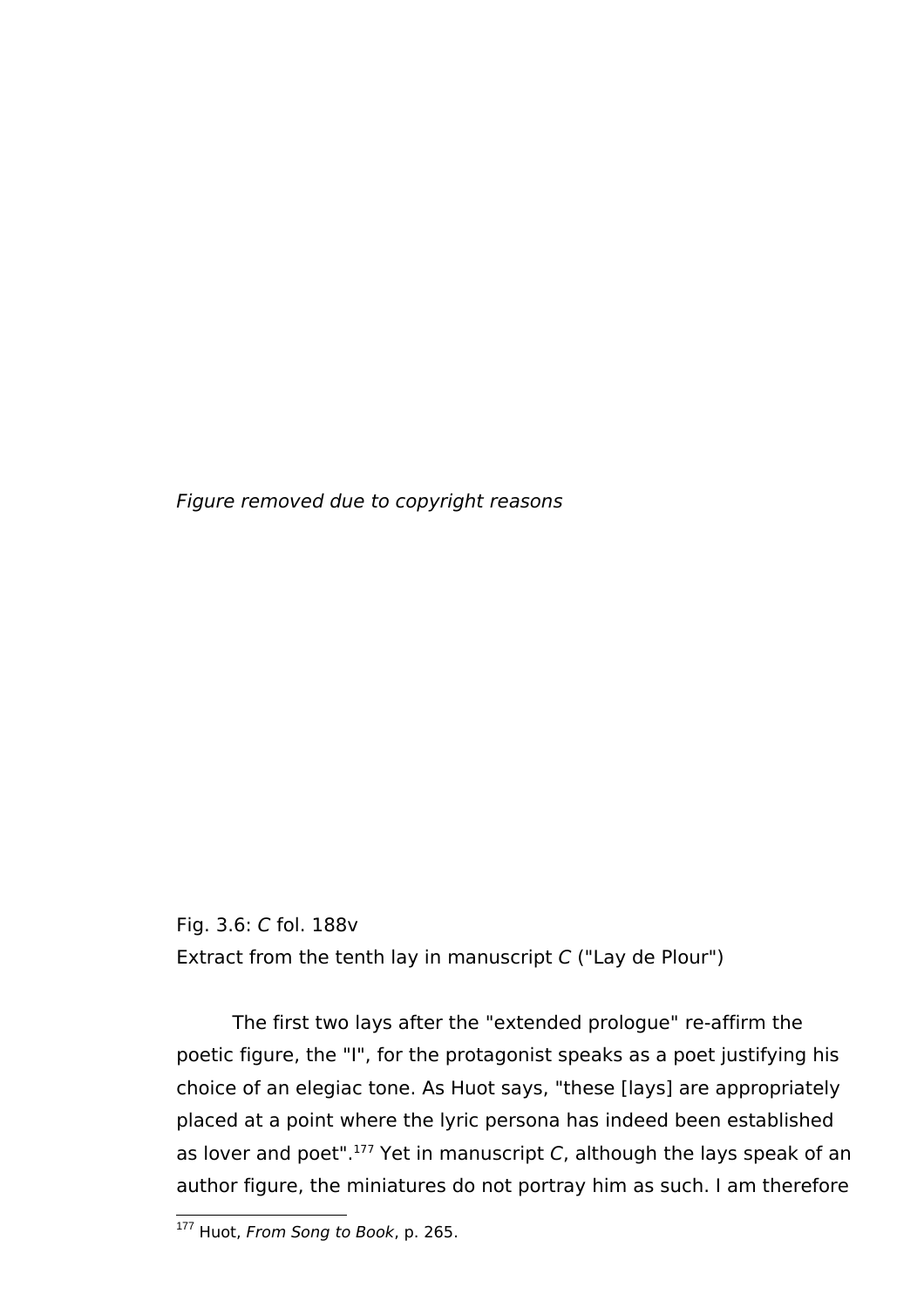inclined to disagree with Huot's notion that these lays "offer the illuminator little possibility for visual interpretation", $178$  for surely the illuminator could have highlighted the authorial aspects of the lays if he had so desired, for example with the clerical teaching motifs seen in manuscript F-G. Nevertheless, such illustrations would of course not be in keeping with the rest of the iconography in manuscript  $C$ , and thus the illuminations chosen serve to highlight the first-person protagonist as subservient lover rather than all-powerful author. In any case, it is significant that the illuminator of manuscript C does not exploit the authorial aspects of the lays which will come to the fore in other manuscripts. I do concur with Huot's suggestion that in manuscript C these lays, central though they are to the corpus, are illustrated because they are lays, rather than because of their subject matter:

It is in itself significant that the poems would have been illustrated even though there was, so to speak, nothing to illustrate except the voice itself. The idea of having the lays illuminated, rather than any visually suggestive aspect of the poems themselves, clearly motivated the work.[179](#page-102-1)

This is of course not to say that the illustrations are in any way boring. They are clearly essential to the collection for they designate the poems as lays, perhaps because in manuscript C they are, as a genre, considered worthy of illustration as tours de force, and they serve to influence the reader-performer by indicating at the very least the voice behind the "I".

After two lays which are both "a pure articulation of love",<sup>[180](#page-102-2)</sup> "Amours doucement" and "Amis t'amour", the ninth lay in manuscript C is the "Lay mortel" ("Mortal Lay"). In this lay, as the title would suggest, the protagonist tells how he is soon to die from love. In the accompanying miniature the protagonist is shown looking towards a bush in which there is another face which Huot suggests is Mesdis (Slander).<sup>[181](#page-102-3)</sup> If the lay section in C had ended here, then we would have come full circle: from inspiration of poetic discourse from Loyalty to the death of the protagonist through Slander. Nevertheless, although a break in the lay section is indeed plausible here (as has already been

<span id="page-102-0"></span><sup>178</sup> Huot, From Song to Book, p. 264.

<span id="page-102-1"></span><sup>179</sup> Huot, From Song to Book, pp. 264-65.

<span id="page-102-2"></span><sup>180</sup> Huot, From Song to Book, p. 265.

<span id="page-102-3"></span><sup>181</sup> Huot, From Song to Book, p. 265.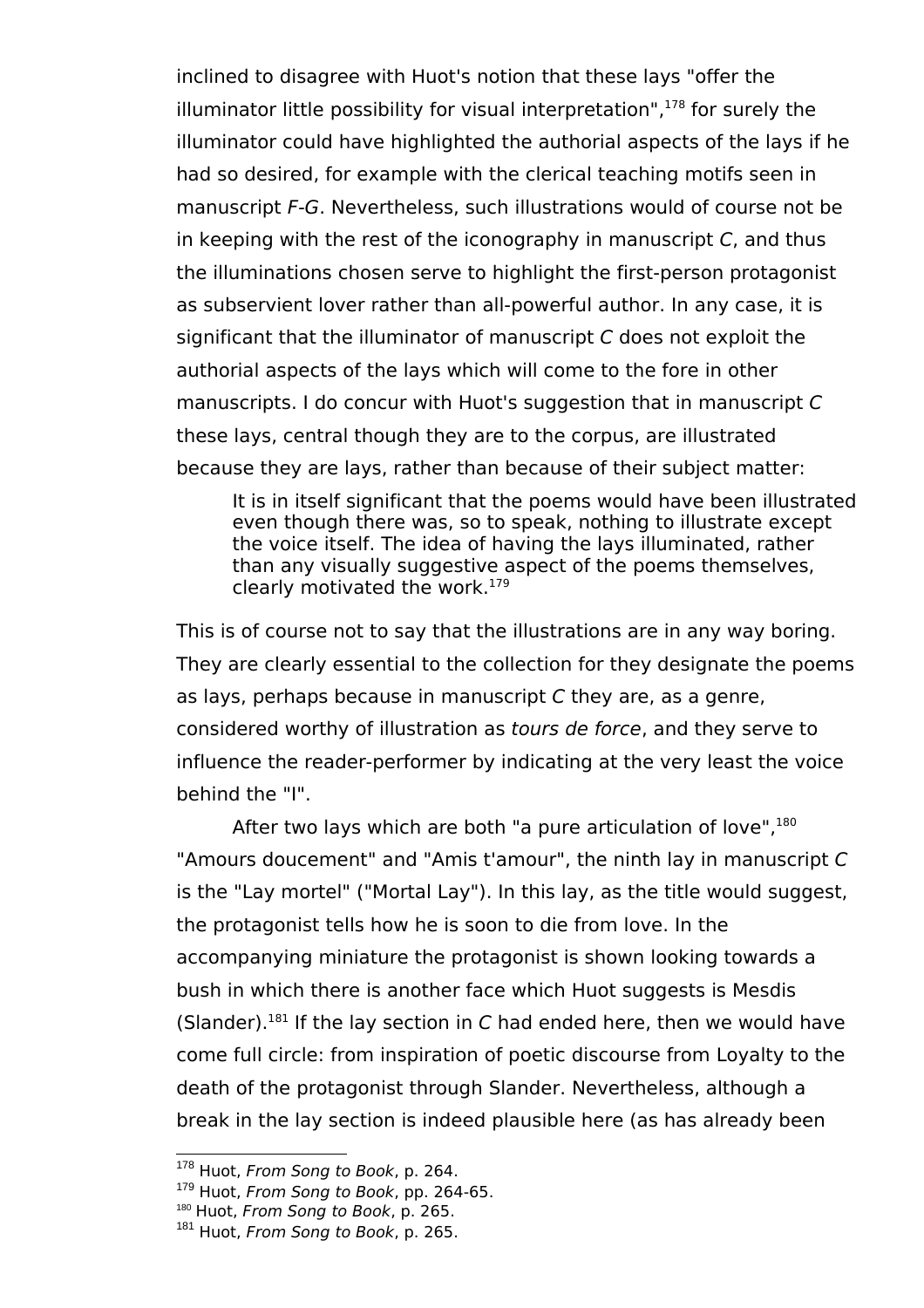discussed), it seems to me unlikely that the collection would have ended on such a distressing, indeed *mortel*, note.<sup>[182](#page-103-0)</sup> Perhaps it is not too farfetched to expand upon Huot's comparison with the death of Guillaume de Lorris at the end of the first part of the Roman de la rose.<sup>[183](#page-103-1)</sup> For the first part of the lay section of manuscript C, like that of the Rose, ends with the apparent death of its author-protagonist, here treated in a short ballade on the theme of death caused by love, before the work resumes. In the case of the lays of manuscript C, however, there is no new author, although the lay which opens the second section is none other than the "Lay de plour", the lay which Machaut is commanded to write (in a female voice) in the *Jugement du roi de Navarre* as penance for having wronged ladies in the Jugement du roi de Behaigne. Whether or not the "Lay de plour" predates Navarre (or whether Navarre was omitted from C because of its overturning the judgment of the dit which opens the manuscript that was most likely commissioned for this family), the imagery of the miniature which accompanies it, that of a man and woman conversing, recalls the central debate of both dits.<sup>[184](#page-103-2)</sup> Add to this the question of the death of C's likely patron, Bonne of Luxembourg, sometime during the manuscript's production, and it may be that the theme of death disrupting - although not destroying - the collection of lays is more significant than first appears.

Indeed, it is before the "Lay mortel" that the other manuscripts depart from C's ordering of the lays, and it is in the two lays following the "Lay de plour" that C's iconography, for the first and only time in the manuscript, grabs attention by extending into the margins of the page. In the miniatures accompanying these lays, the first of which is in a male voice and the second a female, it is not the protagonist but the object of her/his love that is portrayed; the protagonist her/himself is

<span id="page-103-1"></span><span id="page-103-0"></span><sup>&</sup>lt;sup>182</sup> Unless, of course, Machaut had in fact died, although speculation as to whether or not he was suffering from any illness - lovesickness or not - at around the time manuscript C was produced would surely be futile. Guillaume de Lorris's reported death in the Roman de la rose may likewise have been no more than a literary fiction.  $183$  Huot, From Song to Book, p. 266, n. 21: "Also relevant in this regard is Jean de Meun's statement that Guillaume de Lorris's portion of the Rose breaks off because of the death of its author. This principle reflects the lyric identification of singer and song, extended to the lyrical writer and his corpus."

<span id="page-103-2"></span><sup>&</sup>lt;sup>184</sup> See Huot, From Song to Book, p. 266 and n. 22, for a discussion which suggests that the recent composition of Navarre may also have had an effect on the illustration programme here. Huot also notes here that the "Lay mortel" and the "Lay de plour" are listed together in A's index, a detail which will be discussed in more detail when considering the lays in manuscript A.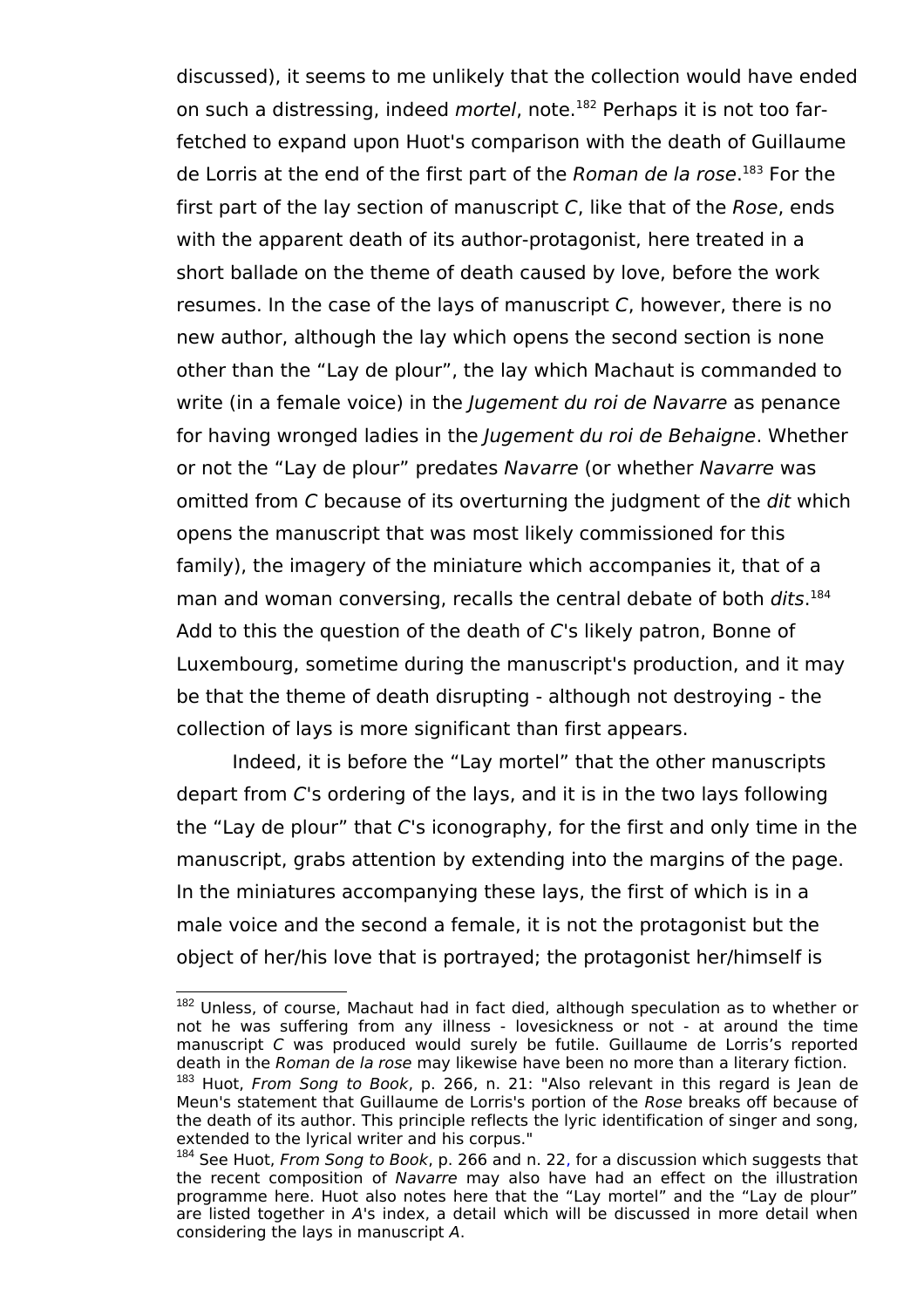depicted in the margin. In addition, the flower held by the male figure accompanying both lays "endows him with a distinctive identity: we cannot help but feel that it is the same man in both cases and hence the same couple".<sup>[185](#page-104-0)</sup>

### Figure removed due to copyright reasons

## Fig. 3.7: C fol. 189r (detail) Miniature to the eleventh lay in manuscript  $C$  ("Ne say comment")

Thus the "new", post-death arrangement of the lays in manuscript C seems to focus less on the lover-protagonist than on her/his audience. From the couple represented in the lays "Ne say comment" and "Se quanque Diex" we move in the thirteenth lay, "Maintes fois", to a miniature of the male protagonist addressing an audience on the proper way to love. Unlike the performer in the miniature for the third lay (fig. 3.2), he is not depicted with a scroll: despite his didactic tone he is exclusively a lover rather than the lover-poet-composer featured in C's presentation of the Remede de Fortune. The next lay, "On parle de richesses", is the only one to change voice within the poem. The structural implications of this are visible in the steadily decreasing line-length before a return to the opening alexandrines in the final stanza.<sup>[186](#page-104-1)</sup> The first half is written in a male voice, a "clerkly" figure who writes grand, long lines of verse with measured, even syllable counts; the second in a female voice whose lines are shorter, more courtly, and

<span id="page-104-1"></span><span id="page-104-0"></span> $185$  Huot, From Song to Book, p. 268. The points made in my discussion can be found on pp. 267-68. On p. 268 Huot adds that this iconographical linking of the last lay set to music with the first of the concluding series serves to unite the collection. 186 Maillard, p. 350.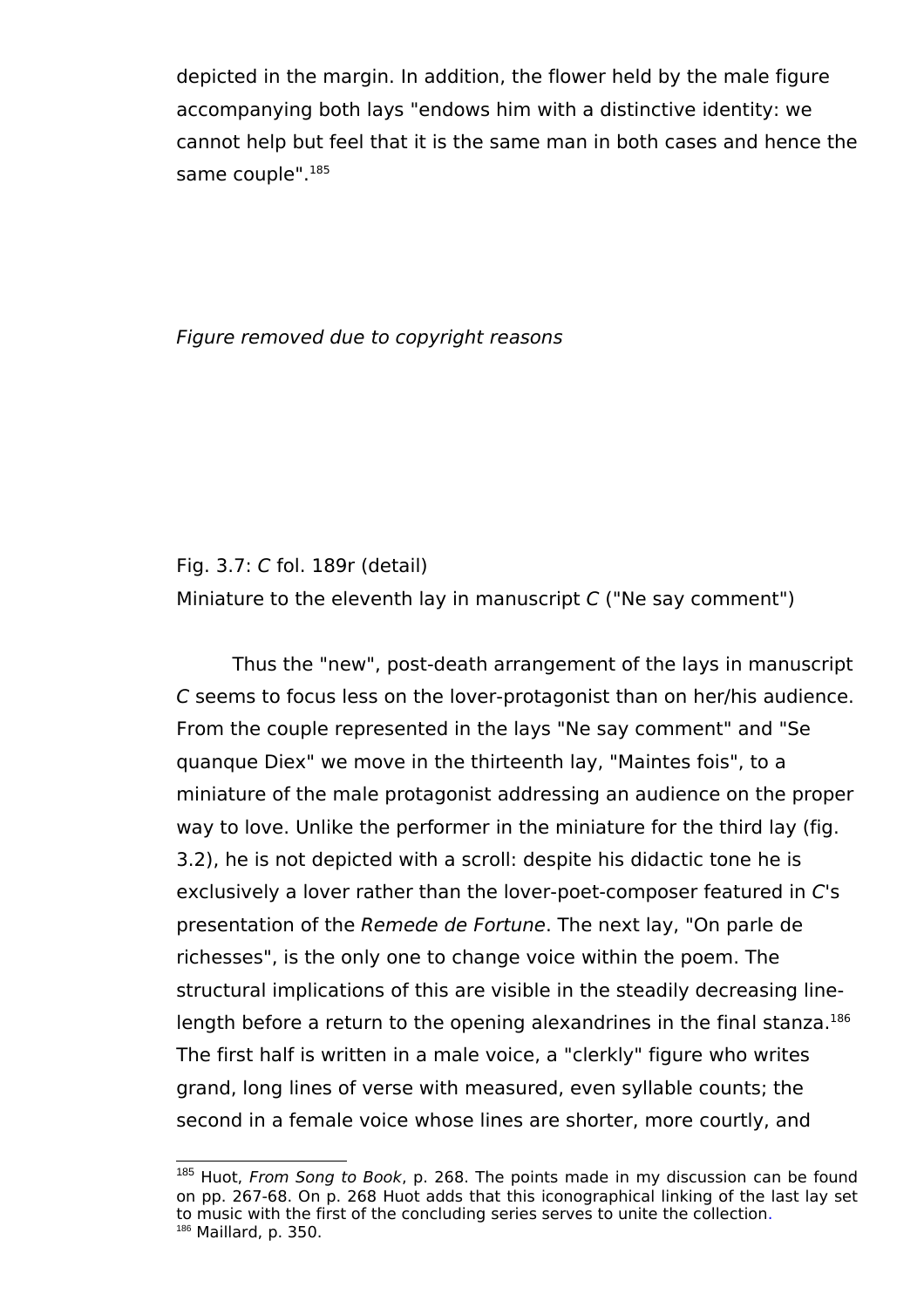tend towards odd syllable counts and fluidity.<sup>[187](#page-105-0)</sup> The miniature supports this, for it depicts a courtly lady in her castle and a clerk writing:

Figure removed due to copyright reasons

### Fig. 3.8: C fol. 194v (detail)

Miniature to the fourteenth lay in manuscript  $C$  ("On parle de richesses")

The miniature, whilst sharing some of the iconographical features of the Remede de Fortune (the lady, the castle, the scroll), also departs from it, as Jean de Meun departs from Guillaume de Lorris's standpoint in the continuation of the Rose. Here in C the male figure and the lady in the castle are not (necessarily) in love with each other; rather they represent two different registers for the declaration of love, the one being courtly, the other clerkly. The courtly lady's stanzas are shorter and lighter, whereas the clerkly man's stanzas, the first three of which consist of alexandrines, are longer, sober, and unique in Machaut's works.<sup>[188](#page-105-1)</sup> Thus the significance of the last appearance of both the male protagonist and the scroll in manuscript C is different from that in our previous encounters with them. Here, the scroll does not elevate the protagonist to the status of author; rather, like with its appearance in the iconography of the lay in the Remede (fig. 3.5), the scroll functions almost as a weight which restricts him to long lines of verse in this long

<span id="page-105-1"></span><span id="page-105-0"></span><sup>187</sup> Huot, From Song to Book, pp. 269-271. Huot implies that the odd-even syllable counts simply serve to differentiate the two voices rather than portraying any intrinsic meaning in themselves as do the line lengths, however, odd-syllable lines have varied internal stress, which can also imply greater naturalness or spontaneity. <sup>188</sup> Huot, From Song to Book, p. 269.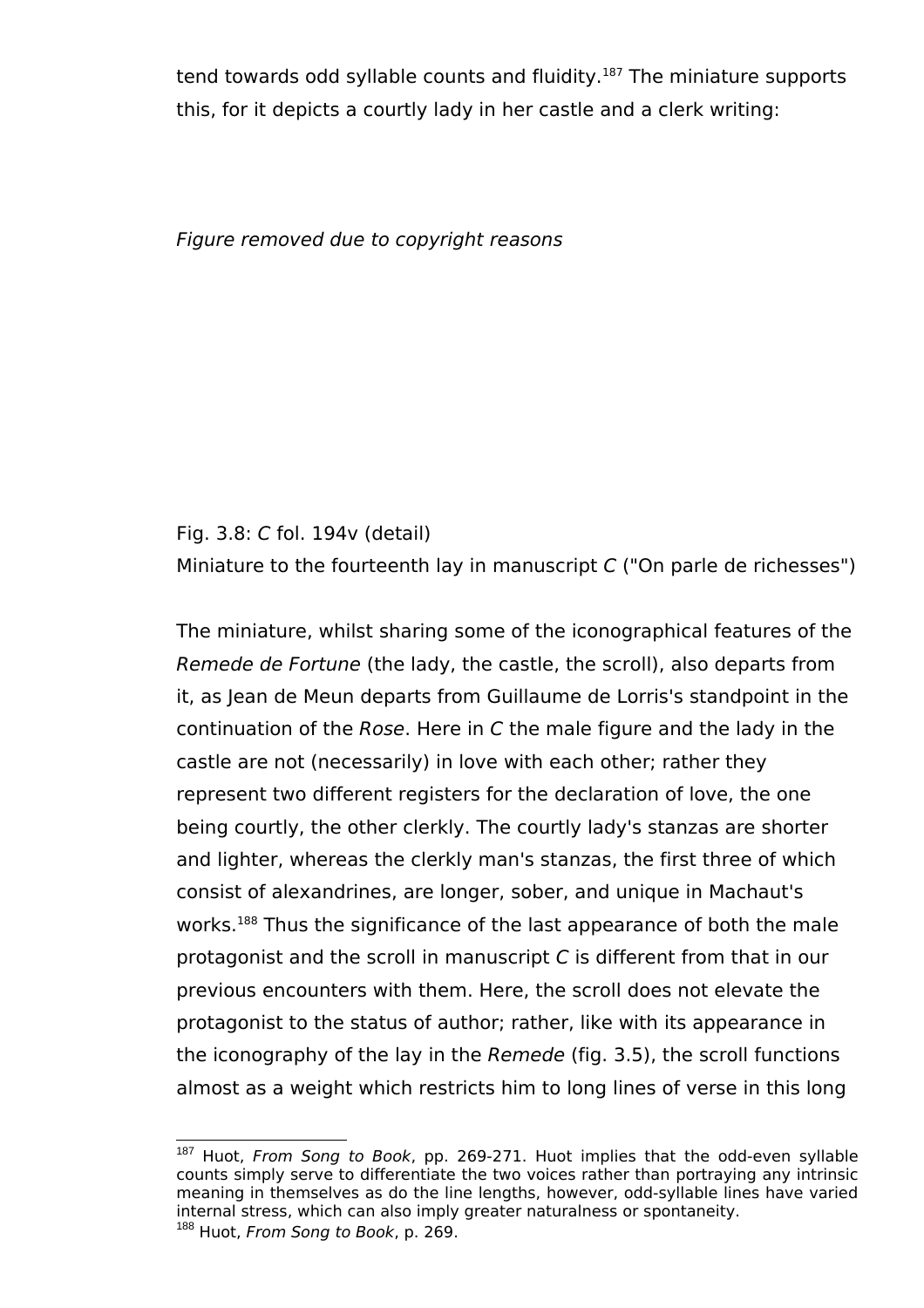gendre, and alienates him from the courtly world of the lady in her castle.[189](#page-106-0)

The fifteenth and final lay in manuscript C is accompanied by the last of the manuscript's miniatures, depicting a lady addressing three other ladies. Although there is nothing in the poem to indicate a female voice, the miniature forces the reader-performer to interpret it as such. The suggestion is that, following the death of the lover-protagonist in the "Lay mortel", now it is time for the male author-figure, normally concealed behind the former persona and barely present in manuscript C, to be completely effaced, just as the music of the first lay has vanished from its empty staves. The author is present behind his works, of course (it is after all a single-author collection), but he is invisible, speaking only through his creations, the various poetic "I"s, themselves brought to us by others. He is present in neither the first nor the last miniatures of the manuscript, and there is no index or introductory prologue. Even the music, which guides reader-performers so carefully for the first line of text, leaves us somewhat to our own devices where there is a second or further text to be sung. At the end of manuscript C, which contains neither the mass nor the Voir Dit (to be discussed in the following chapters), whatever Machaut's — probably active — role in the manuscript's scrupulous production, it is the creation, rather than the creator, which we admire.

### **Manuscript A**

The opening image to the twenty-two lays - and to the music section - in manuscript A reaffirms a theme frequently found in Machaut's works, that of honouring ladies:

<span id="page-106-0"></span> $189$  This iconographical icongruity between clerkly author and courtly lover we will see again in the Voir Dit in manuscripts A and F-G, discussed in Chapter 5.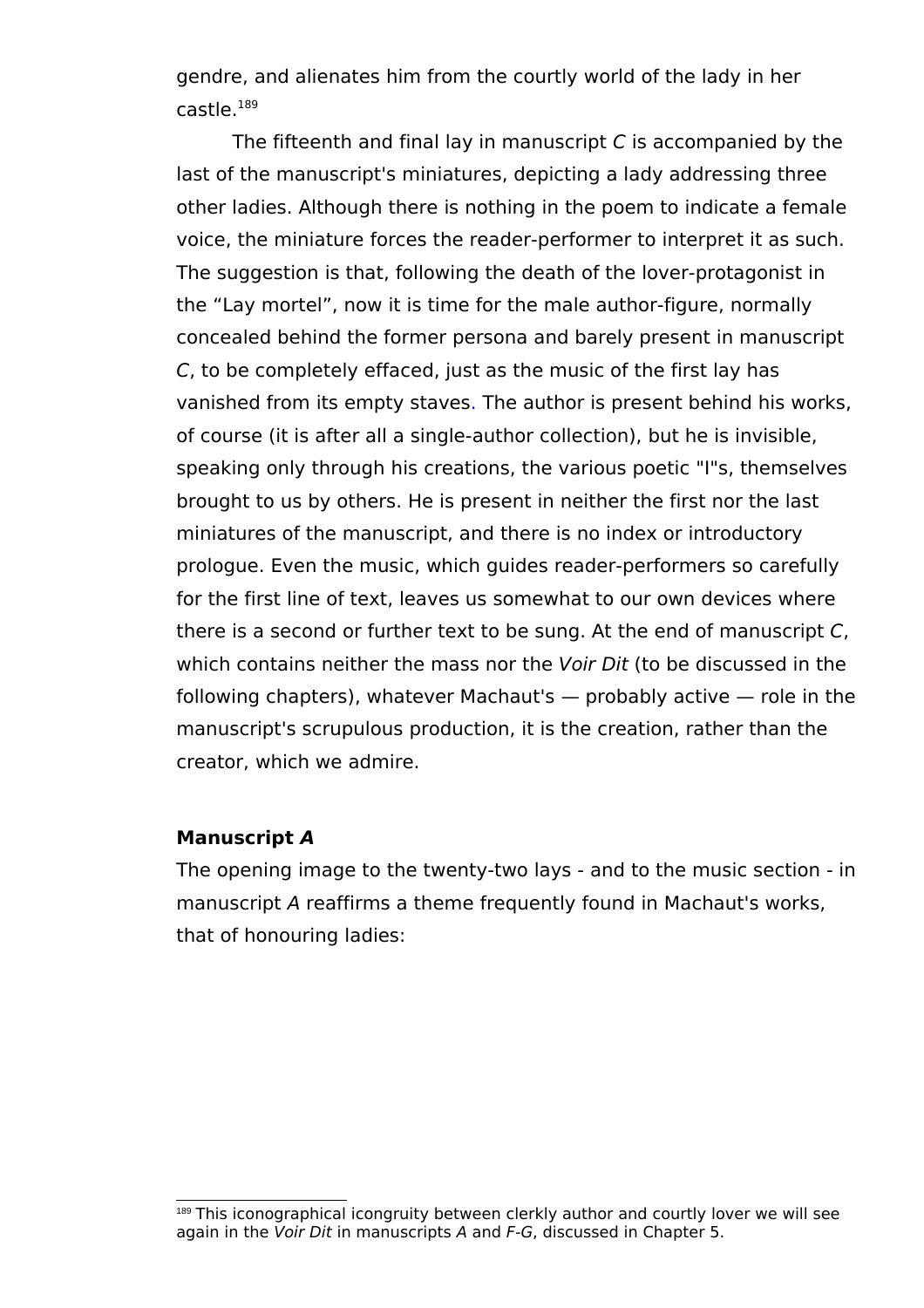Fig. 3.9: A fol. 367 (detail)

The opening miniature to the lays in manuscript A

The lay itself, too, expands on this:

Loyauté, Que point ne delay, Vuet sans delay, Que face un lay; Et pour ce l'ay Commencié [...] Riens qui ne soit pour moy deffaire, Qui, sans meffaire, Vueil toudis faire Vo service, en dit et en fait. (A, fol. 367)

[Loyalty, who never waits, wants me to write a lay straight away, and so I have begun ... nothing could stop me doing so, I who, without doing wrong, always want to serve you in word and deed.]

Sylvia Huot has analysed the opening to this lay as follows: $190$ 

This poem occupies first place among the lays [...] and serves to introduce the lays as a special collection within the codex. The generic designation is given in the third line [que face un lay: that I write a lay] and emphasized by the series of four rhymes on the syllable -lay. [...] Participating in the same alliterative field is the first word of the poem, Loyauté, identified as the primary motivation for the poet's activity. From the word chain loyautélay-lie-amours developed in the opening lines, there emerges an image of the poetic "I" as the persona in whom the parallel activities of love and poetic activity are conjoined in exemplary

<span id="page-107-0"></span> $190$  I find a slightly different rhyme scheme in this lay from Huot (a rhyme between Loyauté and commencié necessitating a line division after each), which means that Huot's "third line" is in fact my fourth.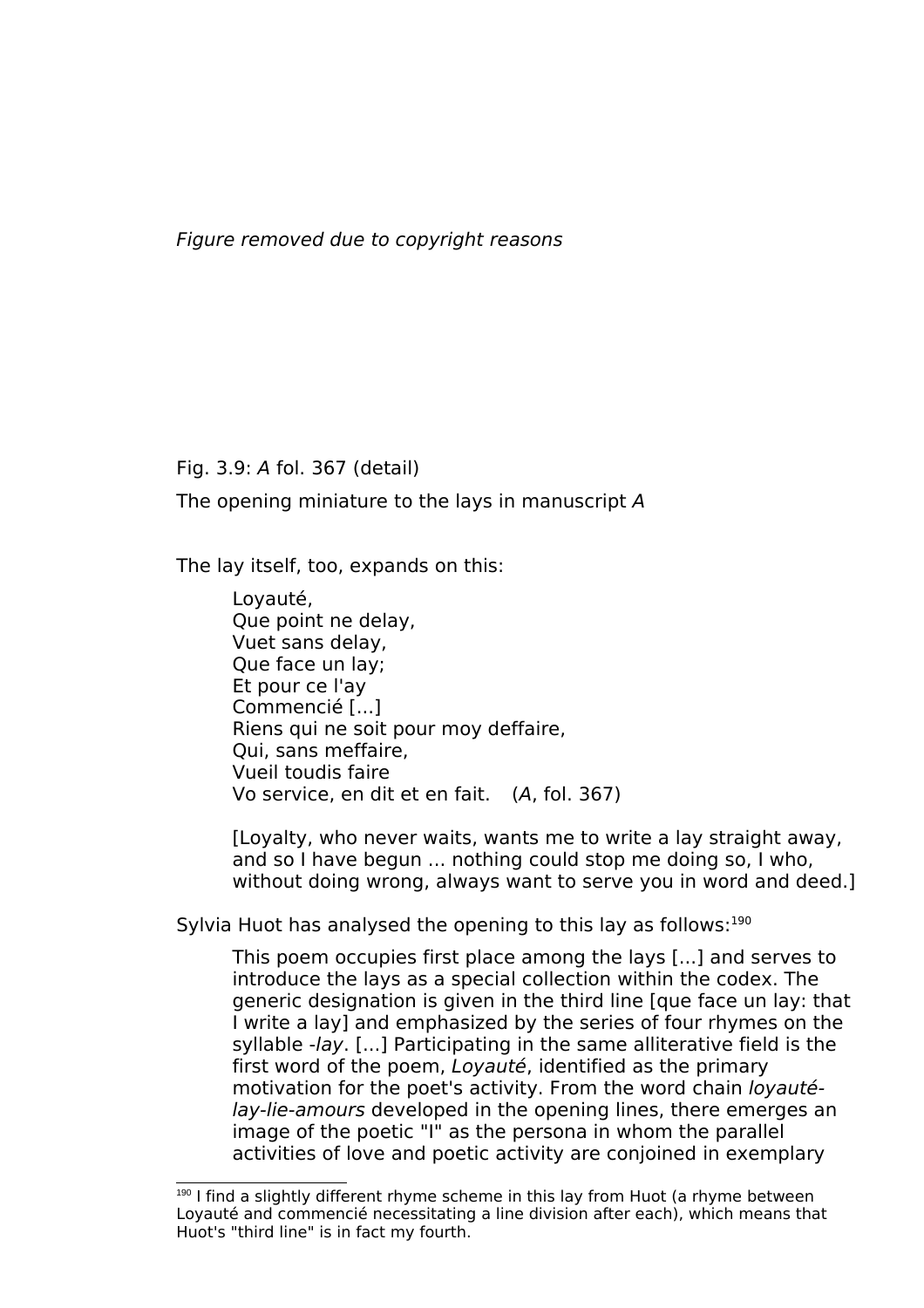fashion, through his loyal commitment to each. The complete fusion of poem and persona is achieved in the closing line, "Car ma vie et mon lay define" (For I terminate my life and my lay).<sup>[191](#page-108-0)</sup>

Although manuscripts A and C both emphasise aspects of love and service in their opening miniatures, they nevertheless differ in their interpretations. In C, we saw that the focus was on the command from Loyalty, and on the act of composition. In A, the lover is depicted without any accompanying symbols of composition, nor is there any indication that the female figure is in fact Loyalty. The image expresses therefore less Loyalty's command in the first lay than the general service to love which is repeated in all of the lays. This broader implication is of course fitting given that this is the only miniature in the lay section. The identification of the male figure with Machaut's poetic "I" may be a natural step but it is nevertheless one which we must take ourselves. Where this image differs significantly from those in C, however, is that the male figure worshipping the female figure introduces all the lays, even those in a female voice, and thus serves as a reminder that the lays are, in fact, the work of a single author. The male figure here, unlike his counterparts in C, is portrayed neither as writing nor singing his work, yet he is implicitly offering it to the female figure. Given the presence in manuscript A of the full Prologue, in which Machaut as an author is bestowed with gifts to honour love and ladies, this image can also be read as the fruition of this promise: an offering to the reader-performers in a scenario reminiscent of the Voir Dit where Machaut the author and Guillaume the lover are combined in the service of the beloved reader-performer Toute Belle. All of this, of course, reminds us that the lays which follow are his to give.

The authorial presence is also additionally felt in manuscript A because of the index. Whether or not the famous rubric is true to its word, it undeniably contributes to the interpretation of the authorperformer from the outset of manuscript A. The index casts its shadow over the lays insofar as it prescribes their order. This sequence, which is different from that of manuscript C, is not in fact entirely followed in the manuscript itself. Manuscript A, its index, and manuscript C are all in agreement for the first six lays, thus keeping intact the "extended

<span id="page-108-0"></span> $191$  Huot, From Song to Book, pp. 260 and 262 (p. 261 is taken up with a picture of the opening miniature for the lays in C).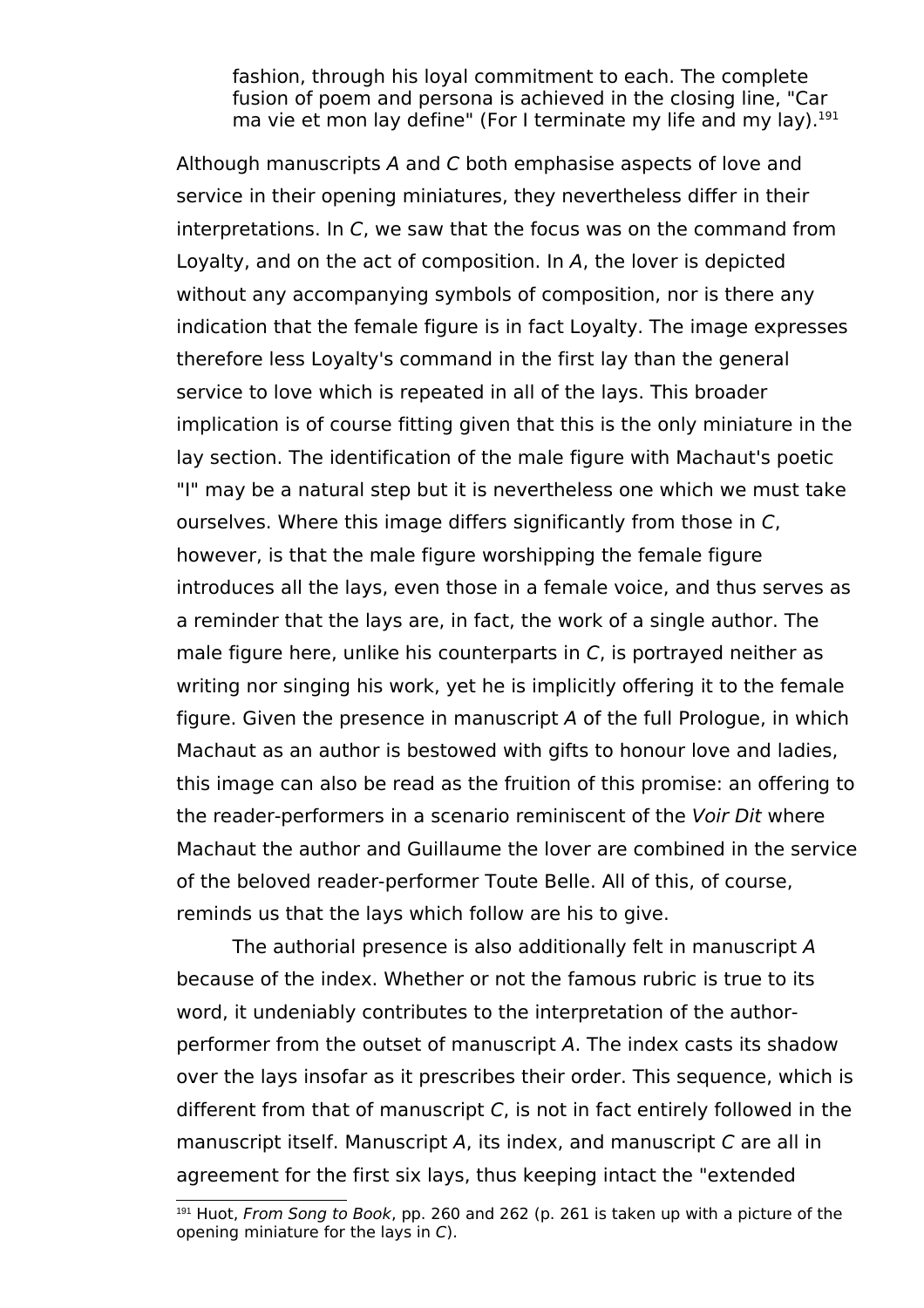prologue" to the lays observed in manuscript C. At the seventh position, however, A's index lists the lay from the Remede de Fortune, although the manuscript in fact follows manuscript C's choice of seventh lay, "Amours doucement". It is from this point on that manuscripts A and C diverge completely. Between manuscript A and the index there is one further point of disagreement: the "Lay de plour" is placed at the end of the group rather than in thirteenth position as prescribed by the index.<sup>[192](#page-109-0)</sup> Earp suggests that this displacement was caused by the lay being "initially forgotten" because it was not in this position in the exemplar (which he assumes also happened in manuscript F-G where it is completely absent), and is appended at the end of the section in a different hand.[193](#page-109-1) Whether or not this scenario took place, it is worth bearing in mind that this is the "Lay de plour", which, like the "Lay mortel", has death as its theme, conveyed in this case by a lady mourning her dead lover, is far from inappropriate as a lay to complete the section.

If the ordering of the lays in manuscript C is stylistic, in manuscript A it appears to be chronological (at least in the index, since the "Lay de plour" would not come at the end of a chronological sequence).<sup>[194](#page-109-2)</sup> The presence of empty ruled staves completing the gathering, and not cut out, is also interesting, for it suggests the possible addition of future lays (as may have happened with the "Lay de plour"). A chronological - or nearly chronological - order, whether or not it was set by the author as the index claims, nevertheless further attests to his presence in the collection: a chronological ordering highlights the collection as containing his "life's work", rather than a suggested order for pleasurable reading. Even in a culture which welcomed lengthy oral performances of epics and romances, it cannot be denied that the number and individual length of the lays mean that reading or singing

<span id="page-109-0"></span> $192$  Earp, "Scribal Practice", pp. 62-65 gives an overview of the lay sections, including a comparative table of the positioning of the lays (p.64) in the "complete-works" manuscripts. It should be noted that manuscript  $\overrightarrow{A}$  also labels its nineteenth lay, "Malgre Fortune", as "le lay de plour". Neither "Lay de plour" is entitled as such in the index, which gives their opening words.

<span id="page-109-1"></span><sup>&</sup>lt;sup>193</sup> Earp, "Scribal Practice", p. 63. Huot, From Song to Book, p. 266, n. 22 also attributes the splitting of the "Lay mortel" and "Lay de plour", which would otherwise form a pair in both A and C, to "scribal oversight". It is also worth adding that the "Lay de plour" in manuscript A is the only lay whose initial letter is written over staves, also suggesting a later addition.

<span id="page-109-2"></span><sup>&</sup>lt;sup>194</sup> For more details on the likely chronological order, see Earp, "Scribal Practice", pp. 62-65.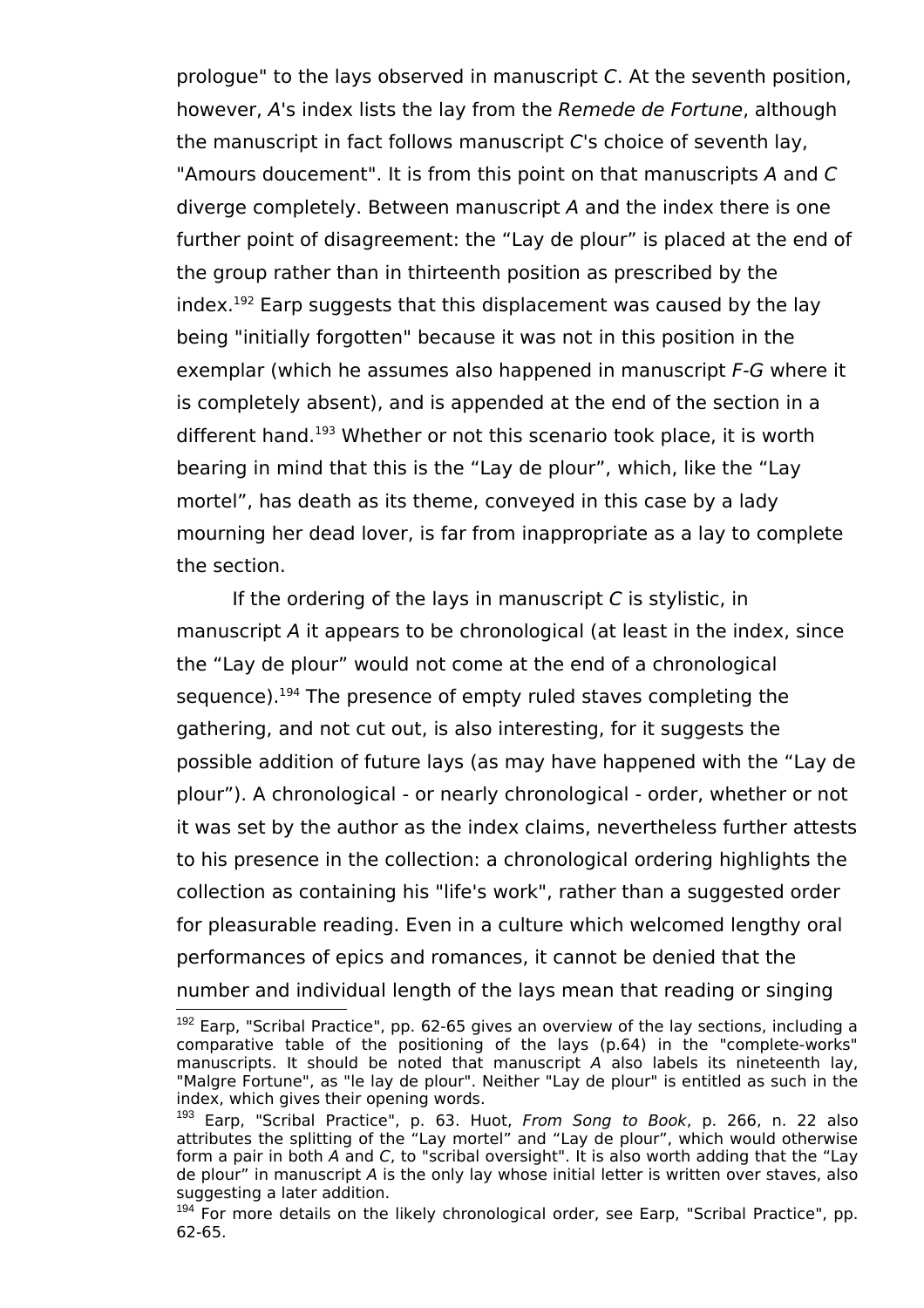all twenty-two exclusively in the order presented would take an extraordinary amount of time, particularly if they were consumed in one session, although even a performance over several sessions would mean a lengthy diet of nothing but lays. It is at least - if not more - likely that they would be read or sung individually or in groups, according to the reader-performer's inclination. This is reflected in manuscript A where the reader-performer is not so much presented with a series of lays ordered so as to tell a story, peppered with images to mark divisions and to maintain interest, but rather faced with a lifetime achievement to be admired.

The presentation of the music is similarly sober. Sober, that is, in that it allows the reader-performer very few liberties in interpretation: as with the Remede de Fortune, the reader-performer approaching manuscript A with or without prior knowledge is left in no doubt as to the word-syllable relationships in the lays. The music for the lay section is generally laid out in one staff across the page, except when the folio is shared between two lays, of which only one has music. On such pages the lay with music is exceptionally presented in columns since the lays without music are written in two columns. After the first lay, new lays are introduced with large illuminated initials, drawn over blank spaces left in the staves (except for the "Lay de plour" which is shown in fig. 3.11 below). New stanzas feature smaller illuminated initials also drawn into spaces left at the appropriate point in the staves.

The key factor at play in A's clarity is once again the second line of text. Unlike in manuscript C, where the inconsistent alignment of the two lines of text syllable-for-syllable obliged the music scribe to opt to match his notes to the first, in manuscript A no such decision was needed. The first line of text has been entered taking account of the space required for the music scribe to enter melismas where necessary, and the second line of text has then been entered so that its syllables almost always fit exactly under the corresponding syllables in the first text, thus ensuring that both texts are aligned for the music when it is entered. Occasionally the second text is slightly to the left of the first, but never so much as to affect the clarity. Virtually any folio would serve as an example here, but I have chosen fol. 373v (the end of the third lay, "Pour ce qu'on puist") because of its large number of melismas, and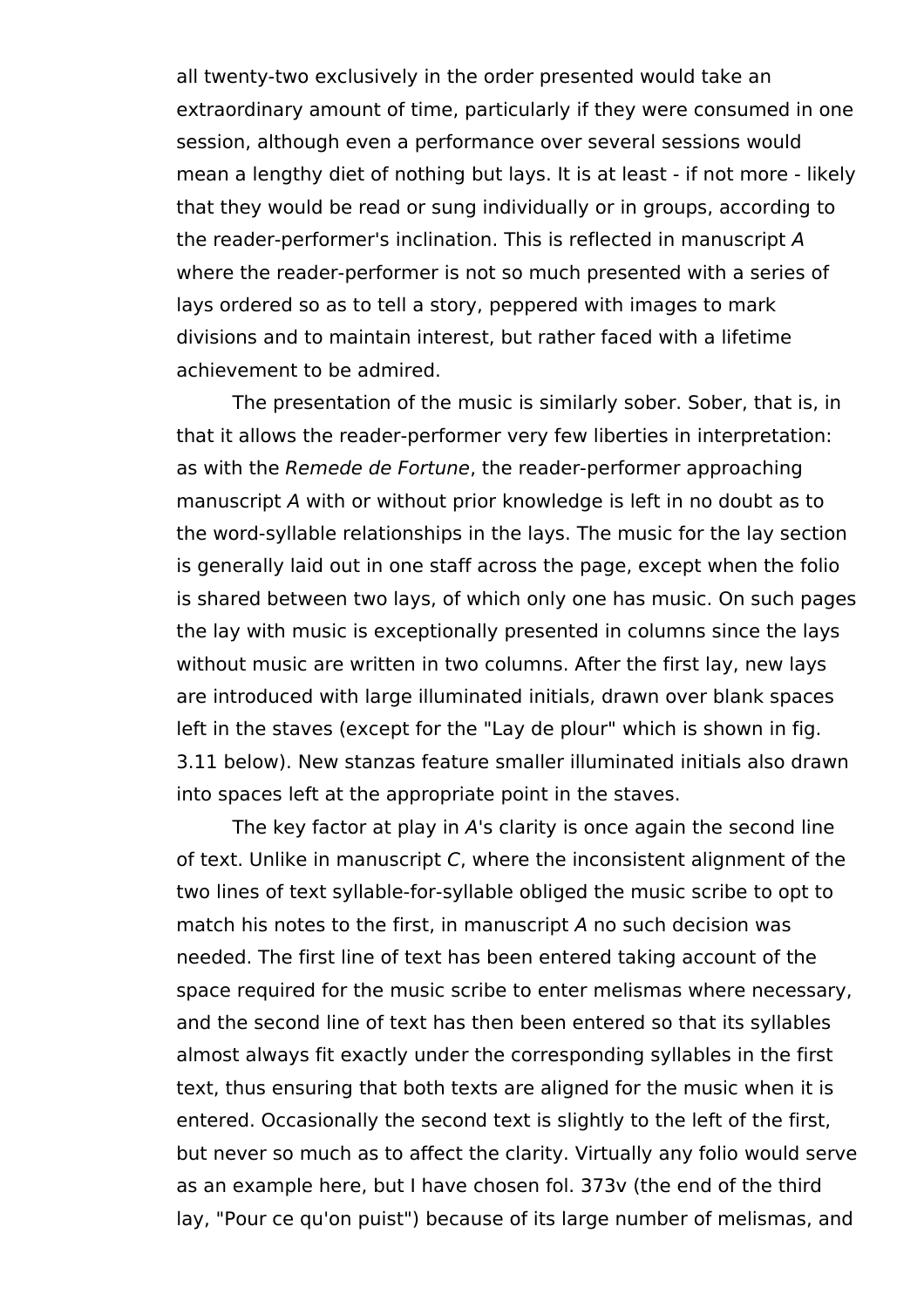its rare variation from this rule in the penultimate staff ("pite ne accort" over "de vous nos confort"), which is soon clarified by the punctum and the rhyme.

Figure removed due to copyright reasons

Fig. 3.10: A fol. 373v Extract from the third lay in manuscript A ("Pour ce qu'on puist")

The only consistent exception to this clarity and matching alignment is the final lay, the "Lay de plour". As already mentioned, this composition may have been added to the manuscript after the lay section was otherwise complete. In addition, the scribe who entered the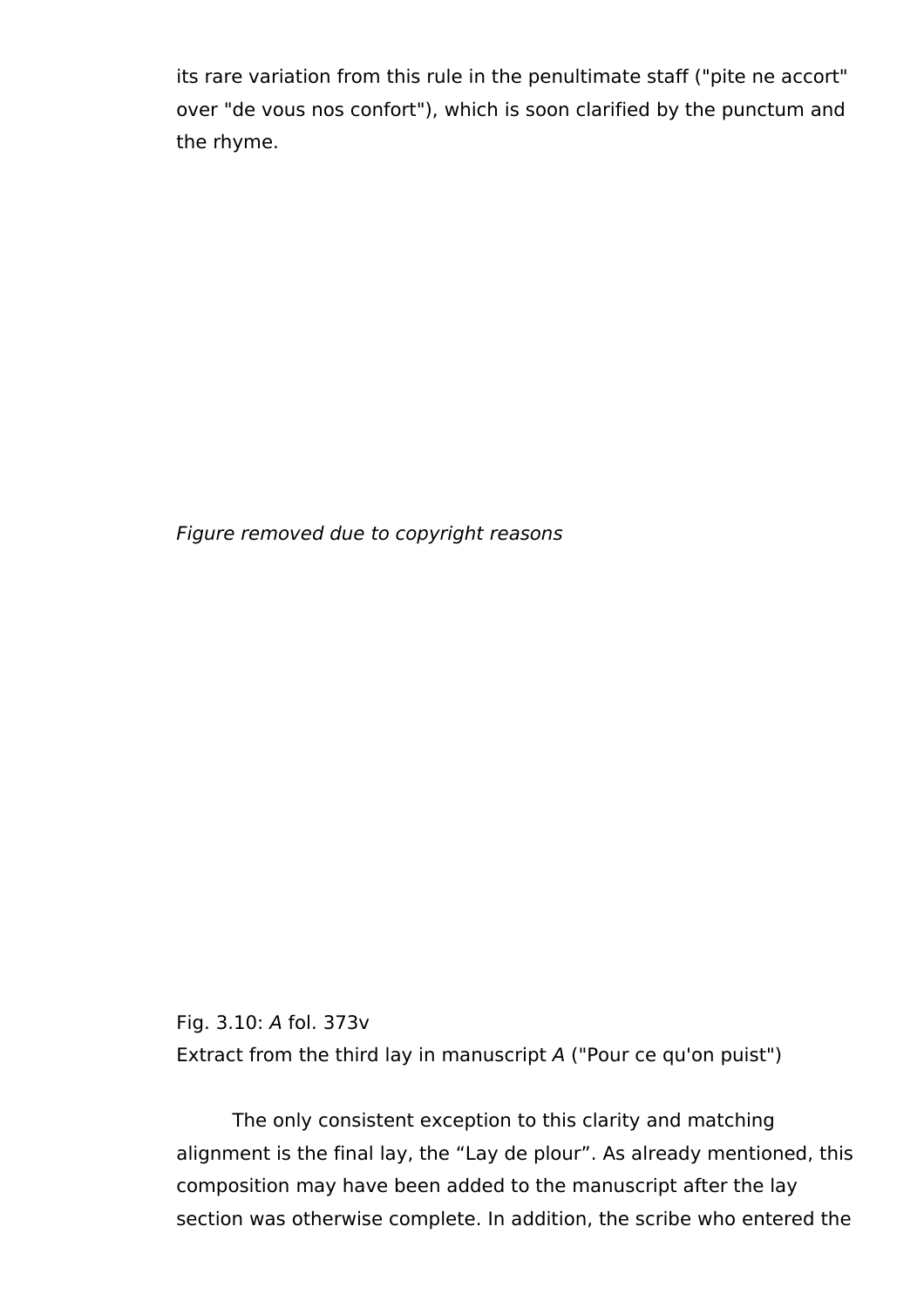text of the other lays did not do so for this one. A comparison of the opening words of the "Lay de plour" and the previous example will illuminate this disparity better than words:

Figure removed due to copyright reasons

Fig. 3.11: A fol. 410v (detail) Extract from the twenty-second lay in manuscript A ("Lay de Plour")

As can be seen by following the syllables in the two lines of text in the above example, only at the beginning and around the rhyme (and puncta) do the two texts align; elsewhere the syllables of the second line are not aligned with the first and the music scribe has entered the music according to the first line of text.<sup>[195](#page-112-0)</sup> This scenario, which is very similar to that found in manuscript  $C$ , by no means renders the lay indecipherable; rather, it serves to highlight the exceptional clarity of the preceding lays in manuscript A. Whether or not Machaut was in fact party to A's production, the compilers of the manuscript clearly took care to ensure that the aural reconstruction of their collection of lays

<span id="page-112-0"></span> $195$  According to the variations listed by Ludwig, Musikalische Werke, p. 266, there are no more musical variations in this lay than in other lays.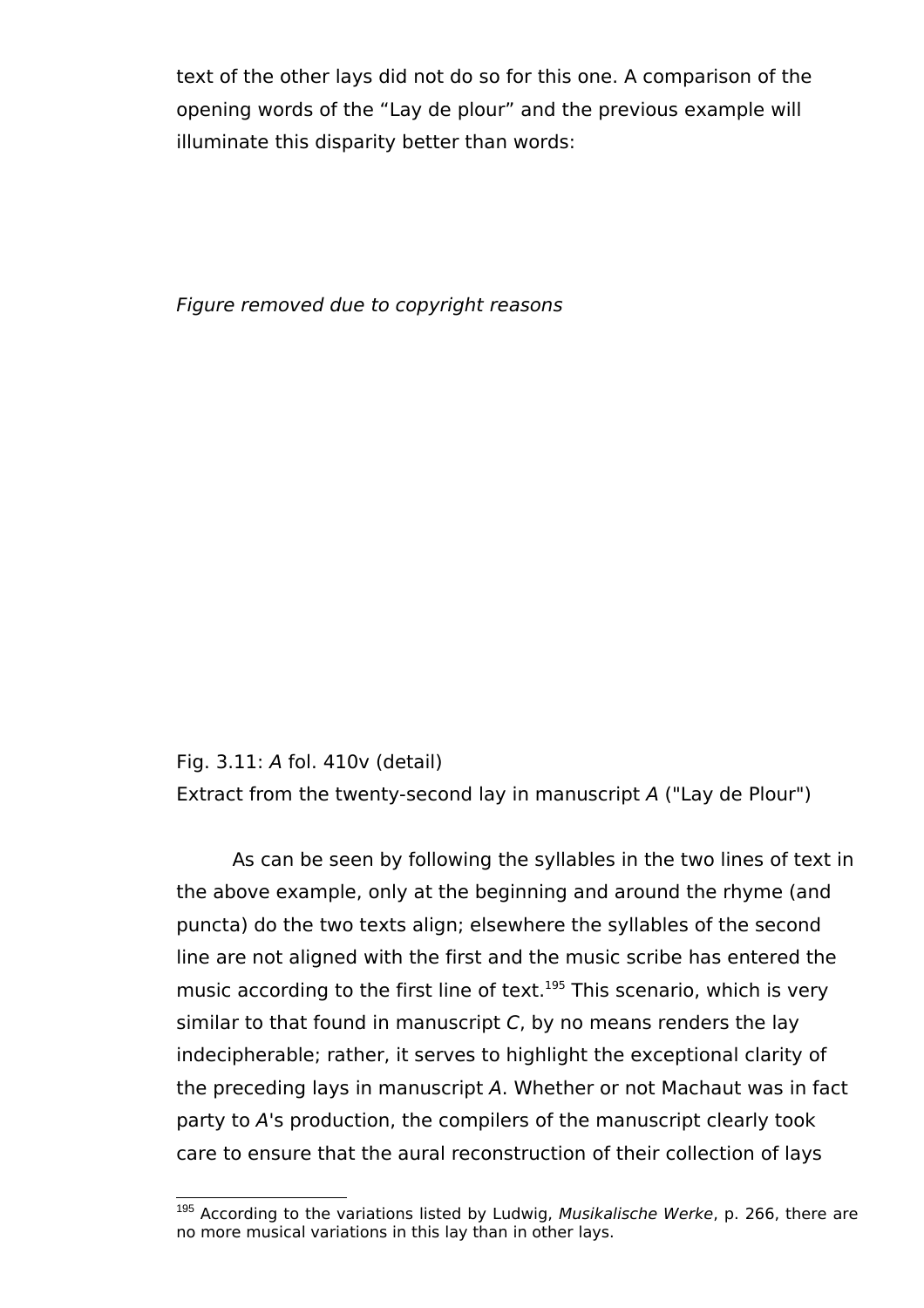was as trouble-free as possible even for a reader-performer unfamiliar with the works.

# **Manuscript Vg**

Manuscript  $Vg$  is similar to manuscript  $A$  in many ways, yet with some important differences. Firstly, in terms of layout, as with both A and C its general format is one column of music stretching across the page. Unlike the procedure followed in A, however, this pattern remains even in the presence of lays not set to music, which are entered in two columns and never share a column with music. Blank space is left where necessary. This, together with the lack of blank or cut folios at the end of the gathering which completes the section, may suggest that the lays to be entered were already assembled before the planning of the manuscript began, and thus that the overall planning was more rigorous.

Like manuscript A, Vg begins every lay with a large initial letter, and every stanza with a smaller initial letter. Unlike their equivalents in manuscript A, however, these smaller initial letters are drawn over staff lines: no space was left for them at the ruling stage, although their positioning of course serves to unite them further with the music to which they belong. Vg has no miniatures in its music section, despite the fact that the spaces left for the initial letters beginning each lay would have been big enough to accommodate miniatures. Not surprisingly, the largest of these spaces is at the head of the opening lay. While there may be no miniature, the large amount of coloured marginal decoration of the page leaves the reader-performer in no doubt that something new has begun. To judge by the condition of this folio, it seems likely that it in fact began a new volume for at least some period in the history of the manuscript.<sup>[196](#page-113-0)</sup> The placement of the lays at the head of the music section, as well as their order, is the same as is found in manuscript A, except that Vg only contains the first eighteen. Another difference is with the "Lay de plour", which is placed in Vg not in the lays section but after the *Jugement du roi de Navarre*.

Nevertheless the two manuscripts closely resemble each other in sharing one of their most significant features, namely the clarity of their

<span id="page-113-0"></span><sup>196</sup> Earp, Guillaume de Machaut, p. 84.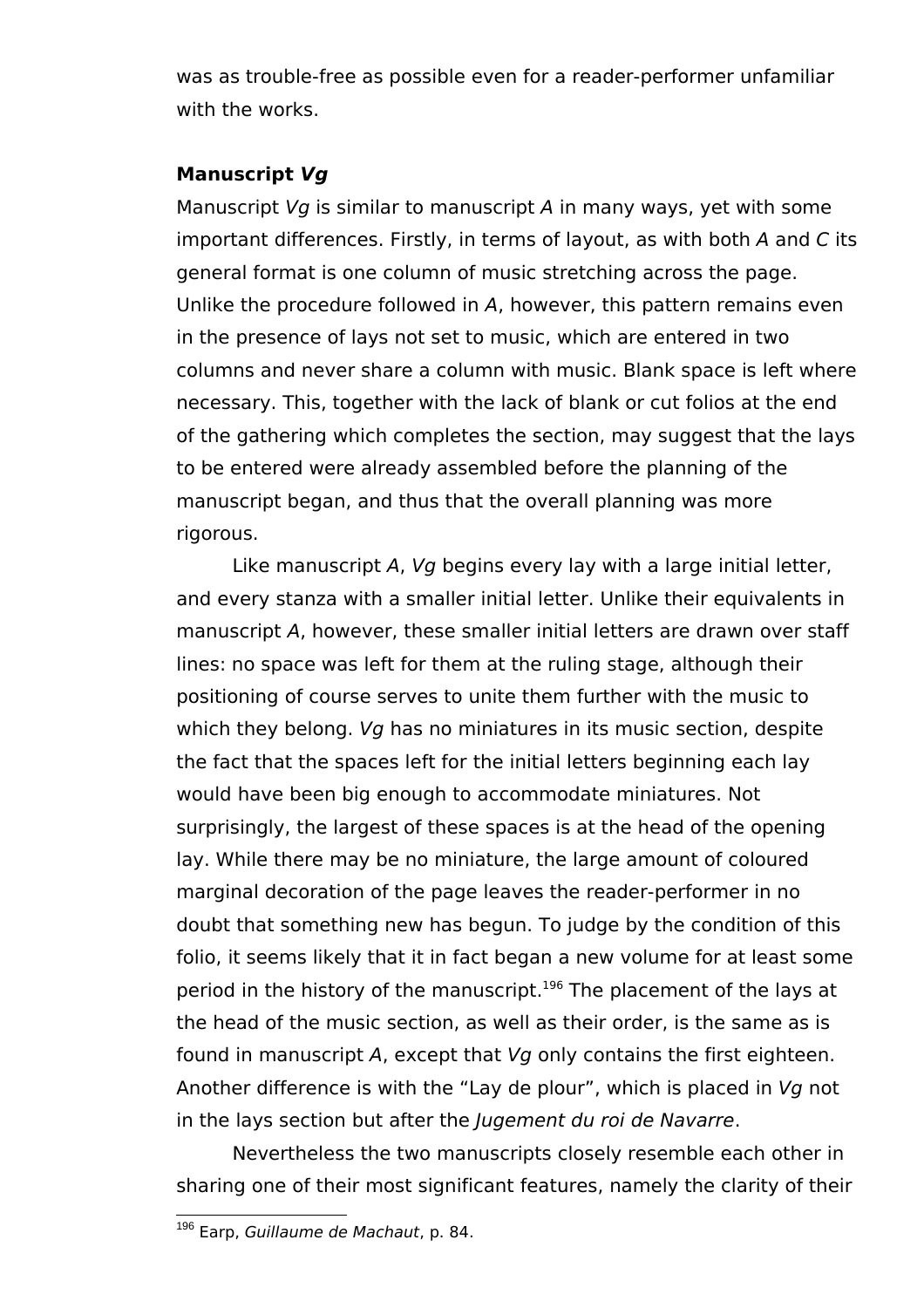word-music relations. A first glance at Vg shows that the music is carefully laid over the first text, and once again the "second-text test" reveals that the second line of text is also aligned to the first. A single example will suffice. Figure 3.12 is taken from "Je ne cesse de prier", which alternates between monophonic and polyphonic strophes (marked "chase"). Even when the two text lines diverge slightly due to some lengthy words that have to be negotiated in the second text at the end of the first staff, Vg's word-syllable relations are clear to any readerperformer.

Figure removed due to copyright reasons

Fig. 3.12: Vg fol. 251 (detail) Extract from the sixteenth lay in manuscript  $Vg$  ("Je ne cesse de prier")

We can see, then, that, as for the Remede de Fortune, Vg's mise en page of the lays relies not on visual appeal but on clarity of the textmusic presentation to attract the reader-performer. While the iconographical sequences in manuscript C for both the Remede and the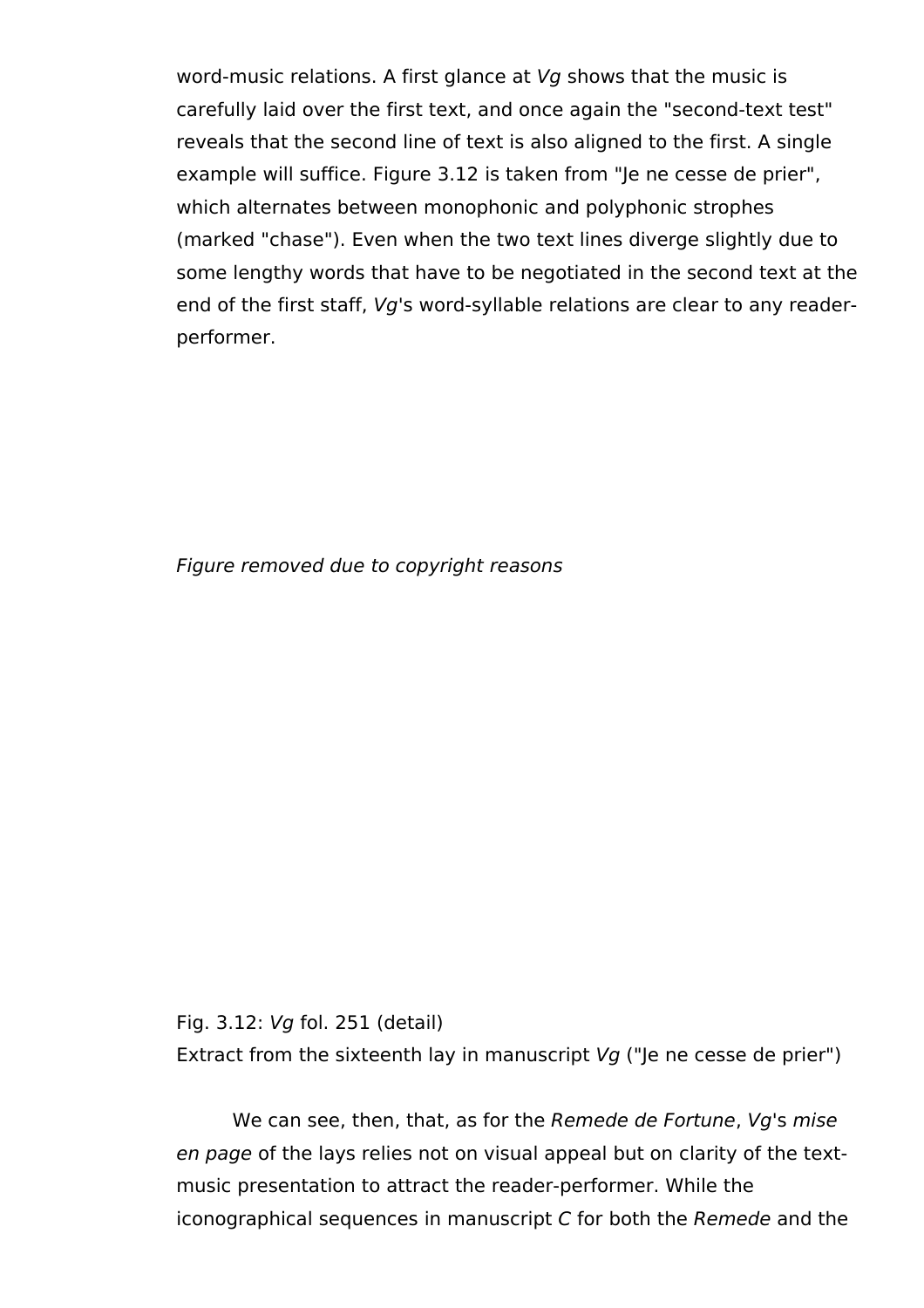lays add undeniable nuances and delight to the whole, they do relegate the text-music relationship into second place. This is not the case in either A or, especially, Vg. With no miniatures in the lay section, Vg's only appeal to the eye of the reader-performer must, and does, come from its exceptional clarity.

# **Manuscript B**

Figure removed due to copyright reasons

# Fig. 3.13: B fol. 249 (detail)

Extract from the sixteenth lay in manuscript  $B$  ("Je ne cesse de prier")

The most immediately obvious feature of the lays section in manuscript B is, unfortunately, the loss of its opening folio. Although a miniatureless manuscript, given the marginal decoration on the corresponding folio in B's close neighbour Vg, we can only speculate whether the missing folio may once have been illuminated with some basic decoration and was wantonly excised by an avid collector of illuminated pages. In any case, it is conceivable that the folio opening the lays, and the music section, of manuscript B may have been the most beautiful folio of the manuscript.

Otherwise, the structure and layout of the lays in manuscript  $B$  are identical to those in Vg, as we would expect. The level of accuracy, however, is not consistent. The two lines of text are aligned to each other more often than not: figure 3.13 shows how they are mostly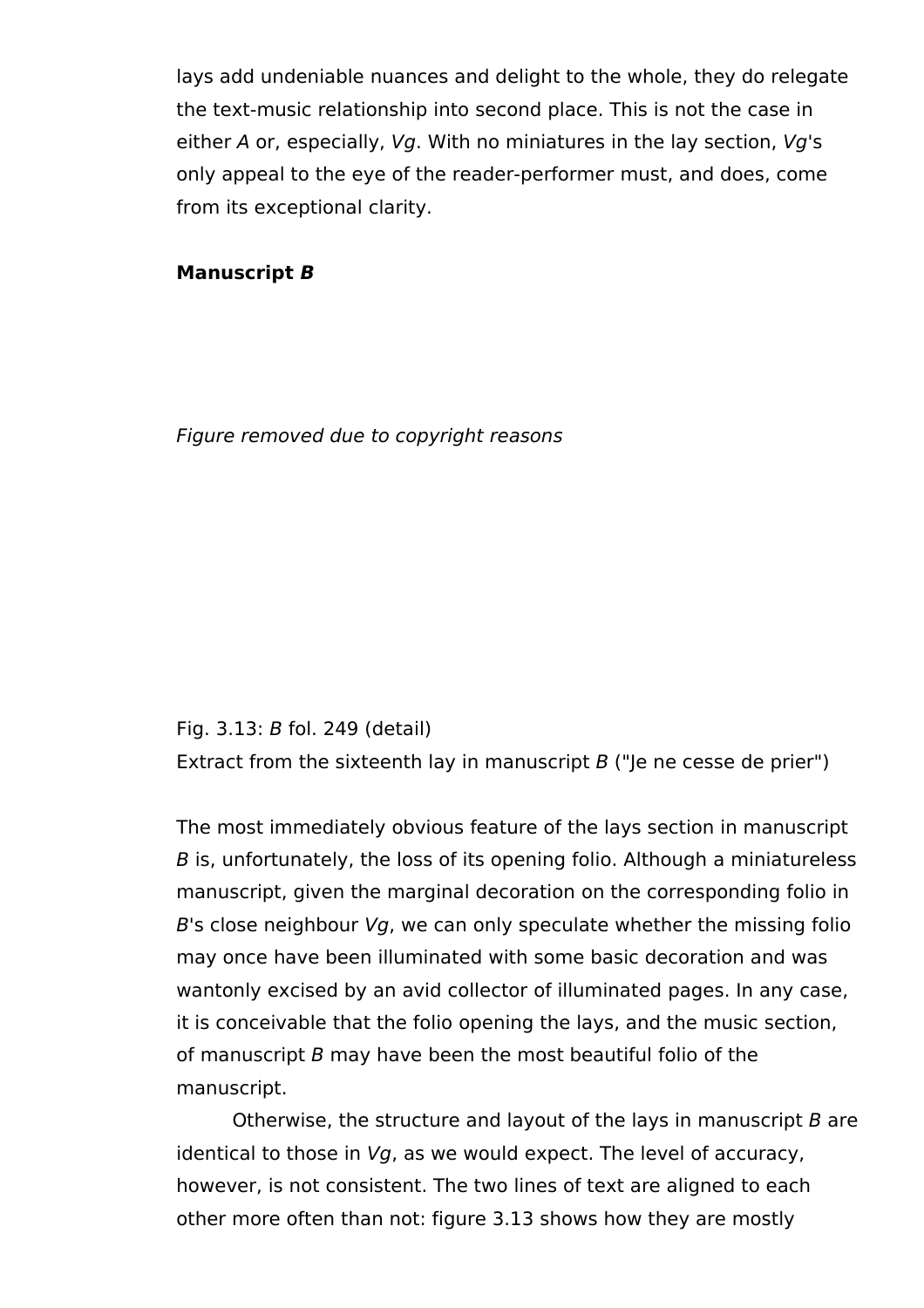aligned, as is typical, though they do drift apart at the end of the first and third staves. In general, too, the spacing of the music - if not always its actual overlay - allows a reader-performer to reconstruct which notes are intended for which syllables. The process of cerebral reconstruction is of course much longer than in the other manuscripts, but since  $B$ seems to have been intended to serve as a means to producing other manuscripts its perceived reader-performers were a specialised group: scribal-performers. Here in the lays, as we have already seen for the Remede de Fortune and as we will see to a greater degree in the Mass, the reconstruction of the sonic performance, whether external or internal, is not problematic for reader-performers who know what to expect. As always, when the two versions are conflated, either through collation of the same texts in Vg and B as in figures 3.12 and 3.13, or through memory (as was surely intended once the two manuscripts were separated), many of the problems that B poses for today's readerperformers disappear.

Nevertheless some anomalies in the lays section of manuscript B mentioned by Earp can be discussed here in the light of the idea that B may have been only intended for use as an exemplar, or perhaps more of an aide-mémoire, by those scribes who were already familiar with Vg. Earp is irritated by the principal music scribe's "lack of any regard for the relationship of notes to syllables", which he attributes to his "extreme haste".<sup>[197](#page-116-0)</sup> One of the principal reasons for this judgment occurs in the lays section, where on fol. 246 the text for the third staff was skipped, and written instead in the final staff, with guiding letters indicating the order of  $Vg$ .<sup>[198](#page-116-1)</sup> The music, however, is nevertheless entered in the staff order of Vg. Rather than dismissing this merely as a long lapse of attention by the music scribe who "remained unaware that two of the lines of text he was overlaying with music were not even the corresponding texts",[199](#page-116-2) we must at least entertain the possibility that the music scribe made a conscious decision to preserve the music layout of Vg even in the presence of what is presumably an error on the part of the text scribe. This explanation would not seem implausible, given that the other divergences from Vg mentioned by Earp were then

<span id="page-116-0"></span><sup>&</sup>lt;sup>197</sup> Earp, "Scribal Practice", p. 212.

<span id="page-116-1"></span><sup>198</sup> Earp, "Scribal Practice", pp. 212-13.

<span id="page-116-2"></span><sup>199</sup> Earp, "Scribal Practice", p. 212.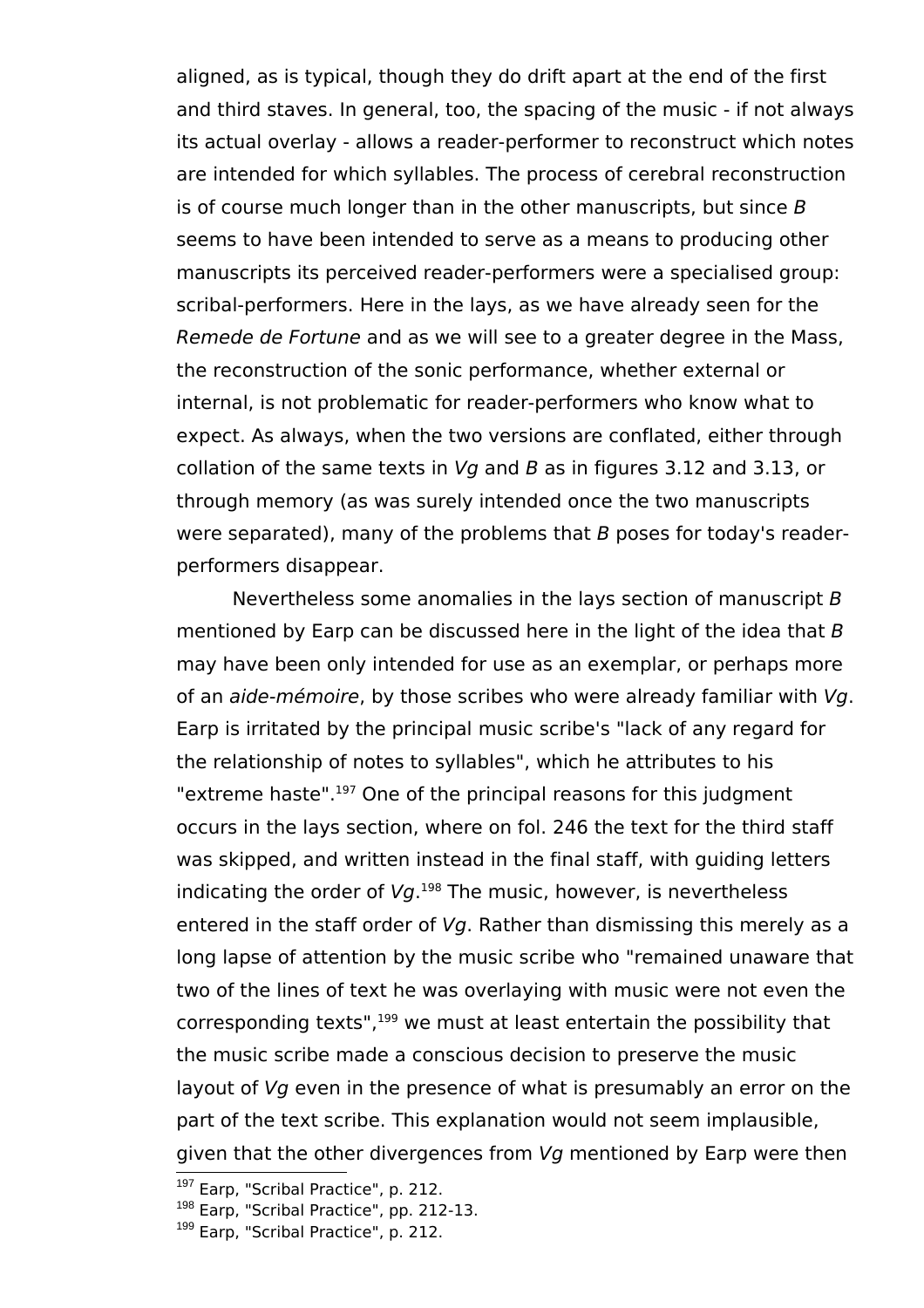corrected.[200](#page-117-0) In addition, we have seen from the spacing issues in the lays, as well as in the Remede de Fortune, that the music in B can be reconstructed without reference to the written words, which suggests that in this manuscript the apparent separation of words and music may have been subconscious: in other words it occurs in the mise en page of the manuscript rather than in the minds of the scribal-performers. In the lays as throughout (other than in the Prise d'Alexandrie), B is dependent on Vg, perhaps to the extent that it was not intended to be used without a thorough knowledge of either Machaut's works or their presentation in the more formal manuscript. In any case, the likelihood that B served as an exemplar for parts of the later manuscript  $E$ , probably without either Vg's physical or memorial presence, shows that, whatever the intention of the compilers of manuscript  $B$ , a generation later it had begun to circulate independently, and as a result to acquire its "bad-boy" reputation.

# **Manuscript E**

In its presentation of the lays, manuscript E once again stands apart from its fellows. The most striking example of this is in the order of the lays, which do not follow the sequence of any other extant manuscript. Whereas in other parts of the music section, notably the motets and rondeaux, the order of the works seems to be derived from the layout requirements of the manuscript, $201$  the same cannot be said for the lays. With their considerable length and generally monophonic character, these did not require any particular planning on the part of the manuscript production team other than the division into those lays which were text-only, presented in E's usual three-column format, and those which have music, written in staves which run the whole width of the page. In E the text-only lays are presented in two sections, both of which are evidently carefully planned: the first follows straight on from the strophes of the first lay (in which only the first strophe is set to music) and moves seamlessly back to music halfway down fol. 110; the second section of text-only lays begins on fol. 127 after a short blank

<span id="page-117-1"></span><span id="page-117-0"></span><sup>&</sup>lt;sup>200</sup> Earp, "Scribal Practice", p. 213 and n. 174. While corrections are essential to determining a scribal-performer's practice, it is my opinion that the finished, corrected version best shows his intentions and priorities, which are under consideration here. <sup>201</sup> See Earp, "Scribal Practice", pp. 126-129, and Bent "The Machaut Manuscripts Vg,  $B$ , and  $E^{\prime\prime}$ , particularly p. 78.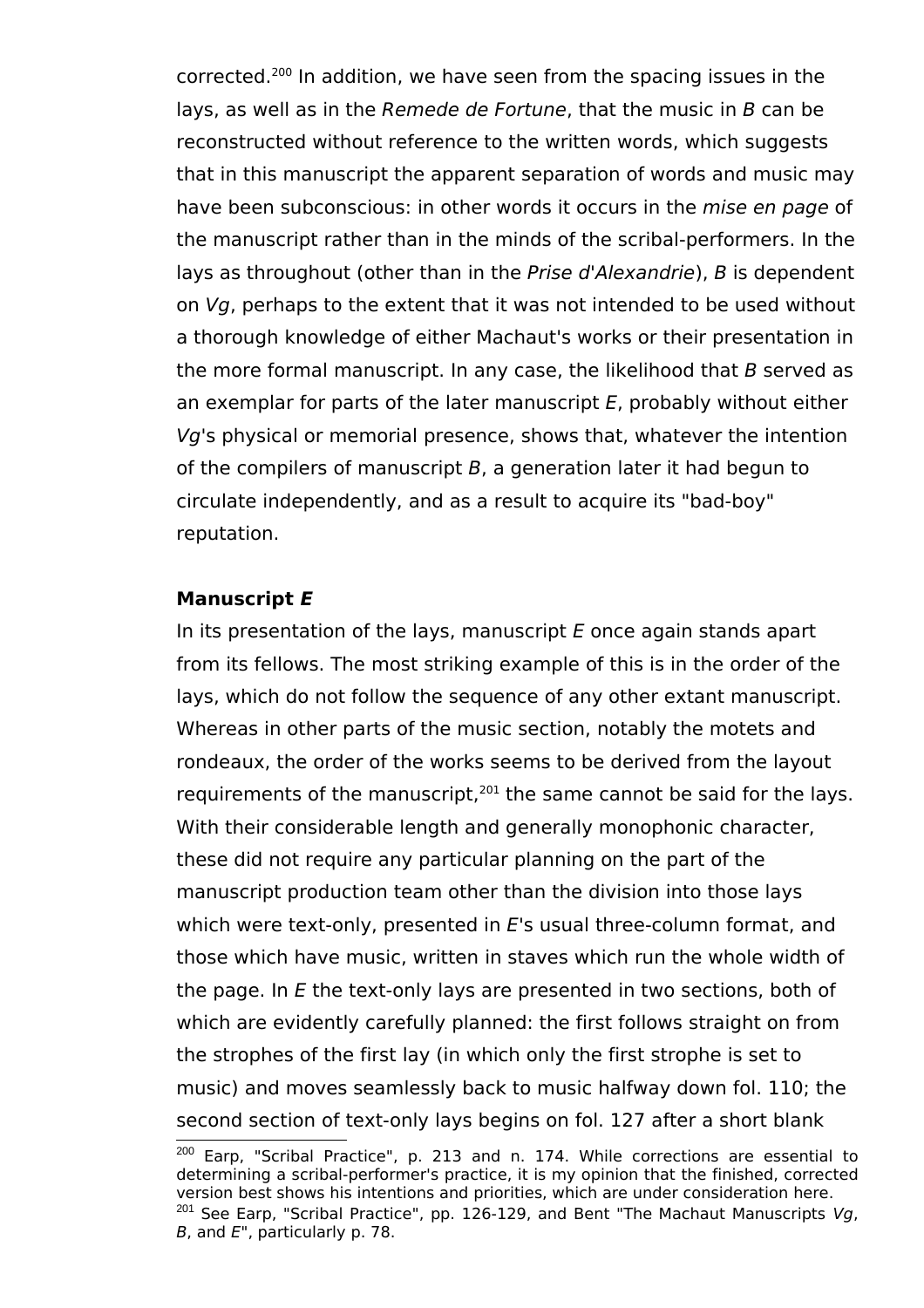space at the end of a lay set to music on fol. 126v and also moves seamlessly back to music towards the end of fol. 128. The two breaks between gatherings, before fols 115 and 123, occur midway through lays set to music.<sup>[202](#page-118-0)</sup>

The increase in decoration for the lays, together with their position at the head of the music section, implies that they form an important part of manuscript E. Their initial letters, in colours which include gold leaf, are more ornate than any others in the manuscript. Their opening miniature is also the only miniature in the music section, and should surely be ascribed all the prestige that such uniqueness entails. It is shown in figure. 3.14:

Figure removed due to copyright reasons

Fig. 3.14: E fol. 157 (detail) The opening miniature to the lays in manuscript  $E$ 

Despite the five colourful figures, the walled garden and the trees, it is the book that is clearly the centre of attention both of the characters portrayed and of the reader-performer. The fact that the book is bound, rather than a scroll or a rotulus, and that it clearly contains music, is also of note. The figure to the left holding the book in his right hand and raising his left index finger is portrayed as the group's leader, despite the fact that the man to his left is also touching the book. The mouths of at least three of the men are open: they are either engaged in an animated discussion or they are singing. Two of the men are looking at

<span id="page-118-0"></span> $202$  For a concise tabular representation of the gatherings of manuscript E see Earp, "Scribal Practice", pp. 123-124.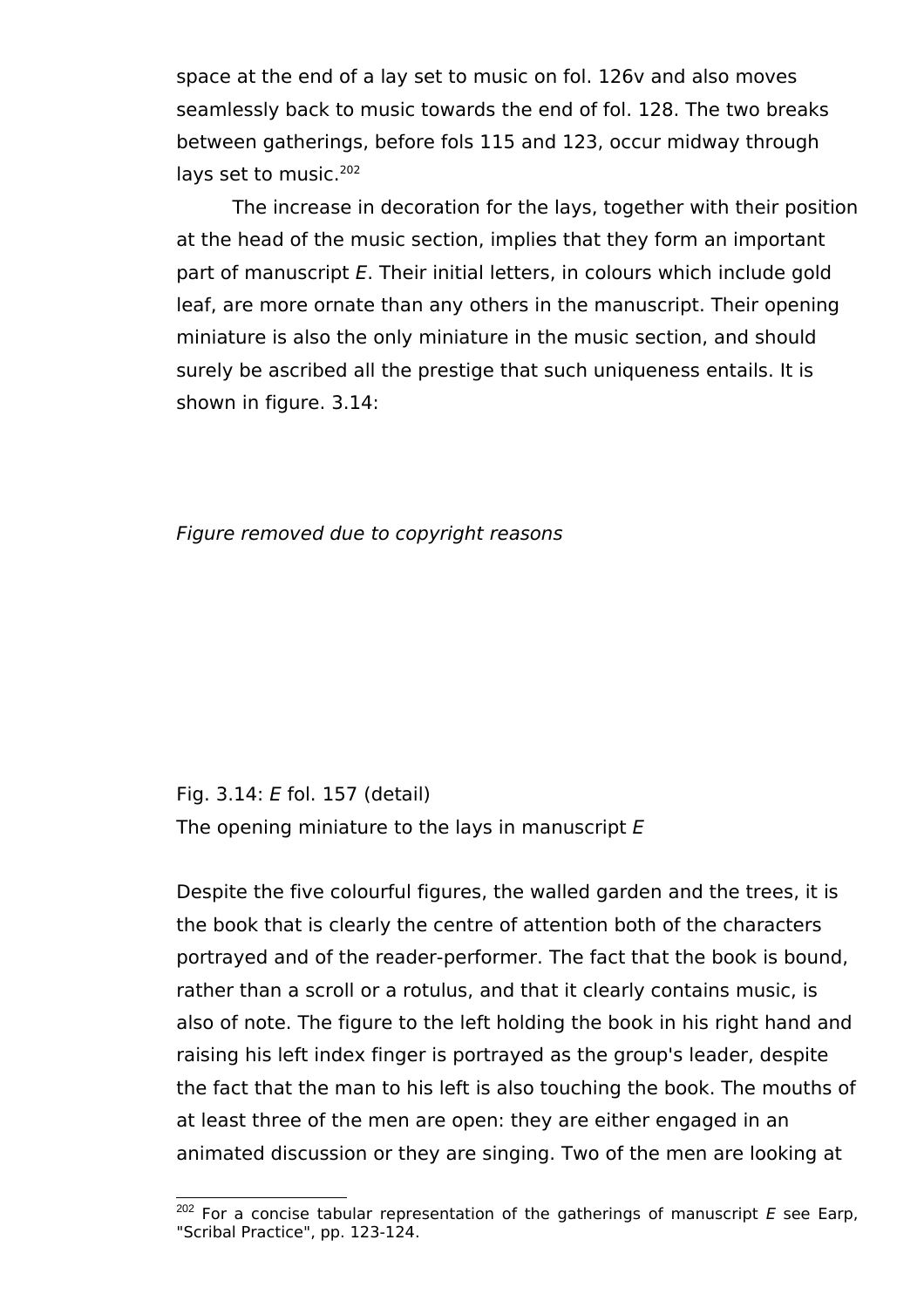the book, while the two on the right appear to be looking at the leader figure. This reading, this performance, is clearly a group activity in which the participants engage with each other, under the guidance of the book. It is a fitting image for a manuscript, especially a music manuscript.

The same could be said for the miniature accompanying the rondeaux in the Louange des dames. These rondeaux are not set to music, yet the miniature shows a group of figures apparently singing from a scroll:

Figure removed due to copyright reasons

Fig. 3.15: E fol. 16r (detail)

The opening miniature to the *rondeaux* in the Louange des dames in manuscript E

In both miniatures the presence of a circle of singers collectively musicmaking symbolically reminds us of the circular poetic and musical structure of the rondeau (and indeed the lay) despite its lack of staves here. (Notice that the second man from the left in Fig. 3.15 has his arm around his companion's shoulder as does the man on the right in Fig. 3.14, suggesting a closed circle of friends that we are invited to join as reader-performers.)

Notably absent from both images, however, is an authorial figure. Even the men holding and facing their books with raised index fingers show no sign of being the authors. They have no pens. Do they have the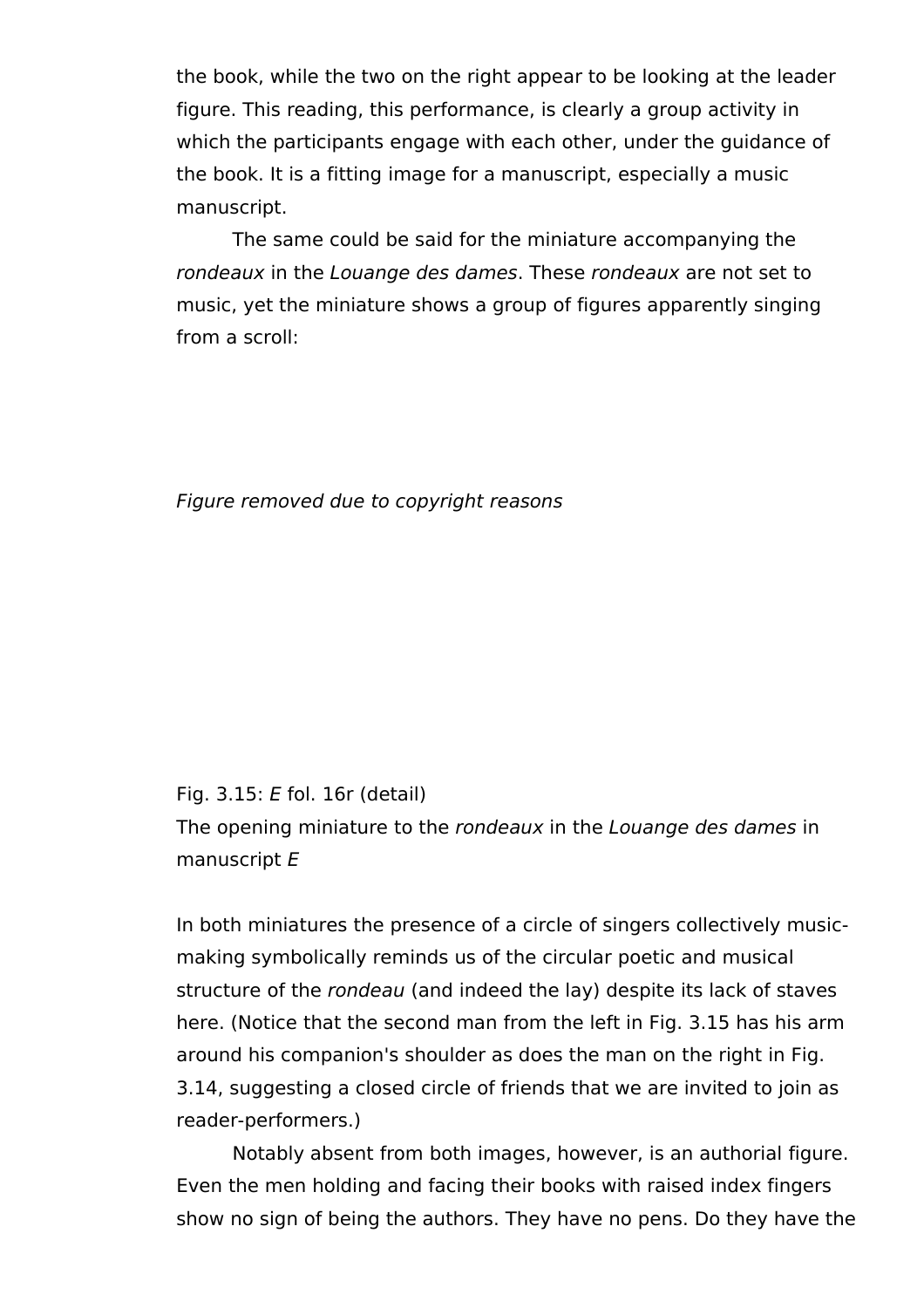books because they are the leaders? Or are they the leaders because they are holding the books? There is no way to tell.

This absence of an authorial figure in the presentation of the lays can perhaps also be seen in the order in which they are presented. Whereas the other "complete-works" manuscripts have a clear ordering for the first seven lays (after which manuscript C diverges from the others which remain in agreement), E follows its own order from the start.<sup>[203](#page-120-0)</sup> The index to manuscript A, whether or not it was indeed the product of the author's real intention rather than of his fictitiously invoked authority, nevertheless claims to portray Machaut's preferred order of his works. Sylvia Huot clearly believes that Machaut was (also?) behind the ordering of the lays in the earlier manuscript C. [204](#page-120-1) Although manuscript E is entirely independent in its ordering of lays, and, as it was produced after the author's death, has virtually no claim to insight into his wishes, I believe it nevertheless follows its own carefully structured order where the lays are concerned, as I hope to show in the following discussion.

Like all of the other "complete-works" manuscripts, E opens its lay section with "Loyauté que point ne delay", which as we have seen is a highly appropriate opening for both the lays and the music section of the manuscript. The remaining eighteen lays fall into two distinct groups of nine, each comprising four pairs followed by a concluding lay. The first of the pairs in the first group, "Aux amans" and "Amours se plus", are both declaimed to an audience: the former from the masculine point of view; the latter from the feminine.<sup>[205](#page-120-2)</sup> Mirroring these exactly is the following pair, this time declaiming love privately, first from feminine perspective ("Ne quanque tant"), then the masculine ("J'aim la flour").<sup>[206](#page-120-3)</sup> The third pair of lays in this first group, "Nuls ne doit" and "Amours doucement", are both composed from the masculine standpoint. They

<span id="page-120-0"></span><sup>&</sup>lt;sup>203</sup> Huot, From Song to Book, p. 263, n. 19.

<span id="page-120-1"></span> $204$  Huot, From Song to Book, p. 263. See also p. 260: "Machaut clearly wanted to give these striking examples of poetic virtuosity an important place in his book" and p. 273: "Machaut has created not merely a lyrical narrative but a lyrical codex."

<span id="page-120-2"></span> $205$  Although I am the first to analyse the order of the lays in manuscript E, I draw much from Huot's analysis of those lays which are also in manuscript  $\overline{C}$  to propose my reasons behind E's ordering. Huot discusses the public nature of this pair of lays in From Song to Book, p. 263 ("Aux amans") and p. 271 ("Amours se plus").

<span id="page-120-3"></span><sup>&</sup>lt;sup>206</sup> "Ne quanque tant" is briefly mentioned by Huot, From Song to Book, p. 271; "J'aim la flour" she describes on p. 263 as "a classic declaration of love, for which the illustration of solitary meditation in the garden is entirely appropriate".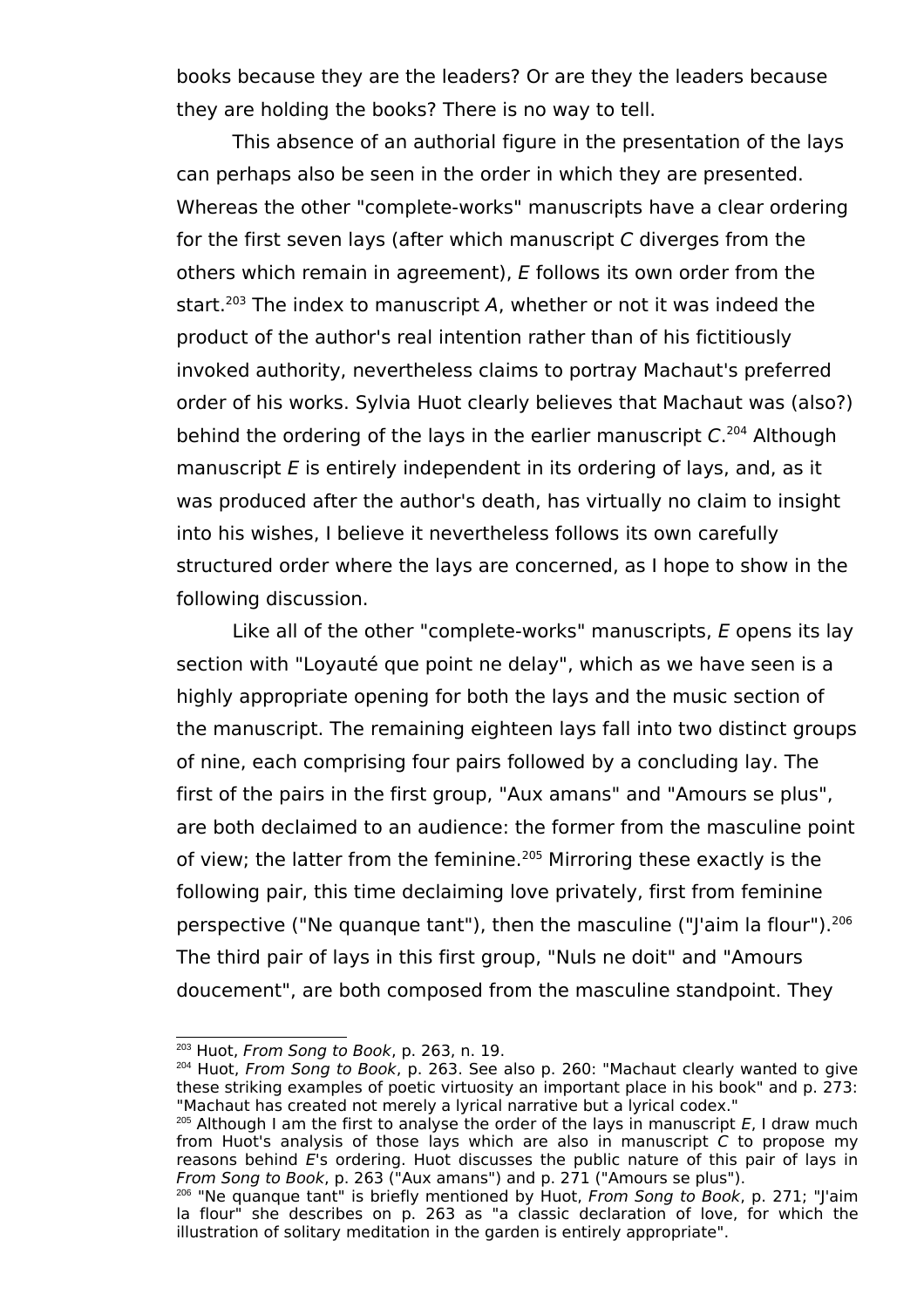are a pair of laments, and in the first the lover is a poet figure, who explains why he must lament his lady.<sup>[207](#page-121-0)</sup> The final pair of lays in the first group, "Pour ce qu'on puist" and "Amis t'amour", are similar to the third: in "Pour ce qu'on puist" the speaker is once again a lamenting male poet, however, in "Amis t'amour" it is a lady who expresses sorrow. Completing this first group of lays is "Un mortel lay", which in manuscripts A and F-G is given the title "Le lay mortel". Thus in this first group of lays we move from lovers addressing an audience to poetfigures lamenting, and end with the apparent death of the protagonist. As in manuscript C, the "Lay mortel" serves as a fitting point of division.

The second group of lays in manuscript  $E$  starts with a lay whose opening lines are appropriate to the opening of a new group: "Ne say comment commencier un tresdoulz lay" ["I don't know how to begin a sweet lay"]. The lay, which is entitled the "Lay de l'ymage" (the lay of the image/portrait) in  $E$ ,  $C$ , and  $A$ , is a lament from the masculine standpoint. Following it is a Marian lay, "Contre ce dous mois de may", entitled in  $E$  only as "Le Lay de Nostre Dame" (the Lay of Our Lady). This sequence of masculine lament followed by Marian devotion is repeated in the next pair of lays, "S'onques doulereusement" (entitled "Le Lay de confort" - the lay of comfort - in E and  $F-G$ <sup>[208](#page-121-1)</sup> and "Je ne cesse de prier". Whilst a Marian lay, "Je ne cesse de prier" is only entitled as such in manuscript  $E$  ("un lay de nostre dame", a lay of our lady), in  $F-G$  it is entitled "Le lay de la fonteinne" (the lay of the fountain). This highlighting of the Marian aspect of this lay in manuscript  $E$  underlines the parallel with the preceding pair. The third pair of lays in this second group ("De trois raisons" and "Pour ce que plus"), like the pair in the same position in the first group, features a lamenting masculine poet. The latter, entitled "Le Lay de consolation", appears only in manuscript E, and is an opus dubium.<sup>[209](#page-121-2)</sup> The final pair of lays in this group consists

<span id="page-121-0"></span> $207$  Huot describes "Nus ne doit", together with "De trois raisons" which follows it in manuscript C, as "appropriately placed at a point where the lyric persona has indeed been established [...]. They contribute to the equation of these two identities by explaining the content of the poems as a function of the poet's experience" (From Song to Book, p. 265).

<span id="page-121-1"></span><sup>&</sup>lt;sup>208</sup> The "Lay de confort" has provoked some debate since it appears to reference both the Remede de Fortune and the Confort d'ami. See Earp, Guillaume de Machaut, pp. 371-72 for a summary of the arguments.

<span id="page-121-2"></span><sup>&</sup>lt;sup>209</sup> Earp, Guillaume de Machaut, p. 357, and "Scribal Practice" pp. 310-26. Earp notes that, unlike himself, Bent, in "The Machaut manuscripts  $Vg$ , B, and E" (pp. 72-73) supports the ascription to Machaut.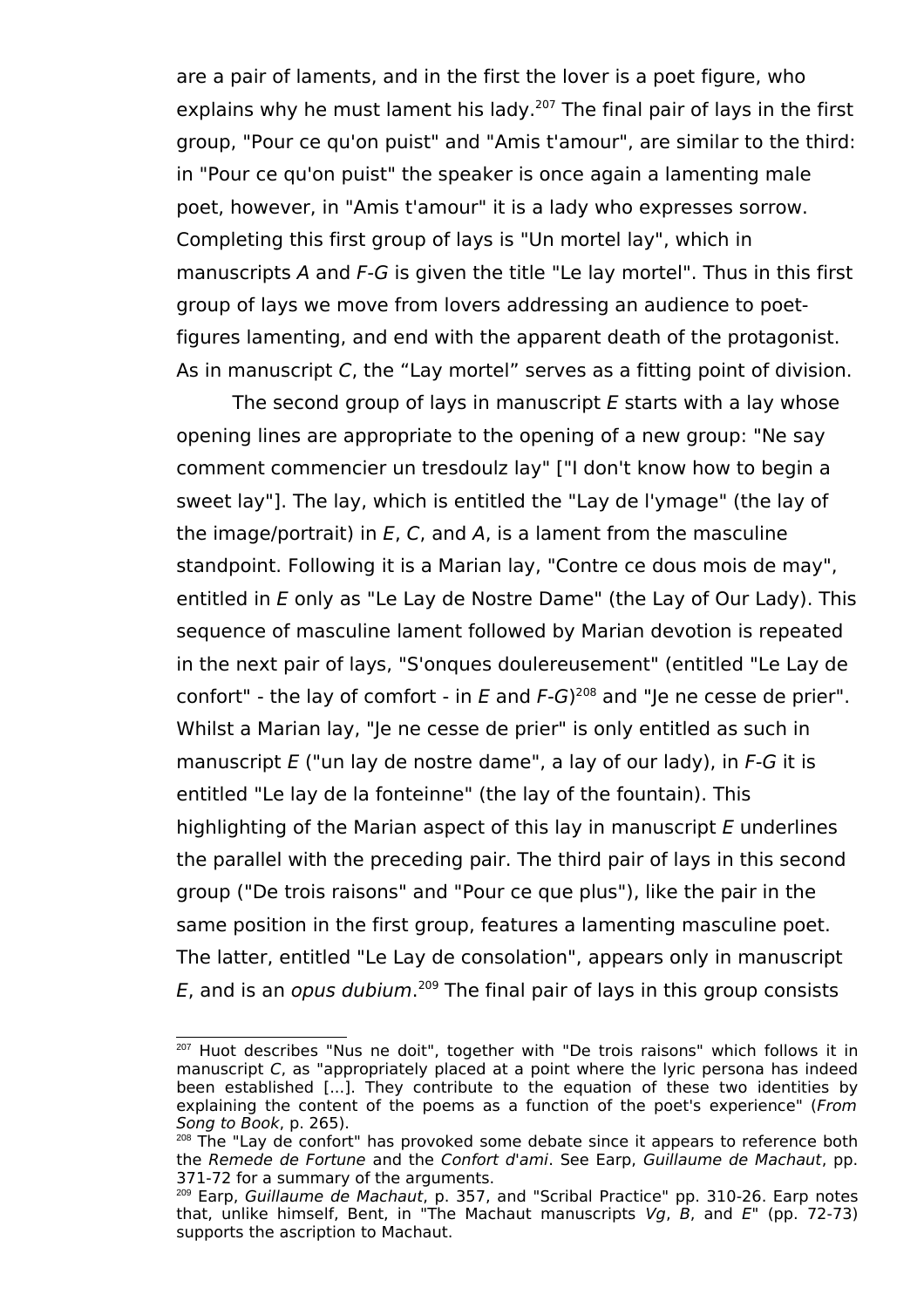of "On parle de richesses", where, as we have seen, a serious, clerkly, masculine voice converses with a courtly, feminine one, and "Maintes fois", a feminine didactic lay addressed to an audience. $210$  In this second group of lays, then, we have moved from love and comfort in Marian devotion, through lamenting, and back to singing to an audience and particularly the court. The final lay in manuscript  $E$ , "En demantant", continues the courtly theme. It is unique to this manuscript, and, like the "Lay mortel", closes both the group and the lay section with the theme of death — in particular, the death is of a king who was "valiant" and "hardi". This could be a reference to Machaut's early patron, John of Luxembourg, the epitome of chivalry and grandfather to the patron of manuscript E, Jean de Berry. If this is indeed a lay in his honour, it certainly makes a fitting conclusion to the series of lays in this manuscript.<sup>[211](#page-122-1)</sup>

Turning to the layout of the music, it is clear from a first glance that, even more than C, manuscript E is for a large part concerned with aligning only the first line of text. The position of the second text can of course be ascertained from the syllable count in relation to the first, as well as from its spacings and puncta, but it is not always written clearly like it is in A and Vg. This can be seen from the first few words to the second text at the opening of the lay "Pour ce qu'on puist":

<span id="page-122-1"></span><span id="page-122-0"></span> $210$  These two lays also occur together in manuscript C. "On parle de richesses" is discussed above and in Huot, From Song to Book, p. 269; "Maintes fois" pp. 268-69. <sup>211</sup> The ascription of this lay to Machaut has also been questioned by Earp ("Scribal Practice", pp. 309-10, 326). As it is only featured in the late manuscript  $E$  it has been dated towards the end of Machaut's life, yet has also been associated with the battle of Poitiers where King Jean II, father of Jean de Berry, was taken captive (Earp, Guillaume de Machaut, pp. 25-26, 318). If the death of the king to which the lay alludes does in fact refer to John of Luxembourg at Crécy, then it would be the only time in Machaut's poetry that this is mentioned (Earp, Guillaume de Machaut, pp. 25-26, states that "not a single line of poetry mentions the disaster at Crécy, where John of Luxembourg fell in 1346".) If Machaut is indeed the author, then it begs the question as to whether it was written with a patron of the house of France (and perhaps even this particular manuscript) in mind.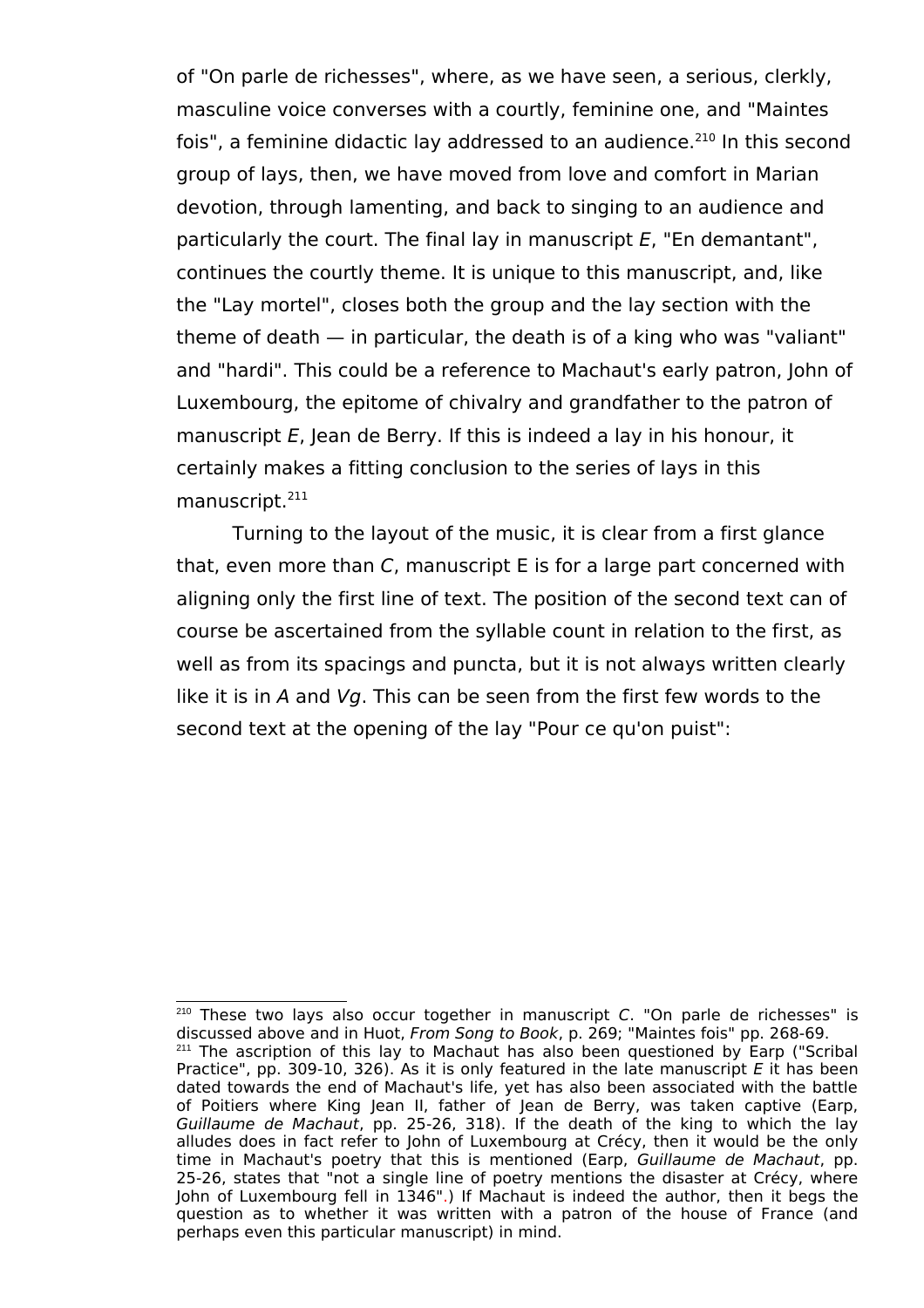### Figure removed due to copyright reasons

# Fig. 3.16: E fol. 113v (detail) Opening of the eighth lay in manuscript  $E$  ("Pour ce qu'on puist")

Finally, it should be noted that the two *unica* lays in  $E$  ("Pour ce que plus" and "En demantant") are both polyphonic — a point which was overlooked by Machaut's two principal music editors, Ludwig and Schrade, though both works have been subsequently identified as polyphonic in more recent years.<sup>[212](#page-123-0)</sup> This discovery links them thus to Machaut's two canonic lays, and has served to weaken the argument that they were perhaps not in fact composed by  $him.^{213}$  $him.^{213}$  $him.^{213}$  Whether or not we will ever know their authorship for certain, their inclusion in manuscript  $E$  at least indicates that in some milieux they were circulating as Machaut's lays after his death, their polyphonic nature fitting in well with the lays section's opening miniature.

# **Manuscript F-G**

With manuscript *F-G*, the presence of the author, already visible in manuscript A, becomes ever more imposing. This is especially apparent in the opening miniature to the lays - and to the music section - shown in fig. 3.17:

<span id="page-123-0"></span><sup>&</sup>lt;sup>212</sup> Richard Hoppin, "An Unrecognized Polyphonic Lai of Machaut", Musica Disciplina 12 (1958), pp. 93-104, and Margaret Hasselman and Thomas Walker, "More Hidden Polyphony in a Machaut Manuscript", Musica Disciplina 24 (1970), pp. 7-16.

<span id="page-123-1"></span><sup>&</sup>lt;sup>213</sup> Put forward by Earp, "Scribal Practice", p. 326. Their authorship is discussed in the two sources cited above as well as Virginia Newes, "Turning Fortune's Wheel: Musical and Textual Design in Machaut's Canonic Lais", Musica Disciplina 45 (1991), pp. 95-121. Newes does not reach any firm conclusion, however.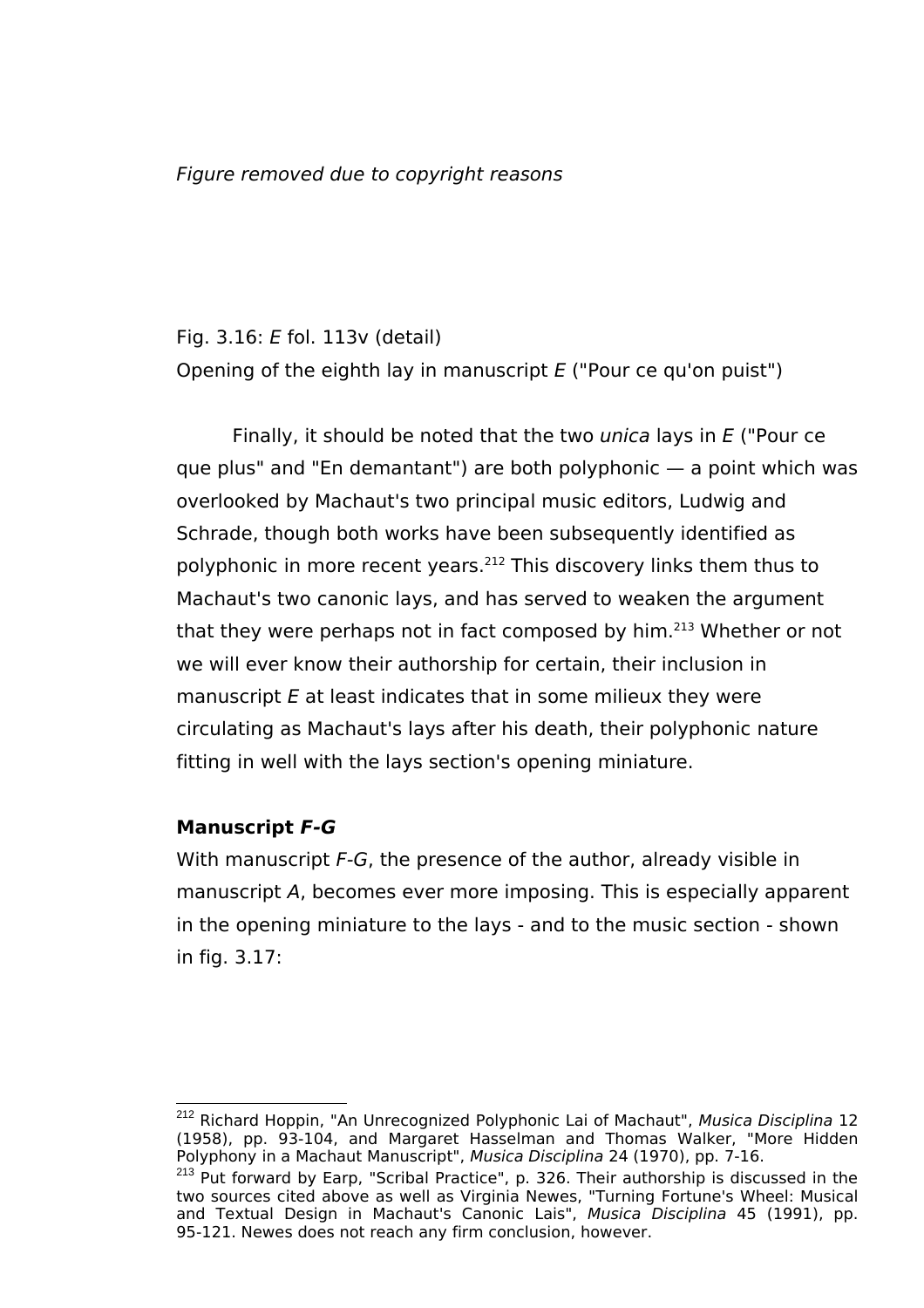#### Figure removed due to copyright reasons

# Fig. 3.17: G fol. 74 (detail) Opening miniature to the lays in manuscript F-G

Like the opening miniature to the lays in manuscript  $E$ , this image should be understood as an introduction to the music section. There can be no doubt that this miniature represents an authorial figure. His pen, the chair, the tonsure, the habit, and most of all, the writing in the book which is the first line of the opening lay, all urge us to conclude that it is a portrait of the author-performer himself. There are no protagonists, as found in the other miniatures in F-G's music section, as well as in C and E, and there is certainly no submission as in A. In this image the authorperformer is not portrayed as the lyric lover, the poetic "I"; he is presented to us as nothing but a creator, and we are invited to respect him. Behind him the background represents the coat-of-arms so often featured in the miniatures of manuscript F-G, perhaps representing the contribution of a patron (or, since we do not know otherwise, perhaps even the arms of Machaut himself).<sup>[214](#page-124-0)</sup> The open curtain suggests  $-$  to this reader-performer at least — that we are being offered a privileged glance, which could be withdrawn, of the author at his private work. To the modern reader-performer the presence of a curtain also speaks of the theatricality of the manuscript, a concept which returns to the idea of it as a controlled viewing area where much goes on "behind the scenes". And indeed it does. Yet theatrical or not, the curtain represents the division between private and public, the miniature apparently giving

<span id="page-124-0"></span> $214$  The unidentified coat-of-arms can be seen as a shield in Chapter 5, fig. 5.25.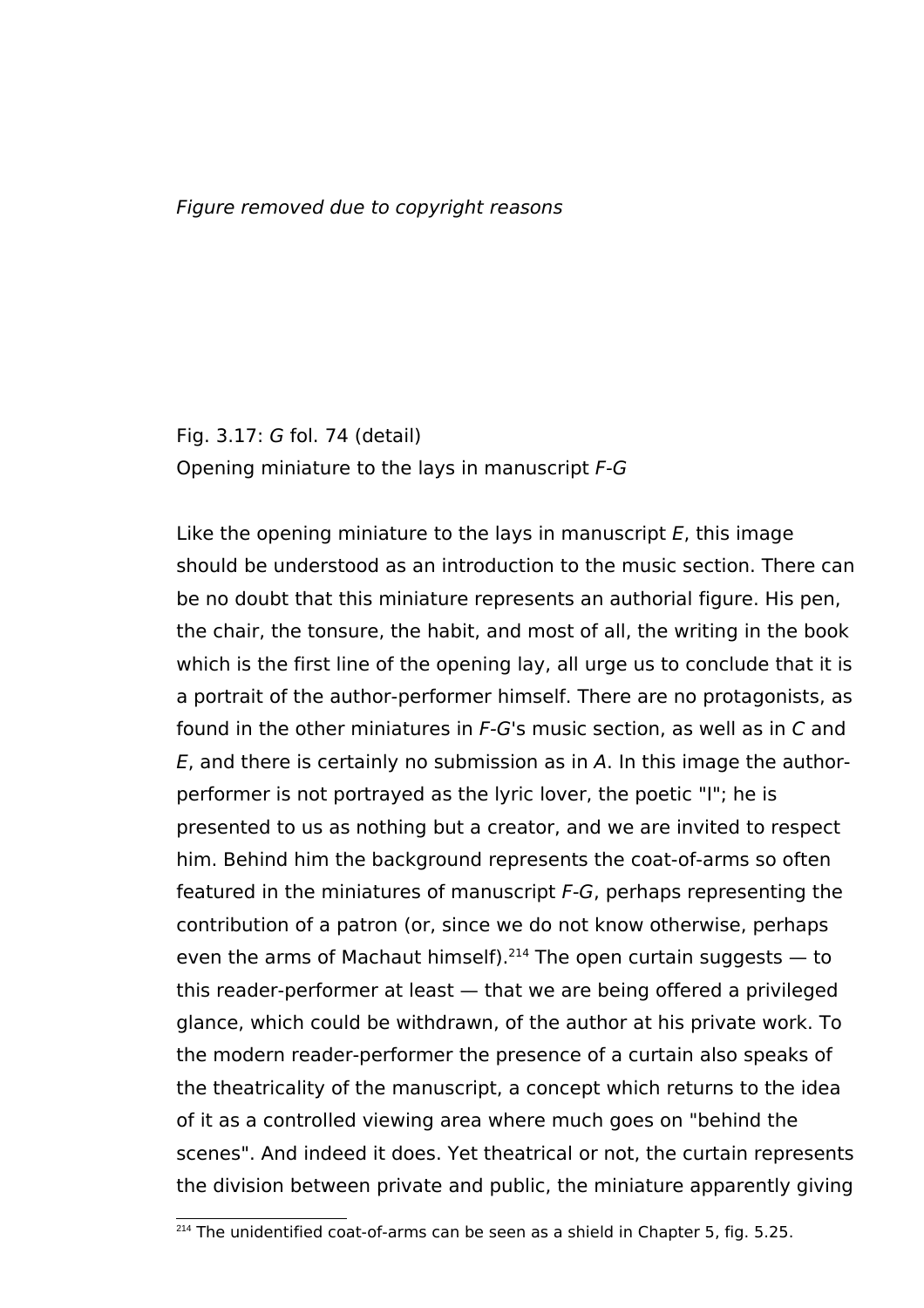us a glimpse of the private whilst of course it in fact all along remains public. All of this affects our interpretation of the lays as works by an author-performer, who is here portrayed as playing his part in the manuscript performance, just as we too must play ours.

As we might expect, the author-performer's presence is also felt in the presentation of the music of the lays, for in this section of manuscript F-G the reader-performer is once again carefully guided through the musical interpretation. A single example, the "Lay mortel", will suffice:

Figure removed due to copyright reasons

Fig. 3.18: G fol. 87v (detail) Extract from the twelfth lay in manuscript F-G ("Lay mortel")

Here, as with all the lays in F-G, we do not need to employ our memories, as we do in B, nor do we need to count our syllables to the second lines of text, as in C and E. Like A and  $Vq$ , manuscript  $F-G$  leaves no room for doubt in interpretation. Unlike A or Vg, however, through its opening miniature it leads us to believe that this certainty is due to the presence of the author-performer.

# **Conclusion**

This analysis of those sections of the "complete-works" Machaut manuscripts that present the lays has shown that the mise en page of the music is in keeping with the themes observed in the iconography. Manuscript C is primarily concerned with staging the manuscript performance as portrayed by the characters depicted in the miniatures, and this is borne out by a musical mise en page which relies to some extent on the reader-performer's initiative for the re-creation of the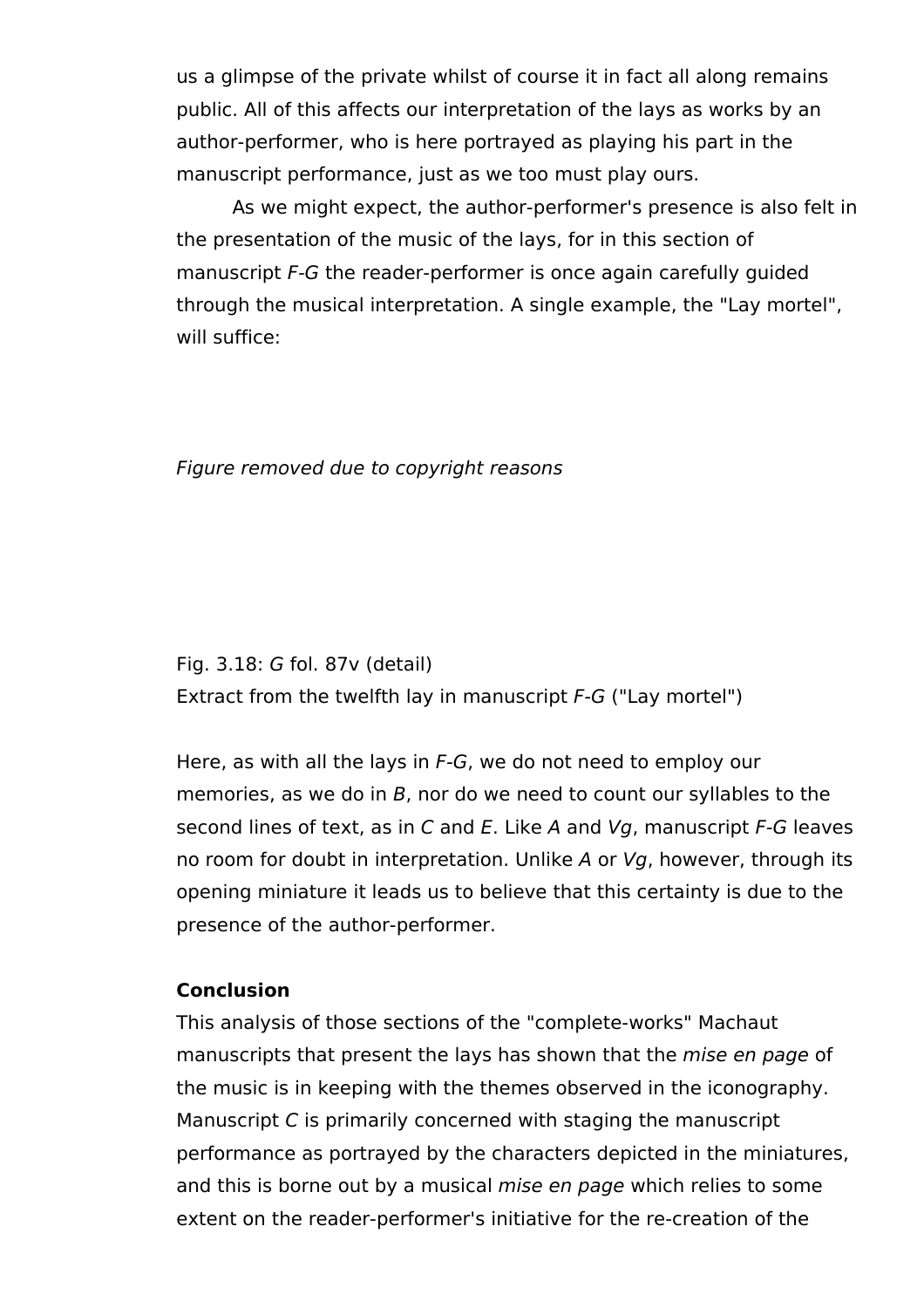sonic event. On the other hand, manuscript F-G has the authorperformer as its focus, and both the miniatures and the mise en page represent his presence. Between these two stands manuscript A, where the authorial presence is portrayed more through the music than through the miniature. Manuscript  $E$  is principally concerned with visual beauty and clarity of layout, fusing visual reception with aural considerations to create what could be described as a sounding image. Its unique ordering of the lays means that it stands out further from the other manuscripts. Turning to the manuscripts without miniatures for the lays, we find that  $Vg$  by its mise en page of the music prioritises both the author- and reader-performers, whereas  $B$  is concerned with the scribal-performers who seem to be its intended reader-performers. These observations are in keeping with those from the Remede de Fortune, however it now remains to consider whether they hold true for the Voir Dit, and firstly, for the Mass.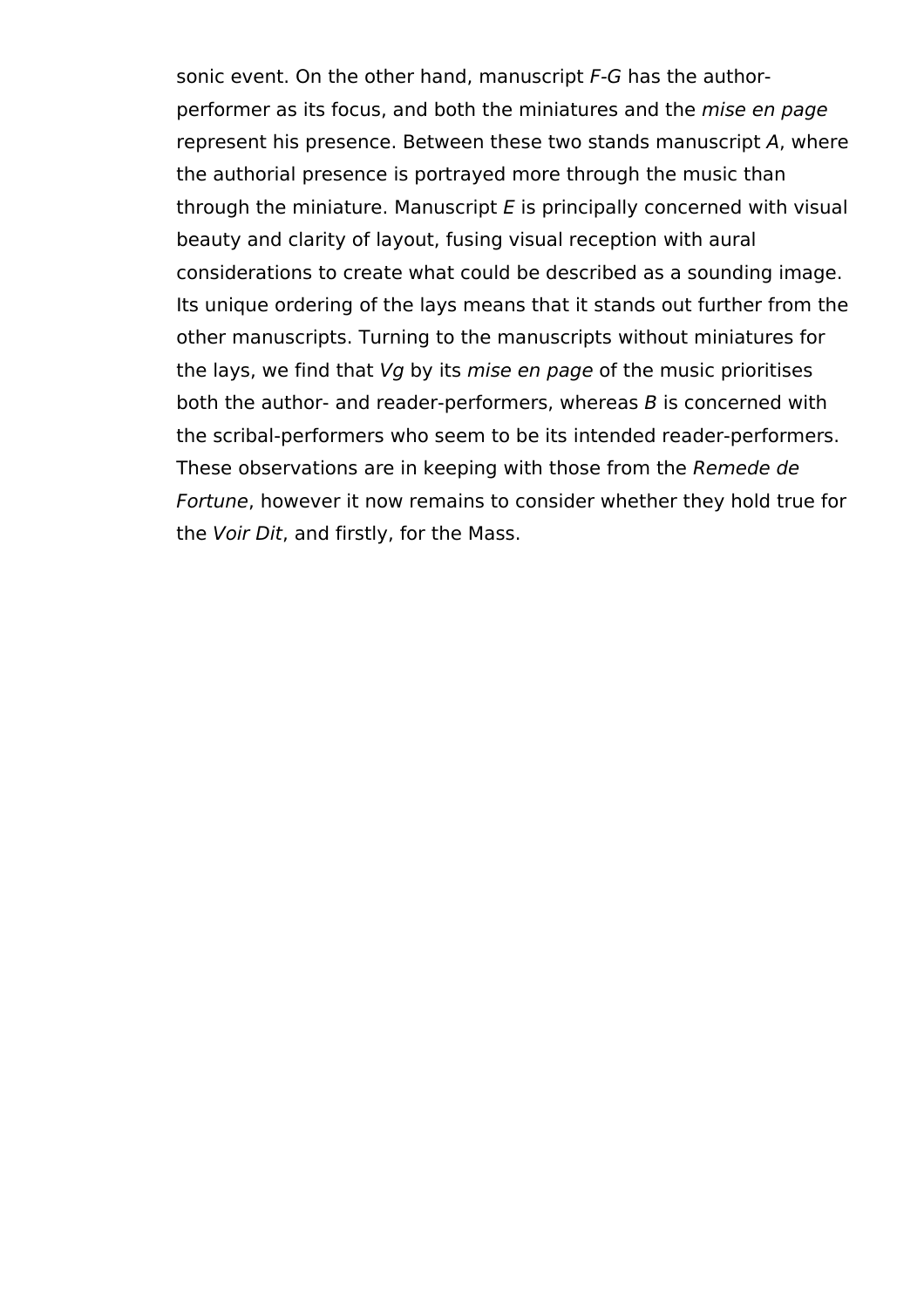# **Chapter 4 Performing Memory in the Mass**

"Good music is that which penetrates the ear with facility and quits the memory with difficulty."<sup>[215](#page-127-0)</sup>

Today Guillaume de Machaut is perhaps most remembered for his Mass, which occupies a unique place in Western cultural musical memory as being the first known setting of the ordinary of the Mass to have been written by a single composer. In two seminal studies from the early 1990s, Anne Walters Robinson situated Machaut's Mass firmly in the context of Notre Dame cathedral in Reims, and with Machaut's concern for his (and his brother's) soul in the afterlife.<sup>[216](#page-127-1)</sup> Parts of Robinson's argument, however, were challenged by Roger Bowers in 2004,<sup>[217](#page-127-2)</sup> and as the evidence is not decisive either way, all three studies need to be considered together.

There are two essential points of disagreement between the scholars. The first concerns the point after his appointment as a canon at Reims cathedral when Machaut began to spend most of his time in Reims: Robinson argues that Machaut arrived there very soon after his appointment in 1338,<sup>[218](#page-127-3)</sup> whereas Bowers argues for a significantly later date at the end of the 1350s.<sup>[219](#page-127-4)</sup> Bowers certainly argues convincingly that, for canons below the rank of priest, "not residence but non-residence was the norm",<sup>[220](#page-127-5)</sup> that "residence was indeed the exception", $221$  and, in case we are left in any doubt:

Among ecclesiastical historians it has long been recognised that for such appointees it was not residence that was the rule but formal non-residence, and in reality there is little reason to believe

<span id="page-127-0"></span><sup>&</sup>lt;sup>215</sup> "Beecham, Thomas", The Oxford Dictionary of Modern Quotations. Ed. Elizabeth Knowles. Oxford University Press, 2002. Oxford Reference Online. Oxford University<br>Press. 29 July 2007 http://www.oxfordreference.com/views/ENTRY.html? Press. 29 July 2007 http://www.oxfordreference.com/views/ENTRY.html? subview=Main&entry=t93.e126

<span id="page-127-1"></span><sup>&</sup>lt;sup>216</sup> Ann Walters Robinson, "The Mass of Guillaume de Machaut in the Cathedral of Reims", in Plainsong in the Age of Polyphony ed. by Thomas Kelly (Cambridge: Cambridge University Press, 1992), pp. 100-39, passim., and Guillaume de Machaut and Reims, especially Chapter 9.

<span id="page-127-2"></span><sup>&</sup>lt;sup>217</sup> Roger Bowers, "Guillaume de Machaut and his Canonry at Reims ".

<span id="page-127-3"></span><sup>&</sup>lt;sup>218</sup> Robinson, Guillaume de Machaut and Reims, p. 52.

<span id="page-127-4"></span><sup>&</sup>lt;sup>219</sup> Bowers, "Guillaume de Machaut and his Canonry at Reims", p. 2.

<span id="page-127-5"></span><sup>&</sup>lt;sup>220</sup> Bowers, "Guillaume de Machaut and his Canonry at Reims", n. 2, p. 2.

<span id="page-127-6"></span> $221$  Bowers, "Guillaume de Machaut and his Canonry at Reims", p. 5.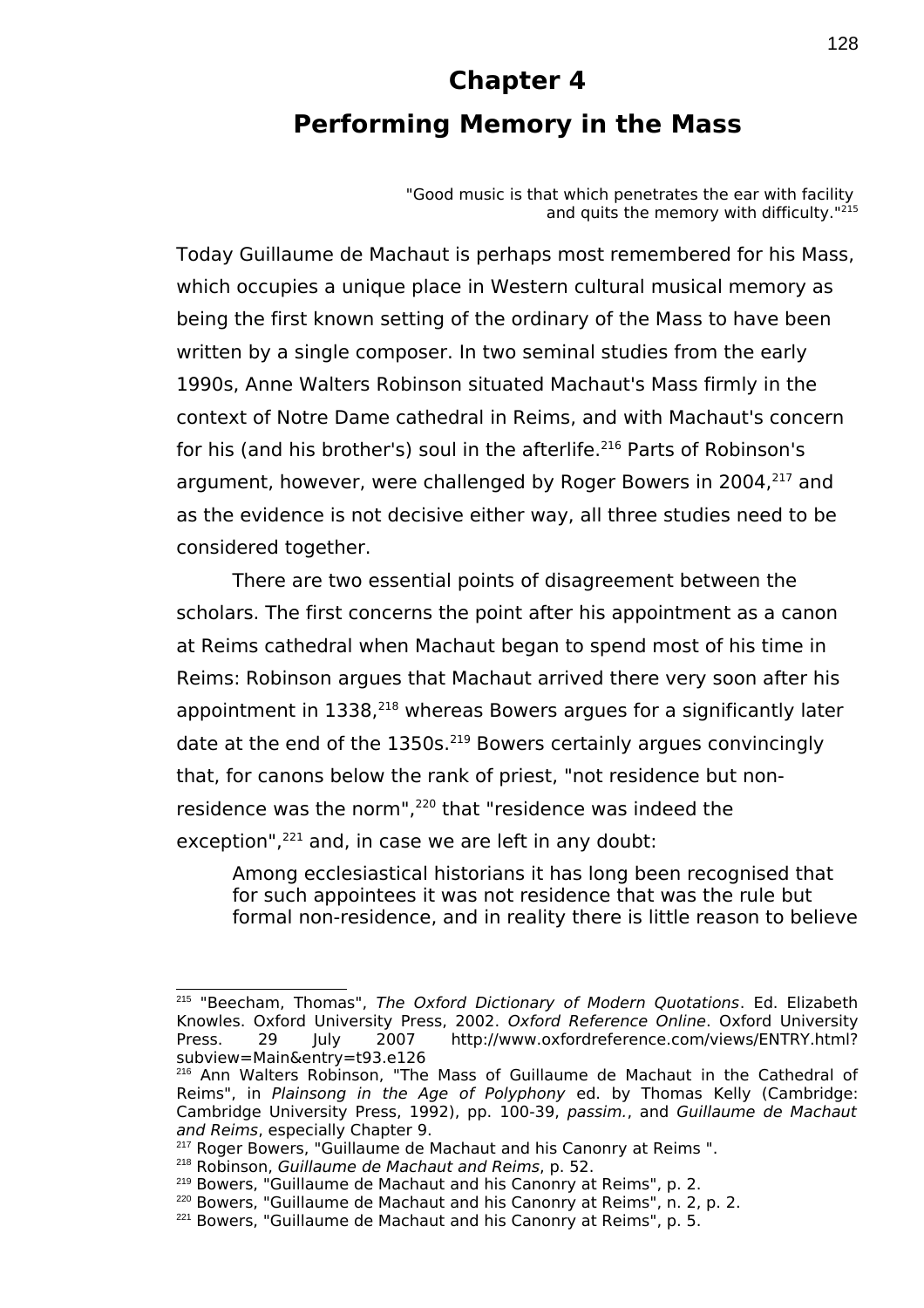that during his working life, to c. 1359, Machaut represented any departure from that general provision.<sup>[222](#page-128-0)</sup>

While both scholars, noting the survival of the Mass in all the principal "complete-works" manuscripts save C, agree that Machaut composed the work in the early 1360s, after settling finally in Reims, their second point of disagreement is whether the performing of the Mass on Saturdays, as once commemorated in a plaque in the cathedral, was insinuated by Machaut himself in his lifetime (Robinson) or after his death by those who knew him (Bowers). The plaque itself no longer exists, and both scholars necessarily rely on the memory of two third parties, who transcribed the text - or a close approximation of it - in the eighteenth century.<sup>[223](#page-128-1)</sup>

The Mass does not survive complete in any manuscript outside of the central core group of "complete-works" manuscripts.<sup>[224](#page-128-2)</sup> While this narrow transmission history could of course be an accident of survival, the likely circumstances of its composition for the private use of Reims cathedral invite speculation as to why it is now preserved in these manuscripts.[225](#page-128-3) Whilst it is listed as "La Messe" in the indices to manuscripts A and E, together with the introductory catchword "missa" on A f. 437v, only manuscript Vg gives the Mass its longer title, so often used by scholars today: La Messe de Notre Dame.

<span id="page-128-0"></span><sup>&</sup>lt;sup>222</sup> Bowers, "Guillaume de Machaut and his Canonry at Reims", p. 4. In addition to careful archival evidence for Machaut's general non-residence at Reims until the late 1350s throughout the article, Bowers provides specific evidence that Machaut was in the service of John of Bohemia until the latter's death in 1346 (pp. 8-10), and that his description of the plague in 1349 at the opening to the Jugement du roi de Navarre was actually in Navarre, rather than Reims, since the illness reached Reims in 1348, and, to judge from the spread north through Spain, likely reached Navarre in 1349 (pp. 10-12).

<span id="page-128-1"></span><sup>&</sup>lt;sup>223</sup> For full sources and transcriptions see Robertson, "The Mass of Guillaume de Machaut in the Cathedral of Reims", p. 101, n.1, and Bowers, "Guillaume de Machaut and his Canonry at Reims", pp. 24-25 (including notes 66, 67, and 68). It can be noted wryly in passing that whoever contributed the money for the establishment of the sung Mass, still sung hundreds of years later in the eighteenth century, at least got her/his/their money's worth.

<span id="page-128-2"></span> $224$  Earp, Guillaume de Machaut, p. 344. The Ite missa est is found in one fragmentary source, thought to date from the late fourteenth or early fifteenth century, and there is one lost manuscript recorded in the fifteenth century. Both are likely to have at one time transmitted the whole Mass.

<span id="page-128-3"></span><sup>&</sup>lt;sup>225</sup> There have been several attempts to pinpoint the circumstances of the Mass's composition and performance, none of which have been entirely successful. A complete list and summary up to 1995 is found in Earp, Guillaume de Machaut, p. 344. In particular see: Daniel Leech-Wilkinson, Machaut's Mass: An Introduction (Oxford: Clarendon Press, 1990); Anne Walters Robinson "The Mass of Guillaume de Machaut in the Cathedral of Reims" and Guillaume de Machaut and Reims; and Roger Bowers, "Guillaume de Machaut and his Canonry at Reims".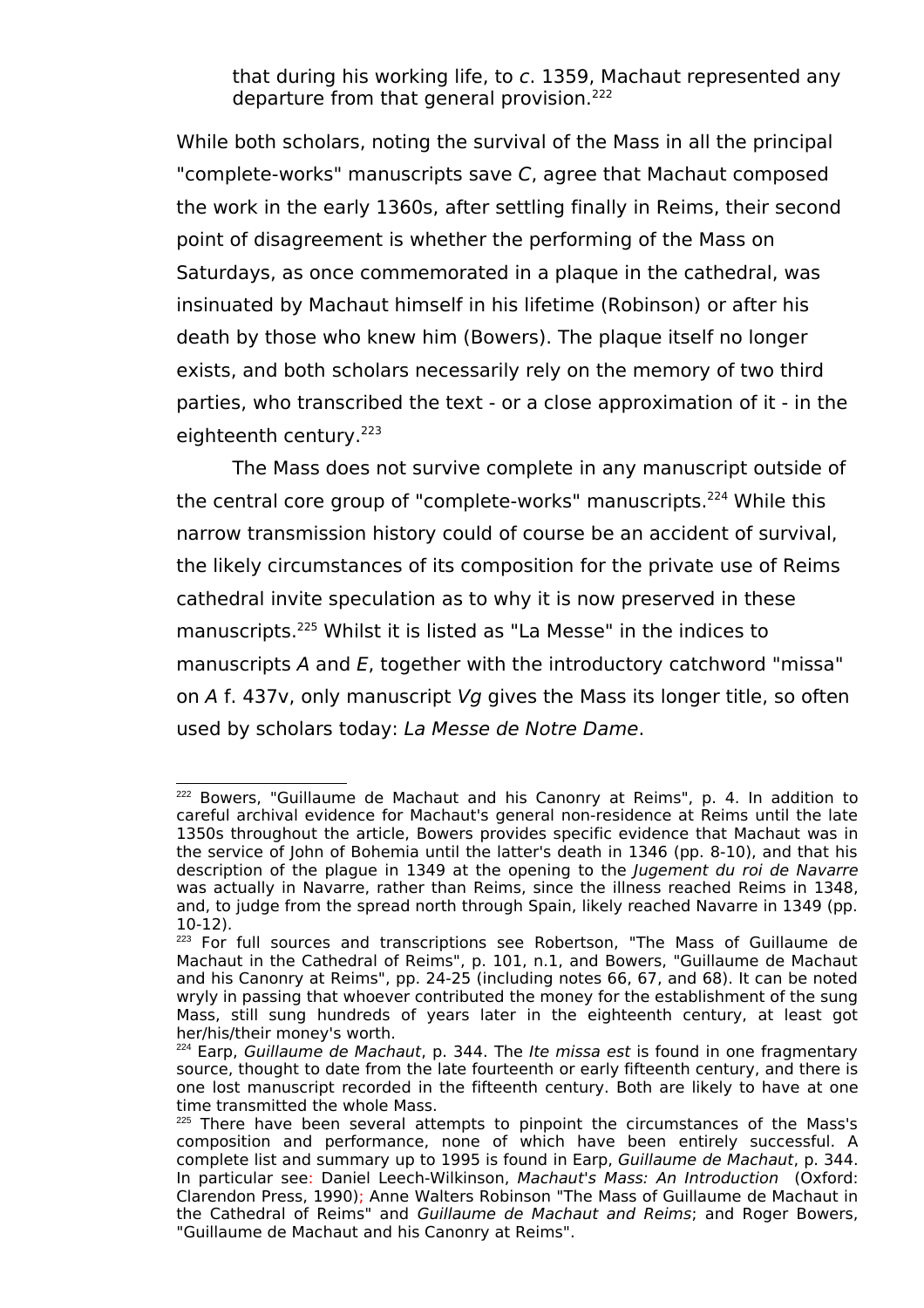The Mass is unique among the case studies here discussed in that the words to which Machaut sets his music are not his. Rather they form part of a prescribed liturgy already familiar not only to him but to the educated scribes and singers involved in the transmission and performance of the work, to say nothing of the hearers. In analysing the manuscript presentation of the Mass, then, we should bear in mind that scribal- and reader-performers, as well as the author, would not look to the Mass in order to appreciate a new piece of poetry set to music, as they might for, say, a rondeau, but to appreciate a new musical setting of an already-familiar text.

The Mass is presented without miniatures in all of the manuscripts. The music, therefore, is the central attraction both visually and aurally. There is no question here of order of prominence in the layout of the page: with no miniatures and relatively little text for some of the movements the music is clearly to the fore. The Mass consequently offers a unique opportunity to glimpse the musical workings of the page and its performers.

My analysis of the layout of the Mass will, as in previous chapters, be undertaken for each manuscript in turn. As there are two distinct types of word-music relationships on display in the Mass (melismatic and syllabic settings), within each analysis I will focus first on the melismatic movements, particularly the Kyrie, followed by the syllabic movements, with emphasis on the Credo. Striking layout features of the other movements will also be highlighted where appropriate.

#### **Manuscript A**

Although the Mass lacks miniatures in all of the manuscripts, Manuscript A offers the most highly decorated presentation of Machaut's setting by virtue of its ornate initial letters that are evident from the very first K of the opening Kyrie (see fig. 4.1). The layout of the page is not set for the whole Mass but changes slightly between movements: although a twocolumn format is always employed, for shorter movements, such as the Kyrie, there are two voices per column giving four voices per page, whereas for the longer movements, such as the Gloria, there is only one voice per column, which results in two voices per page and the entire opening is required to fit all four voices.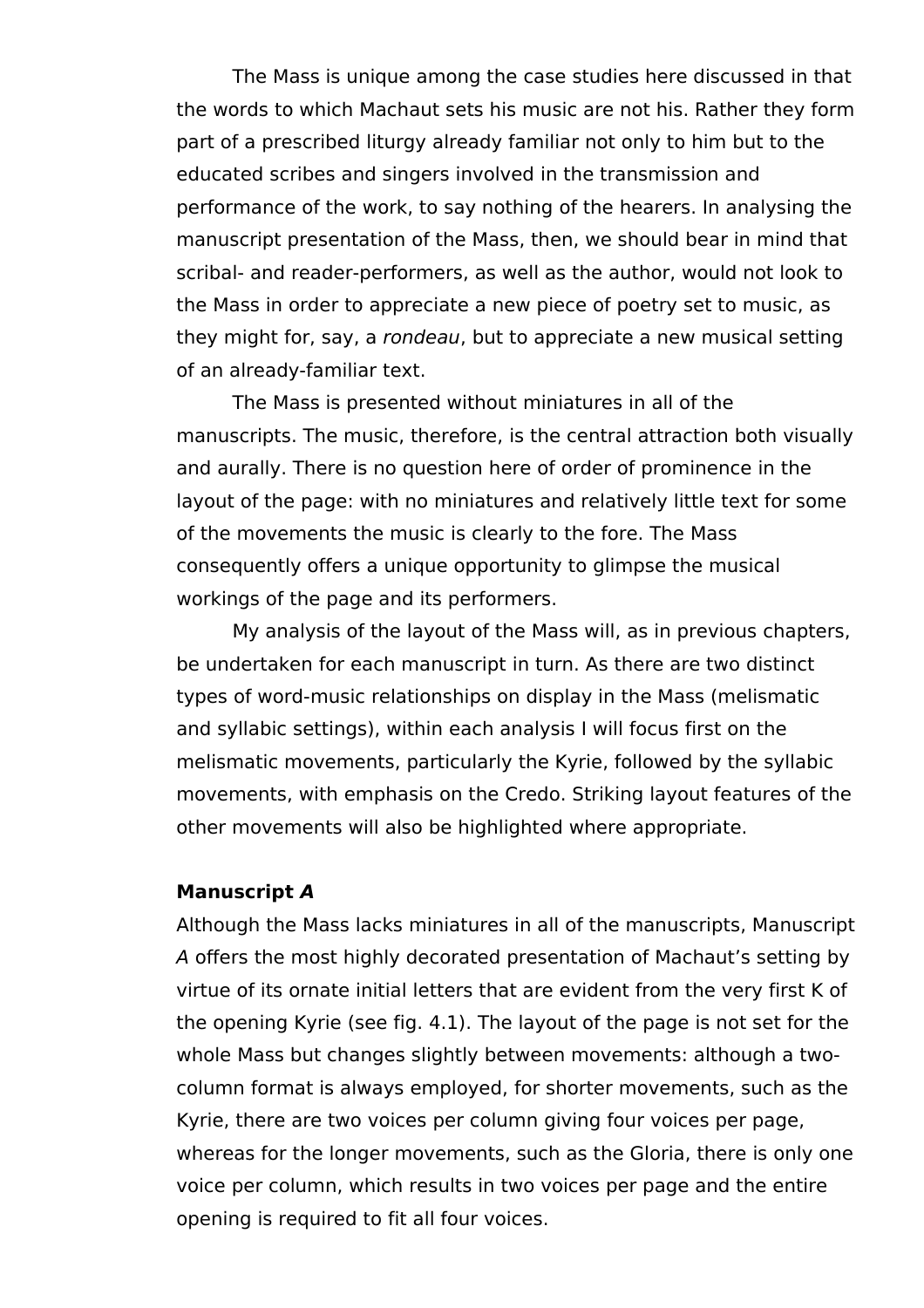Figure removed due to copyright reasons

Fig. 4.1: A fol. 438v, the opening of the Kyrie The opening of the Kyrie in manuscript A

All four voices are labelled in the Kyrie, the tenor and contratenor only in the Gloria, Credo, and Sanctus, the contratenor only in the Agnus, and no voices are labelled in the Ite missa est / Deo gracias. It is interesting to note that in the Gloria the labelling of the tenor and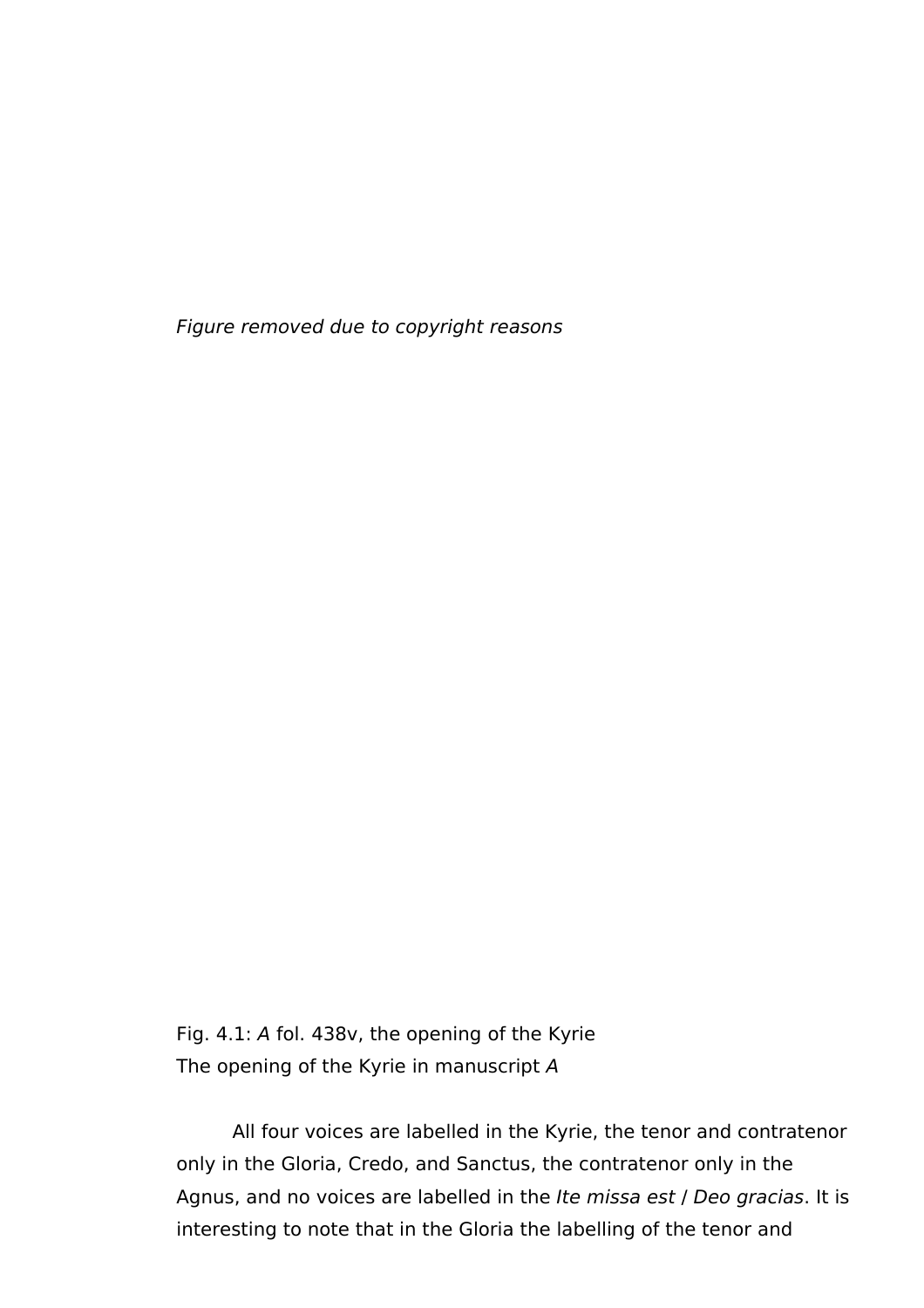contratenor is reversed according to our expectations as well as the layout of the rest of the Mass. Leech-Wilkinson offers the convincing suggestion that this is to do with the pitch of the voices in this movement (the part carrying the chant which we normally call Tenor is here unusually pitched below the voice we would call Contratenor), implying that the scribal-performers of manuscript A - and perhaps even the composer - considered part names as a guide to pitch rather than function.<sup>[226](#page-131-0)</sup>

Overall it seems as if the broad page layout in manuscript A has not been as scrupulously planned as we will see that it is in manuscripts Vg and especially E. This is particularly evident in the Kyrie. Here, in addition to blank staves (generally avoided in the other manuscripts, which appear to favour blank space), there is a floating syllable whose music has occurred and finished in a previous staff (Kyrie 1, tenor, visible in fig. 4.1, sixth staff of the left column). This implies that in manuscript A, in the melismatic movements at least, the text-music relationship is not strongly displayed. Furthermore, there seems to be no consistency in the practice of illuminating initial letters, this feature being variously found in the first letter of the part names and in that of the first word to be sung: this again implies that the text is, if not superfluous, at least not the most important part of the setting. While none of these observations has any bearing on the aural performance of the work, the somewhat less-than-scrupulous presentation of the Mass in A must surely nevertheless influence the reader-performer at a subconscious level and reflect the situation in which the manuscript was compiled. Was it that the scribal-performers planning the page were not entirely familiar with the music? Were they working from an exemplar that was not scrupulously planned but was perhaps unfinished or simply did not transmit the subtleties of texting in the melismatic movements?

The Kyrie is a movement which is not entirely texted in any of the manuscripts.[227](#page-131-1) The intriguing question therefore arises as to why the text is laid out sometimes as if to be texted (as, for example in the "eleyson" tenor part shown in fig. 4.1) and sometimes not, as in the triplum part above it. In both cases, it is debatable whether or not the

<span id="page-131-0"></span><sup>&</sup>lt;sup>226</sup> Leech-Wilkinson, Machaut's Mass, p. 131.

<span id="page-131-1"></span> $227$  For a useful tabular summary of texting in manuscripts A, Vg and G see Leech-Wilkinson, Machaut's Mass, pp. 107-108.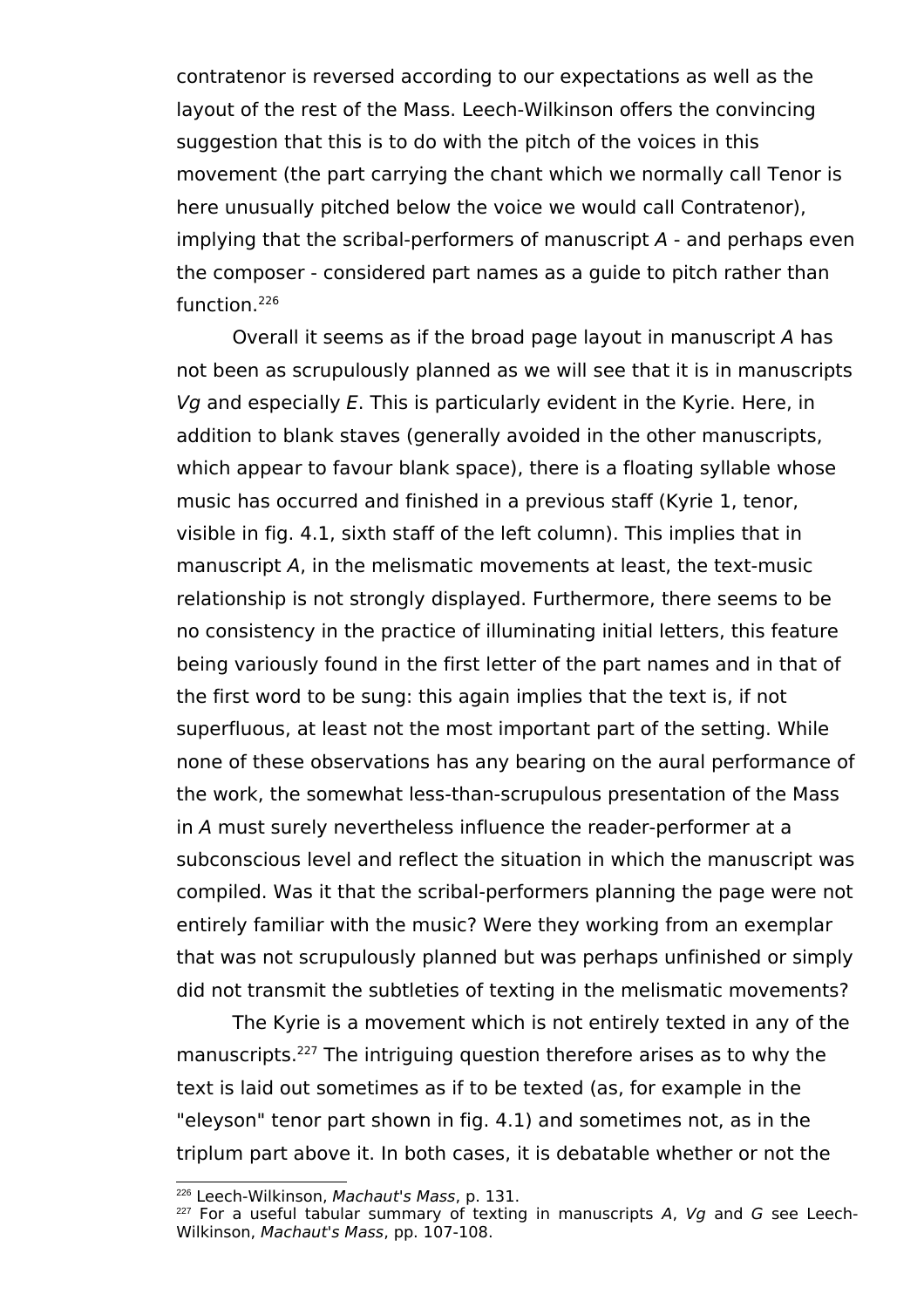music is actually conceived to be fixed to the words, or whether the word-setting is left comparatively free. One reason for this juxtaposition of styles not only in the same movement but also on the same page could be that the aim of the manuscript, and perhaps of the composer, was to transmit the music rather than the words. After all, as has already been implied, the text for this movement is hardly difficult to memorise, and the majority of both scribal- and reader-performers would almost certainly have been familiar with it since childhood. Therefore, the principal purpose of the presence of the Mass in all the manuscripts is surely to transmit the music, and indeed the work does not appear in any of the sources which do not contain music. It is perhaps also another indication of the composer's methods: how much attention did Machaut really pay to the text in the melismatic movements of the Mass? While it is inconceivable that he could have ignored it, the lack of specific texting in the melismatic movements in all of the manuscripts surely suggests that, like the copyists of the manuscripts, the composer was primarily concerned with the musical setting of the Mass rather than with the liturgical texts themselves.

With this prioritisation in mind, some, though not all, of the variations in page layout become clear. Sometimes at a first glance there appears to be too much or too little music for the given text. Manuscript A displays two particular instances of this phenomenon in the Mass, shown in the contratenor parts in figures 4.2 and 4.3: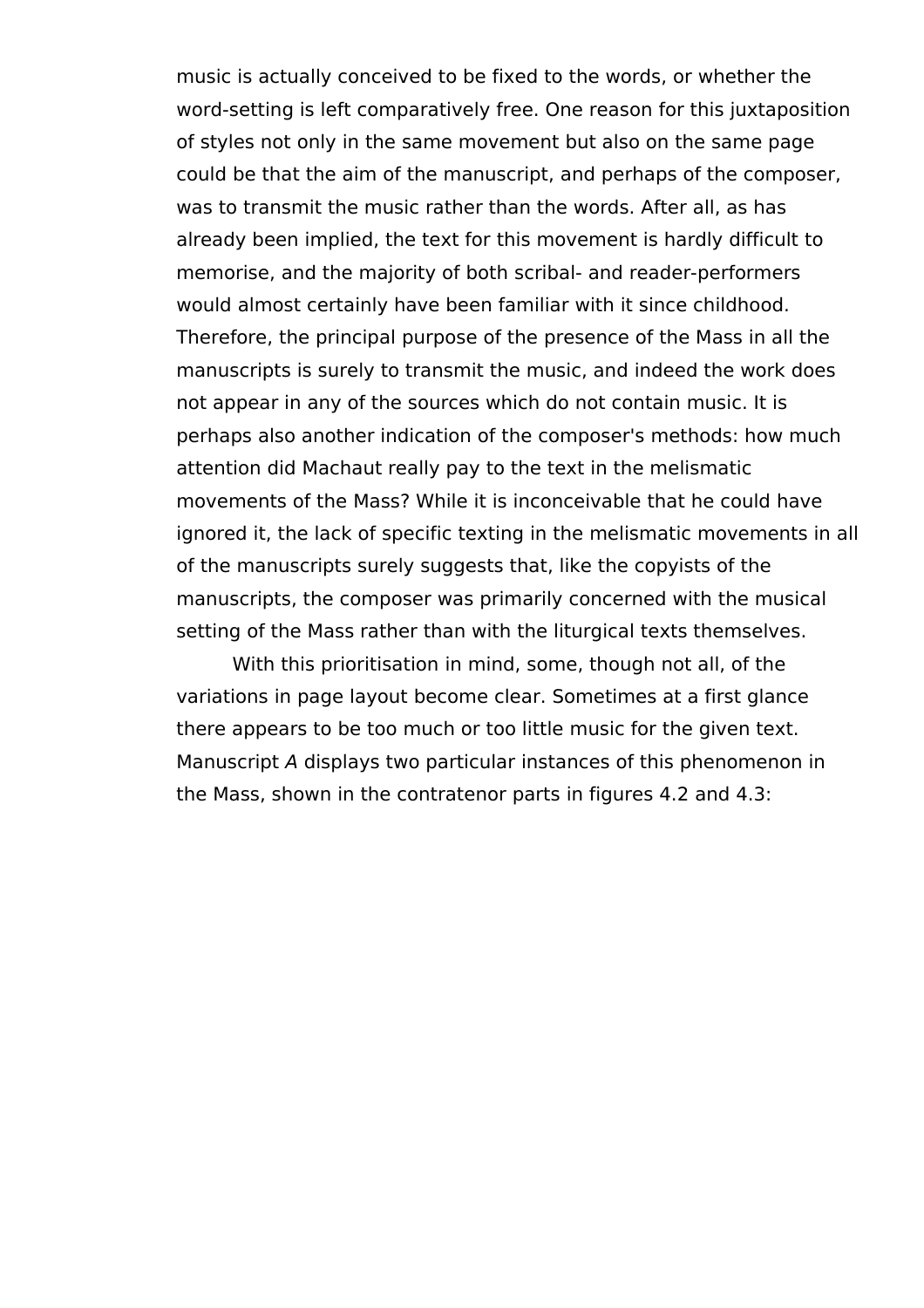Figure removed due to copyright reasons

Fig. 4.2: A fol. 447 (detail) Tenor and Contratenor from the Credo Amen in manuscript A

Figure removed due to copyright reasons

Fig. 4.3: A fol. 448 (detail) Tenor and Contratenor from the Sanctus in manuscript A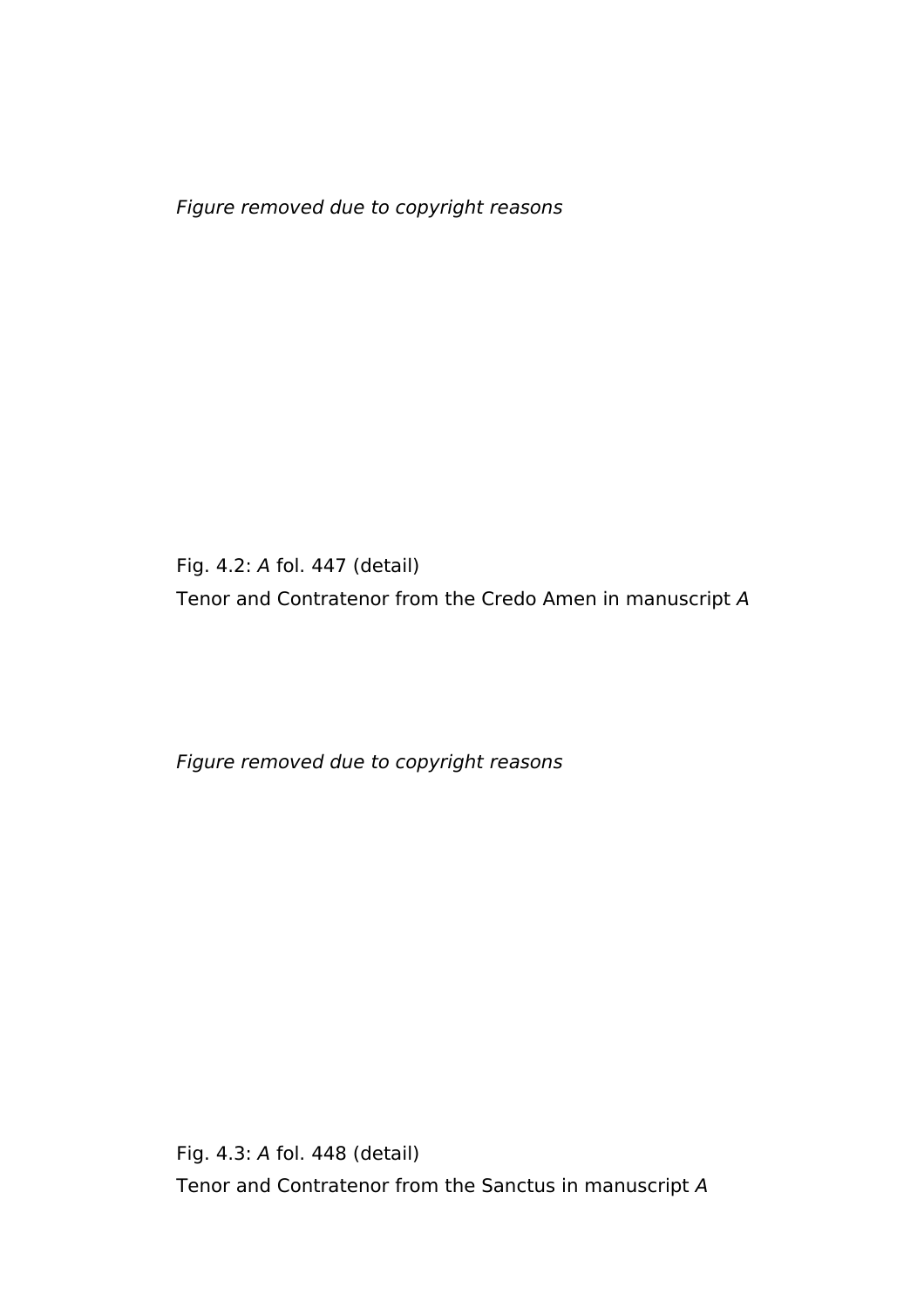While in the first of these, fig. 4.2 from the Credo Amen, the intended performance of the contratenor is easily reconstructed with or without familiarity with the work, that mediated by fig. 4.3 from the Sanctus requires more thought.<sup>[228](#page-134-0)</sup> In the contratenor part the casual viewer's first impression may be that there is insufficient music for the words provided. This, however, is not necessarily the case for, looking at the text and music separately, we see the possibility of a deeper understanding of the scribal (and reader) processes at play. If the page is imagined without the music, the words are generally evenly spaced (with the exception of the word "dominus"). The music, on the other hand, appears in the first three staves to follow the words, whereas in the final two it seems to be positioned more according to ligature length (and therefore perhaps visual appeal). Again the spacing around "dominus" is the exception, resulting in unusual prominence given to the preceding accidental. What may be on display here is a variation in scribal procedures: the music scribe at first following the words, then, perhaps subconsciously, writing the music independently of his colleague's word placing. Why this change? I think the answer lies with the scribal-performers' memories, so that over-familiarity with the words may have resulted in less attention being paid to their exact placement as the movement progressed. This is a question to which we will return in the conclusion to this chapter.

It is also noteworthy that both of these examples in manuscript A occur in the contratenor, the only voice which is frequently untexted. Indeed in the remainder of the Sanctus following the extract in figure 4.3 the contratenor is no longer texted at all in any of the manuscripts. Whilst it is fair to say that the contratenor carries neither the chant line of the tenor nor the principal melodic interest of the triplum and motetus, it would be incorrect to suggest that its word placing is any less important than the other parts. Nevertheless, it is the voice which relies most on the tenor for its existence. Without entering into the instruments-or-voices debate, $229$  the indication of the opening text to the contratenor even in the untexted portions of the Mass is enough for

<span id="page-134-1"></span><span id="page-134-0"></span><sup>&</sup>lt;sup>228</sup> Daniel Leech-Wilkinson has discussed this passage in Machaut's Mass: An Introduction (Oxford: Clarendon Press, 1990, repr. 1992), p. 155.  $229$  For a summary see Leech-Wilkinson, Machaut's Mass, pp. 114-115, together with the bibiographical pointers indicated in notes 12 and 13.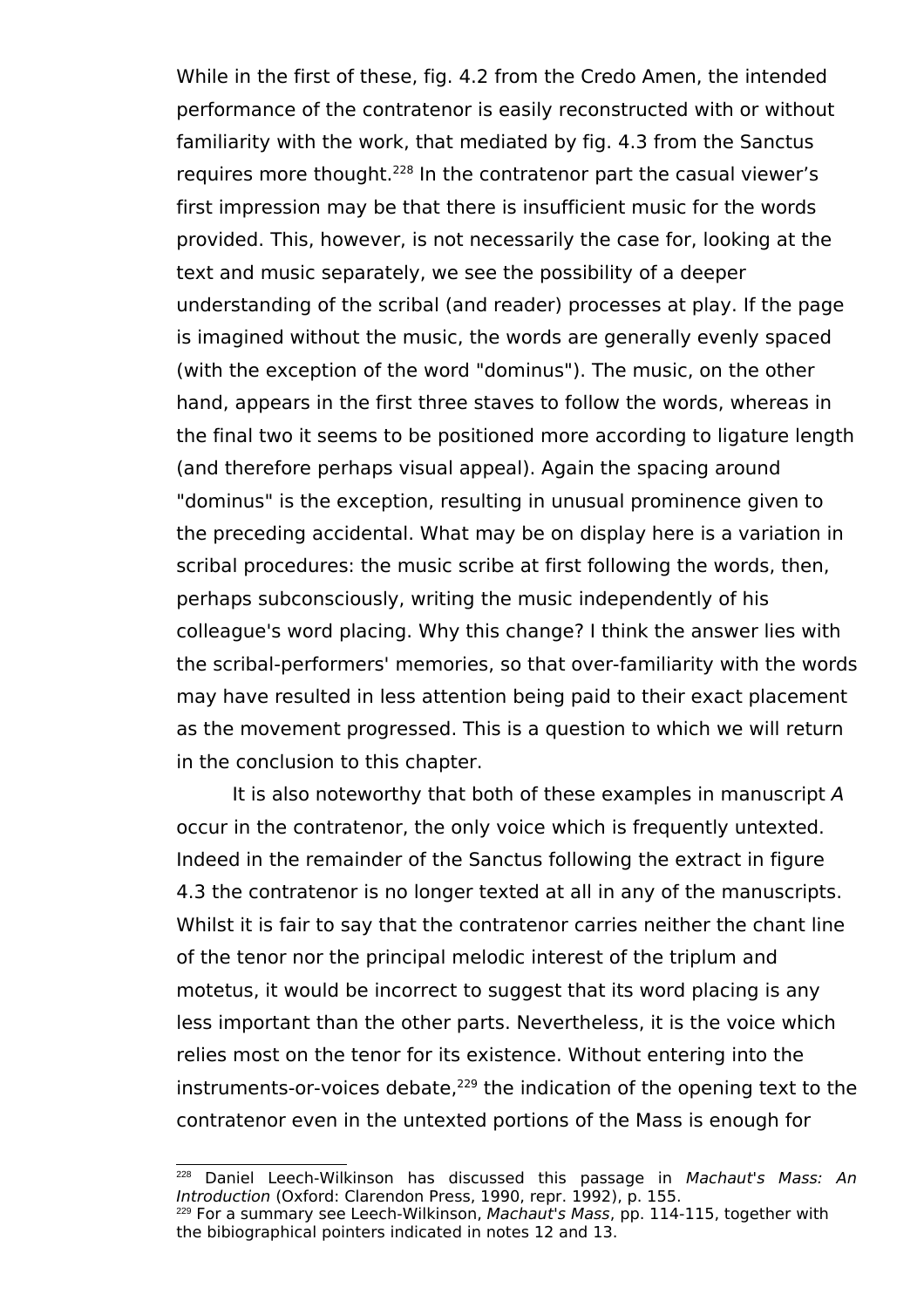reader-performers to know which words to sing to the part if they are indeed singing it. In this case the question which does remain open, however, is where they should place the remainder of the words. Two answers come immediately to mind: either it didn't matter to the author-performer (which seems unlikely), or reader-performers would be able to make an informed judgment based partly on their memories, partly on the text placing within other parts, particularly the tenor, though perhaps primarily on their ears.

Indeed this hypothesis seems to hold true for the entire Mass in manuscript A. Even in the syllabic movements, the Gloria and Credo, the word-music presentation seems to be built into the very structure of the work, decided according to musical intuition, memory, or indeed a combination of all three. The general page layout of the Credo reflects its status as a longer movement than the Kyrie, with two voices per page (resulting in four per opening). Two musical passages stand out from the page, like "anchor points" for the eye. The more obvious of these is the passage of longs over the words "ex maria virgine". Together with the similarly emphasised "et in terra pax" from the Gloria, this has been interpreted as a reflection of the possible emphasis on the Virgin in the Mass (as its title in manuscript Vg would suggest), as well on its presumed desire for peace during the Hundred Years War.<sup>[230](#page-135-0)</sup> The opening shown in figure 4.4 contains manuscript A's presentation of the two musical figures which I would like to discuss. Fol. 444v transmits the triplum in the left-hand column with the motetus on the right, while fol. 445 transmits the tenor in its left-hand column and the contratenor on the right. The overall effect of this layout on the manuscript page is, of course, an orderly progression of voices across four columns: triplum, motetus, tenor, and contratenor.

<span id="page-135-0"></span> $230$  For a list of bibliographical references to discussions of possible inspirations for the Mass, see Earp, Guillaume de Machaut, p. 344.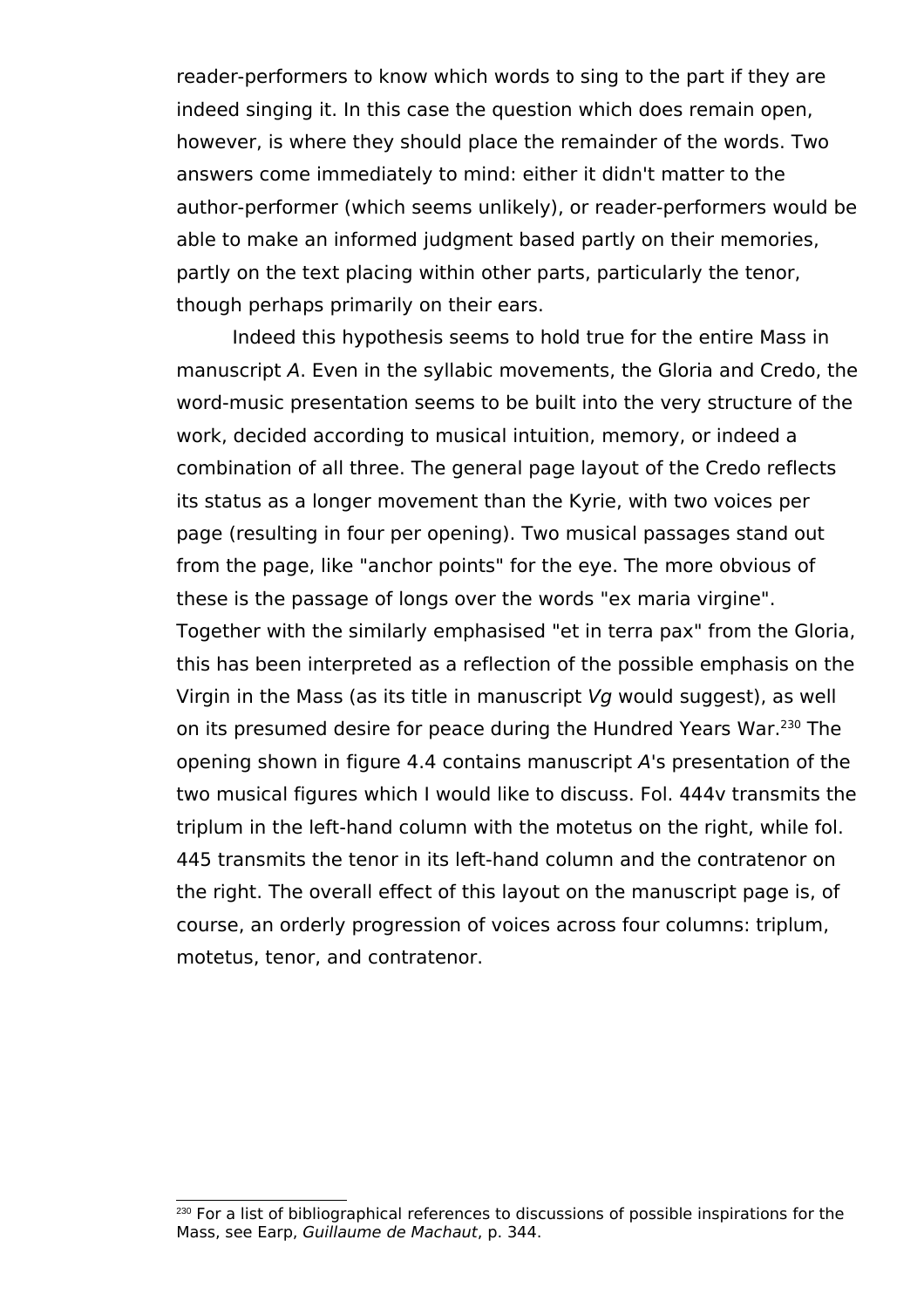Figure removed due to copyright reasons

As well as providing a striking aural point in the music, the passage of longs carrying the words "ex Maria virgine" is a resting point for the eyes, even more striking in colour, and in some ways resembles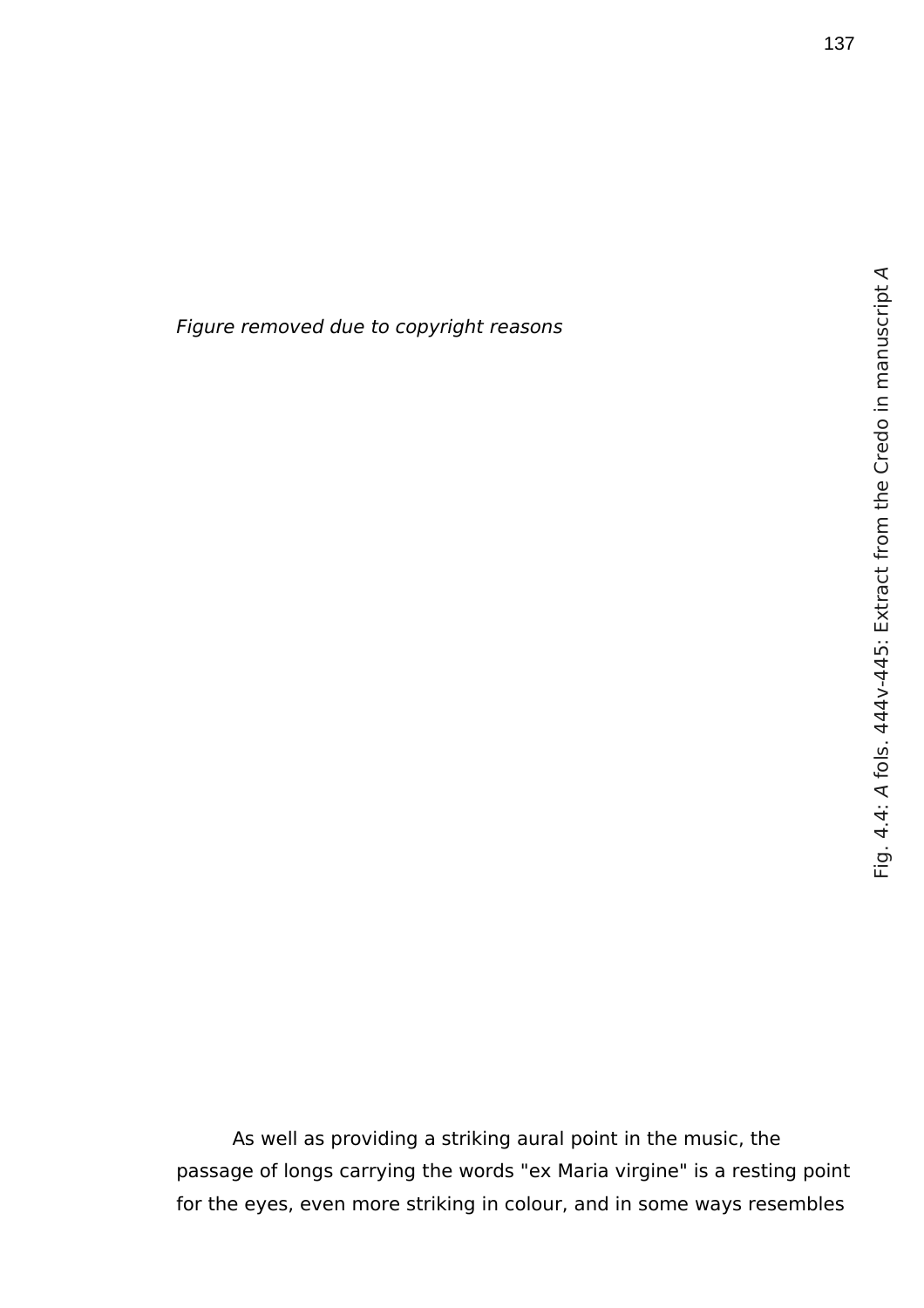a stepping-stone for the reader-performer. In front of the manuscript, a reader-performer with even a minimum of musical literary, whether alone or with others, whether performing silently (perhaps remembering a performance, even listening to others vocalising one or all of the parts) or out loud (at any volume), can easily locate this passage, in all four parts, and use it as a navigation tool within the movement and between the parts. This passage, together with the following discussed below, will also provide us with a navigation point between the manuscripts in this discussion. Indeed, the following cross-manuscript analysis will show that these passages may well have served as anchorpoints for the scribal-performers, whether they were working from an exemplar, from memory, or a combination of the two.

Even in the extremely clearly presented manuscript A, the knowledge that the words "ex maria virgine" are sung to the passage of longs is helpful in recreating the word-music setting. In the rare cases where there would otherwise be room for doubt as to the syllable placement, for example in the fourth stanza of the tenor part (fol. 445), this knowledge provides the necessary clarity, without the need for guiding lines drawn in the manuscript.

The other passage from the Credo on which I will focus, and which is also shown on the opening in question from manuscript A, is the wordless rhythmic passage in the tenor and contratenor occurring after the word "patris" (fol. 445, at the beginning of penultimate stanza in the tenor, and at the end of the third stanza from the end in the contratenor).[231](#page-137-0) This passage is less visually striking than the "ex Maria virgine", and it also requires more from the reader- and scribalperformers. Whether or not words should be sung to this passage is not the question here, although it can be seen that no words are provided for it. In manuscript A the text scribe has not been generous in his provision of space for this passage, with the effect that in the contratenor it strays into the margin of the page. Rather than explain this away as a fault on the text scribe's part, it is worth considering that it was a conscious decision (even if perhaps this decision was only not to change the layout once the problem was realised): for which other part

<span id="page-137-0"></span> $231$  Leech-Wilkinson has identified this as one of the "link" passages in the Credo, which, together with the page turns in all the manuscripts except F-G, serve to highlight the textual divisions of this long movement. Machaut's Mass, pp. 40-42.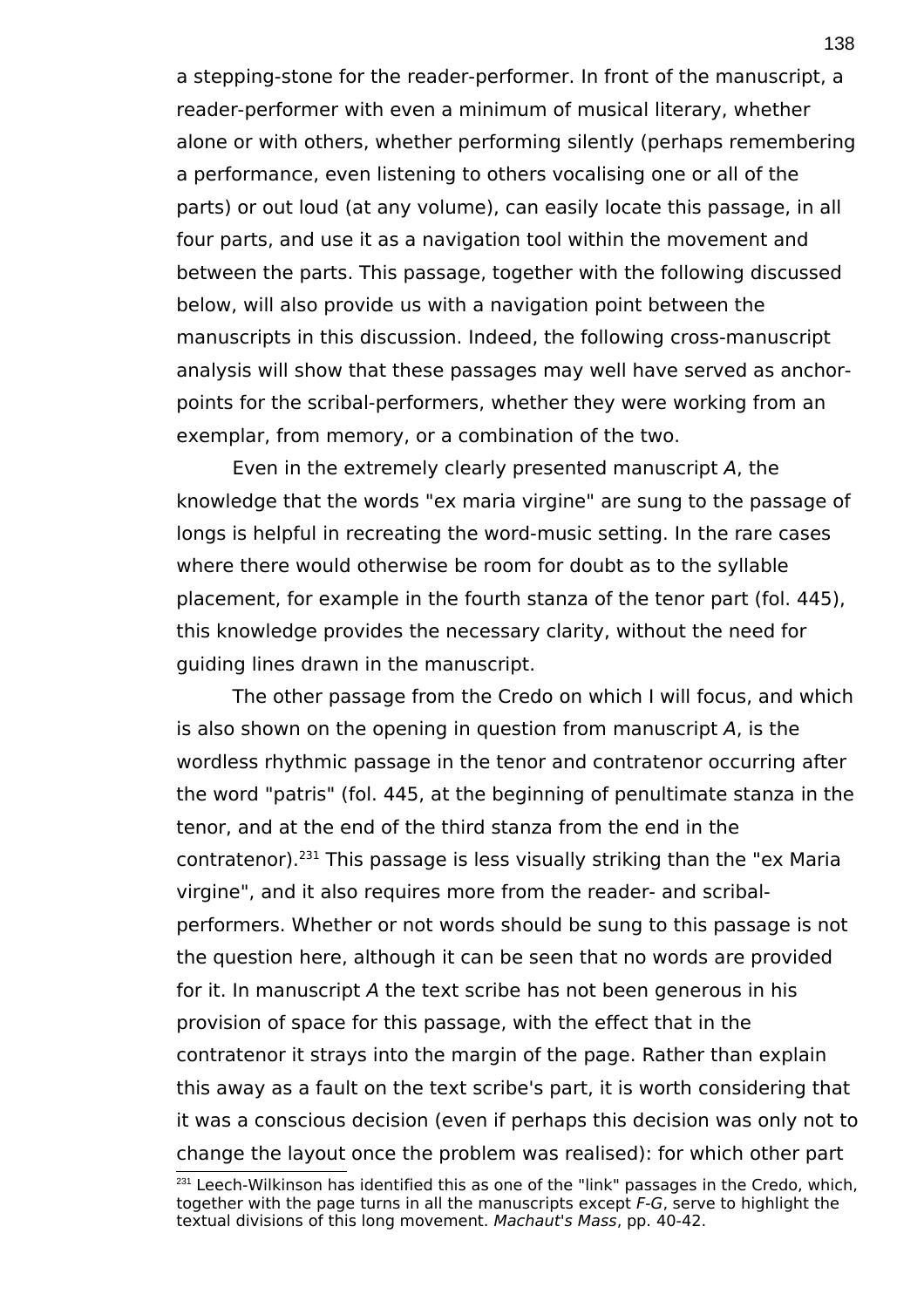of the entire Credo could be placed in the margin without causing problems with the text setting? It is certainly an effective way of demonstrating that this passage does not have words set to it, and, in the miniatureless Mass, provides a slight degree of frivolity to the page. Like the flourishes added by the music scribe at the end of each stave in the contratenor, here the escape of the music itself into the margin is reminiscent of the marginal decorations which pervade the rest of the manuscript.

#### **Manuscript Vg**

Manuscript Vg is the only manuscript to give the Mass the title of "la messe de nostre dame" (as seen in fig. 4.5). Despite being commonly used as the title of the Mass today, we cannot know whether Machaut even conceived of a title for his Mass, even if it does place emphasis on the words "ex maria virgine" as we have seen (after all, similar emphasis is placed on "Jhesu Christe" and "Et in terra pax" in the Gloria), and despite Our Lady being the dedicatee of Reims cathedral. Nevertheless, the fact that the title is present in  $Vg$  implies that at least in some places the Mass was known in this way. However, whether this title was confined to the local workshop and patron of manuscript Vg or whether it was such a widely recognised appellation that the other manuscripts had no need to repeat it, we will never know. The fact that the title is not present in  $B$  is intriguing though ultimately unenlightening, although it may imply that it was unusually added to manuscript Vg at the request of a patron out of fondness for Machaut, for the Virgin, or for Reims and its cathedral.

Whereas manuscript A employs a two-column format throughout for the Mass, manuscript Vg adopts such an approach only for the opening which shows the Gloria Amen. Otherwise, the staves run interrupted from one side of the page to the other. In the shorter movements all four voices are displayed on one page in the order triplum-motetus-tenor-contratenor (as in fig. 4.5); for the longer movements the voices are displayed across a single opening with the triplum above the motetus on the reader-performer's left, and the tenor and contratenor, in either order, on the right (shown in fig. 4.6).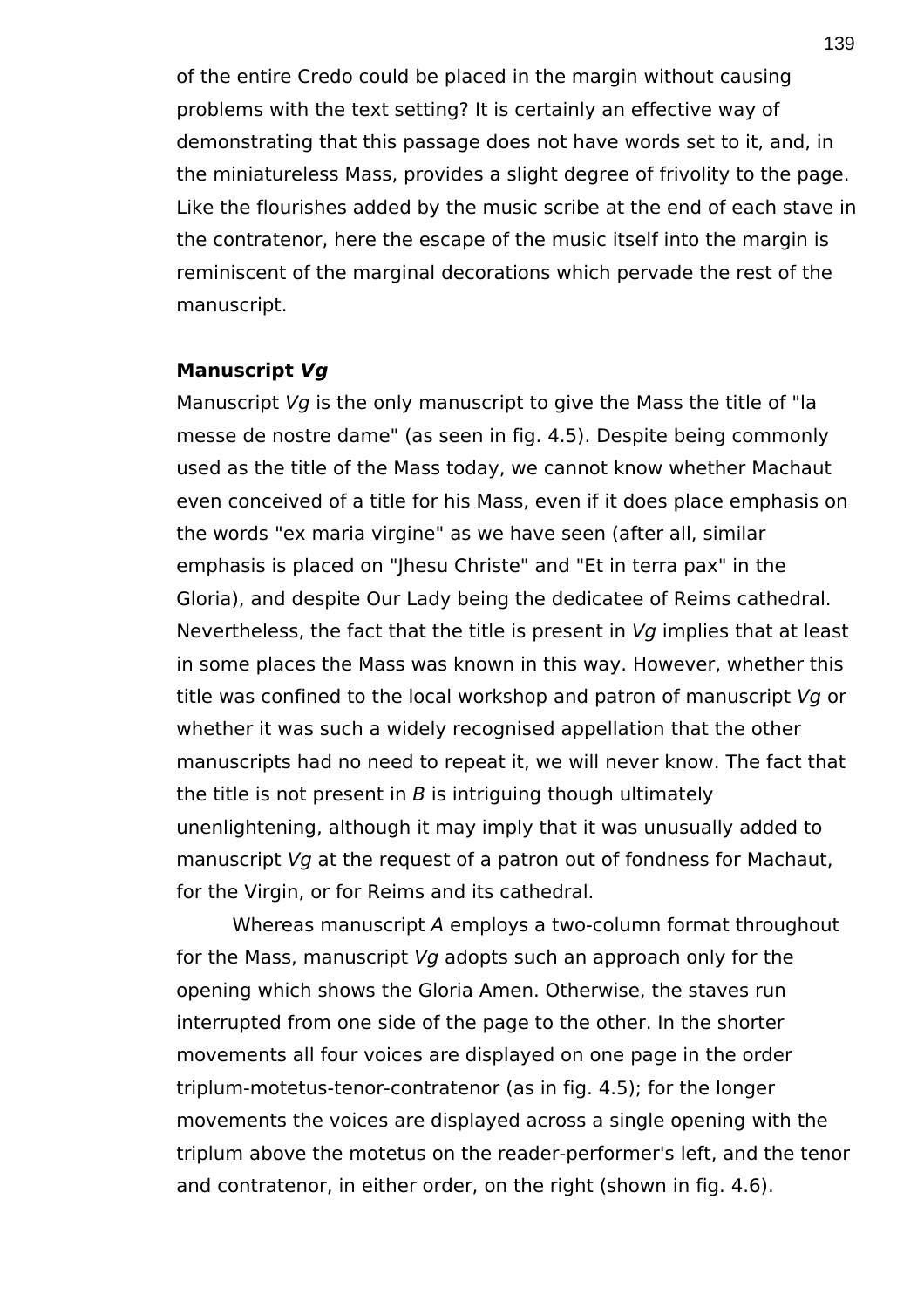Figure removed due to copyright reasons

Fig. 4.5: Vg fol. 283v The opening of the Mass in manuscript Vg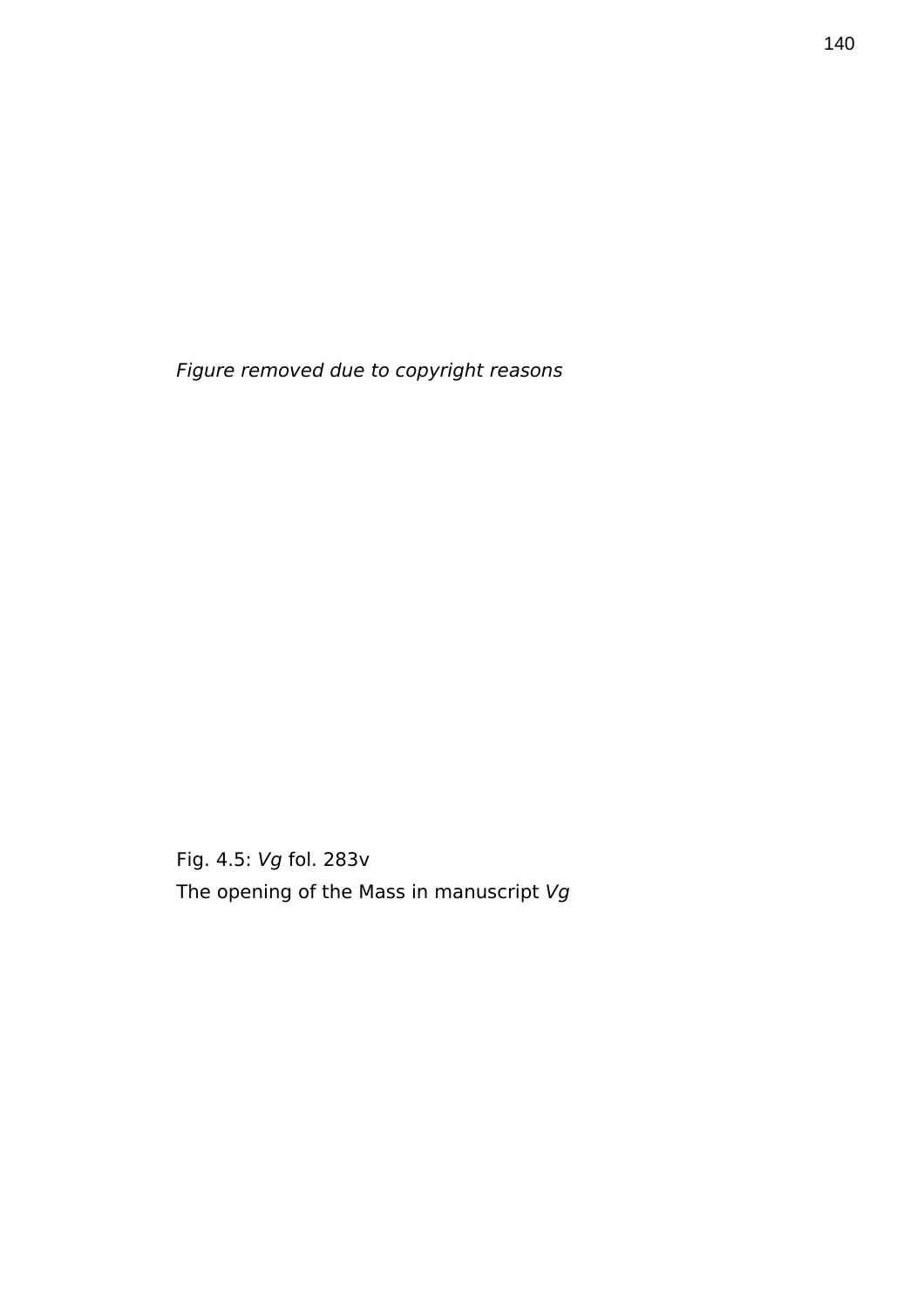Figure removed due to copyright reasons

A striking feature of Vg's layout of the Mass is its use of space. Fig. 4.6 shows the planning involved in the page ruling: not only was space left for an initial to be drawn within the staff on fol. 289 (fifth staff), but an additional short staff was drawn on the tenor and contratenor folio in anticipation of the extra music and to maintain the same page turn across all four parts. Apart from in the Kyrie, blank staves filling a page are not seen, although it is not unusual to see a blank staff followed by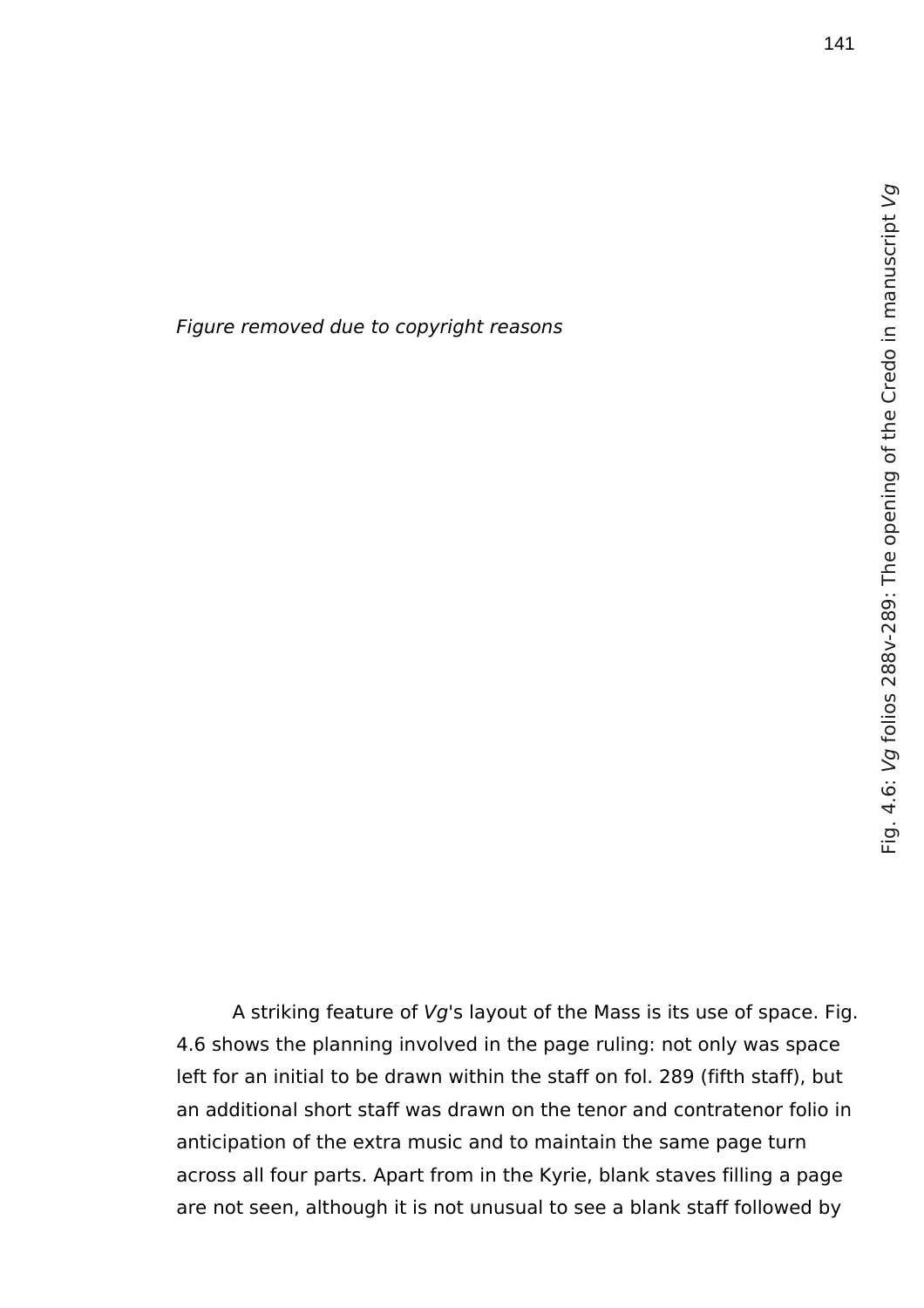blank space after the end of a piece or before a page turn, probably ruled as part of the planning and then in fact not needed. (Indeed, it is quite plausible that the two extra staves in the Kyrie were drawn to allow two staves per part, although in the end the tenor and contratenor needed just one.)

Another striking feature of Vg which is shown in figure 4.6 is Vg's clarity of layout. In the busy Credo, the untexted rhythmic figures in the tenor and contratenor can clearly be seen by their lack of words on fol. 298 after "invisibilium" (second staff from top in the tenor, and sixth staff from top in the contratenor) and after "secula" (third staff from the top in the tenor, and seventh staff from the top in the contratenor). Here, no prior knowledge of the music is required to understand the intentions underlying the manuscript, the layout being clear enough for the sonic implications to be understood at a glance and reconstructed entirely from the manuscript.

The naming of parts in Vg appears at first irregular. All three sections of the Kyrie have part names, as does the Gloria Amen, whereas only the contratenor is labelled in the Sanctus, again in the Osanna / Benedictus, and the third part of the Agnus. There does seem to be some underlying consistency in this labelling, however, in that none of the syllabic movements — or, in the case of the Agnus, Sanctus, and Osanna, none of the texted voices — have part names. In fact, the only melismatic movement not to bear part names is the Credo Amen. While this could of course be due to a matter as simple as available space on the page, given the skill of the scribes it is perhaps more indicative of the way in which they conceived the work as a whole: in those movements (and/or voices) where specified text setting was not considered a vital part of the work there would be no reason not to add a part name. Indeed, in those movements where only the contratenor is labelled, the repeated "or"s after the part-name filling the space under the staff adds to the symmetry of the page, avoiding an otherwise uniquely empty voice part. In each of the movements in which they occur the repeated "or"s take up more space than their music, perhaps because space provided for the staves was based on the amount needed to accommodate both music and words, yet the music in fact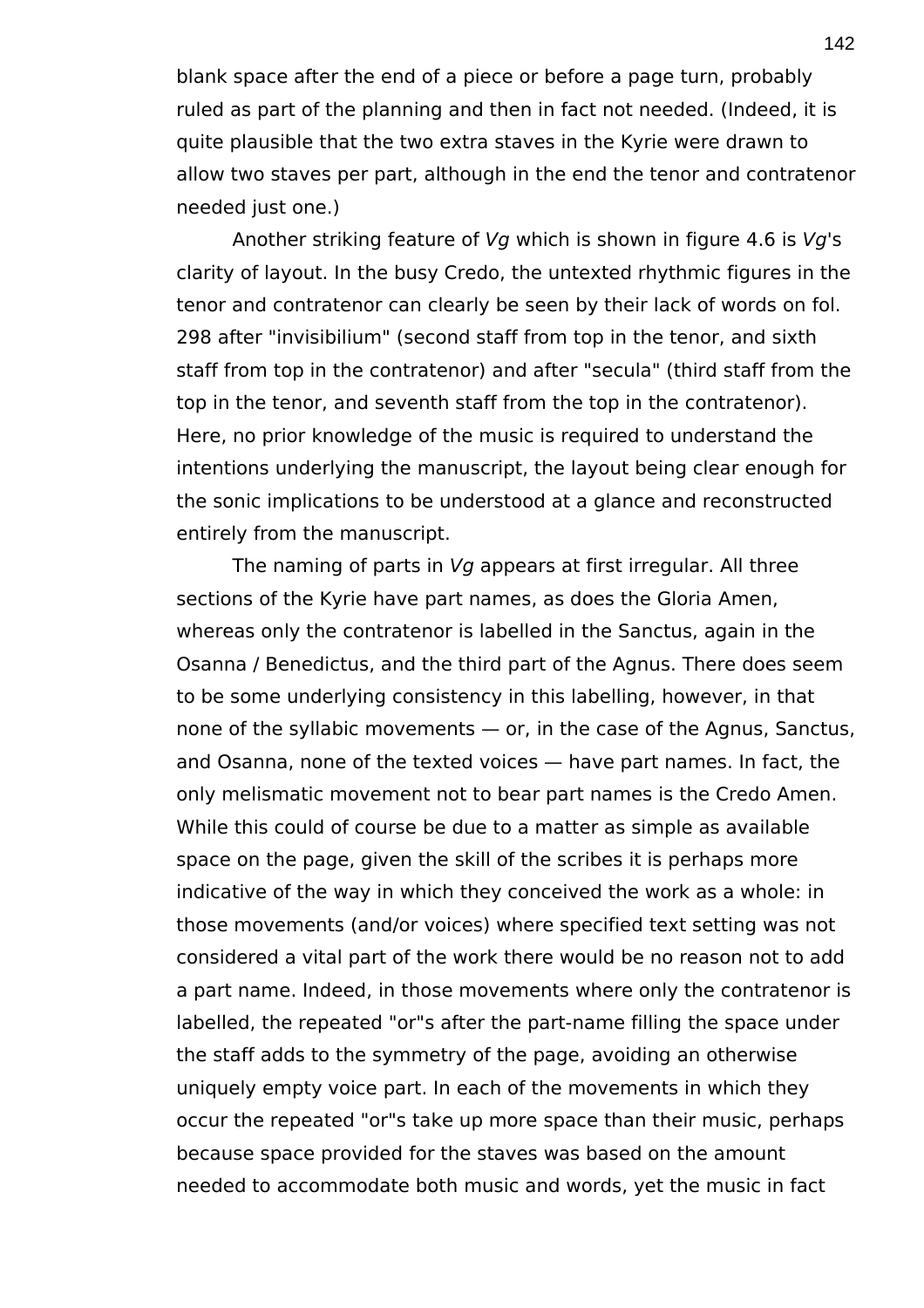would take up less space when the words are not present.<sup>[232](#page-142-0)</sup> The movement which is the most interesting here is the Agnus, for, in its first section the contratenor is texted, yet the music is not set to this text. The opening concerned is shown in fig. 4.7:

Figure removed due to copyright reasons

<span id="page-142-0"></span> $232$  For a summary and discussion on how the text was entered before the staves in all of the "complete-works" manuscripts see Earp, "Scribal Practice", pp. 170-194 (summary on pp. 170-71).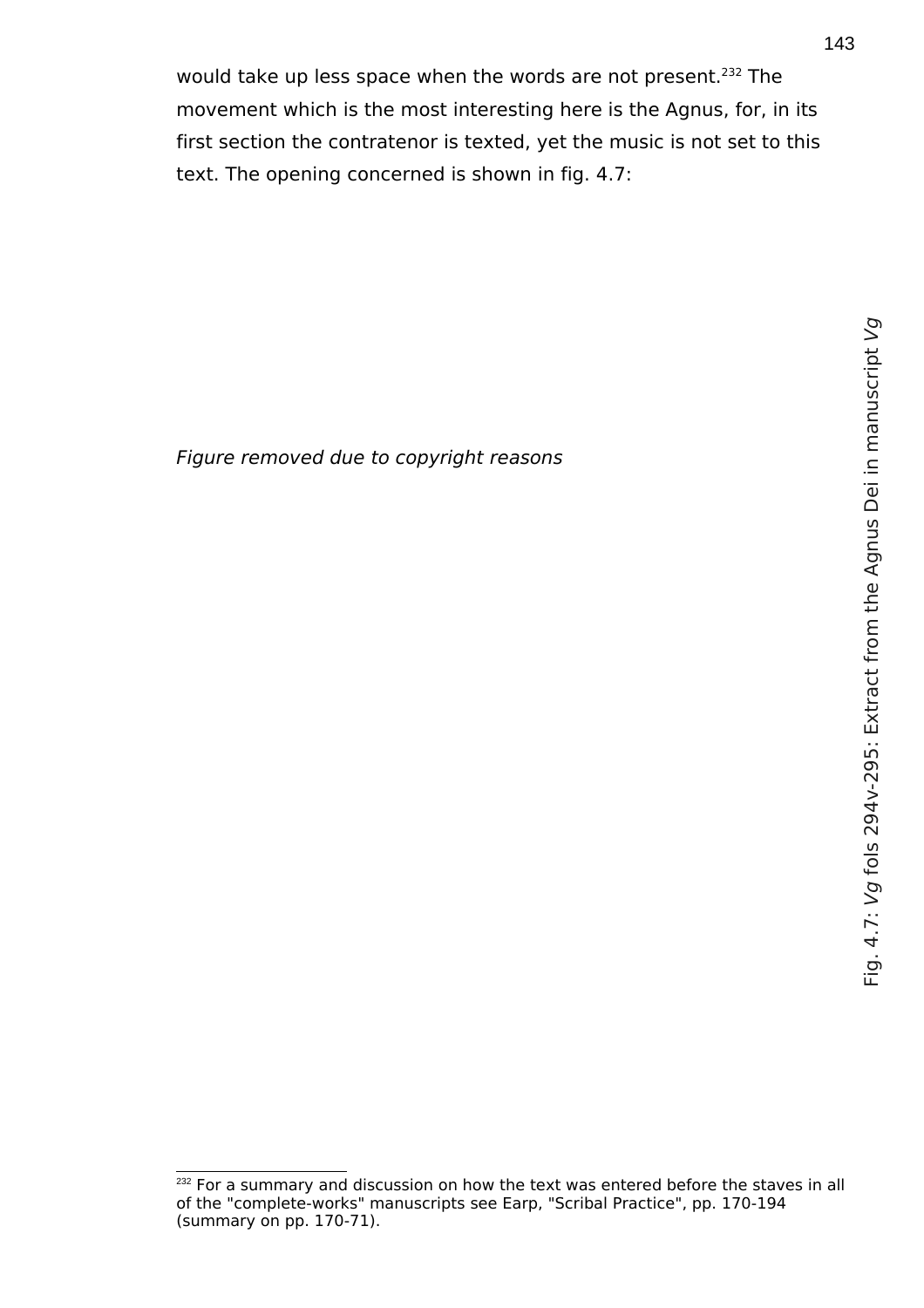Here it can be seen that, in the contratenor of the second section of the Agnus (fol. 295), the text is not completed, nor is the part named. In the contratenor of the first section of the doxology (fol. 294v), text has been laid out, although the music was then entered as if the text was not present (the music is complete in one staff, whereas the text is written under two). For the reader-performer, the progress from complete text to no text is graduated; the layout of music in the first section of the Agnus makes it clear that it was not conceived, at least not by the music scribe, as having a rigid position with regard to the set words.

#### **Manuscript B**

The layout of the Mass provides interesting insights into the relationship between the *mises en page* in both manuscript B and Vg. Although the two are undeniably close throughout, perhaps nowhere more so than in the Mass do their differences suggest the subconscious workings and assumptions of the scribes, both in these and in the other manuscripts.

Before embarking on a selective comparison with Vg, some comment should be made about B as a source for the Mass in its own right. It is always worth bearing in mind with  $B$  that if it were the only extant complete-works manuscript, it would be an even-more-valuable resource: it is only in comparison with the other "complete-works" manuscripts that the problems B raises come to the fore. Its opening to the Mass is shown in fig. 4.8: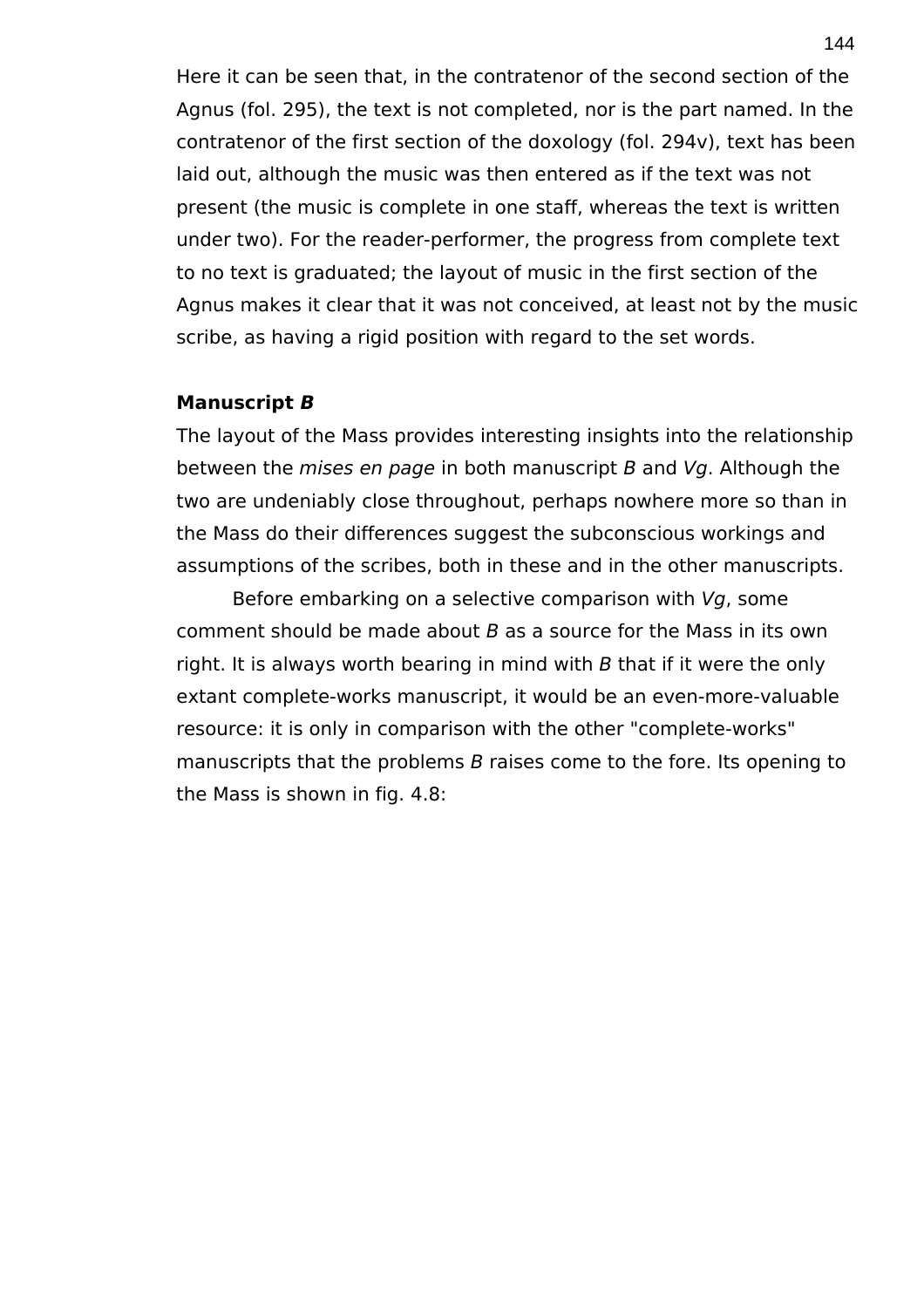Fig. 4.8: B fol. 281v The opening of the Mass in manuscript  $B$ 

B's text-music layout  $-$  or, it must be acknowledged, its lack of it  $-$  in the opening to the Kyrie make it clear that the movement is freely texted. This in turn allows the work of the music scribe to come to the fore. Despite deep criticism of the first music scribe, who is at work here, in terms of text setting, Lawrence Earp acknowledges that his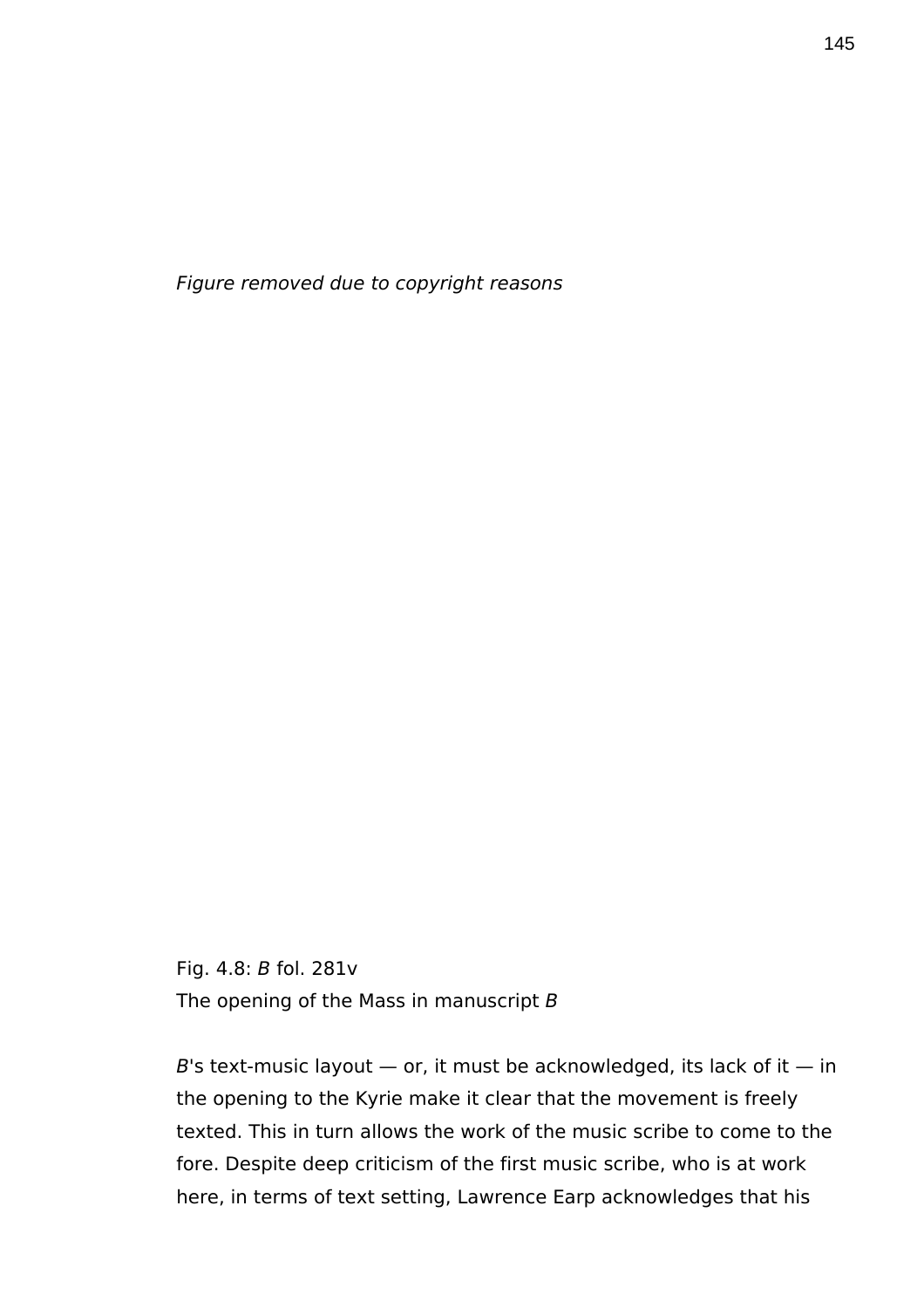actual notation is "adequate".<sup>[233](#page-145-0)</sup> Indeed it is: without detailed knowledge or analysis of accuracy, any reader-performer can clearly see the downward progressions in the tenor and contratenor, and the sequence of ligatures and cadence at the end of the motetus. Here the readerperformer, seeing this first music scribe removed from the constraints of the text (which, as Earp comments and as we will see, he tends to neglect), can acquit him of at least some of the charges of carelessness so often laid against him. In fact, one of the aspects highlighted by the mise en page of the Mass in  $B$  is the apparent divorce of text and music, at least in the mind of the music scribe.

This separation is evident from contrasting the mise en page of the Kyrie with that of the syllabic movements, and here, for consistency with the other manuscripts, I will consider an extract from the Credo.

<span id="page-145-0"></span><sup>&</sup>lt;sup>233</sup> Earp, "Scribal Practice", p. 212.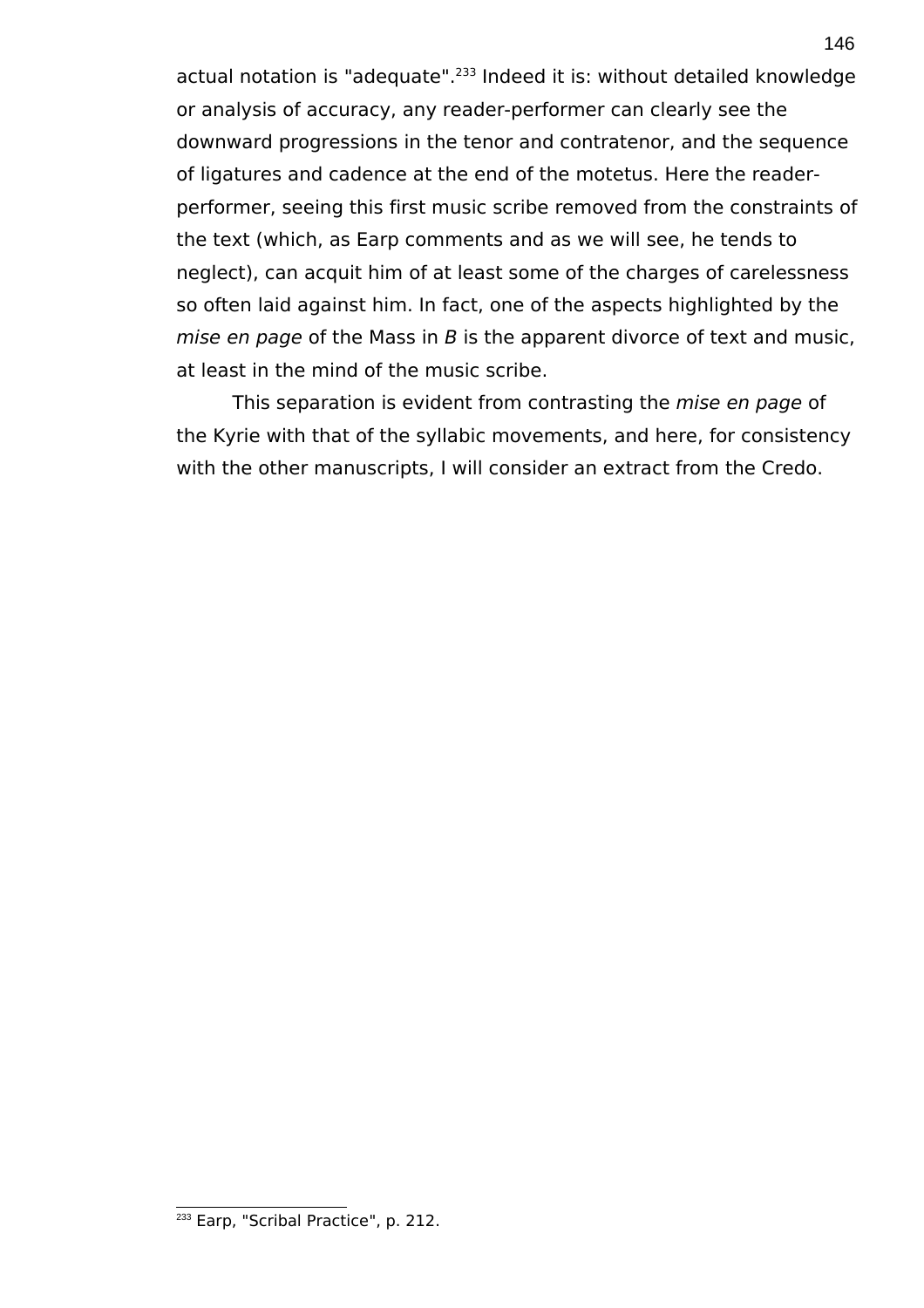Although it is true that on this opening the word-syllable alignment is not always consistently clear, what can be seen in the music are the melismatic groupings of notes, especially in the triplum and motetus, and the longs of the "ex Maria virgine" in all the parts. The characteristic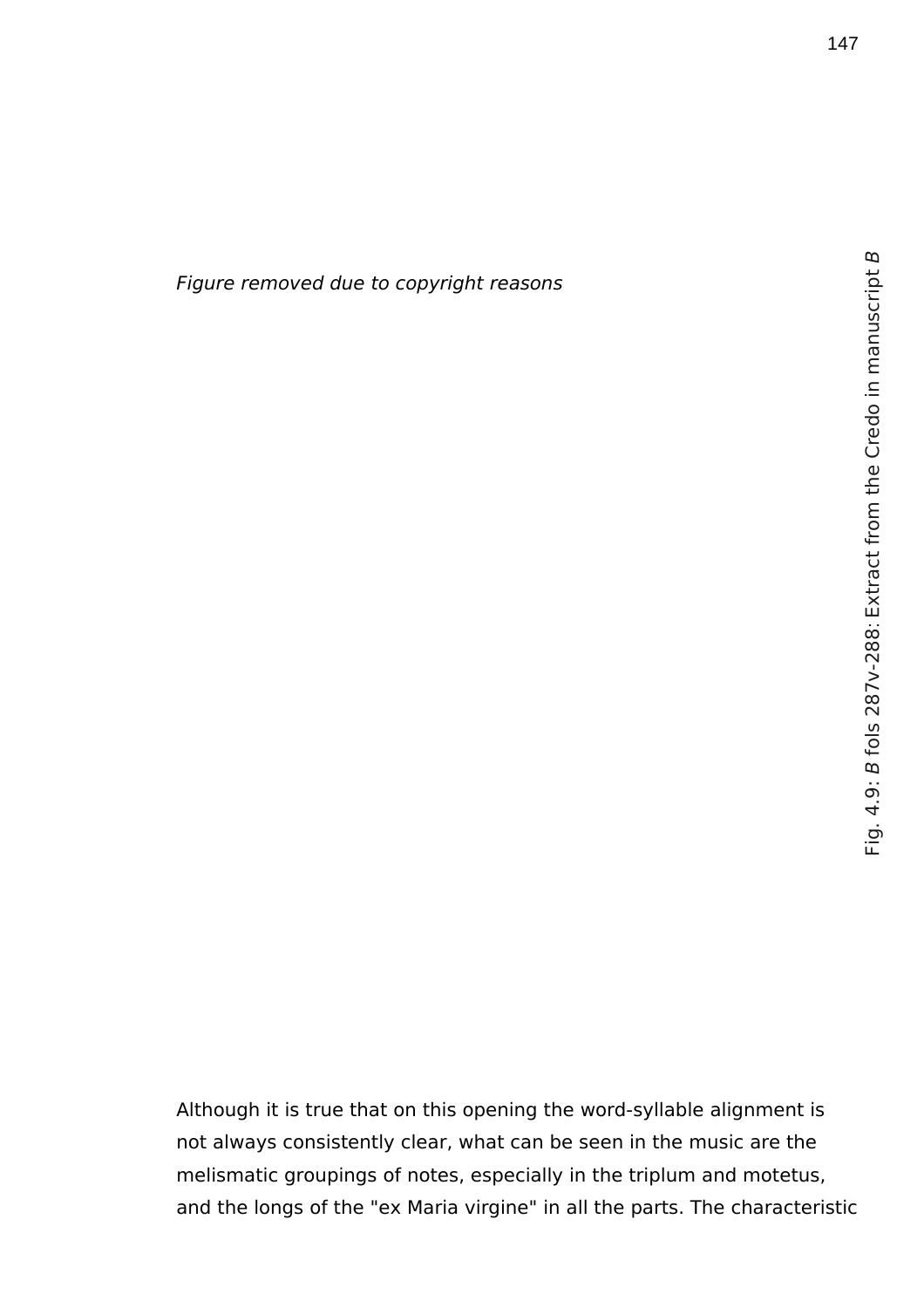wordless rhythmic features between the tenor and contratenor are also visible, at least to an eye which knows approximately where to find them. For while the first music scribe appears here, as Earp says, to do his work "without any regard for the relationship of notes to syllables", <sup>[234](#page-147-0)</sup> the question to be considered is, of course, why? As with  $B$ 's presentation of the music in the Remede de Fortune, here there are no major problems in reconstruction for the reader-performer already familiar with the work. Indeed, for the Mass we can go further: here, there are few problems for the reader-performer already familiar with the words. The layout of the music is such that, without reference to the written text but with reference to memory, the generally careful groupings of notes in syllable blocks allows a reader-performer to reconstruct a sonic impression of the work, whether aloud or in silence.<sup>[235](#page-147-1)</sup> Conversely then, a possible reason for the lack of "regard" for the words shown by the music scribe becomes apparent: whether he was copying the musical notation directly from Vg, from "the book of memory", or from a combination of the two, here at least the music scribe had no need to record the words, for they had been entrenched in his memory since childhood. The result is, of course, not as aesthetically pleasing as in a manuscript where the alignment is observed, but aesthetic niceties are never to the fore in manuscript B. If, as Earp suggests, B was produced in haste from Vg, then surely if any textsetting could be neglected in order to save time it would be that of the Mass.

When Vq is brought back into the equation for the Credo, it is easy even for us, so far removed today from the work of scriptoria and from the concept of memory training, to see how a knowledge — a memory  $-$  of Vg's presentation of the Mass renders void many of the perceived problems in B. It is easy to see how scribes with the advantage of a

<span id="page-147-0"></span><sup>&</sup>lt;sup>234</sup> Earp, "Scribal Practice", p. 212.

<span id="page-147-1"></span> $235$  This even holds true for the opening "Patrem" of the Credo in the tenor and contratenor parts, where the word is not sung (although it is written with an initial) as there are rests. As Earp points out ("Scribal Practice, pp. 180-182, especially n. 343), only manuscripts Vg and  $F-G$  present this with the clarity we expect today: that is with no music, only rests, entered above the word "Patrem". A has guidelines drawn, E leaves a space in the contratenor only and adds notes above "Patrem" in the tenor, and B, according to Earp, is "as usual, inaccurate" (p. 180, n. 343) as it leaves no spaces at all. To a reader-performer working from memory, the presence of these rests, together with the motetus and triplum reaching the word "omnipotentem" by the time of the entry of the tenor and contratenor, would likely be enough to permit a reconstruction of the sonic performance represented.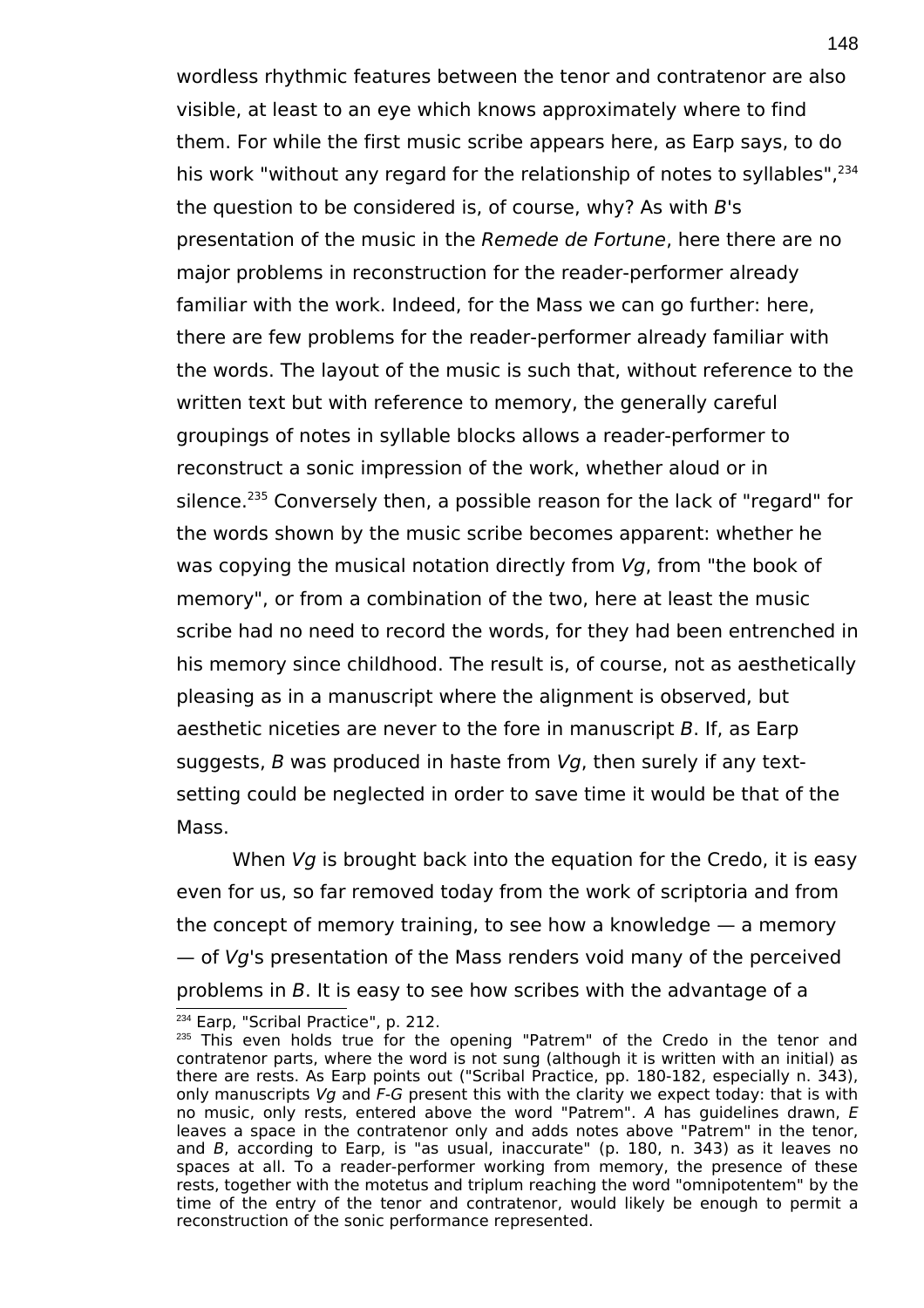trained memory, having seen Vg and knowing by heart the words to the Mass, could have conceived  $B$  to serve as an exemplar.

No analysis of the mise en page of the Mass in  $B$  can overlook the third folio of the Kyrie, folio 282v, shown in fig. 4.10, alongside the corresponding folio from Vg, folio 284v (fig. 4.11):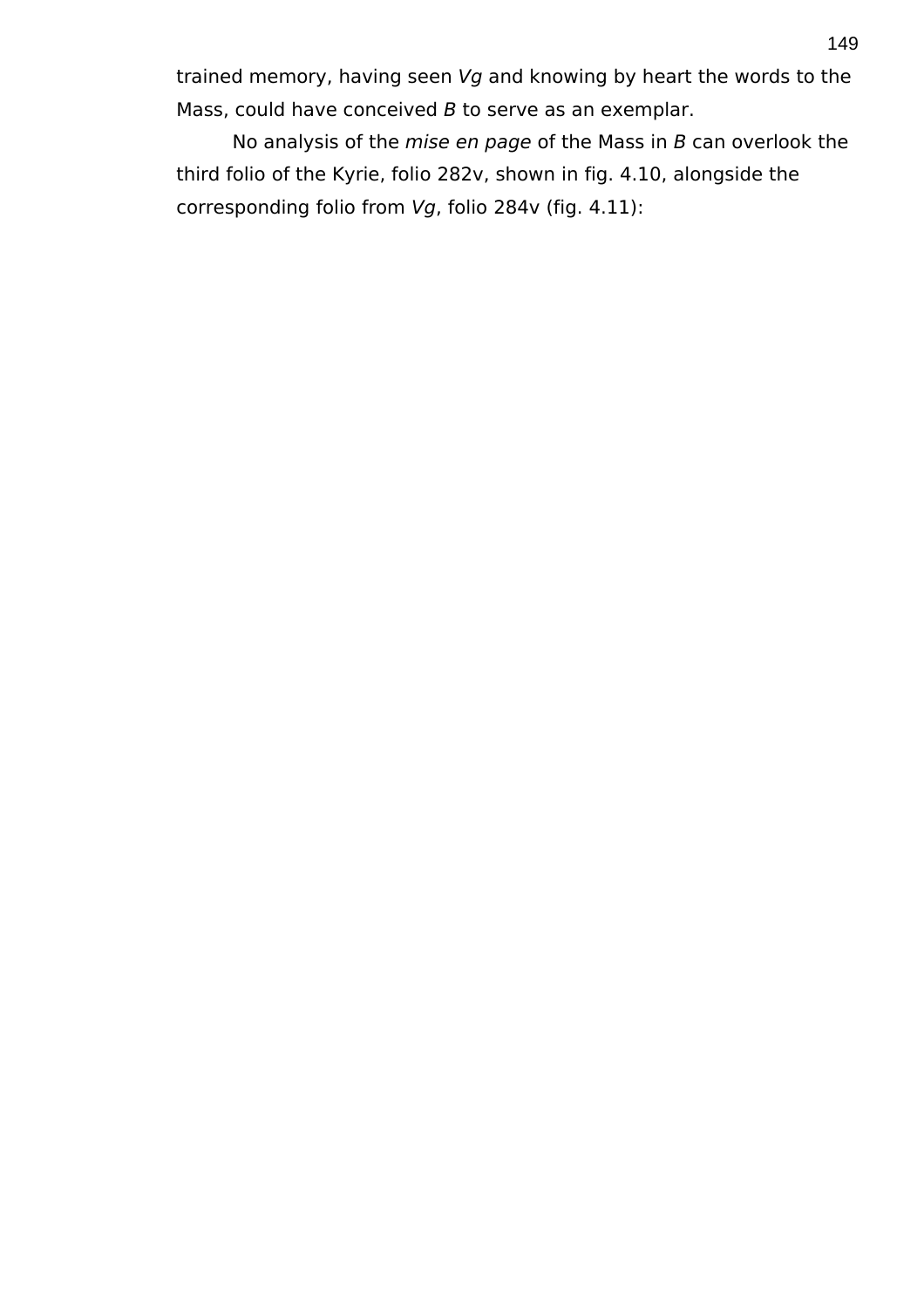Figure removed due to copyright reasons

Perhaps nowhere else is the relationship between the two manuscripts, as well as that between the words and music in the Mass in manuscript  $B$ , more clearly demonstrated than on this folio. Here,  $B$ follows Vg's music presentation staff by staff, and although its text is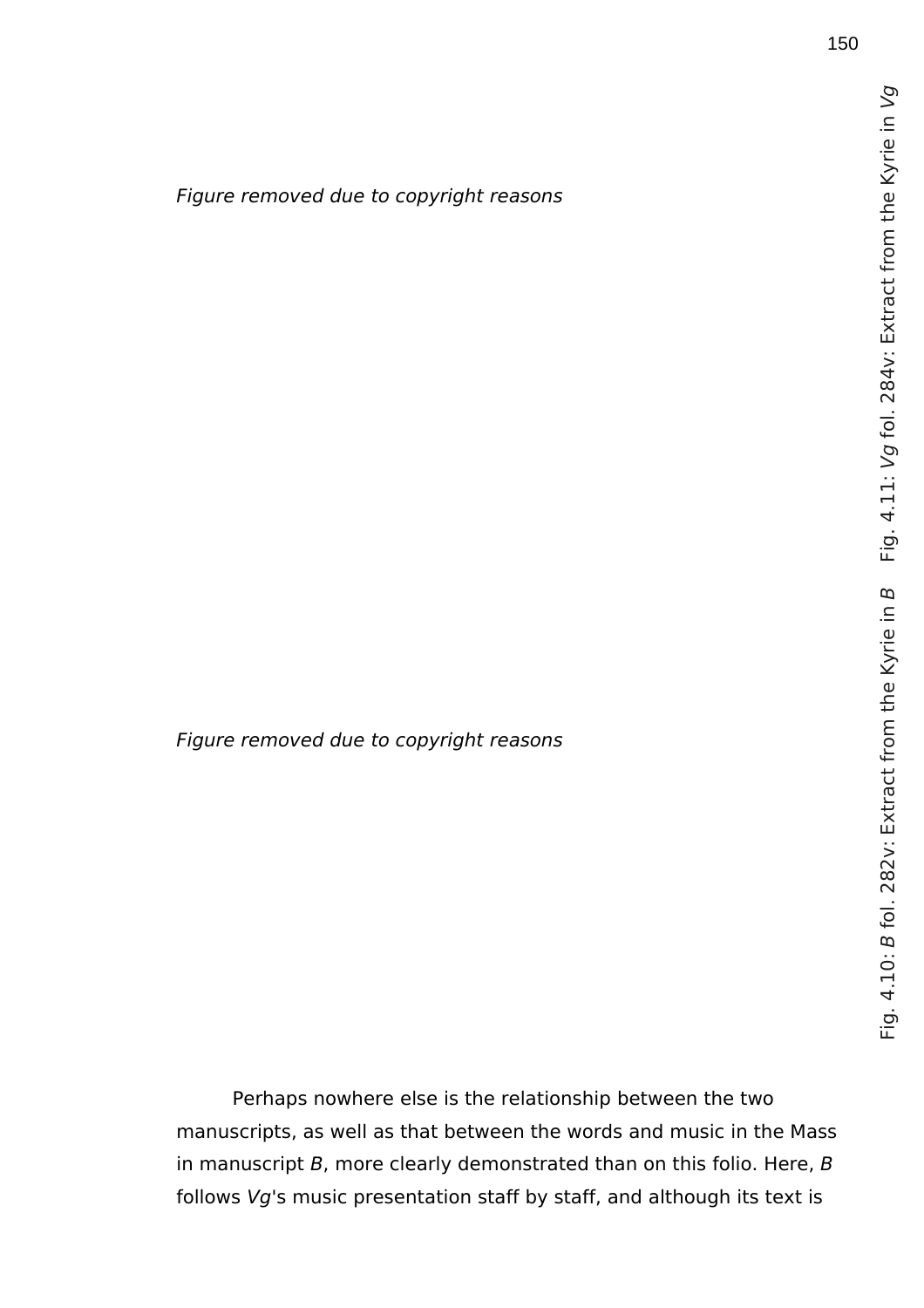copied exactly, it is copied one staff lower than in Vg. The result is, of course, that in B the music and the words  $-$  here, even the parts  $-$  do not correspond. Earp places the blame for this "error" squarely on the shoulders of the music scribe who "copied the model without realising that there was a slight irregularity here in  $B$ ", but who then goes on to attempt to correct his mistake by re-entering one of the part names and some of the text incipits.<sup>[236](#page-150-0)</sup> If there is indeed an error in  $B$  — and it is hard to see how there could not be — is it necessarily attributable to the music scribe? Given that his work was done after that of his colleague the text scribe, the only way for the music scribe here to preserve the layout of the music in Vg and to avoid an empty staff at the beginning was to start the music, as he did, at the top of the page. A future scribal-performer, approaching this page as a reader-performer, would be able to use the work of the music scribe here to reconstruct the layout of Vg. If B was indeed intended as an exemplar for future manuscripts based on Vg, then here, thanks to the efforts of the music scribe, it does not fail in its duty. Moreover, as we have seen, the exact text-setting of the Kyrie, if the composer even conceived of it, is not preserved in any of the manuscripts, so here the impact of any "error" in manuscript  $B$  is minimised.

<span id="page-150-0"></span><sup>&</sup>lt;sup>236</sup> Earp, "Scribal Practice", p. 213.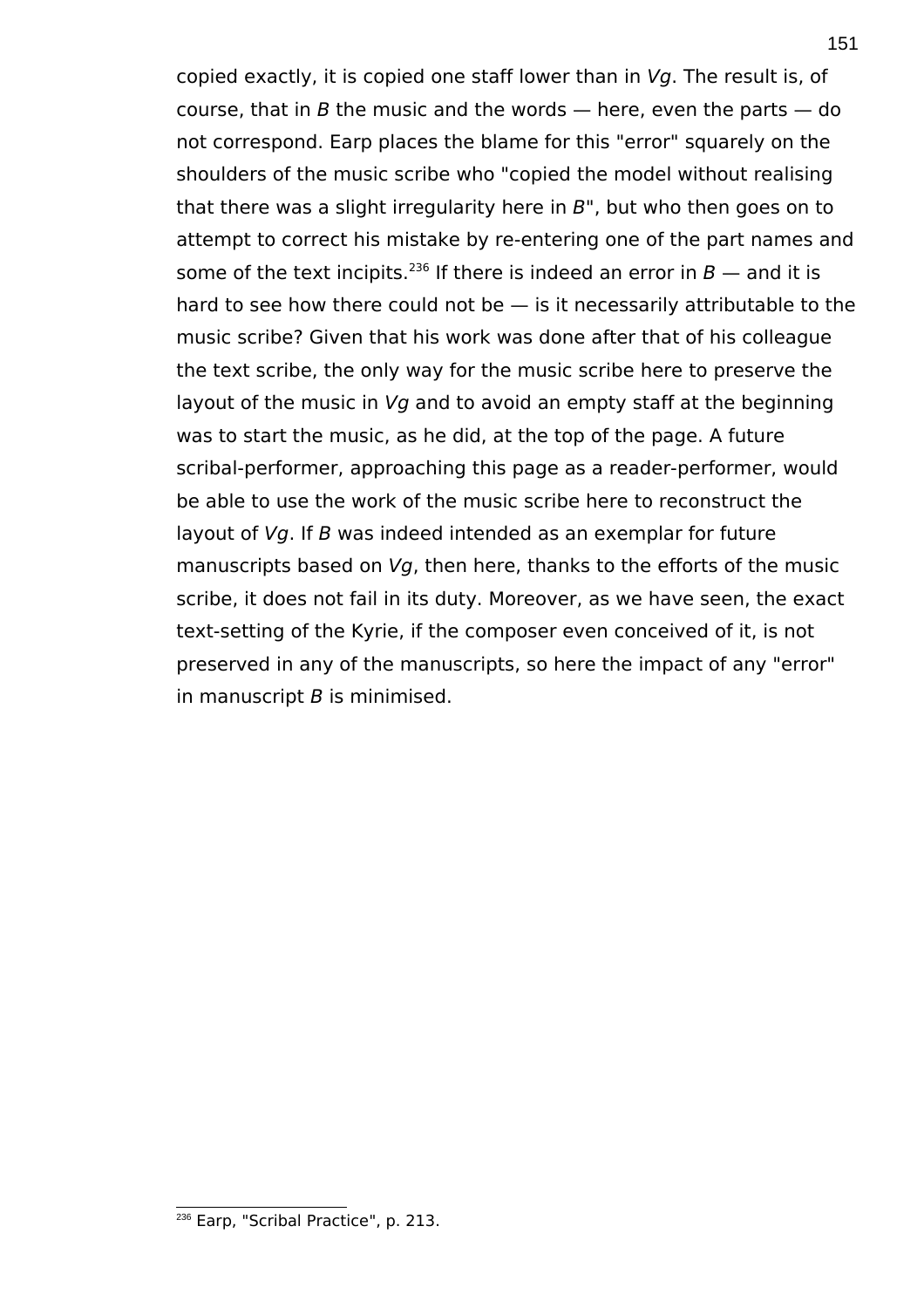## **Manuscript E**

Figure removed due to copyright reasons

The most immediately striking feature of manuscript  $E$ , which can be observed in fig. 4.12, is its apparent efficient use of space — apparent, because, although sometimes all four parts are fitted onto a single folio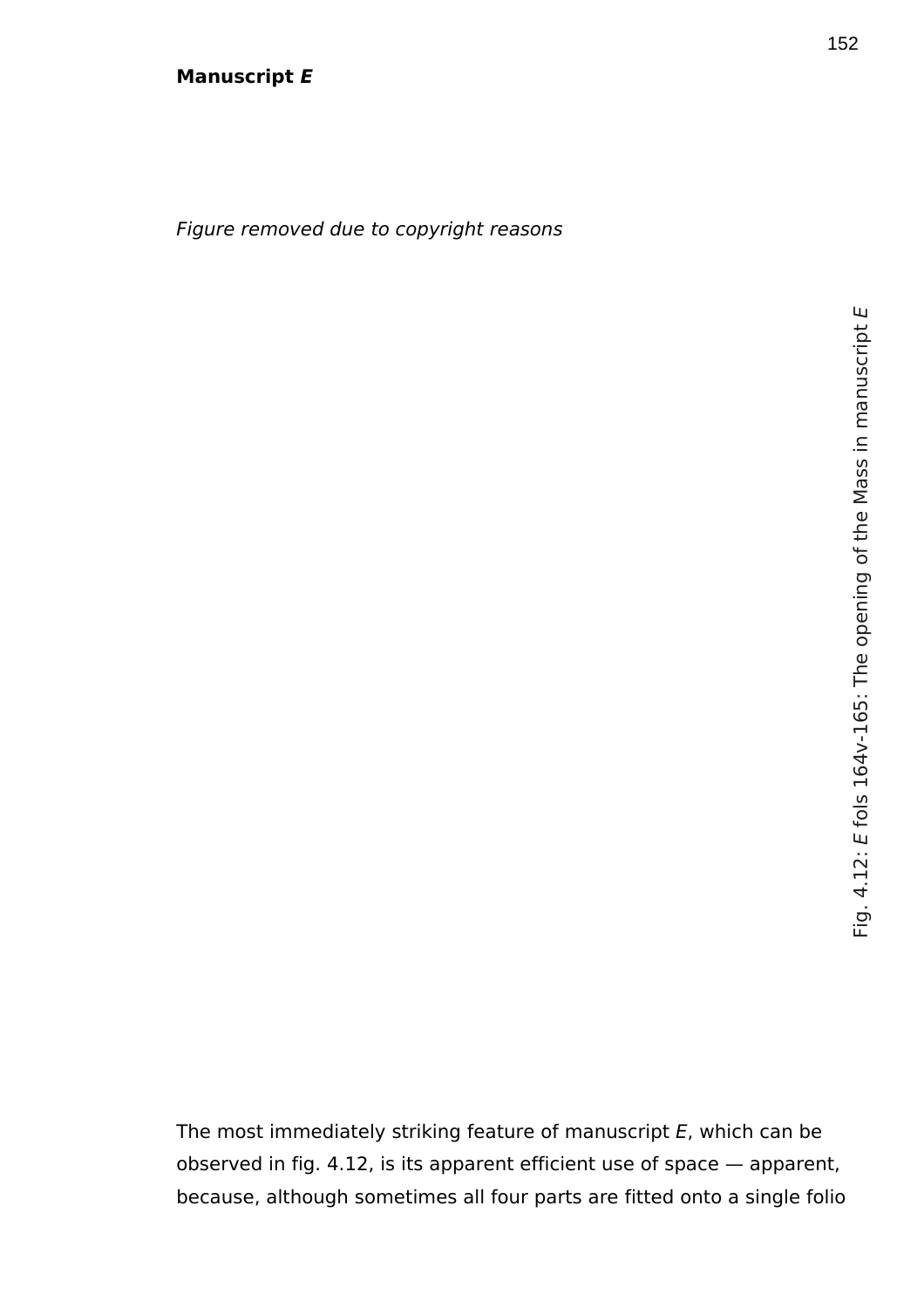in one column, there is also a large amount of blank space, including an entire blank folio (167) during the Credo.<sup>[237](#page-152-0)</sup> There are two readily discernable reasons for this. The first is the size of the manuscript, which is significantly larger than the others considered here.<sup>[238](#page-152-1)</sup> The second is the design to permit page turns only between movements or, in the Credo where this was not possible, at breaks within the movement. In fact, as noted earlier and as Daniel Leech-Wilkinson has observed, the page turns in the Credo in manuscript  $E$  (apart from the Amen which is depicted on the same page as the final section) are, despite its size, the same as those in all the manuscripts except F-G, and fall at section breaks in the both the text and the music.<sup>[239](#page-152-2)</sup>

It is worth noting here that in all of the "complete-works" manuscripts transmitting the Mass except manuscript F-G, page turns occur at the same point in each voice across the manuscripts, even if in the middle of a movement. However, it is particularly interesting that, in the one instance where the page turn in manuscript A differs from that of Vg, B, and E, in the Credo (where A turns before "cuius regnum non erat finis" and the other manuscripts before the immediately following "Et in spiritum sanctum"), the text scribe has missed out the words "cuius regnum non erat finis" in the tenor and contratenor parts. In manuscript A these were added, with their music (and quite likely by the music scribe, since the hand is different) at the end of the page, with correction marks to guide the reader-performer.

The fact that A, Vg, B, and E are so similar in their page turns, and that in the one instance where they are not confusion appears to have occurred, raises interesting questions about their transmission processes, especially as three of these manuscripts were produced during the composer's lifetime. It is possible that the layout of the Mass witnessed in these early manuscripts produced relatively soon after its composition reflects more than merely a common exemplar somewhere in the tradition.  $Vq$ ,  $B$ , and  $E$  could easily have been laid out quite differently since their use of space is very different from that of A, yet

<span id="page-152-0"></span> $237$  It is no doubt significant that this blank folio is also the start of a new, short gathering, containing only the end of the Mass (the Hoquet is not transmitted in manuscript E) before the start of the Voir Dit at the beginning of the next gathering, as shown in the diagram in Earp, "Scribal Practice", p. 369.

<span id="page-152-1"></span><sup>&</sup>lt;sup>238</sup> For details see Appendix 1.

<span id="page-152-2"></span><sup>239</sup> Leech-Wilkinson, Machaut's Mass, pp. 40-41.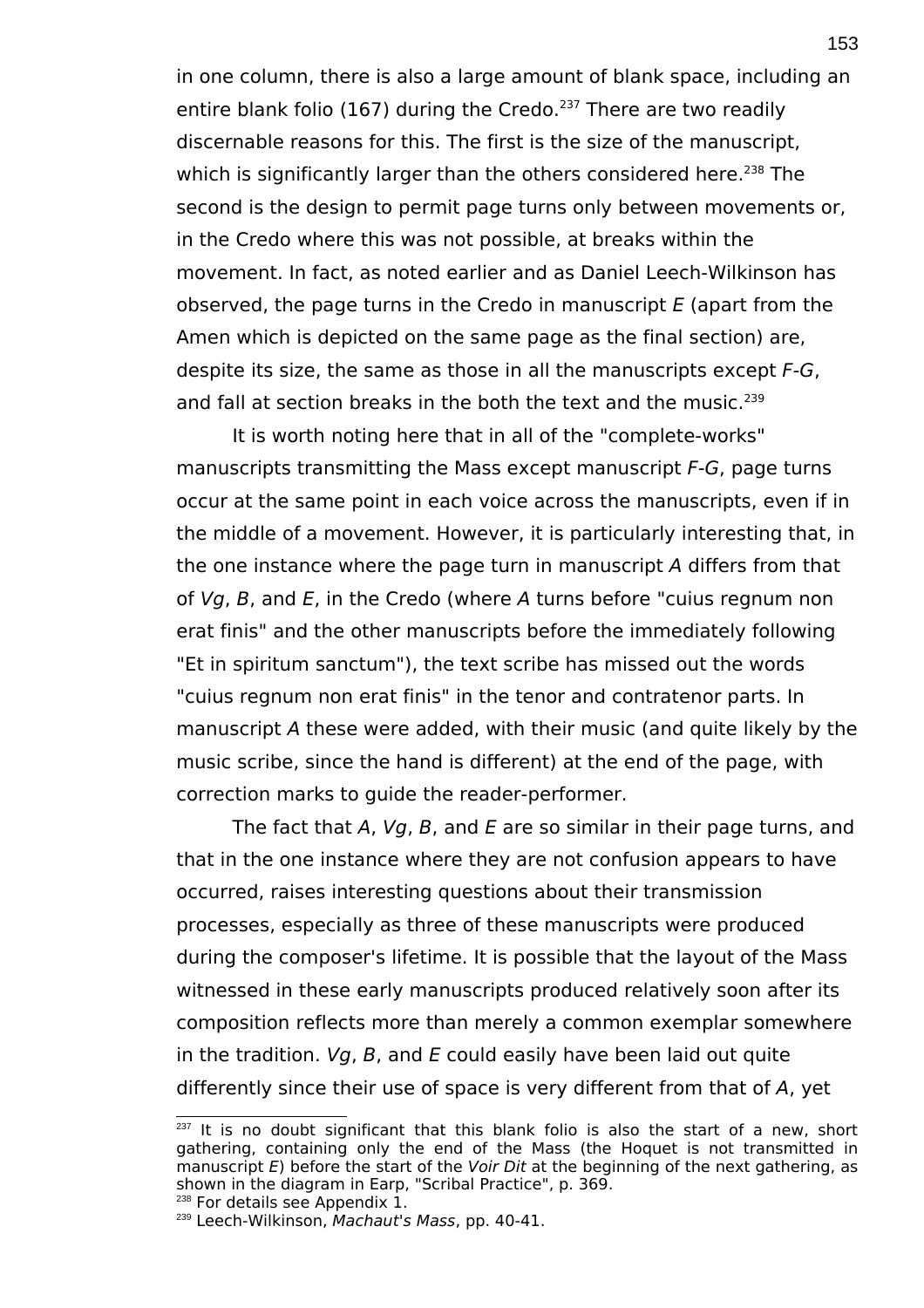still the page turns remain. I would therefore like to raise the possibility that the layout which we see in A, E, Vg, and B is representative of the conception of divisions in the work in the mind of scribal-performers and possibly of the composer. When these divisions occur between movements of the Mass this is indisputable, yet it is the breaks within movements which are particularly interesting. These breaks seem to principally follow natural divisions in the text. In the shorter movements, such as the Kyrie, they also follow natural divisions in the music, although in the Credo and Gloria the musical divisions are less clear-cut. While it is tempting here to explain the more problematic musical divisions by drawing an image of Machaut's "desk" covered in papers (an image which will be discussed more critically in Chapter 5), it is perhaps more profitable to consider whether these breaks are not more representative of memory at work: the memory not only of the scribes, but of all those involved in the production process, including the author himself.

It is difficult for us, in the twenty-first century, steeped in the postprinting culture of writing in the developed world, to envisage the feats of memory which were commonplace in medieval times (and which are still commonplace in some cultures today). We should be especially wary, as Leo Treitler warns, of "making a priori judgements about the nature and limits of the numan mind's creative and retentive capacities without the support of writing".<sup>[240](#page-153-0)</sup> One of the basic concepts of medieval memory training was the use of divisio, that is, the breaking down of material into small segments which could be stored in the memory and retrieved in any order.<sup>[241](#page-153-1)</sup> This process of *divisio* is the same as "chunking", the term devised by the twentieth-century neurophsychologist George Miller to describe how information is contained in the apparently limitless human memory (also known as the rule of "seven-plus-or-minus-two").<sup>[242](#page-153-2)</sup> The divisio memorizaion technique could be applied to both prose and verse, sacred and secular. And in an age

<span id="page-153-0"></span><sup>&</sup>lt;sup>240</sup> Leo Treitler, "The Early History of Music Writing in the West", inWith Voice and Pen: Coming to know Medieval Song and how it was Made (Oxford: Oxford University Press, 2003), pp. 316-64, p. 318

<span id="page-153-1"></span> $241$  Carruthers, The Book of Memory, pp. 104-13.

<span id="page-153-2"></span><sup>&</sup>lt;sup>242</sup> George A. Miller, "The Magical Number Seven, Plus or Minus Two: Some Limits on our Capacity for Processing Information", Phsychological Review 63 (1956), 81-97, also discussed in Carruthers, *The Book of Memory*, pp. 104-5.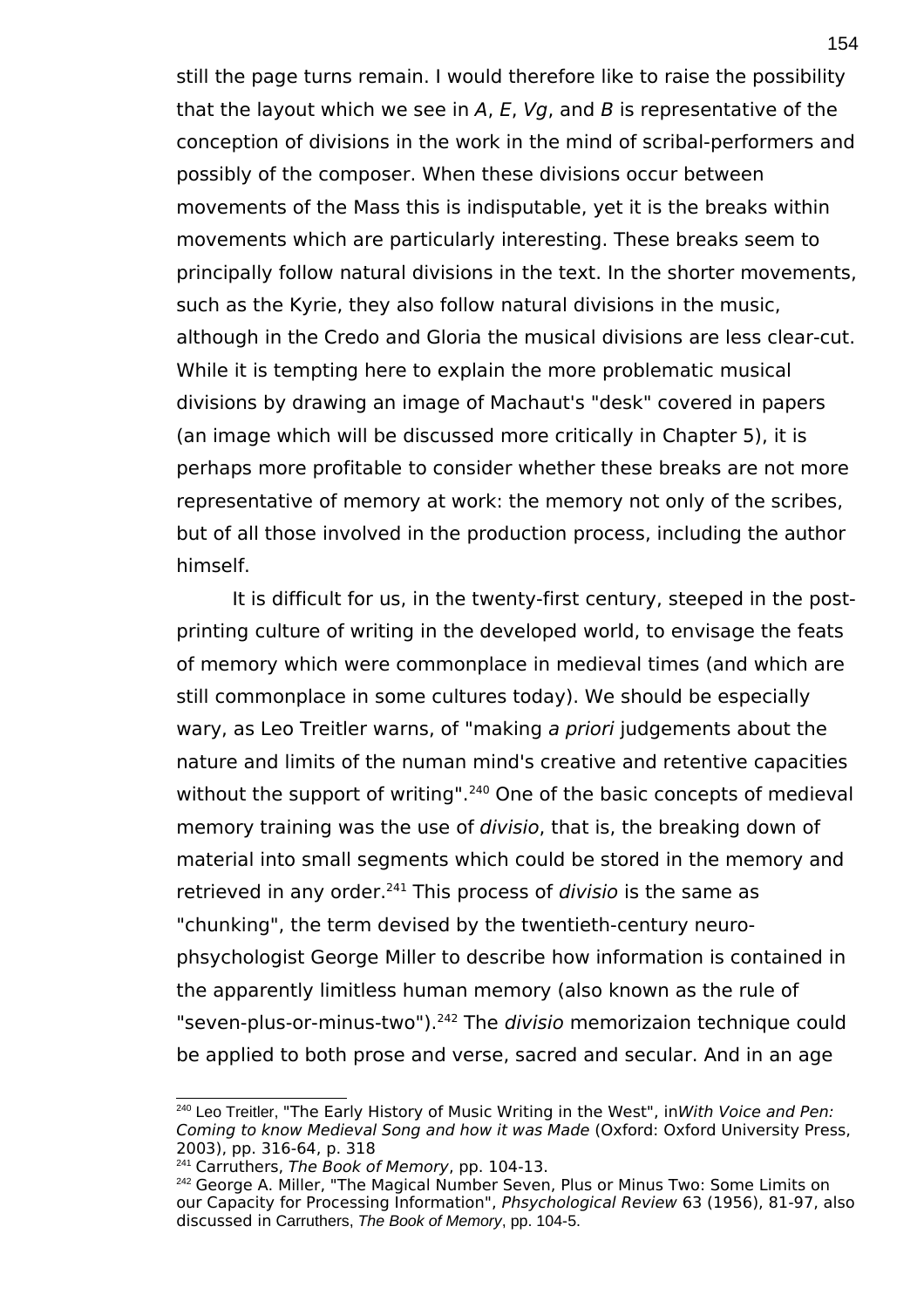where the distinction between sung and spoken lyric was blurred, it is not surprising to find that these procedures also hold true for music, for both singers and composers.<sup>[243](#page-154-0)</sup>

If, then, a writer such as Julius Caesar could simultaneously compose in his memory four or five different, unrelated, letters,<sup>[244](#page-154-1)</sup> why would it not be possible for a composer as skilled as Machaut to conceive four related parts of a movement with little or no writing involved in the process? Perhaps here in the consistent distribution of page turns in manuscripts A, Vg, B, and E we can see some of the larger segments, or divisions, in the construction of the Mass which may be representative of the poet-composer's own conception of the work. The fact that we have the six "complete-works" manuscripts at all suggests not only Machaut's renown, but also his ability to visualise his orallyconceived and transmitted works, including his musical works, as part of a broad, written tradition. Similarly, the absence of the music from later collections of Machaut's work only serves to indicate the rarity of this ability: his fifteenth-century successors were either poets or composers, but not both. While we can never know the depths of Machaut's own faith or his motive for composing the Mass, its construction, layout and sound show a highly-skilled composer was at work, even if its lack of mention in the Prologue (where Machaut expresses his devotion to the god of Love and his vocation as a courtly writer rather than as a churchman) indicates that it was not part of his central artistic mission.

Another immediately apparent feature of manuscript E, again visible in fig. 4.12, is the arrangement of the parts. For the melismatic movements (Kyrie, Sanctus, Agnus and Deo gratias) the parts are arranged in the order Triplum, Tenor, Motetus, Contratenor, and, except for the Sanctus, they are labelled. Only in the syllabic movements (Gloria and Credo) are the parts arranged in the order generally followed by the other manuscripts (Triplum, Motetus, Tenor,

<span id="page-154-0"></span><sup>&</sup>lt;sup>243</sup> This is discussed by Anna Maria Busse Berger, Medieval Music and the Art of Memory (Berkely: University of California Press, 2005), especially chapter 2, (pp. 47-86), and p. 253, as well as Leo Treitler, "Homer and Gregory: The Transmission of Epic Poetry and Plainchant", in With Voice and Pen, pp. 131-85. An example of the blurred lines of speech and song, together with the inadequate nature of alphabetic letters for denoting music, from pre-colonial South America, is provided in Gary Tomlinson, The Singing of the New World: Indigenous Voice in the Era of European Contact (Cambridge: Cambridge Univeristy Press, 2007), chapter 1, especially pp. 37-39 and 42-49.

<span id="page-154-1"></span><sup>&</sup>lt;sup>244</sup> Carruthers, The Book of Memory, p. 7.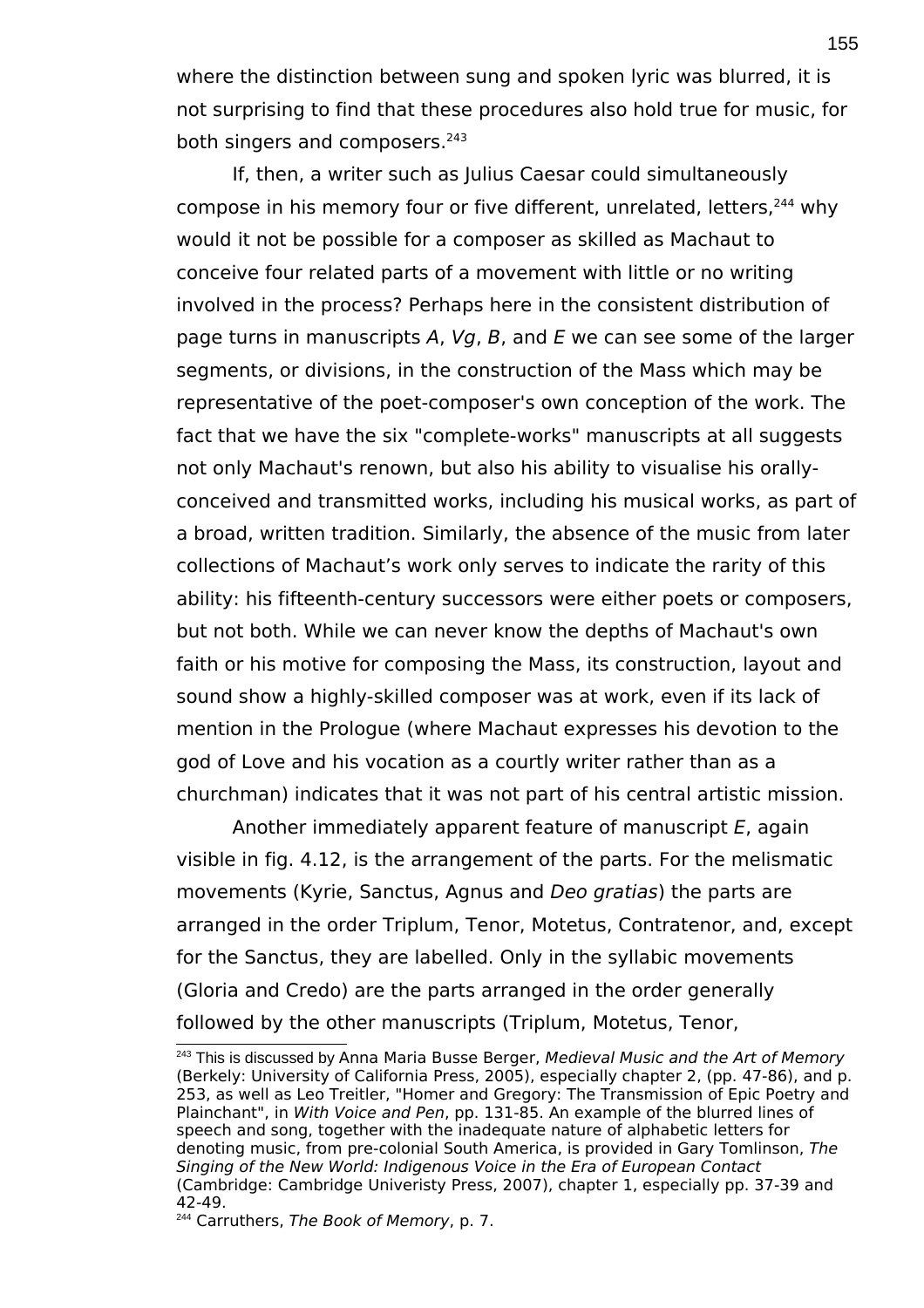Contratenor; in E they are not labelled). It is also worth noting that, in the Agnus and Sanctus, the text is complete under the tenor part only (as opposed to under all parts except the Contratenor in the other manuscripts). This may reflect the scribal-performers' interpretation of the construction of the Mass, especially the chant basis which is carried in the tenor part in the syllabic movements. $245$ 

The texting of the tenor Agnus in manuscript  $E$  is particularly interesting. Transmitted in three sections in the other manuscripts (where the first two sections of course share the same text and the music of the third is identical to that of the first although the text is different), the Agnus only has two sections in  $E$ , which indicates that the first section is to be repeated. The text for the third section of the Agnus in the other manuscripts is in  $E$  placed under the music which in the other manuscripts is for the second section. The music for the third section of the Agnus in the other manuscripts is not transmitted at all in E, except that in the other manuscripts it is the same as that for the first Agnus section.<sup>[246](#page-155-1)</sup> This may reflect a different, perhaps freer, later performance tradition, as is proposed by Leech-Wilkinson for E's treatment of accents:

[E's] numerous changes to the A/G text (removing most sharps and several of Machaut's more piquant dissonances) offer interesting evidence of the taste of a later generation but contribute nothing to the reconstruction of Machaut's preferred readings. [247](#page-155-2)

While this may be the case, the importance of the differences portrayed in manuscript E, especially given its unclear relations to the other manuscripts,<sup>[248](#page-155-3)</sup> should not be overlooked as evidence that the Mass was still well-known in the 1390s when  $E$  was produced. The idea of continuing oral performance and the effect this may have had on E's scribal-performers should be taken into account when establishing what transmission history E shares with the other manuscripts. In any case, even from these observations of the general mise en page, we can see that in the Mass manuscript  $E$  once again stands apart from its fellows.

<span id="page-155-0"></span> $245$  For a detailed discussion of the construction of the Mass, including chants and possible sources, see Leech-Wilkinson, Machaut's Mass, Chapter 2 (pp. 14-53).  $^{246}$  This is noted briefly by Leech-Wilkinson, Machaut's Mass, p. 160.

<span id="page-155-2"></span><span id="page-155-1"></span> $247$  Leech-Wilkinson, Machaut's Mass, p. 97.

<span id="page-155-3"></span> $248$  For a detailed discussion of the relationship between Vg, B, and E see Bent, "The Machaut manuscripts  $Vg$ ,  $B$ , and  $E$ ".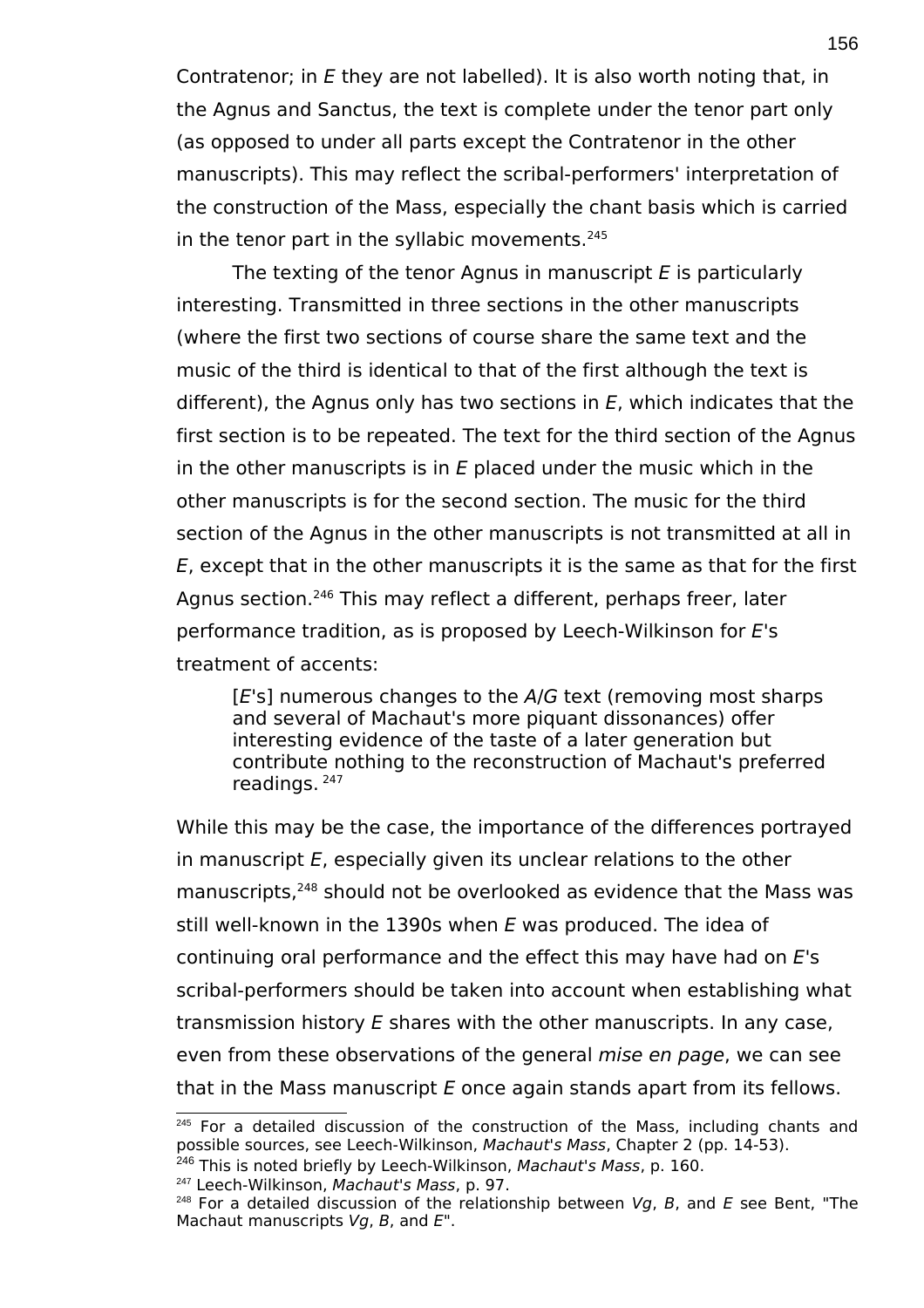If we now turn to the details of text-music layout in the Credo, fig. 4.13 shows the "Qui propter" section which contains both the longs of the "ex maria virgine" and two of the untexted rhythmic passages in the tenor and contratenor: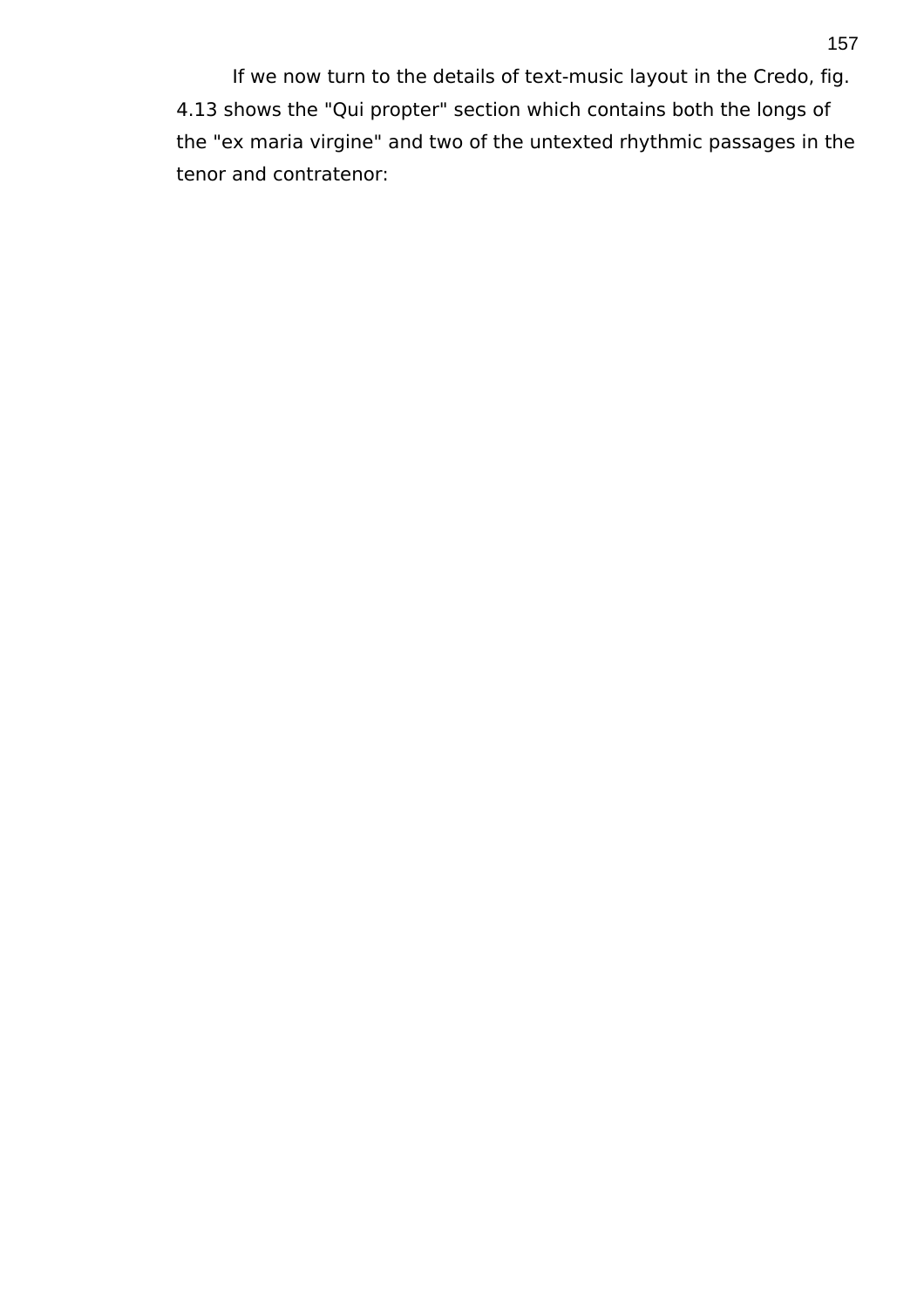On this opening can be seen the characteristic clarity of the textmusic placement of the Mass in manuscript E. The passage in longs "ex maria virgine" is immediately striking to the eye in all four parts. The untexted rhythmic passages in the tenor and contratenor after "factus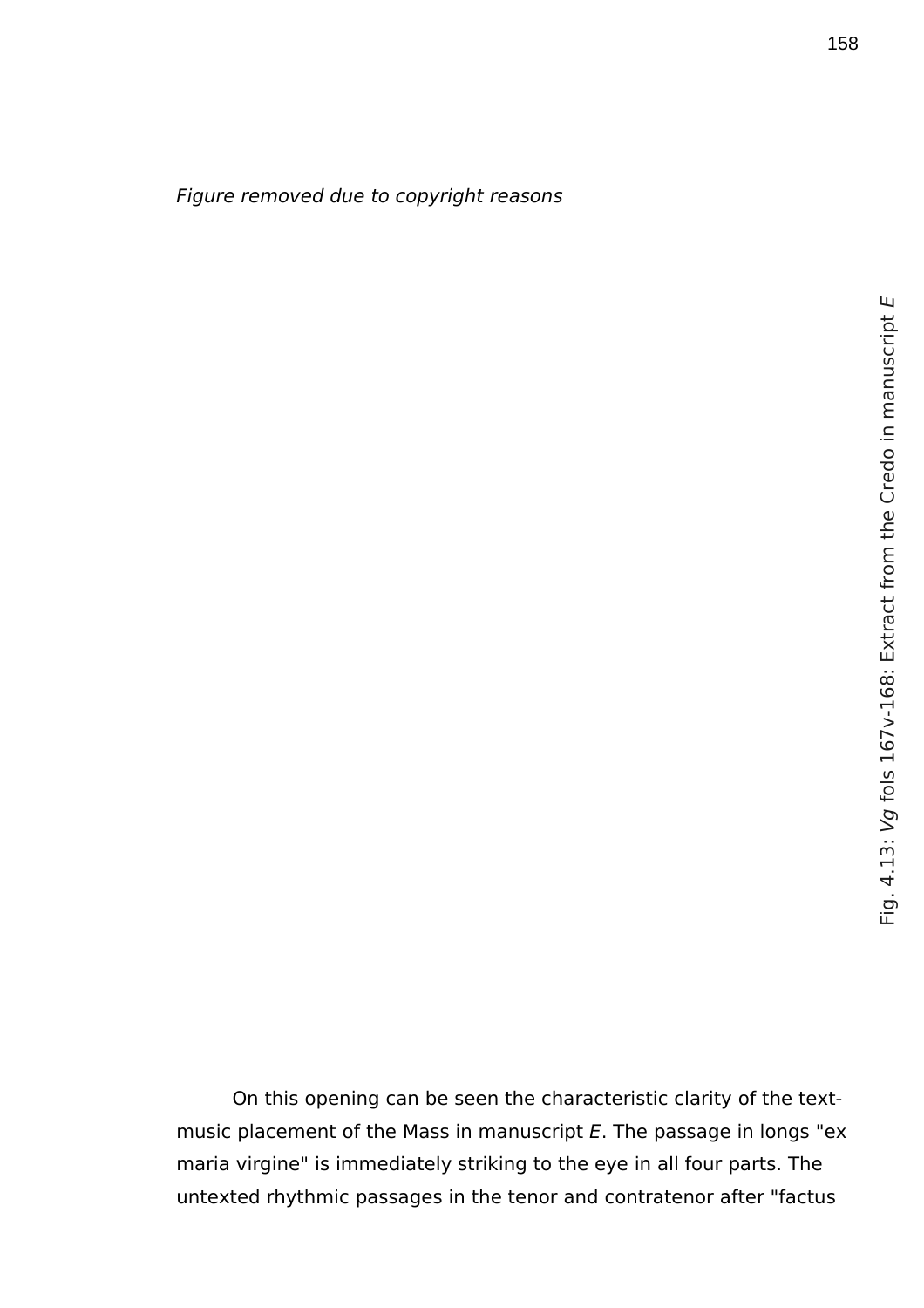est" and "patrem" (tenor, fol. 167v, tenth and eleventh staves; contratenor, fol. 168, second and third staves) pose no problems for the reader-performer, even one who is not already familiar with the Mass. In fact, wherever there is text underlay in the Mass in  $E$ , in the syllabic movements and in the tenor of the Sanctus and Agnus, it is always clear, although it is, however, clearer in the Gloria and Credo than in the tenor of the melismatic movements. Leech-Wilkinson's statement that E offers us no help in deciphering the composer's intentions may therefore be slightly too harsh a dismissal, for  $E$  may in fact be a witness to the extent to which the next generation knew and respected the composer's wishes. In the Mass E maintains its carefully planned and executed mise en page. By its differences with the earlier traditions (the texting of the Agnus and Sanctus tenors, the order of the Agnus, the accidentals), as well as by its similarities (the careful mise en page of the syllabic movements, where there is a lack of texting in the melismatic movements) it can offer clues as to which aspects of the composer's intentions were and were not considered to be integral parts of the work. Given that E was produced for the duke of Berry, a patron of Machaut who already owned, and presumably knew, individual works by him, the Mass as presented in this manuscript may represent its tradition outside of Reims. If, however, the similarities and differences of the presentation of the Mass in manuscript  $E$  suggest that Machaut's setting was known to scribal- and reader-performers outside of the Reims circle, then in terms of understanding the composer's intentions, it may be more profitable for us to consider not why certain aspects have been changed, but rather why so many have remained the same.

### **Manuscript F-G**

The Mass is presented with the rest of the music in the second volume of this manuscript, G. It follows a two-column format throughout, much like that of manuscript A. As in manuscript A, the opening Kyrie is laid out in the order Triplum - Tenor (first column), Motetus - Contratenor (second column). However, in manuscript F-G the Kyrie fits across a single opening, meaning that its sections are not perfectly aligned horizontally across the parts. This is illustrated in fig. 4.14: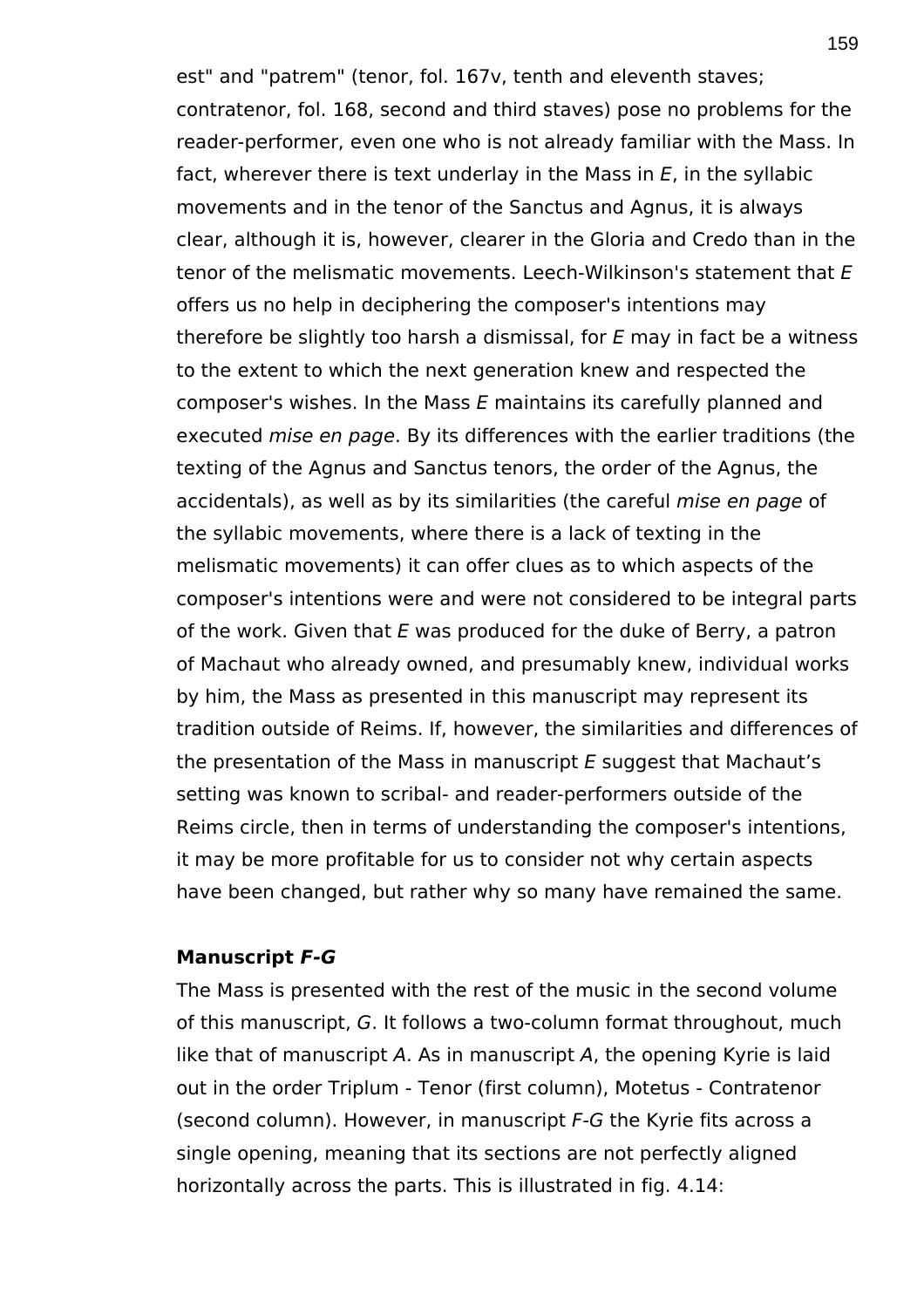The only other movement in  $F-G$  to follow this ordering of parts is the Ite Missa Est / Deo Gracias, which is short enough to fit onto a single folio leaving blank staves allowing the parts to be horizontally aligned. Otherwise, the Mass is presented with one voice per column across the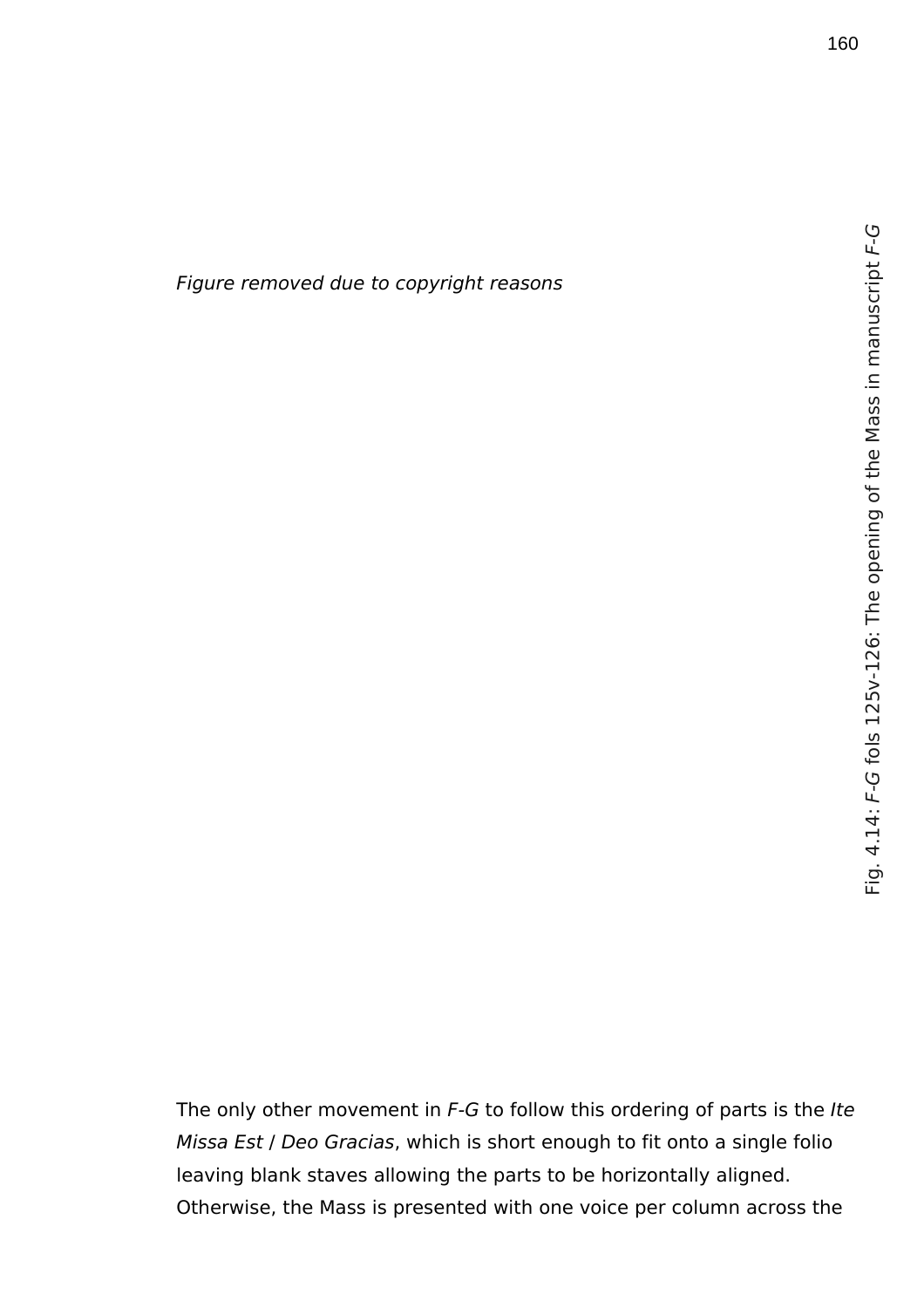opening, in the order Triplum - Motetus - Tenor - Contratenor. Apart from the Kyrie, the parts only are labelled between the Gloria and its Amen, in the Credo the tenor is labelled above the top staff, $249$  and in the Sanctus and Agnus the contratenor is labelled.

It has already been noted that G's page turns are different from those in all of the other manuscripts. Where page turns occur at breaks between movements this is hardly significant, except to note that the 13-stanza-per-column format of G allows not only for the Kyrie and Agnus to fit on single openings, but also for the Sanctus as well as the Ite missa est / Deo gracias to fit on a single folio. Whereas manuscript E contains large amounts of blank space in order to maintain the page turns within the movements seen in the other manuscripts, manuscript F-G appears instead to divide the movements differently in order to make the most efficient use of space. Thus the only page turn in the Gloria occurs before "Qui sedes" (as opposed to two page turns in A, one before "Qui tollis" and the other before the Amen), and in the Credo the number of turns is reduced from three in A to two (before "Crucifixus" and "Confessor" in F-G, rather than before "Qui propter", "Cuius regnum", and "Amen" in A). In the Credo this has some repercussions for the text setting, for although the "ex maria virgine" longs are clear in all parts, the turn occurs just before the untexted rhythmic figure in the tenor and contratenor, as can be seen in fig. 4.15 which shows the progression of the tenor and contratenor parts over the page turn.

<span id="page-160-0"></span><sup>&</sup>lt;sup>249</sup> This is interesting in the light of the comments made above on the labelling of the Gloria in manuscript A. Given that the tenor part is below the contratenor in the Credo as well as in the Gloria, could this be evidence of a similar instinctive awareness on the part of the scribal-performer either of manuscript F-G or of a common exemplar?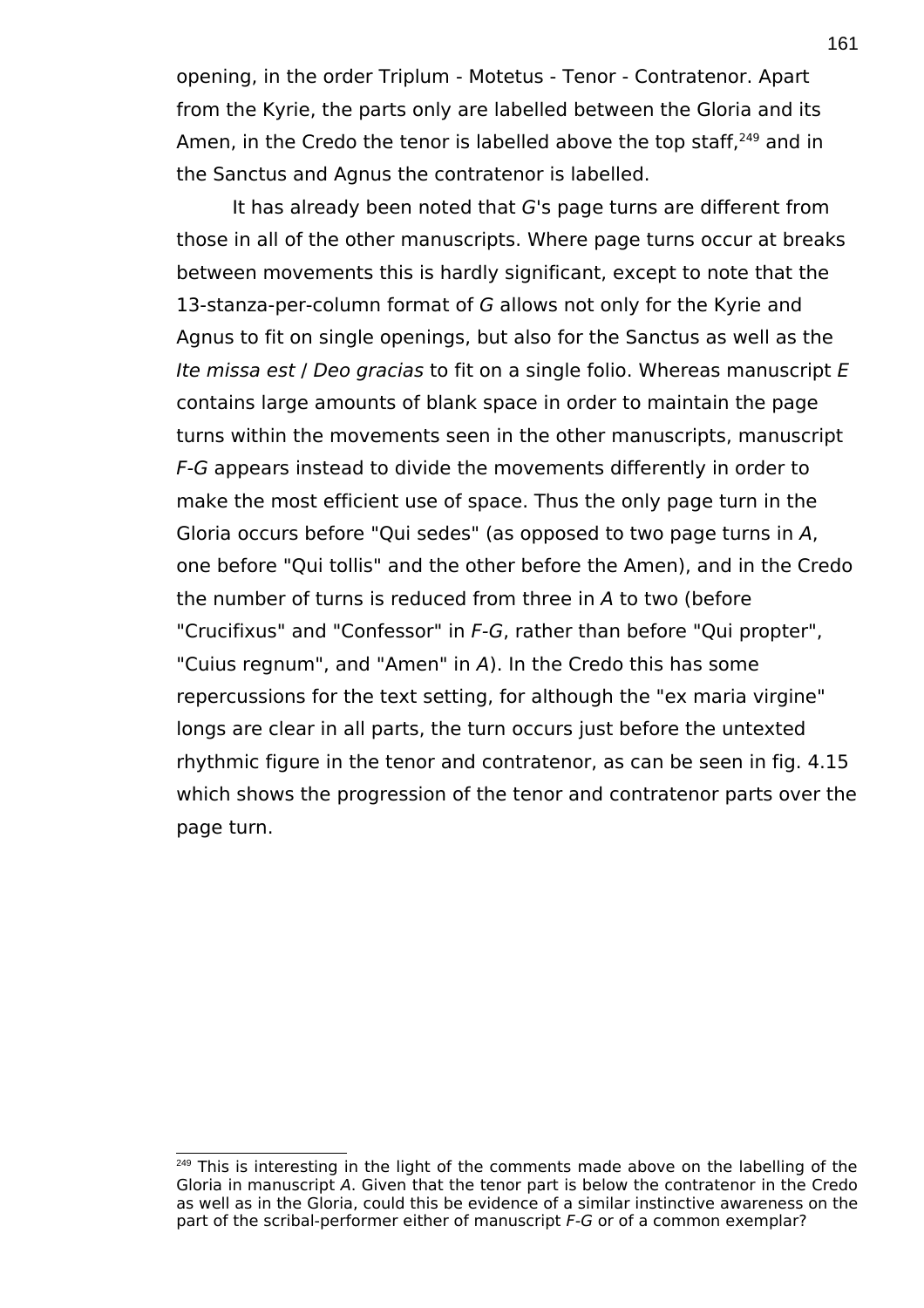Fig. 4.15: G fols 129 (detail) and 130 (detail) Extract from the Credo in manuscript F-G

The untexted rhythmic figure after "patris" can clearly be seen by the space left in the text in the fifth staff of fol. 130 in both parts. The similar figure which occurs on the page turn itself is less clear for the reader-performer to make out, however, since in the contratenor it occurs where we would expect it in the space left at the end of the last staff of fol. 129, while in the tenor it occurs at the beginning of fol. 130, above the text "Crucifixus". For the scribal-performer this represented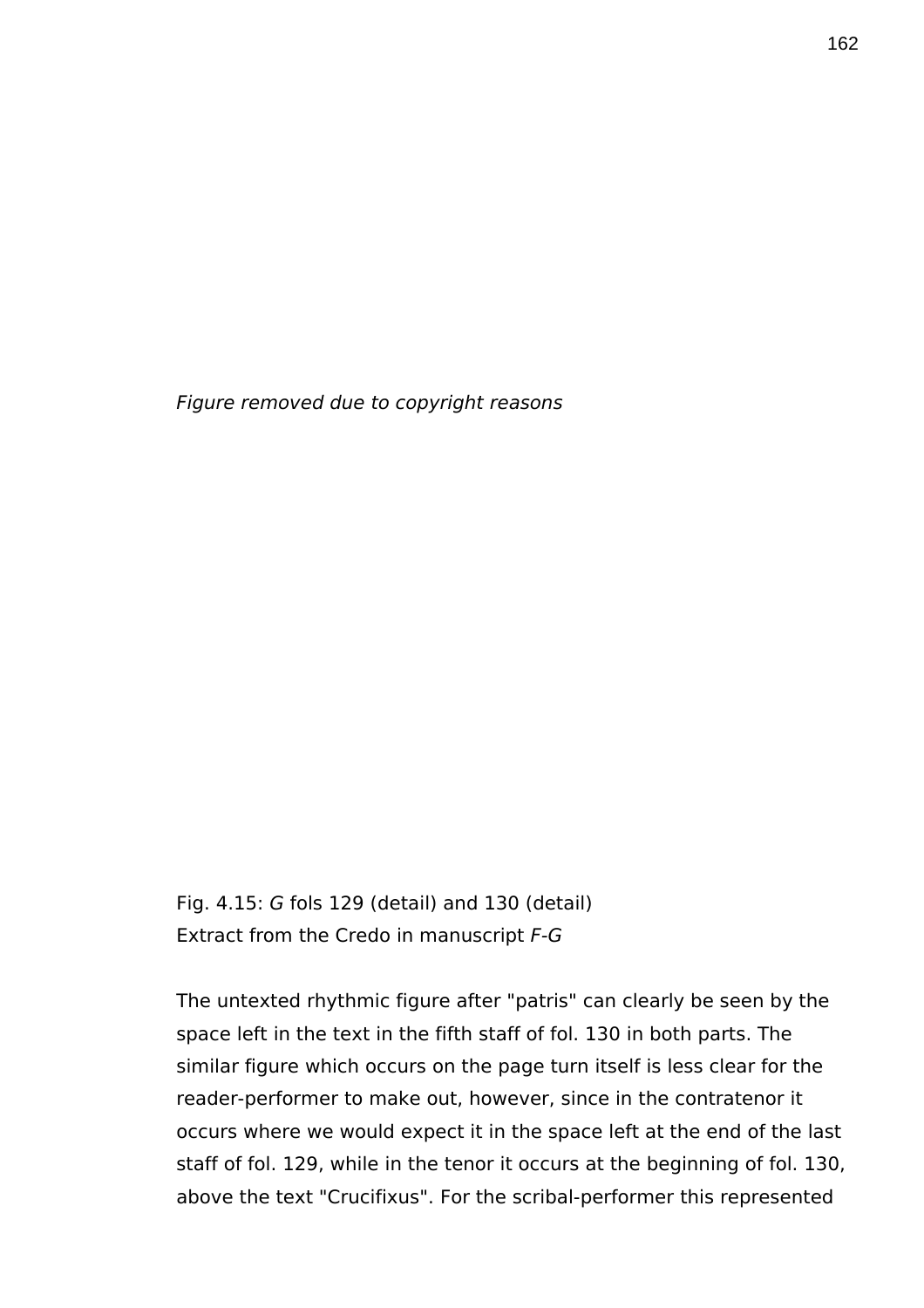not only a page turn but a change of gathering, which perhaps explains why it was left unaltered. Although, as we have seen in other chapters, this manuscript usually lives up to its reputation as an "accurate" source due to its few variants, it does occasionally fall short of preserving clarity in its text-music relations. Earp has found three examples in the Mass (and one in a rondeau) where the music scribe found it necessary to change the text in order to better fit the music, and the text was then re-entered in the hand of the text scribe, presumably in order not to spoil the appearance of the page.<sup>[250](#page-162-0)</sup> In addition, given that at the opening of the Credo G, like Vg, transmits without correction the clearest possible texting of the rests in the tenor and contratenor under the word "Patris" (that is, there is no music entered above this word), we can conclude that F-G is a source which is concerned with appearance and is extremely accessible to any reader-performer, whether already familiar with the music or not. Its preference for efficiency of space over sub-dividing the longer movements according to their musical and textual coherence, however, implies more concern for space economy than supporting the underlying structure of the work. As with the music entry above "Crucifixus", this is perhaps a sign that those behind the production of manuscript F-G had reason — whether monetary, memory-related or otherwise — for not being quite as concerned with fine details in the Mass as in A or Vg.

## **Conclusion**

In the preceding analysis, it has been shown that the *mise en page* of the Mass reflects the scribal-performers' conceptions of both the work and their task. This was surely influenced by the author-performer's conceptions of his work and task, and would in turn affect the readerperformers in theirs. Of course, the influence of one or all of these factors varies from manuscript to manuscript, though there are some points on which all, or most, of the manuscripts agree. I have dwelt at some length on the issues of texting in the melismatic movements and page turns in the syllabic movements, both of which I believe can offer us insight into the way in which Machaut conceived of the Mass.

<span id="page-162-0"></span> $250$  Earp, "Scribal Practice", p. 194, especially n. 361.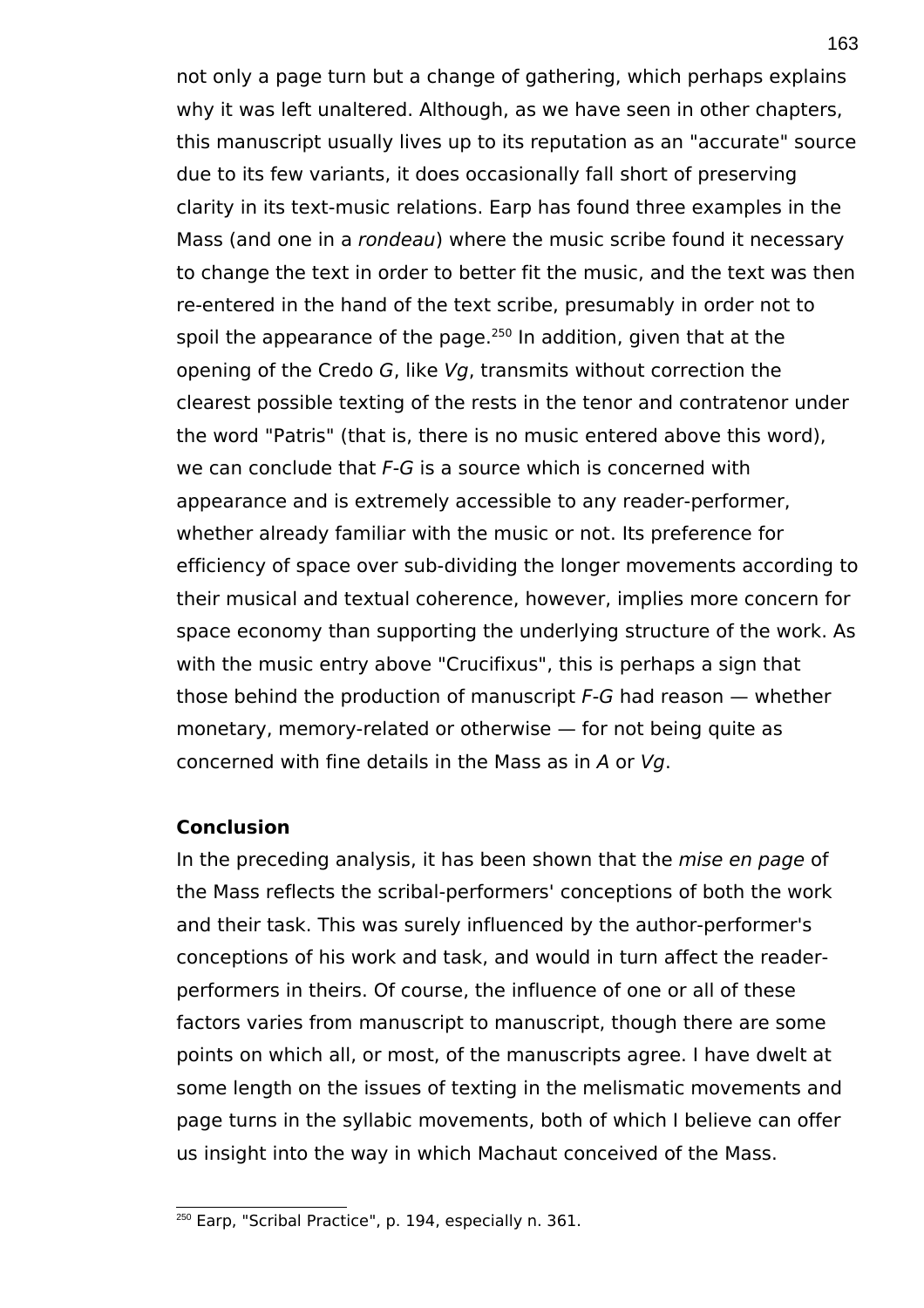Firstly, it should be reiterated that with the Mass the scribalperformers would have been very familiar with the words to which the music is set; so that we can be certain that they would have the texts in their memory. This means that what, if anything, was being copied within the text by sight was not the words themselves, but their placement. With regard to manuscript  $B$  the analysis showed a distinct separation of words and music in this respect. Even in the other manuscripts, the free texting of the melismatic movements may represent not only over-familiarity with the words on the part of the scribes, but also of the author. A similar phenomenon which can be seen in the melismatic movements of all the manuscripts, is that the final syllable sometimes appears to be "floating" after the end of the music. This observation, which can be seen not only in the Mass but also in other works, in other manuscripts, and with other composers, implies that the reader-performers of manuscripts would know instinctively where to place final syllables of lines. Given the distance in time at which today's reader-performers find themselves from the manuscripts, this instinct is more frequently questioned, yet ultimately it probably remains the same: sing the final syllable on the final note unless there are clear indications to the contrary. In other words, what we seem to be seeing in the melismatic movements of the Mass is not so much a detailed set of instructions for recreating aural performance, but rather as a guide, an aide-mémoire to informed reading and/or re-hearing. For, as we will see more clearly with Toute Belle in the Voir Dit in Chapter 5, manuscript transmission forms only part of the overall process from author-performer to reader-performer. In addition, as Leech-Wilkinson has also stated, is it highly unlikely that any of the manuscripts which contain the Mass would have been used during an oral performance by a large group of people. $251$ 

Ultimately, my analysis of the mise en page supports Daniel Leech-Wilkinson's analysis of the internal structure of the Mass, concluding that Machaut conceived the melismatic movements horizontally, that is, part by part, and the syllabic movements vertically, that is in terms of whole sections, divided according to the text.<sup>[252](#page-163-1)</sup> While

<span id="page-163-0"></span><sup>&</sup>lt;sup>251</sup> Leech-Wilkinson, Machaut's Mass, p. 109.

<span id="page-163-1"></span><sup>&</sup>lt;sup>252</sup> For the details of Leech-Wilkinson's analysis see Machaut's Mass, chapters 2 and 3.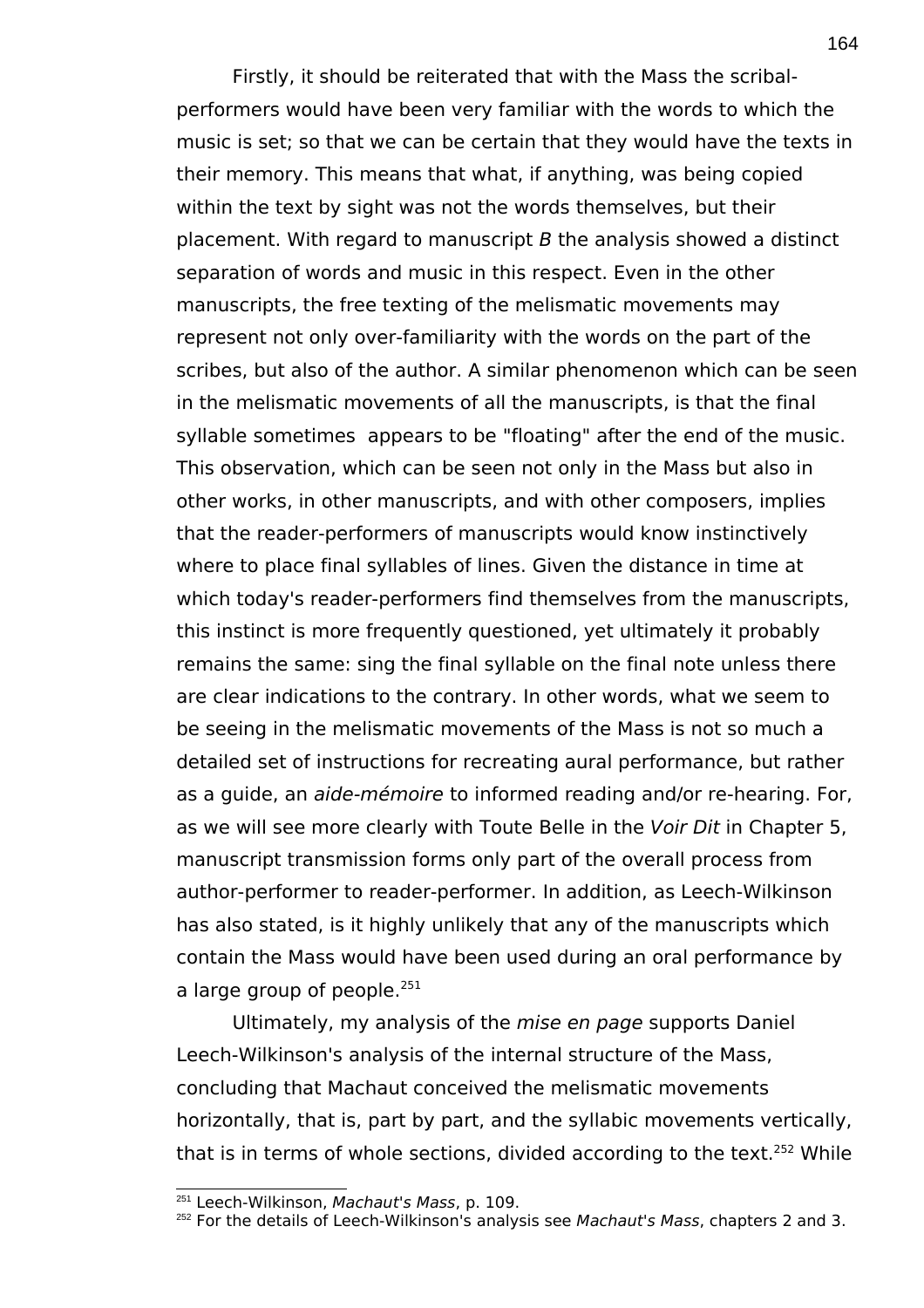the text may have governed the structure and pace of the syllabic movements, for the melismatic movements it is the music which is to the fore. Although governed broadly by the text structure of the Mass movements (for example "Kyrie eleyson" - "Christe eleyson" - "Kyrie eleyson" - "Kyrie eleyson"), the actual length of the movements is determined by chant melodies. It is almost as if in the Gloria and Credo we see Machaut the wordsmith bringing new inflections to the wellknown texts through his musical setting, whereas in the melismatic movements Machaut the composer brings new meaning to his music by adding the texts.

In terms of the manuscripts, the Mass in manuscript  $B$  appears very much to have been set out for reader-performers who were scribes, and it is becoming ever-more apparent that they were expected to have a detailed knowledge of the works it contained in order to reproduce them  $-$  the purpose of B was to preserve the layout of Vg as much as its contents. Vg once again shows itself to be concerned with offering the reader-performer the easiest possible task in reproducing its musical contents which are nevertheless pleasing to the eye as well as to the ear. Manuscript F-G, whilst maintaining the its reputation for careful reproduction, does not retain the *mise en page* of the Mass employed by the other manuscripts, and twenty years after Machaut's death to some extent foregoes what seem likely to be the composer's intentions in divisions within movements for a more efficient layout. More intriguing is manuscript  $E$ , which, as we have already witnessed, through its virtuoso mise en page is able to clearly set out a large amount of visual information in few pages, while simultaneously leaving blank spaces to preserve the layout of the earlier smaller, manuscripts, even while it nevertheless tweaks the contents of the music perhaps to reflect contemporary tastes. Although this may seem almost criminal to us in the copyright age of author-reverence, in the context of a Mass which was composed a generation before and not for the manuscript's patron or his family, this shows a remarkable interest in the actual music and provides prima facie evidence for the adaptation of its oral performance according to tastes as they evolved over time, and this should not be downplayed. Finally, manuscript A seems to contain nothing to contradict the idea that it was produced close to the composer; to the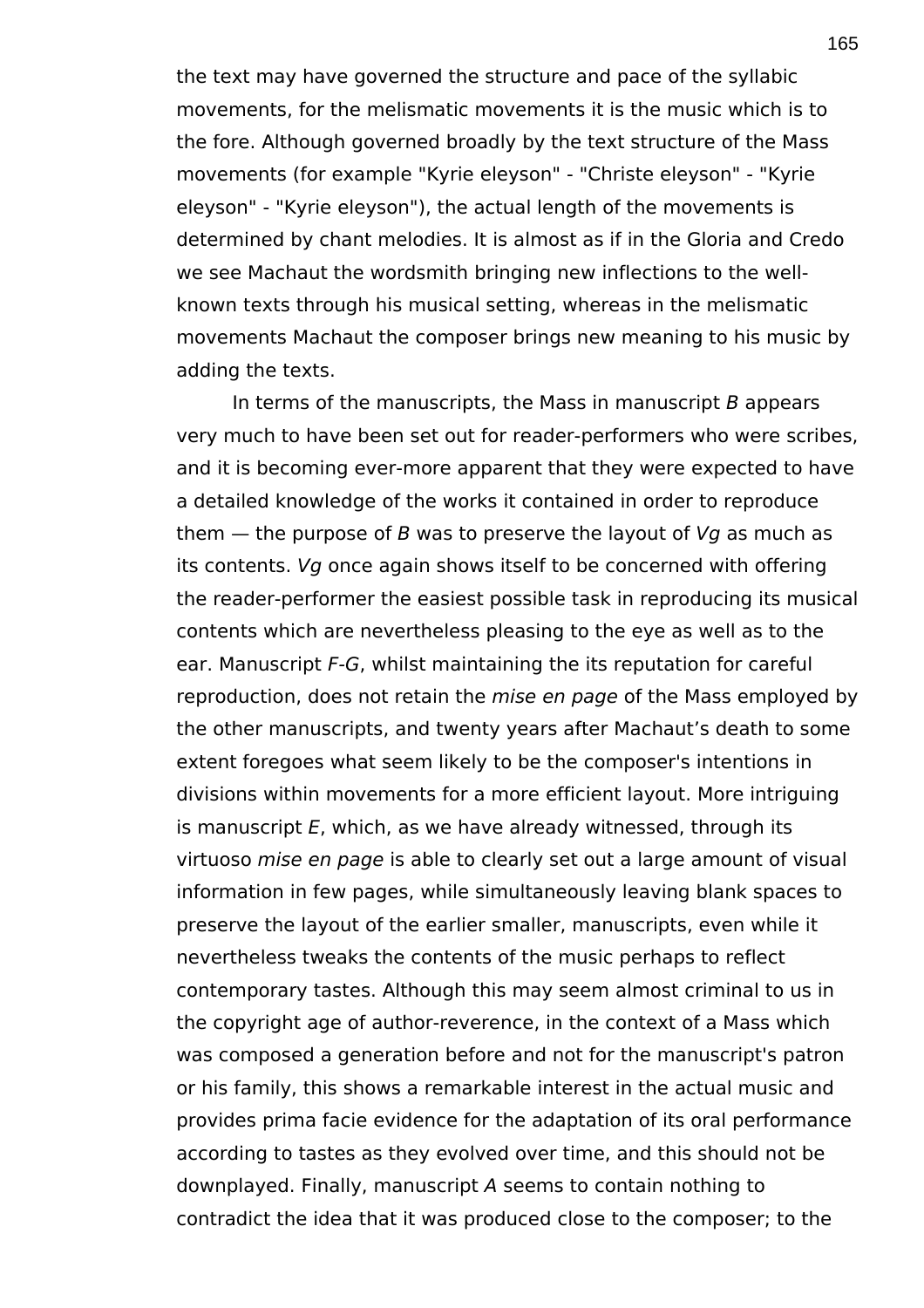modern eye it combines clarity, beauty, and accuracy, but it continues to withhold its ultimate secret.

I would like to finish this chapter with a return to the issues raised at the beginning regarding the origin and purpose of the Machaut's Mass and a suggestion as to how the manuscripts may fit into the picture. While I offer no attempt to resolve the dispute over the historical evidence, which lies essentially in a matter of translation from the Latin and in a knowledge of legal terms, I would contend that the question of ways of remembering the composer and his brother through the Mass is a significant one. Each of the "complete-works" manuscripts could be said to commemorate the poet-composer in one way or another. The compilers of the manuscripts produced during Machaut's lifetime would have been aware that he was neither young nor immortal, and those who worked on his oeuvre after his death would have been even more aware of the monumental value of their task. It is tempting to speculate on the relationship of the manuscripts, especially A, to the singing of the Mass in memory of the Machaut brothers, since the visual memorials stand so neatly alongside the oral one, whoever their commissioners were. The Mass stands apart from Machaut's other works for its inherently religious nature, for although some of the motets treat religious subjects and have voices in Latin, their grouping in the manuscripts alongside the love motets serves to highlight the uniqueness of the Mass. It is likely that it is for this reason that Machaut's ability to compose the Mass is not mentioned in the Prologue as a result of his gifts from Nature: it was, of course, a product of his God-given talents, and thus a gift from God, and therefore ultimately to God. Perhaps the words of scripture should not be too not far from the reader-performer's mind when considering the lack of mention of the Mass in the Prologue: "Render unto Caesar what belongs to Caesar, and unto God what belongs to God" (Luke 20:25).

Whether the Saturday singing of the Mass in Reims was set up by Machaut himself or in his honour, whether the Mass was composed as a ticket through Purgatory or as a commission to the cathedral (or both), whether its use was intended as exclusive to Reims or available to all of Machaut's patrons, whether the memory on display in the Mass in the manuscripts is that of the scribal-performers for the music as well as the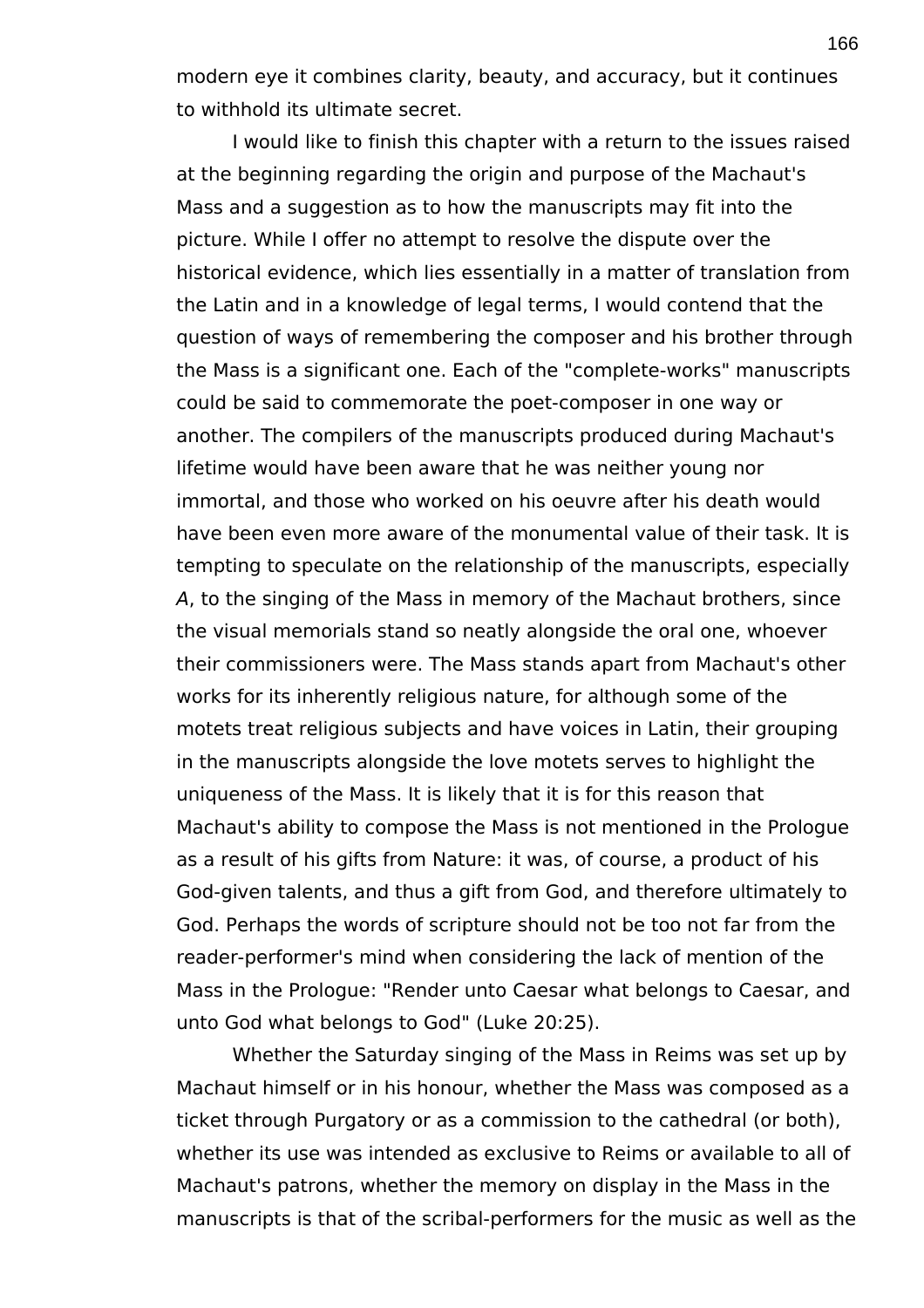words, what is incontrovertible is the achievement of the Mass for which Machaut is today justly remembered.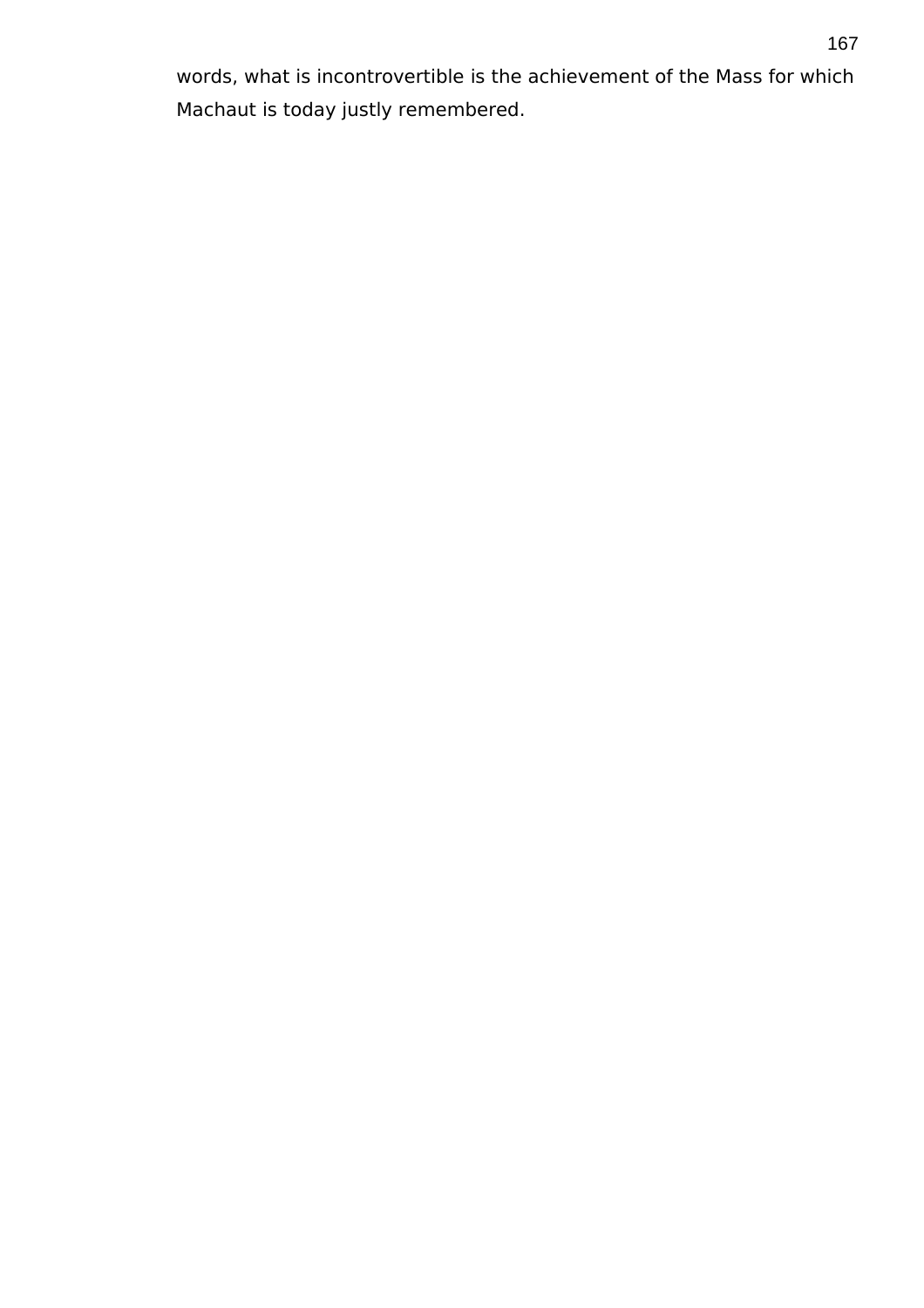# **Chapter 5 Scribal Memory and Authorial Performance in the Voir Dit**

Des autres choses vous diray Se diligemment les querés Sans faillir vous les trouverés Aveuques les choses notees Et es balades non chantees Dont j'ay mainte pensee eü Que chascuns n'a mie sceü Car cilz qui vuet tel chose faire Penser li faut ou contrefaire. (Voir-Dit, Il. 521-29.)<sup>[253](#page-167-0)</sup>

[I tell you that you will find the other pieces if you look carefully among those set to music and the ballades which have no music and with which I have been much preoccupied (which not everyone has been aware of), for those who would like to make such pieces must think carefully or else pretend.]

Machaut's Voir Dit is the most famous, and perhaps the most subtle, of all of his works.<sup>[254](#page-167-1)</sup> Whilst its literary achievement has long been acknowledged, this chapter, in focusing on its mise en page in the three extant "complete-works" manuscripts in which it is transmitted (A, E and F-G), will consider what may be read not only in the story, but also in the manuscripts' presentations of the whole work: text, miniatures, music. As with previous chapters, the manuscripts will be considered individually and in approximate chronological order, and their differing interpretations of the work, as well as their differing expectations of their reader-performers, will be shown.

First, however, it may be helpful to give a very brief plot outline of the Voir Dit. Debate has continued for some time as to the level of "truth" in the story, and the illuminating discussion by Leech-Wilkinson and Palmer has done much to show that the basic plot, as described in the letters, has at least some historical foundation.[255](#page-167-2) The story is told in

<span id="page-167-0"></span> $253$  For consistency across the manuscripts, quotations from the *Voir Dit* in this chapter are taken from the 1999 edition by Paul Imbs. The translations into English are my own.

<span id="page-167-1"></span> $254$  This claim is made on the outside back cover of Imbs' edition - "Le Voir Dit (Dit véridique) est son œuvre la plus célèbre et la plus émouvante" – and is in keeping with the revealing title of Jacqueline Cerquiglini-Toulet's study of writing in general, albeit with a particular focus on the Voir Dit, 'Un engin si soutil': Guillaume de Machaut et l'écriture au XIV<sup>e</sup> siècle (Paris: Champion, 1985, repr. 2001).

<span id="page-167-2"></span> $255$  The concept of the "truth" or otherwise of the Voir Dit is discussed in Chapter 1. For a detailed and thorough analysis of the truth (or otherwise) of the letters, which comes to the conclusion that they did form (at least part of) an actual exchange, see Leech-Wilkinson and Palmer, "Introduction", especially pp. xxii-xxxii.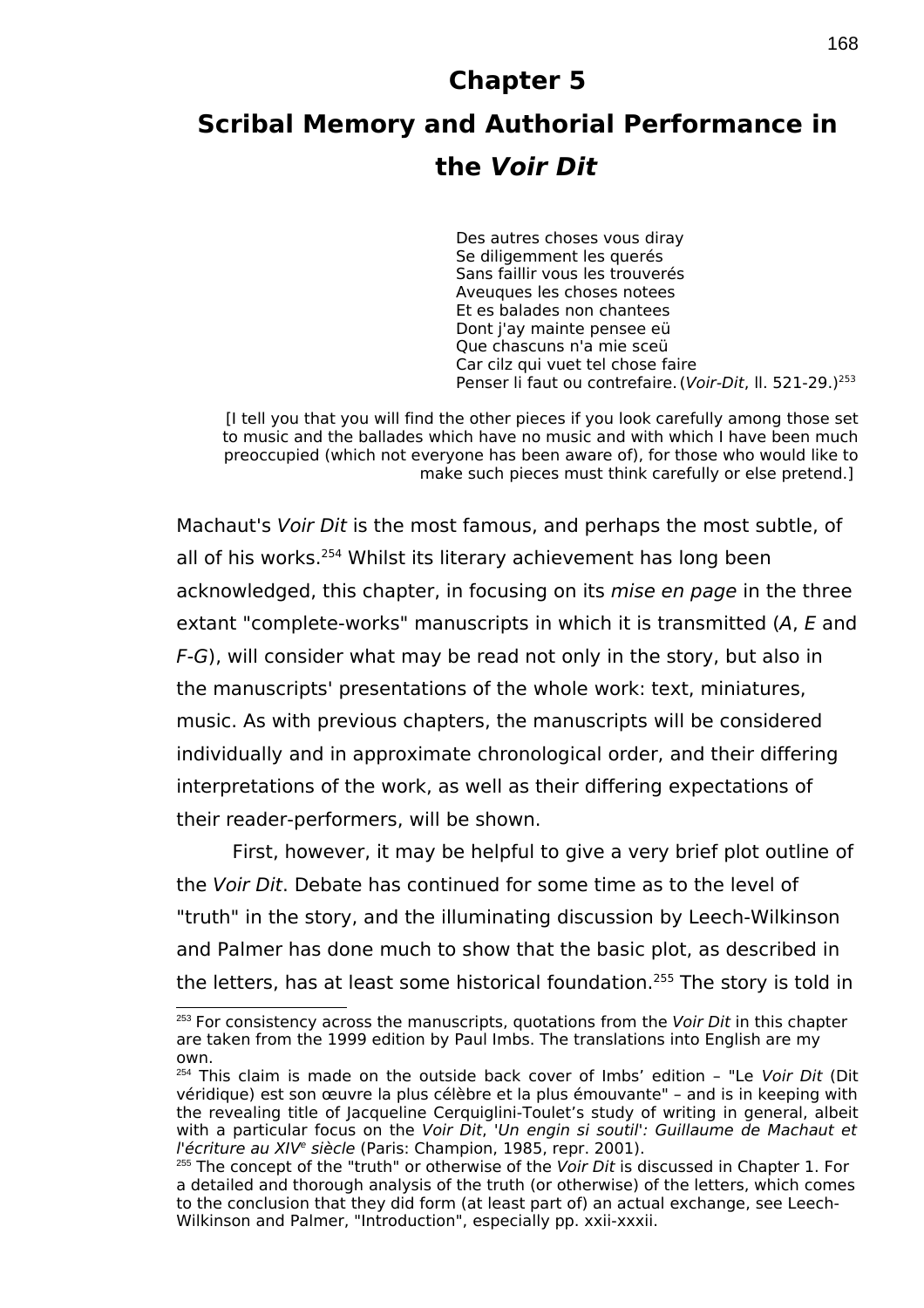the first person, and opens with a dedication first to love, and then to the lady, and thirdly to Hope. Soon we find out that the lady is to be called Toute Belle, and that she brought the narrator out of his melancholy by sending him a *ballade* declaring her love. Thus begins the exchange of letters, lyric poetry, and song for which the Voir Dit is so well-known. This exchange leads up to and away from the pivotal (apparent) consummation of the union, and includes Toute Belle's sending of her portrait before the consummation and Guillaume's sending of the book after. The story, which contains within it its own composition, is therefore of the writing of writing, as we shall see.<sup>[256](#page-168-0)</sup> Like the Remede de Fortune, the story demonstrates the ascent of the lover, consoled by love, from his sorry state. Yet in the Voir Dit, unlike the Remede, the attainment of physical union heralds the decline of love, and by the end of the tale the circle becomes complete as the central amorous relationship descends into a somewhat more uneasy friendship. As Jacqueline Cerquiglini-Toulet has demonstrated, this pattern is a textual reconstruction of traditional visual representations of Fortune's wheel, such as the one shown in the miniatures in each of the manuscripts (which will be discussed further later in this chapter).<sup>[257](#page-168-1)</sup> With a work whose structure can be conceived in such visual terms then, it is surely relevant to consider the presentations of the three elements each manuscript contains: text, image and music.

### **Manuscript A**

Manuscript A is the earliest surviving "complete-works" manuscript to contain the Voir Dit. Textually, it is generally considered an excellent source, and was the basis for the edition and translation by Daniel Leech-Wilkinson and R. Barton Palmer published in 1998, and it is with the textual presentation that I will begin my analysis. Like the Remede, the Voir Dit is presented in a two-column format, interspersed with miniatures. In order to compare the basic layout of each of the manuscripts, I include a figure of the presentation of the first letter at this point in each discussion. In manuscript A the letter can clearly be

<span id="page-168-0"></span> $256$  For an overview of the complex structure of the Voir Dit, see Cerquiglini-Toulet, 'Un engin si soutil', chapter 2 (pp. 51-89).

<span id="page-168-1"></span><sup>&</sup>lt;sup>257</sup> Cerquiglini-Toulet, 'Un engin si soutil', p. 57.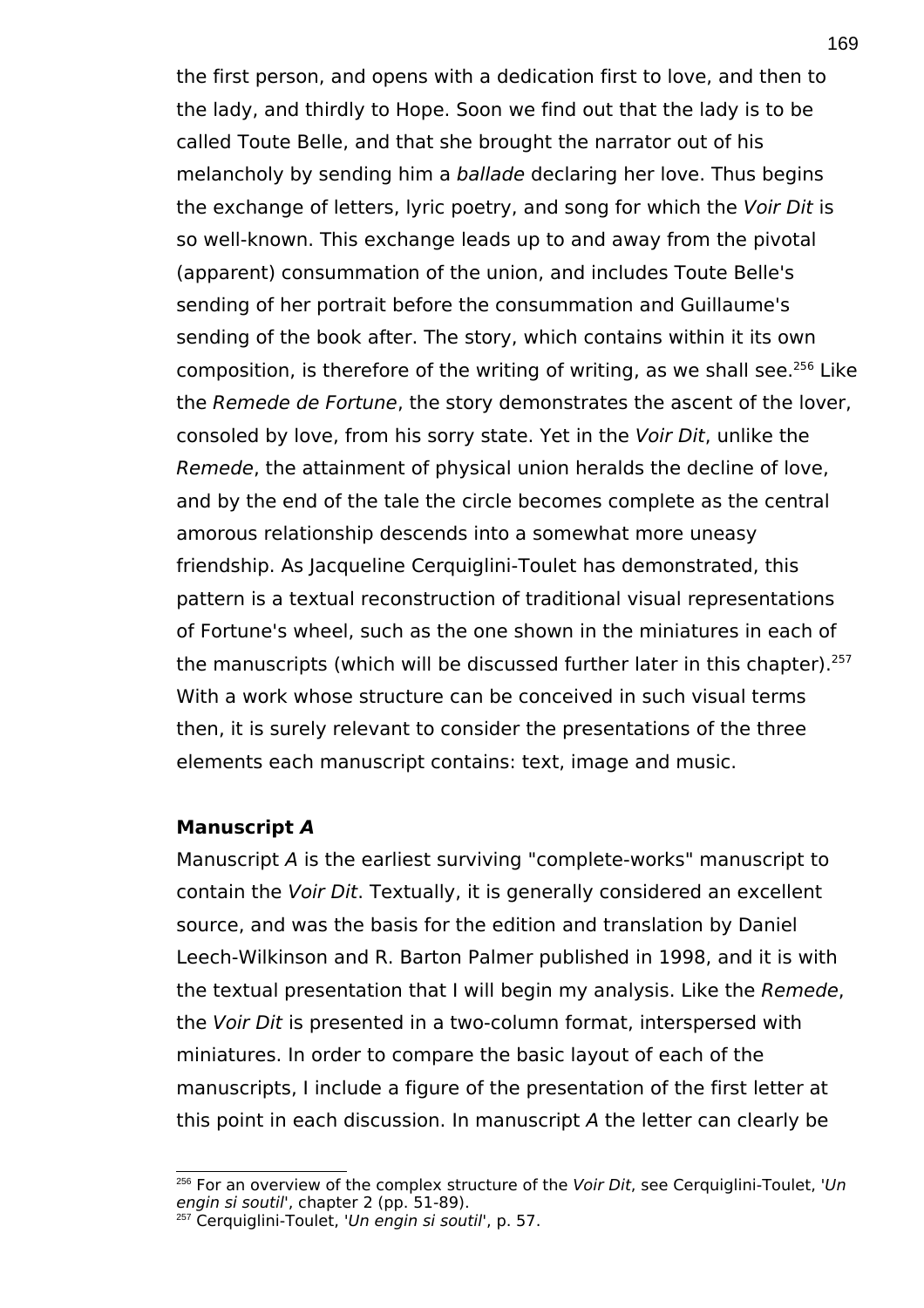seen as prose in the right-hand column, standing in contrast to the narrative verse surrounding it, as shown in fig. 5.1:

Figure removed due to copyright reasons

Fig. 5.1: A fol. 224 The first letter from the Voir Dit in manuscript A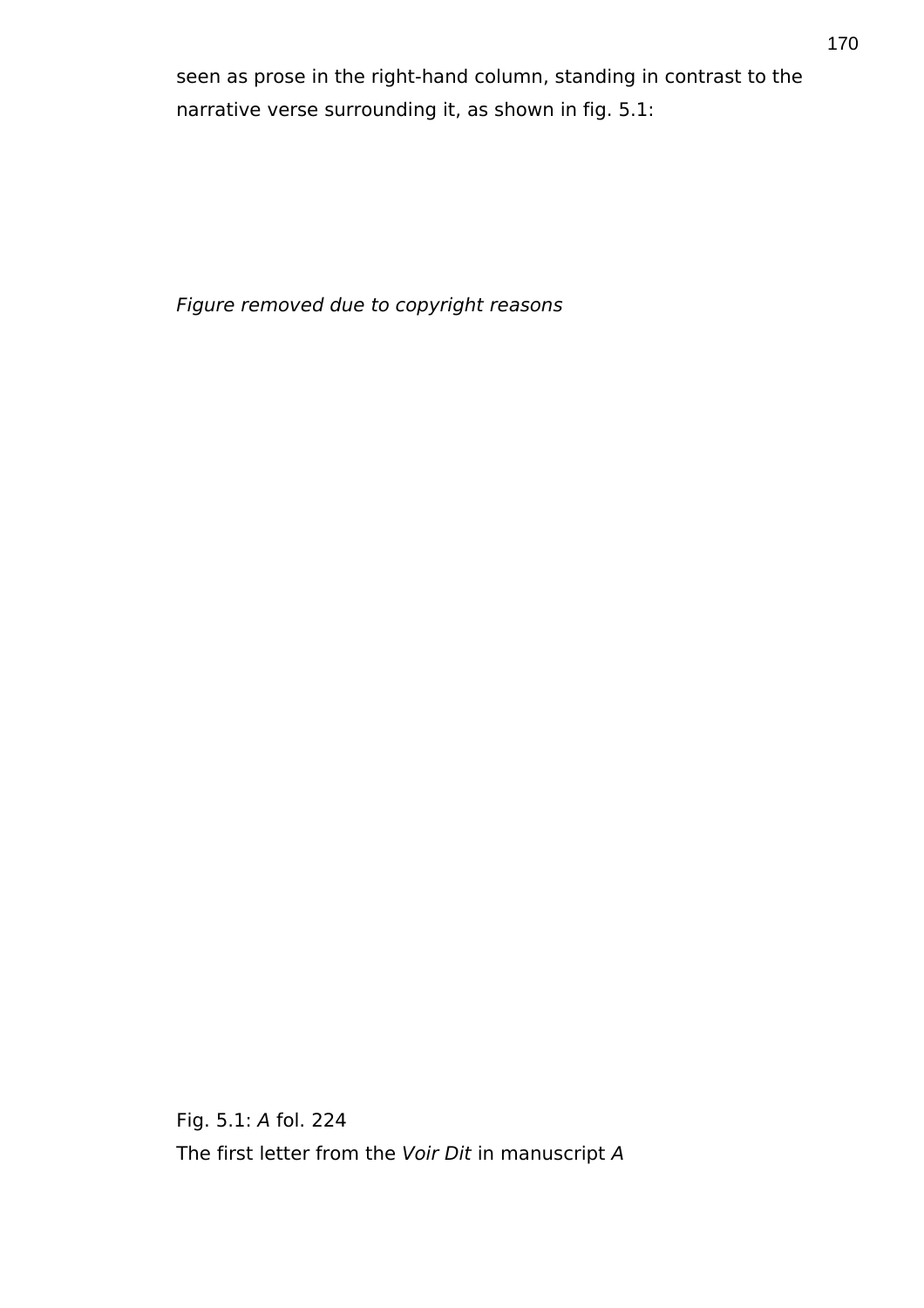Of particular interest in A's textual transmission of the Voir Dit is the behaviour of the manuscript's index. We may recall that for the Remede de Fortune it isolates the musical items in their own separate section. By contrast, for the Voir Dit it integrates the "choses notées" among the other musical items it lists, according to genre and without any indication of the work to which they belong. Not even their folio numbering gives this away for, in its presentation of the Voir Dit, as opposed to the Remede, manuscript A segregates words and music, so that the main text reproduces only the words, denoting those lyrics whose music is provided elsewhere in the manuscript with the rubric "et y a chant" rather than providing the notation for these lyric interpolations within the work itself. In order to find the musical setting, the reader-performer must look in the music section of the manuscript, as instructed at the start of the work (ll. 521-525):

Des autres choses vous diray Se diligemment les querés Sans faillir vous les trouverés Aveuques les choses notees Et es balades non chantees

[I tell you that you will find the other pieces if you look carefully among those set to music and the ballades which have no music]

In manuscript A, the reader-performer also has the option of referring to the index for their placement.

The index, in fact, contains some anomalies (or what seem such to modern-day reader-performers, at least) which are specific to the Voir Dit. Firstly, we saw from the discussion in Chapter 1 that the index in A was likely drawn up before the manuscript's production, and therefore reflects the intended, rather than actual, order of the manuscript. Secondly, where the Voir Dit is concerned, its entry in the index appears to fall to one side of those of the other dits, with its folio number written underneath it as opposed to alongside (visible in fig. 5.2 towards the bottom of the left-hand column):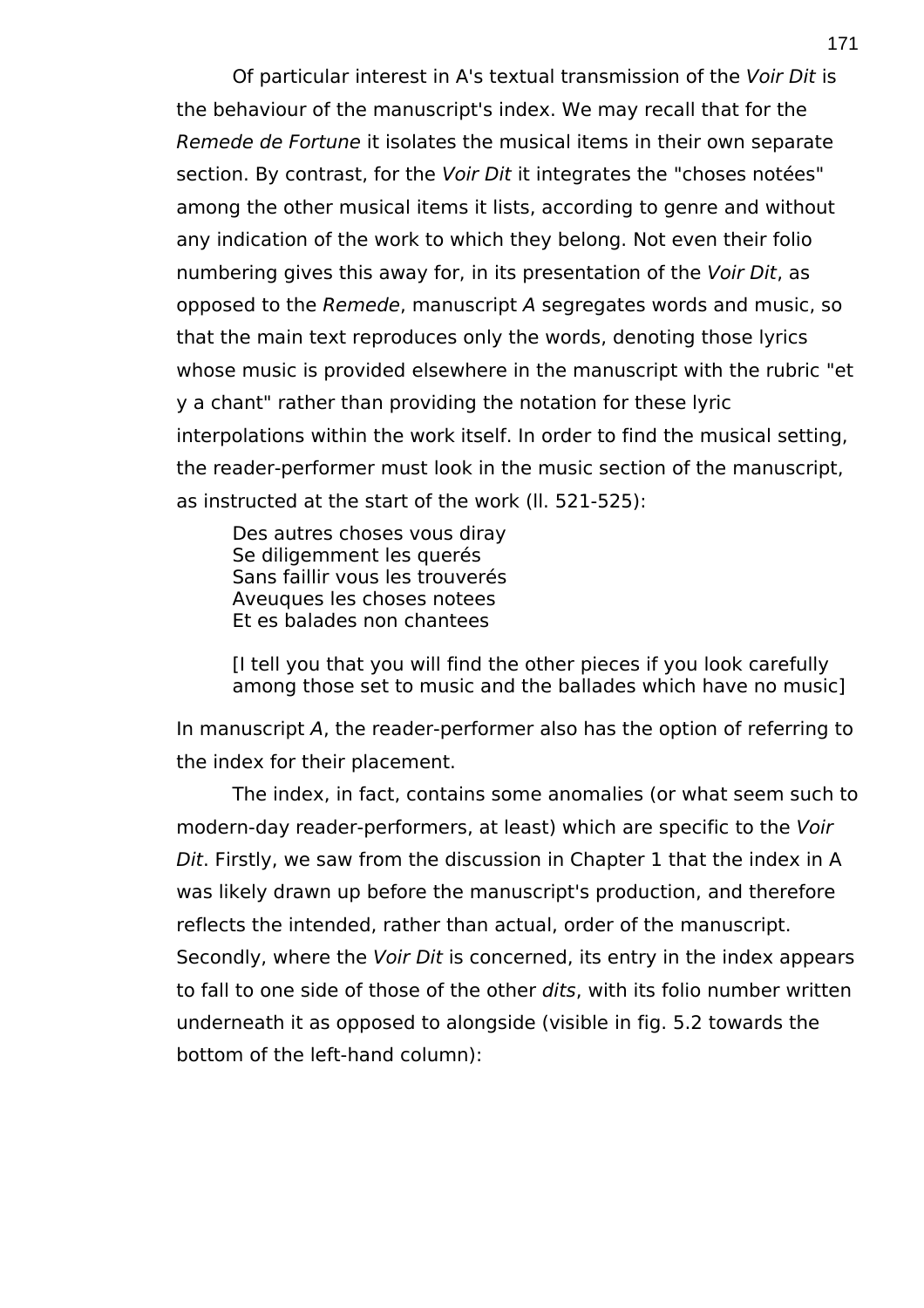Fig. 5.2: A fol. B (detail) The entry of the Voir Dit in the index to manuscript A

The reason for this, as Lawrence Earp has demonstrated, is that this index entry was subjected to an erasure and replacement (which can be seen in fig. 5.2 where the writing appears paler).<sup>[258](#page-171-0)</sup> The erasure, which covers the three lines which now read "Les balades [...]", "Les chansons roiaus [...]", and "Le dit de la marguerite", was made at the time that the manuscript was written, and the new entry is in the same hand as the rest of the index. Earp suggests that the erased items were (in the following order) "Le dit de la marguerite", "La prise d'alexandre" and "Le voir dit". Among the possible reasons he proposes for the change are: a re-structuring of the Loange portion of the manuscript; that the Loange "was originally forgotten"; that new dits available during the manuscript's production; and, of course, the short title of the Voir Dit which would have made it easier to reposition within the index than any of the surrounding items.<sup>[259](#page-171-1)</sup>

The current (re-)placement of the Voir Dit's entry in the index is somewhat paradoxical visually, for it is both highlighted and hidden: an eye scanning entries of titles looking for a "V" will not find the Voir Dit, yet a curious glance would be drawn towards its unusual location, ink

<span id="page-171-0"></span> $258$  This, together with the discussion which follows, owes much to Earp, "Scribal Practice", pp. 59-62. On p. 61, n. 140, Earp offers a reconstruction of the index before the erasure.

<span id="page-171-1"></span> $259$  Earp, "Scribal Practice", p. 61, especially n. 140. Earp does not actually suggest that Machaut himself might have been behind the changes, but given the authority invoked by manuscript A it is a possibility which cannot be ignored.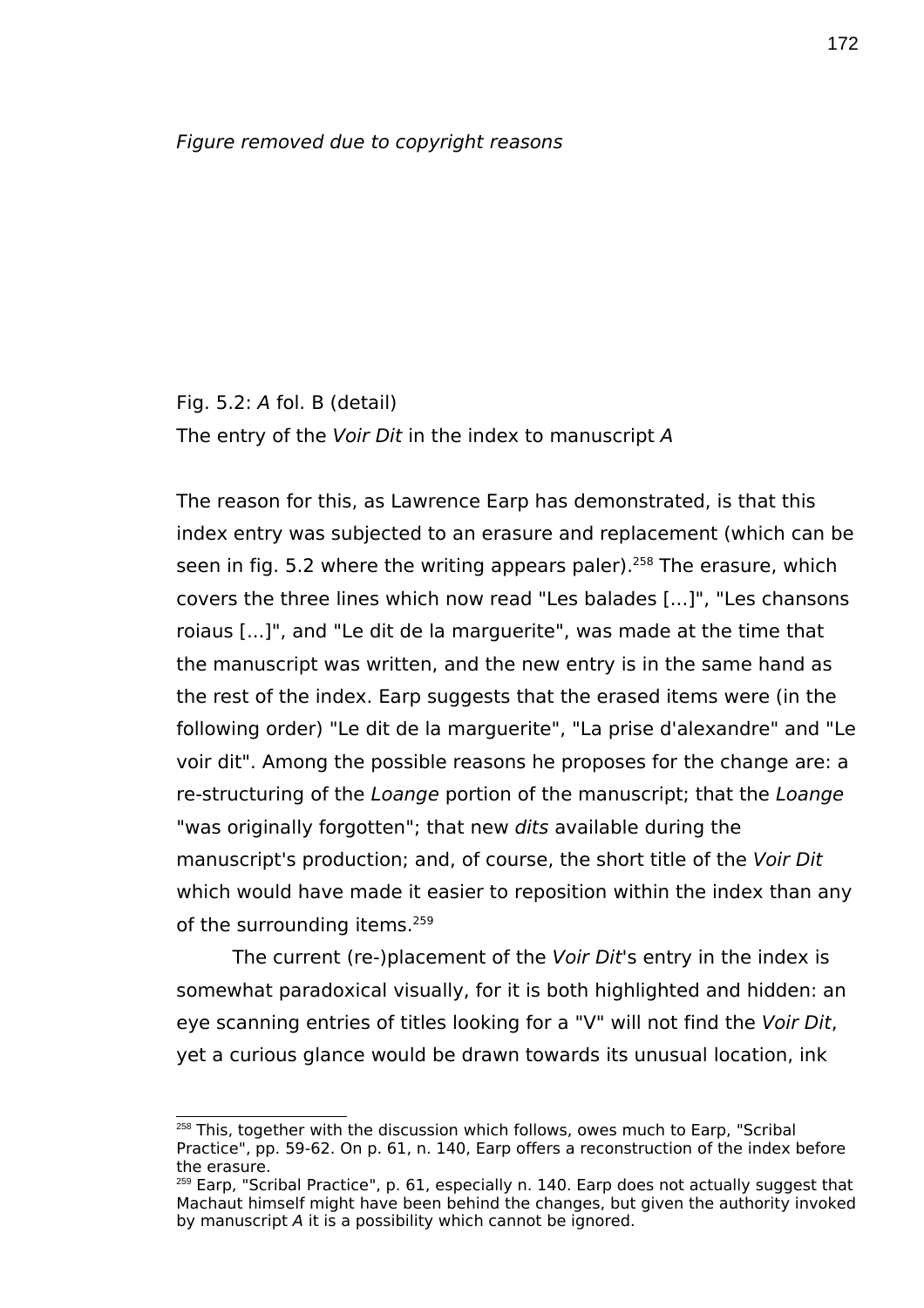hue, and underlining.<sup>[260](#page-172-0)</sup> As has already been intimated, the readerperformer of the Voir Dit looking for the "choses notees" would be likely to regularly consult the index, which for the Voir Dit functions as more than a recalling of authority (as discussed in Chapter 1). It therefore seems fitting, although probably unintentional, that it is this entry in the index which should be unusually placed.

If we now turn to the iconography of manuscript A, which in its presentation of the Voir Dit contains thirty miniatures, one of its most striking aspects, visible from the very first miniature, is the fact that the ailing, aged poet-lover described in the text is presented in the miniatures not as a tonsured cleric but as a young beardless man, perhaps not as young as the lover in the Remede de Fortune, but nevertheless younger than the male protagonist in the tale. This, as Domenic Leo has noted, forms a link between the lover of the other first-person dits and the character in the "Voir" Dit, which thus "takes the reader away from specifics of Machaut's 'true' poem to the bittersweet, compromised positions that the poet's intratextual alter egos occupy in his other narrative works".<sup>[261](#page-172-1)</sup> The stylised Guillaume in the miniatures of the Voir Dit is therefore not so far removed from the young, hapless lover in the Remede de Fortune whose fate he will moreor-less follow.

<span id="page-172-1"></span><span id="page-172-0"></span> $260$  This is also discussed in McGrady, p. 102: "the Voir Dit emerges from its murky surroundings to claim a central and meaningful role in the compendium." <sup>261</sup> Domenic Leo, "The Program of Miniatures in Manuscript A" in Leech-Wilkinson and Palmer, introduction, pp. xci-xciii, p. xciii. See also Leo, "Authorial Presence", p. 200, n. 431.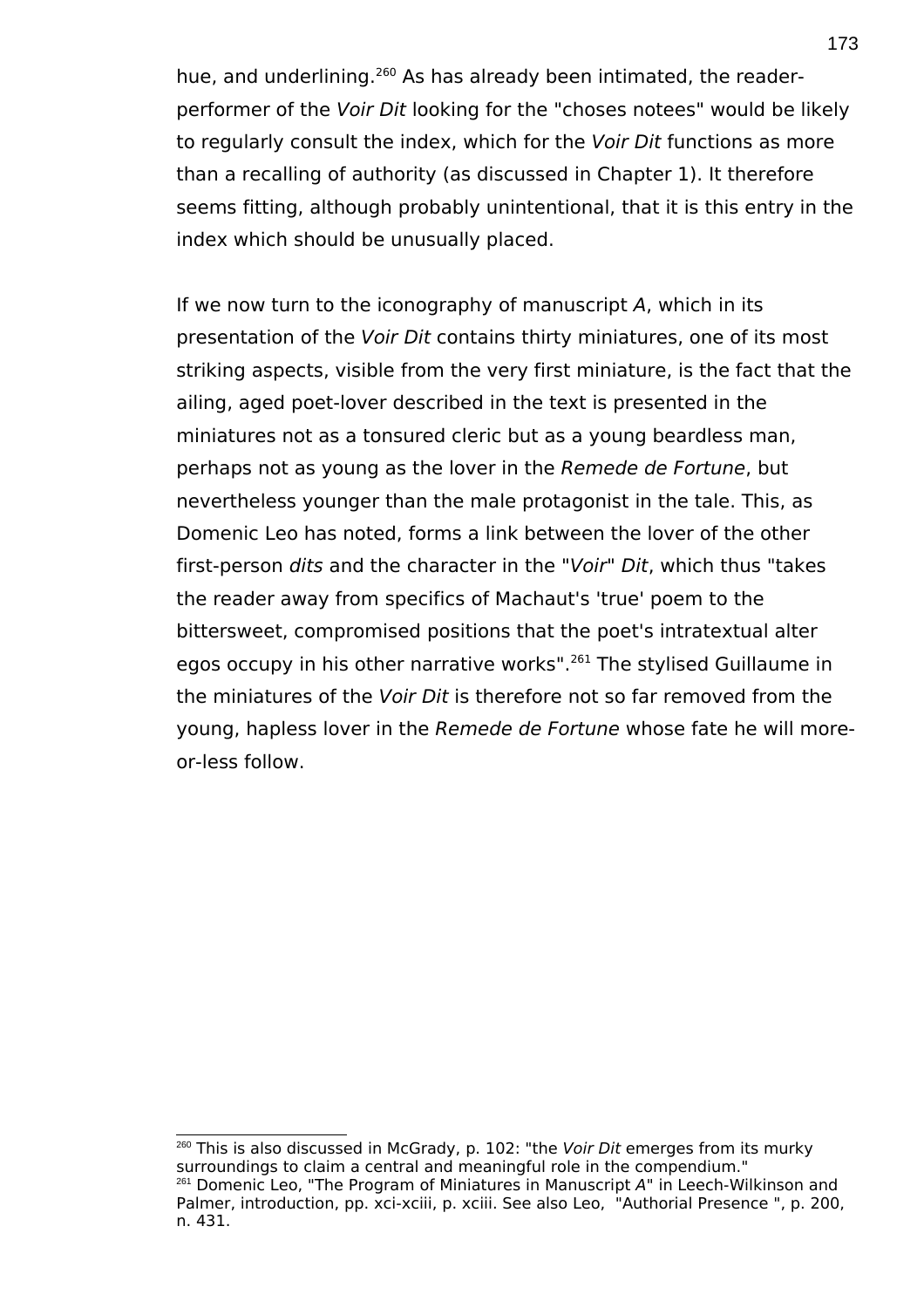Fig. 5.3: A fol. 221 (detail) The opening miniature to the Voir Dit in manuscript A

This opening miniature is worth examining in further detail, as its position at the head of the Voir Dit in manuscript A means that it influences the reader-performer's interpretation of the story. The image clearly portrays the receipt of a letter addressed "a guillem" by the figure on the left, brought by the figure on the right who is doffing his hat on bent knee in greeting, and the scene takes place outdoors. Although the reader-performer's eye is drawn to the letter (in curiosity at wanting to read the writing on it), the two men are looking at one another, whilst each holds the letter. Thus the image has a double focus, presenting the two forms of exchange, through writing and through speaking (in this case, greeting) that we are about to see contrasted throughout the story. Indeed, as I will discuss in more detail later, this particular written offering (a *rondel* from the lady as we find out in the text) relies on the messenger's discourse to elucidate its message. The visual motif of the unopened letter is one that will recur in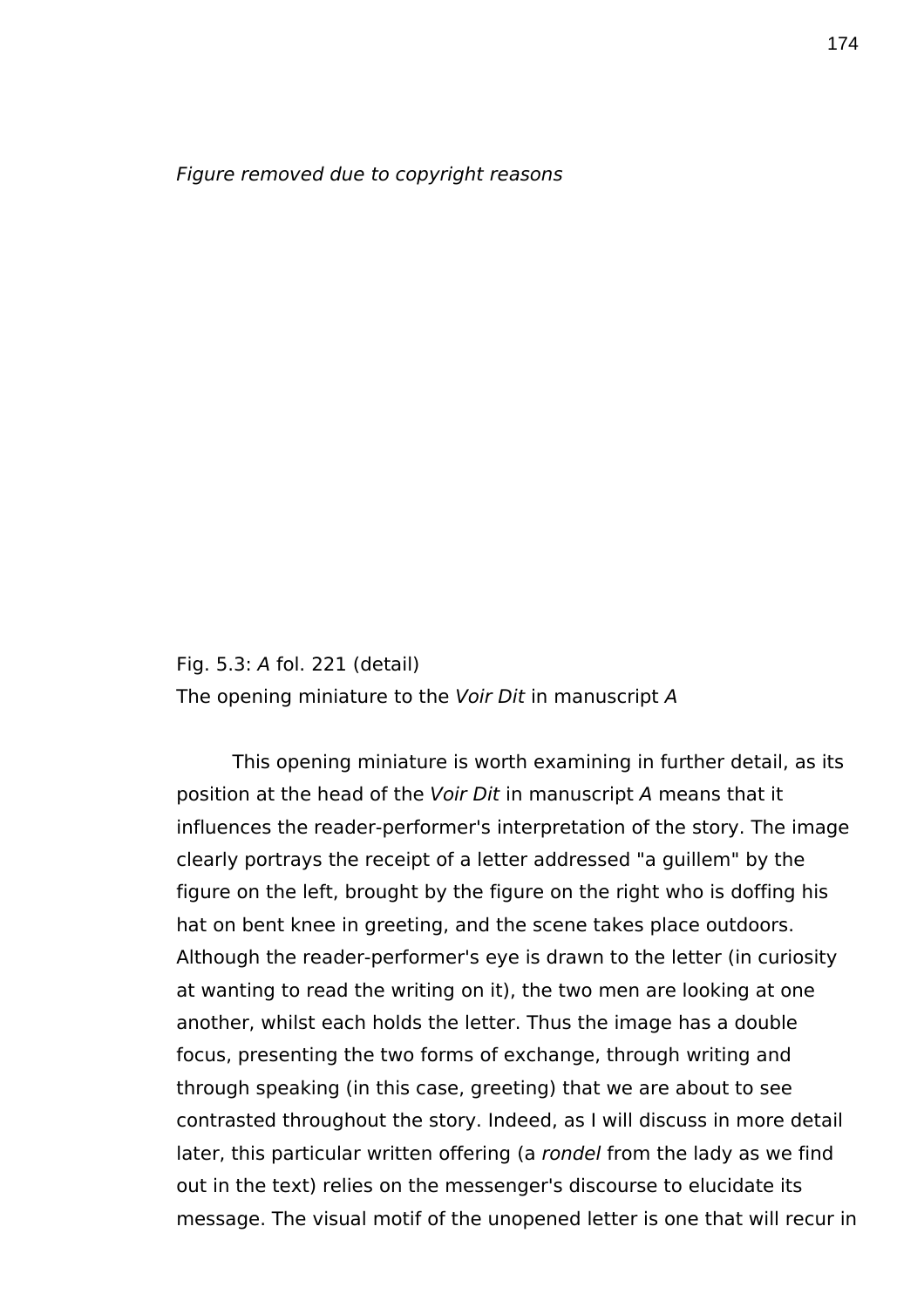the Voir Dit in manuscript A, and indeed all the manuscripts, and its presence here in the opening miniature serves to highlight its importance as a representation of the central exchange of the story.

Perhaps surprisingly, however, despite the exchange of forty-six letters in the Voir Dit, the motif of the letter in the iconography of manuscript A only appears four times in the series of thirty miniatures (the same number as for the portrait which will be discussed later). $262$  Of these, three represent the lover receiving a letter, and one the lady receiving a letter, and in keeping with her apparent anonymity, her letter is addressed "a ma dame". The focus in the miniatures is clearly more on receiving than on writing, and this is a focus which is reflected in the narrative, which concentrates more on reactions to letters than on the act of their composition. (The miniature showing the composition of a ballade will be discussed later.) Nor do the miniatures portray the act of reading: where a letter is present it is the act of transmission which is consistently shown.

This leads me on to my final point about the imagery of the letters: the iconographical programme is such that, while the characters in the story receive the letters, it is the reader-performers who do the reading. More important for the motif of the letter than the miniatures are the letters themselves, which are recognisable in the manuscript by their being written in prose, a choice of medium which, although the two-column format is respected, nevertheless stands out for its very lack of eye-catchng illuminated initials and for its use of space. The mere presence of the correspondence on the page serves to highlight its existence and central importance to the story, as can be seen, for example, on the page displaying the first communication (fig. 5.1). In order to follow the story, we reader-performers have no choice but to read the letters, letters which are (were) apparently private, apparently true. Thus the visual representation of the letters in manuscript A solicits the voyeurism of the reader-performers, tempting us to take part in the story by flatteringly suggesting that no other readers are so

<span id="page-174-0"></span> $262$  This is noted by Julia Dobrinsky, " 'Peindre, pourtraire, escrire': le rapport entre le texte et l'image dans les manuscrits enluminés de Guillaume de Machaut (XIV<sup>e</sup> -XV<sup>e</sup> siècles)" (unpublished doctoral thesis, Université de Paris IV-Sorbonne, 2004), where she calls it "le motif privilégié de la lettre" ("the privileged motif of the letter"), p. 93.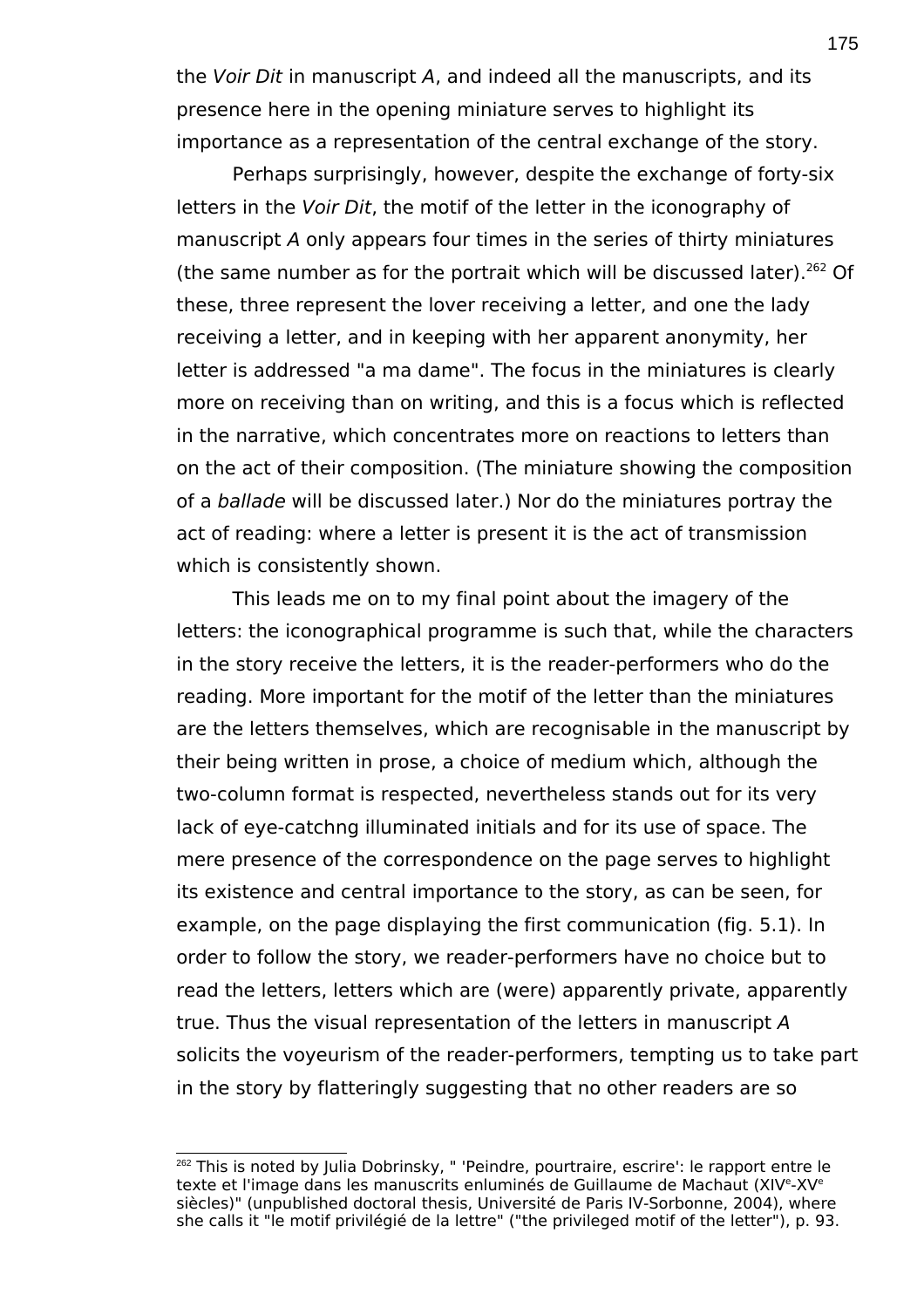privileged. This is not the case for manuscripts  $E$  and  $F-G$ , as we shall see.

Another iconographical theme present in manuscript A is that of the portrait. Perhaps unsurprisingly given upper-class courtship practices in the Middle Ages and Renaissance, its first appearance in the sequence of miniatures sees it in a very similar position to the letter in the miniatures which show deliveries of mail: the messenger and receiver are looking at each others' eyes, whilst each is at the same time holding the portrait. Indeed, once we have seen the portrait there is only one further miniature showing a letter: the portrait becomes the letters' – and Toute Belle's – substitute.<sup>[263](#page-175-0)</sup> This is particularly shown in figure 5.4 which significantly departs from the textual description of the handing-over of the portrait (in the narrative, the messenger does not know what is in the parcel which Guillaume then opens in private).<sup>[264](#page-175-1)</sup>

Figure removed due to copyright reasons

Fig. 5.4: A fol. 235 (detail)

The delivery of the portrait from the Voir Dit in manuscript A

The portrait takes on a life of its own in the story which is reflected in the miniatures. Of the three further instances where it appears, two depict the action of its imprisonment and freedom more-or-less as described in the narrative.<sup>[265](#page-175-2)</sup> Although unfortunately damaged in the manuscript, the miniature depicting the portrait in the dream is particularly interesting, as is Leo's description of it:

<span id="page-175-0"></span><sup>263</sup> Leo, "The Program of Miniatures", pp. xcii-xciii.

<span id="page-175-1"></span><sup>&</sup>lt;sup>264</sup> Leo, "Authorial Presence", pp. 202-203.

<span id="page-175-2"></span><sup>&</sup>lt;sup>265</sup> Leo, "Authorial Presence", p. 203, notes that the coffer in which the portrait is imprisoned is simplified in both miniatures from a smaller coffer placed inside a larger one to just one large one.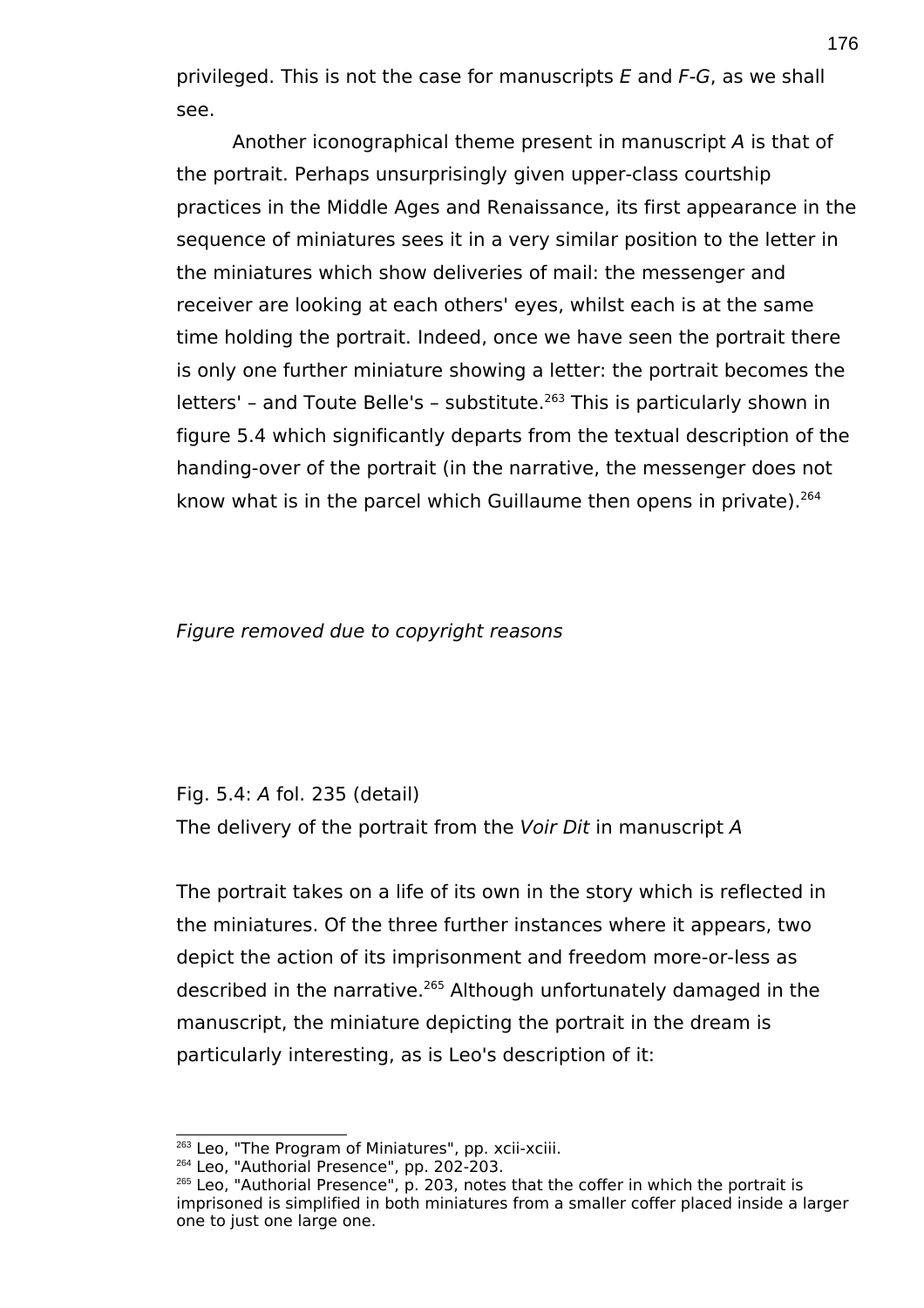Fig. 5.5: A fol. 293 (detail)

The portrait in the dream from the Voir Dit in manuscript A

It is literally an image of an image. In relation to the other three miniatures of the portrait, the artist renders the portrait here in greater detail. He adds a decorative background of delicate scrolling vines and a more ornate frame. The presentation, frontal and sized to fit the frame, further enhances this miniature's status in relation to the other three. This miniature operates on a different visual level than the others: here the reader is forced to actively unite, even though only momentarily, with the narrator rather than passively watching his actions. The reader now dreams.[266](#page-176-0)

As with the shield of love in the Remede de Fortune, here A's iconography once again does away with intermediary characters and speaks directly to the reader-performers, who fulfil their duties as active performers under the direction of the author. The fact that here we are seeing as if with the eyes of the author-protagonist makes the function of this image all the more striking: here, by looking through his eyes, we are invited to play at identifying (with) the author, as we are in "solving"

<span id="page-176-0"></span><sup>&</sup>lt;sup>266</sup> Leo, "Authorial Presence", pp. 203-04.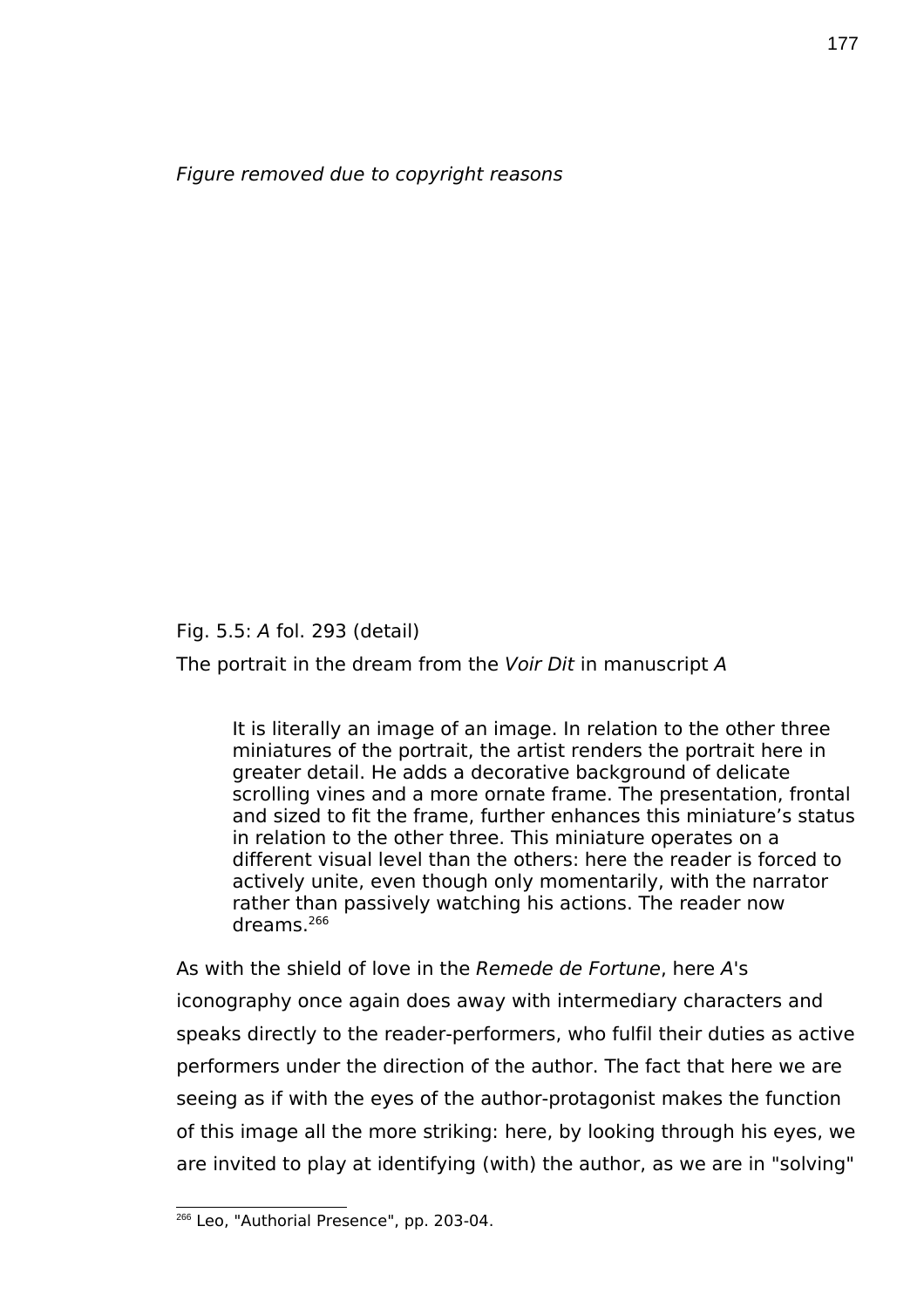the anagram, but ultimately we know that it is only a game, since we are in fact under his control, admiring his work, his creation.

The idea of creation is indeed intrinsic to the portrait imagery, the Voir Dit and of course the manuscripts themselves. Leo describes the Machaut character in the Voir Dit as a "failed Pygmalion",<sup>[267](#page-177-0)</sup> for his beloved creation is not the subservient statue. Or is she? After all, the Toute Belle which Machaut creates in the Voir Dit is almost certainly not the Toute Belle of real life, whoever she may have been. Indeed it could be said that there are at least four Toute Belles: one real, shown in the letters; one the poetic figure, whether created by her or by Machaut, writing in the first-person in her lyric works; one in the portrait which is worshipped by the lover; and lastly one which is fashioned throughout the text and ultimately shown in the image of Fortune. It is this final image which is the most overpowering, which draws in the reader far more than can the pleading portrait, and which appears in some form in all three manuscripts:

Figure removed due to copyright reasons

Fig. 5.6: A fol. 297 (detail)

The portrayal of Toute Belle as Fortune from the Voir Dit in manuscript A

<span id="page-177-0"></span><sup>&</sup>lt;sup>267</sup> Leo, "The Program of Miniatures", p. xciii.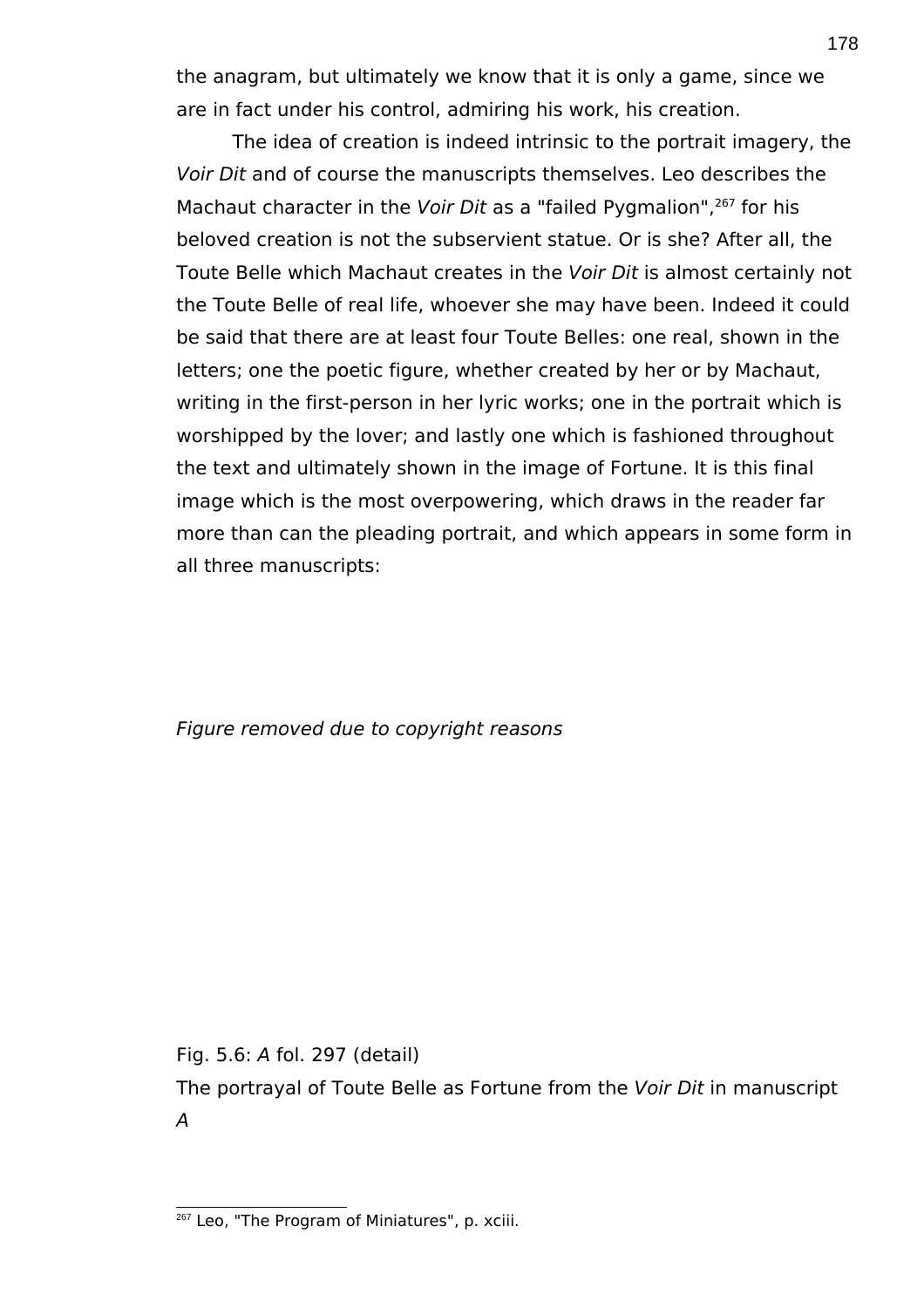This is an image which draws the reader-performer's eye and invites contemplation.[268](#page-178-0) It does this in two ways. Firstly, through its size, which spans both columns of the page, and it is approximately four times the size of all the other images save the corresponding one of the lover. Secondly, its use of text brings it in absolute relation to the narrative around it which acts as a gloss, itself a well-known form of medieval contemplation and learning.[269](#page-178-1) This is the image of Toute Belle ultimately created by the text, and, as the last image of her in the sequence, the one which stays in our minds.

Perhaps, then, it is too hasty to label Machaut a "failed Pygmalion".[270](#page-178-2) He is, after all, portrayed as a creator, as Leo has demonstrated for the miniature of the (apparent) consummation (fig. 5.7), which he interprets as "a thinly veiled reference to Genesis iconography", thus making the Voir Dit "a timeless commentary on the author's power to create, which, in part, means that his text can become an arena for revenge".<sup>[271](#page-178-3)</sup>

<span id="page-178-0"></span><sup>&</sup>lt;sup>268</sup> Leo, "The Program of Miniatures", p. xciii, offers a commentary on the sexuality of this image.

<span id="page-178-1"></span><sup>269</sup> Carruthers, The Book of Memory, p. 245.

<span id="page-178-3"></span><span id="page-178-2"></span><sup>&</sup>lt;sup>270</sup> Leo also expands on this argument in "Authorial Presence", pp. 212-213, by discussing the contrast of Machaut the cleric and author with Guillaume the would-be courtly lover and Pygmalion: "As an ecclesiastical figure, the gulf between his world and that of his noble lady is too deep for any love to span. The story is a metaphor for Machaut's own situation as a respected poet-composer who participates in the aristocrat's world of courtly love only vicariously, through writing. [...] The narrator's ymage of Toutebelle [sic.] is fundamentally different from Pygmalion's statue of Galatea: Guillaume is not the *artist*, he is the *author* who conceived this story. In this respect, the story is a timeless commentary on the author's power to create. He fashions the character of the beloved from text." <sup>271</sup> Leo, "The Program of Miniatures", p. xciii.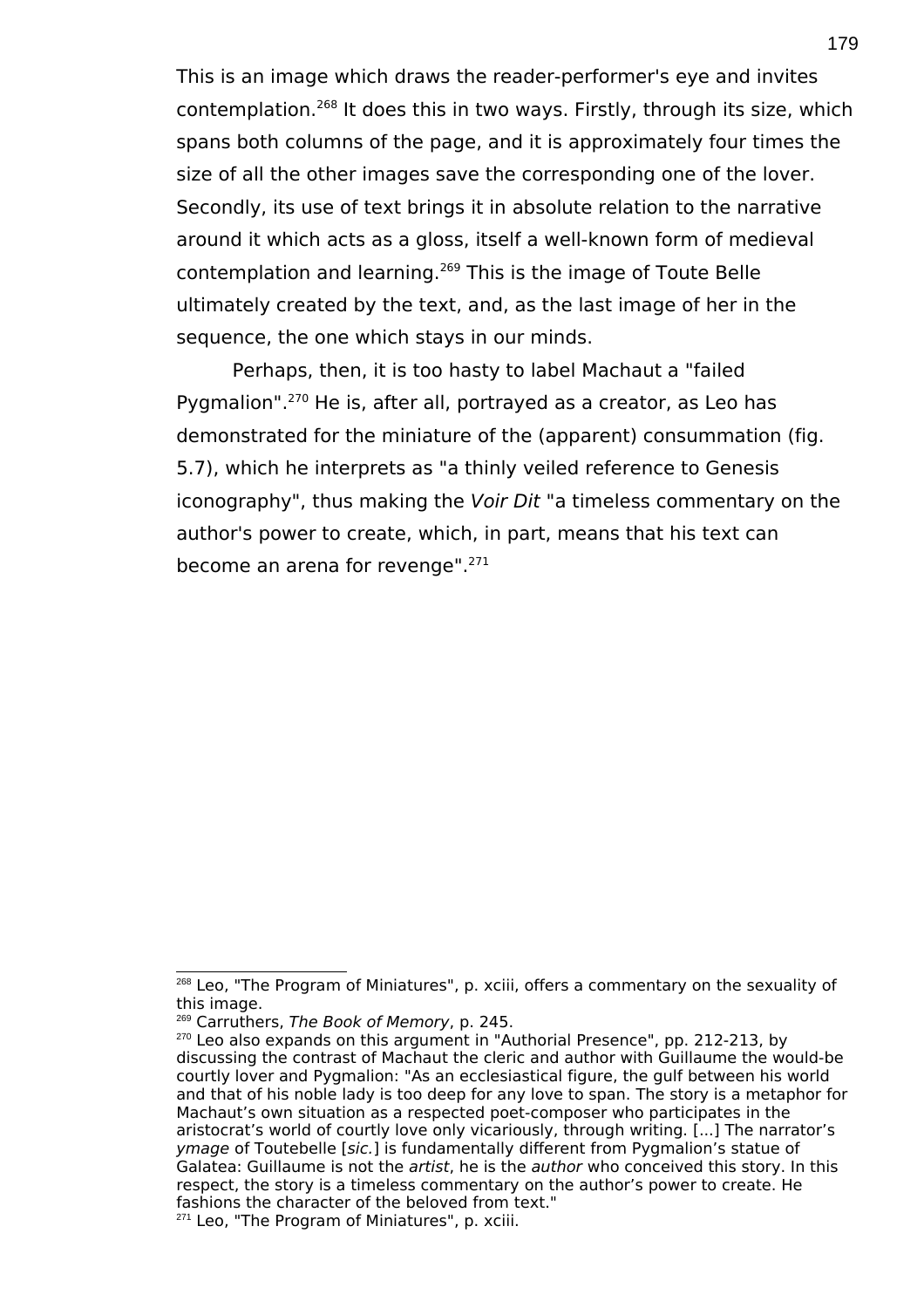Fig. 5.7: A fol. 255 (detail) Venus and the lovers from the Voir Dit in manuscript A

The iconography for the Voir Dit in manuscript A does not let us forget who the creator of our text really is. On the one hand the author uses this power for praise, as the narrative claims, and on the other for what Leo calls "revenge" but is perhaps better understood as manipulation. He is shown in the allegory of the lover as Fortune, as described by Toute Belle through her confessor (fig. 5.8). It is the final miniature of the work, and is as large as the equivalent (and preceding) image of Toute Belle allegorised as Forune.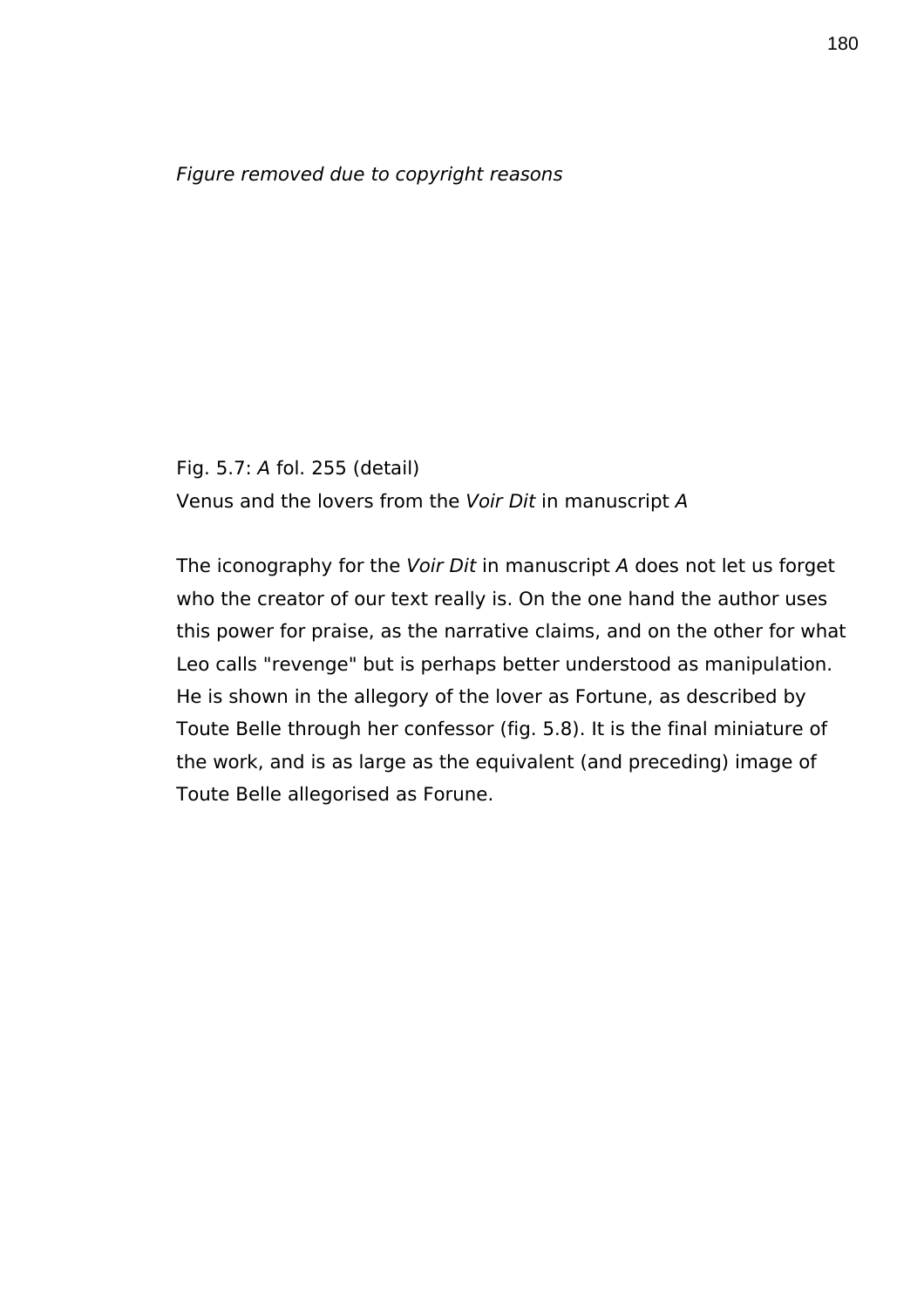Fig. 5.8: A fol. 301v (detail) The lover as Fortune from the Voir Dit in manuscript A

This image of the lover is indeed accurate. He has two faces, one for what might best be called "real life", the other for the characters he portrays as himself in his texts. He has (at least!) five different songs, those sung by the virgins depicted in the background: of truth, of joy, of sweetness, of anger, and of bitter emptiness.<sup>[272](#page-180-0)</sup> Here the image of Fortune (the lover, Machaut) has no sexual overtones, but the hub of her wheel is placed over her heart, the inspiration for the poet's work, which, as is made clear at the start of the Voir Dit, is linked to his circumstances, willed or otherwise. For, in the end, the lover is not a failed Pygmalion at all: he has created his object of desire, it takes shape and form and has come to life. It is, of course, the book, and Machaut is its master.

<span id="page-180-0"></span><sup>&</sup>lt;sup>272</sup> Leo, "The Program of Miniatures" suggests that this miniature has suffered at the hands of an artist unrefined enough to be able to execute this image properly, since the last virgin is cut off and the water fountains become ever more "cramped" (p. xcii). While this may be the case, it is also worth considering that the impact of this image as presented is, after all, in keeping with the narrative: the water in the fountain becomes less and less as the five virgins sing to the extent that the final virgin is cut off in her song by a lack of water.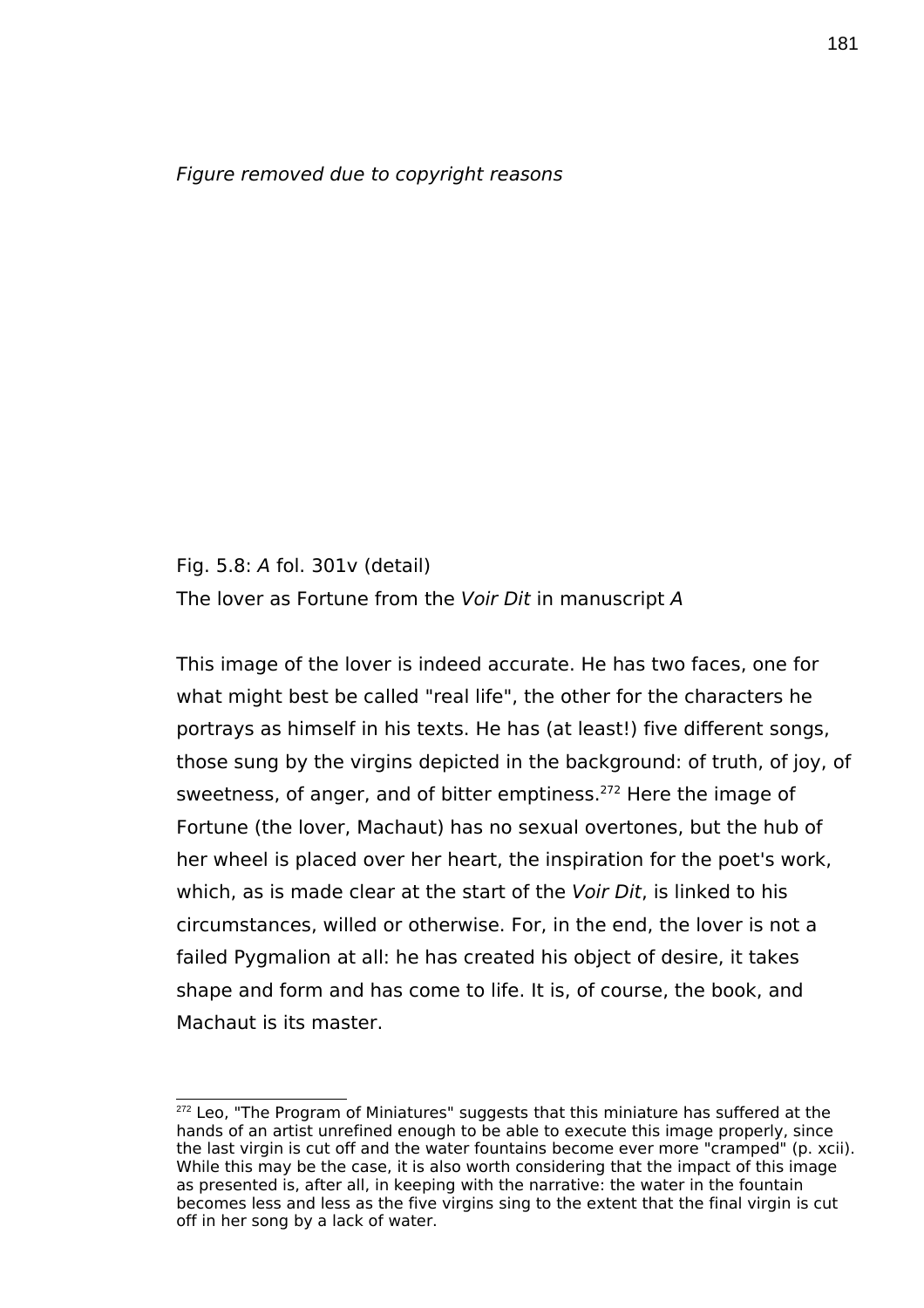A discussion of A's presentation of the music in the Voir Dit must reasonably begin with the elementary observation that it is simply not present, at least not within the confines of the narrative. The lyric insertions that have musical settings are presented exactly as those which have not, save for the rubric "et y a chant". An example of this is shown in fig. 5.9, the presentation of "Pleurez dames", a ballade set to music: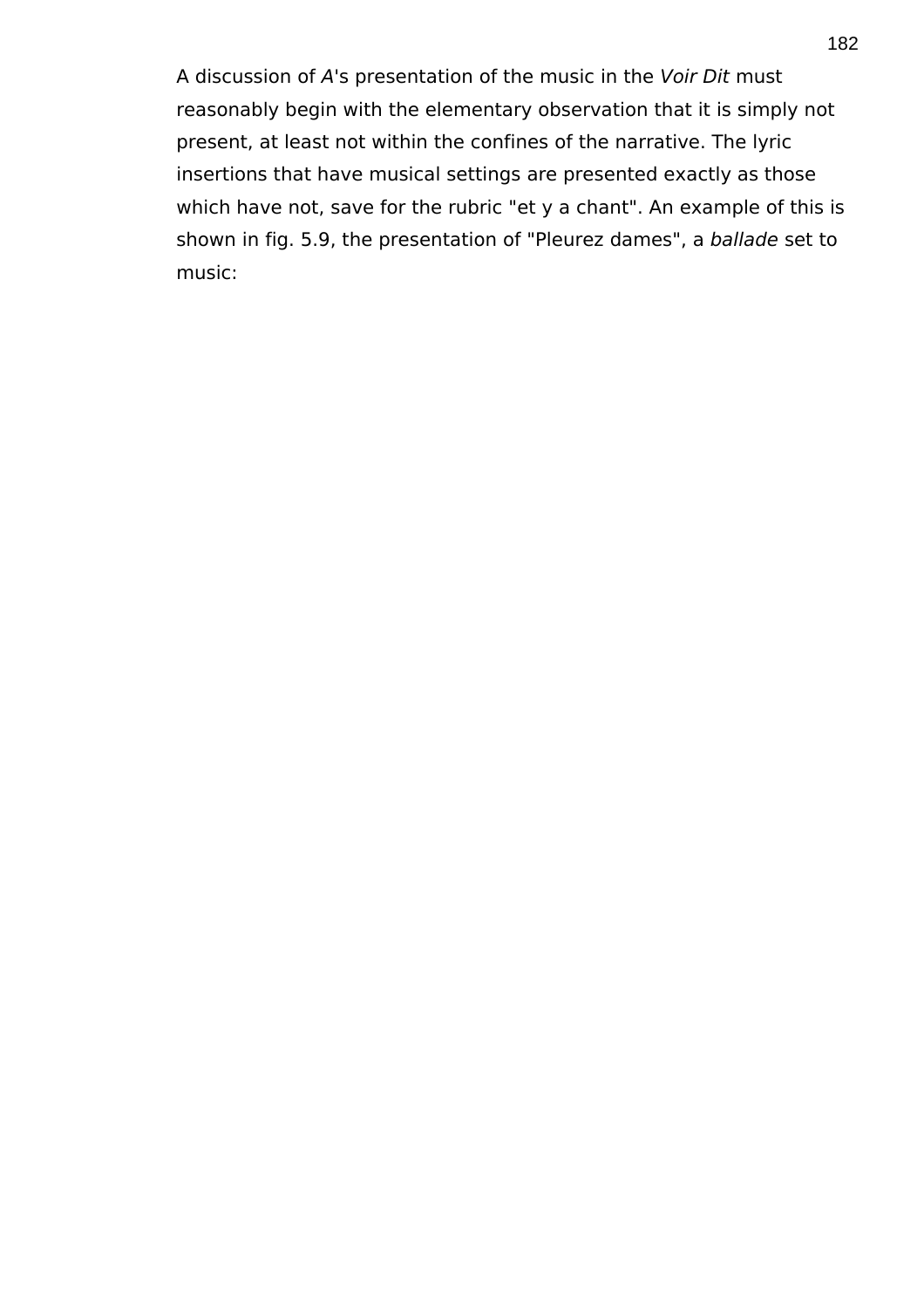Fig. 5.9: A fol. 226 The ballade "Pleurez dames" from the Voir Dit in manuscript A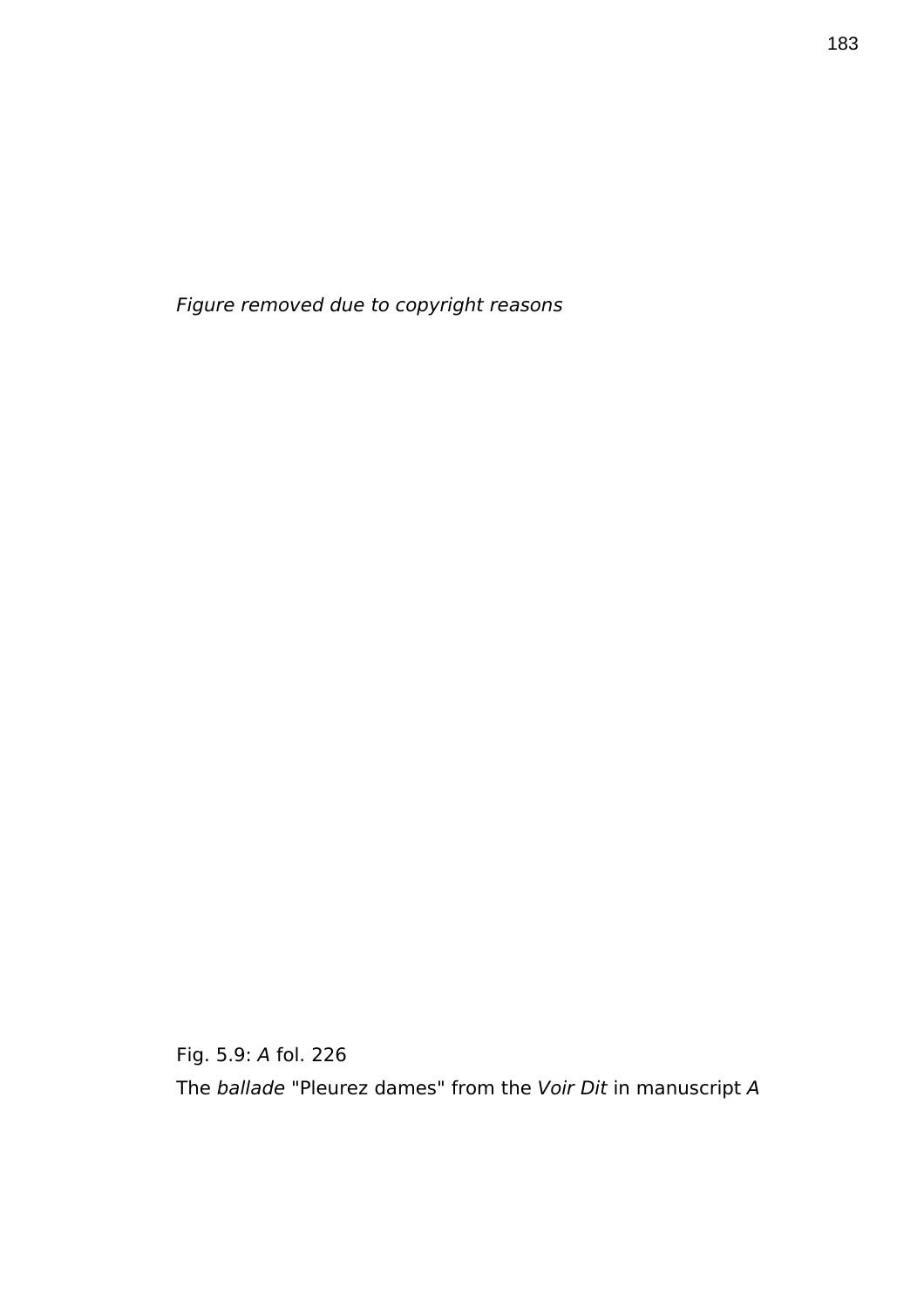This rubric, which appears for every musical interpolation with only one exception,<sup>[273](#page-183-0)</sup> links in with the Voir Dit's general comments on narrative quoted at the opening to this chapter. This passage, and these rubrics, may indicate that the Voir Dit, at least in manuscripts A and F-G, was conceived from the outset as belonging in, or at least close to, a "complete-works" manuscript. In addition, this same indication could suggest that the reader-performer should look in her or his memory for the music, and this implication should be borne in mind when considering the music for the Voir Dit which is visually transmitted outside of the confines of the narrative text.

Apart from the written rubric "et y a chant", there is at least one other indication, outside of the narrative, of the (visual) presence of music. This is shown in fig. 5.10:

Figure removed due to copyright reasons

Fig. 5.10: A fol. 242 (detail)

The lover composing in the lady's presence from the Voir Dit in manuscript A

This miniature is the first of the uninterrupted series of the only four miniatures in manuscript A showing the lover and Toute Belle together (the other three are: "Guillaume looking out of a church as Toute Belle and two female companions approach on horseback", fol. 245, "Guillaume, his secretary, and Toute Belle sit next to each other

<span id="page-183-0"></span> $273$  The rondeau "Se mes cuers" is labelled in both A and F with the rubric "et y a chant", however there is no music. Conversely, the rondeau "Sans cuers dolens" has music in the music sections of both A and F-G, but does not have the rubric.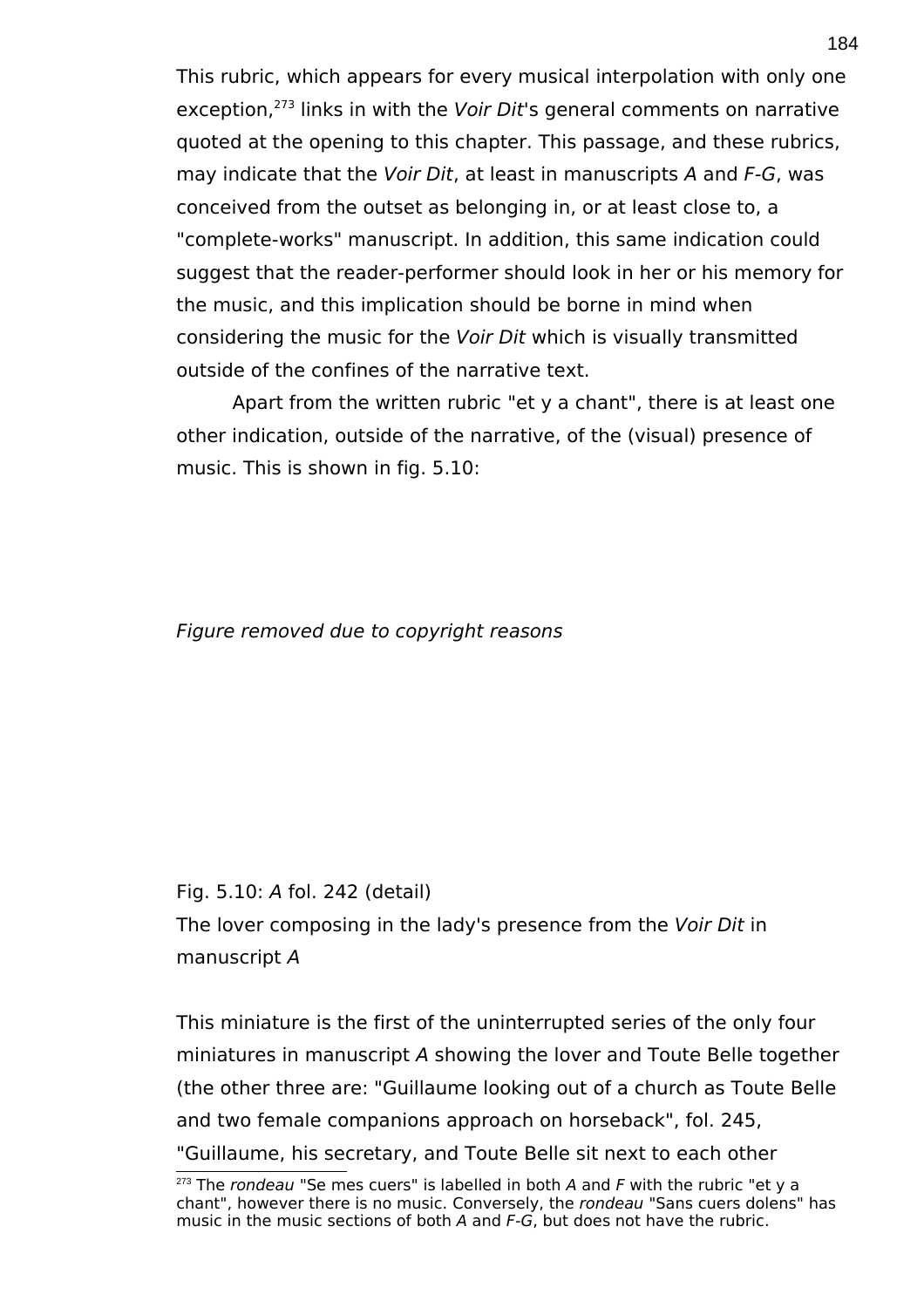outdoors", fol.  $248<sup>274</sup>$  $248<sup>274</sup>$  $248<sup>274</sup>$  and fig. 5.7). The second and third miniatures in this sequence both evoke the two moments where the lovers kiss, and the fourth miniature is, as we have seen, the apparent consummation of the union. Fig. 5.10 therefore takes its place at the head of a series of physical contact between the lover and Toute Belle, and serves to highlight the important role played by musical and literary composition even during the brief times in their relationship when the lovers are physically close.[275](#page-184-1) Fig. 5.10 therefore evokes the important role of music in the physical (as well as the platonic) aspect of the central love relationtionship, even if the music itself is not otherwise to be seen within the Voir Dit as presented in manuscript A.

If the music is not to be found within the page boundaries of the Voir Dit, does its consideration have a place in this chapter? I think the answer has to be yes, not just because of the instructions in the narrative cited above, but also because of the reaction of at least one (presumed) reader-performer, Toute Belle, who, delighting in Machaut's music perhaps even more than his writing, repeatedly requests it, as shown in the following extracts:

Je ai eu les .IIII. balades que vous m'avés envoiees, et en ai envoiee (l')une, ainsi comme celle qui se fait fort de vous. Mais il me fait grant mal de vostre paine; si vous pri mon tresdoulz cuer que vous ne prengniés pas tant de painne que vostre corps en vaille pis, car par Dieu, il m'en feroit trop mal; et il me souffiroit bien toutesfois que vous m'escrisiés, se vous m'envoiés une petite chanson ou aucun rondel, mais quil fust notés, car je n'en veuil nulz chanter que des vostres [...]. Si vous pri, mon tresdoulz cuer, que vous m'en envoiés mains, si les envoiez notés; et, s'il vous plaist, que vous m'envoiez le virelai que vous feystes avant que vous m'eussiés veue, qui s'apelle, L'Ueil qui est le droit archier, ou Plus belle que le biau jour, car il[s] me semblent tresbons. (letter 28)

[I received the four ballades that you sent me, and I am sending you one of mine as one who thinks highly of you, but I suffer when you suffer. So please my very sweet heart do not work so hard that your body weakens for, by God, this would make me very unhappy and suffer greatly. And it would be enough for me if each time you write to me if you send me just one little song or rondeau, as long as they are set to music, for I don't want to sing

<span id="page-184-0"></span> $274$  The descriptions are taken from Earp, Guillaume de Machaut: A Guide to Research, p. 178.

<span id="page-184-1"></span> $^{275}$  For a discussion as to how this image serves to relegate the lady from active reader to passive muse, and the corresponding elevation of the narrator from submissive artis to commanding author, see McGrady, pp. 70-1.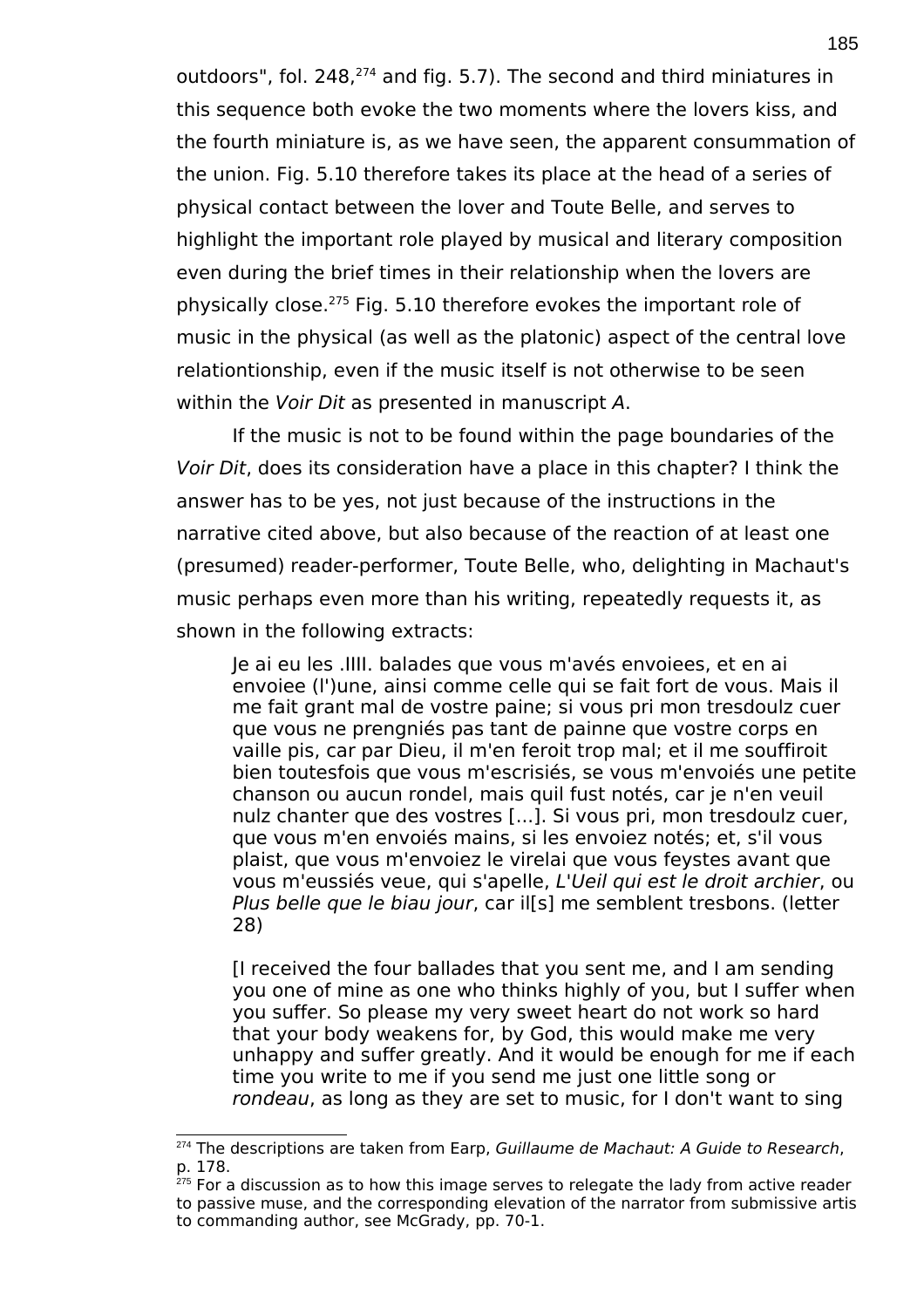anything written by anyone but you. [...] Please my very sweet heart I ask you to send me less but to send me things set to music. And please send me the virelai that you wrote before you saw me which is called L'Ueil qui est le droit archier, or Plus belle que le biau jour, for I like these very much.]

J'ai eu un rondel noté que vous m'avez envoié mais je l'avoie autre fois veu et le sai bien. Je vous pri que vous me veilliez envoier des autres; et se vous avez nulz des virelais que vous feystes avant que vous m'eussiés veue, qui soient notés, si men veuillés envoier, car je les ai en grant desir de savoir, et par especial L'ueil qui est le droit archier. (letter 32)

[I received a rondeau set to music which you sent me but I have already seen it and know it well. So please send me others and if you don't have any please send me those virelais you wrote before you saw me, as long as they are set to music. Please do send me them, for I very much want to know them, especially L'Ueil qui est le droit archier.]

Toute Belle, surely, would look in the music section, either of a manuscript or in her memory, in order to find the "choses notées" and learn them, and therefore so should we. As we don't have access to Toute Belle's memory, we will use the manuscripts.

The immediately striking feature of A's presentation of the musical lyric interpolations in the Voir Dit, in comparison to those presented in the Remede de Fortune, is their relative lack of clarity in syllable-note alignment. This is not to say that they are unreadable or unperformable, but that the supreme care in presentation observed in the Remede is not present to quite the same extent. This is shown in fig. 5.11, the ballade "Pleurez dames":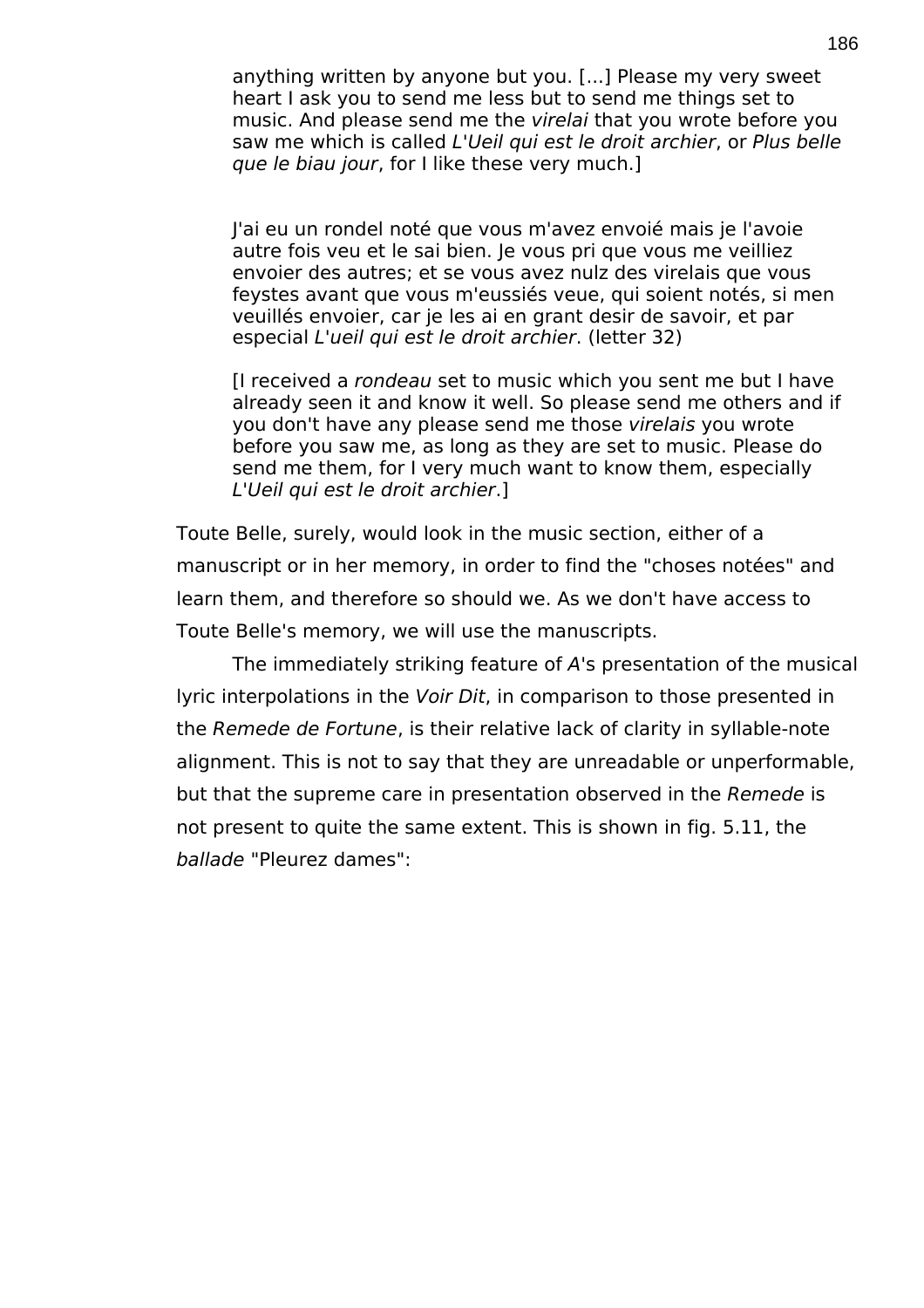Fig. 5.11: A fol. 470v The ballade "Pleurez dames" from the music section in manuscript A

Here it can be seen that for the opening music, the placement of syllables for the second line of text "corps et desir" is somewhat unclear, even taking into account the difficulties posed by the initial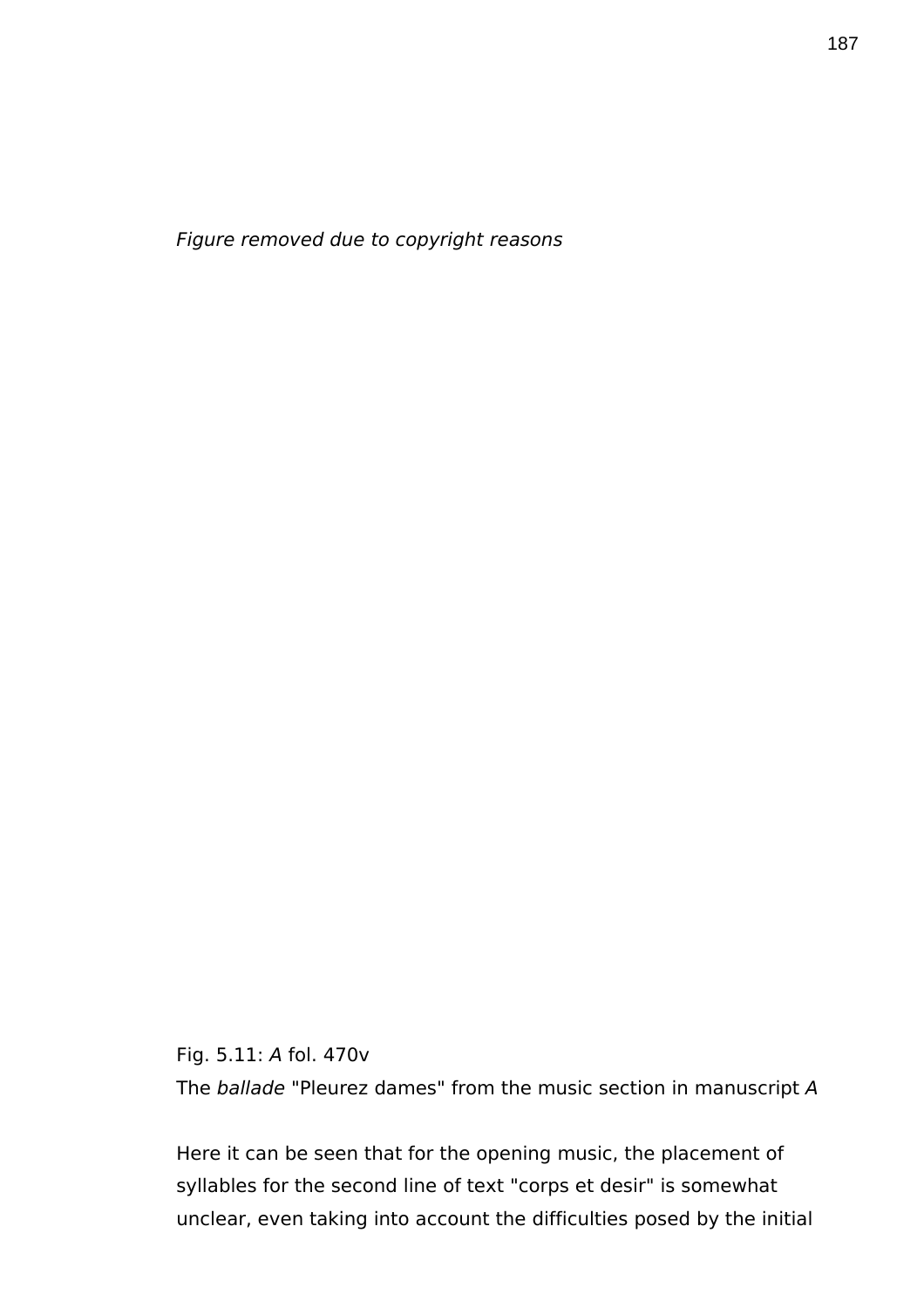letter, the "et" falling under the notation presumably (that is, in relation to the first text) intended for the syllable "de". Likewise in the fourth stave, the syllables "diex et vous" are somewhat ambiguously placed, and the reader-performer must make her or his own decision as to exactly where these should fall.<sup>[276](#page-187-0)</sup> It should be emphasised, however, that none of these observations, which to modern-day readerperformers appear as minor descrepencies and are easily solvable from the syllable-count of the first text, would have posed problems for medieval reader-performers whether or not they were already familiar with the ballade. Once again this raises the question of the role of medieval reader-performers' memories, and whether the music presented in manuscripts is better understood as a source for memorisation, as a mnemonic aid, or both. This is a discussion to which I will return in the conclusion to this chapter.

#### **Manuscript E**

For the Voir Dit, the layout of manuscript  $E$  returns to the three-column format it employs in the Remede and the greater part of the manuscript, except for the startling but important difference that the correspondence and the musical lyric insertions (which are consistently presented with notation) are written out across the entire page, with no separation for columns. The correspondence is also written in a more cursive, bastarda hand, rather than the formal Gothic textura hand employed for the narrative. This, since most letters were written in cursive hand, makes them look more like "real" letters, and also serves

<span id="page-187-0"></span> $276$  For the other lyrics set to music found in A's music section, the singly texted "Dame se vous n'avez" (fol. 479) poses similar problems at the beginning. "Nes qu'on pourroit", presented in A as "Ne que on pourroit" (fol. 471), is interesting for its extra syllable at the outset: the second line of text is also arranged to fit the extra syllable, although the music has been overlaid as if the first-line text were written "qu'on", thus making the second text note-syllable alignment harder to make out. The short, singletext "Sans cuer dolens" (fol. 476v) is not as clear in its note-syllable alignments as might be expected for such a relatively simple piece. Although "Dix et sept" (fol. 475v) is clearly laid out, the visual effect is somewhat marred by the fact that the second stanza of text has had to be written over (presumably) pre-ruled staves, which goes against Earp's order of manuscript production (Earp "Scribal Practice", p. 186, n. 347). "Ne quier" (fol. 471v) and "Quant Theseus" (words by Thomas, fol. 472), make an interesting comparison, as "Ne quier" is clearer in its syllable-note alignment than its fellow, which almost seems to suffer from lexical complexity. The second text of "Dame de vous mestes" (fol. 473v) is particularly difficult to read, it being substantially longer than the first in places. Finally, the lay is in keeping which these observations, for its first text is generally clearer than the second, though still showing some discrepancies.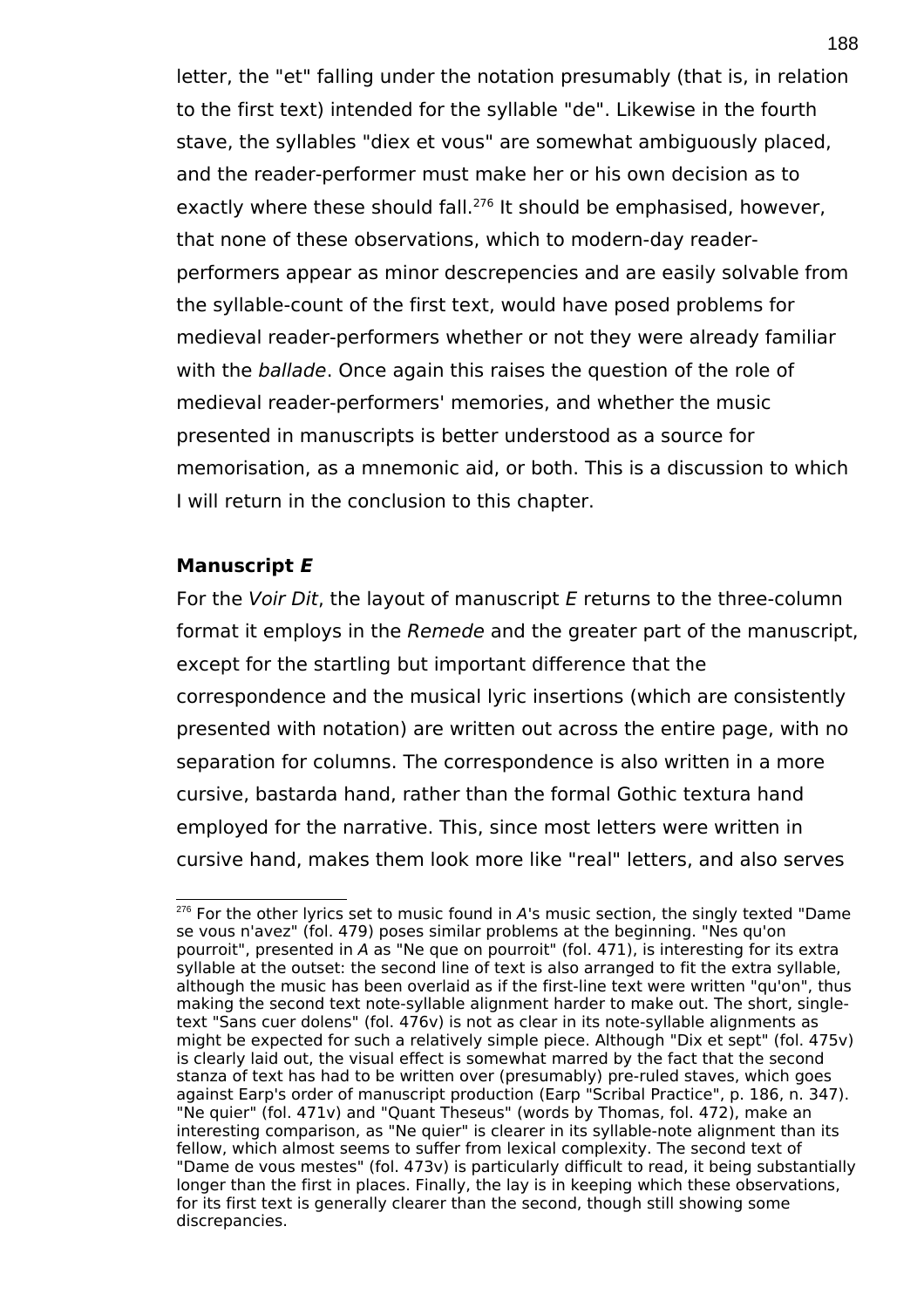to make them look more "true". This is shown in fig. 5.12 which, as in fig. 5.1 for manuscript A, shows the first letter.

Figure removed due to copyright reasons

Fig. 5.12: E fol. 172 The first letter from the Voir Dit in manuscript  $E$ 

Manuscript  $E$  is the only "complete-works" manuscript other than A to contain an index, and the Voir Dit's entry here too is of interest.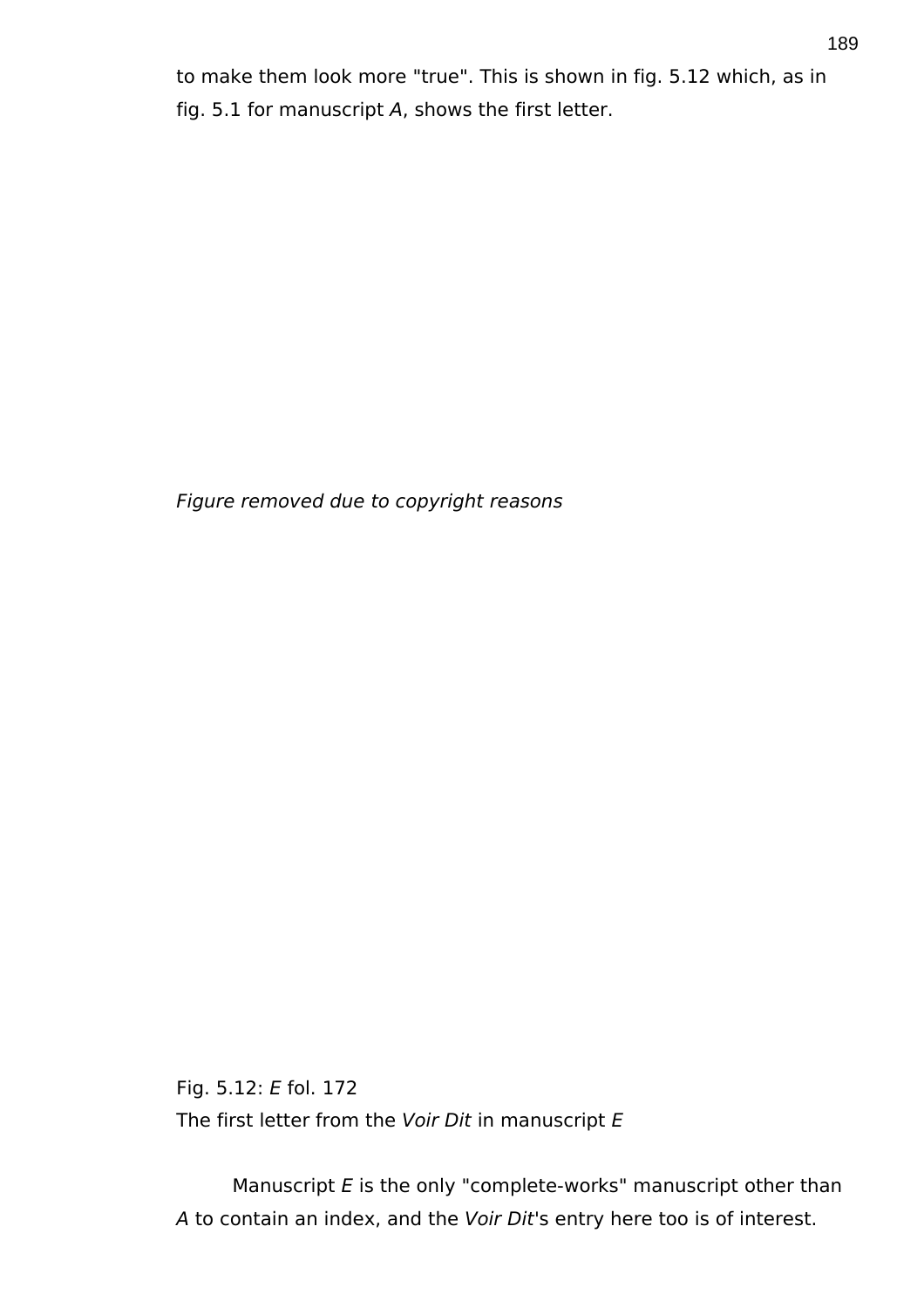Unlike that in A, E's index was drawn up after the manuscript's completion and it is a reflection of the manuscript's contents in the order in which they appear. The structure of manuscript  $E$  is unique among the "complete-works" manuscripts, as Earp demonstrates:

Among the large Machaut MSS [manuscripts], E presents an extreme example of a certain structural type. No other MS [manuscript] is as consistent in the physical separation of each section. Except for a group of poems near the beginning copied as a single unit (Prologue-Louange-Vergier-Remede-Behaigne), and the joining of the Confort and the short poem Harpe, all parts of the MS are separable from one another. The final order of the parts was open to the greatest possible flexibility; indeed, there are no catchwords between poems. Further, an irregular number of leaves appear in some gatherings, and blank pages were even bound into the MS at the ends of sections, without being cut. These blanks were later foliated. Thus, decisions about the overall order of the MS were left to a very late stage.<sup>[277](#page-189-0)</sup>

As Earp shows, the position of the Voir Dit, at the end of the manuscript, was a decision which could have been made at any stage of its production. What Earp does not explain, however, is why the index of E does not assign folio numbers either to the entry of the Voir Dit or to that of the Prise d'Alexandrie, as shown in fig. 5.13:

<span id="page-189-0"></span> $277$  Earp, "Scribal Practice", p. 122. Earp does not note that the "group of poems near the beginning copied as a single unit" also contains the index, which follows immediately after the Prologue. As the index reflects the order of works in the manuscript and was therefore presumably drawn up last, then either this gathering was made towards the end, or space was left for the index which was added once the order of contents had been decided.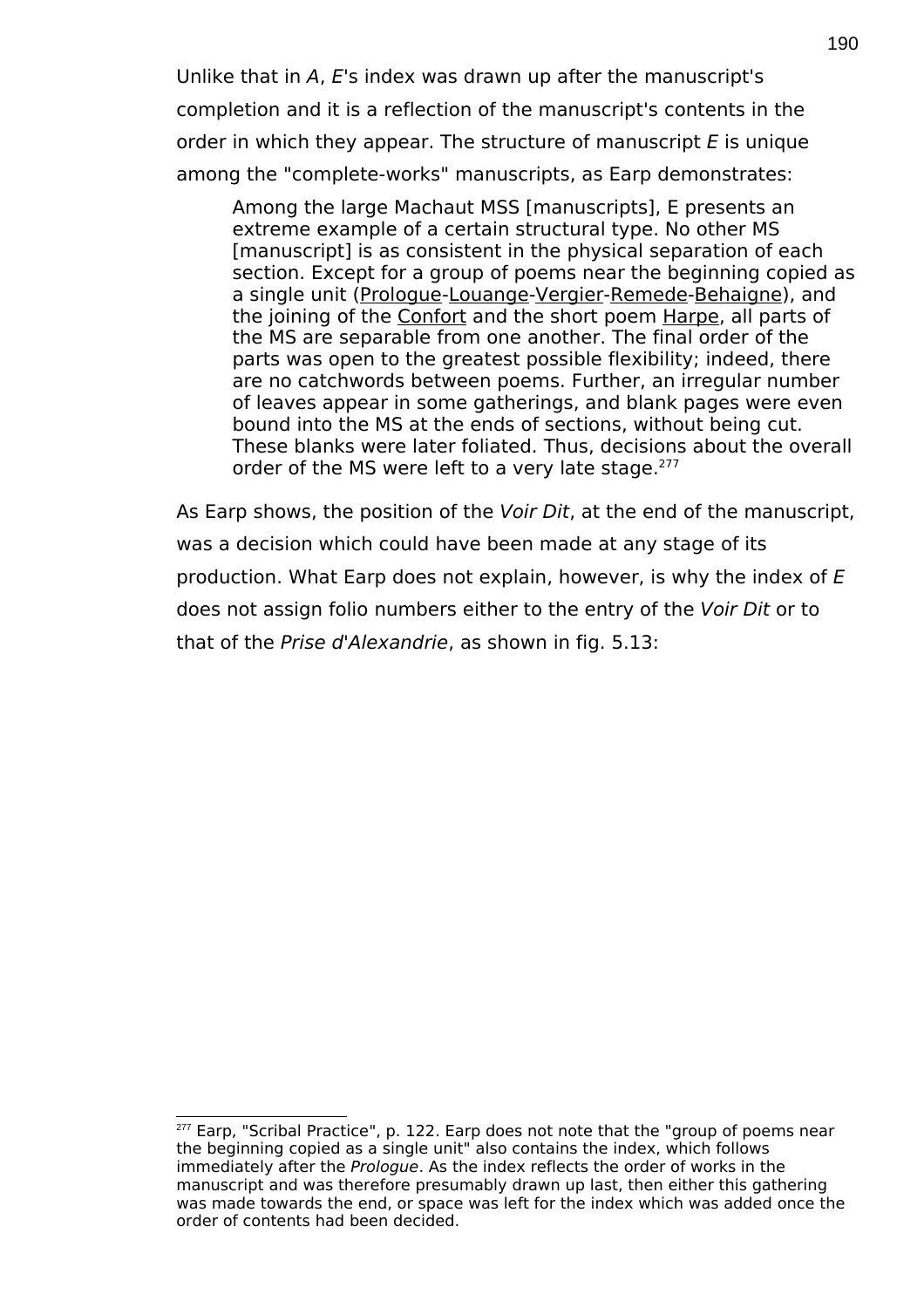Fig.  $5.13: E$  fol. Er (detail) The entry of the Voir Dit in the index to manuscript  $E$ 

Whereas in manuscript A the unusual entry in the index for the Voir Dit was particularly interesting in the light of the fact that it would have to be consulted by the reader-performer wishing to find the music for those lyric insertions which are "notées", in E, which transmits the music within the poem, this is not the case. Yet, in the case of the Voir Dit, the lack of folio number does not hinder the reader-performer wishing to find it in the manuscript using the index, since the layout of the *dit* is such that it is instantly recognisable, especially in relation to the mass which precedes it. The Voir Dit's opening miniature and narrative verse, together with its letters which are set out as prose across the threecolumn format of the manuscript, are in complete contrast to the preceding mass. Whatever hypotheses may be conceived regarding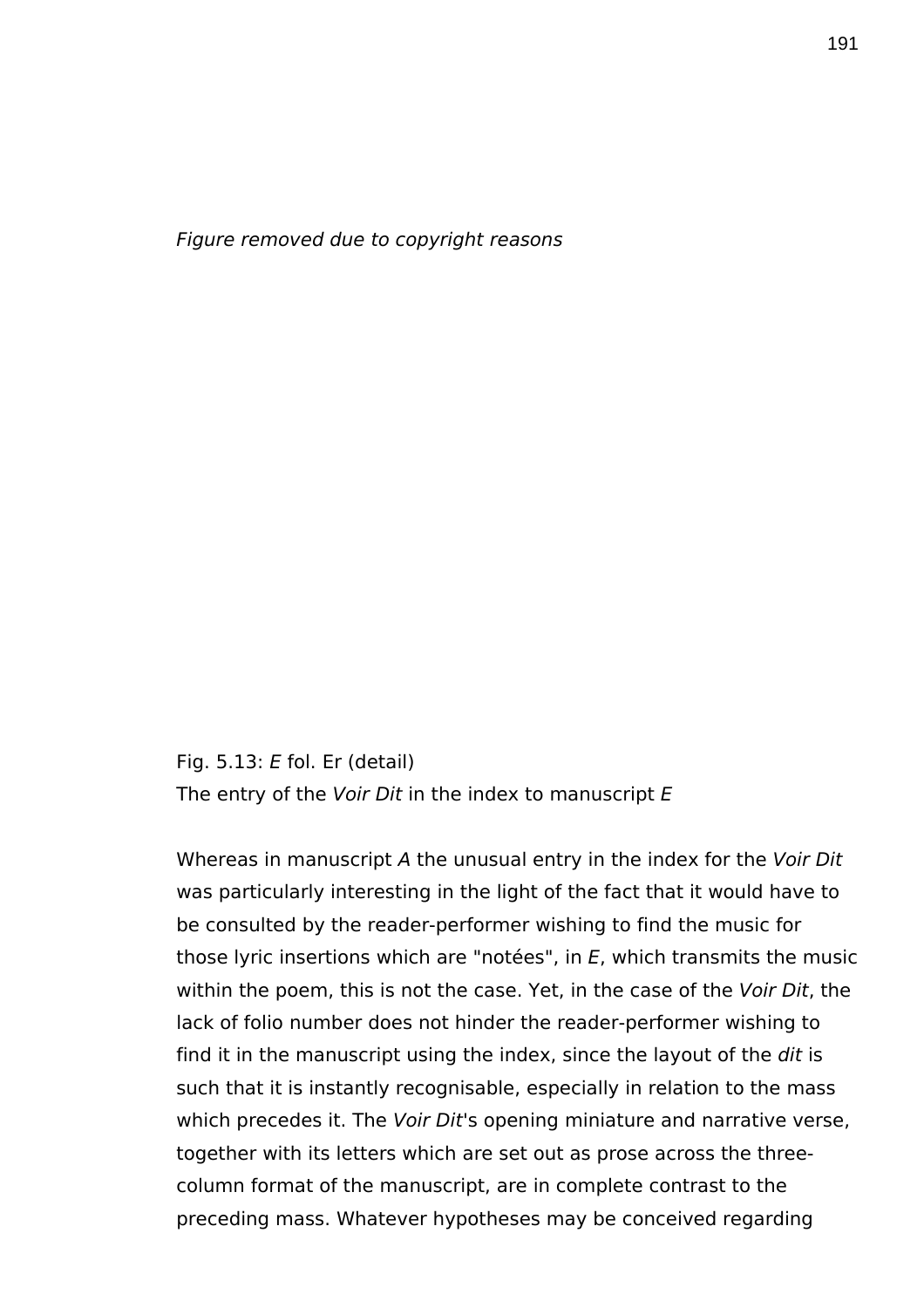copying possibilities (for example, that the index was written out once the manuscript order was decided but before it was known how many folios would be required for the mass and perhaps also for the Voir Dit, and that for some reason the final numbers were never entered in the index retrospectively), the fact remains that it is still possible to find the Voir Dit using the index in E.

One aspect of E's presentation of the Voir Dit which is particularly significant occurs at the end of the work and affects the anagram, which was discussed in the form it appears in manuscripts A and F-G in Chapter 1. E's textual variants in this passage are such that the anagram text itself is different from that presented in A and F-G. E's anagram passage is shown in fig. 5.14. The variants from manuscripts A and F-G are highlighted in bold in the transcription and translation; those variants which are in spelling only are shown within bold parentheses:[278](#page-191-0)

<span id="page-191-0"></span> $278$  For a transcription of this passage in manuscript A, E and F-G see Appendix 2. A figure of the equivalent passage in manuscript A is shown in Chapter 1, fig. 1.3. The variants which are in spelling only are not included in the variant totals which are discussed later in this chapter.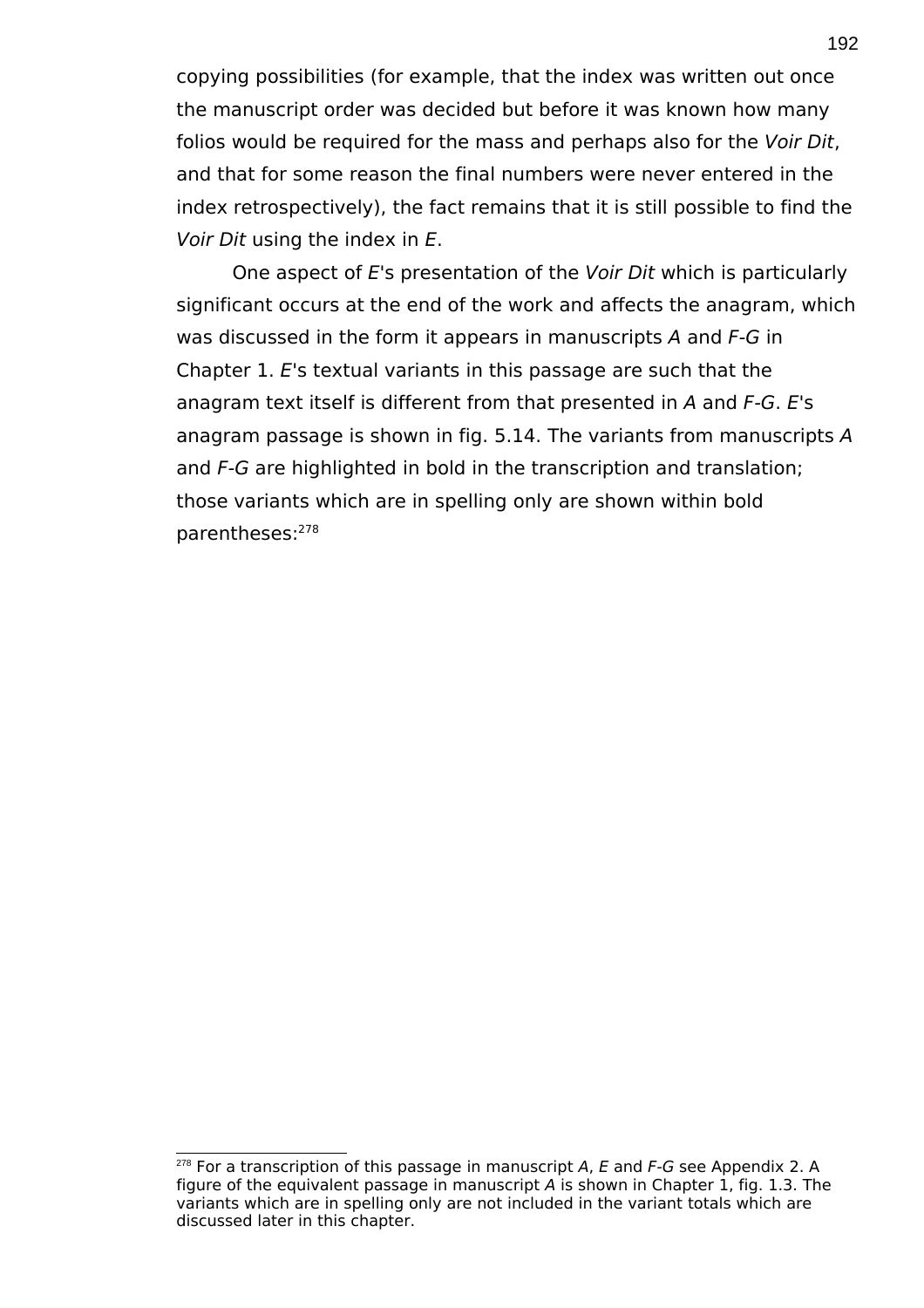Or est raison que je vous die Le nom de ma dame jolie Et le mien qui **a** fait ce dit Que l'en appelle le voir dit Et **se** au savoir **(**voulés**)** entendre En la fin de ce livre prendre Vous **(**couvendra**)** le ver .IX<sup>e</sup> . Et **une** lettre de **(**l'uittiesme**)** Qui **est** droit au **commencement** La verrés **vos** noms clerement **(**Vescy**)** comment je les enseigne Il me plaist bien que **(**chascun**) (**tieinge**)** Que j'aim si fort sans repentir Ma chiere dame et sans mentir Que je ne desire par m'ame Pour le changier nulle autre **femme** Ma dame le savra de vray

Qu'autre dame jamais n'avray Ains seray **(**sien**) (**jusques**) en** la fin Et aprés ma mort de cuer fin La servira mes esperis Or doint dieus qu'il ne soit **pis** Pour li tant prier qu'il appelle Son ame en gloire toute belle. **Amen** [not present] Explicit le livre **(**du**)** voir dit.

Fig. 5.14: E fol. 210 (detail)

The anagram passage from the Voir Dit in manuscript E

[I tell you truly that you will find the name of my fair lady, and mine who wrote this dit known as the Voir Dit, and if you want to know and decode them, you will need to take the ninth line from the end of the book and then **one letter** from the eighth which **is** at the very beginning. There you will see **your names** clearly for that is where I have signposted them; and it pleases me well that everyone should appreciate that I love my dear lady well and without regret, as without lying, by my soul I would not desire to change her for any other woman; my lady will know this to be true. I will never have another lady but I will be hers until the end, and after my death my spirit will serve her with a pure heart. Now God grant that it may not have perished as a result of making such impassioned prayers to her whom it hails as its glorious and all-beautiful (Toute Belle) soul-mate. Here ends the book of the True Tale.]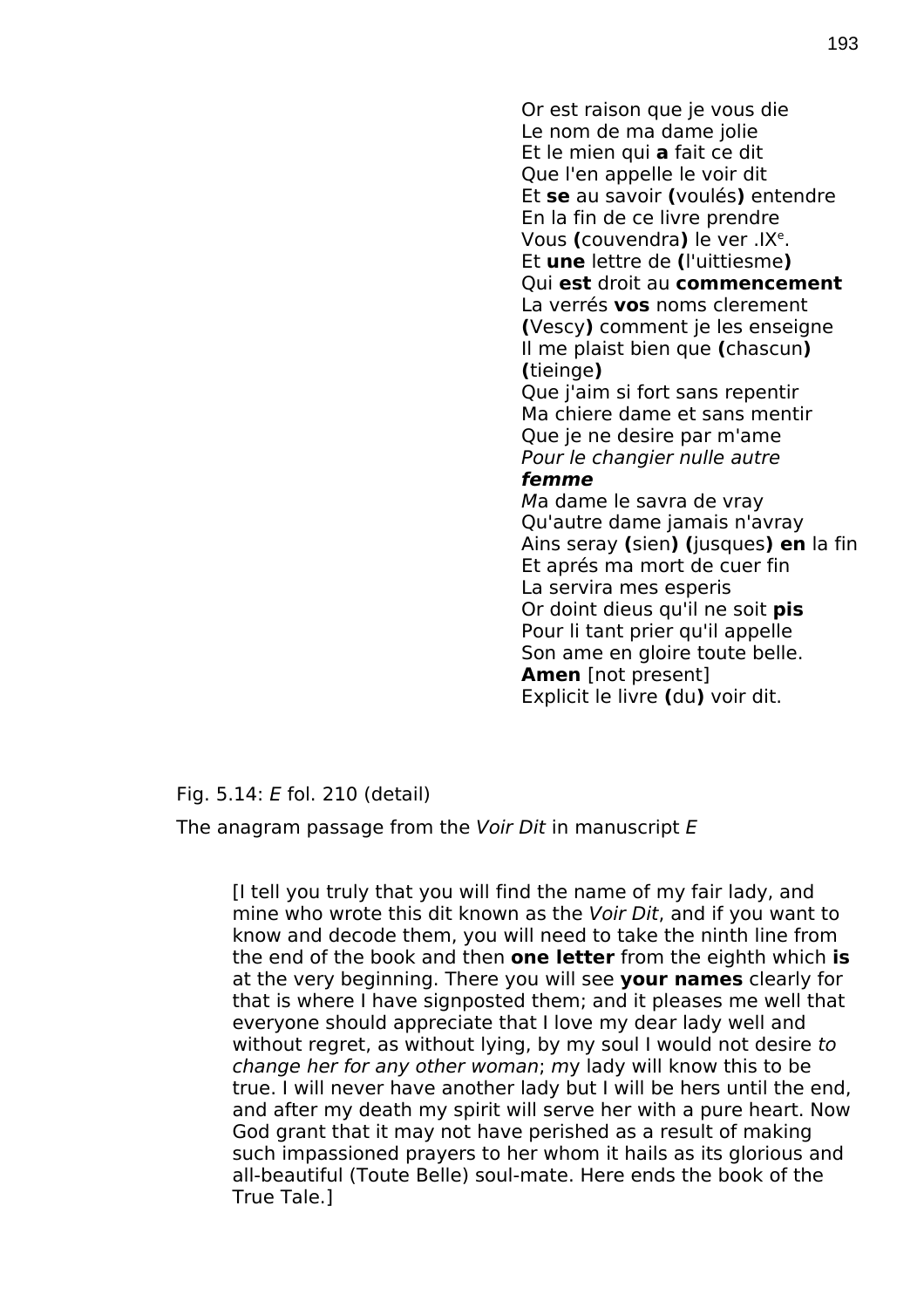This prolonged series of variants cannot be explained away as "errors", for they are extremely carefully placed and consistent. The appeal to the reader-performer is especially interesting, with the implication that we the readers will find "your names" (perhaps best understood as "the names that you are looking for") in the altered anagram text. None of the proposed "solutions" to the Voir Dit's anagram have considered manuscript E, seemingly dismissed for its large number of variants, yet it is surely worth consideration.

The text which E designates as containing the anagram is "pour li changier nulle autre femme / m". This, too, contains a variant: the spelling of "femme" which contains a second "e" rather than an "a" together with an extra "m" which is provided by a diacritic not present in the other sources. From this passage can be found the letters to spell "Guillume de Machaut": although there are not enough a's to provide the expected spelling, we are by this point in the manuscript (and this is true for all or the manuscripts under consideration here) not only getting good at solving anagrams but also in no doubt as to who the author is. Left over are the letters P-O-R-N-I-E-R-N-L-E-R-E-F-E-M. From these can easily be found "RENOP" as well as Cerquiglini-Toulet's "Perronne", which would leave the letters "I-L-R-E-F-E-M". These could be re-arranged in a number of ways, none of which are satisfactory, as we should probably expect: "lire fem[e]"; "li feme r"; "le fremi", "lire fem" etc. E's anagram, therefore, still leaves the question of names open, though not quite as open as those in  $A$  and  $F-G$ . Given that  $E$  was created for Jean the duke of Berry, it is possible that the anagram presented here reflects an example of the early reception history of Machaut's anagrams, perhaps even a 14th-century Paulin Paris who, frustrated at not being able to find the answer he was looking for, changed the question. It could also reflect the possibility that the lady in the Voir Dit was so well known that the purpose of the anagram is in fact not to reveal the her name, whether as a nodding attempt to conceal a badly kept secret or in fact to protect her reputation.

Whatever the reason, it is clear that the anagram in the Voir Dit as it presented in  $E$ ,  $A$ , and  $F$ - $G$ , like that of the Remede de Fortune, invites the reader-performer to take part in the work and complete the text. The difference with the *Voir Dit* is that we have not followed the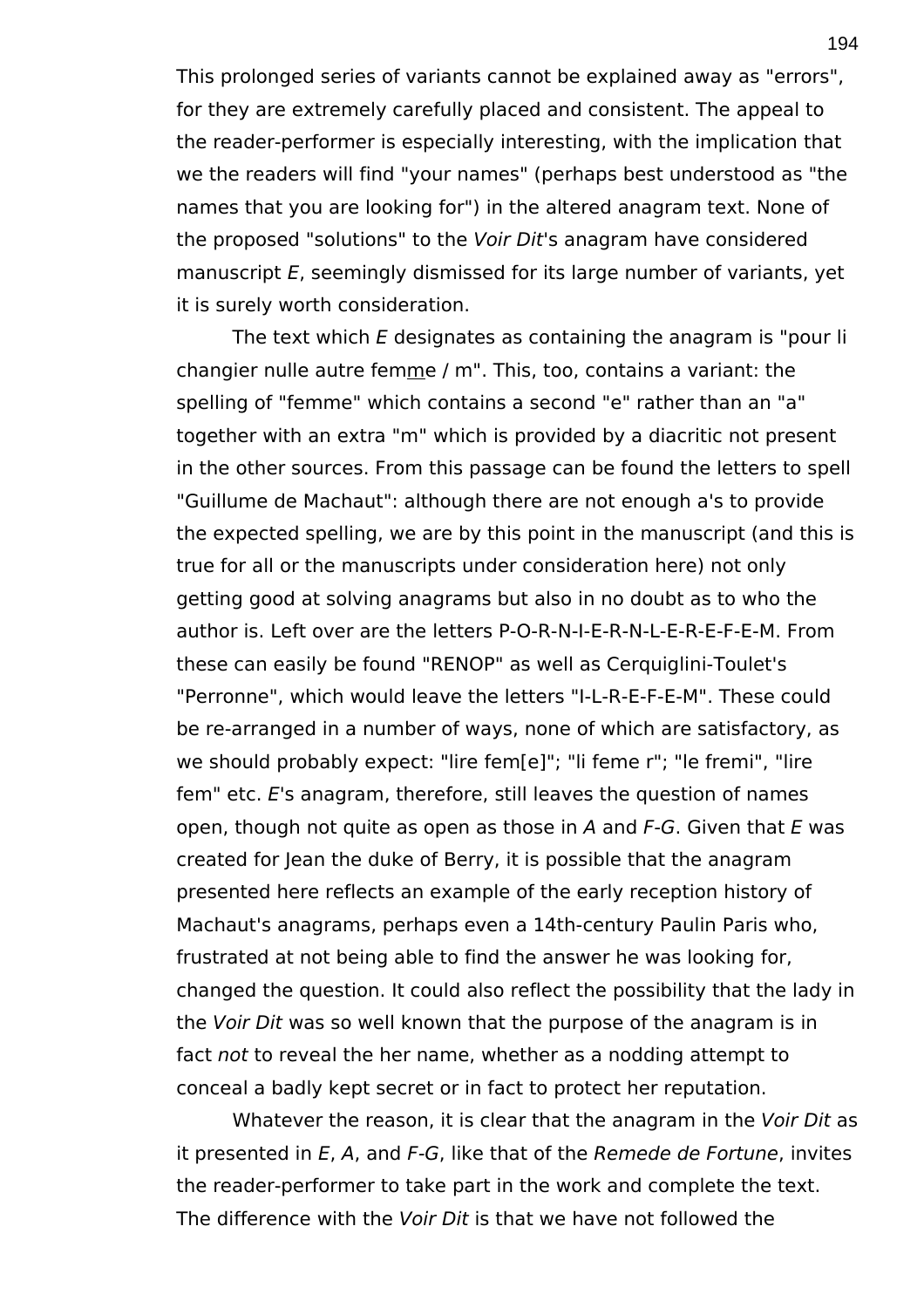allegorical teachings of Hope as in the Remede de Fortune, but have witnessed a "real" love-affair, from its beginning to its end. This time we are not completing our education (and facing the consequences) by solving the anagram. Instead, we are picking up the incomplete pieces of a broken relationship, the scattered embers of the ardent fire. We thought we had been empowered to complete the text but have been left frustrated and confused, seeking outside means of satisfaction. Therefore the anagram in the Voir Dit, as an invitation to join the story, is also an invitation to experience the pain of incomprehension. By the end of the tale the lovers have countered the pain of dwindling love by falling more in love with the text than with each other; we who are in love with the text find that it is unfaithful and turn back to reality, from the "True Tale" to true life.

Manuscript E, with its four miniatures for the Voir Dit, has the shortest iconographical programme of the three manuscripts which transmit the entire work.<sup>[279](#page-194-0)</sup> Given that the subjects of its four miniatures are common to those in A and F-G, E may plausibly be considered as a possible "basic outline" programme for an illuminated manuscript of the complete work.[280](#page-194-1) Fig. 5.15 shows its opening miniature:

<span id="page-194-0"></span> $279$  It should be noted that, apart from the miniatureless manuscript B, E has the fewest miniatures of all the "complete-works" manuscripts. The maximum number of miniatures in  $E$  in any single work is only five (the Dit de l'alerion). Other works which have four are the Dit du Lyon, Le Confort d'ami, La Fontainne amoureuse (whose patron, as for manuscript  $\vec{E}$ , was the duke of Berry), and the *Complaintes*. The short Prologue has two.

<span id="page-194-1"></span> $280$  Manuscripts *J* (Paris, Bibliothèque de l'Arsenal, 5203) and *K* (Berne, Burgerbibliothek, 218), which transmit only a portion of the text, both have images of the two allegories of Toute Belle and then Guillaume as Fortune.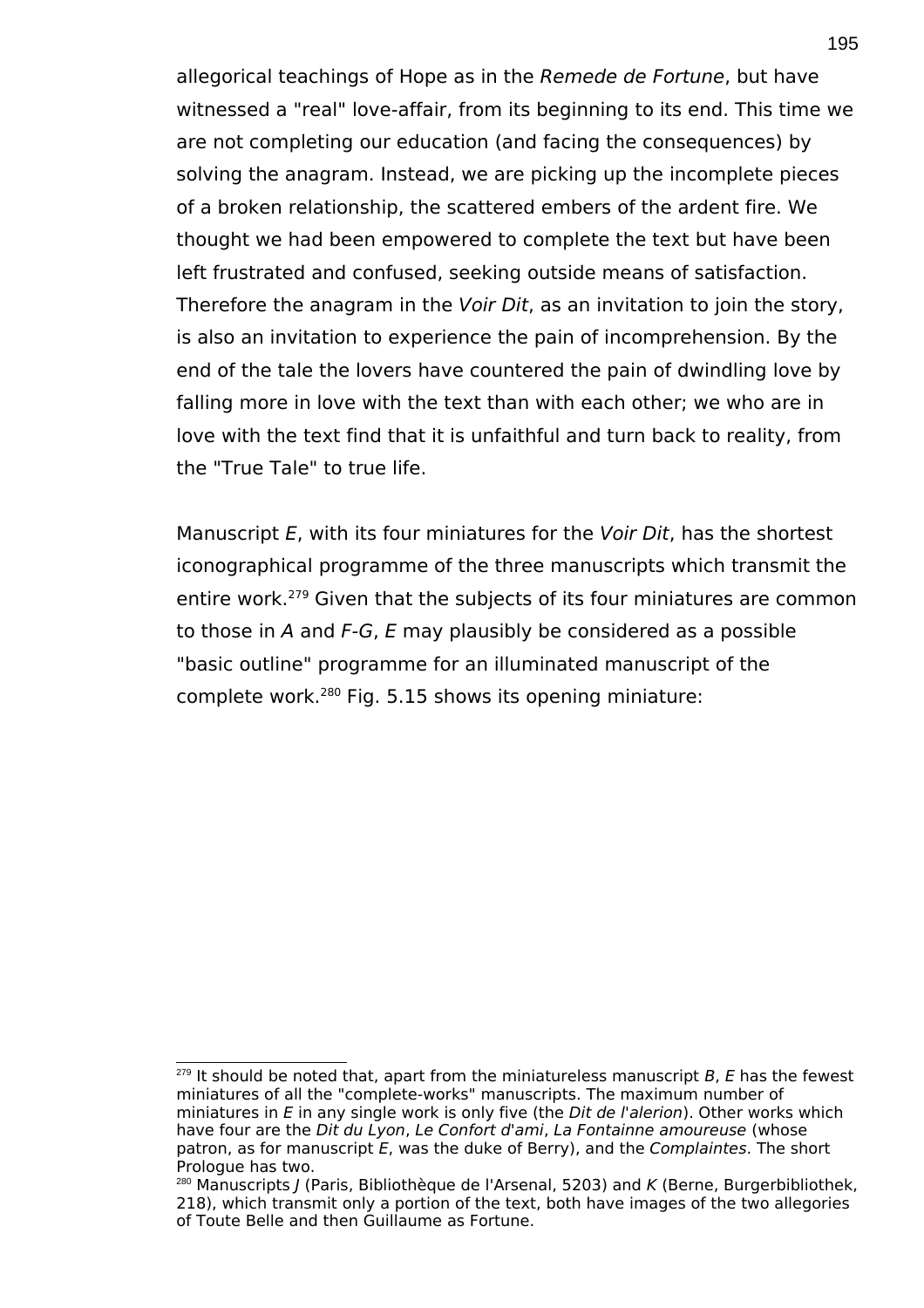Fig. 5.15, E fol. 171 (detail) The opening miniature to the Voir Dit in manuscript E

Like the opening image to the *Voir Dit* in manuscript A, this miniature clearly highlights the themes of the letter (here unaddressed, but sealed). It could also be said to show, like A, the meditatio stage of composition referred to in the text (and discussed further below), since the poet is reclining in a walled garden. Again, the (soon-to-be) lover is not shown as the old man portrayed in the narrative, but as the younger figure seen in the iconographical programs of the other dits.

The other miniatures which figure in manuscript  $E$  are the image of True Love, and the two portraits of Fortune. Notable by her complete absence is Toute Belle: in  $E$  we have no option but to see her as Fortune, for this is the only image we are presented, and of course it is the image on which the text seems to settle at the end of the story.

Manuscript E is the only manuscript containing the Voir Dit to transmit the music for those lyric insertions which are "notées" within the work itself (which goes against the Voir Dit's instructions to its readerperformers cited at the opening of this chapter). This is another feature which sets it apart from manuscripts  $A$  and  $F-G$ , but it is also a feature which is closely tied in with its rather sparse iconographical programme. As with the Remede de Fortune in E, so again with the Voir Dit visual beauty is an important consideration in the presentation of the music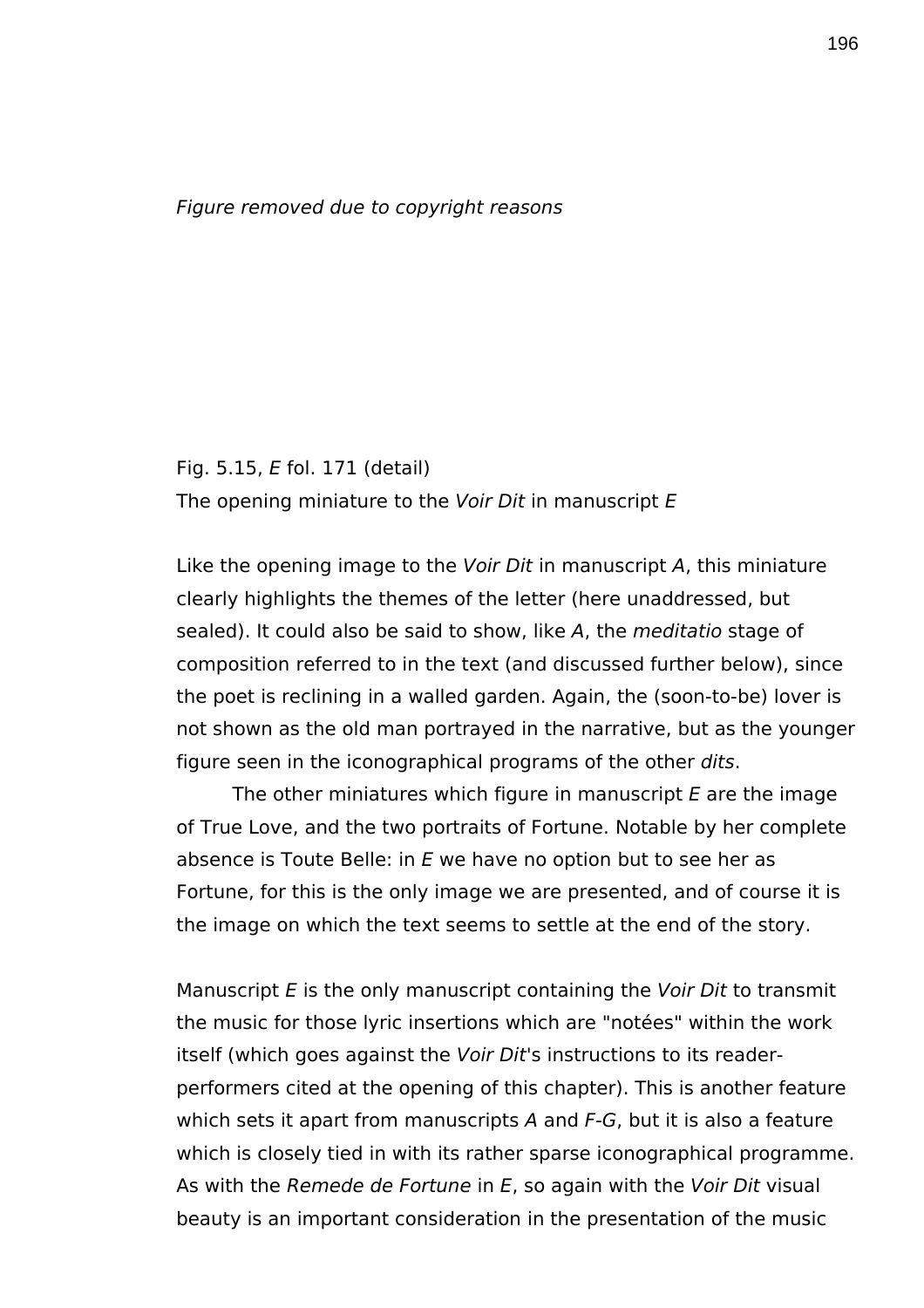which, like the correspondence, is arranged across three columns, clearly visible on the page, and evidently carefully planned. This presentation removes the need for the rubric "et y a chant", which is not found in the Voir Dit in manuscript E. Fig. 5.16 shows a folio containing all three elements of the page:

Figure removed due to copyright reasons

Fig. 5.16: E fol. 198v

E

The rondeau "Dix et sept" and letter 36 from the Voir Dit in manuscript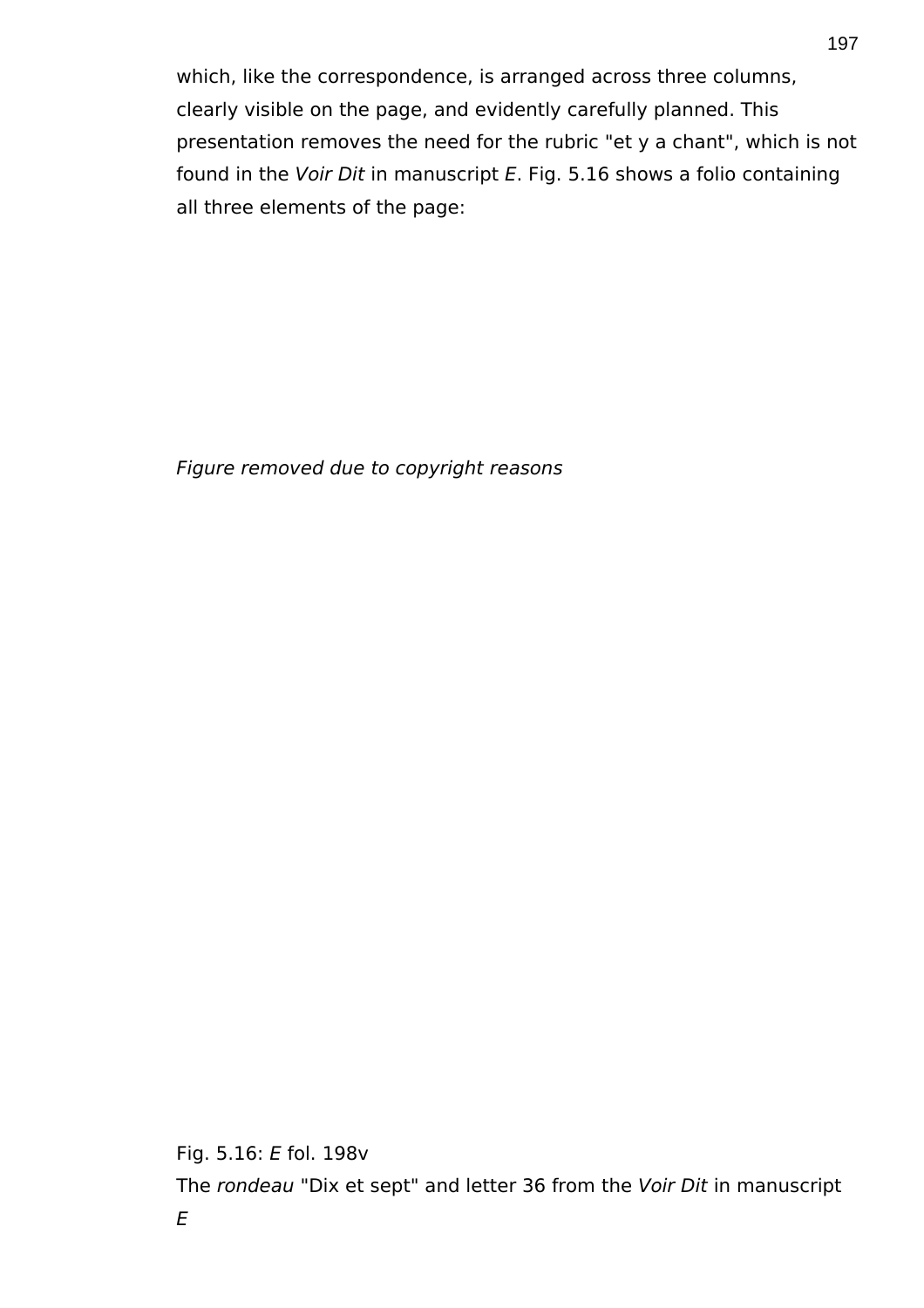It is worth pausing here over the complex design of the page. We read first the text on the short, two-line columns at the top of this folio, then the rondeau, then the letter, and finally each of the three columns of text at the bottom. The space economy – and planning which must have gone with it – is of the highest magnitude, especially considering that this is but one page in a long work. There are two easily visible features which indicate the extent of this planning. Firstly, the three two-line columns at the top have four lines of narrative verse and two rubrics. Secondly, the second text for the rondeau is written out to leave precisely enough space for the rubric "La dame" to introduce the letter (not to mention that the text, entered first, was calculated to leave the correct amount of space for the music<sup>[281](#page-197-0)</sup>). This, taken in conjunction with the textual matters discussed earlier, invites speculation as to the precise nature of E's source relations. Margaret Bent concluded that E has close ancestors in several sources (including manuscript  $B$ ).<sup>[282](#page-197-1)</sup> It is also tantalizing to note that Jean of Berry had various Machaut items already in his possession at the time of E's production.

Perhaps as a result of transmitting the music within the narrative, manuscript E shows a tendency, not seen in A and F-G (for obvious reasons), not to reproduce the musical lyrics of the Voir Dit in its music section. Of the seven musical interpolations presented within the Voir Dit in E, only one ("Dame se vous navez aperceu") is also found in the music section in a presentation which, in terms of the text setting under consideration here, is virtually identical. It is therefore intriguing as to why this *rondeau*, apparently composed at the time of the *Voir Dit*, should be the only one included in E's music section, when others, even those composed earlier, are not.<sup>[283](#page-197-2)</sup> In addition, of the four *Voir Dit* lyric interpolations which are found in the music section of manuscripts A and  $F-G$  (and indeed  $Vg$  and B) although they are not set to music ("Cilz ha bien fole pensee", "Je ne me puis saouler", "L'Ueil qui est le droit archier", and "Plus belle que le biau jour"), only "Cilz ha bien fole

<span id="page-197-0"></span><sup>&</sup>lt;sup>281</sup> Earp, "Scribal Practice", pp. 170-71.

<span id="page-197-1"></span><sup>282</sup> Margaret Bent, "The Machaut Manuscripts Vg, B, and E"**.**

<span id="page-197-2"></span> $283$  For the dating see Daniel Leech-Wilkinson, "Le Voir Dit and La Messe de Notre Dame: aspects of Genre and Style in the Late Works of Machaut" Plainsong and Medieval Music 2, pp. 43-73, pp. 49-50.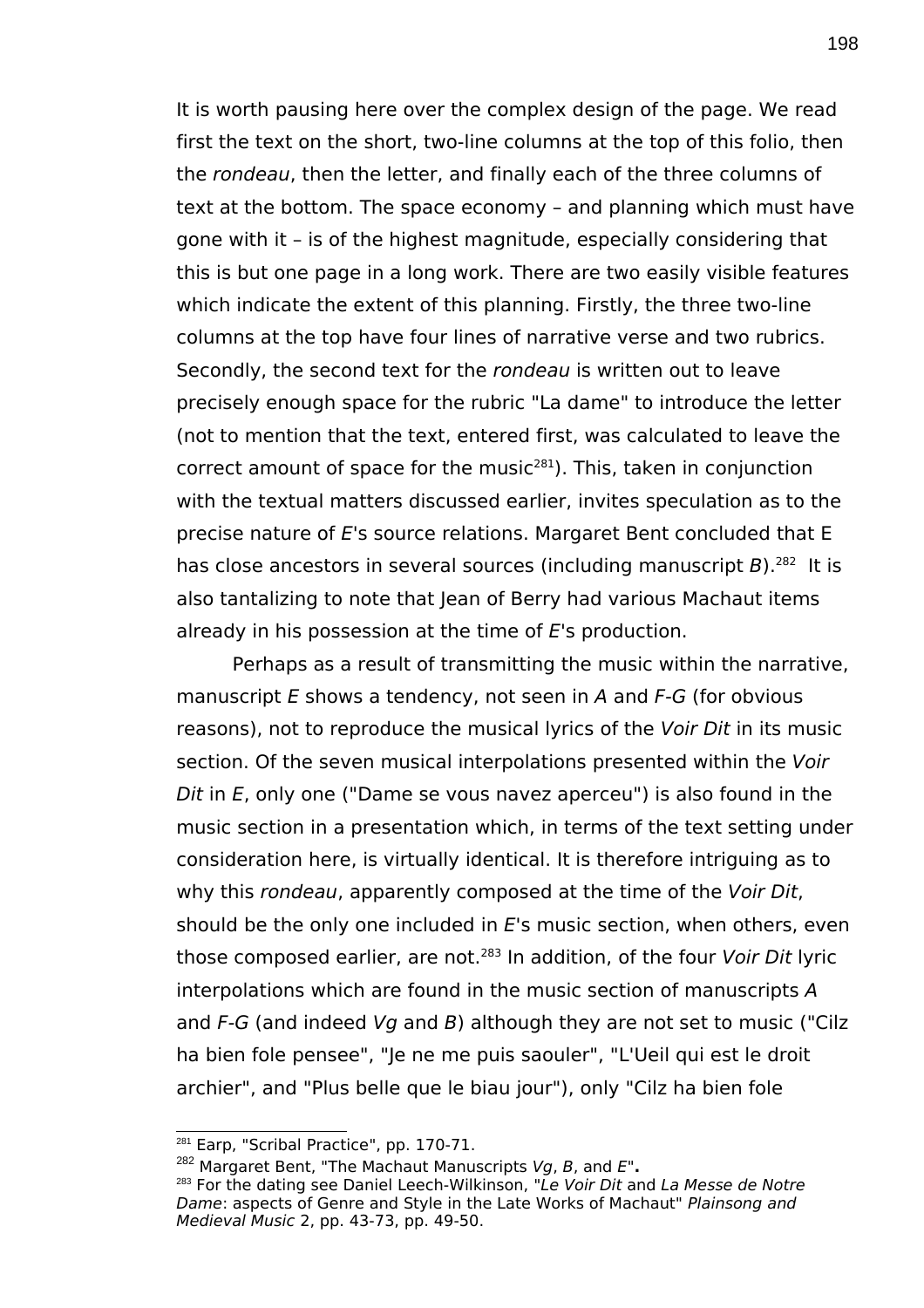pensee" is found in the music section of  $E$ . Again, we can only speculate on the reason for this, but it is worth noting that this *virelai* is presumably the earliest of the group as it is the only one to appear in manuscript  $C$  (also in the music section), and that in  $E$  it is headed by a single empty stave (fol. 162v). On this, and the other similarly empty stave in E on fol. 163v (which interestingly occurs at precisely the same point on the page – the very bottom), Earp offers the following explanation: "The text scribe had only intended to set off the text from the preceding piece, but the staff-ruler, not having access to the exemplar, drew a staff in the blank space."<sup>[284](#page-198-0)</sup> While this implication of miscommunication is possible, it may also have been deliberate: a single blank staff indicating an unsung piece included in a music section is an effective visual highlight, and had the text scribe wished to avoid it he could have ensured that the space left was too small to fit such a staff.

Another important difference between E and the other manuscripts is that it avoids the anomaly whereby the designation "et y a chant" is applied to "Se mes cuers" rather than "Sans cuer dolens". "Se mes cuers" is given in  $E$  as a lyric insertion without music, and "Sans cuer dolens" is presented with music.

Finally, an analysis of the syllable-note alignments of the music presented in the Voir Dit in manuscript E, like that conducted for the other works, shows that here, too, E, whilst being both readable and reconstructable, is nevertheless not always as clear as it could be for the reader-performer. This is seen especially in pieces where there are two texted lines set to the same music, for example in the ballade "Pleurez dames pleurez vostre servant" (fig. 5.17):

<span id="page-198-0"></span><sup>&</sup>lt;sup>284</sup> Earp, "Scribal Practice", p. 186, n. 347. However, this sequence of events did not occur in the case of A fol. 475v (Dix et sept), as we have seen. A reference to this conjecture is also given in Earp, Guillaume de Machaut, p. 299, n. 42. The information on the lyric insertions in the music sections is taken from Earp, Guillaume de Machaut, table 5.3 (pp. 224-27) and section 7.3 (pp. 289-386).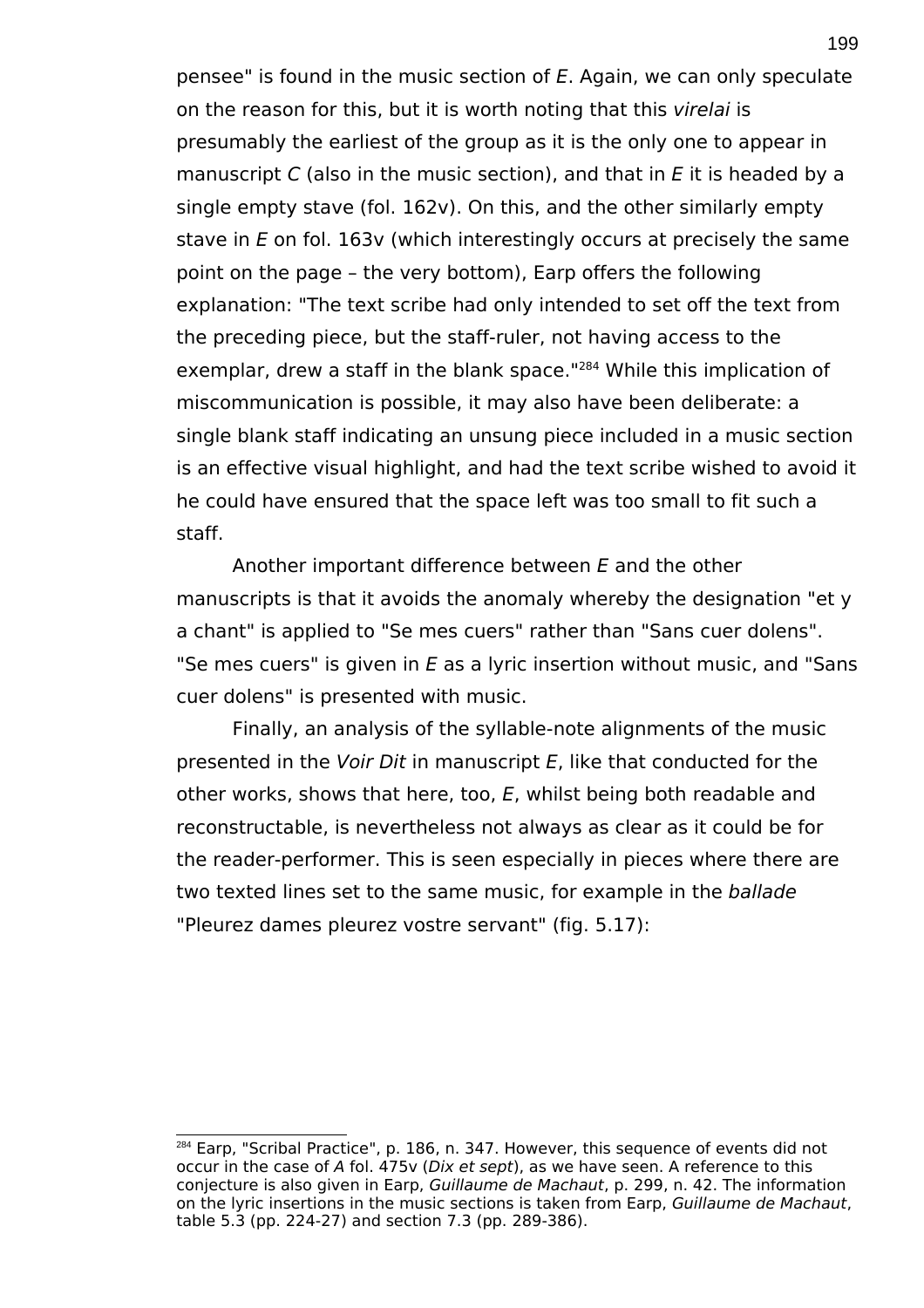# Fig. 5.17: E fol. 173 (detail)

The ballade "Pleurez dames" from the Voir Dit in manuscript E

<span id="page-199-0"></span>Here it can be seen that, while the intended syllable placement for the first text on the first two staves is clear, for the second text recourse is needed to the first in order to find the intended syllable placement, though not to the same extent as required in manuscript A. This is not a difficult action, and it by no means renders the piece unperformable. It is also worth pointing out that, especially at the opening of the second text "cuer et desir et", a perfect alignment would have necessitated a more cramped arrangement of the words on the page. In addition, the words for the second and third stanzas are presented on the verso of the folio, and thus cannot be read at the same time as the music. Given that this ballade does not appear in manuscript B, which Margaret Bent has argued served partly as an exemplar for  $E,$ <sup>[285](#page-199-0)</sup> and in view of the careful page presentation required for the Voir Dit, we may need to reconsider the transmission process from author to manuscript E, an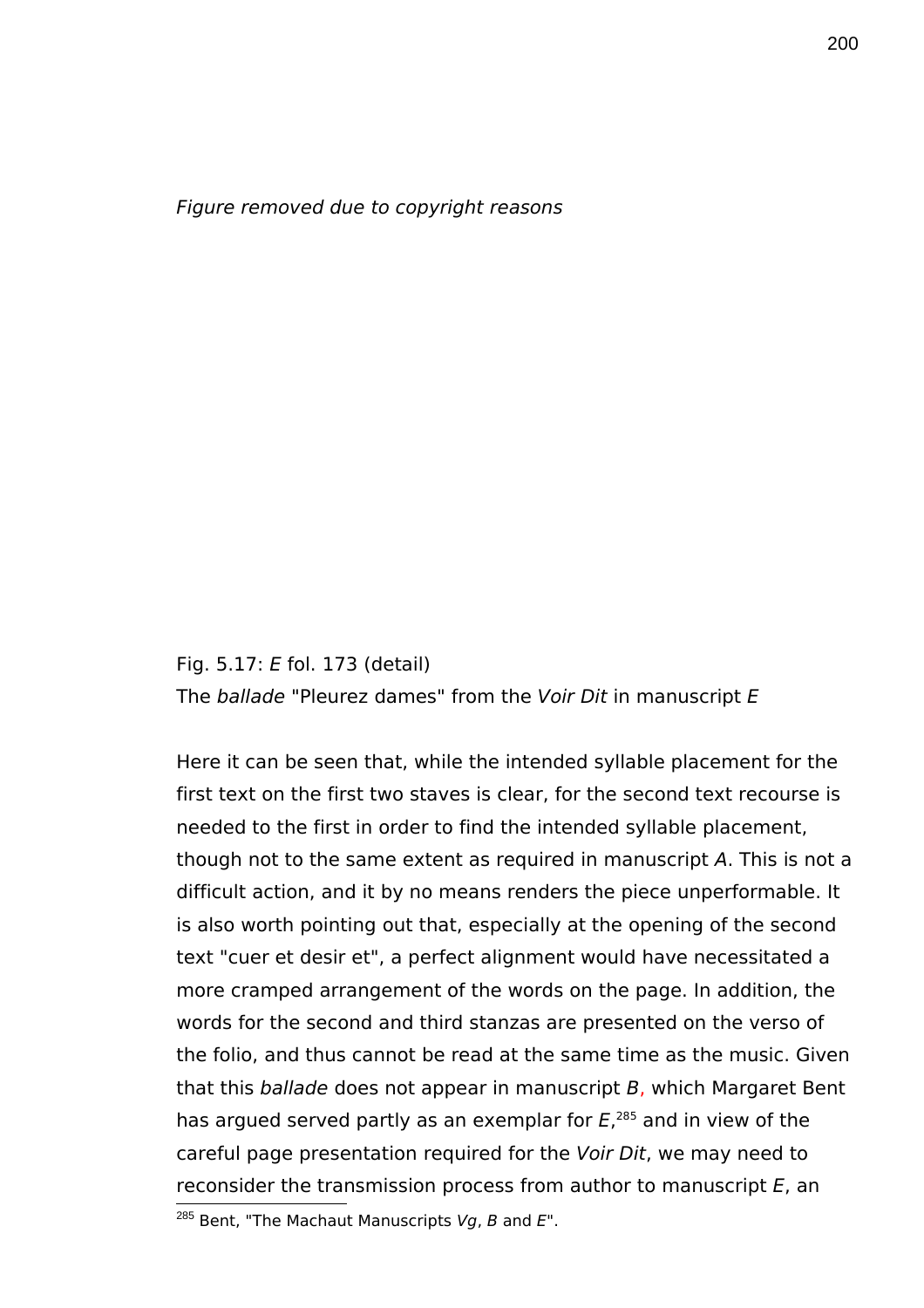attempt at which will be made in the conclusion to this chapter. In any case, it can be said here with reference to the Voir Dit as to the Remede de Fortune, that it seems likely that in  $E$  a careful balance was struck between syllable alignment, clarity, and beauty. <sup>[286](#page-200-0)</sup> I will leave the last words on manuscript E's music layout and its meaning to Deborah McGrady:

It [manuscript E] reshapes the codex and redefines the Voir Dit in such a manner that approaching Machaut's poetic works without acknowledging the presence of his songs becomes impossible. This new rendition encourages a reading of his corpus that would combine a tactile and visual experience with an aural encounter of the work. Even without a multimedia reception that would combine material reading with public performance, MS E assures that every material encounter includes a consideration of sound because of the visual display of song on the page and that every performance acknowledges the graphemic richness of the written word because of its inspired layout.<sup>[287](#page-200-1)</sup>

# **Manuscript F-G**

In terms of the basic mise en page for the Voir Dit, manuscript F-G remains consistent with its general two-column format. In some ways it is visually similar to manuscript A, both with the prose letters visible within the two-column format, and with the music being trasmitted separately in the music section. As for the other manuscripts, the presentation of the first letter is shown in fig. 5.18.

<span id="page-200-1"></span><span id="page-200-0"></span><sup>&</sup>lt;sup>286</sup> Other observations can be made on the syllable alignment of the music of the Voir Dit in manuscript E. "Dame se vous n'avez" (fol. 176) is extremely clear except for "decevoir" in the second stanza: this is clarified in its presentation on fol. 141. "Ne com pourroit" (fol. 178) (generally known today as "Nes quon porroit") is extremely clear on both texts, and "Sans cuer dolens" (fol. 182) is also very clear, although it only has one text. The lay "Longuement me sui tenus" (the Lay d'Esperance) (fol. 188-198v) generally poses more problems, especially in the second text (e.g. fol. 189, first stanza), although in some instances it is clear in both (e.g. fol. 188v third, fourth, sixth, seventh and tenth stanzas). The rondel "Dix et sept" (fol. 198v) is very clear (see fig. 5.15), and "Se pour ce muir" (fol. 203v-204) is clear for the first text, less so for the second on fol. 203v. The setting for "Quant Theseus" (fol. 199v, words by Thomas) is unusually difficult on both lines of text when there are two, perhaps because of its use of long words, which seems to be a style not generally employed by Machaut. 287 McGrady, p. 133.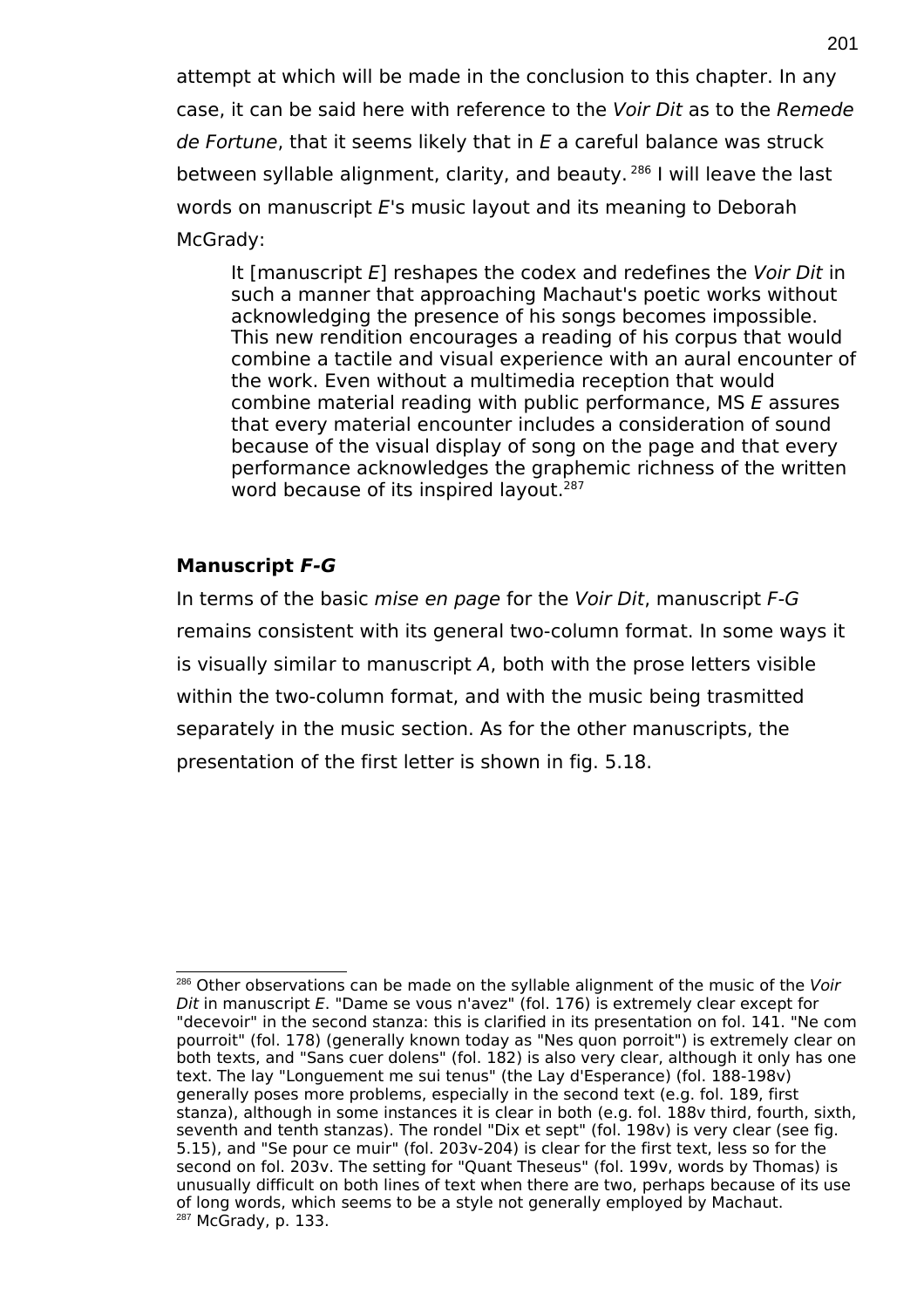Fig. 5.18: F fol. 140 The first letter from the Voir Dit in manuscript F-G

With its thirty-seven miniatures, manuscript F-G has the longest iconographic programme of all the manuscripts transmitting the Voir Dit, and it is also the longest programme for any of the works within the manuscript. Its programme has some important differences from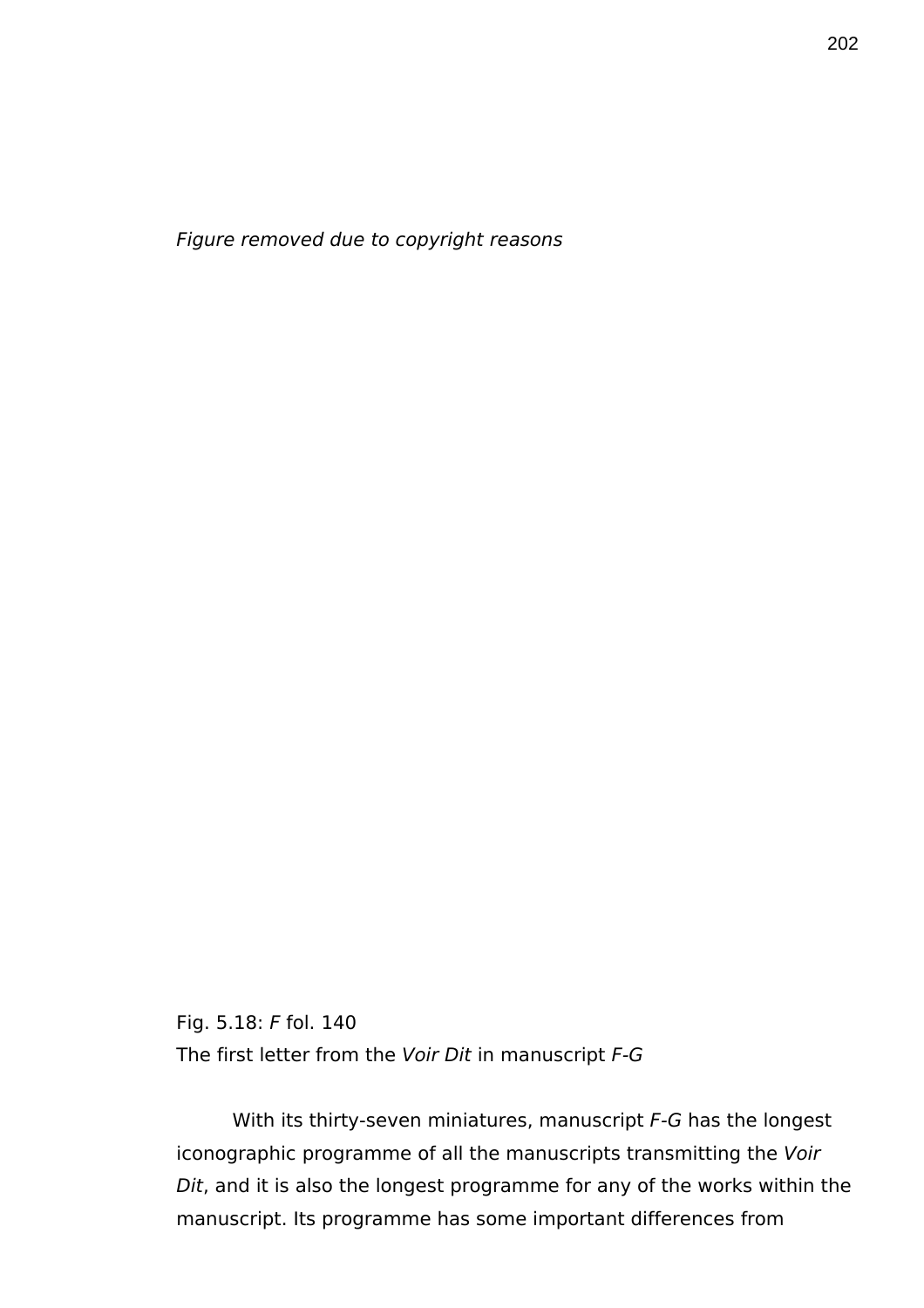manuscript A, which can be seen straight away from the opening miniature (fig. 5.19):

Figure removed due to copyright reasons

Fig. 5.19: F fol. 137v (detail) The opening miniature to the Voir Dit in manuscript F-G

The most striking feature of this miniature in comparison to the opening miniatures from  $A$  and  $E$  is that there is no letter: the emphasis appears to be on the conversation. It is surely significant that the conversation shown here is between two men: even if the conversation concerns her, Toute Belle, or her representation in the letter, is nowhere to be seen in this opening image, she must be found in the narrative. Another striking difference is that the narrator figure in this image is presented as a tonsured cleric, reflecting the ambiguous love situation and indeed the profession of the author himself, although he is still not portrayed as old. (It is perhaps worth noting that a hairline instruction to the artist of the Voir Dit, visible on F folio 173, reads "ung roy assis et Machaut a genoulx devant lui" ["a king seated and Machaut kneeling before him"]<sup>[288](#page-202-0)</sup>, thus showing that, at the time of  $F-G's$  illumination, the clerical narrator was certainly – and probably subconsciously – associated with Machaut, just as he is today.) Finally, the background to this miniature is the same background to the unidentified coat of arms featured regularly in F-G's iconography: the heraldic fur ermines (also known as reverse ermine). F-G therefore departs from the other manuscripts in the themes presented in the opening miniature.

Nevertheless the letter is still an important theme in the iconography, and it appears in the second miniature which comes

<span id="page-202-0"></span> $\frac{288}{288}$  Earp, Guillaume de Machaut, p. 179, n. 176, which also provides the translation.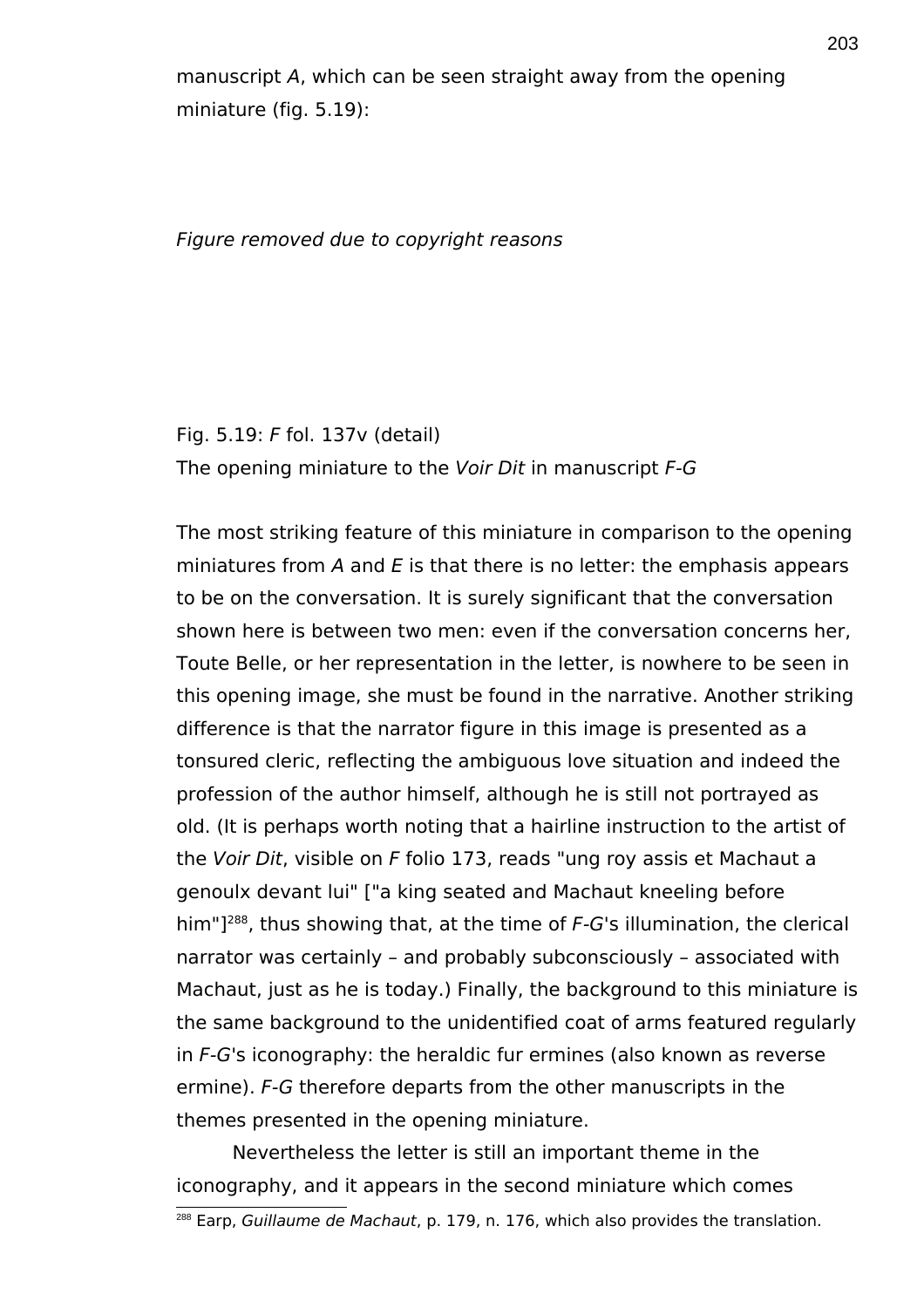immediately before the rondel which the letter contains (fig. 5.20). The change in clothing of both of the male characters seems to disassociate the two images in the mind of this reader-performer at least, although the lover figure is portrayed once again in red robes in some of the later miniatures. This miniature, which occupies a position in the narrative in which neither A nor E have a miniature, identifies the symbol of the letter with direct written communication, thus further highlighting the difference between written and spoken communication as discussed above.

## Figure removed due to copyright reasons

Fig. 5.20: F fol. 138v (detail) The exchange of the first letter from the Voir Dit in manuscript F-G

The letter appears in a total of eight miniatures. In F-G, unlike A, the motif of the letter is not confined to delivery: although four of these images depict the lover (never Toute Belle) receiving a letter, there is one of each of the lover and Toute Belle reading a letter, a miniature of the lover dictating to a secretary (fig. 5.25, below), and one of the lover ill in bed handing his open will (a ballade) to a messenger. In each of these four miniatures, the letters appear to display symbols representing writing.<sup>[289](#page-203-0)</sup> Therefore *F-G*, unlike A, seems to place more iconographical emphasis on the representation of the acts of reading and writing a letter, of written transmission.

The portrait motif is likewise differently handled in F-G. From the outset, the portrait is depicted as a statue rather than a painting (fig. 5.21):

<span id="page-203-0"></span><sup>&</sup>lt;sup>289</sup> The letter in the miniature shown in fig. 5.26 is smudged, however I feel that it is extremely likely to have shown writing before the damage.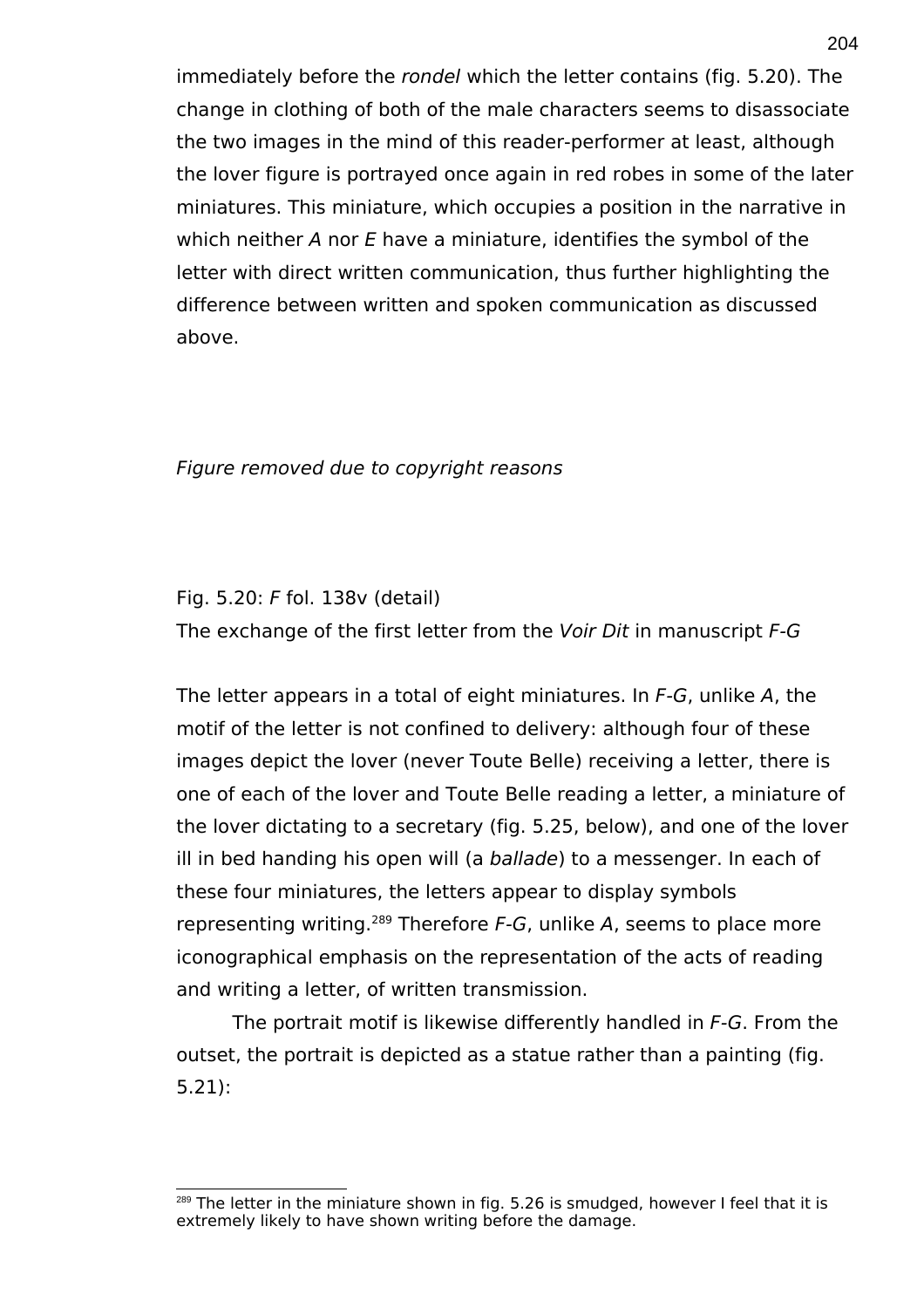#### Fig. 5.21: F fol. 148 (detail)

The lover worshipping the portrait from the Voir Dit in manuscript F-G

This is the first miniature of the portrait/statue: we are not shown its delivery. There are a further five miniatures featuring the statue, and there is also the miniature depicting its imprisonment where we are shown the closed coffer and the statue is not to be seen. Its representation in the miniatures is perhaps best understood as a semiliving representation of Toute Belle, for the statue is able to move, its dress changes, it supplicates. Although much of this movement takes place within the lover's dreams, for the reader-performer the Pygmalion link is clear (surely it is no coincidence that the portrait is depicted here in the form of a statue): the lover is fashioning his image of his beloved, he has the power to imprison it and release it. The author is present in these images: the statue speaks to him rather than directly to us in manuscript A. He does not have such power over his "real-life" lover, but he does over her book and its reader-performers.<sup>[290](#page-204-0)</sup>

This is shown in the two images of Fortune as portrayed in manuscript F-G. The first image is rubricated in all three manuscripts "comment Tytus Lyvius descript l'ymage de Fortune" ("how Titus Livius describes the image of Fortune").<sup>[291](#page-204-1)</sup> The image in  $F-G$ , however, departs from those in A and  $E$  in two significant ways.

<span id="page-204-0"></span> $290$  For a fuller - and slightly different - interpretation of the Pygmalion image, see Cerquiglini, "Un engin si soutil", pp. 204-10.

<span id="page-204-1"></span> $291$  In manuscript A the name is spelt "Titus Livius".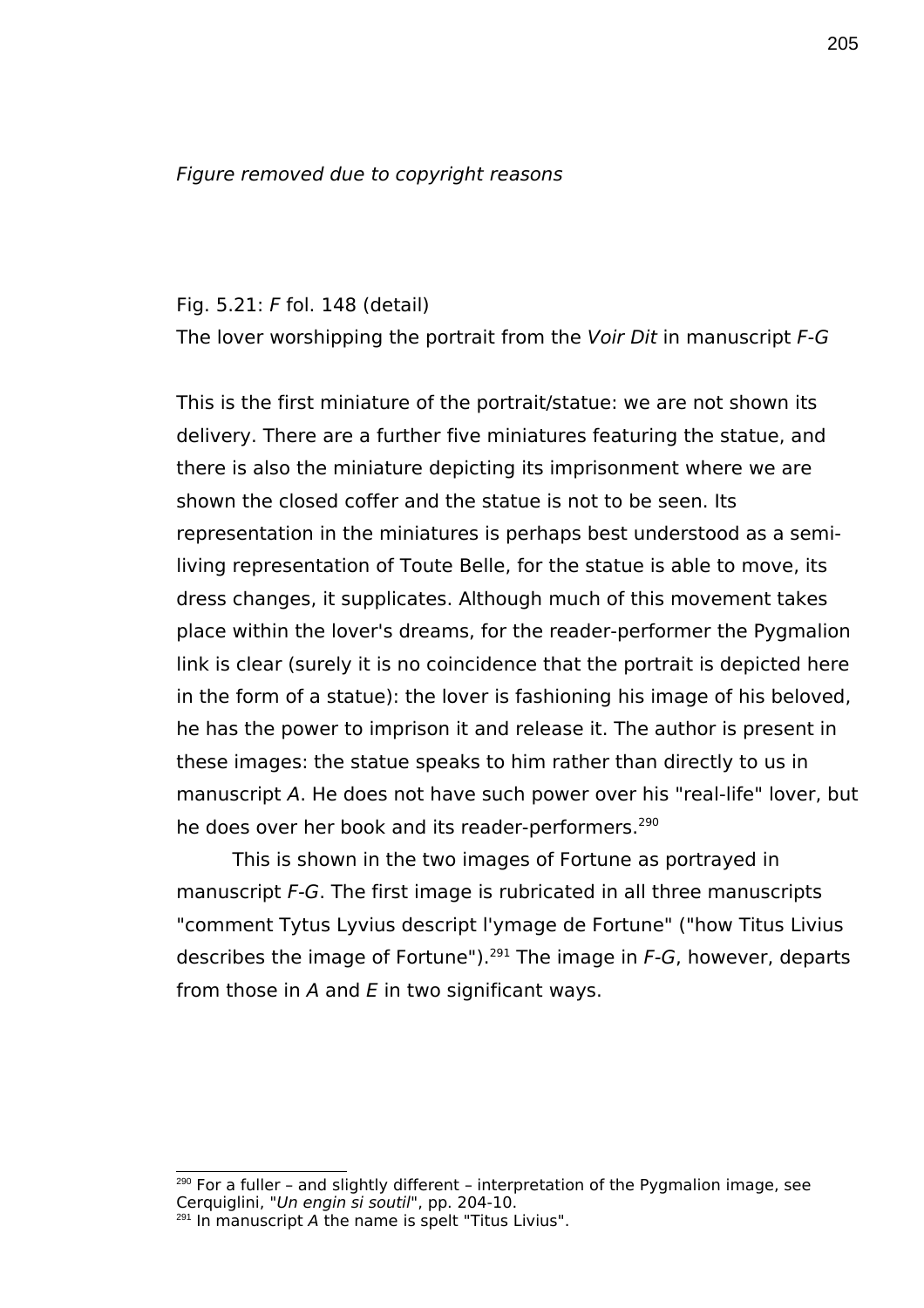Fig. 5.22: F fol. 192v (detail) Toute Belle as Fortune from the Voir Dit in manuscript F-G

Firstly, there is no writing on the wheels: this is only given in the narrative. (In F-G, as in E, this miniature is no bigger than the others in the Voir Dit; it is only A which invites additional contemplation through its size.) Secondly, the image here features a crowd of female onlookers. In the other manuscripts Fortune is on her own in this image, here she is accompanied by other members of her sex. Are these women her admirers? Is this an indication that all women may be compared to her, at least in the eyes of a bitter lover? Whatever their significance, the female onlookers direct our gaze, like theirs, at the figure of Fortune.

The other image of Fortune shown in F-G also stands apart from those in A and E. It is surely not insignificant that, in manuscript F-G, the image of the lover as Fortune (fig. 5.23) is rubricated "comment li paien figuroient l'ymage de Toute Bele" ("how pagans depict the image of Toute Belle") as opposed to "comment li paien figuroient l'ymage de Fortune" ("how pagans depict the image of Fortune") in A and E.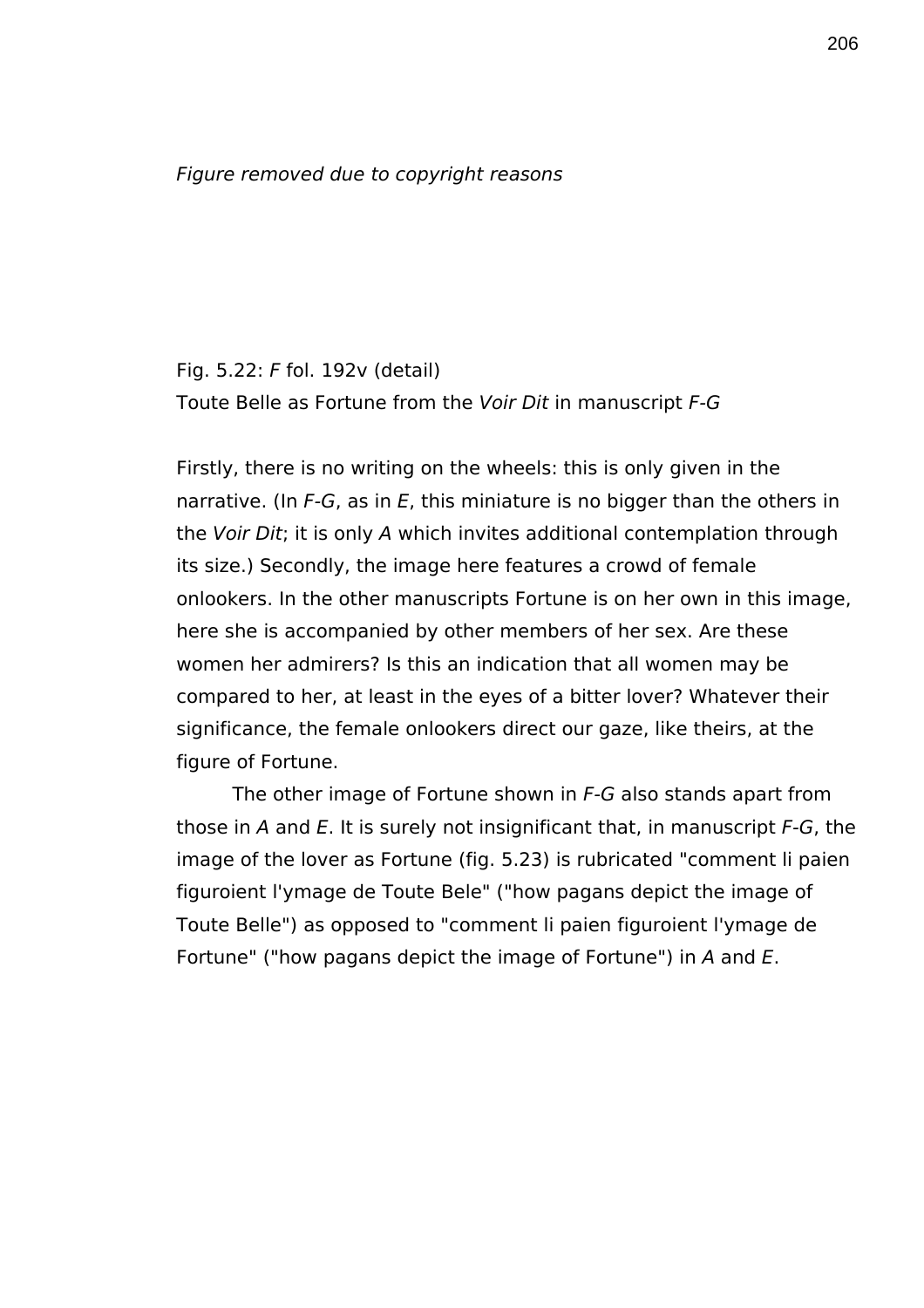Fig. 5.23: F fol. 195v (detail) The lover as Fortune from the Voir Dit in manuscript F-G

As Cerquiglini has pointed out, here "l'assimilation de la dame à Fortune est, pour le scribe, totale."<sup>[292](#page-206-0)</sup> ("for the scribe, the assimilation of Toute Belle with Fortune is complete"). So it was for at least one of F-G's scribal-performers, so it is for the manuscript's reader-performers, for this Pygmalion has succeeded in fashioning in our minds the image of his lady exactly how he wanted us to see it. Whereas for the lover in the story the statue or portrait serves as a substitute for Toute Belle, in the manuscripts the icon is Toute Belle.<sup>[293](#page-206-1)</sup> For all the debate about her identity (which may eventually be revealed as Perronne thanks partly to the "irreverent detail" in the letters<sup>[294](#page-206-2)</sup>), she is immortalised both by Machaut's work and by the portrait/statue iconography of the miniatures. Writing and portraiture thus become one. The last words on this subject are from Jacqueline Cerquiglini-Toulet:

L'art enfin est commémoration et magnification. Il fait passer à la perfection et à l'immortalité. L' "image" et la dame-en-littérature ont le même nom: Toute Belle. Car cette réflexion sur l'art à partir des "images" est aussi pour le poète une réflexion sur l'écriture. L'écriture dans le Voir Dit est art, voire artisanat, acte concret et dont la prise de conscience en tant qu'activité autonome est nouvelle; elle est substitut et métamorphose, née sans mère comme l' "image de Pygmalion"; elle est fixation.[295](#page-206-3)

<span id="page-206-0"></span><sup>292</sup> Cerquiglini, "Un engin si soutil", p. 151.

<span id="page-206-1"></span><sup>293</sup> Cerquiglini, "Un engin si soutil", p. 210.

<span id="page-206-2"></span><sup>&</sup>lt;sup>294</sup> Leech-Wilkinson and Barton Palmer, introduction, p. xxxi.

<span id="page-206-3"></span><sup>295</sup> Cerquiglini, "Un engin si soutil", p. 210.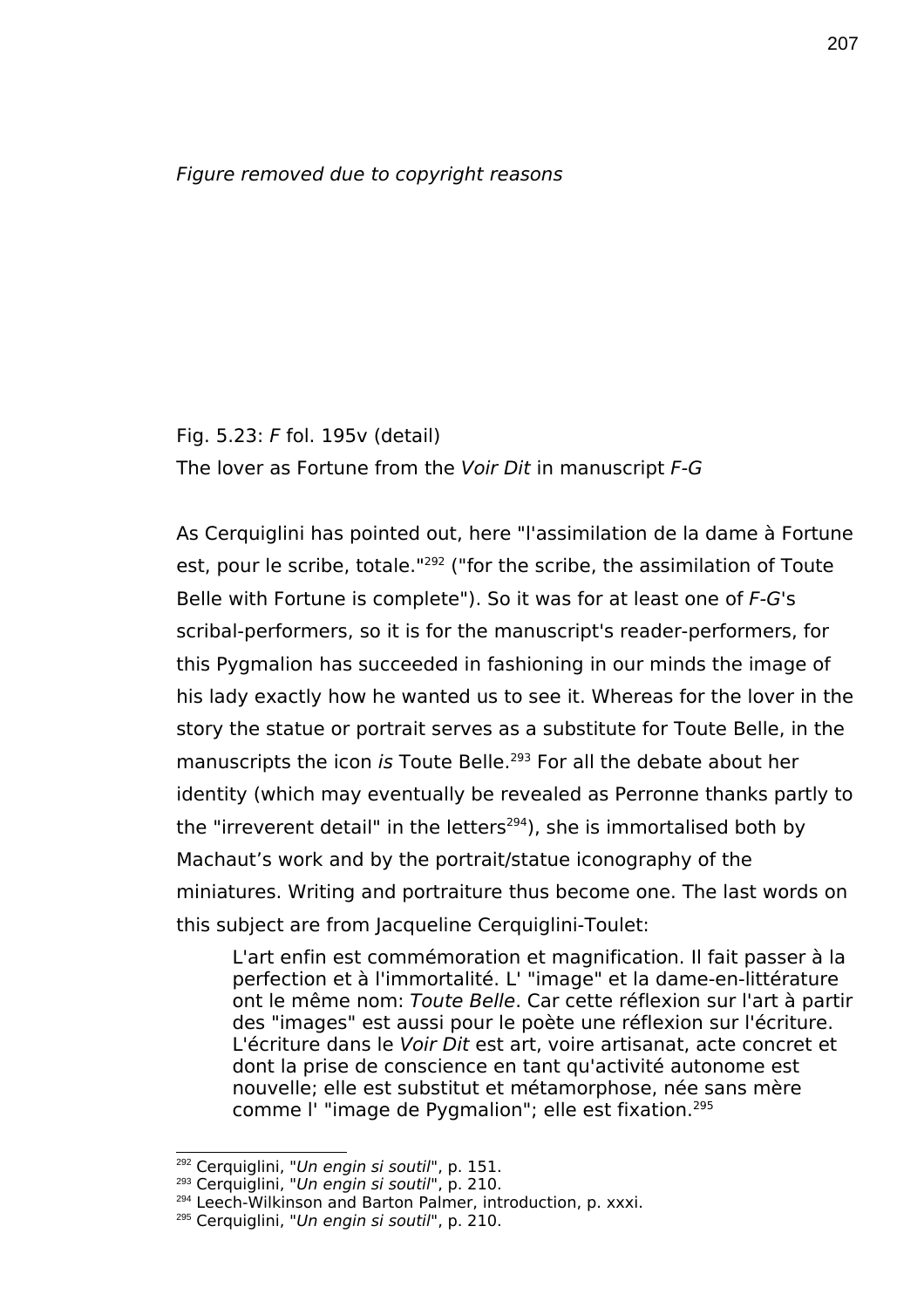[Finally, art both commemorates and magnifies. It allows its subject to attain perfection as well as immortality. The "image" and the written lady have the same name: Toute Belle. For the poet's reflection on the art of images is also a reflection on writing. Writing in the *Voir Dit* is an art, even an industry, a concrete art which had only recently come to see itself as such; writing is both substitute and metamorphosis, like Pygmalion's statue not born of the body; writing is a fixation.]

Manuscript F-G, like manuscript A, does not present the musical notation for the "choses notées" within the Voir Dit. As with manuscript A, they are indicated by the rubric "et y a chant", and they are to be found in the music section (within manuscript G). They are not to be found as easily, however, since F-G has no index to which the readerperformer can refer. Perhaps more than either of the other manuscripts considered here, F-G relies on a reader-performer approaching the manuscript in the order in which it appears, either to first appreciate the Voir Dit as a non-musical work and recognise the musical pieces it contains when he or she arrives at the music section; otherwise to recall the musical settings already known as he or she is reading the Voir Dit.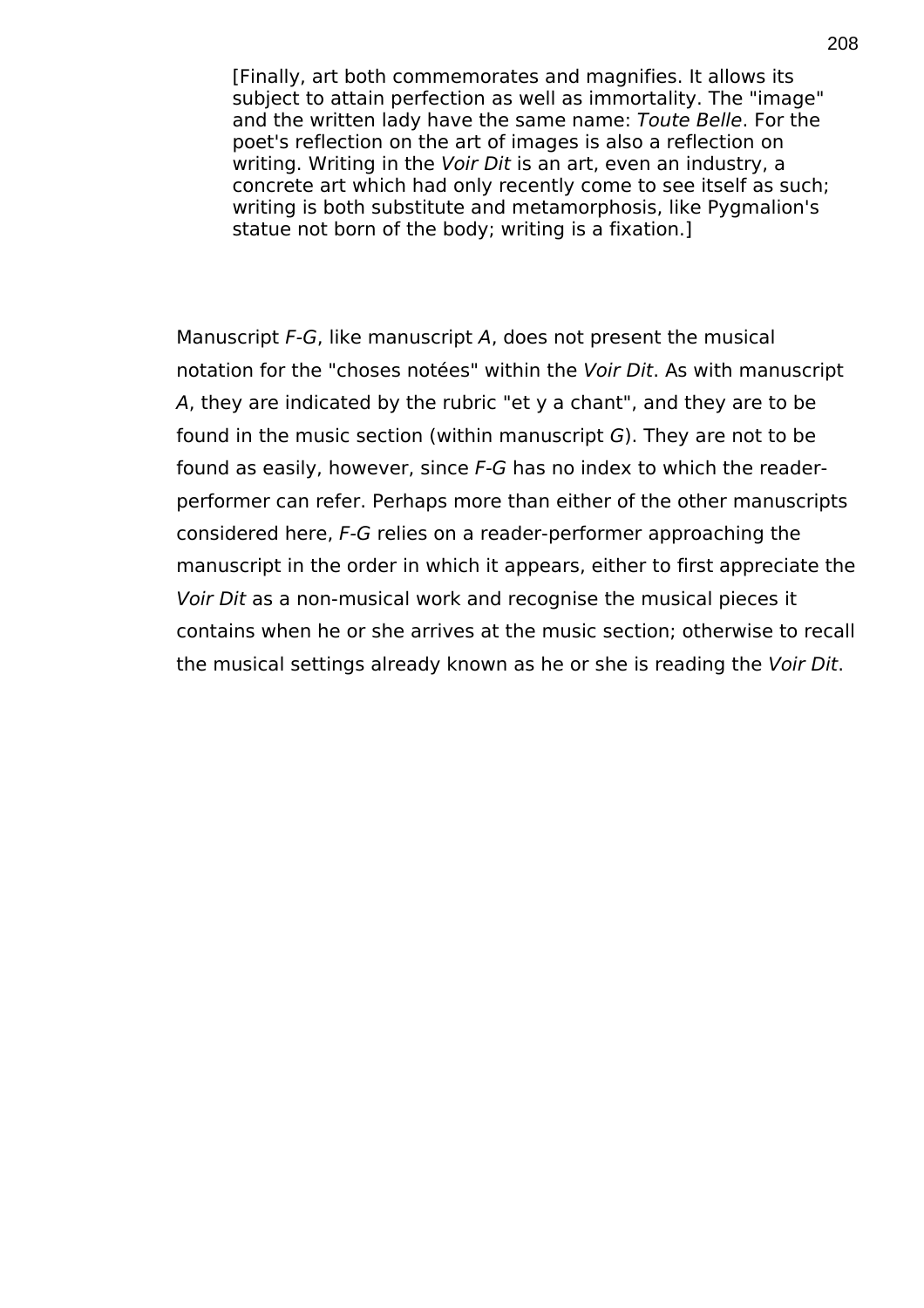Fig. 5.24: G fol. 145v

The ballade "Pleurez dames" from the music section of manuscript F-G

In its syllable-note alignment, F-G's presentation of "Pleurez dames" is indicative of all of the Voir Dit musical interpolations: in short, extremely clear.<sup>[296](#page-208-0)</sup> Nevertheless, there is a lacuna of the second text in

<span id="page-208-0"></span> $296$  Manuscript G generally has extremely clear presentations of syllable-note alignments in the music for the Voir Dit. "Dame se vous navez" (fol. 152v), "Dix et sept" (fol. 152v), "Sans cuer dolens" (fol. 150v), and "Longuement me sui tenus" (fol. 96-97v) are all exceptionally clearly presented, even when there are two lines of text. "Ne que on porroit" (fol. 145v-146) ("Nes qu'on porroit"), like in manuscript A, seems slightly unclear at the start due to its extra syllable ("que on"). "Se pour ce muir" (fol. 147v-148) has slight unclarity at the start of the second staff, due to the unusual presence of a second illuminated letter. "Quant Theseus / Ne quier" (fol. 146v-147)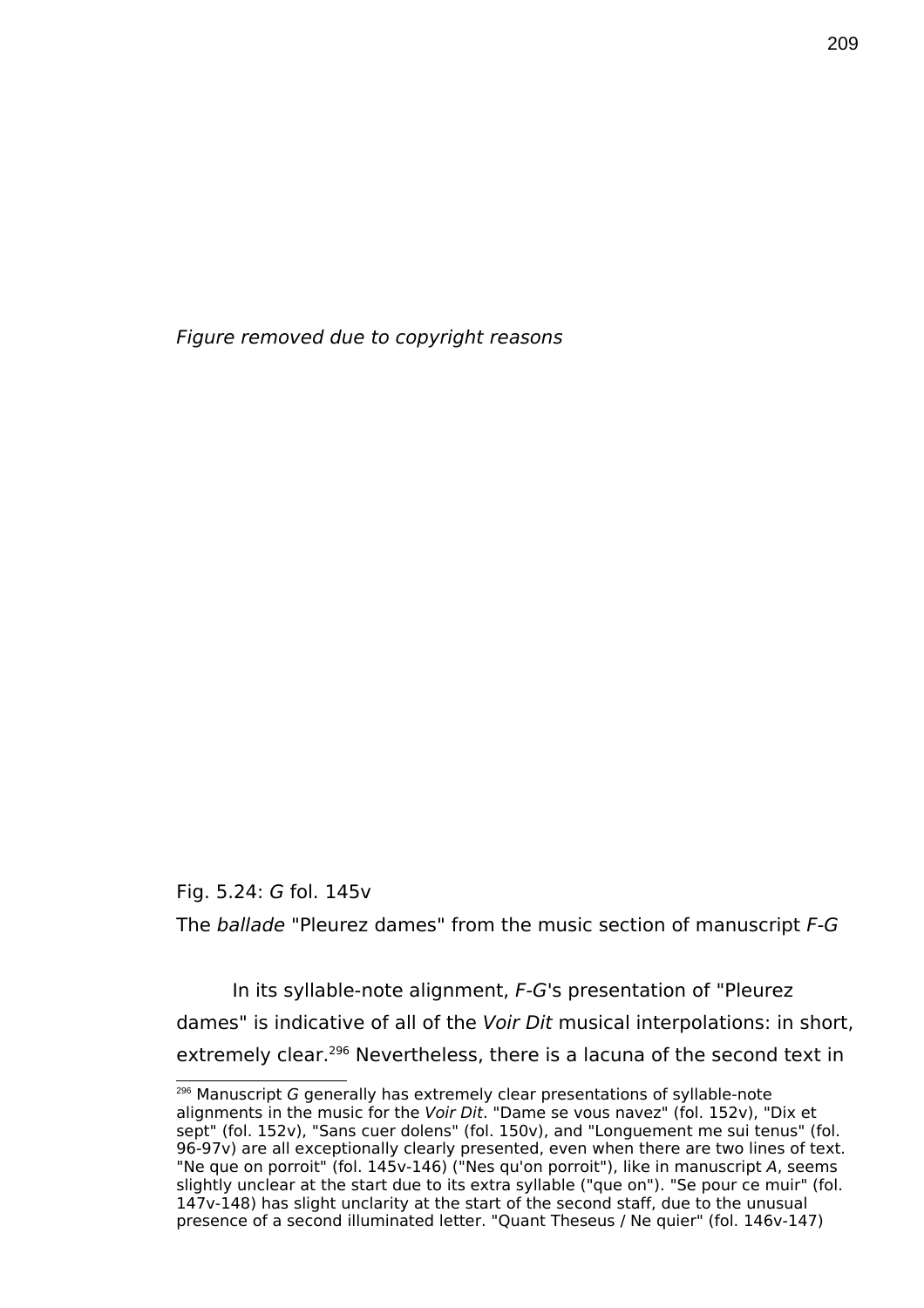the third staff: it is supplied to the reader-performer of the Voir Dit within the poem, but for the reader-performer of the music section alone there is no indication that the text to this song can be found elsewhere. Of the three manuscripts considered here, however, it is the syllable-note alignments in manuscript F-G which are undoubtedly the clearest.

One aspect of the text presentation of the Voir Dit on which I would like to dwell is that of the variants between the mansucripts, which, owing to the prose letters which make up around 30% of the text, offers some interesting insights into the transmission processes involved in the compiling of each of the three manuscripts in question. For the purposes of this discussion, by "variant" I mean an instance where at least one manuscript is in disagreement with either or both of the others transmitting the Voir Dit.<sup>[297](#page-209-0)</sup>

Of the total of 2,744 variants in the Voir Dit, A has 495 (18.04%), E has 1912 or 69.68%, and F-G has 337 (12.28%), the fewest textual variants for the Voir Dit. In F-G, the number of variants in the prose correspondence is approximately equal to the proportion of the text which is prose (32.05%). In other words, the number of variants found in the text is consistent across all three text presentations in the tale: narrative verse, lyric verse and prose. The number of prose variants in F-G is neither lower than expected (like A), nor higher (like E). In fact, the principal textual interest for my purposes here stems from F-G being a "normal" presentation of the Voir Dit in terms of its textual variants. F-G has no index, and its anagram is identical to that presented in A. It is considered an excellent source and, despite not having A's possible claims to being close to the author, it has been chosen as the base

both have slight unclarities at the start of their second texts.

<span id="page-209-0"></span><sup>&</sup>lt;sup>297</sup> My calculations are based on the listings given in the edition by Leech-Wilkinson and Palmer. I counted only textual variants (excluding layout variants, as well as the spelling habits of the scribes which are not included in the lists for the reasons given on Leech-Wilkinson and Palmer, "Introduction", p. 96). Although this edition is based on manuscript A, I have avoided both bias towards one manuscript and judgment of variants by counting all variants, whether or not chosen by the editors for their edition. Therefore my calculation of the total number of variants for manuscript A is a sum of all textual variants listed by Leech-Wilkinson and Palmer as "A" (where they chose the reading given by both manuscripts E and F), together with those listed as "EF" (where A's reading was preferred despite being unica). Similarly, later in the chapter my total of variants for E will be based on the textual variants listed as "E" added to those listed as "AF", and my total for F will consist of "F" added to "AE".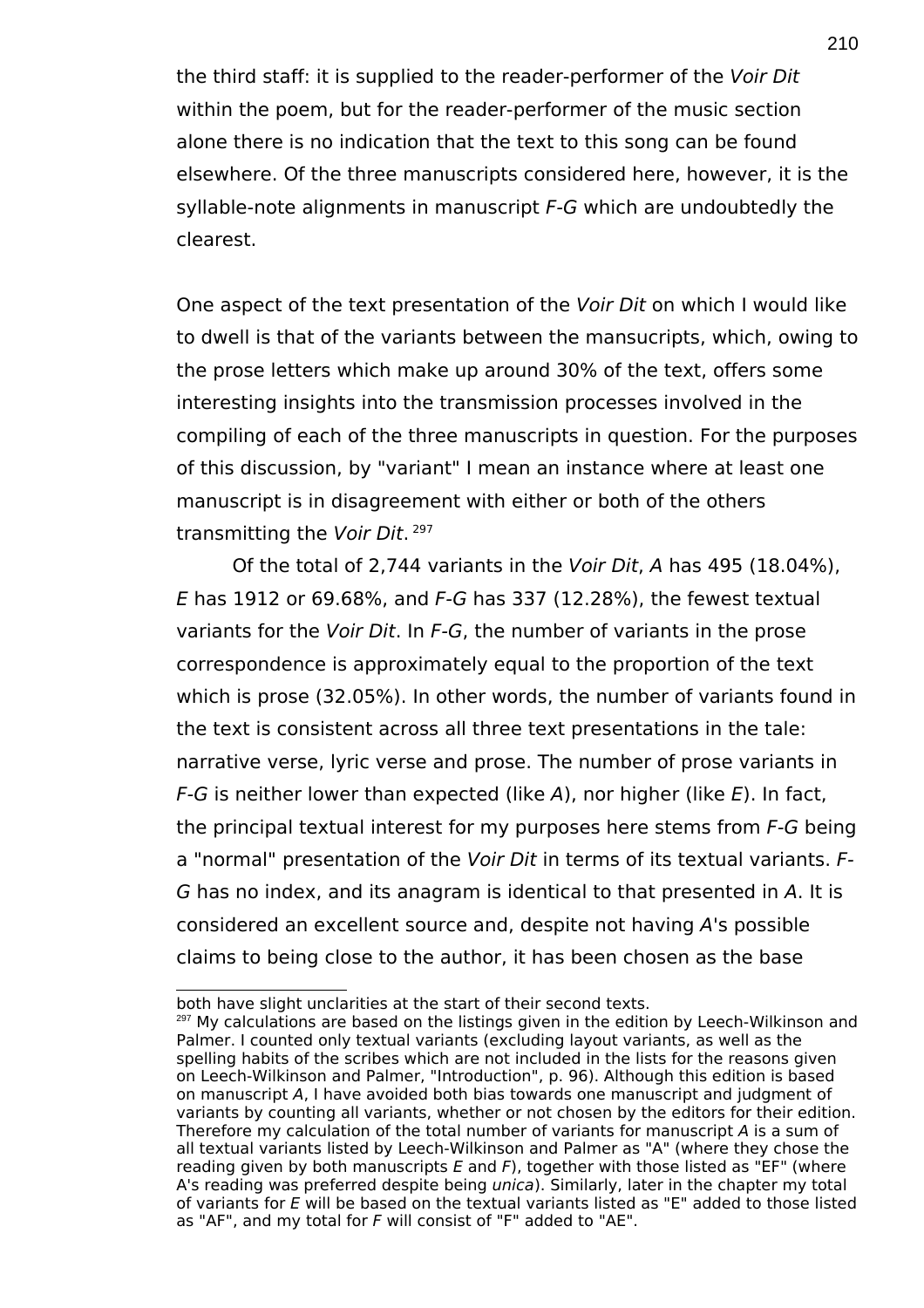manuscript for the most recent French edition of the Voir Dit, that of Paul Imbs. In other words, F-G can serve as a useful point of comparison for A and E when considering possible different methods of manuscript transmission.

In manuscript A, only 129 (26.06%) variants out of the total of 495 occur in the letters. This percentage for the letters in A is the lowest for any of the three manuscripts, and, when taken into account with the fact that approximately 30% to one third of the text consists of letters, we can see that in A the variants are not evenly distributed between verse and prose.<sup>[298](#page-210-0)</sup> This distribution could imply better exemplars for the letters than for the rest of the text. This is in itself intriguing: did Machaut copy the letters into the book before sending it to Toute Belle, did he include the letters themselves, or did he expect her to remember what they had contained (even though he himself did not and asked her to return his)? If A was copied in Reims as François Avril suggests, were the actual letters, or close copies of them, readily available? Did Machaut's secretary, who would be familiar with the contents of many of the letters having transcribed those dictated by Machaut and possibly by Toute Belle too, take part in the copying? In all of these cases it is tempting to conclude that manuscript A's possible proximity to the author is at the root of the observation. Whether or not this is the case, it serves as a useful comparison with the other manuscripts, which we have no reason to think were copied in Reims, or indeed under any kind of authorial supervision, since they are posthumous.

Manuscript  $E$  is without doubt the manuscript with the most variants for the Voir Dit. This is a fact which, without necessarily reflecting on the quality of the manuscript as a whole, shows that  $E$ stands apart somewhat from A and F-G for its textual presentation of the work. Of E's textual variants, 36.56% (699) are found in the letters, a higher proportion than would be expected if the variant distribution was even. Again, one possible explanation for this figure could lie in the exemplars for the letters (in this case containing more variants, or being harder to copy, than the exemplar for the rest of the Voir Dit).

<span id="page-210-0"></span> $298$  This figure of 30% has to be approximate, and I use it merely as a guide. The principal focus of my discussion is the different percentages of variants in the letters between the three manuscripts.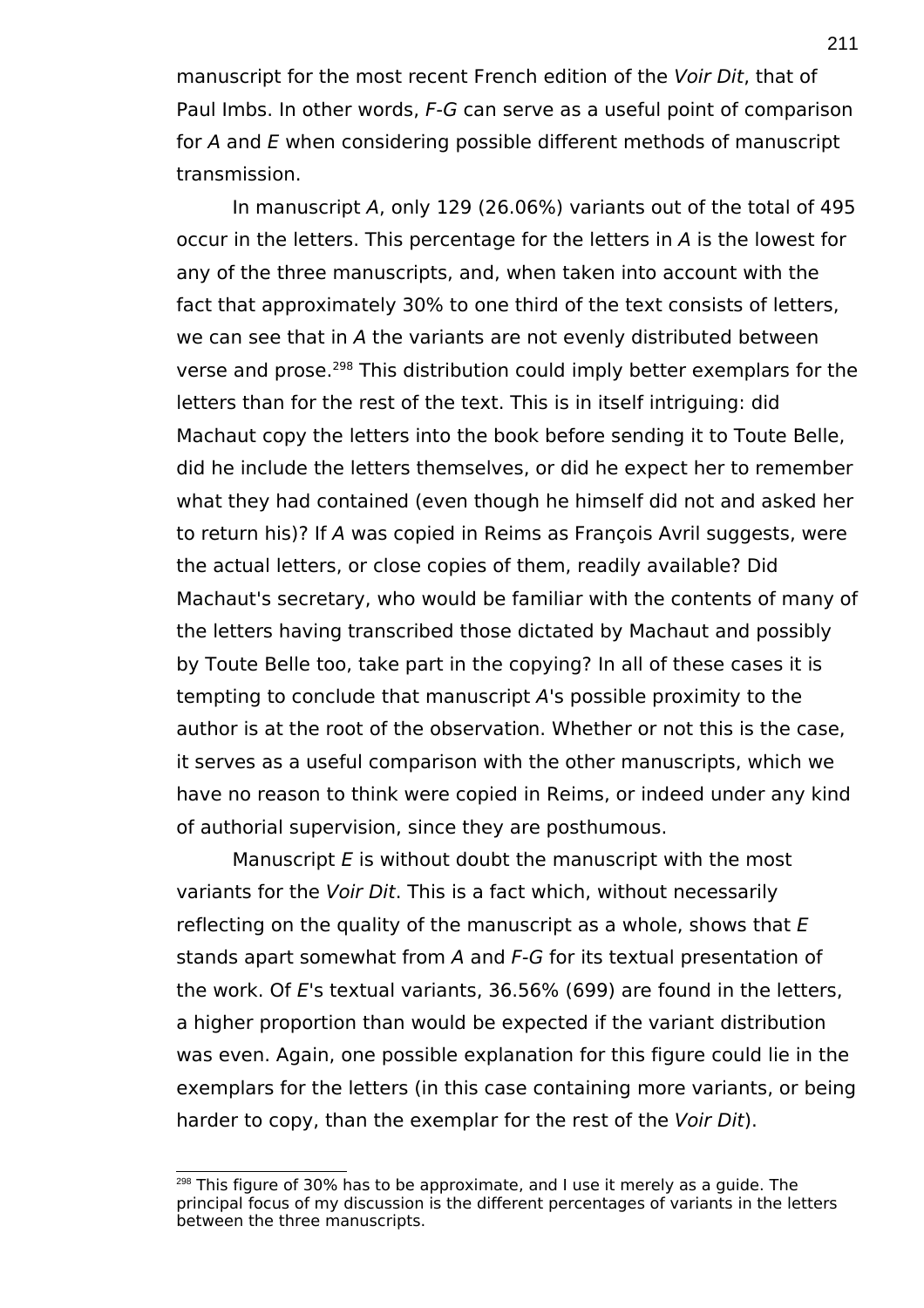The calculations for manuscript F-G do not call into question our perceived transmission process: it is related to A especially in terms of marginal notae, and the even distribution of variants across the narrative and the letters suggest that its transmission is principally one of copying by sight, as one (or more) exemplar(s) gave rise to another. However, F-G's striking regularity does call into question the observations made for A and  $E$ , which may suggest that there are more variables in the textual transmission process for the "complete-works" Machaut manuscripts than have previously been taken into account.

In what ways could a manuscript's contents be transmitted, if not through copying? We can find some answers to this question in the Voir Dit itself. The first exchange between the lady and the lover comes not through letters, but through two rondeaux, the first of which is brought to the ailing poet by "un mien especial ami" ("one of my closest friends", l. 74), and the second is returned to the lady through the same messenger. Although these rondeaux are exchanged in written form, the message and the sentiments which accompany them are relayed orally by the messenger: the written artefact, whilst the crux of the exchange, is not the entire exchange. This is a theme which continues throughout the book. In letter 44, for example, the lady writes that:

Et pour ce que je ne vous porroie tant escrire, car ce seroit trop longue chose, je ai dit la plus grant partie de ma volenté au porteur de ces lettres, li quelz est bien mes grans sires et amis, et je sai bien aussi que il est li vostres. Et tout ce que je li ai dit je li ai dit en confession et chargié sur l'a(r)me de li que jamais ne soit dit a nulle persone que a vous.

[And because I could not write to you so fully, for it would be too long, I have told the larger part of my message to the bearer of these letters, who is a close lord and friend of mine and I know he is yours too, and everything I have told him I said in confession and I charged him on his soul not to tell anyone but you.]

By this time in the story, of course, the book is well under way, and it could be argued that this action of Toute Belle's is to stop her secrets being transcribed into the book. However, while she is sometimes concerned with discretion, the idea that the book will break the secrecy is something which is not an issue in any of her other letters. In any case, the message which the go-between, her confessor, apparently brings includes the depiction of the lover as Fortune, which is, as we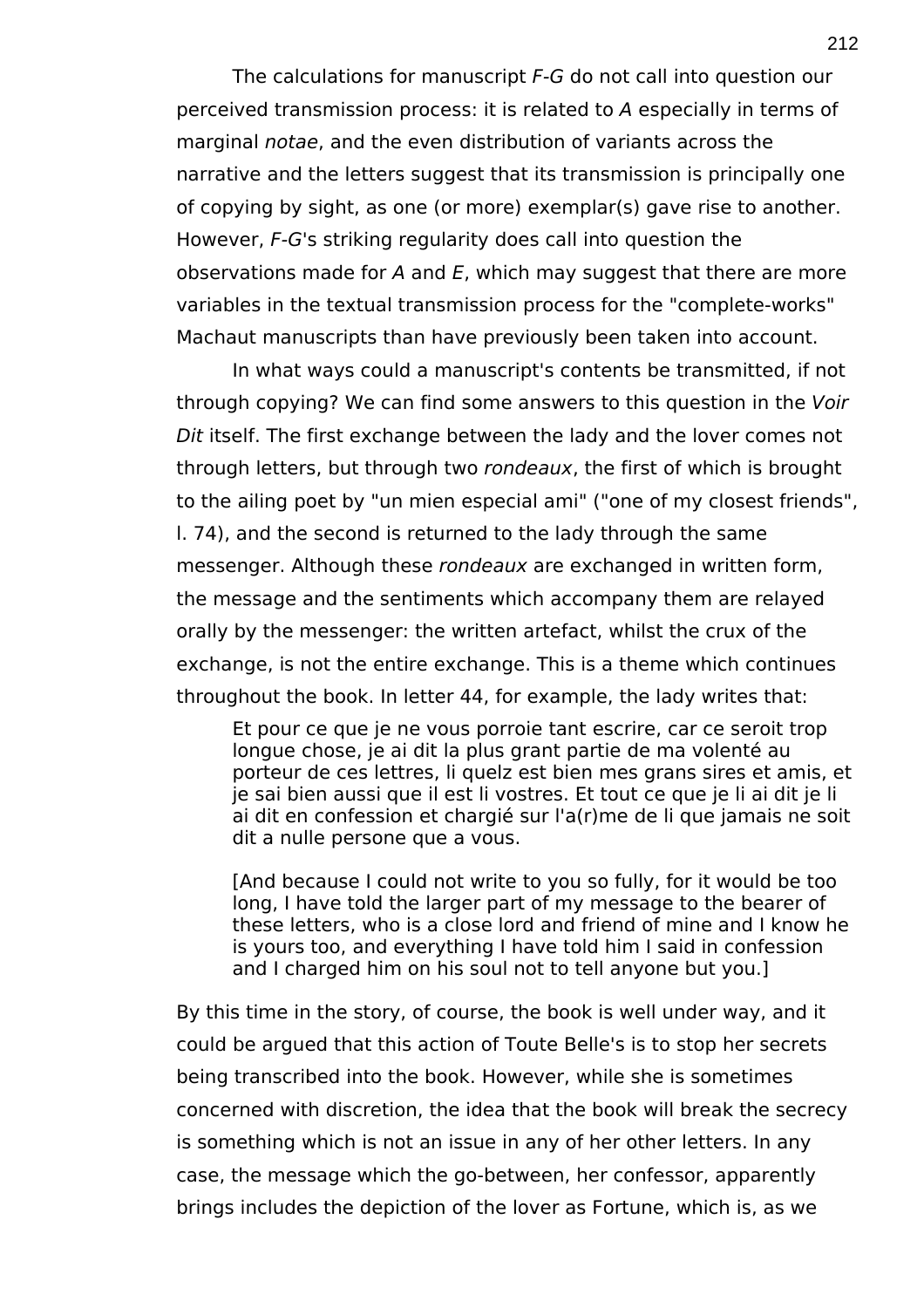have seen, represented in all three manuscripts. In fact, the idea that the letters are not the only form of transmission between the lovers when they are apart is taken to the point where, as love begins to decline, the letters are transmitting one message (that of continuing devotion) while messengers are conveying another (that the lady is bragging of the affair). Thus within the framework of the very plot of the story is a mixture of written and unwritten transmission.

There are also details in the story and the letters which reveal, perhaps more unwittingly, the various means of textual transmission in use. Both Guillaume and Toute Belle habitually write using secretaries, and Machaut makes several references to this in the narrative.<sup>[299](#page-212-0)</sup> It is also shown in the following image from manuscript F-G (fig. 5.25):

Figure removed due to copyright reasons

## Fig. 5.25: F fol. 181 (detail)

The lover dictating a letter from the Voir Dit in manuscript F-G

Indeed, not being able to find one is an excuse used by Toute Belle in the last letter for the brevity of the preceding ones (letter 46):

Mon tresdoulz cuer, vous m'avés escript piece ha en unes autres lettres dont je ne fis onques response que je vous escri plus briément et plus obscurement que je ne soloie. Et en verité vous dittes voir, mais c'est pour ce que je ne treuve pas tousjours clerc en qui je me fye bien pour escrire par devers vous.

[My very sweet heart you wrote to me a while ago in another one of your letters, and I didn't reply, that I write shorter and less open letters then previously, and in truth you are right but this is because I cannot always find a secretary I trust to write to you.]

<span id="page-212-0"></span> $299$  For a list and discussion of the various instances see Cerquiglini, "Un engin si soutil", pp. 215-217.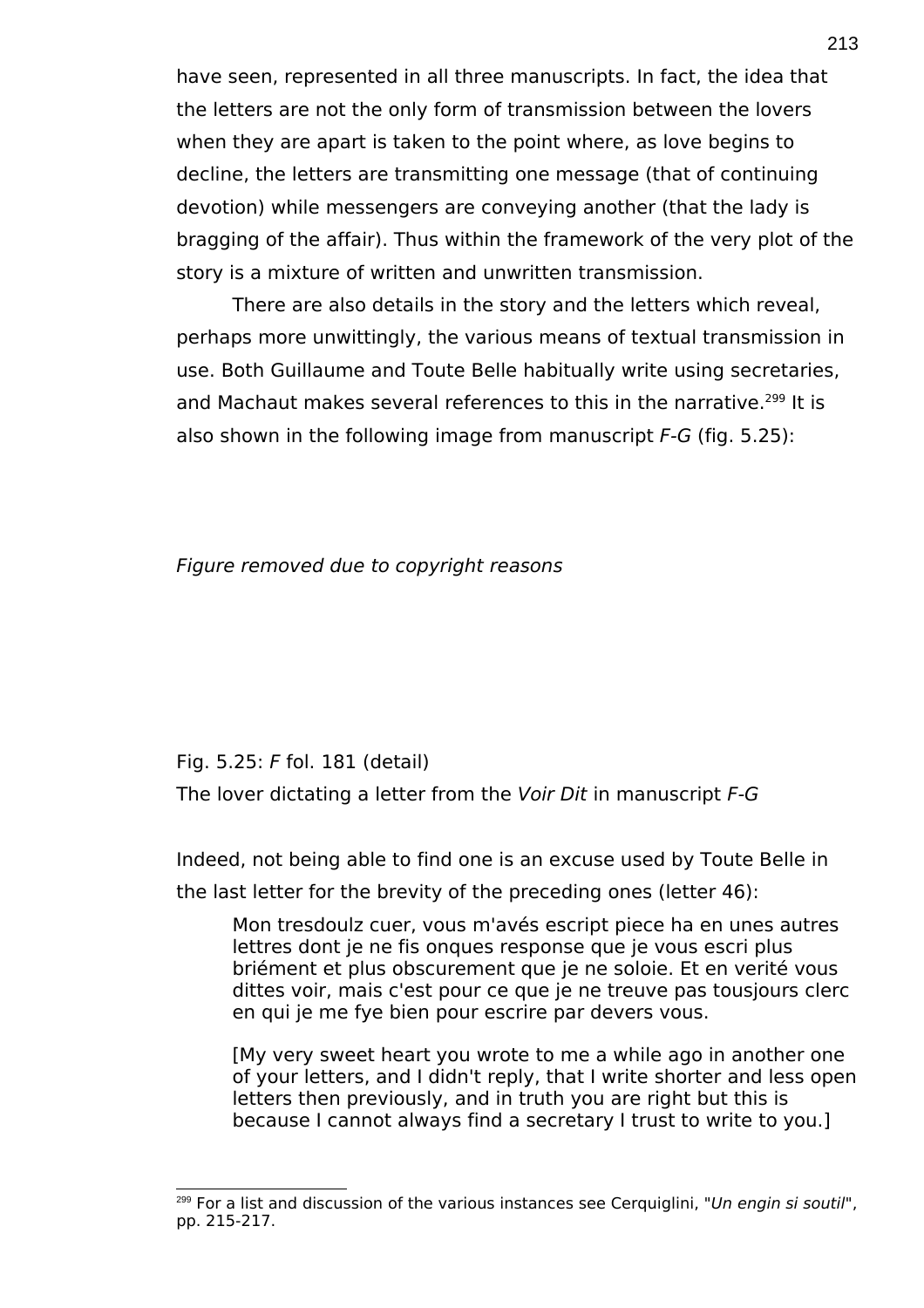Here it is worth noting the use of the word "escrire" ("to write") in relation to the secretary – Toute Belle does not write her own letters, she composes them.<sup>[300](#page-213-0)</sup> This distinction can also be found in Machaut's well-known utterance in letter 27 (my emphases): "vostres livres se fait et est bien avenciés car j'en fai tous les jours .C. vers" ("your book is coming along well for I write [compose] 100 lines every day").

It is in this same letter (27) that Machaut asks Toute Belle to date her letters as he is having trouble finding (ordering) the earlier ones:

Mais j'ai trop a faire a querir les lettres qui respondent les unes aus autres; si vous pri qu'en toutes les lettres que vous m'envoierés d'ores en avant il y ait date, sans nommer le lieu.

[But I am having trouble finding the letters which reply to each other so I ask you that for all letters you send me from now on you write the date but not the place.]

This admission has been highlighted by Leech-Wilkinson and Palmer, whose careful reconstruction of the dates and orderings of the earlier letters has found that the order of letters as presented in all of the manuscripts is not entirely chronological.<sup>[301](#page-213-1)</sup> It also brings us on to the topic of Machaut's memory, which at first glance here appears to be going astray (and, indeed, Leech-Wilkinson and Palmer provide extremely plausible explanations as to why the letters could have been misordered, mostly to do with the fact that the decision to write the book was taken once the "true" events were well underway and many letters had already been exchanged, dateless). Machaut, as a trained clerk and experienced writer, would have had a highly skilled memory, and it seems extraordinary to suggest that it would have failed at this point. Yet Leech-Wilkinson and Palmer paint a convincing (and wry) picture of "Machaut's haphazard control of papers" ("Introduction", p. xxx, n. 2) which include the accidental sending of Thomas Paien's unopened ballade to Toute Belle. In such instances, including the ordering of letters, I think that putting the onus on Machaut's memory is misleading. The responsibility lies instead, I feel, with the very fact that he is dealing with paper and writing – not always his own – rather than memory. I demonstrated in Chapter 1 how the pen and book in

<span id="page-213-0"></span><sup>&</sup>lt;sup>300</sup> This is a distinction which is true throughout the Middle Ages as highlighted by Mary Carruthers, The Book of Memory, p. 10.

<span id="page-213-1"></span><sup>301</sup> Leech-Wilkinson and Palmer, "Introduction", pp. xxvii-xxx.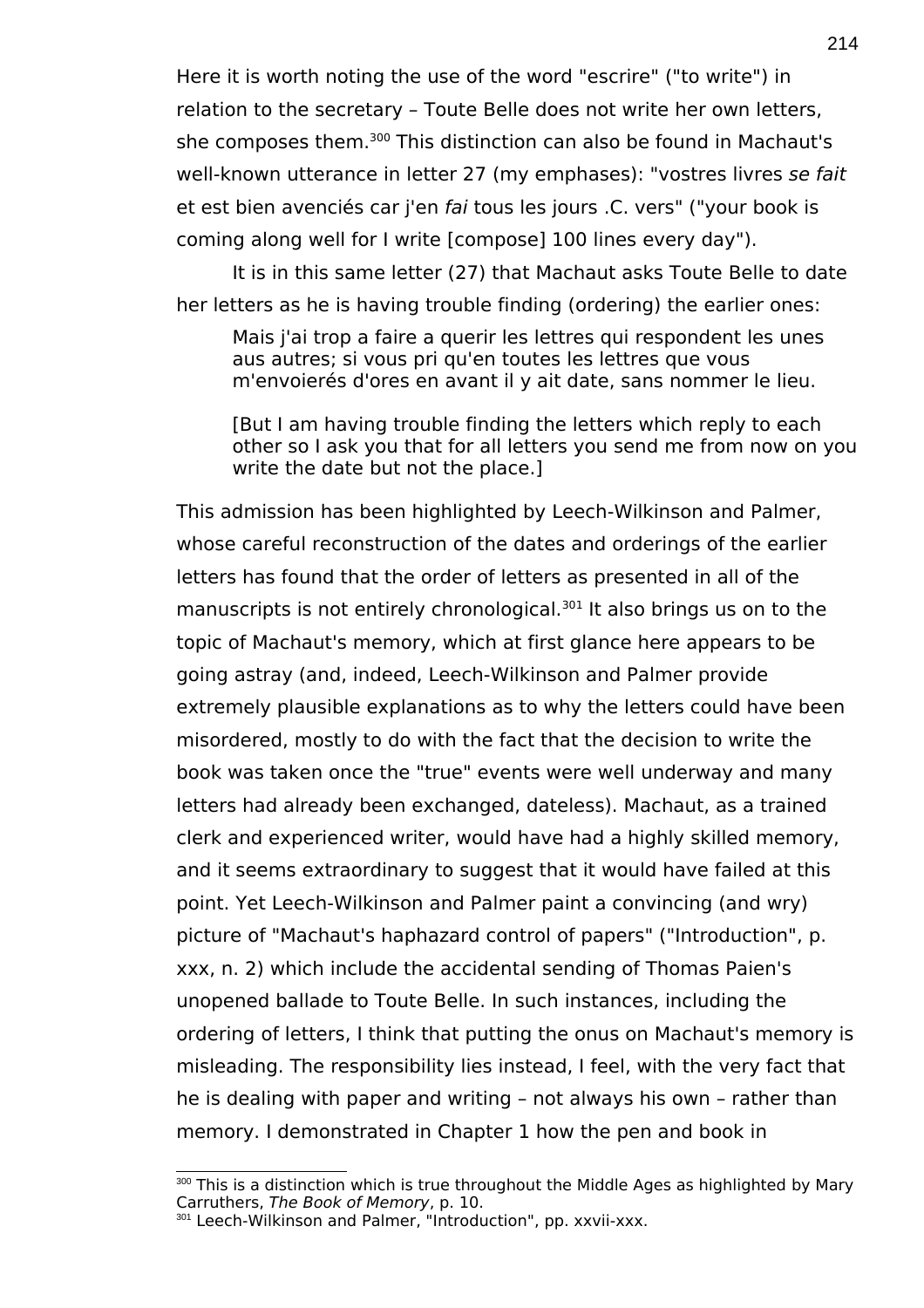miniatures are signs of textual authority: here, in the complex process of composition in this, the most writing-based of Machaut's works, too much writing down too early apparently causes confusion. This, then, is in keeping with Mary Carruthers's assessment of composition in the Middle Ages, which is worth quoting at length as so much of it can be seen in the story of writing which is the Voir Dit:

[M]uch of the process of literary composition was expected to occur mentally, in mature authors, according to a well-defined method that had postures, settings, equipment, and products all of its own. The drafts that resulted were designated by different names, which do vary a bit according to the particular writer, but each of which denotes a fairly well[-]defined stage of composition. These are, first, invention, taught as a wholly mental process of searching one's inventory. It involves recollection primarily, and occurs with postures and in settings that are also signals of meditatio; indeed, it is best to think of invention as a meditational activity. It results in a product called the res. [...] the "gist" of one's composition, [...] fully formed enough to require no more than finishing touches of ornamentation and rhythm. [...] The post-invention stage is, properly, composition itself. Its products are called dictamen; it might, but need not, include writing instruments. [...] [T]he dictamen is most like what we now call a "draft"; a number of versions, each unfinished, could be involved. Compositio covers three closely-related activities: formalization, or taking one's res and giving it final form as a composed piece; correcting, both by adding and emending, but also by comparing and adjusting the revisions to make sure the words fit one's res in intention and accuracy as much as possible (changing one's res drastically at this stage would indicate a lack of proper invention); polishing, artfully adjusting one's expression to make it striking and memorable in all its details [...]. For compositio, a set of waxed tablets or other informal (easily correctable) writing support could be used, on which one might write down all or parts of one's res to make stylistic tinkering easier. But, depending on one's maturity and experience, this process could, like invention, be completely mental. When the dictamen was shaped satisfactorily, the composition was fully written out on a permanent surface like parchment in a scribal hand; this final product was the exemplar submitted to the public. (Usually [...] the scribal fair-copy was submitted once again for a final corrective collation by the author or author's agent before the exemplar was made available for further copying.) The word "writing" properly refers to this last inscribing process which the author might do himself, but usually did not.<sup>[302](#page-214-0)</sup>

At the beginning of the Voir Dit, Machaut is portrayed as searching for inspiration, a subject to write about, in a meditative state that fits inventio:

<span id="page-214-0"></span><sup>302</sup> Carruthers, The Book of Memory, pp. 194-95.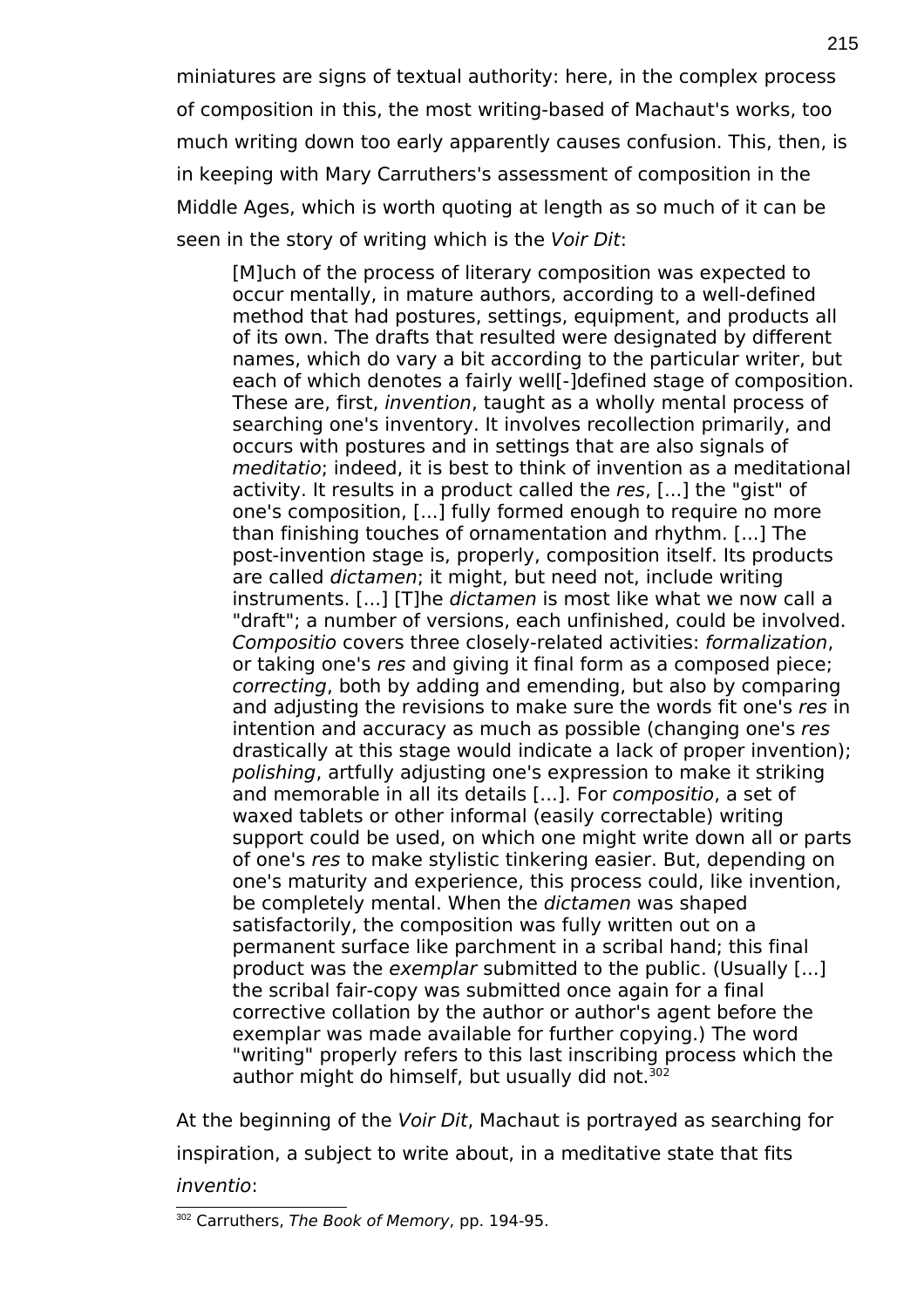Il n'a pas un an que j'estoie En un lieu ou je m'esbatoie Qui estoit d'arbrissaus couvers Par tout, et si estoit tous vers Biaus et iolis et gracieus Et pour estre delicieus La n'avoit chose qui l'encombre Si m'estoie couchiés en l'ombre Par quoy la chaleur dou soleil Ne me grevast n'au corps n'a l'ueil Si que parfondement pensoie Par quel maniere je feroie Aucune chose de nouvel Pour tenir mon cuer en revel (vv 47-60)

[Less than a year ago I was relaxing in a certain place which was covered everywhere with trees; it was green and beautiful and full of delights, and nothing detracted from the pleasant scene. I sat down in the shade to protect my body and eyes from the sun, and I thought deeply to find a way of composing something new that would bring joy to my heart.]

This method of inventio, however conventional, does not result in the writing of the Voir Dit, which is of course inspired by the lady, and therefore from the very outset of the book it is made clear that its creative processes are unconventional. (An example of a more conventional method is perhaps given in the following introduction to the presentation of a rondeau: "Si fis ce rondel en alant / Pour s'amour et tout en parlant", "I composed this rondel aloud for love of her as I travelled".<sup>[303](#page-215-0)</sup>) The res can be understood, I feel, as the letters, which form the gist of the tale, *formalization* as the adding of the narrative and allegorical passages, the correcting and polishing taking place with the help of Toute Belle after she has been sent the first copy of the book. In addition, the letters and lyric interpolations presented within the book also follow this structure. It can truly be said that the Voir Dit is a tale of the writing of writing.[304](#page-215-1) It can be seen, then, that compilation of the Voir Dit probably involved more writing than was usual for medieval authors, and it is this, I feel, rather than poor memory on Machaut's part, which may explain the apparent misorderings of the letters. It is with this question of the roles played by memory and writing in the

<span id="page-215-0"></span><sup>303</sup> ll. 3067-68.

<span id="page-215-1"></span><sup>304</sup> For a discussion of this concept see Cerquiglini-Toulet, 'Un engin si soutil', pp. 217-221.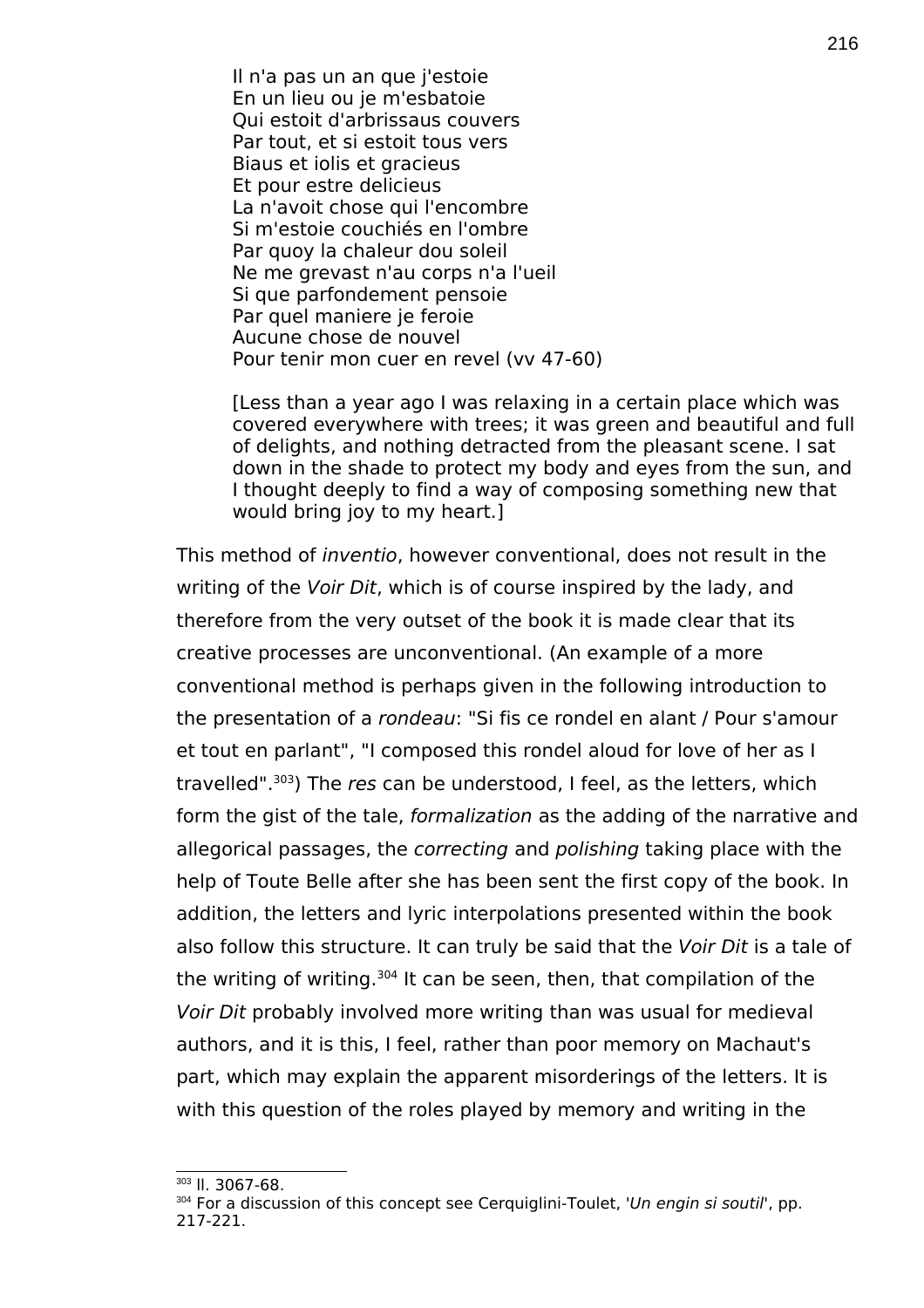transmission of the Voir Dit between memory and manuscript that I would like to conclude.

#### **Conclusion**

It can be seen from the analyses presented here that for the Voir Dit manuscript E once again stands apart from its fellows, both in its likely transmission history and in the format of the page. It departs from the apparent intention stated at the beginning of the work (and at the beginning of this chapter) that the music for the lyrics which are set can be found in another part of the manuscript (or the reader-performer's memory).

Yet although A and F-G are similar in their mise-en-page of the text and music, they differ substantially in their iconographical subtleties. In manuscript A the lover of the Voir Dit can be associated with that of the other dits by his youth and noble status, whereas in  $F-G$ he is a tonsured cleric. This apparent nod towards versimilitude in F-G is also surely a strong invocation of the author behind the work: the lover of the miniatures is closer to the Machaut remembered in the minds of the reader-performers of this posthumous manuscript. Manuscript E also invokes Machaut the author in its opening miniature, portraying the writer in a state of *meditatio* appropriate to the beginning of a new work. All three manuscripts also invoke the author through their miniatures of Toute Belle. By the end of the iconographical sequence, through the manipulation of the image of Toute Belle, Machaut the author has proved to be more powerful than Pygmalion the lover. Both the tale and the miniatures leave us with the impression of Toute Belle as Fortune, the loving devotion of her letters overshadowed by the reports of her fickle behaviour which is immortalised in the narrative and emphasized by the miniatures. This negative manipulation of whatever may have been Toute Belle's real character, despite the praise lavished upon her at the opening of the work, is the most striking portrayal of her. The image of Toute Belle as Fortune lives on beyond the words of the narrative, beyond even her name which is not quite revealed by either the anagram or the rondeau "Dix et sept". Through this manipulation, itself a game, the author is once again guiding our thoughts, our interpretation, and we are left only in admiration.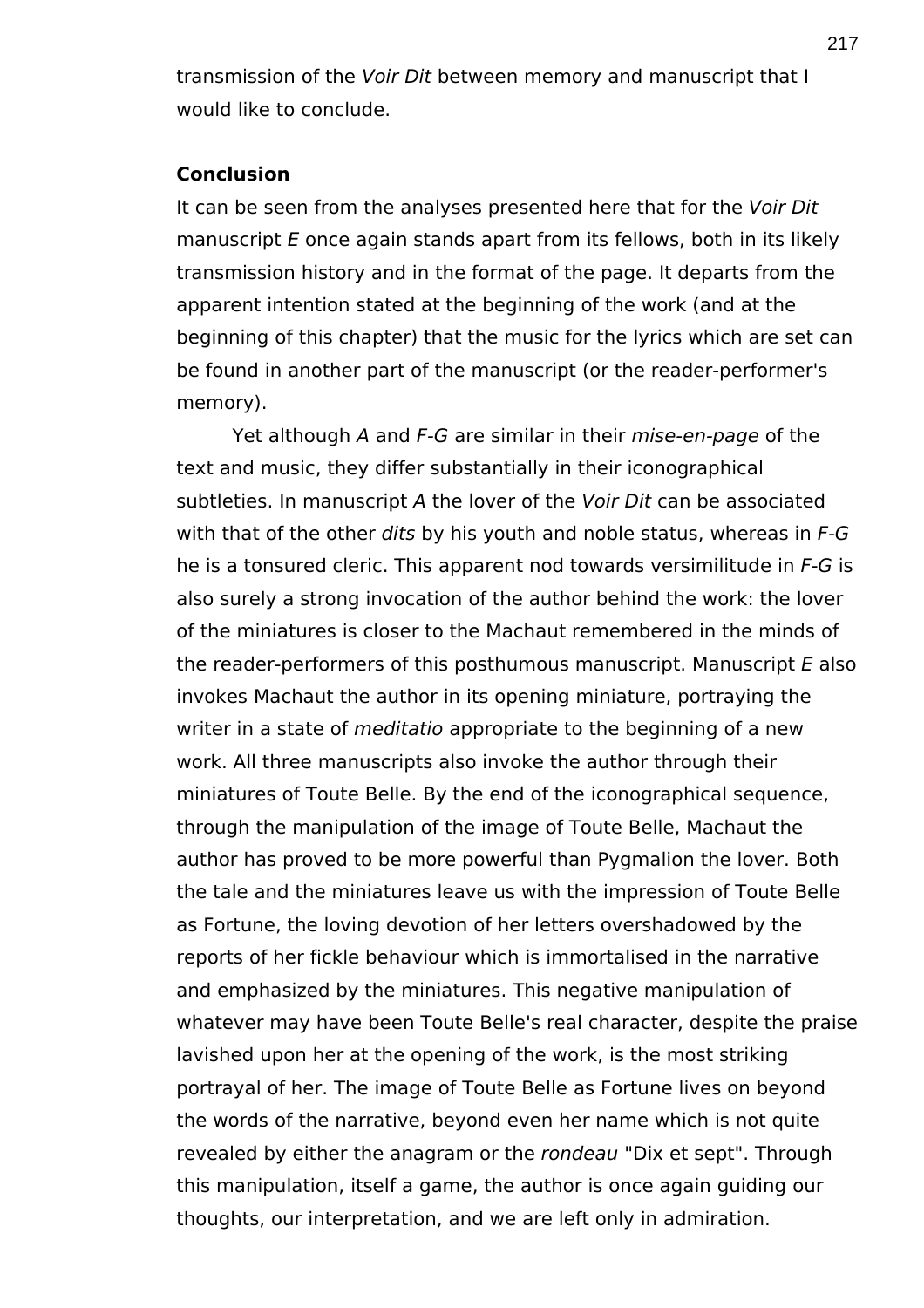Another area in which manuscript E stands apart from its fellows is in that of the variants, which offers tantalising speculation as to the transmission history of the tale, particularly of the letters. Is the high number of variants in the letters in  $E$  indicative of a transmission history which relied on memory as well as writing? Inversely, could the low number of variants in manuscript A's letters suggest that this manuscript was copied closer to the actual letters exchanged? In the Voir Dit itself, a tale of the writing of writing, letters and writing are, as we have seen, merely appendages to the message which is passed from person to person via memory.<sup>[305](#page-217-0)</sup> This is also apparent through Toute Belle's eagerness to learn - from memory - Machaut's musical compositions, both through the letters and even when writing is taking place:

Quand j'eus ma balade finee, Ma douce dame desiree Dist: "C'est bien fait, se Dieus me gart." Adonc par son tresdoulz regart Me commanda qu'elle l'eüst Par quoi sa bouche la leüst, Car, en cas qu'elle la liroit, Assez mieulz l'en entenderoit. Et je le fis moult volentiers Et du cuer; mais endeme[n]tiers Que mes escrivains [l'escrisoit], [Ma douce dame] la lisoit, Si qu'elle en sot une partie Ains que de la fust departie. (ll. 2361–2374)

[When I had finished my ballade, my sweet lady said, 'God protect me, that is well composed.' And with her sweet look she asked me to give it to her so that she could read it out loud, for, in reading it, she could hear and learn it better. I did this willingly but she, meantime, while my secretary was still writing it, began to read it, so that she had already learnt some of it before she left that place.]

In using a combination of sight (reading) and sound (reading out loud), Toute Belle memorises according to what appear to be accepted standards in the Middle Ages.<sup>[306](#page-217-1)</sup> In this context it is therefore not so

<span id="page-217-1"></span><span id="page-217-0"></span><sup>&</sup>lt;sup>305</sup> Carruthers cites several examples of this in The Book of Memory, most notably the fourteenth-century English humanist Richard de Bury, who preferred his clerics to report to him new arguments through word of mouth, "immediately poured into our ears still fresh, unerased by any word-scatterer and uncorrupted by any idiot" (p. 161). <sup>306</sup> In The Book of Memory Carruthers gives numerous instances of manuscripts being used as an aid to memorisation throughout the Middle Ages, for example in the fifteenth century by Jacques Legrand (p. 9), in the twelfth century by Hugh of St Victor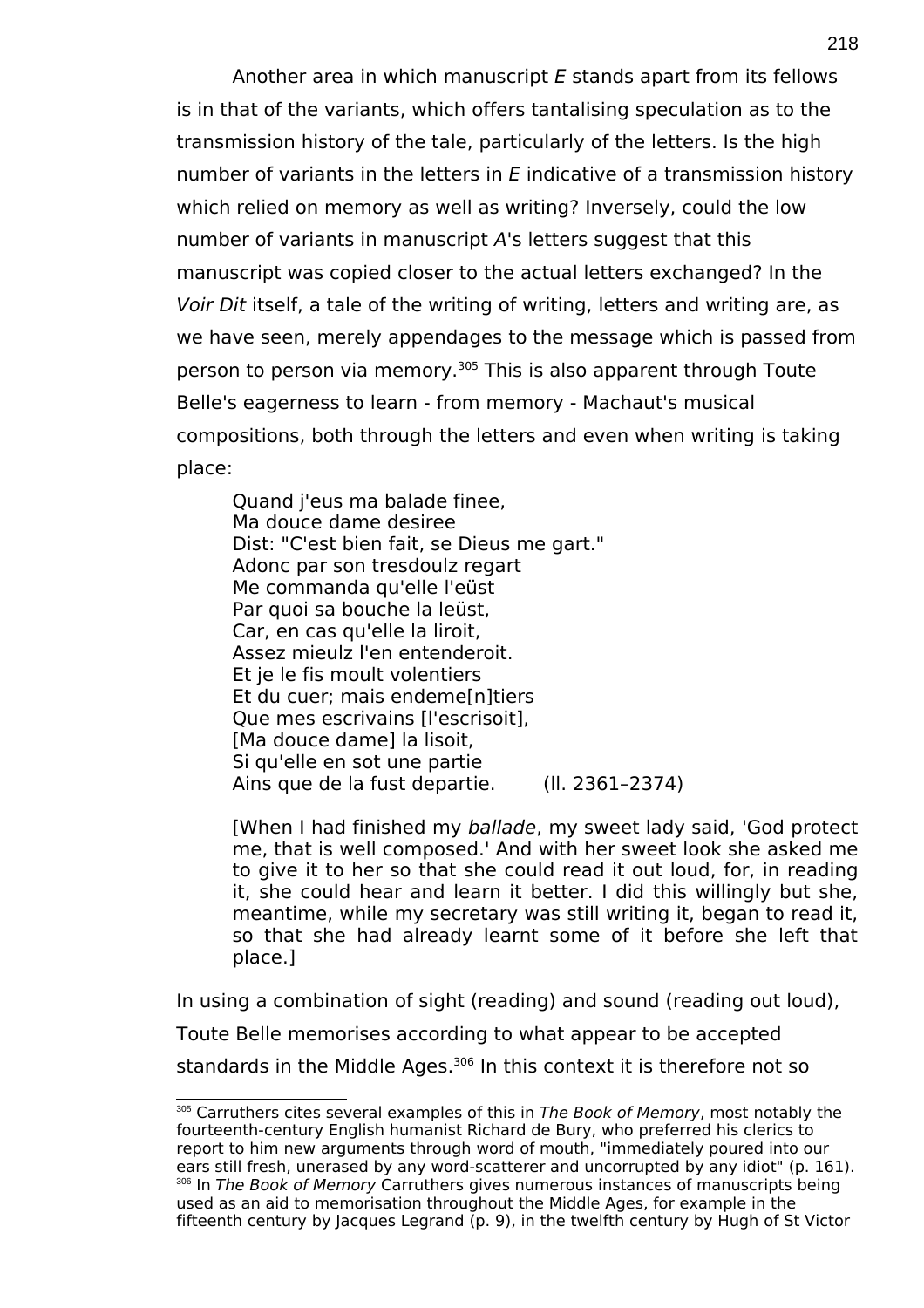surprising that, in the introduction to the Voir Dit, Machaut refers to music which is found elsewhere: either later in a manuscript containing music, in a reader-performer's memory, or indeed in both. The function of a manuscript is therefore twofold: a mnemonic aid for those readerperformers already familiar with the works, and a memorisation tool for those who were not. The separation of the music from the Voir Dit in manuscripts A and F-G is thus not yet the separation of words and music which is seen in the fifteenth century (both in the works of Machaut and in manuscript and creative production in general), although it may be a symptom of a bigger shift in consciousness which was already underway and which would, in time, herald the Renaissance.

<sup>(</sup>pp. 9, 93-95, and 125), in various richly illuminated bibles (pp. 215-17), and in the chapter devoted entirely to "Memory and the Book" (pp. 221-57).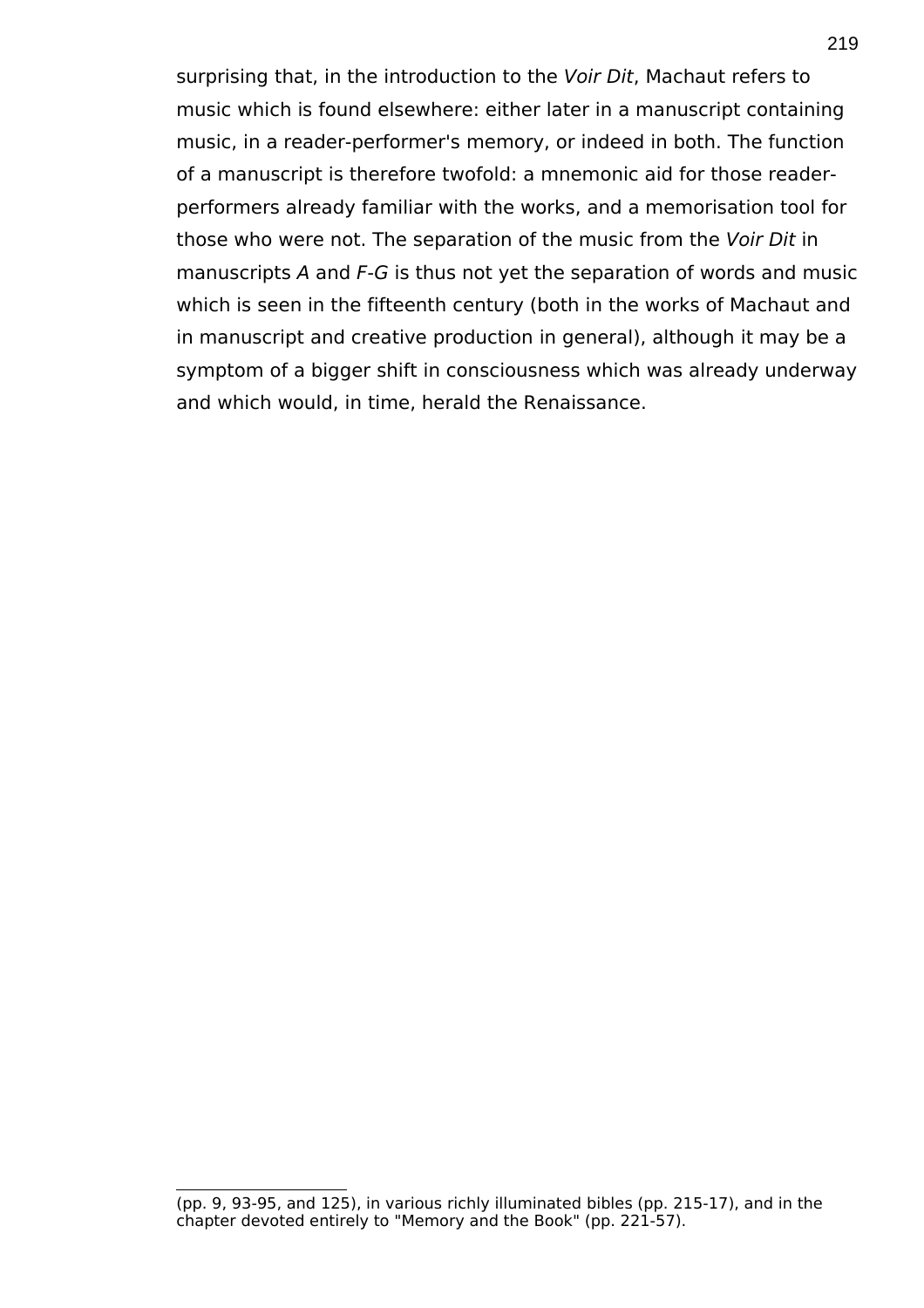# **Conclusion Performance and the Mise en page**

Car je vous envoie en cest escrit et painture et parole, pour che ke, quant je ne serais presens, ke cis escris par sa painture si est en apert par chu ke[?] lettre n'est mie, s'on ne le paint.<sup>[307](#page-219-0)</sup>

[For I send you in this written piece both image and word so that, when I am not with you, what is written by this image will be visible [to you] because writing cannot be without image.]

Figure removed due to copyright reasons

Fig. C.1: F fol. 75v (detail)

The opening miniature to the Dit de l'alerion in manuscript F-G

In the above quotation, the philosopher and trouvère Richart de Fournival (1201- c. 1261) speaks of two gateways whereby a manuscript may access the mind: painture and parole. These can be translated as "image" and "word", but are perhaps best understood, as Carruthers suggests, as "sight" and "sound".<sup>[308](#page-219-1)</sup> Both are needed in order to read a work, that is, to internalise it, to understand it, to make it one's own in one's memory. Painture and parole are each present in abundance in

<span id="page-219-0"></span><sup>&</sup>lt;sup>307</sup> Richart de Fournival, Li Bestiaires d'Amour, ed. by Cesare Segre (Milan: Riccardi, 1957), pp. 6-7. Cited in Carruthers, The Book of Memory, p. 341, n. 12 (the translation is mine).

<span id="page-219-1"></span><sup>308</sup> Carruthers, The Book of Memory, pp. 223-24.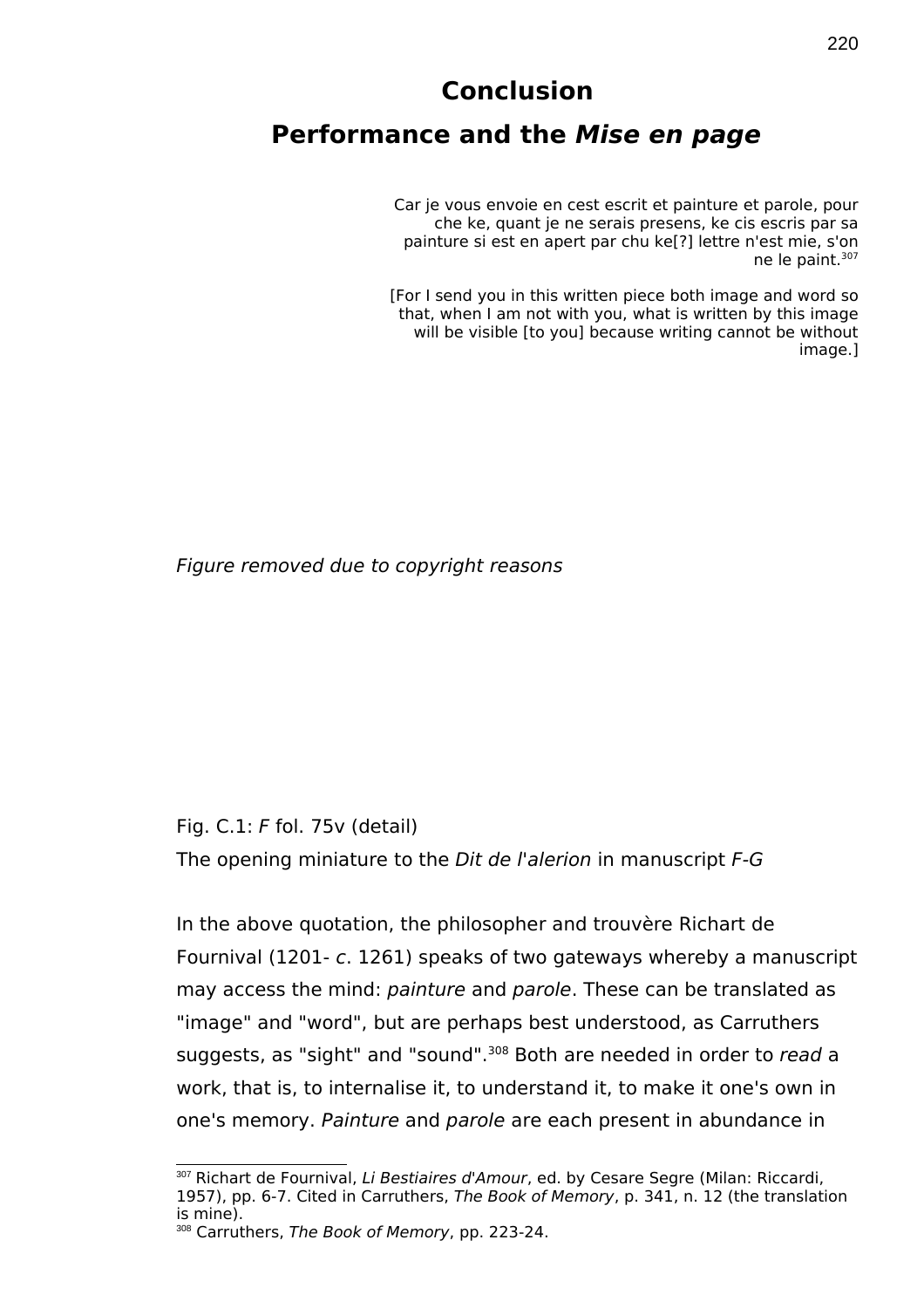the Machaut manuscripts which have been considered here. In addition, although every mind contains these two gateways, every mind is of course different. Once an artefact becomes internalised, it takes shape in the mind of the receiver as the individual interpretation of the readerperformer.

We have seen in the *Voir Dit* how words, music, image, and even the book itself were passed from author-performer (Guillaume) to reader-performer (Toute Belle) through the media of letters, scribes, and messengers. We saw Toute Belle learning a new composition through both sight (the secretary notating it) and sound (Guillaume reciting it, and she reading it aloud as the secretary writes). In this situation, the scribal-performer, the secretary, undertakes the act of writing directly from the dictated performance of the author-performer, who, although present, does not himself wield the pen. Although without doubt adjusted to fit the narrative, this scene, in order to be credible within one of the non-allegorical episodes of the "true tale", surely retains a patina of reality. Toute Belle follows the accepted traditions of the time, where reading "is a complex activity involving both an oral phase, that of lectio, and a silent one, of meditatio, committing the substance of the text to memory, re-presenting it in order to make it one's own."[309](#page-220-0) Thus the image of Toute Belle, the author, and the secretary allows us a rare glimpse of the transfer of material, in this case musical in nature, from author- to reader-performer.

The preceding analyses have sought to consider six manuscripts, the types of material they contain (text, iconography, music), and the individuals or broad sets of individuals involved in their performance (author-performer, scribal-performers, reader-performers). We have seen that the interplay of sight and sound, of painture and parole, is both subtle and essential to creation, reception and transmission. The Machaut manuscripts are no more silent artefacts than they are invisible. Between the meditatio and dictatio of the author-performer and the vocalisation and visualisation of the reader-performer, who hears or imagines the text and music within a manuscript, stands the scribal-performer, himself a reader-performer, but one charged with the

<span id="page-220-0"></span><sup>&</sup>lt;sup>309</sup> Carruthers, The Book of Memory, p. 222. Her discussion of the difference between lectio (study) and meditatio (meditation) in reading can be found beginning on p. 162.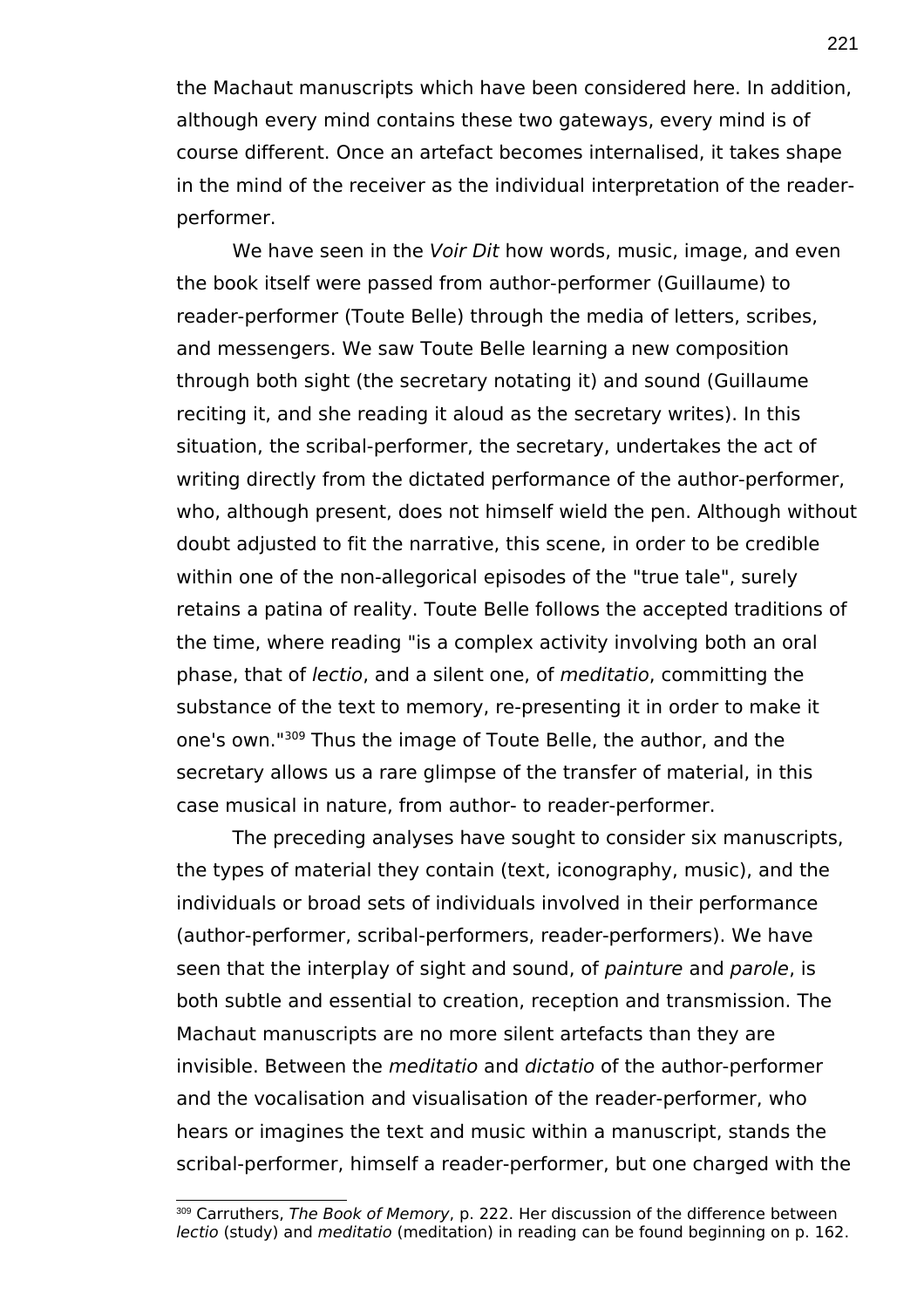task of further reproducing the work. He is not a machine, and the work which passes through his eyes, ears, mind and hand will also bear his imprint.

Thus the visual presentation of a manuscript can tell us much about its effect on its reader-performers and how it was produced by its scribal performers. Manuscript C has shown by its *mise en page* that it is a manuscript primarily focused on beauty. It is a codex in which the author-performer is present but behind the scribal-performers and the reader-performers. The presentation of the music, especially, suggests the elevation of sight over sound, of painture over parole. Manuscript Vg, in contrast, evokes the author-performer not through miniatures but through its clarity of presentation, particularly of the music, and it draws in the reader-performer through parole more than through painture. Manuscript A, which has long fascinated today's reader-performers with its tantalising invocation of the author-performer, brings him to the fore, even as it claims that he remains subservient to the reader-performers. In the elaborate opening images to the Prologue, the author is portrayed as a servant to love, to nature, and to ladies, but his reader-performers are not depicted; we are outside the manuscript until we take part in its performance. This concept is taken one step further by manuscript F-G, which reveres the author-performer both in miniatures and in clarity of layout while also respecting the reader-performer in the same way. Its author-portrait miniatures and clarity of presentation suggest to a greater extent than the other manuscripts that we are easily capable of admiring and learning from the author-performer.

Standing to one side of these delicate performances are manuscripts  $B$  and  $E$ . Manuscript  $B$  is challenging for a reader-performer to approach, and although the author-performer's presence is felt, it is minimal. Here it is the scribal-performers who are the main players, and we have seen how a reception of this manuscript which takes into account a presumed familiarity with the works it contains eliminates many of its perceived disadvantages. Manuscript E, too, stands apart from its fellows in many ways. Its transmission, as we have seen, appears to combine memory and writing more fully than any of the other manuscripts under consideration. Its emphasis is on the beauty of the codex and of the work, rather than on the author-performer, whose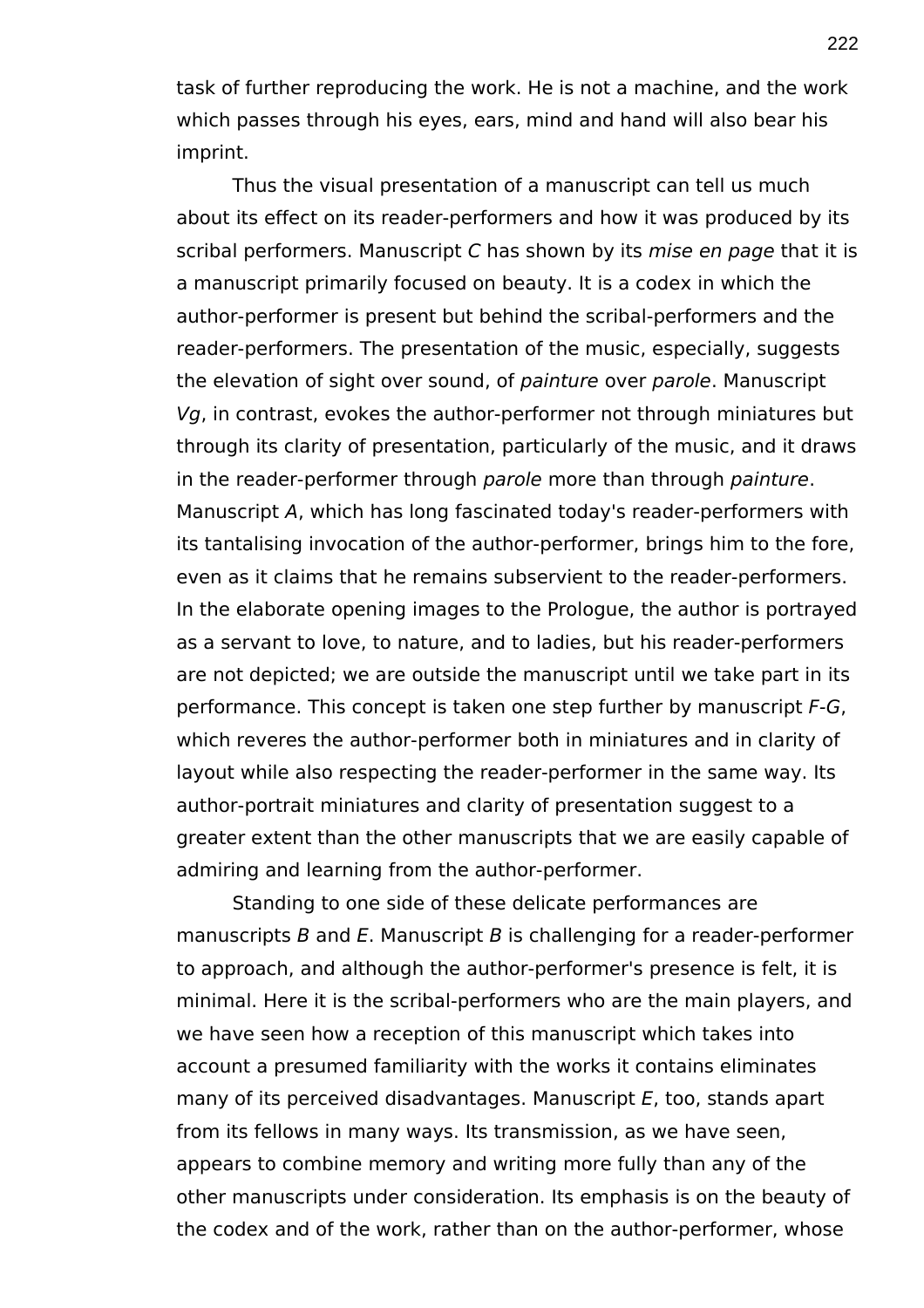wishes - if indeed he had the intentions ascribed to him in the rubric to the index in manuscript  $A$  - are not necessarily followed. Manuscript  $E$ offers its reader-performers - in this case, a known patron - a new performance of what, by the time of its production, were songs already in circulation.

Whatever the role of the author-performer in the production of the Machaut manuscripts, whether he was involved to the extent of painting the miniatures (as Domenic Leo has argued for manuscript A) or whether he was unaware of their existence (as implied by Lawrence Earp's view that manuscript  $B$  is for the most part an unauthorised copy of Vg), his presence is attested to varying degrees throughout each. Perhaps ironically, the manuscript in which his presence is most strongly felt, manuscript F-G, was produced after Machaut's death and therefore cannot be said to have been overseen by him. Whether it is trying to recreate as fully as possible his perceived intentions a generation later, or whether it is trying to revere his memory, is a matter of interpretation, but in either case the effect of his presence is achieved. That, after all, is the purpose of producing a manuscript, as implied by Richart de Fournival: "so that, when I am not with you ..."

For indeed, Guillaume de Machaut is not with us, except through manuscripts. In a thesis which has throughout valued equally the contribution of all of the groups of performers identified, at whatever point in time they may find or have found themselves, it seems appropriate to finish with a look at the present. It is no exaggeration to say that, not only in manuscript studies but in society as a whole, we are living through a technological revolution which rivals and arguably surpasses the invention of the printing press. Across the globe the evolution of the internet has been rapid - there are people alive in the same culture today who have grown up with the internet living and working alongside those who have had to learn how to use it at a more advanced age or who are still not computer-literate - and it is having a profound effect on the way we view history. In the popular view, at least, if it isn't on the internet, it seems it didn't happen, and what's more, you can make it happen by putting it online yourself. If the phrase "on the internet" in the preceding sentence is changed to "in print", and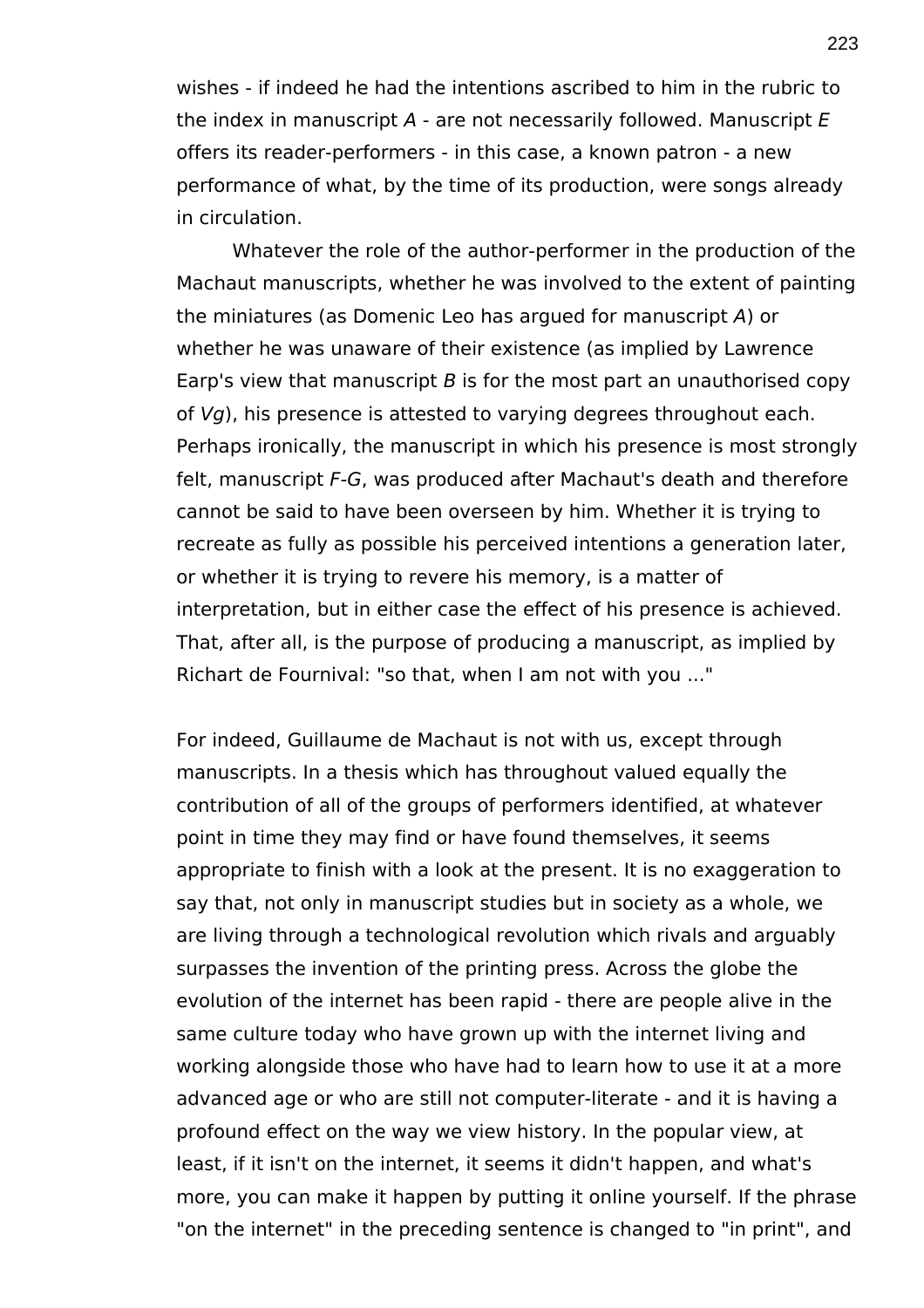"putting it online yourself" is changed to "printing it yourself", then the modified wording could be used to describe the boom in printing in the Renaissance.

Yet moveable type did not kill writing; the two simply learned to co-exist. It may well, however, have dealt a severe blow to the art of memory, as society has found ever more ways to store information outside of the human mind, even if this process may have been already well under way when the printing press was invented. (One of the results of this and of the cheap production of writing materials, of course, is that we rely much more on manuscript in everyday use - think what happens when you go shopping without a list.) Printing allowed works of literature, art, and music to become much more widespread than previously, thereby increasing their readership and literacy levels in society; and it helped to standardise language, again a process that was already well under way, and arguably still is (despite the persistent vigour of certain counter-tendencies such as sociolectal and dialectal varieties, trade-specific jargon, etc.). Once more, change the word "printing" to "the internet" in the preceding sentence, and the new sentence may well be said in a few generations' time.

Hindsight is one thing, however, and the future is another. This is no place to predict how technology will turn in the years and centuries to come, but we can at least review where it has been so far. Manuscript images are now available online - I have made use of many of them – as are entire manuscripts sometimes. Digitisation offers huge possibilities for discovery and research, but at equally huge costs at least for the foreseeable future. Libraries worry about copyright, control, and especially conservation, not just during the digitisation process but because more people will want to see a manuscript that has been digitised than one which has not, just as was the case with text editions and facsimiles in the last century. As any scholar researching manuscripts will attest, it is usually far easier to gain access to a manuscript which has never been reproduced than to consult one which has been digitised.

Perhaps the logical next step for the methodology and interpretation offered in this thesis is to consider the effect that this new form of reception has on the reader-performers, how the new scribal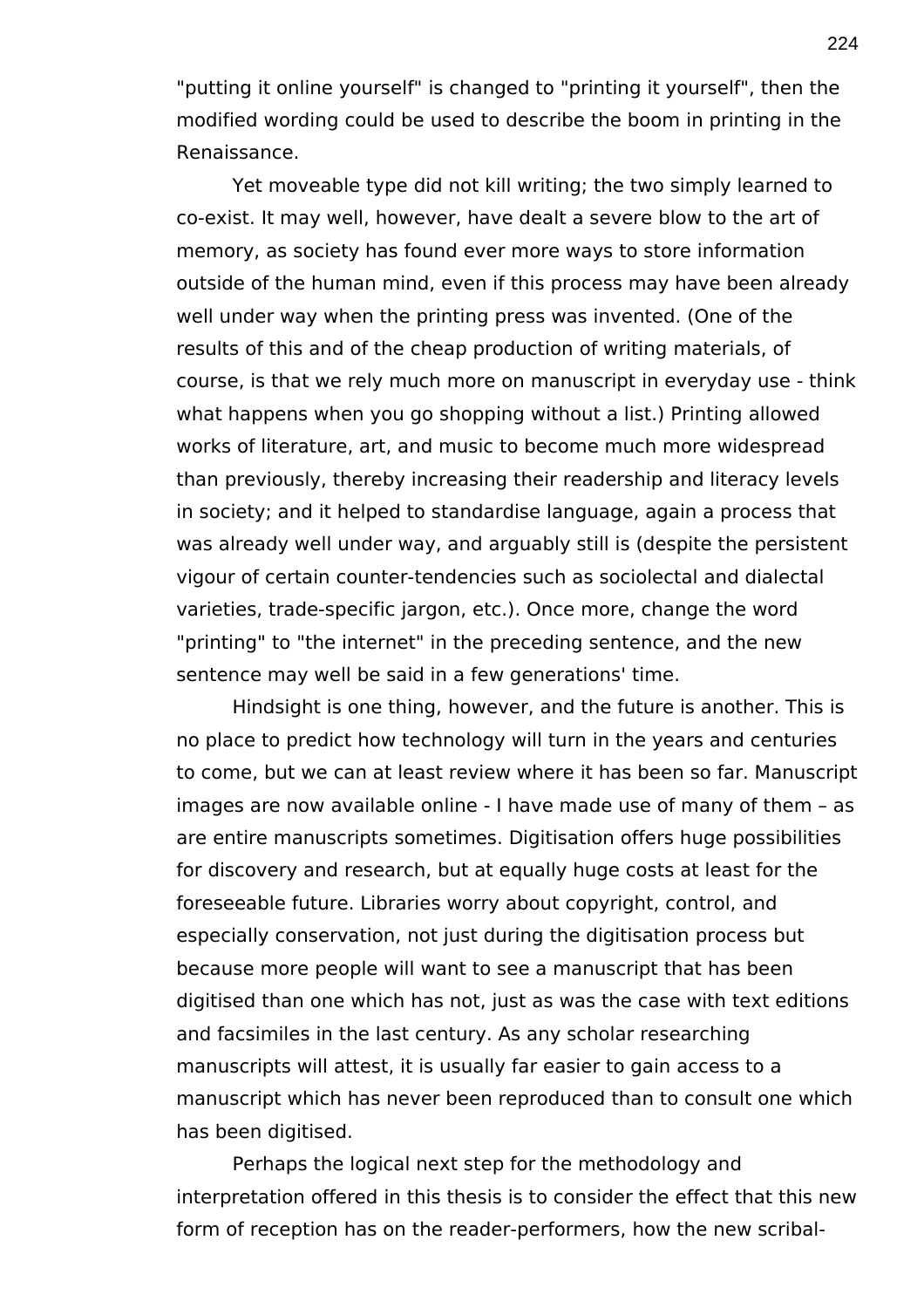performers, those involved in the production of digitised editions, consciously and subconsciously stamp the new presentation with their own priorities (whether they be to reproduce a single manuscript or several manuscripts together for comparison, to add translation or commentary, and so on), just as did their medieval forebears and every editor and translator in between, and how this process of editing and transmission, in turn, portrays the author-performer and their interpretation of his supposed desires. All this, of course, will have to wait for another instalment in both history and research, but it is a fascinating thought on which to end. It is tempting to think of Machaut, in whichever afterlife he may be, watching with amusement the various interpretations of his works and desires, whatever he may once have considered to be their proper formation. I hope he is chuckling.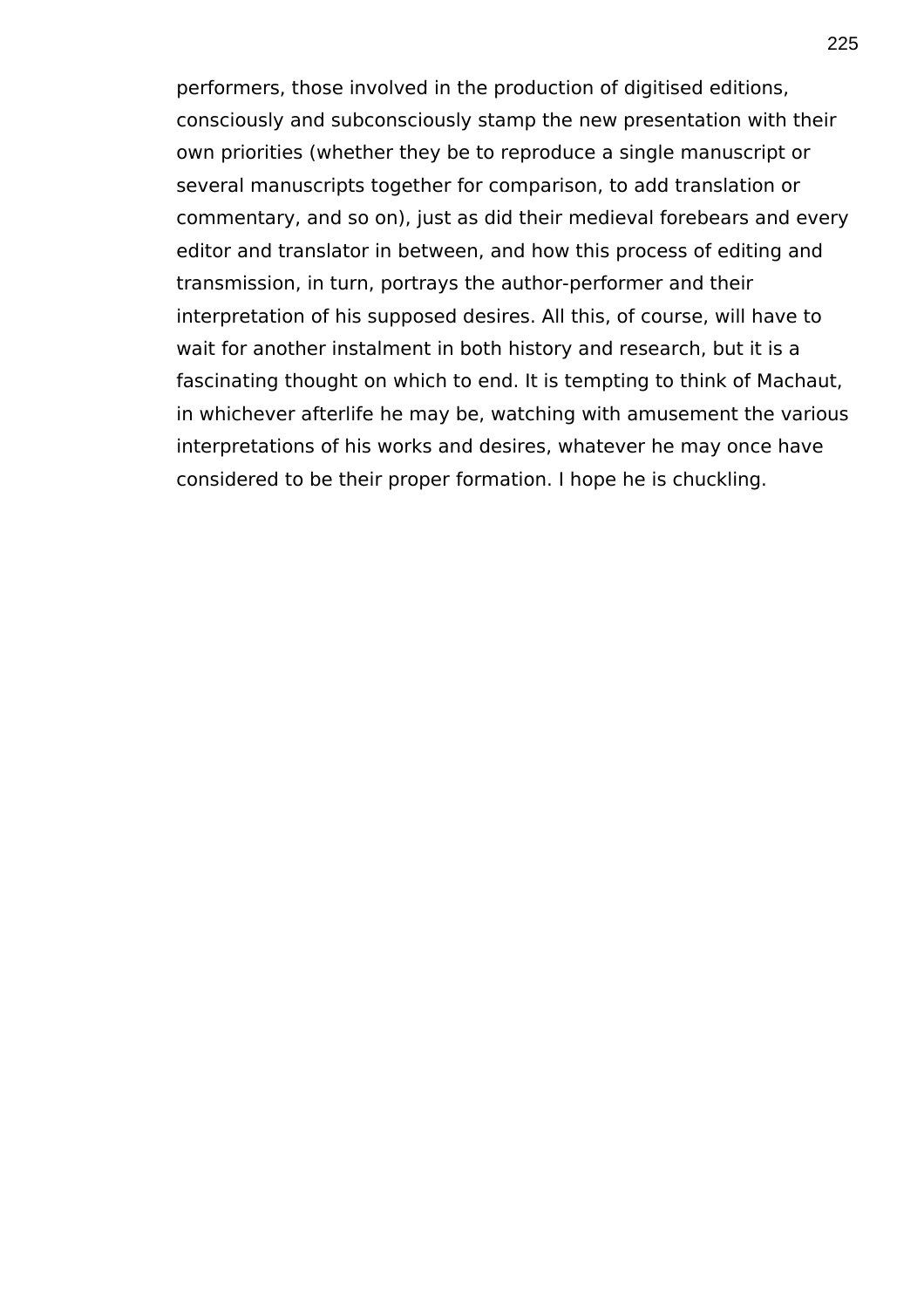### **Bibliography**

#### **Manuscripts**

Cambridge, Parker Library, Corpus Christi College (on long-term loan from a private owner), Codex Vogüé (Vg)

Paris, Bibliothèque Nationale de France, fonds français 1584 (A)

Paris, Bibliothèque Nationale de France, fonds français 1585 (B)

Paris, Bibliothèque Nationale de France, fonds français 1586 (C)

Paris, Bibliothèque Nationale de France, fonds français 9221 (E)

Paris, Bibliothèque Nationale de France, fonds français 22545-22546 (F-G)

#### **Editions of Text and Music**

de Machaut, Guillaume, "Le Jugement du Roy de Behaigne" and "Remede de Fortune", ed. and trans. by James I. Winsatt and William M. Kibler (Athens: University of Georgia Press, 1988)

de Machaut, Guillaume, Le Livre dou Voir Dit trans. by R. Barton-Palmer and ed. by Daniel Leech-Wilkinson (New York: Garland, 1998)

de Machaut, Guillaume, Le Livre du voir dit, ed. by Paul Imbs (Paris: Livre de Poche, 1999)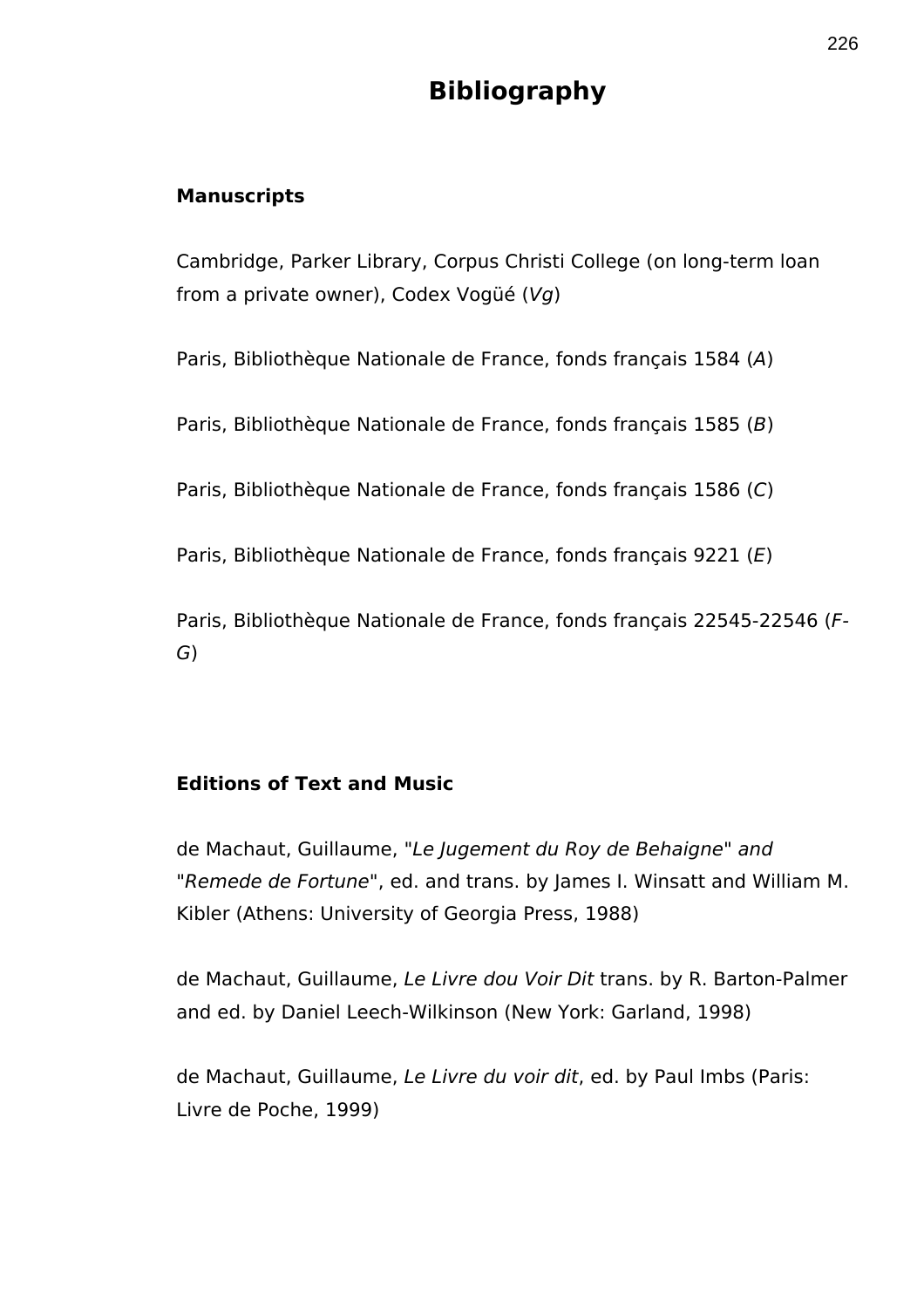de Machaut, Guillaume, Guillaume de Machaut, Musikalische Werke, 4 vols, vols 1-3 ed. by Friedrich Ludwig, vol. 4 ed. by Heinrich Besseler, (Leipzig: Breitkopf and Härtel, 1926-43; repr. 1954)

de Machaut, Guillaume, Oeuvres de Guillaume de Machaut, ed. by Ernest Hoepffner (Paris: Firmin-Didot, 1908-21)

de Machaut, Guillaume, Guillaume de Machuat: Poésies lyriques. Edition complète en deux parties; avec introduction, glossaire et fac-similés publiée sous les auspices de la Faculté d'Histoire et de Philologie de Saint-Pétersbourg, ed. by Vladimir F. Chichmaref, 2 vols (Paris: Champion, 1909)

de Machaut, Guillaume, The Works of Guillaume de Machaut, ed. by Leo Schrade, Polyphonic Music of the Fourteenth Century vols 2-3 (Monaco: Editions de L'Oiseau-Lyre, 1956)

#### **Secondary Sources**

Apel, Willi, The Notation of Polyphonic Music: 900-1600 (Cambridge, MA: The Medieval Academy of America, 1942)

Art, Wulf, "Machaut [Machau, Machault], Guillaume de [Guillelmus de Machaudio]" in Grove Music Online, ed. by L. Macy, http://www.grovemusic.com

Attwood, Catherine, Dynamic Dichotomy: The Poetic "I" in Fourteenthand Fifteenth-Century French Lyric Poetry (Amsterdam and Atlanta: G. A. Rodopi, 1998)

—, "The Image in the Fountain: Fortune, Fiction and Femininity in the Livre du Voir Dit of Guillaume de Machaut", in Fortune and Women in Medieval Literature, ed. by Catherine Attwood, Nottingham French Studies 38:2 (Autumn 1999, special volume), 137-49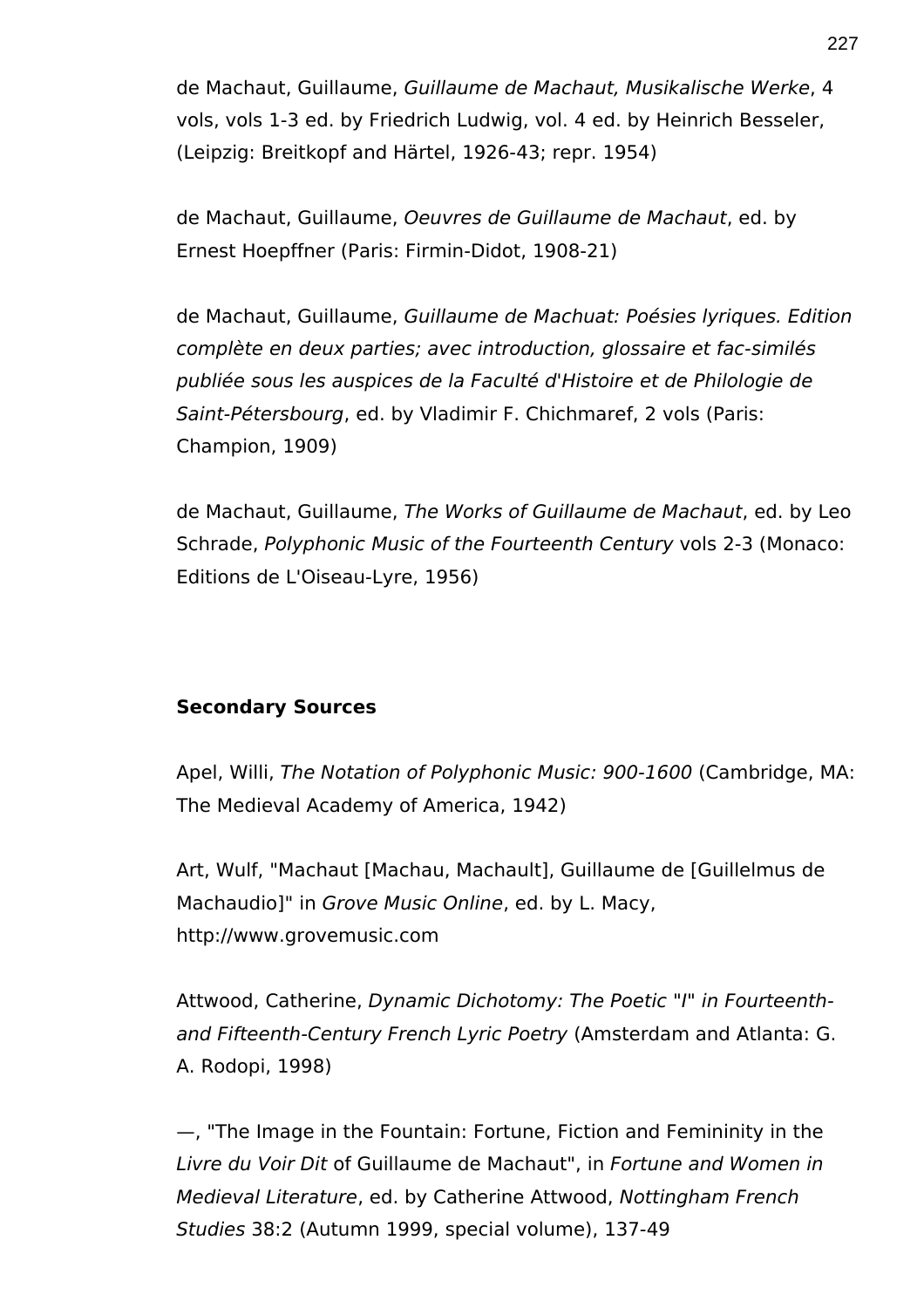Aubrey, Elizabeth, "Sources, MS, III: Secular monophony 4. French", Grove Music Online, ed. by L. Macy, <http://www.grovemusic.com>

Avril, François, "Les Manuscrits enluminés de Guillaume de Machaut: Essai de chronologie" in Guillaume de Machaut: Colloque – Table Ronde Organisé par l'Université de Reims, 19-22 Avril 1978 (Paris: Klincksieck, 1982), pp. 117-33

—, Manuscript Painting at the Court of France trans. by Ursule Molinaro and Bruce Benderson (London: Chatto and Windus, 1978)

Azéma, Anne, " 'Une aventure vous dirai': Performing Medieval Narrative" in Performing Medieval Narrative, ed. by Evelyn Birge Vitz, Nancy Freeman Regalado, and Marilyn Lawrence (Cambridge: Brewer, 2005), pp. 209-22

Baum, Richard, "Le Descort ou l'anti-chanson" in Mélanges de philologie romane dédiés à la mémoire de Jean Boutière, 2 vols (Liège: Soledi, 1967) vol. I, pp. 75-98

Bent, Margaret, "The 'Harmony' of the Machaut Mass" in Machaut's Music: New Interpretations, ed. by Elizabeth Eva Leach (Woodbridge: Boydell, 2003), pp. 75-94

—, "The Machaut Manuscripts Vg, B, and E", Musica Disciplina, 37 (1983), 53-82

—, "Some Criteria for Establishing Relationships Between Sources of Late-Medieval Polyphony", in Music in Medieval and Early Modern Europe: Patronage, Sources and Texts, ed. by Iain Fenlon (Cambridge: Cambridge University Press, 1981), pp. 295-317

Berger, Anna Maria Busse, Medieval Music and the Art of Memory (Berkely: University of California Press, 2005)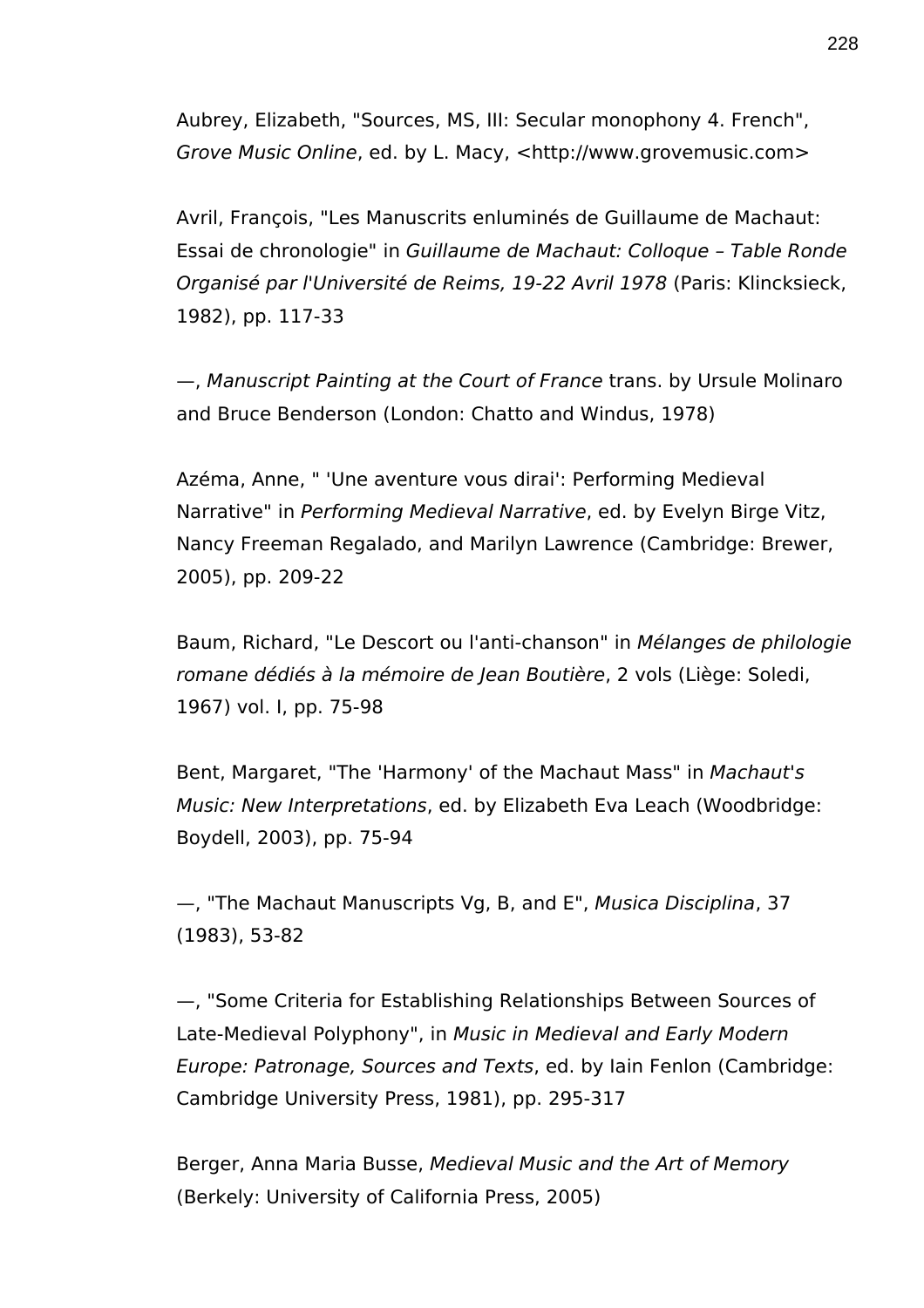Berger, Karol, "Roman Ingarden, The Work of Music and the Problem of its Identity" (review) Journal of the American Musicological Society, 41 (1988), 558-65

Bétemps, Isabelle, L'Imaginaire dans l'oeuvre de Guillaume de Machaut (Paris: Honoré Champion, 1998)

Billy, Dominique, L'Architecture lyrique mediévale: analyse métrique et modélisation des structures interstrophiques dans la poésie lyrique des troubadours et des trouvères (Montpellier: Section Française de l'Association Internationale des Etudes Occitanes, 1989).

Binkley, Thomas, "The Work is not the Performance", in Companion to Medieval and Renaissance Music, ed. by Tess Knighton and David Fallows (London: Dent, 1992), pp. 36-43

Bloch, R. Howard, "The Medieval Text - 'Guigemar' - As a Provocation to the Discipline of Medieval Studies", The New Medievalism, eds Marina S. Brownlee, Kevin Brownlee, and Stephen G. Nichols (Baltimore: John Hopkins University Press, 1991), pp. 99-112

Bloch, R. Howard, and Stephen G. Nichols, "Introduction", in Medievalism and the Modernist Temper, eds R. Howard Bloch and Stephen G. Nichols (Baltimore: John Hopkins University Press, 1996), pp. 1-22

Boorman, Stanley, "A New Edition of Machaut", Early Music, 5 (1977), 495-98

Boulton, Maureen Barry McCann, The Song in the Story: Lyric Insertions in French Narrative Fiction (Philedelphia: University of Pennysylvania Press, 1993)

Bowers, Roger, "Guillaume de Machaut and his Canonry at Reims, 1338-1377", Early Music History, 23 (2004), 1-48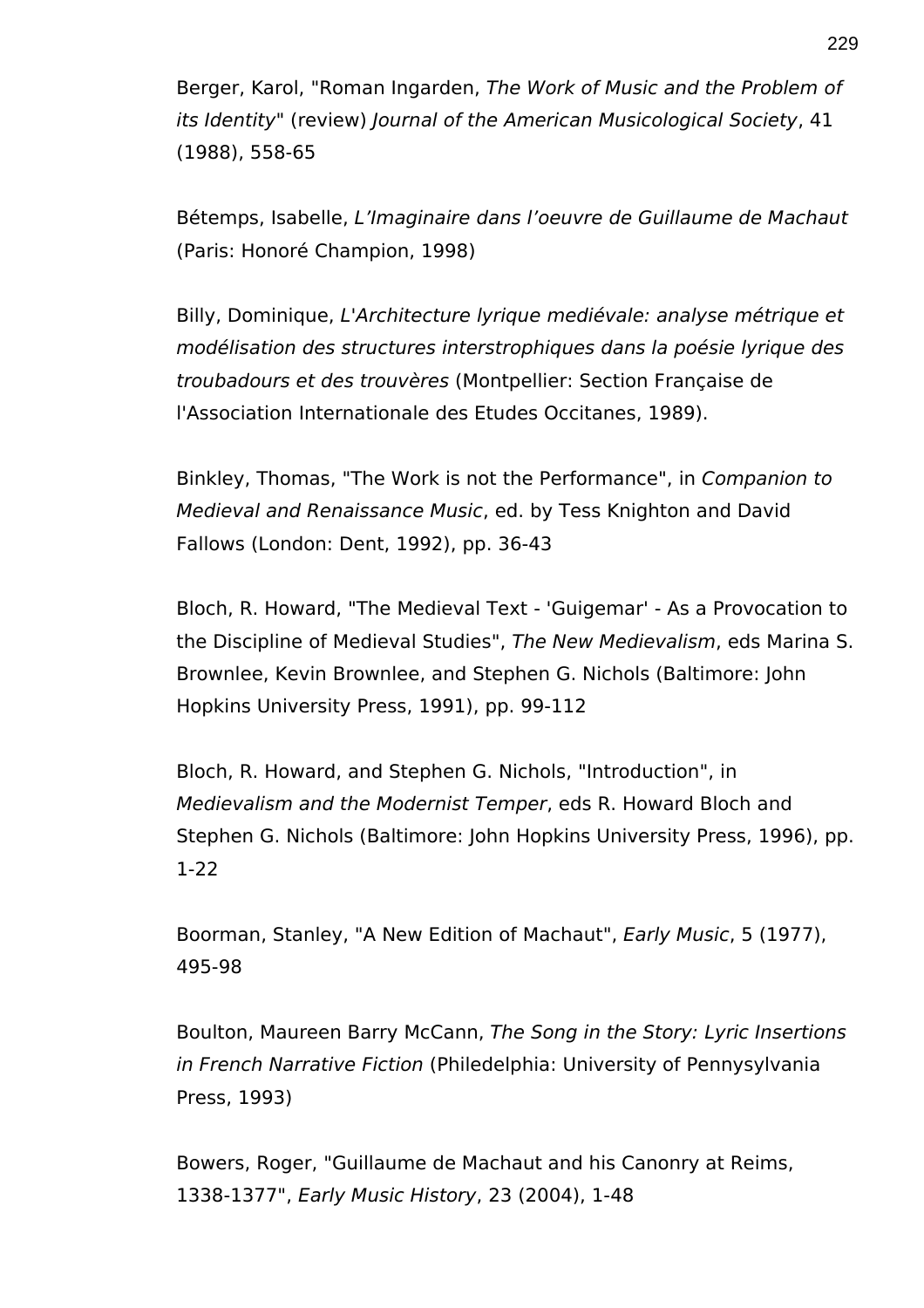Brown, Cynthia. J., Poets, Patrons, and Printers: Crisis of Authority in Late Medieval France (Ithaca and London: Cornell University Press, 1995)

Brownlee, Kevin, "Authorial Self-Representation and Literary Models in the Roman de Fauvel", in Margaret Bent and Andrew Wathey, eds, Fauvel Studies: Allegory, Chronicle, Music and Image in Paris, Bibliotèque Nationale de France, MS français 146 (Oxford: Clarendon Press, 1998), 73-103

—, "Fire, Desire, Duration, Death: Machaut's Motet 10" in Citation and Authority in Medieval and Renaissance Musical Culture: Learning from the Learned, ed. by Suzannah Clark and Elizabeth Eva Leach (Woodbridge: Boydell, 2005), pp. 79-86

—, Poetic Identity in Guillaume de Machaut (Madison: University of Wisconsin Press, 1984)

Buckley, Ann, "Introduction", in French Lyric Lais, Vol. 1 (Newton Abbot: Antico Edition, 1992–4), pp. i-ii

Busby, Keith, Codex and Context: Reading Old French Verse Narrative in Manuscript (Amsterdam: Rudopi, 2002)

—, "Mise en texte as Indicator of Oral Performance in Old French Verse Narrative" in Performing Medieval Narrative, ed. by Evelyn Birge Vitz, Nancy Freeman Regalado and Marilyn Lawrence (Cambridge: Brewer, 2005), pp. 61-72

Butt, John, Playing With History: The Historical Approach to Musical Performance (Cambridge: Cambridge University Press, 2002)

Butterfield, Ardis, "Articulating the Author: Gower and the French Vernacular Codex", The Yearbook of English Studies, 33 (2003), 80-96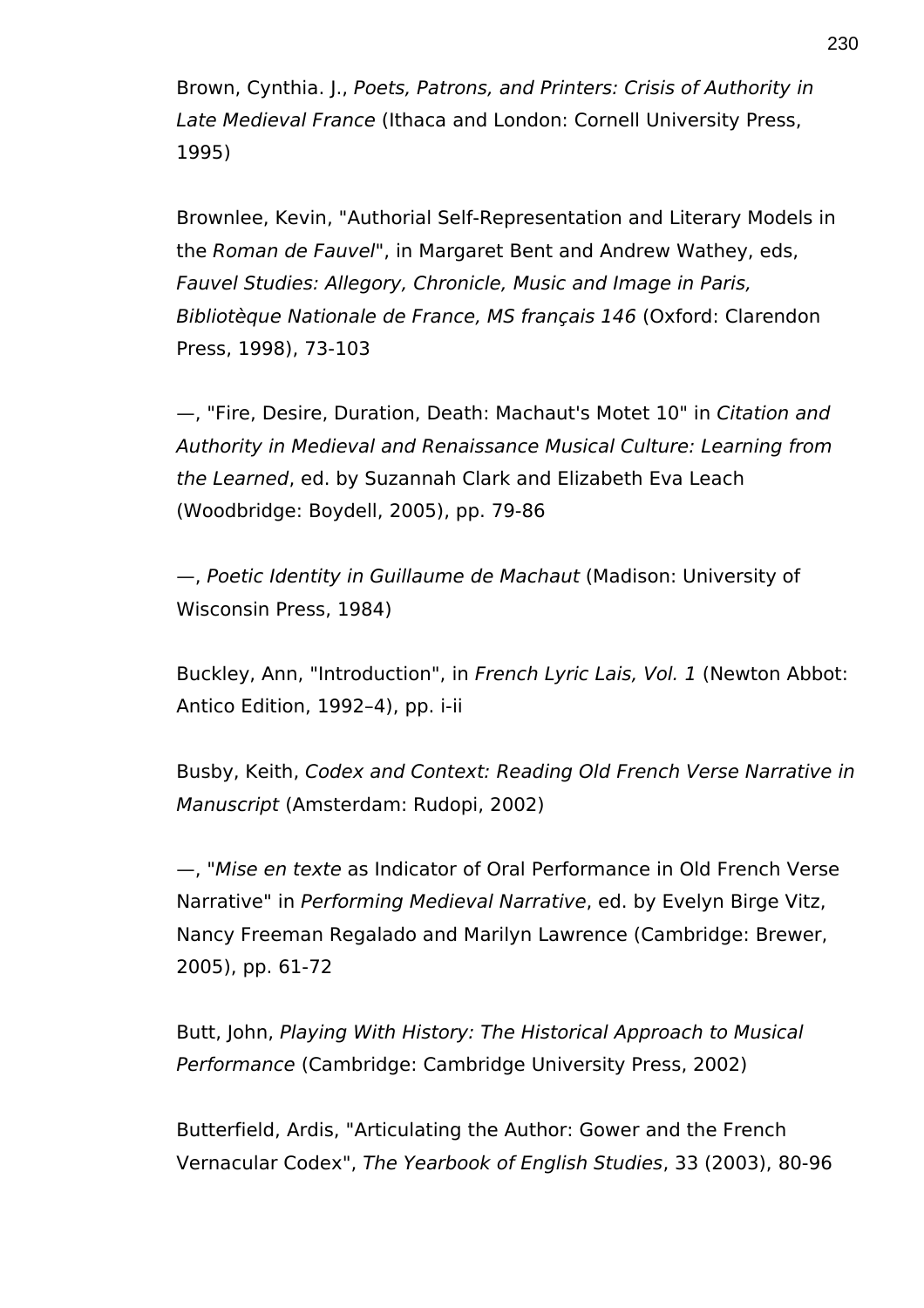—, Poetry and Music in Medieval France (Cambridge: Cambridge University Press, 2002)

Calin, William, "Le moi chez Guillaume de Machaut", in Guillaume de Machaut: Colloque – Table Ronde Organisé par l'Université de Reims, 19-22 Avril 1978 (Paris: Klincksieck, 1982), pp. 241-52

—, "Medieval Intertextuality: Lyrical Inserts and Narrative in Guillaume de Machaut", The French Review, 62 (1988), 1-10

—, A Poet at the Fountain: Essays on the Narrative Verse of Guillaume de Machaut (Lexington: University Press of Kentucky, 1974)

Calin, William, and Lawrence Earp, "The Lai in the Remede de Fortune", Ars Lyrica, 11 (2000), 39-75

Camille, Michael, "The Book of Signs: Writing and Visual Difference in Gothic Manuscript Illumination", Word and Image, 1 (1985), 133-48

Cape, Safford, "The Machaut Mass and its Performance", Score, 25 (1959), 38-57, Score, 26 (1960), 20-29

Carruthers, Mary J., The Book of Memory: A Study of Memory in Medieval Culture (Cambridge: Cambridge University Press, 1990; repr. 2008)

—, The Craft of Thought: Meditation, Rhetoric and the Making of Images, 400-1200 (Cambridge: Cambridge University Press, 1998)

—, "Review of Leo Treitler, With Voice and Pen: Coming to Know Medieval Song and How It Was Made", Plainsong and Medieval Music 14 (2005), 225-45

Cerquiglini, Bernard, In Praise of the Variant: A Critical History of Philology trans. by Betsy Wing (Baltimore: John Hopkins University Press, 1999)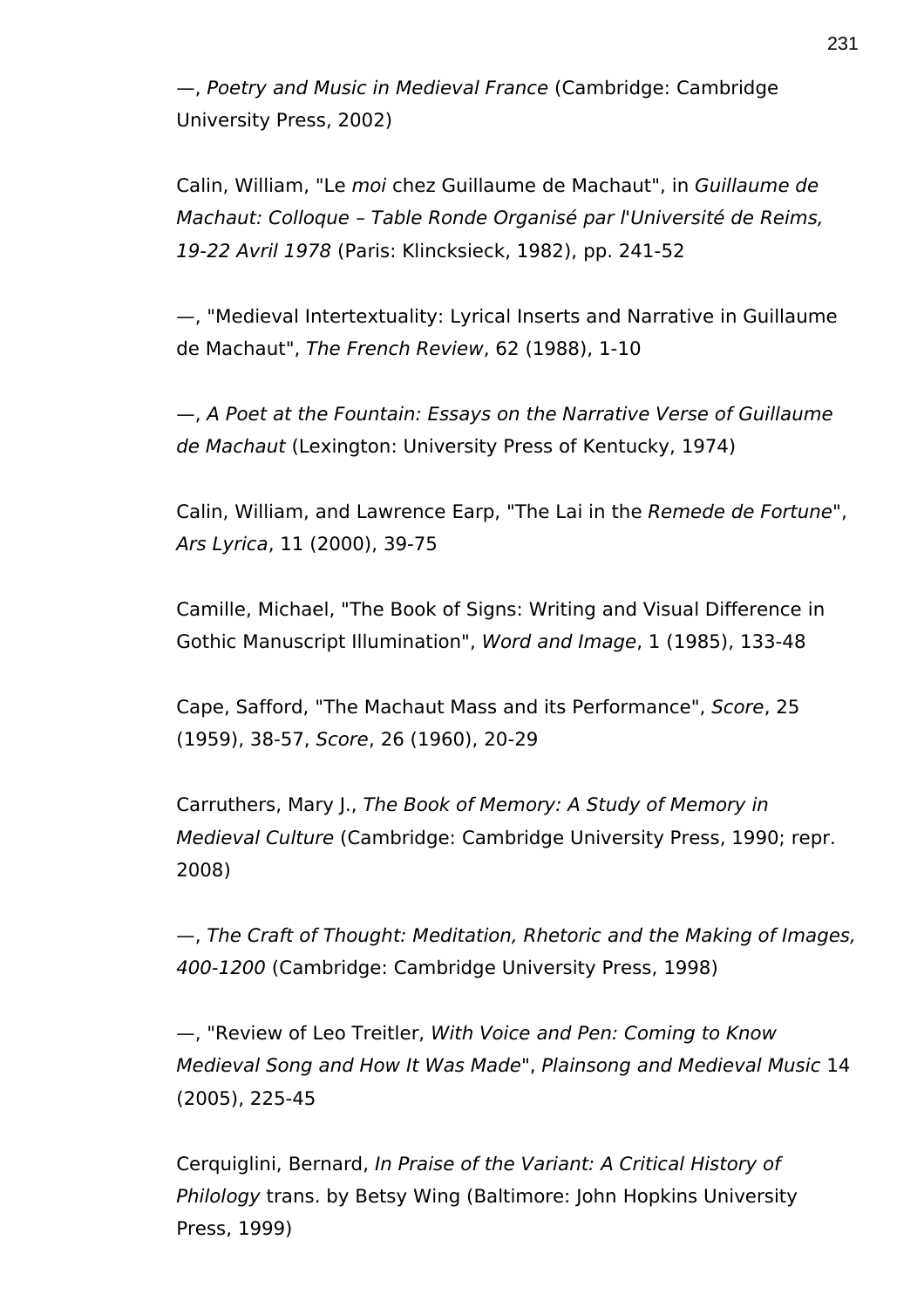Cerquiglini-Toulet, Jacqueline, La Coleur de la mélancolie: la fréquantation des livres au XIVe siècle, 1300-1415 (Paris: Hatier, 1993)

—, "Un Engin si soutil": Guillaume de Machaut et l'écriture au xive siècle (Geneva: Slatkine, 1985)

Chaytor, Henry J. From Script to Print: An Introduction to Medieval Literature (Cambridge: Cambridge University Press, 1945)

Clark, Alice V., "Machaut Reading Machaut: Self-Borrowing and Reinterpretation in Motets 8 and 21", in Citation and Authority in Medieval and Renaissance Musical Culture: Learning from the Learned, ed. by Suzannah Clark and Elizabeth Eva Leach (Woodbridge: Boydell, 2005), pp. 94-101

Coleman, Joyce., Public Reading and Reading Public in Late Medieval England and France (Cambridge: Cambridge University Press, 1996)

Collet, Olivier, "Les Collections vernaculaires entre diversité et unité: À propos d'une nouvelle recherche sur la mise en receuil des œuvres littéraires au Moyen Âge", in L'Écrit et le manuscrit à la fin du Moyen Âge, ed. by Tania van Hemelryck and C. van Hoorebeeck (Turnhout: Brepolis, 2005), pp. 57-66

Crane, Susan, The Performance of Self: Ritual, Clothing, and Identity during the Hundred Years War (Philadelphia: University of Pennsylvania Press, 2002)

Cullin, Olivier, L'Image musique ([n. p.]: Fayard, 2006)

—, "L'Œil de l'esprit: La Musique, la mémoire et l'écriture au Moyen Âge" in La Place de la musique dans la culture médiévale: Actes du Colloque organisé à la Fondation Singer-Polignac le mercredi 25 octobre 2006, ed. by Olivier Cullin (Turnhout: Brepols, 2007), 87-98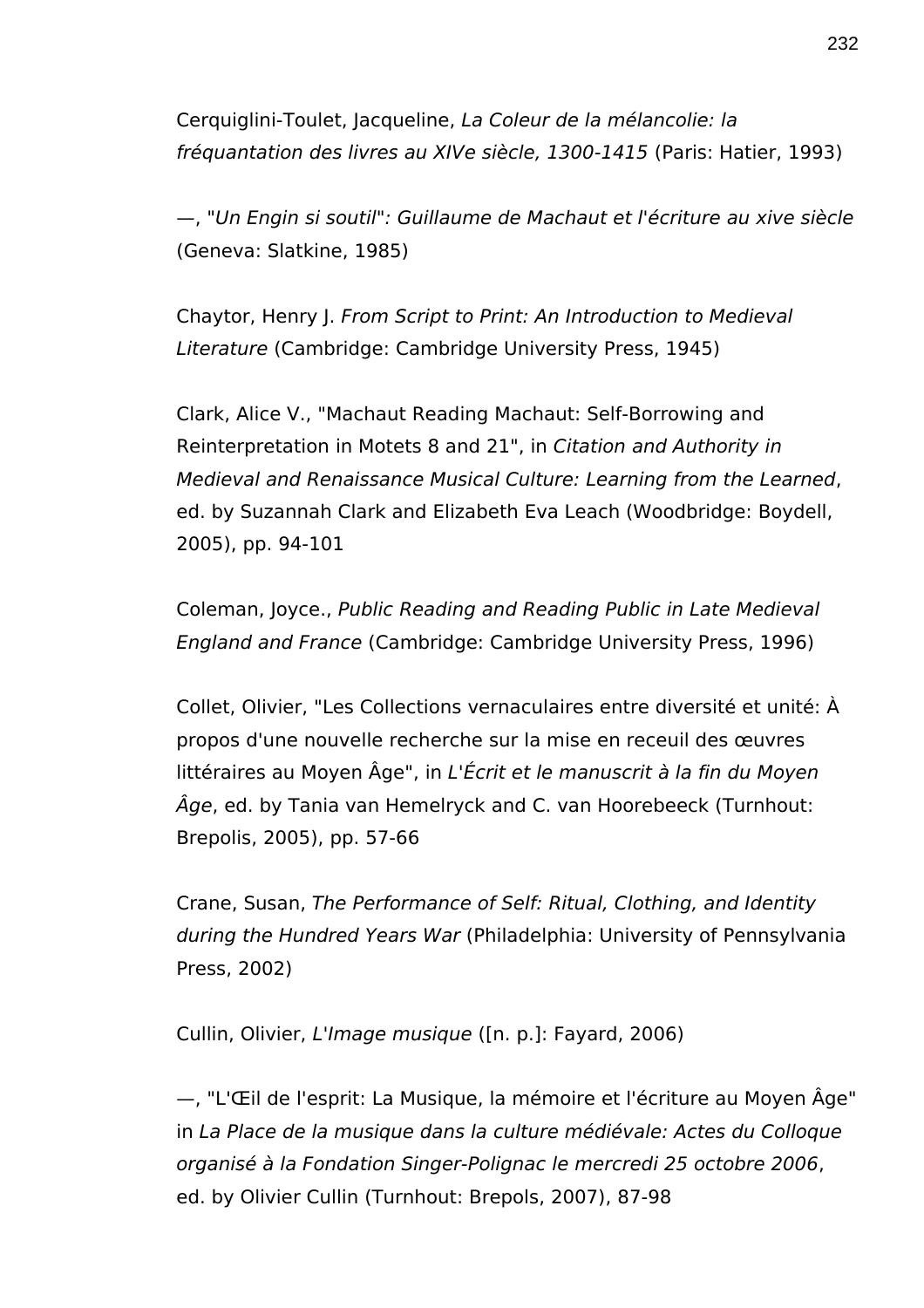Demoris, René, Le Roman à la première personne: du classicisme aux Lumières (Geneva: Droz, 2002)

Dennery, Anne, "Guillaume de Machaut: La Messe de Notre Dame" Analyse Musicale 34 (1999), 62-76

Dillon, Emma, Medieval Music-Making and the "Roman de Fauvel" (Cambridge: Cambridge University Press, 2002)

Dobrinsky, Julia, " 'Peindre, pourtraire, escrire': le rapport entre le texte et l'image dans les manuscrits enluminés de Guillaume de Machaut (XIV<sup>e</sup> -XV<sup>e</sup> siècles)" (unpublished doctoral thesis, Université de Paris IV-Sorbonne, 2004)

Dragonetti, Roger, La Musique et les lettres: études de littérature médiévale (Geneva: Droz, 1986)

Dunlop, Lynn M., "Cities Without Walls: the Politics of Melancholy from Machaut to Lydgate" (unpublished doctoral thesis, University of Cambridge, 1997)

Earp, Lawurence Marshburn, "Declamatory Dissonance in Machaut" in Citation and Authority in Medieval and Renaissance Musical Culture: Learning from the Learned, ed. by Suzannah Clark and Elizabeth Eva Leach (Woodbridge: Boydell, 2005), 102-22

—, Guillaume de Machaut: A Guide to Research (New York: Garland, 1995)

—, "Lyrics for Reading and Lyrics for Singing in Late Medieval France: The Development of the Dance Lyric from Adam de la Halle to Guillaume de Machaut" in The Union of Words and Music in Medieval Poetry, ed. by Rebecca A. Balzer, Thomas Cable, and James I. Wimsatt (Austin: University of Texas Press, 1991), pp. 101-31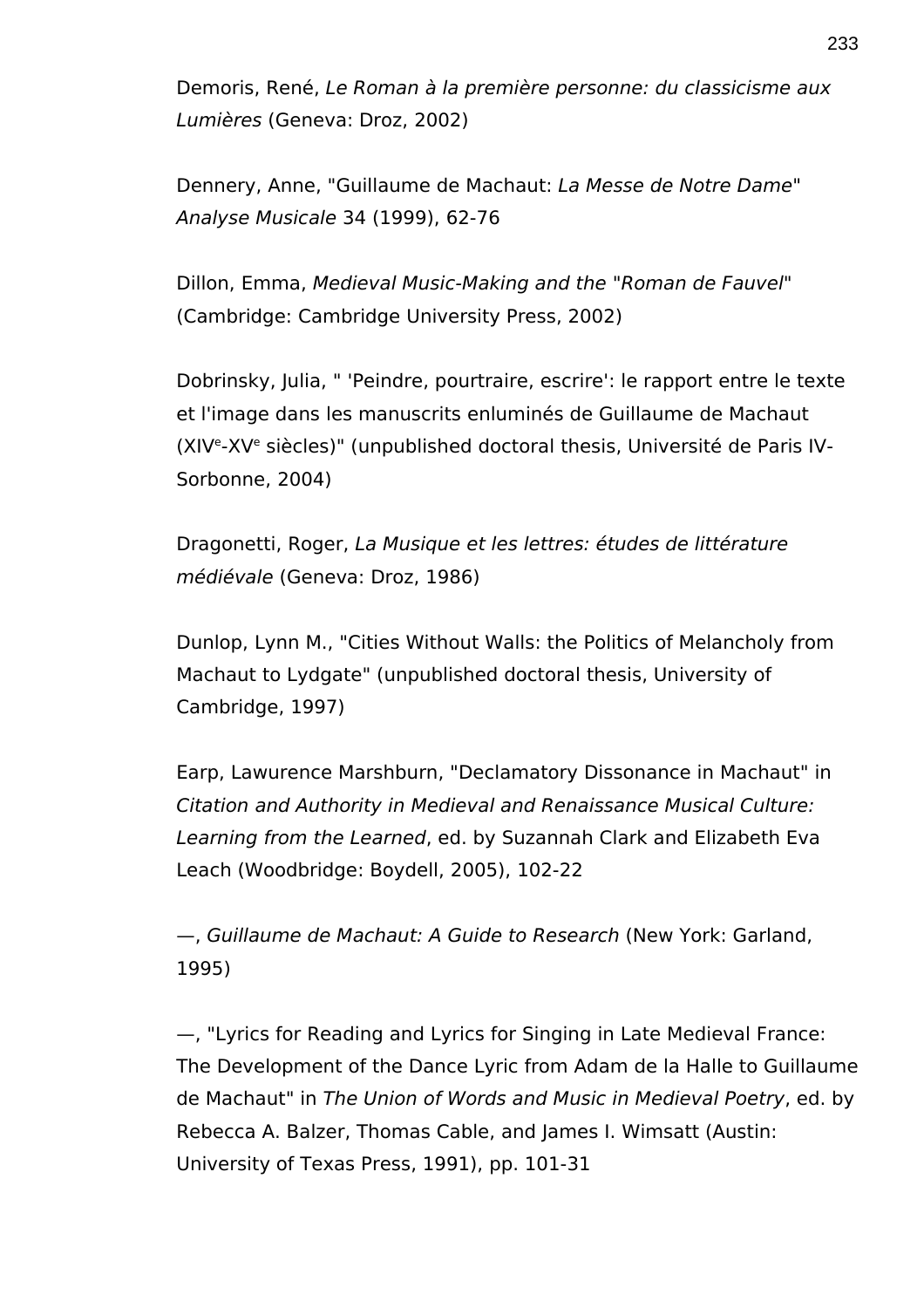—, "Machaut's Role in the Production of Manuscripts of his Works", Journal of the American Musicological Society, 42 (1989), 461-503

—, "Scribal Practice, Manuscript Production and the Transmission of Music in Late Medieval France: The Manuscripts of Guillaume de Machaut" (unpublished doctoral thesis, Princeton University, 1983)

Ehrhart, Margaret J., "Machaut's Dit de la fonteinne amoureuse, the Choice of Paris, and the Duties of Rulers" Philological Quarterly, 59 (1980), 119-39

Enders, Jody, "Music, Delivery, and the Rhetoric of Memory in Guillaume de Machaut's Remede de Fortune" Proceedings of the Modern Language Association 107:3 (May 1992), 450-64

Fallows, David, "Guillaume de Machaut and his Mass: A Commemoration and a Review" Musical Times 118 (1977), 288-91

—, "Guillaume de Machaut and the Lai: A New Source", Early Music, 5 (1977), 477-83

—, "Lai", in Grove Music Online, ed. by L. Macy, <http://www.grovemusic.com>

Farquhar, James Douglas, and Sarah Hindemann, Pen to Press: Illustrated Manuscripts and Printed Books in the first century of Printing (Maryland: University of Maryland and John Hopkins University, 1977)

Ferneyhough, Brian, "Aspects of Notational and Compositional Practice" in Brian Ferneyhough: Collected Writings, ed. by James Boros and Richard Toop (Amsterdam: Harwood Academic Publishers, 1995), pp. 2-13

Foulet, Alfred, and Mary Blakely Speer, On Editing Old French Texts (Lawrence: The Regents Press of Kansas, 1979)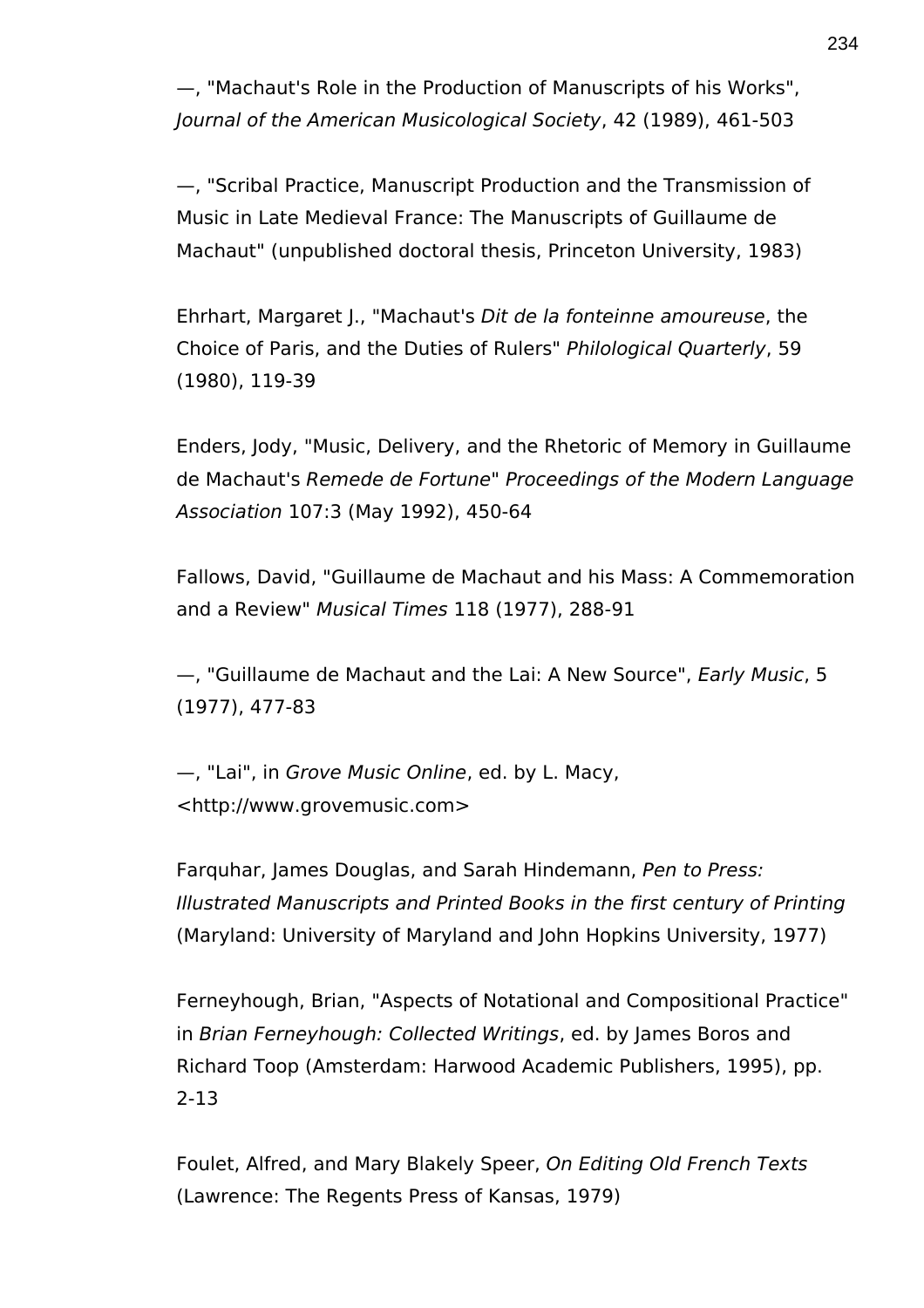Fournival, Richard de, Li Bestiaires d'Amour, ed. by Cesare Segre (Milan: Riccardi, 1957)

Fuller, Sarah, "Hidden Polyphony: A Reappraisal", Journal of the American Musicological Society, 24 (1971), 169-92

Gellrich, Jesse M., The Idea of the Book in the Middle Ages: Language Theory, Mythology, and Fiction (Ithaca: Cornell University Press, 1985)

Giachetti, André, "Une nouvelle forme du lai apparue à la fin du XIVe siècle" in Etudes de langue et de littérature du Moyen Age offertes à Félix Lecoy par ses collègues, ses élèves et ses amis (Paris: Librairie Honoré Champion, 1973), pp. 147-55

Goehr, Lydia, The Imaginary Museum of Musical Works: An Essay in the Philosophy of Music (Oxford: Oxford University Press, 1992, repr. 2002)

Göllner, Marie-Louise, "Interrelationships between Text and Music in the Refrain Forms of Guillaume de Machaut" in Songs of the Dove and the Nightingale: Sacred and Secular Music c. 900 - c. 1600, ed. by Greta Mary Hair and Robyn E. Smith (Sydney: Currency, 1994), pp. 105-23

Günther, Ursula, "Polymetric Rondeaux from Machaut to Dufay: Some Style-Analytical Observations" in Studies in Musical Sources and Style: Essays in Honour of Jean LaRue, ed. by Eugene K. Wolf and Edward H. Roesner (Madison: A-R Editions, 1990), pp. 75-108

Günther, Ursula and Gilbert Reaney, "Sources, MS, §VII: French polyphony 1300–1420", Grove Music Online ed. by L. Macy, <http://www.grovemusic.com>

Guthrie, Steven, "Meter and Performance in Machaut and Chaucer" in The Union of Words and Music in Medieval Poetry, ed. by Rebecca A. Balzer, Thomas Cable, and James I. Wimsatt (Austin: University of Texas Press, 1991), pp. 72-100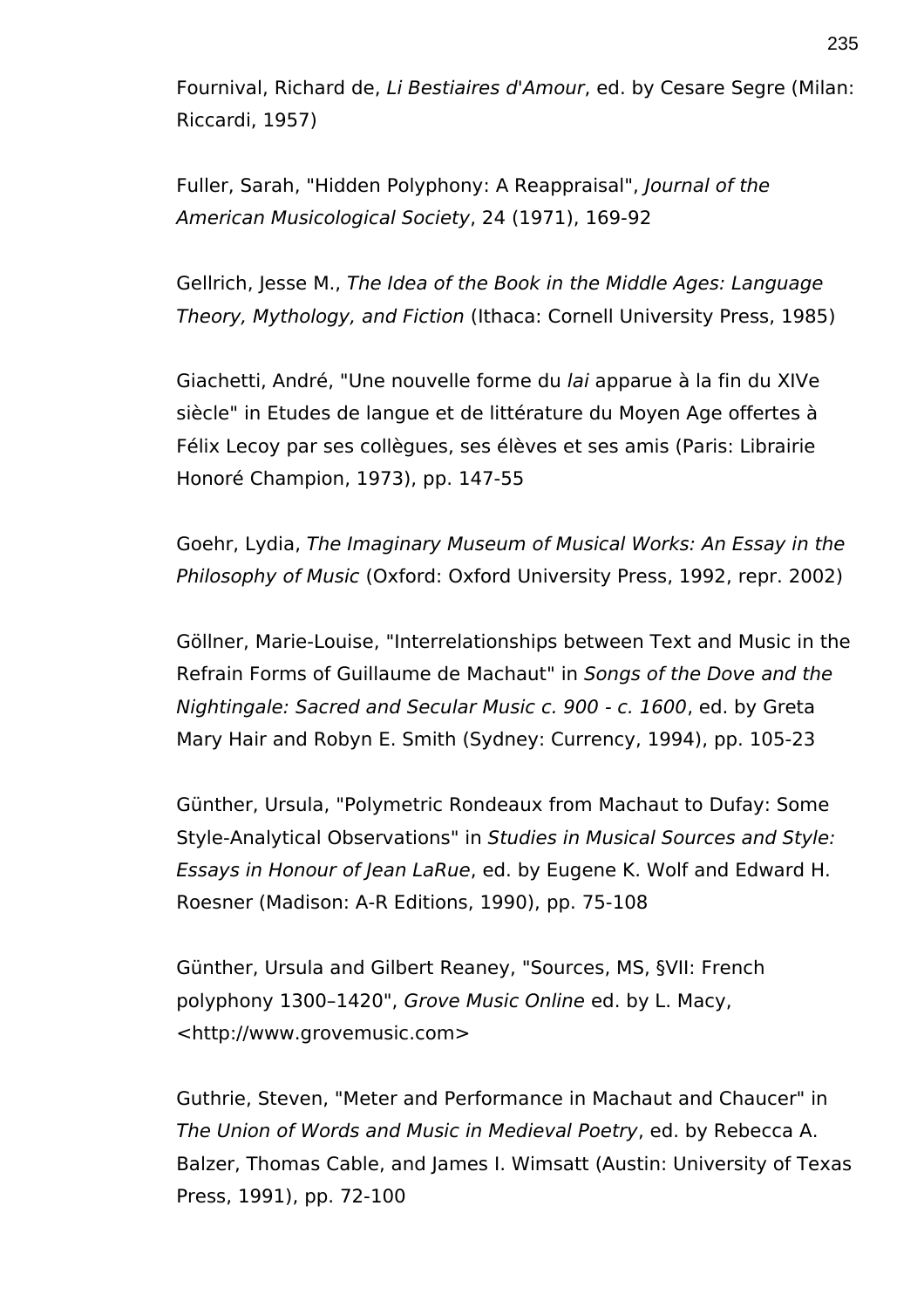Haines, John, Eight Centuries of Troubadours and Trouvères (Cambridge: Cambridge University Press, 2004)

Hanf, Georg, "Ueber Guillaume de Machauts Voir Dit" Zeitschrift für romanische Philologie 22 (1898), 145-96

Harden, Jean, " 'Musica Ficta' in Machaut", Early Music, 5 (1977), 473-77

Hasselman, Margaret, and Thomas Walker, "More Hidden Polyphony in a Machaut Manuscript", Musica Disciplina, 24 (1970), 7-16

Hicks, Eric, La Troublante proximité des chose lointaines: Études de littérature médiévale (Geneva: Skatline, 2004)

Holford-Stevens, Leofranc, "Fauvel Goes to School" in Citation and Authority in Medieval and Renaissance Musical Culture: Learning from the Learned, ed. by Suzannah Clark and Elizabeth Eva Leach (Woodbridge: Boydell, 2005), pp. 59-66

Hoppin, Richard, "An Unrecognized Polyphonic Lai of Machaut" Musica Disciplina 12 (1958), 93-104

David F. Hult, "Gaston Paris and the Invention of Courtly Love", in Medievalism and the Modernist Temper, eds R. Howard Bloch and Stephen G. Nichols (Baltimore: John Hopkins University Press, 1996), pp. 192-224

—, "Reading It Right: The Ideology of Text Editing", in The New Medievalism, eds Marina S. Brownlee, Kevin Brownlee, and Stephen G. Nichols (Baltimore: John Hopkins University Press, 1991), pp. 113-30

Huot, Sylvia, Allegorical Play in the Old French Motet: The Sacred and the Profane in Thirteenth-Century Polyphony (Stanford: Stanford University Press, 1997)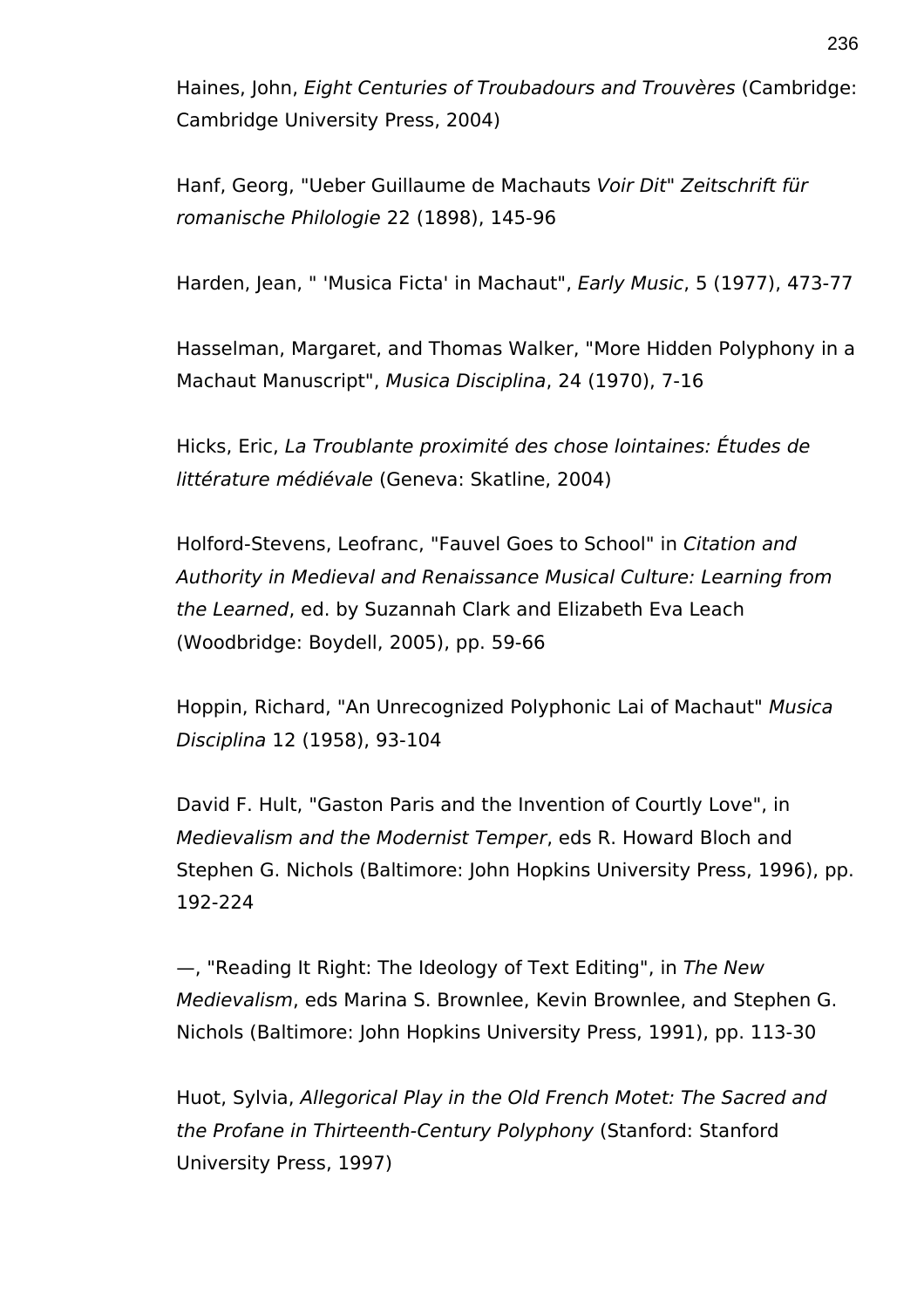—, "A Book Made for a Queen: The Shaping of a Late Medieval Anthology Manuscript (B.N. fr. 24429), in The Whole Book: Cultural Perspectives on the Medieval Miscellany, ed. by Stephen G. Nichols and Siegfried Wenzel (n.p.: University of Michigan Press, 1996; repr. 1999), pp. 123-143

—, From Song to Book (Ithica: Cornell University Press, 1987)

—, The "Romance of the Rose" and its Medieval Readers: Interpretation, Reception, Manuscript Transmission Cambridge Studies in Medieval Literature, 16 (Cambridge: Cambridge University Press, 1993)

Ingarten, Roman, The Work of Music and the Problem of its Identity, trans. by Adam Czerniawski (London: MacMillan, 1986)

Johnson, Leonard W., Poets as Players: Theme and Variation in Late Medieval French Poetry (Stanford: Stanford University Press, 1990)

Kay, Sarah, Subjectivity in Troubadour Poetry, Cambridge Studies in French, 31 (Cambridge: Cambridge University Press, 1990)

Keitel, Elizabeth A., "The Musical Manuscripts of Guillaume de Machaut", Early Music, 5 (1977), 469-72

Kendrick, Laura, Animating the Letter: The Figurative Embodiment of Writing from Late Antiquity to the Renaissance (Columbia: Ohio State University Press, 1999)

Kennedy, Elspeth, "The Scribe as Editor" in Mélanges de langue et de littérature du moyen age et de la Renaissance offerts à Jean Frappier (Geneva: Droz, 1970), pp. 523-31

—, "Going down on record", in Companion to Medieval and Renaissance Music, ed. by Tess Knighton and David Fallows (London: Dent, 1992), pp. 30-35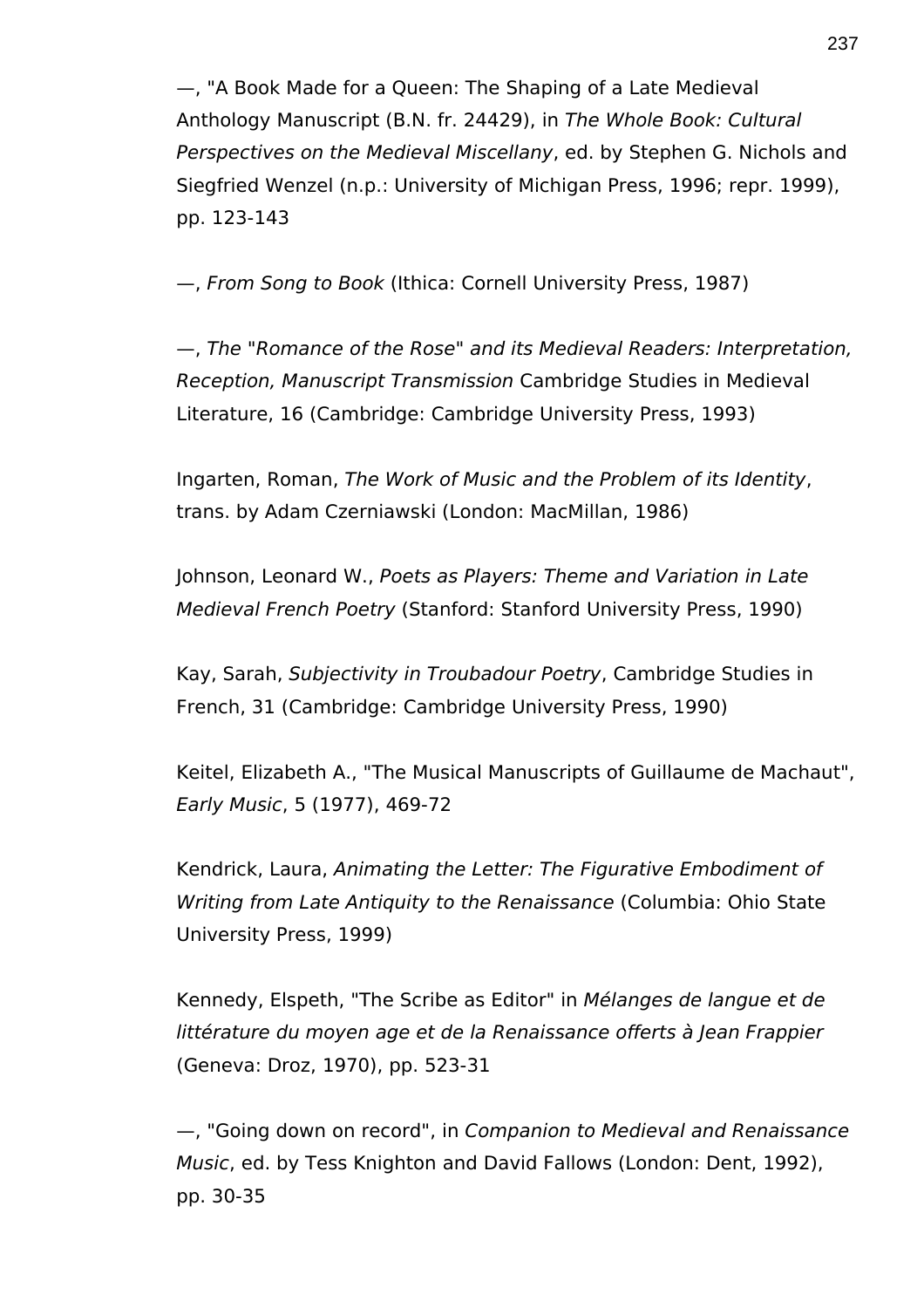Kibler, William W., and James I. Wimsatt, "Machaut's Text and the Question of his Personal Supervision", Studies in the Literary Imagination, 20 (1987), 41-53

Koopmans, Jelle, "Un chacun n'est maître du sien: Auteurs, acteurs, représentations, textes" in L'Écrit et le manuscrit à la fin du Moyen Âge, ed. by Tania van Hemelryck and C. van Hoorebeeck (Turnhout: Brepolis, 2005), pp. 147-66

Laidlaw, James, and Charlie Mansfield, "Designing a Digital Version of British Library, Harley, MS 4431: The Making of the Queen's Manuscript" in L'Écrit et le manuscrit à la fin du Moyen Âge, ed. by Tania van Hemelryck and C. van Hoorebeeck (Turnhout: Brepolis, 2005), 183-88

Lanoue, David G. "Music Therapy and Guillaume de Machaut: Hope's Chanson Royal in the Remede de Fortune", Romance Quarterly, 31:4 (1984), 363-70

Lassahn, Nicole, "Signatures from the Roman de la rose to Guillaume de Machaut: The Beginnings of the Dream-Poem Genre in France", Romance Languages Annual, 10 (1999), 75-81

Leach, Elizabeth Eva, "Counterpoint in Guillaume de Machaut's Musical Ballades" (unpublished doctoral thesis, University of Oxford, 1997)

—, "Interpretation and Counterpoint: The Case of Guillaume de Machaut's De toutes flours (B31)", Music Analysis 19 (2000), 321-51

—, "Machaut's Balades with Four Voices", Plainsong and Medieval Music 10 (2001), 47-79

—, "Singing More About Singing Less: Machaut's Pour ce que tous (B12)" in Machaut's Music: New Interpretations, ed. by Elizabeth Eva Leach (Woodbridge: Boydell, 2003), 111-24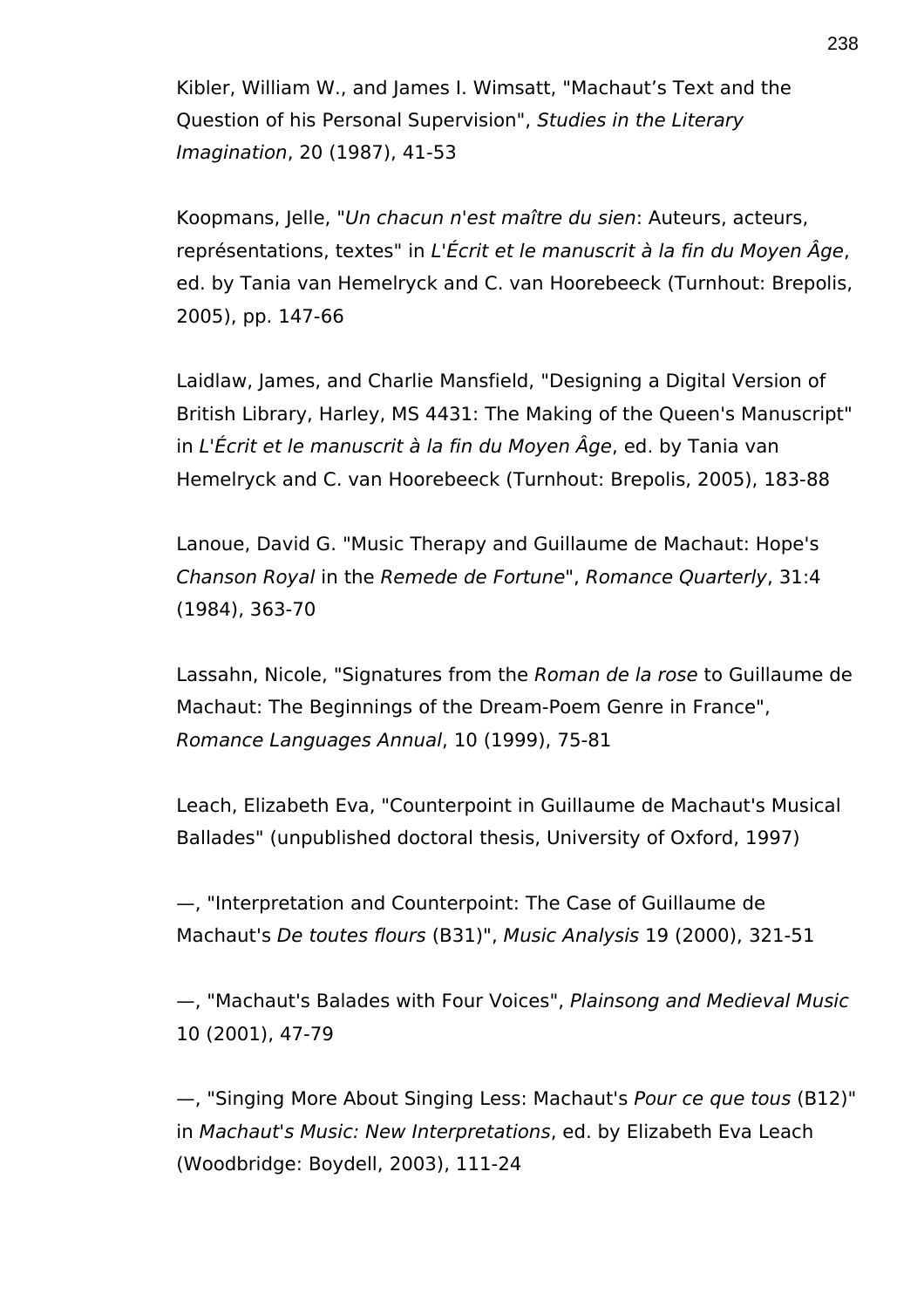—, Sung Birds: Music, Nature and Poetry in the Later Middle Ages (Ithica: Cornell University Press, 2006)

Leech-Wilkinson, Daniel, Compositional Techniques in the Four-Part Isorhythmic Motets of Philippe de Vitry and His Contemporaries (New York and London: Garland, 1989)

—, "The Good, the Bad and the Boring" in Companion to Medieval and Renaissance Music, ed. by Tess Knighton and David Fallows (London: Dent, 1992), pp. 3-14

—, "Le Voir Dit and La Messe de Notre Dame: Aspects of Genre and Style in the Late Works of Machaut" Plainsong and Medieval Music, 2 (1993), 43-73

—, Machaut's Mass: An Introduction (Oxford: Clarendon, 1990, repr. 1992)

—, The Modern Invention of Medieval Music: Scholarship, Ideology and Performance (Cambridge: Cambridge Univeristy Press, 2002, repr. 2004)

Leech-Wilkinson, Daniel, and R. Barton Palmer, "Introduction" in Guillaume de Machaut, Le Livre dou Voir Dit, trans. by R. Barton-Palmer and ed. by Daniel Leech-Wilkinson (New York: Garland, 1998), pp. i-cxiv

Leo, Domenic, "Authorial Presence in the Illuminated Machaut Manuscripts" (unpublished doctoral thesis, New York University Institute of Fine Arts, 2005)

—, "The Program of Miniatures in Manuscript A" in Guillaume de Machaut, Le Livre dou Voir Dit, trans. by R. Barton-Palmer and ed. by Daniel Leech-Wilkinson (New York: Garland, 1998), pp. xci-xciii

de Looze, Laurence, " 'Mon nom trouveras': A New Look at the Anagrams of Guillaume de Machaut – the Enigmas, Responses, and Solutions", The Romanic Review, 79 (1988), 537-57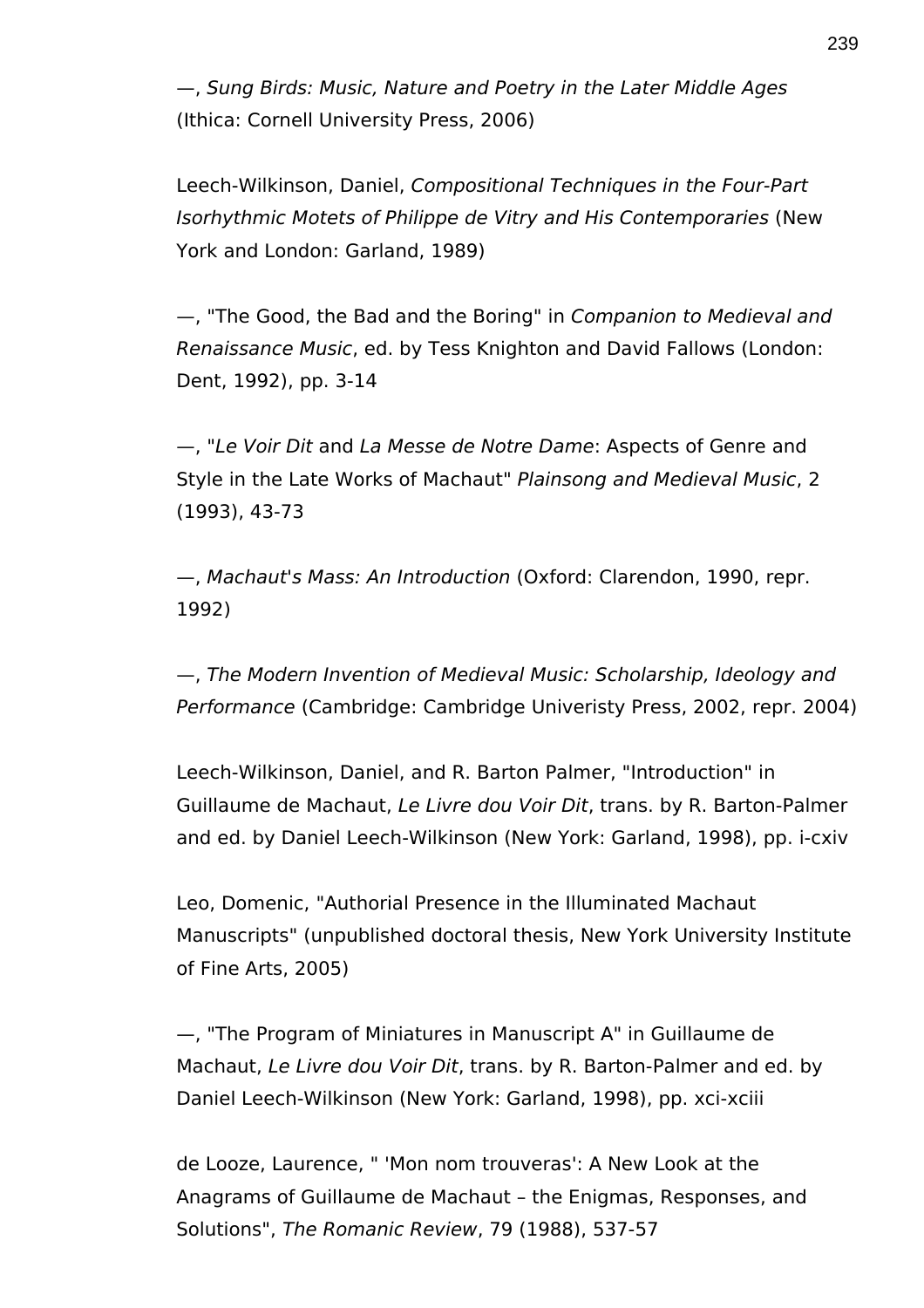—, " 'Pseudo-autobiography' and the Body of Poetry in Guillaume de Machaut's Remede de Fortune", L'Esprit Créateur, 33:4 (1993), 73-86

—, "Signing Off in the Middle Ages: Medieval Textuality and Strategies of Authorial Self-Naming", in Vox intexta: Orality and Textuality in the Middle Ages, ed. by A. N. Doane and Carol Braun Pasternack (Madison: University of Wisconsin Press, 1991), pp. 161-78

Loysen, Kathleen A., "Late Medieval Representations of Storytelling and Story-Performance" in Cultural Performances in Medieval France: Essays in Honour of Nancy Freeman Regalado, ed. by Eglal Doss-Quinby, Roberta L. Kreuger and E. Jane Burns (Cambridge: Brewer, 2007), pp. 247-54

Machabey, Armand, Guillaume de Machault 130?-1377: La Vie et l'oeuvre musicale, 2 vols (Paris: Richard-Masse-Editeur, 1955)

Macé, Caroline, and Philippe Baret, "Une expérience de laboratoire en critiue textuelle: Recherches stemmatiques sur une tradition manuscrite créée articifiellement" in L'Écrit et le manuscrit à la fin du Moyen Âge, ed. by Tania van Hemelryck and C. van Hoorebeeck (Turnhout: Brepolis, 2005), pp. 215-26

Maddox, Donald, Fictions of Identity in Medieval France (Cambridge: Cambridge University Press, 2000)

Maillard, Jean, Évolution et structure du lai lyrique des origines à la fin du XIVe siècle (Paris: Centre de Documentation Universitaire & S.E.D.E.S. réunis, 1963)

Maw, David, " 'Trespasser Mesure': Meter in Machaut's Polyphonic Songs", The Journal of Musicology, 21 (2004), 46-126

—, "Words and Music in the Secular Songs of Guillaume de Machaut", (unpublished doctoral thesis, University of Oxford, 1999)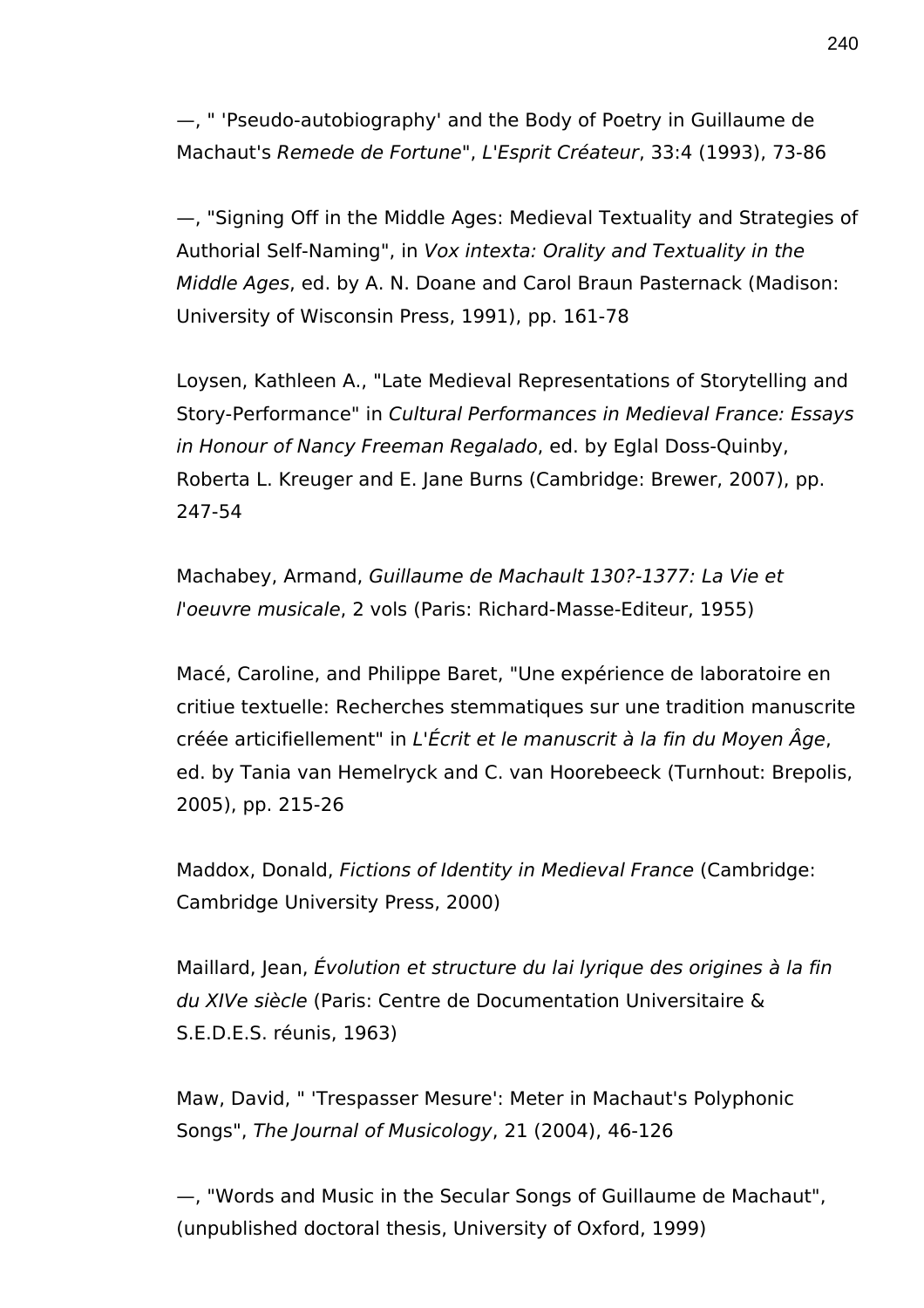Maxwell, Kate, "Authoring the Author: Innovation and Enigma in Bibliothèque Nationale MS fr.146 the Livre de Fauvel" eSharp 2 (spring 2004), <www.sharp.arts.gla.ac.uk>

McGann, Jerome J, The Textual Condition (Princeton: Princeton University Press, 1991)

McGrady, Deborah, Controlling Readers: Guillaume de Machaut and his Late-Medieval Audience (Toronto: University of Toronto Press, 2007)

Meconi, Honey, "Is Underlay Necessary?" in Companion to Medieval and Renaissance Music, ed. by Tess Knighton and David Fallows (London: Dent, 1992), pp. 284-91

Miller, George A., "The Magical Number Seven, Plus or Minus Two: Some Limits on our Capacity for Processing Information", Phsychological Review 63 (1956), 81-97

Minnis, A. J., Medieval Theory of Authorship: Scholastic Literary Attitudes in the Middle Ages (London: Wildwood House, 1984, repr. 1988)

Mithen, Steven, The Singing Neanderthals: The Origins of Music, Language, Mind and Body (London: Phoenix, 2005, repr. 2006)

Moll, Kevin, "Texture and Counterpoint in the Four-Voice Mass Settings of Machaut and his Contemporaries" in Machaut's Music: New Interpretations, ed. by Elizabeth Eva Leach (Woodbridge: Boydell, 2003), pp. 53-73

Mortelmans, Jesse, "Escrire et mettre par mémoire: La fausse objectivité dans les chroniques en moyen français" in L'Écrit et le manuscrit à la fin du Moven Âge, ed. by Tania van Hemelryck and C. van Hoorebeeck (Turnhout: Brepolis, 2005), pp. 239-50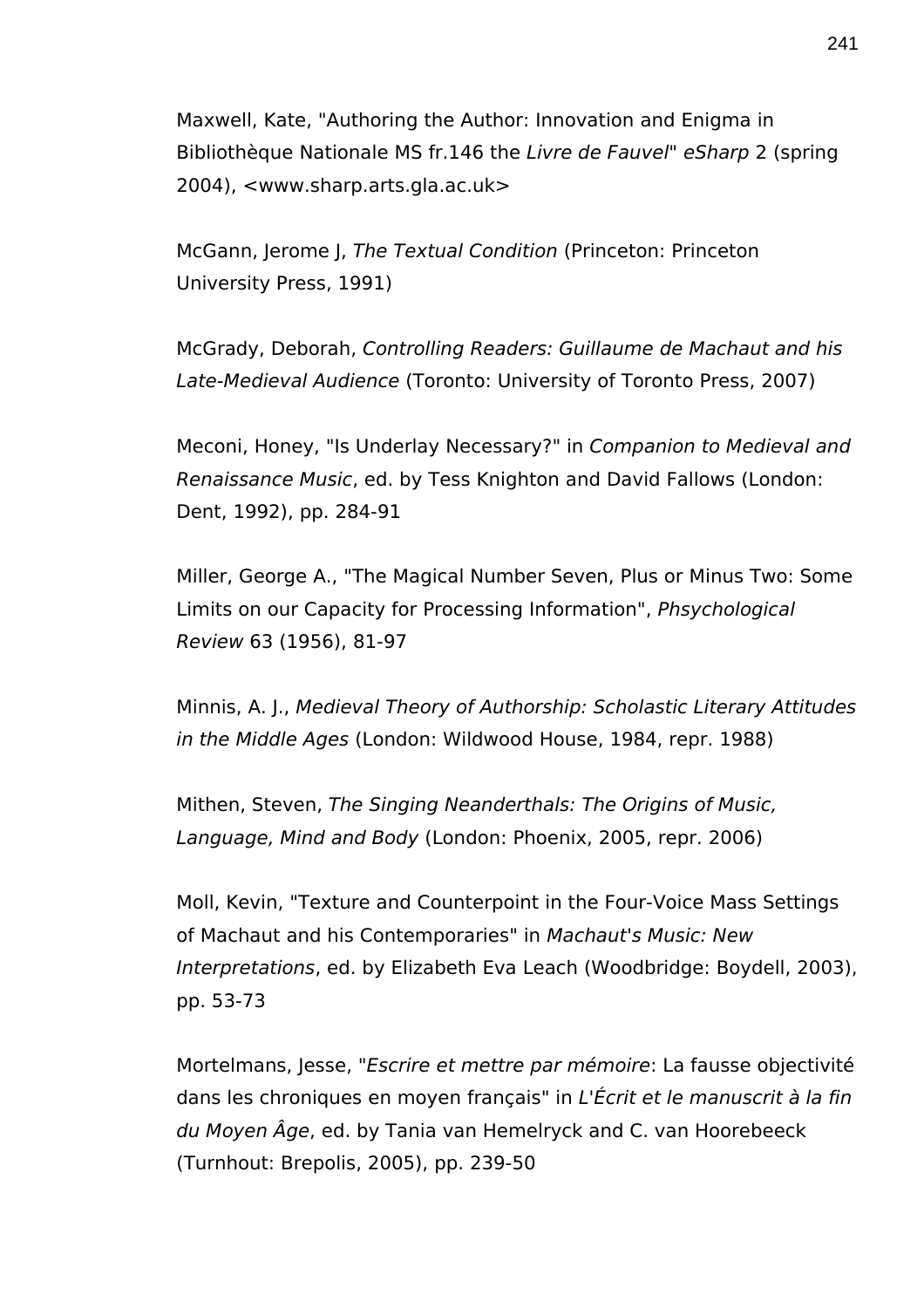Musso, Noël, and Gilles Roques, "Etude du vocabulaire de Guillaume de Machaut: Projet d'un lexique de ses oeuvres" in Etudes de Syntaxe du Moyen Français, ed. by Robert Martin (Paris: Klincksieck, 1978), pp. 189-92

Newes, Virginia, " 'Qui bien aimme a tart oublié': Guillaume de Machaut's Lay de Plour in Context" in Citation and Authority in Medieval and Renaissance Musical Culture: Learning from the Learned, ed. by Suzannah Clark and Elizabeth Eva Leach (Woodbridge: Boydell, 2005), pp. 123-38

—, "Turning Fortune's Wheel: Musical and Textual Design in Machaut's Canonic Lais", Musica Disciplina, 45 (1991), 95-121

Nichols, Steven G., " 'Art' and 'Nature': Looking for (Medieval) Principals of Order in Occitan Chansonnier N (Morgan 819), in The Whole Book: Cultural Perspectives on the Medieval Miscellany, ed. by Stephen G. Nichols and Siegfried Wenzel (n.p.: University of Michigan Press, 1996; repr. 1999), pp. 83-121

—, "Modernism and the Politics of Medieval Studies", in Medievalism and the Modernist Temper, eds R. Howard Bloch and Stephen G. Nichols (Baltimore: John Hopkins University Press, 1996), pp. 25-56

—, "The New Medievalism: Tradition and Discontinuity in Medieval Culture", in The New Medievalism, eds Marina S. Brownlee, Kevin Brownlee, and Stephen G. Nichols (Baltimore: John Hopkins University Press, 1991), pp. 1-26

 $-$ , "Voice and Writing in Augustine and the Troubadour Lyric" in Vox Intexta: Orality and Textuality in the Middle Ages, ed. by A. N. Doane and Carol Braun Pasternack (Madison: University of Wisconsin Press, 1991), pp. 137-61

Nichols, Stephen G. and Siegfried Wenzel, "Introduction", in The Whole Book: Cultural Perspectives on the Medieval Miscellany, ed. by Stephen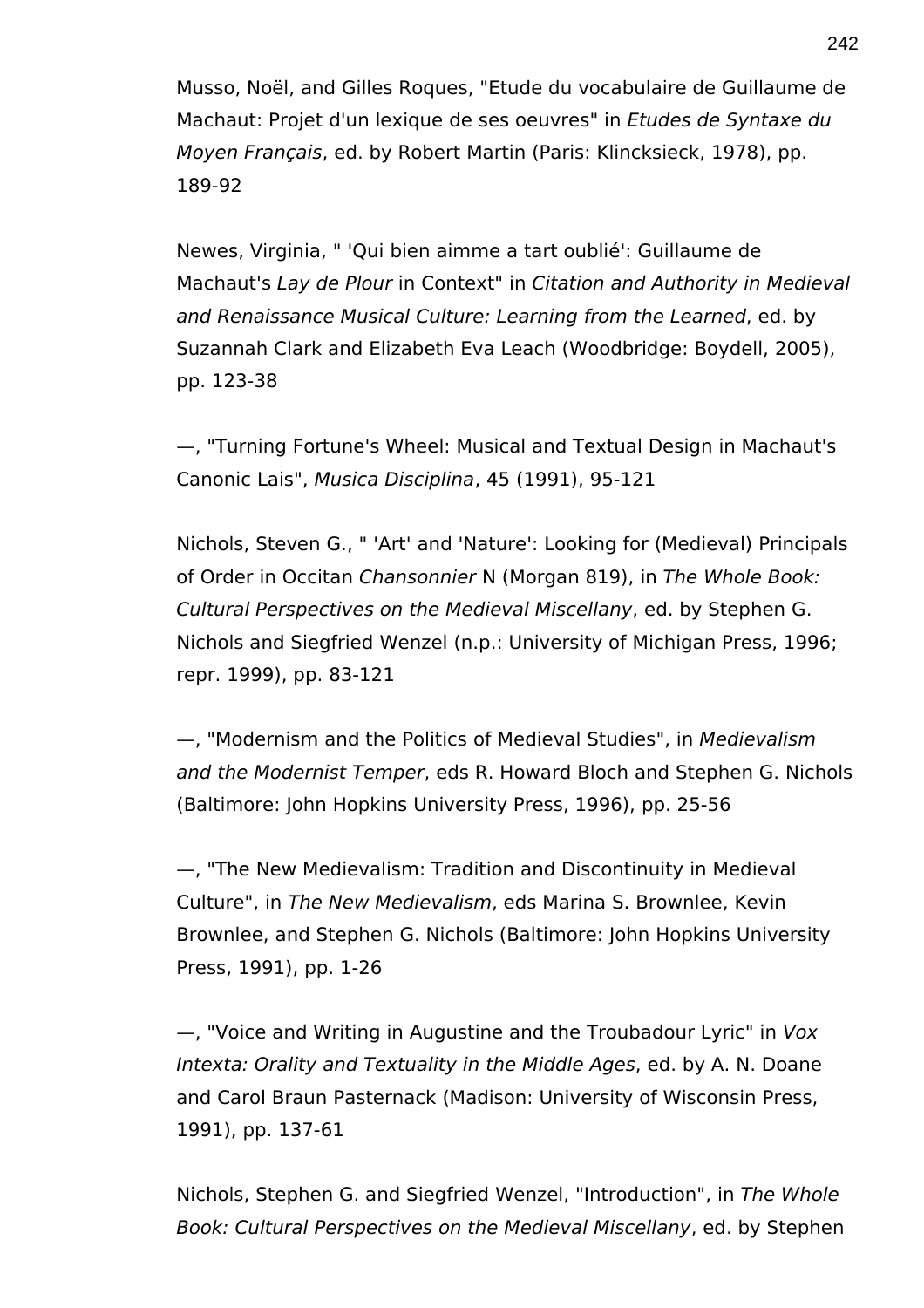G. Nichols and Siegfried Wenzel (n.p.: University of Michigan Press, 1996; repr. 1999), pp. 1-6

Oliver, Dennis, "Guillaume de Machaut: Art poétique/Art d'amour", Substance, 4 (1972), 45-50

Ong, Walter. J. Orality and Literacy: The Technologizing of the Word (London: Routledge, 1982)

The Oxford Dictionary of Quotations, ed. by Elizabeth Knowles, Oxford Reference Online (Oxford: Oxford University Press, 2004), http://www.oxfordreference.com

Page, Christopher, "Machaut's 'Pupil' Deschamps on the Performance of Music: Voices or Instruments in the 14th-Century Chanson?", Early Music, 5 (1977), 484-91

Parrish, Carl, The Notation of Medieval Music (New York: Norton, 1959, repr. New York: Pendragon, 1978)

Parrot, Andrew, "Performing Machaut's Mass on Record" Early Music, 5 (1977), 492-95

Phillips, Helen, "Fortune and the Lady: Machaut, Chaucer and the Intertextual 'dit' " in Fortune and Women in Medieval Literature, ed. by Catherine Attwood, Nottingham French Studies 38:2 (Autumn 1999, special volume), 120-36

Phillips, Peter, "Beyond authenticity" in Tess Knighton and David Fallows, eds, Companion to Medieval and Renaissance Music (London: Dent, 1992), pp. 44-47

Plumley, Yolanda, "The marriage of words and music: Musique naturèle and musique artificièle in Machaut's 'Sans cuer, dolens' " in Machaut's Music: New Interpretations, ed. by Elizabeth Eva Leach (Woodbridge: Boydell, 2003), pp. 231-48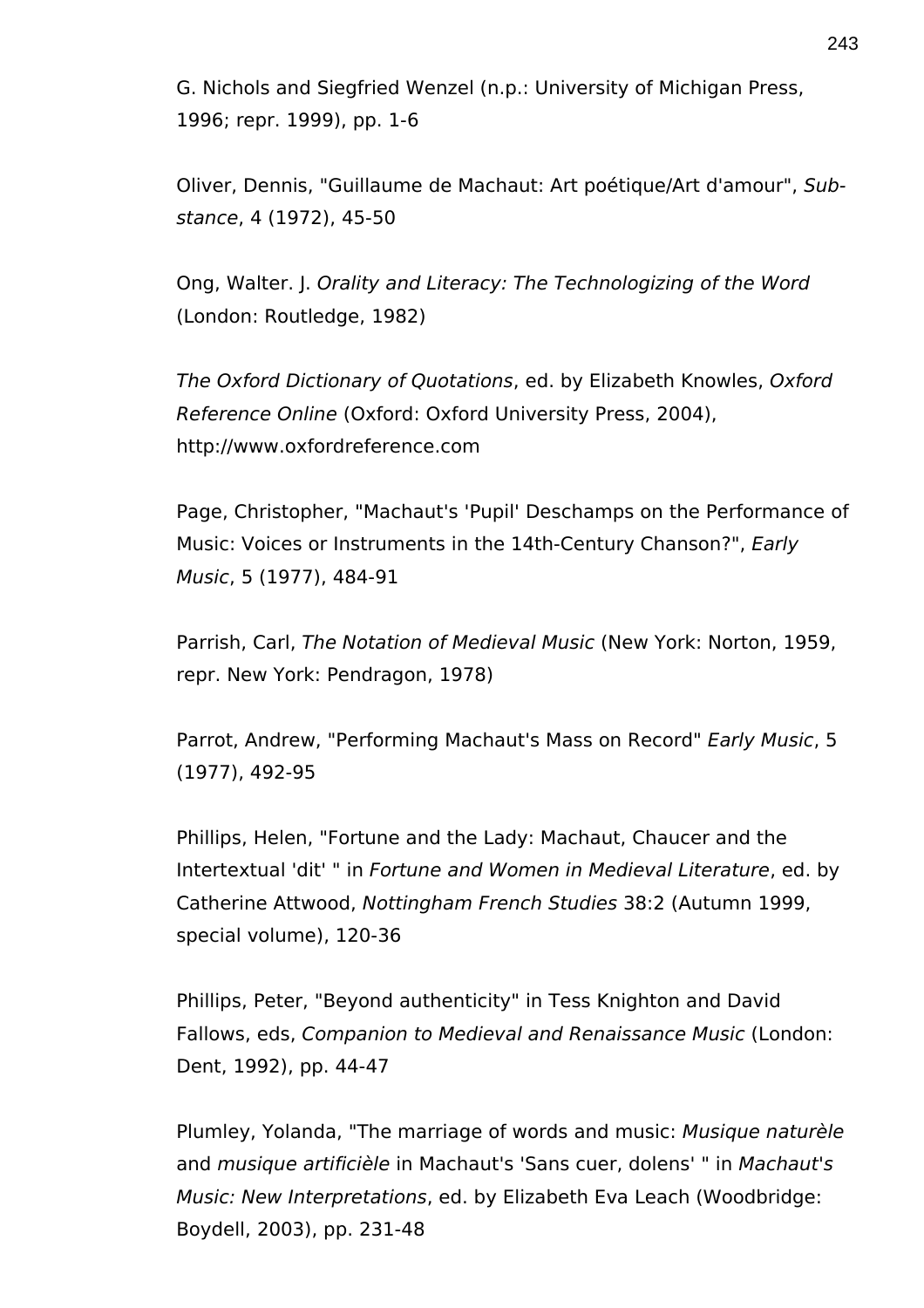Poiron, Daniel, "Ecriture et ré-écriture au Moyen Age", Littérature 41 (1981), 109-18

—, Le Poète et le Prince: L'évolution du lyrisme courtois de Guillaume de Machaut à Charles d'Orléans (Paris: Presses Universitaires de France, 1965)

Reaney, Gilbert, "Concerning the Origins of the Medieval Lai", Music & Letters 39:4 (1958), 343-46

—, "The Development of the Rondeau, Virelai and Ballade Forms from Adam de la Hale to Guillaume de Machaut" in Festschrift Karl Gustav Fellerer, ed. by Heinrich Hüschen (Regensburg: Gustav Bosse, 1962), pp. 421-27

—, "The 'Lais' of Guillaume de Machaut and their Background" Proceedings of the Royal Musicological Association 82nd session (1955-1956), pp. 15-32

Riffaterre, Michael, "The Mind's Eye: Memory and Textuality", in The New Medievalism, eds Marina S. Brownlee, Kevin Brownlee, and Stephen G. Nichols (Baltimore: John Hopkins University Press, 1991), pp. 29-45

Roesner, Edward H., "The Emergence of Musica Mensurabilis" in Studies in Musical Sources and Style: Essays in Honour of Jean LaRue, ed. by Eugene K. Wolf and Edward H. Roesner (Madison: A-R Editions, 1990), pp. 41-74

Robinson, Anne Walters, Guillaume de Machaut and Reims: Context and Meaning in his Musical Works (Cambridge: Cambridge University Press, 2002)

—, "The Mass of Guillaume de Machaut in the Cathedral of Reims" in Plainsong in the Age of Polyphony, ed. by Thomas Kelly (Cambridge: Cambridge University Press, 1992), pp. 100-39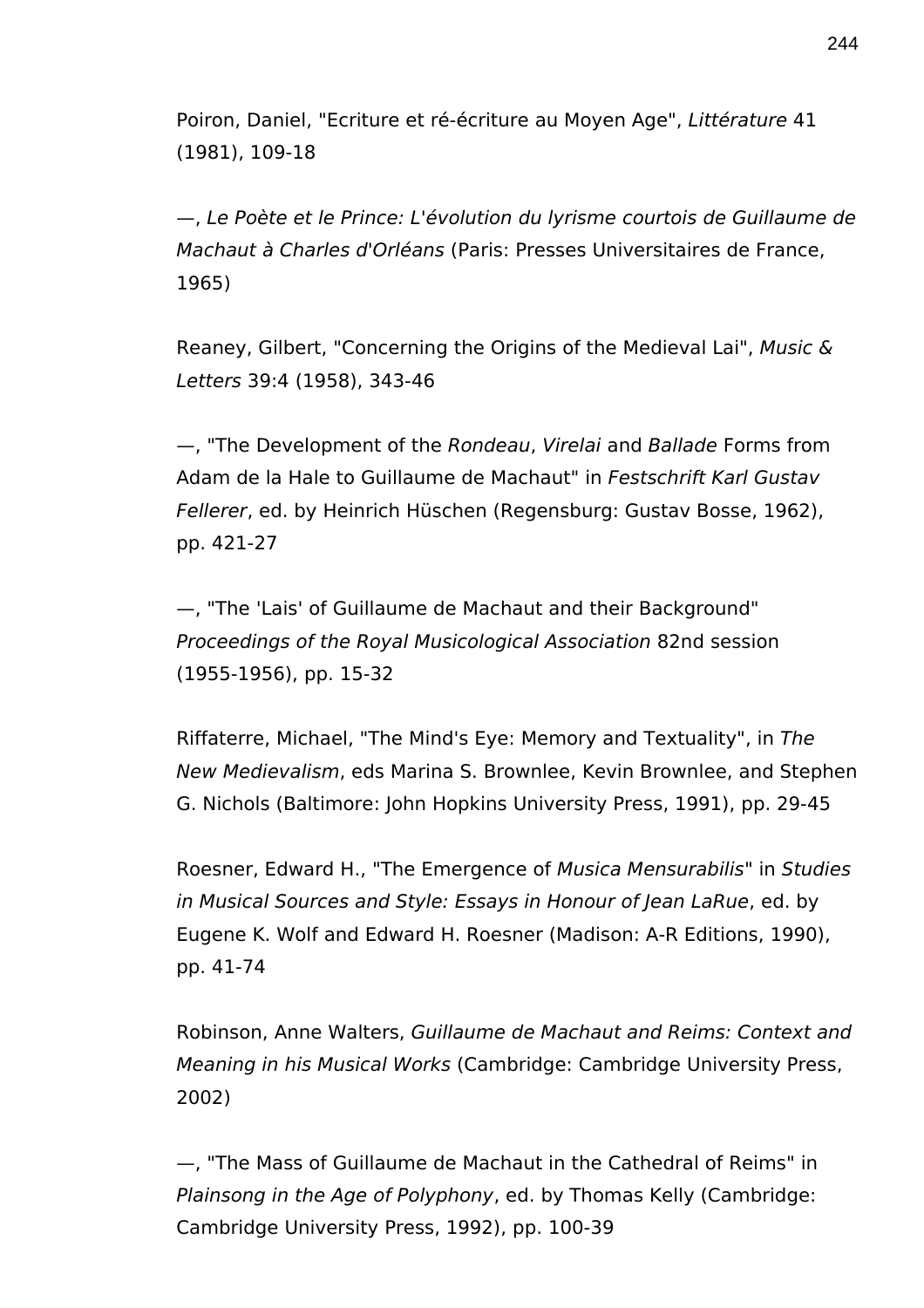Rosenstein, Roy, "Mouvance and the Editor as Scribe: Transcittore Tradittore?", Romanic Review 80 (1989), 157-71

Runte, Hans R., "The Scribe and Miniaturist as Reader" in Essays in Early French Literature Presented to Barbara M. Craig, ed. by Norris J. Lacy and Jerry C. Nash (York, SC: French Literature Publications, 1982), pp. 53-64

Salter, Elizabeth, and Derek Pearsall, "Pictorial Illustration of Late Medieval Poetic Texts: The Role of the Frontispiece or Prefatory Picture", in Flemming G. Andersen, Esther Nyhol, Marianne Powell, and Flemming Talbo Stubkjaer, eds, Medieval Iconography and Narrative: A Symposium (Odense: Odense Univeristy Press, 1980) pp. 100-103

Saulnier, Dom Daniel, "Le Verbe et la musique" in La Place de la musique dans la culture médiévale: Actes du Colloque organisé à la Fondation Singer-Polignac le mercredi 25 octobre 2006, ed. by Olivier Cullin (Turnhout: Brepols, 2007), pp. 39-46

Schrade, Leo "Guillaume de Machaut and the Roman de Fauvel" in Miscelánea en Homenaje a Monseñor Higinio Anglés (Barcelona: Consejo Superior de Investigaciones Científicas, 1958-1961), 843-50

Simpson, James R., Fantasy, Identity and Misrecognition in Medieval French Narrative (Oxford: Peter Lang, 2000)

Small, Christopher, "Musicking - A Means of Performing and Listening. A Lecture" Music Education Research, 1 (1999), 9-21

Smith, Robyn E., "Semantics, Structure or a Manner of Speaking?" in Songs of the Dove and the Nightingale: Sacred and Secular Music c. 900 - c. 1600, ed. by Greta Mary Hair and Robyn E. Smith (Sydney: Currency, 1994), pp. 124-44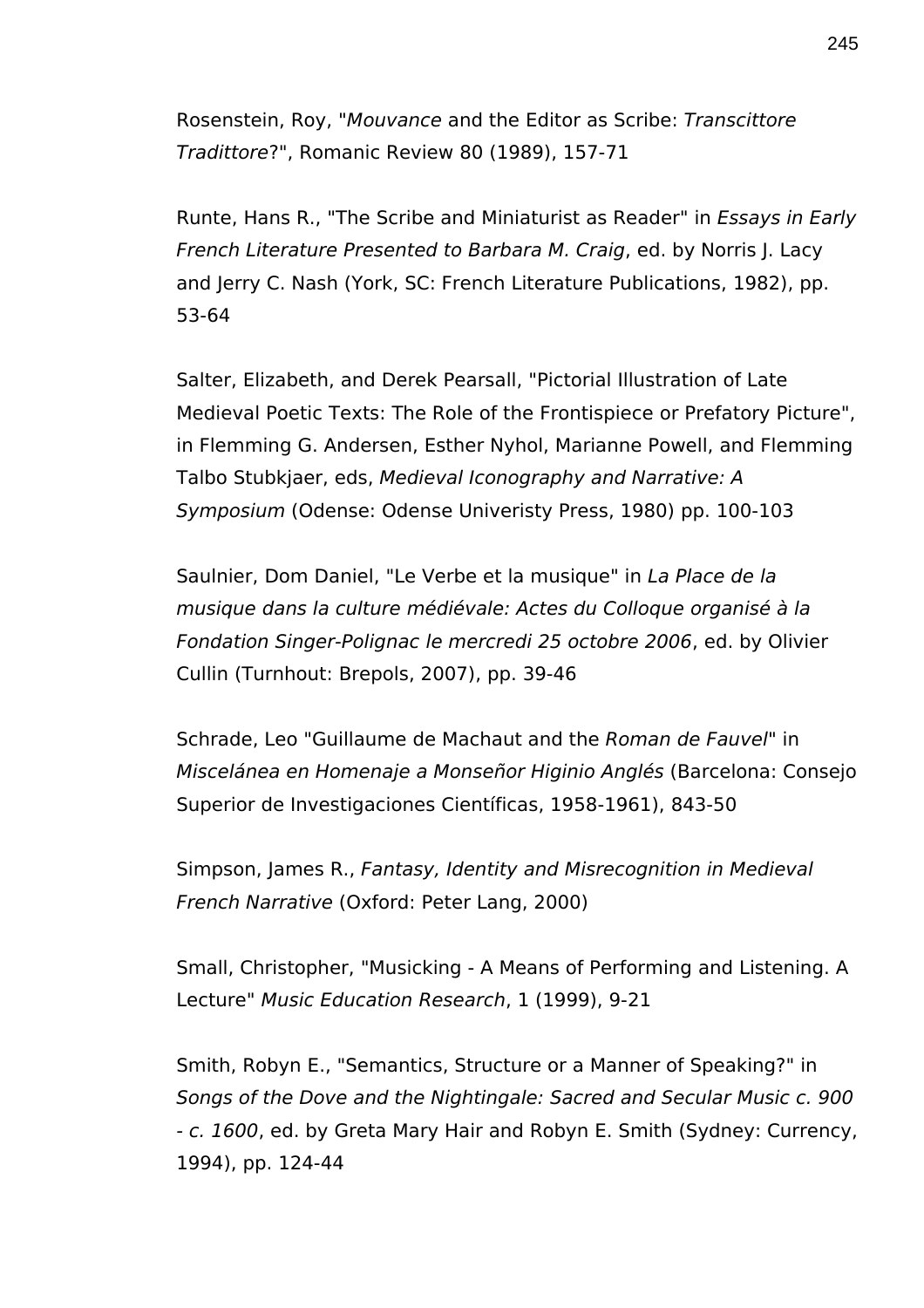Snyder, Bob, Music and Memory: An Introduction (Cambridge MA: MIT Press, 2000)

Stevens, John, "The 'Music' of the Lyric: Machaut, Deschamps, Chaucer" in Medieval and Pseudo-Medieval LiteratureI, ed. by Piero Boitani and Anna Torti (Tübingen and Cambridge: Gunter Narr Verlag and Brewer, 1984), pp. 109-29

—, Words and Music in the Middle Ages: Song, Narrative, Dance and Drama, 1050-1350 (Cambridge: Cambridge University Press, 1986)

Stone, Anne, "Music Writing and Poetic Voice in Machaut: Some Remarks on B12 and R14" in Machaut's Music: New Interpretations, ed. by Elizabeth Eva Leach (Woodbridge: Boydell, 2003), pp. 125-38

—, "Self-Reflexive Songs and their Readers in the Late Fourteenth Century", Early Music, 31 (2003), 180-94

Strohm, Reinhard, "Unwritten and Written music" in Companion to Medieval and Renaissance Music, ed. by Tess Knighton and David Fallows (London: Dent, 1992), pp. 228-33

Sturges, Robert S., Medieval Interpretation: Models of Reading in Literary Narrative, 1100-1500 (Carbondale: Southern Illinois University Press, 1991)

Switten, Margaret, Music and Poetry in the Middle Ages: A Guide to Research on French and Occitan Song, (New York: Garland, 1995)

—, "L'Œuvre poético-musicale de Machaut: Paroles sans musique ou de la musique avant toute chose?" in Guillaume de Machaut 1300-2000 textes réunis par Jacqueline Cerquiglini-Toulet et Nigel Wilkins (Presses de L'Université de Paris-Sorbonne, 2002)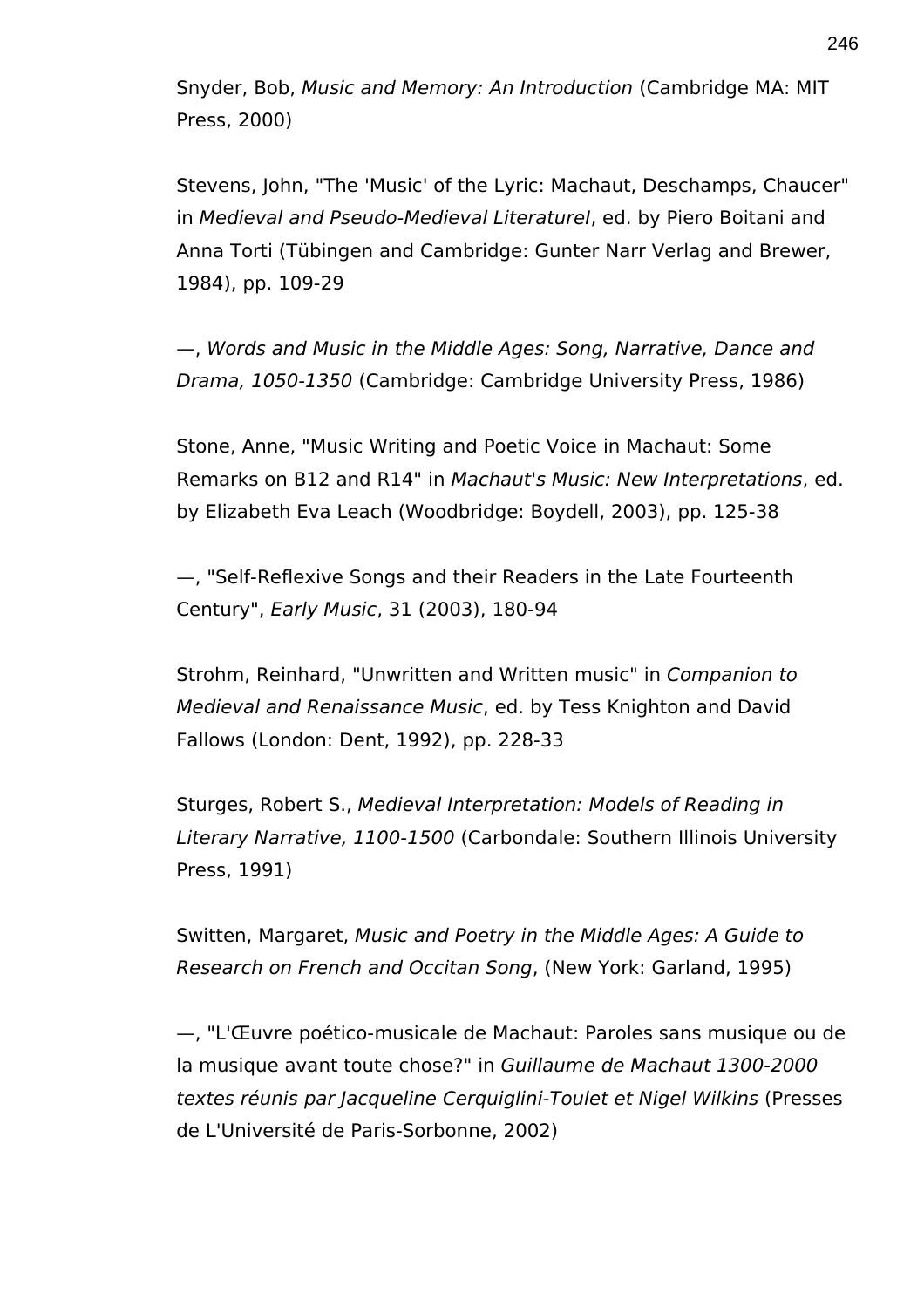Teviotdale, Elizabeth C., "Music and pictures in the Middle Ages" in Companion to Medieval and Renaissance Music, ed. by Tess Knighton and David Fallows (London: Dent, 1992), pp. 179-88

Tomlinson, Gary, The Singing of the New World: Indigenous Voice in the Era of European Contact (Cambridge: Cambridge Univeristy Press, 2007)

Travers, Emile, Les Instruments de musique au XIVe siècle d'après Guillaume de Machaut (Paris: Plon, 1882)

Treitler, Leo, Music and the Historical Imagination (Cambridge, MA: Harvard University Press, 1989)

—, "Oral, Written, and Literate Process in the Transmission of Medieval Music", Speculum, 56 (1981), 471-91

—, "Regarding Meter and Rhythm in the 'Ars Antiqua' ", The Musical Quarterly, 65 (1979), 524-58

—, With Voice and Pen: Coming to Know Medieval Song and how it was Made (Oxford: Oxford University Press, 2003)

Tudor, Adrian P., "Preaching, Storytelling, and the Performance of Short Pious Narratives" in Performing Medieval Narrative, ed. by Evelyn Birge Vitz, Nancy Freeman Regalado and Marilyn Lawrence (Cambridge: Brewer, 2005), pp. 141-54

Turner, Bruno, "The Editor: Diplomat or Dictator?" in Companion to Medieval and Renaissance Music, ed. by Tess Knighton and David Fallows (London: Dent, 1992), pp. 249-54

Vellard, Dominique, "La Messe de Machaut: Réflexions d'un interprète", Analyse Musicale, 34 (1999), 91-101

Verweij, Michiel, "Le Matérialité des manuscrits: Conséquences pour l'histoire et pour les éditions critiques" in L'Écrit et le manuscrit à la fin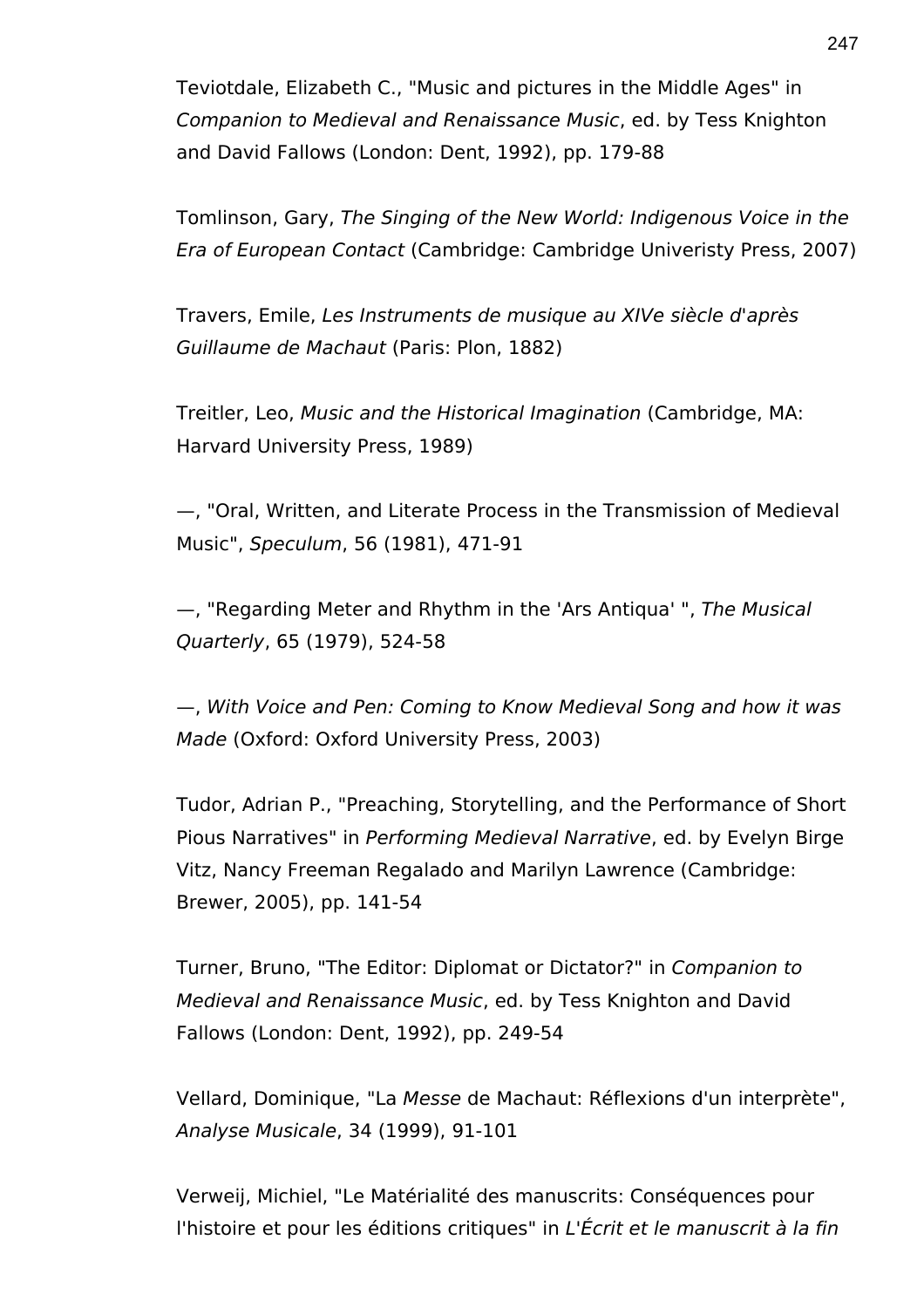du Moyen Âge, ed. by Tania van Hemelryck and C. van Hoorebeeck (Turnhout: Brepolis, 2005), pp. 367-76

Vitz, Evelyn Birge, "Erotic reading in the Middle Ages: Performance and re-performance of romance" in Performing Medieval Narrative, ed. by Evelyn Birge Vitz, Nancy Freeman Regalado, and Marilyn Lawrence (Cambridge: Brewer, 2005), pp. 73-88

—, Medieval Narrative and Modern Narratology: Subjects and Objects of Desire (New York and London: New York University Press, 1989)

—, "Variegated Performance of Aucassin et Nicolette" in Cultural Performances in Medieval France: Essays in Honour of Nancy Freeman Regalado, ed. by Eglal Doss-Quinby, Roberta L. Kreuger and E. Jane Burns (Cambridge: Brewer, 2007), pp. 235-46

Walters, Lori, "Le Rôle du scribe dans l'organisation des manuscripts des romans de Chrétien de Troyes", Romania, 106 (1985), 303-25

Wathey, Andrew, "Auctoritas and the Motets of Philippe de Vitry" in Citation and Authority in Medieval and Renaissance Musical Culture: Learning from the Learned, ed. by Suzannah Clark and Elizabeth Eva Leach (Woodbridge: Boydell, 2005), pp. 67-78

Wilkins, Nigel, "A Pattern of Patronage: Machaut, Froissart and the Houses of Luxembourg and Bohemia in the Fourteenth Century", French Studies, 37 (1983), 257-84

—, The Lyric Art of Medieval France (Cambridge: New Press, 1988)

—, "Music and Poetry at Court: England and France in the Late Middle Ages" in English Court Culture in the Late Middle Ages, ed. by V. J. Scattergood and J. W. Sherborne (London: Duckworth, 1983), pp. 183-204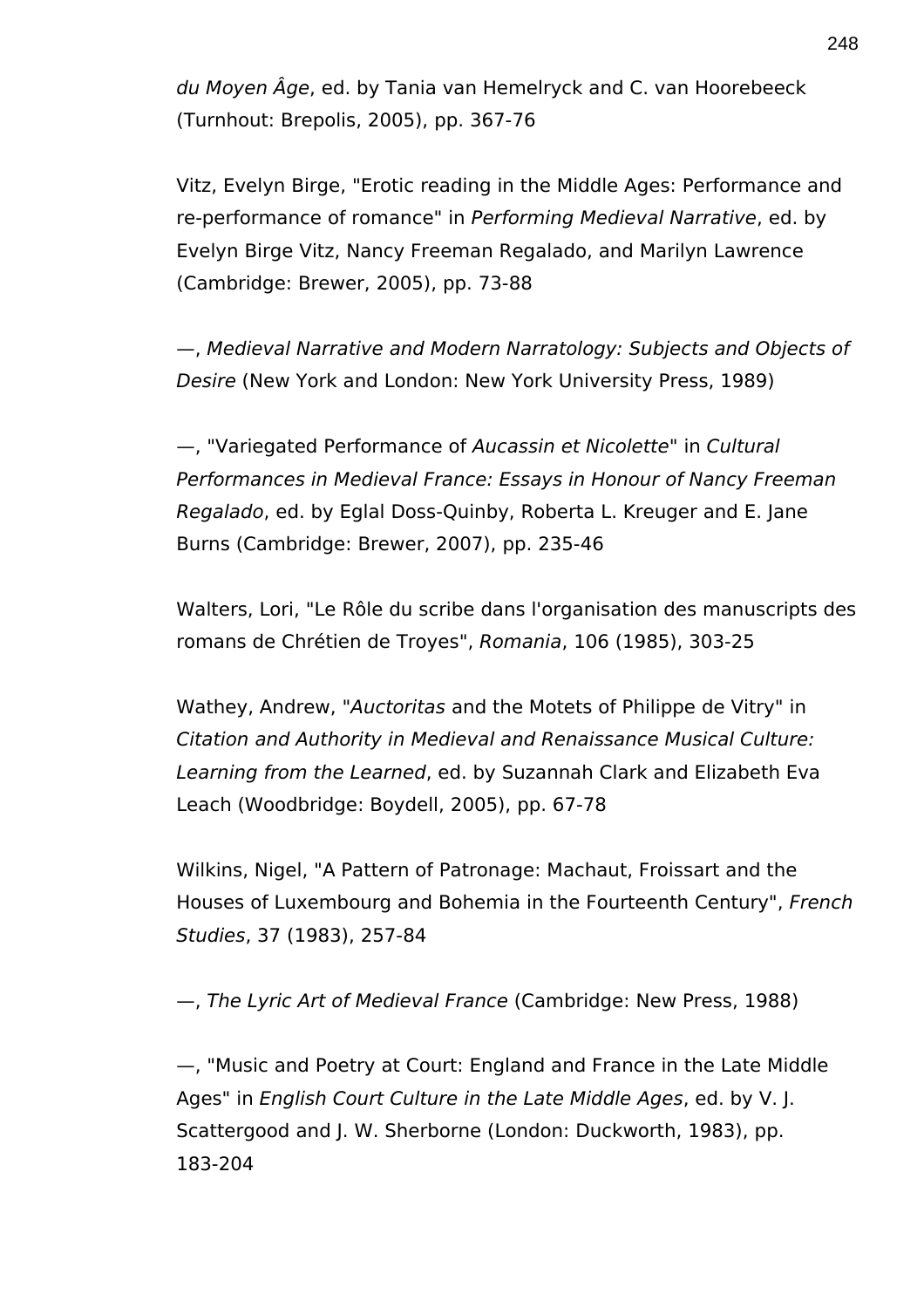Williams, Sarah Jane, "The Lady, the Lyrics and the Letters", Early Music, 5 (1977), 462-68

Wimsatt, James I., "Chaucer and Deschamps' 'Natural Music' " in The Union of Words and Music in Medieval Poetry, ed. by Rebecca A. Balzer, Thomas Cable, and James I. Wimsatt (Austin: University of Texas Press, 1991), pp. 131-50

—, Chaucer and his French Contemporaries: Natural Music in the Fourteenth Century (Toronto: University of Toronto Press, 1991, repr. 1993)

Wimsatt, James I., and William M. Kibler, editorial commentary in de Machaut, Guillaume, Le Jugement du Roy de Behaigne and Remede de Fortune, ed. and trans. by James I. Wimsatt and William M. Kibler (Athens: University of Georgia Press, 1988)

Zumthor, Paul, Essai de poétique médiévale (Paris: Seuil; 1972)

—, "Intertextualité et mouvance", Littérature 41 (1981), 8-16

—, La Poésie et la voix dans la civilisation médiévale (Paris: Presses Universitaires de France, 1984)

—, "Litteratus/Illitteratus: Remarques sur le contexte vocal de l'éciture médiévale", Romania, 106 (1985), 1-18

—, Toward a Medieval Poetics, trans. by Philip Bennett (Minneapolis: University of Minnesota Press, 1992)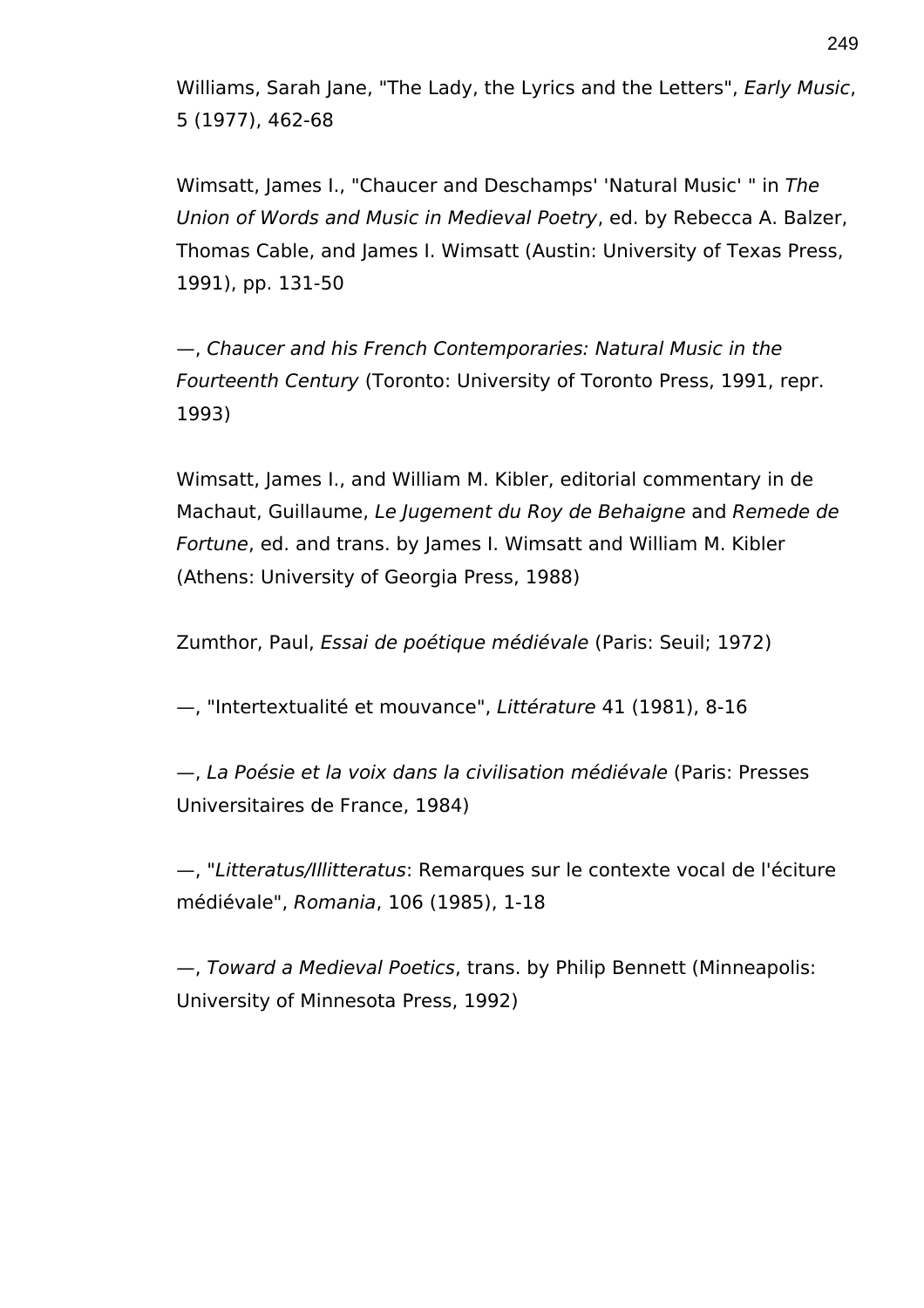## **Appendix 1 Manuscript Details**

The purpose of this appendix is to provide a brief overview of the extant manuscripts that contain several works by Guillaume de Machaut. Of these, only the "complete-works" volumes are considered in the thesis. These manuscripts are listed first, with summaries of their contents. The fragmentary manuscript W, with its contents, follows, then there are brief notes on manuscripts that are text-only and that include works by other authors. Within each section, the manuscripts are listed in approximate chronological order. For more information on all of the sources, including manuscripts which contain few works by Machaut, see Earp, Guillaume de Machaut, chapter 3.

#### **"Complete-works" manuscripts**

**(C)** Paris, Bibliothèque Nationale de France, fonds français 1586 Parchment, 29.9 x 22 cm. Early-mid 1350s. 107 miniatures. Decorated in Paris. It was perhaps destined for Bonne of Luxembourg and after her death finished for her husband king Jean II.

Contents: Le Jugement du roi de Behaigne, Remede de Fortune, Le Dit de l'alerion, Le Dit du vergier, Le Dit du lyon, La Louange des dames (198 texts), 23 virelais (3 without music), 16 ballades, 9 lays (2 without music), 8 ballades, 6 lays (4 without music), 5 virelais, 9 rondeaux, 19 motets.

**(A)** Paris, Bibliothèque Nationale de France, fonds français 1584 Parchment, 31 x 22 cm. Early 1370s. 154 miniatures. First two miniatures from the Prologue produced in Paris, the rest of the manuscript produced elsewhere (perhaps Reims). There is a contemporary index with the rubric "Vesci l'ordenance que G. de Machau vuet qu'il ait en son livre" ("Here is the order which G. de Machau wants his book to have").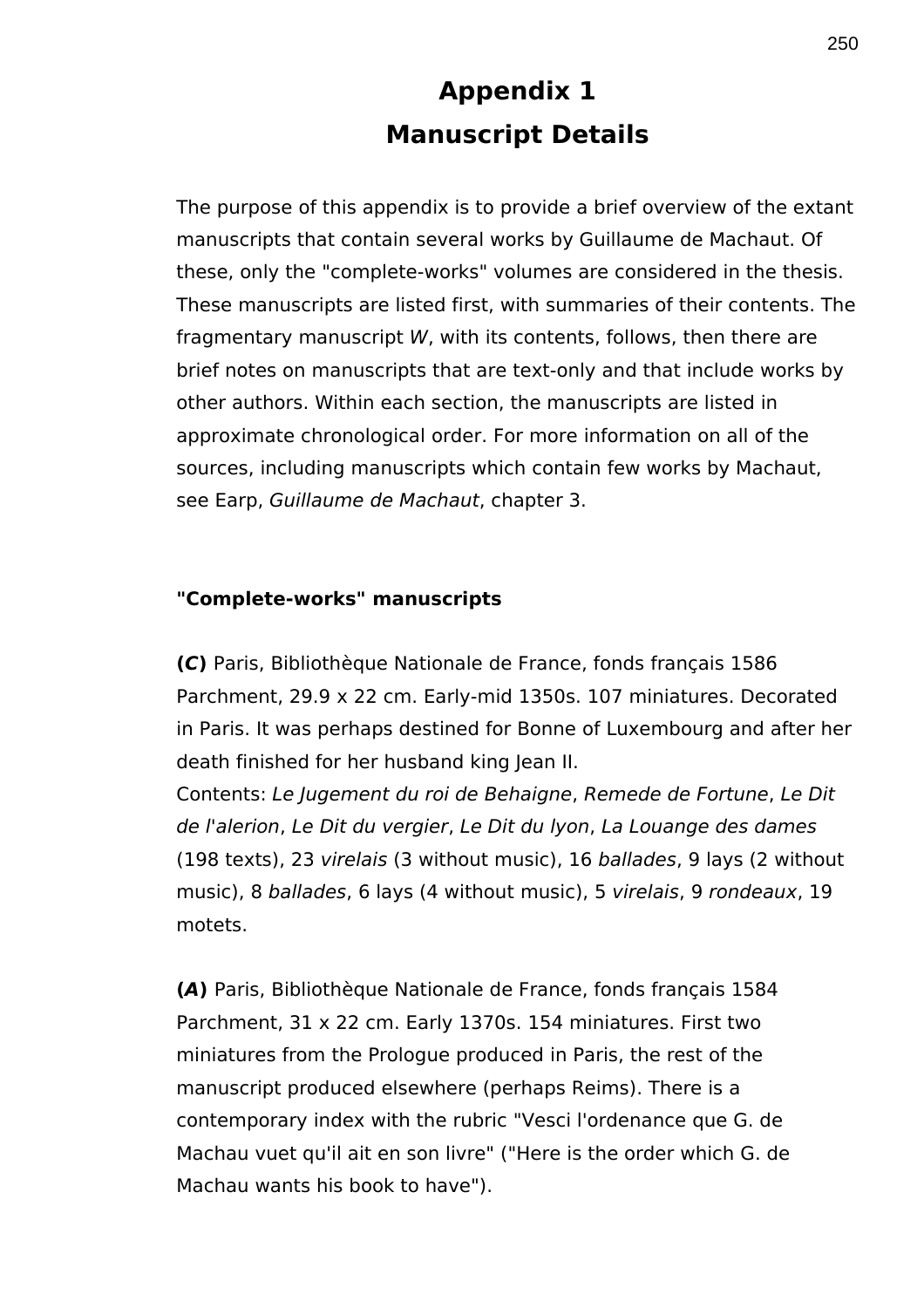Contents: Index, Prologue, Le Dit du vergier, Le Jugement du roi de Behaigne, Le Jugement du roi de Navarre, Remede de Fortune, Le Dit du lyon, Le Dit de l'alerion, Le Confort d'ami, Le Dit de la fonteinne, Le Dit de la harpe, La Louange des dames (268 texts), Le Dit de la marguerite, Complaintes, Le Voir Dit, La Prise d'Alexandrie, Le Dit de la rose, Vesci les biens, 22 lays (6 without music), 23 motets, the Mass, Hoquetus David, 37 ballades, 19 rondeaux, 38 virelais (6 without music).

**(Vg)** Cambridge, Parker Library, Corpus Christi College (on long-term loan from a private owner), Codex Vogüé Parchment, 32 x 22 cm. Early 1370s. 117 miniatures. May have connections to the house of Navarre.

Contents: La Louange des dames, Complaintes, Le Dit du vergier, Le Jugement du roi de Behaigne, Le Jugement du roi de Navarre, Le Lay de Plour, Remede de Fortune, Le Dit du Lyon, Le Dit de l'alerion, Le Confort d'ami, Le Dit de la fonteinne, Le Dit de la harpe, 18 lays, 23 motets, the Mass, 36 ballades, 14 rondeaux, 29 virelais (3 without music), 1 ballade (without music), 3 virelais without music, Hoquetus David, 1 virelai, La Prise d'Alexandrie.

**(B)** Paris, Bibliothèque Nationale de France, fonds français 1585 Paper, 29 x 21 cm. Early 1370s. No miniatures. Mostly copied from Vg, except for the Prise which was copied into Vg from B. Contents: La Louange des dames, Complaintes, Le Dit du vergier, Le Jugement du roi de Behaigne, Le Jugement du roi de Navarre, Le Lay de Plour, Remede de Fortune, Le Dit du Lyon, Le Dit de l'alerion, Le Confort d'ami, Le Dit de la fonteinne, Le Dit de la harpe, 18 lays, 23 motets, the Mass, 27 ballades, 3 rondeaux (1 without music), 9 ballades, 14 rondeaux, 28 virelais (3 without music), 1 ballade (without music), 3 virelais without music, Hoquetus David (incomplete), La Prise d'Alexandrie.

**(E)** Paris, Bibliothèque Nationale de France, fonds français 9221 Parchment, 41 x 30 cm. Early 1390s. 38 miniatures. Copied for Jean, duke of Berry.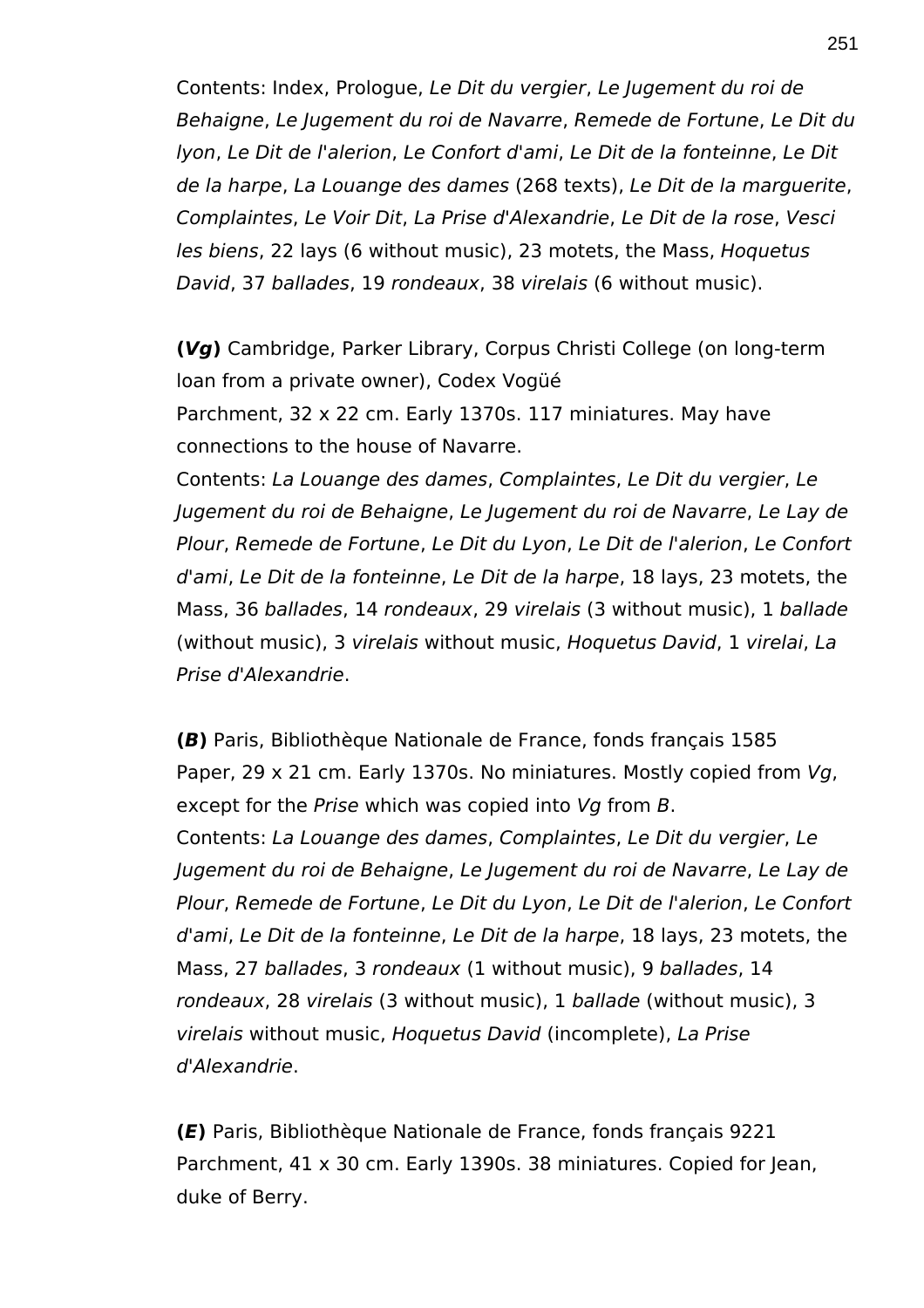Contents: Index, Prologue (4 ballades only), La Louange des dames (237 texts), Complaintes, Rondeaux (without music), Le Dit du vergier, Remede de Fortune (called L'Ecu Bleu), Le Jugement du roi de Behaigne, Le Jugement du roi de Navarre, Le Lay de plour, Le Dit du Lyon, Le Dit de l'alerion (called Dit des .iiii. oysiaulx), Le Dit de la fonteinne (called Le Livre Morpheus), Le Confort d'ami, Le Dit de la harpe, 19 lays (5 without music), 22 motets, 19 rondeaux (1 without music), 35 ballades, 29 virelais (3 without music), the Mass, Le Voir Dit (with music), 2 lays (repeated), 1 rondeau, La Prise d'Alexandrie.

### **(F-G)** Paris, Bibliothèque Nationale de France, fonds français 22545-22546

Parchment, 36 x 26 cm, 2 volumes. Early 1390s. 148 miniatures. A coat of arms is visible in many miniatures, but it remains unidentified. Contents (F): Prologue, Le Dit du vergier, Le Jugement du roi de Behaigne, Le Jugement du roi de Navarre, Remede de Fortune, Le Dit du lyon, Le Dit de l'alerion, Le Confort d'ami, Le Dit de la fonteinne amoureuse, Le Dit de la harpe, Le Voir Dit, Le Dit de la marguerite, Le Dit de la rose, Vesci les biens.

Contents (G): La Prise d'Alexandrie, La Louange des dames (225 texts), Complaintes, Lis et Marguerite, 21 lays (6 without music), 23 motets, the Mass, 39 ballades, 21 rondeaux (1 without music), 38 virelais (6 without music), Hoquetus David.

#### **Possible "complete-works" manuscript**

**(W)** Aberystwyth, National Library of Wales, 5010 C Parchment, 29 x 19 cm, fragmentary. Mid 1350s. Illuminations missing. Contents (all fragmentary): La Louange des dames, Le Jugement du roi de Behaigne, Le Dit du vergier, Remede de Fortune, Le Dit de l'alerion, lays (without music), 1 motet (with music).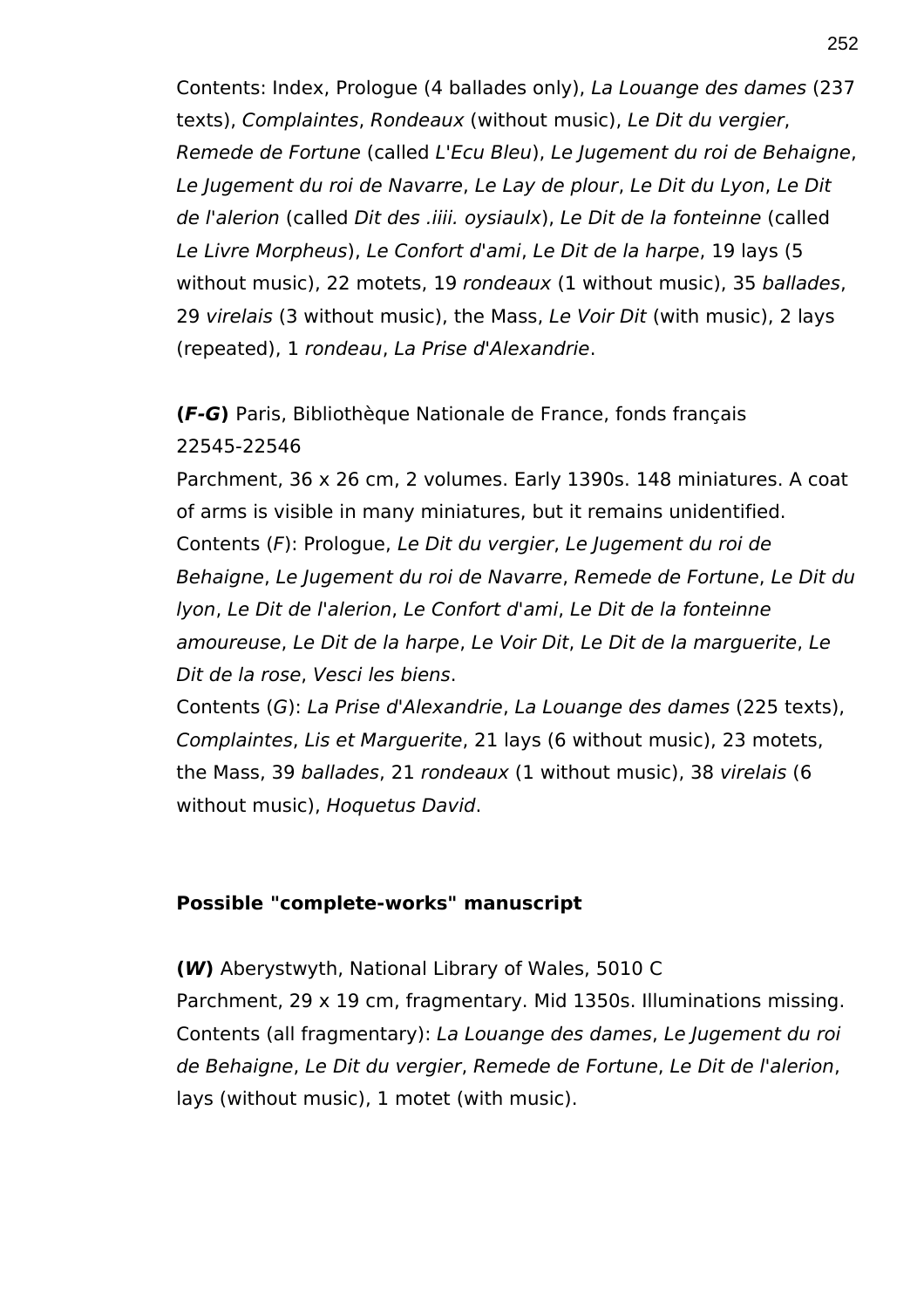#### **Text-only manuscripts**

**(M)** Paris, Bibliothèque Nationale de France, fonds français 843 Parchment, 33 x 23 cm. c. 1400 (probably a copy of a manuscript from the late 1360s). No miniatures.

**(D)** Paris, Bibliothèque Nationale de France, fonds français 1587 Parchment, 26 x 19 cm. c. 1430. 12 miniatures.

## **Manuscripts principally of Machaut but also containing works by other authors**

**(K)** Bern, Burgerbibliothek, 218 Parchment, 30 x 21 cm. Dated 1371. 13 miniatures. Contains music.

**(J)** Paris, Bibliothèque de l'Arsenal, 5203 Parchment, 29 x 21 cm. Dated 1371. Patron: Robert d'Alençon, count of Perche.

35 miniatures (of which 24 illuminate works of Machaut). Space left for music but none entered.

**(H)** Paris, Bibliothèque Nationale de France, fonds français 881 Parchment, 31 x 24 cm. c. 1400. Patron: Jean Martel. Space left for 1 miniature.

**(Pm)** New York, Pierpont Morgan Library, M.396 Parchment, 33 x 25 cm. Late 1420s. Works by Machaut perhaps copied from manuscript A. 123 miniatures (of which 113 illuminate works of Machaut and are similar to those in manuscript A).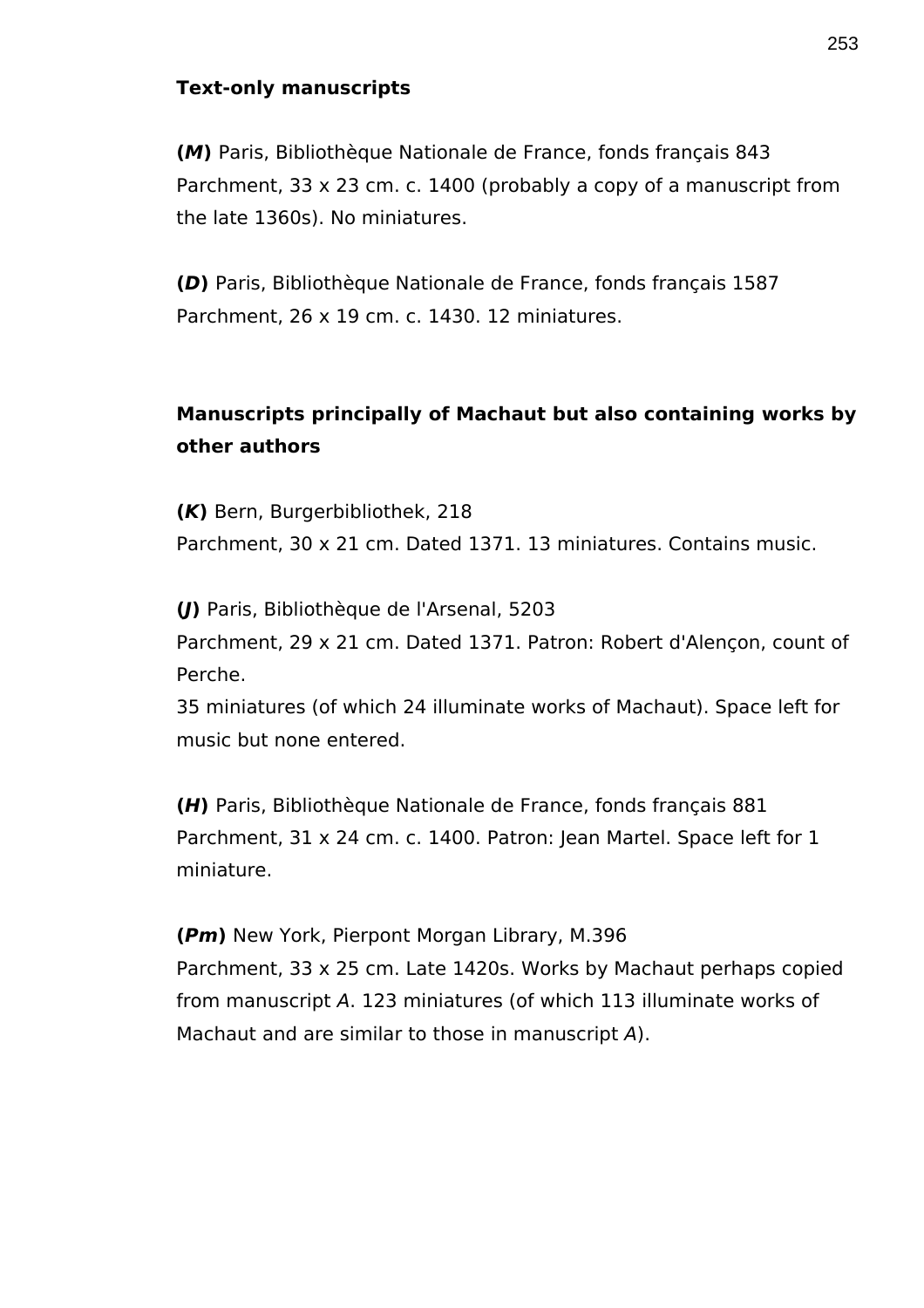# **Appendix 2**

## **Anagrams**

### **The Remede de Fortune**

The anagram directions (transcribed from manuscript C, fol. 58):

Mais en la fin de ce traitié Que j'ay compilé et traitié Weil mon non et mon seurnom mettre Sans sillabe oublier ne lettre Et cilz qui savoir le vourra De legier savoir le porra Car le quart ver ci com je fin, Commencement moyen et fin Est de mon nom qui tous entiers Y est sans faillir quart ne tiers Mais il ne couvient adjouster En ce quart ver lettre n'oster Car riens y adjousteroit Mon non jamais ni trouveroit Qu'il ni eust ou plus ou moins

[I wish to put my name and surname at the end of this treatise which I have compiled and treated, not omitting a syllable or letter. And anyone who wants to know it can easily do so, for the fourth line from the end contains the beginning, middle and end of my name in its absolute entirety. But no letter in this fourth line must be changed or erased, for if anything were changed, no trace of my name would ever be found.<sup>[[310](#page-253-0)]</sup>

The anagram passage (transcribed from manuscript C, fol. 58v),

highlighted in italics:

Mon cuer si doucement resjoie Qu'en grant se[n]te et en grant joie Li change mal u tu me dis Que pris en gre sera mes dis Or doint diex quen bon gre le prengne Et qu'en li servant ne mesprengne

[My heart is so sweetly glad that its great health and great joy are unalloyed and changed from sorrow when you tell me that my composition will be welcome. Now may God grant that she [my lady] will like it and that in her service I make no mistake.]

Possible "solution": "GUILLAUME DE MACHT ISN"

<span id="page-253-0"></span> $310$  The transcriptions, translations, and solutions given here are all my own unless otherwise stated.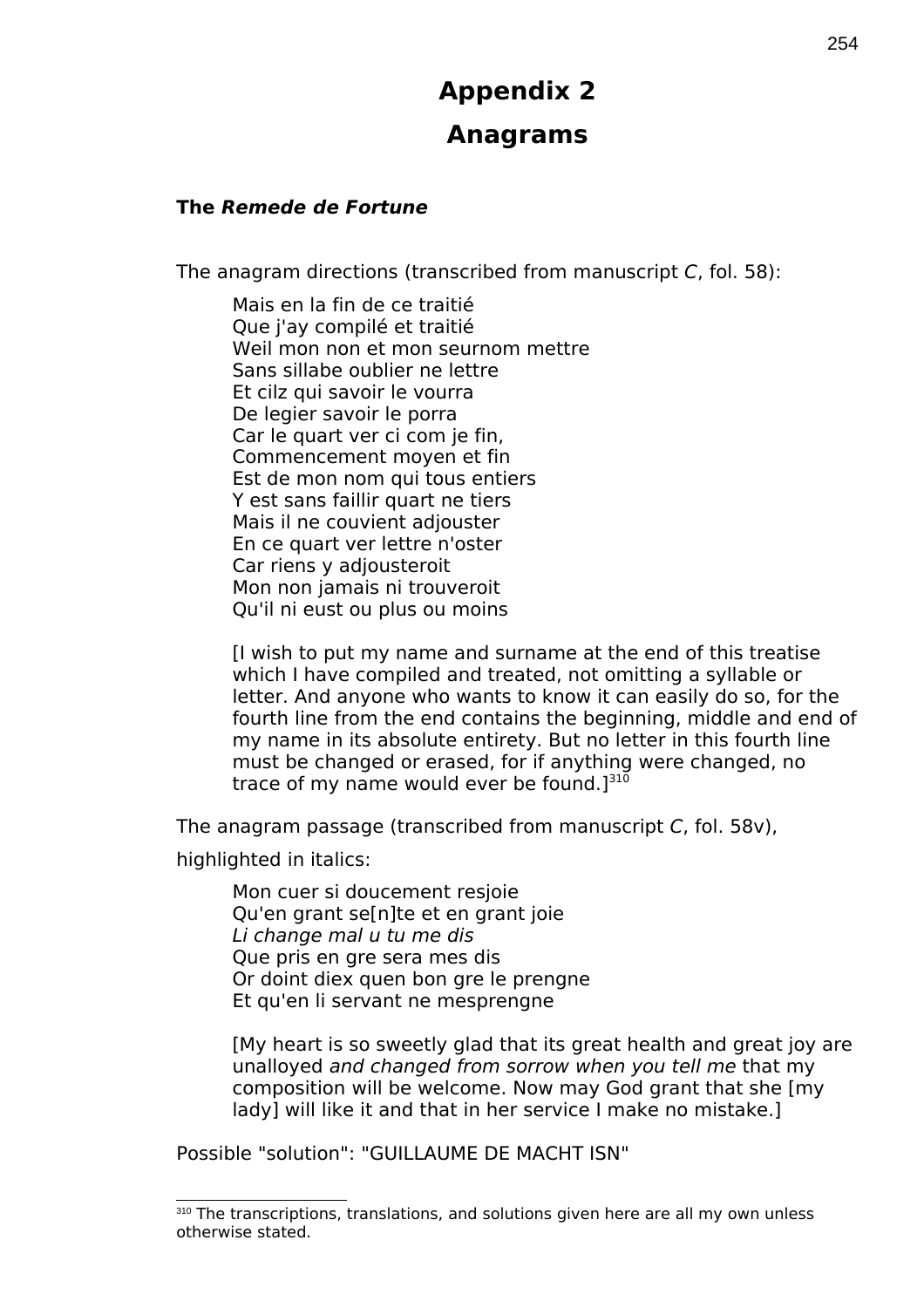#### **The Voir Dit**

The anagram passage and directions in manuscripts A (fol. 306) and F-G (fol. 198-198v). The transcription is based on A. Variants in F-G are shown in bold after a slash (**/**); variant spellings (which are not included in the variant totals discussed in Chapter 5) are shown within bold parentheses. The anagram passage is highlighted in italics both in the transcription and the translation:

Or est raison que je vous die Le nom de ma dame jolie Et le mien qui ay **(**ai**)** fait ce dit Que l'en appelle le voir dit Et s'au **/ se au** savoir volés entendre En la fin de ce livre prendre Vous couvenra le ver .IX<sup>e</sup>. Et puis .VIII. lettres de l'uitisme Qui sont droit au commancement **(**commencement**)** La verrés nos noms clerement Vesci comment je les enseigne **(**ensaigne**)** Il me plaist bien que chascuns teinge **(**taigne**)** Que j'aim si fort sans repentir Ma chiere dame, et sans mentir Que je ne desire par m'ame Pour le changier nulle autre fame Ma dame le savra de vray Qu'autre dame jamais n'avray **(**n'avrai**)** Ains seray siens **(**sien**)** jusque a **/ jusqu'a** la fin Et aprés ma mort de cuer fin La servira mes esperis Or doint dieus qu'il ne soit peris Pour li tant prier qu'il appelle Son ame en gloire toute belle. Amen. Explicit le livre dou **(**du**)** voir dit.

[I tell you truly that you will find the name of my fair lady, and mine who wrote this dit known as the Voir Dit, and if you want to know and decode them, you will need to take the ninth line from the end of the book and then eight letters from the eighth which are at the very beginning. There you will see our names clearly for that is where I have signposted them and it pleases me well that everyone should appreciate that I love my dear lady well and without regret, as without lying, by my soul I would not desire to change her for any other woman; my lady will know this to be true. I will never have another lady and I will be hers until the end, and after my death my spirit will serve her with a pure heart. Now God grant that it may not have perished as a result of making such impassioned prayers to her whom it hails as its glorious and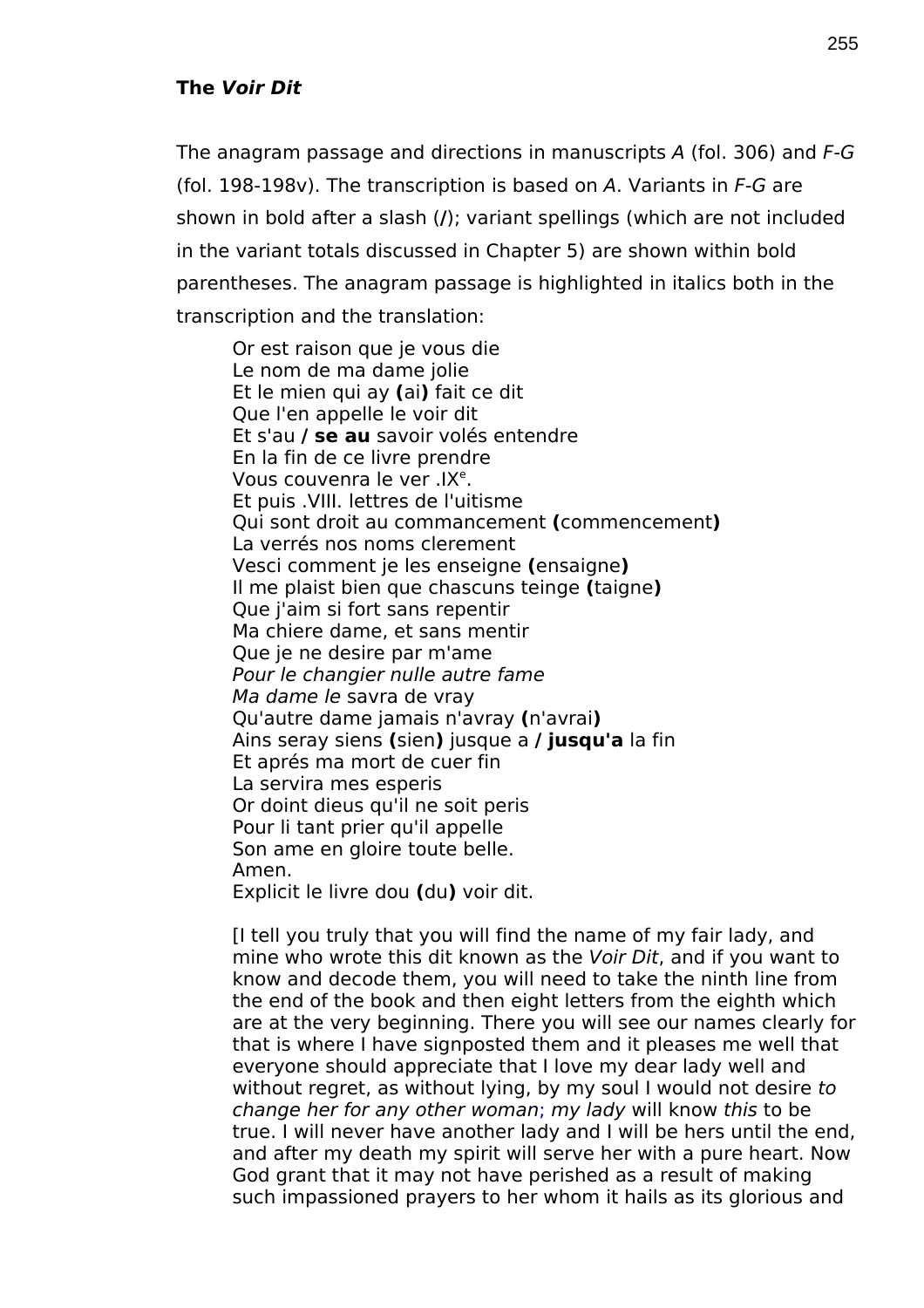all-beautiful (Toute Belle) soul-mate. Amen. Here ends the book of the True Tale.]

Possible "solutions":

(1.) Proposed by Paulin Paris: "Guillaume de Machau, Peronelle d'Armantiere". In order to arrive at this, however, Paris must have had to change the "f" of "fame" to "d" for "dame", and added an extra "e" in the solution.

(2.) Proposed by Paul Imbs: "Guillaume de Machaut amera fille Perronne".

(3.) Proposed by Jacqueline Cerquiglini-Toulet: "Guillaume de Machaut, Perronne fille a amer".<sup>[311](#page-255-0)</sup>

The anagram passage and directions in manuscript  $E$  (transcribed from fol. 210). Variants are shown in bold in both the transcription and translation, and variant spellings (which are not included in the variant totals discussed in Chapter 5) are shown within bold parentheses in the transcription. The anagram passage is highlighted in italics:

Or est raison que je vous die Le nom de ma dame jolie Et le mien qui **a** fait ce dit Que l'en appelle le voir dit Et **se** au savoir **(**voulés**)** entendre En la fin de ce livre prendre Vous (couvendra) le ver .IX<sup>e</sup>. Et **une** lettre de **(**l'uittiesme**)** Qui **est** droit au **commencement** La verrés **vos** noms clerement **(**Vescy**)** comment je les enseigne Il me plaist bien que **(**chascun**) (**tieinge**)** Que j'aim si fort sans repentir Ma chiere dame et sans mentir Que je ne desire par m'ame Pour le changier nulle autre **femme** Ma dame le savra de vray Qu'autre dame jamais n'avray Ains seray **(**sien**) (**jusques**) en** la fin Et aprés ma mort de cuer fin La servira mes esperis Or doint dieus qu'il ne soit **pis** Pour li tant prier qu'il appelle

<span id="page-255-0"></span><sup>311</sup> All cited in Cerquiglini-Toulet, "Un Engin si soutil", pp. 233-239. For a full bibliography relating to the anagram in the Voir Dit in manuscripts A and F-G see Earp, Guillaume de Machaut, p. 227.